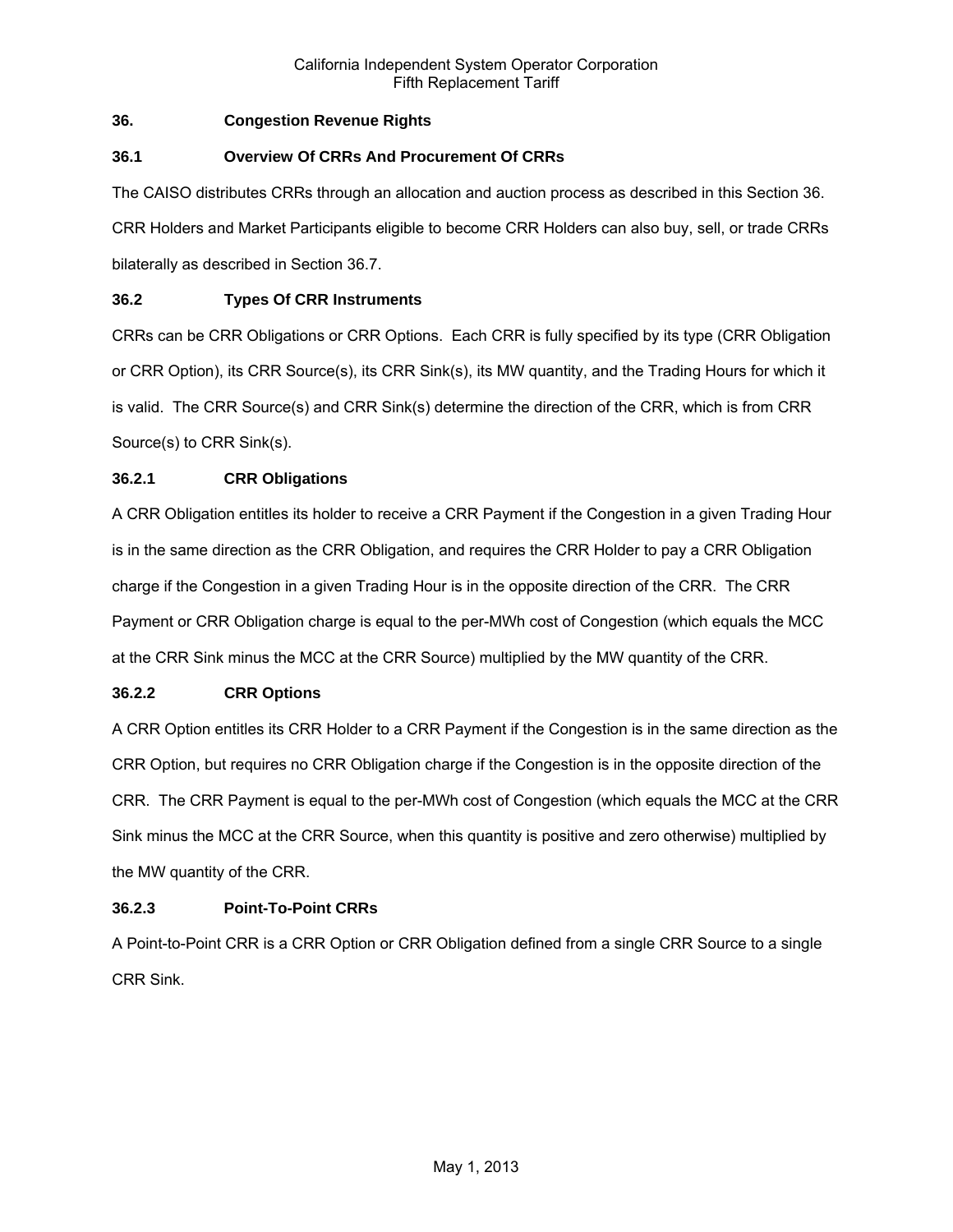# **36.2.4 [NOT USED]**

# **36.2.5 Monthly CRRs**

Monthly CRRs have a term of one month, are differentiated by time of use periods (on-peak and offpeak), and are available through the monthly CRR Allocation and CRR Auction processes in advance of each month.

# **36.2.6 Seasonal CRRs**

Seasonal CRRs have a term of three months, and are differentiated by the different time of use periods (on-peak and off-peak) for each day within a season. Seasonal CRRs are made available through the annual CRR Allocation and CRR Auction processes conducted each year prior to the year in which the Seasonal CRR applies.

# **36.2.7 Long Term CRRs**

Long Term CRRs have a term of ten years. Long Term CRRs are seasonal and are differentiated by the different time of use periods (on-peak and off-peak) for each day within a season. When Long Term CRRs are nominated and allocated they apply to the same season and time of use period for each year of the ten-year term and represent binding ten-year commitments by the CRR Holders that hold Long Term CRRs. Long Term CRRs are nominated and allocated to LSEs in Tier LT that is one tier in the sequence of tiers in the annual CRR Allocation process. Long Term CRRs are not available through the CRR Auction.

# **36.2.8 Full Funding Of CRRs**

All CRRs will be fully funded; provided however, that full funding of CRRs will be suspended if a System Emergency as described in Section 7.7.4, an Uncontrollable Force as described in Section 14, or a Participating TO's withdrawal of facilities or Entitlements from the CAISO Controlled Grid as described in Section 36.8.7 leaves the CAISO with inadequate revenues.

# **36.3 CRR Specifications**

# **36.3.1 Quantity**

CRRs are distributed and settled in no less than one-thousandth of a MW denomination.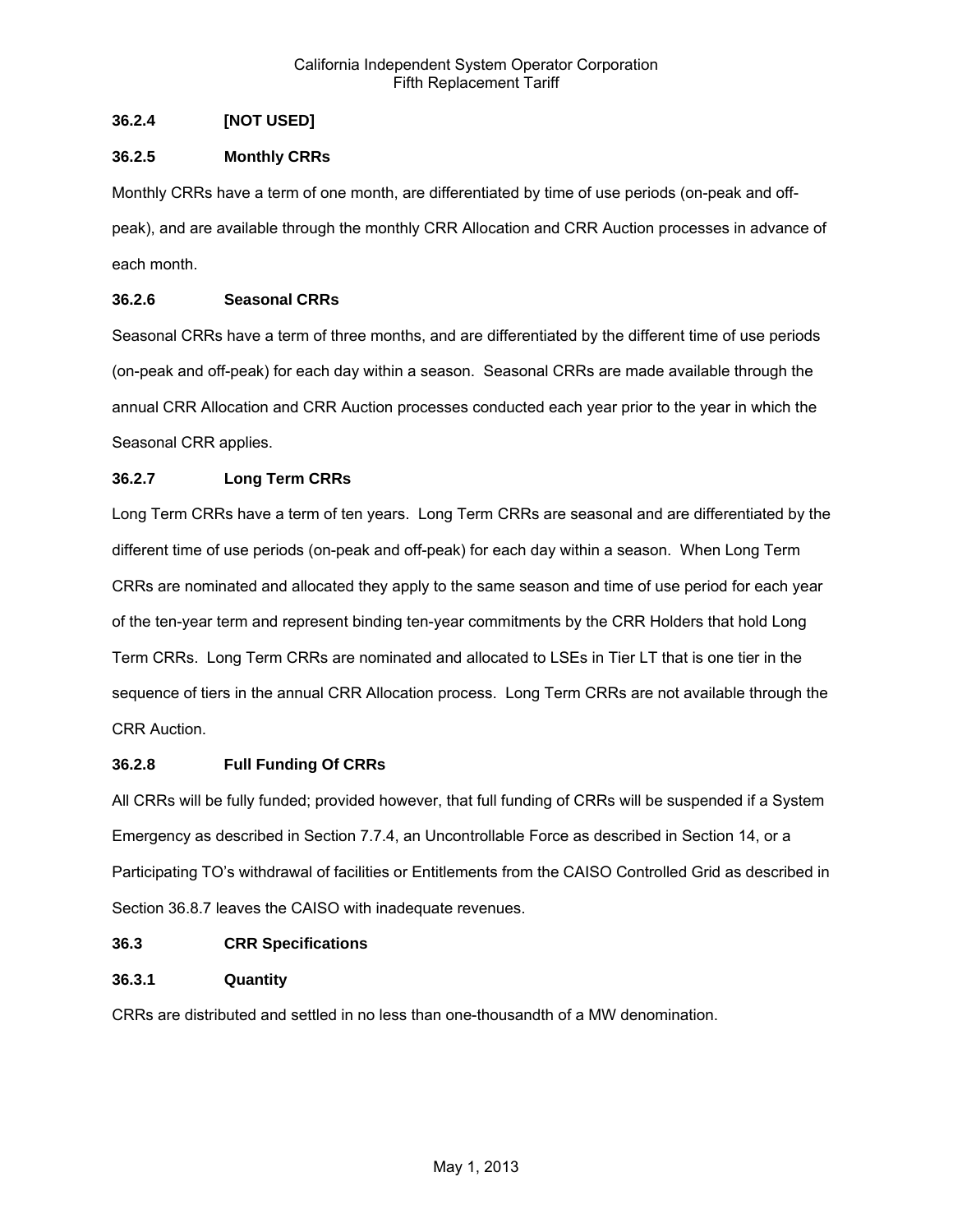# **36.3.2 Term**

CRRs are Monthly CRRs, Seasonal CRRs, Long Term CRRs or Merchant Transmission CRRs. For CRR purposes, the applicable seasons are conventional calendar quarters as defined in the Business Practice Manual.

## **36.3.3 On-Peak And Off-Peak Specifications**

CRRs are defined either for on-peak or off-peak hours as specified by the CAISO in the applicable Business Practice Manuals consistent with the WECC standards at the time of the relevant CRR Allocation or CRR Auction.

# **36.4 FNM For CRR Allocation And CRR Auction**

When the CAISO conducts its CRR Allocation and CRR Auction, the CAISO shall use the most up-to-date DC FNM which is based on the AC FNM used in the Day-Ahead Market. The Seasonal Available CRR Capacity shall be based on the DC FNM, taking into consideration the following, all of which are discussed in the applicable Business Practice Manual: (i) any long-term scheduled transmission Outages, (ii) TTC adjusted for any long-term scheduled derates, (iii) a downward adjustment due to TOR or ETC as determined by the CAISO, and (iv) the impact on transmission elements used in the annual CRR Allocation and Auction of (a) transmission Outages or derates that are not scheduled at the time the CAISO conducts the Seasonal CRR Allocation or Auction determined through a methodology that calculates the breakeven point for revenue adequacy based on historical Outages and derates, and (b) known system topology changes, both as further defined in the Business Practice Manuals. The Monthly Available CRR Capacity shall be based on the DC FNM, taking into consideration: (i) any scheduled transmission Outages known at least thirty (30) days in advance of the start of that month as submitted for approval consistent with the criteria specified in Section 36.4.3, (ii) adjustments to compensate for the expected impact of Outages that are not required to be scheduled thirty (30) days in advance, including unplanned transmission Outages, (iii) adjustments to restore Outages or derates that were applied for use in calculating Seasonal Available CRR Capacity but are not applicable for the current month, (iv) any new transmission facilities added to the CAISO Controlled Grid that were not part of the DC FNM used to determine the prior Seasonal Available CRR Capacity and that have already been placed in-service and energized at the time the CAISO starts the applicable monthly process, (v) TTC adjusted for any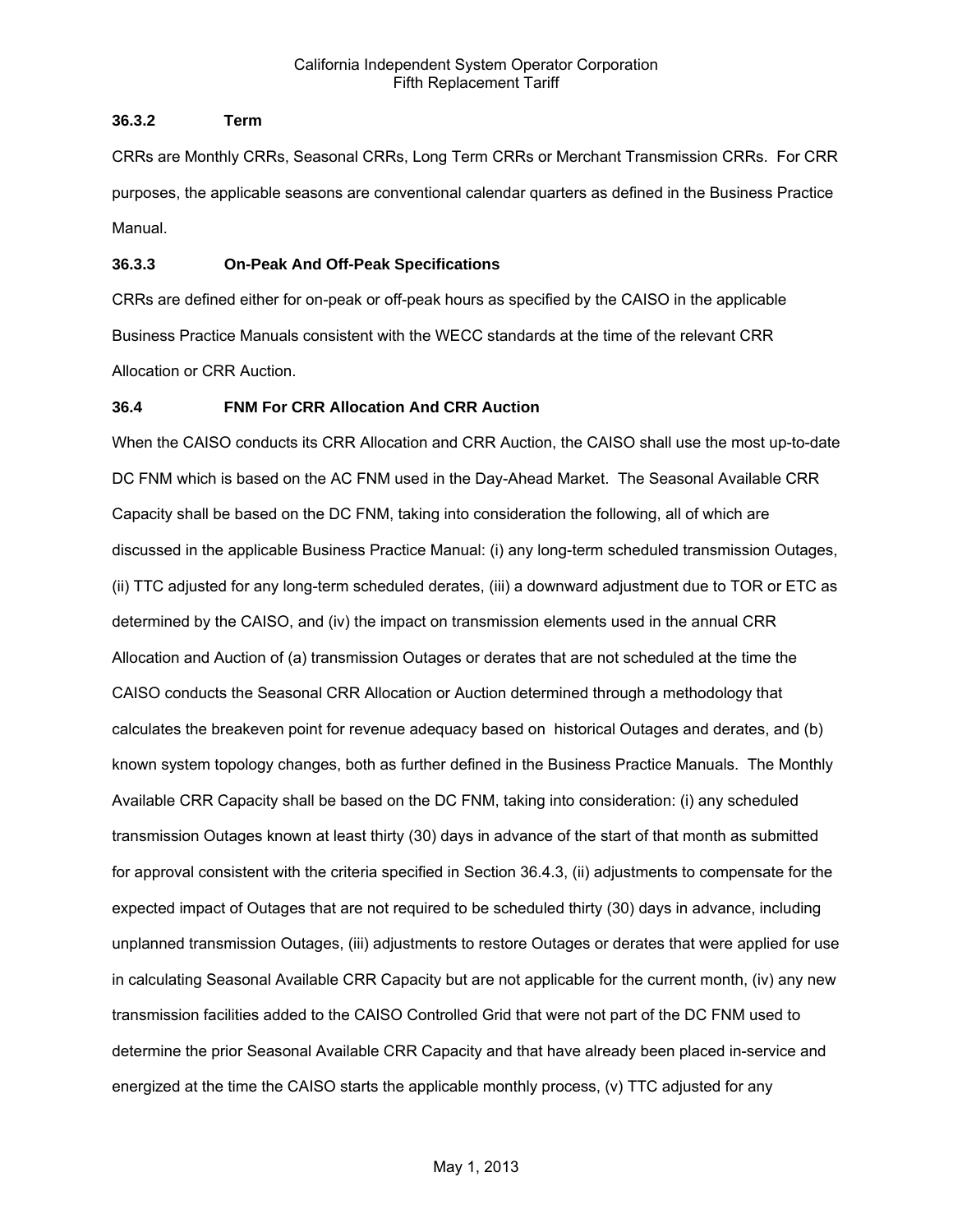scheduled derates or Outages for that month, and (vi) a downward adjustment due to TOR or ETC as determined by the CAISO. For the first monthly CRR Allocation and CRR Auction for CRR Year One, to account for any planned or unplanned Outages that may occur for the first month of CRR Year One, the CAISO will derate all flow limits, including Transmission Interface limits and normal thermal limits, based on statistical factors determined as provided in the Business Practice Manuals.

## **36.4.1 Transmission Capacity For CRR Allocation And CRR Auction**

With the exception of the Tier LT, the CAISO makes available seventy-five percent (75%) of Seasonal Available CRR Capacity for the annual CRR Allocation and CRR Auction processes, and one hundred percent (100%) of Monthly Available CRR Capacity for the monthly CRR Allocation and CRR Auction processes. The CAISO makes available sixty percent (60%) of Seasonal Available CRR Capacity in the Tier LT. Available capacity at Scheduling Points shall be determined in accordance with Section 36.8.4.2 for the purposes of CRR Allocation and CRR Auction of CRRs that have a CRR Source identified at a Scheduling Point. Before commencing with the annual or monthly CRR Allocation and CRR Auction processes, the CAISO may distribute Merchant Transmission CRRs and will model those as fixed injections and withdrawals on the DC FNM to be used in the allocation and auction. These fixed injections and withdrawals are not modified by the Simultaneous Feasibility Test. Similarly, before commencing the annual or monthly CRR Allocation and CRR Auction processes, the CAISO will model any previously allocated Long Term CRRs as fixed injections and withdrawals on the DC FNM to be used in the CRR Allocation and CRR Auction. These fixed injections and withdrawals are not modified by the Simultaneous Feasibility Test, which will ensure no degradation of previously allocated and outstanding Long Term CRRs due to the CRR Allocation and CRR Auction processes. Maintaining the feasibility of allocated Long Term CRRs over the length of their terms also is accomplished through the transmission planning process in Section 24.1.3.

## **36.4.2 Simultaneous Feasibility**

The annual and monthly CRR Allocation processes release CRRs to fulfill CRR nominations as fully as possible subject to a Simultaneous Feasibility Test. To the extent that nominations are not simultaneously feasible, the nominations are reduced in accordance with the CRR Allocation optimization formulation until simultaneous feasibility is achieved. The CRR Allocation optimization formulation,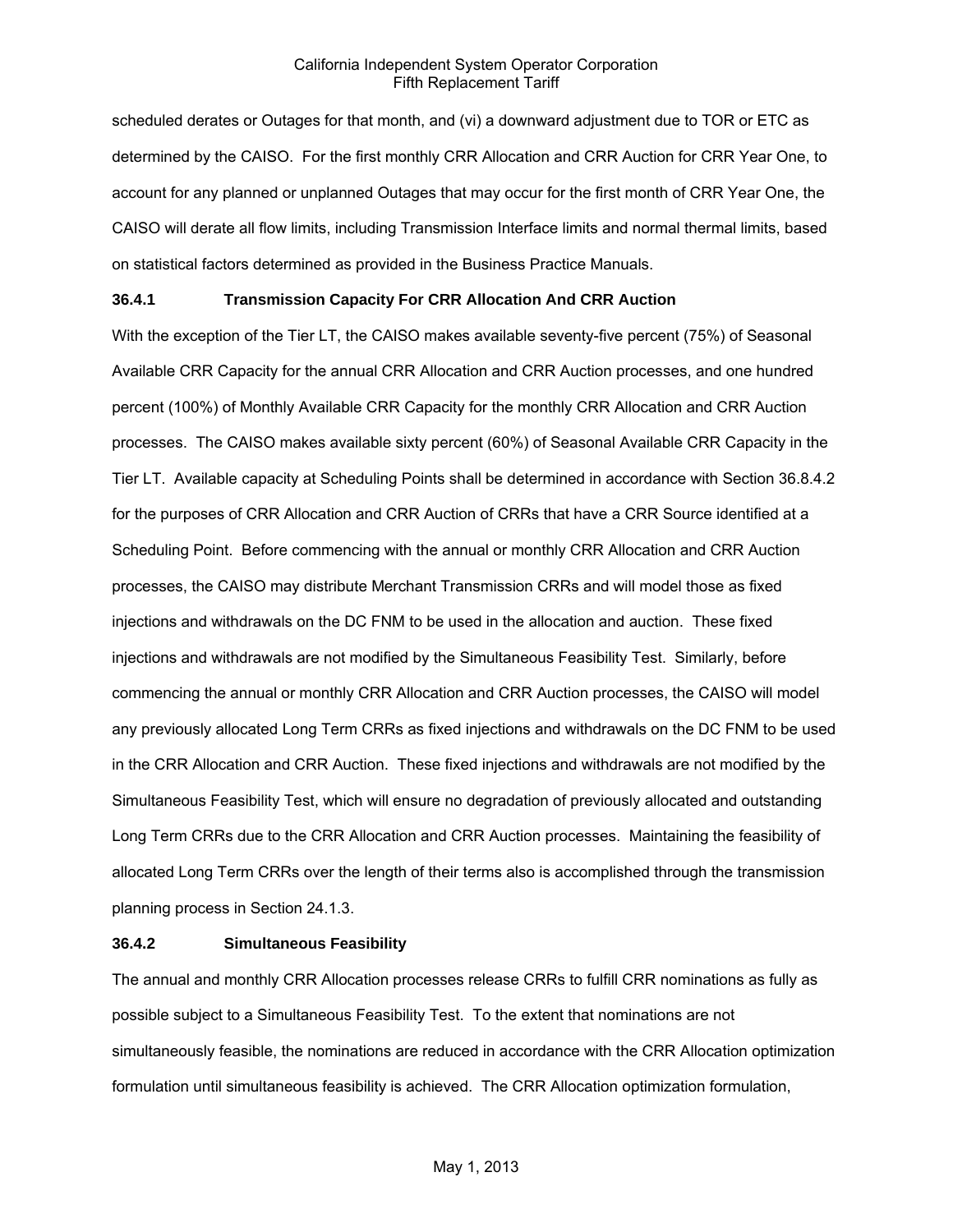detailed in the Business Practice Manuals, utilizes a weighted least squares objective function that applies pro-rated reductions in flows on a binding constraint based on squares of the Power Transfer Distribution Factor of each CRR nomination for the binding constraint. In addition to the adjustments in Section 36.4.1, the Simultaneous Feasibility Test for each CRR Allocation considers:

- (a) CRRs representing ETCs, Converted Rights and any TOR capacity that was not captured in the adjustments described in Section 36.4, which the CAISO deems necessary to prevent the Congestion Settlement of ETCs, Converted Rights, and TORs from causing revenue inadequacy of allocated and auctioned CRRs;
- (b) In the case of the monthly CRR Allocation, the CRRs already released for that month in the annual CRR Allocation and Auction; and,
- (c) The CRRs allocated in previous CRR Allocation tiers as described in Sections 36.8.3.1 through 36.8.3.6.

The CAISO will be responsible for submitting CRR nominations associated with ETC and Converted Rights Self-Schedules. These nominations will be Point-to-Point CRR nominations. The priority weights for these Point-to-Point CRR nominations will be given a higher value than the proxy bids associated with the nominations submitted by the CRR Allocation participants, if they are included in the same market run.

In the event that transmission Outages and derates modeled for the monthly CRR Allocation and CRR Auction render previously issued Seasonal CRRs infeasible, the CAISO will increase the transfer capacity on the overloaded facilities just enough to render all Seasonal CRRs issued for the month feasible without creating any additional capacity beyond what is needed for the feasibility of the Seasonal CRRs. The CAISO will announce these adjustments to the market prior to conducting the monthly CRR Allocation and CRR Auction so that Candidate CRR Holders can take these facts into consideration in preparing their nominations and bids.

# **36.4.3 Outages That May Affect CRR Revenue; Scheduling Requirements**

As provided in Section 9.3.6.3.2, Outages that may have a significant effect upon CRR revenue adequacy must be submitted for approval no less than thirty (30) days in advance of the first day of the month in which the Outage is proposed to begin. Outages that may have a significant effect upon CRR revenue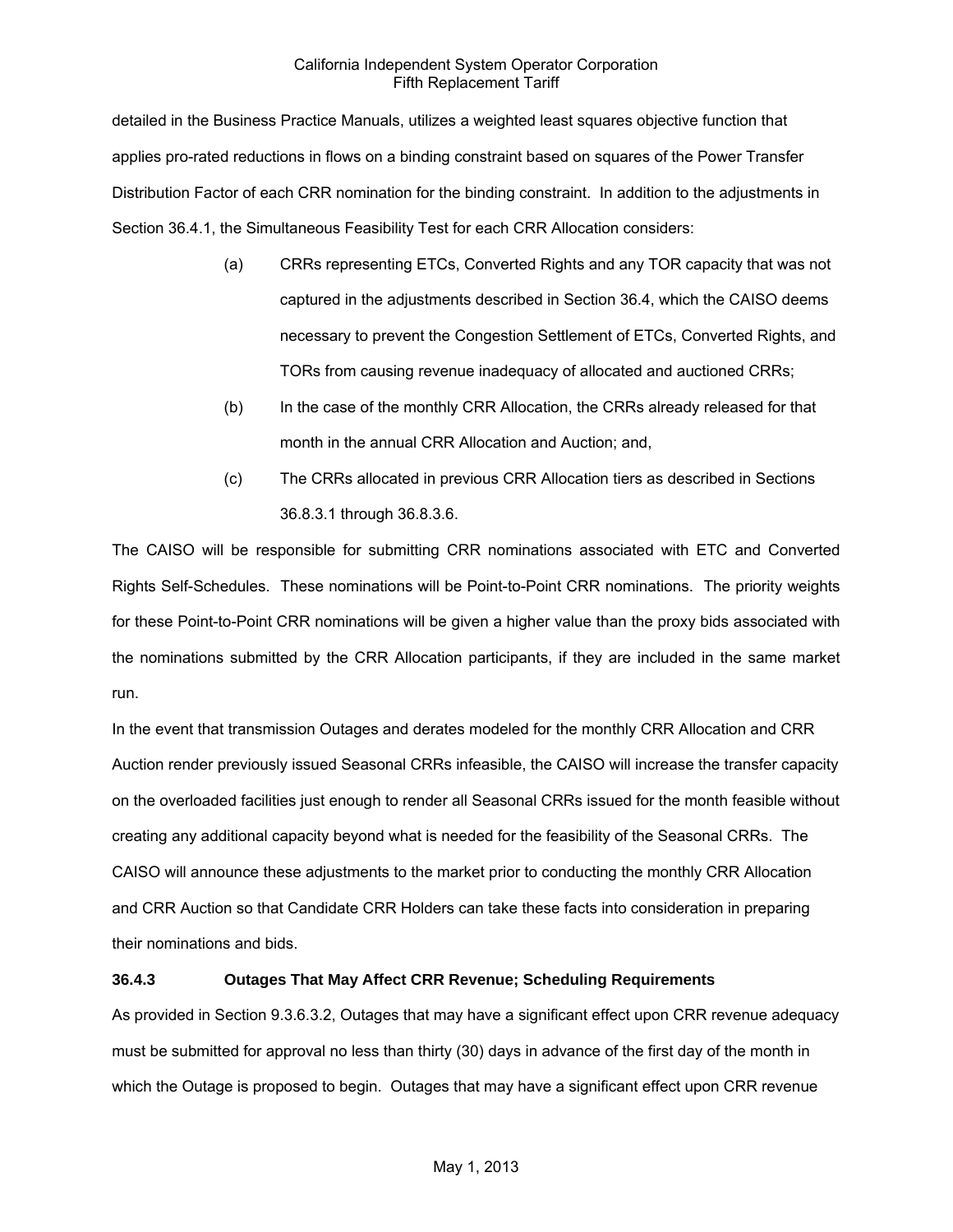adequacy are defined in terms of the type of facility and the planned duration of the Outage. Outages of the types of transmission facilities described below that extend beyond a twenty-four (24) hour period must be submitted for CAISO approval consistent with this 30-day advance submittal requirement. The types of transmission facilities on the CAISO Controlled Grid to which this 30-day advance submittal and approval requirement applies consist of transmission facilities that:

- (a) are rated above 200 kV; or
- (b) are part of any defined flow limit as described in a CAISO Operating Procedure; or
- (c) were out of service in the last three (3) years and for which the CAISO determined a special flow limit was needed for real-time operation.

A list of the transmission facilities that satisfy criteria (b) and (c) above is provided in the Operating Procedures. The list will be initially created in collaboration with the respective Participating TOs and will be reviewed by the CAISO in collaboration with the Participating TOs on an annual basis and revised as appropriate; provided, however, that the CAISO will ultimately determine the lines that are included in the list. The list will be reviewed by the CAISO on an annual basis and revised as appropriate. The following types of Outages need not be submitted for approval within this thirty-day time frame and will not be designated as Forced Outages if they otherwise comply with the requirements in Section 9.3.6: (1) Outages previously approved by CAISO that are moved within the same calendar month either by the CAISO or by request of the Participating TO; and (2) Outages associated with CAISO-approved allowable transmission maintenance activities during restricted maintenance operations as covered in CAISO Operating Procedures.

# **36.5 Candidate CRR Holder And CRR Holder Requirements**

Any entity that holds or intends to hold CRRs must register and qualify with the CAISO and comply with the other terms of this Section, regardless of whether they acquire CRRs by CRR Allocation, CRR Auction, the Secondary Registration System, or are assigned CRRs for Load Migration.

## **36.5.1 Creditworthiness Requirements**

All CRR Holders and Candidate CRR Holders must comply fully with all creditworthiness requirements as provided in Section 12 and Section 12.6 and as further developed in the applicable Business Practice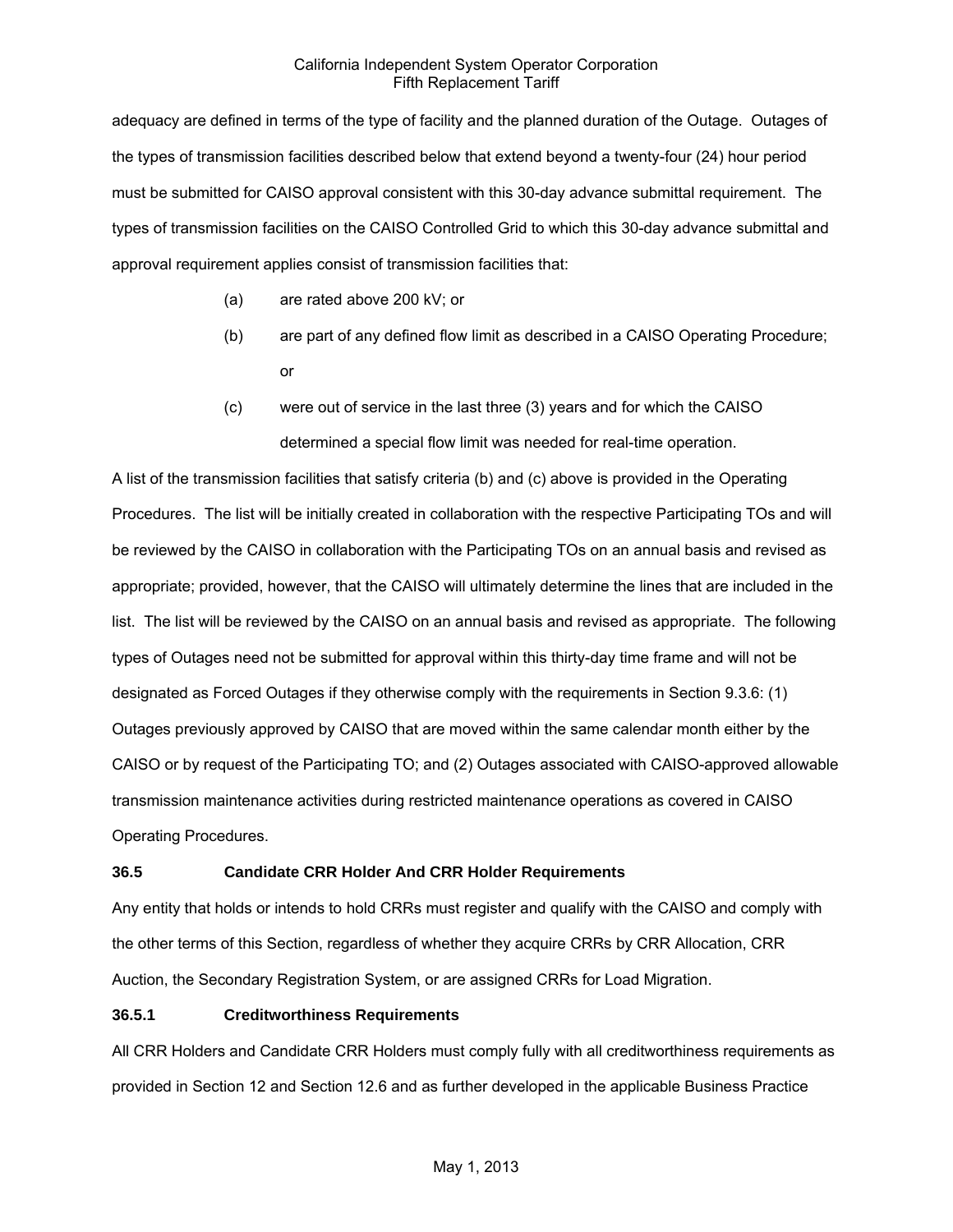Manuals. The amount of available credit for participating in a CRR Auction cannot exceed the entity's Aggregate Credit Limit as provided in Section 12.

# **36.5.2 Required Training**

CRR Holders and Candidate CRR Holders must attend a training class at least once prior to participating in the CRR Allocations or CRR Auctions. The CAISO may update training requirements annually or on an as-needed basis. Unless granted a waiver by the CAISO, Candidate CRR Holders and CRR Holders shall at all times have in their employment a person, or have obtained the services of a third party or consultant, that has attended the CAISO's CRR training class and shall notify the CAISO as soon as practicable of a change in such status.

**36.6 [NOT USED** 

# **36.7 Bilateral CRR Transactions**

# **36.7.1 Transfer Of CRRs**

# **36.7.1.1 General Provisions of CRR Transfers**

A CRR Holder may sell or otherwise transfer CRRs in increments of at least one-thousandth of a MW. Sales or other such transfers must be for at least a full day term consistent with the on-peak or off-peak specification of the CRR. The transferee may be any entity that is a Candidate CRR Holder or a CRR Holder consistent with the CAISO Tariff and the applicable Business Practice Manuals. All CRRs that are so sold or otherwise transferred by the CRR Holder continue to be subject to the relevant terms and conditions set forth in the CAISO Tariff and the applicable Business Practice Manuals.

# **36.7.1.2 Specific Provisions for Transfer of Long Term CRRs**

A CRR Holder that holds Long Term CRRs may sell or transfer through the Secondary Registration System MW portions and temporal segments of a Long Term CRR corresponding to the current calendar year as well as the calendar year covered by the most recently completed annual CRR Allocation. For such sales or transfers the Long Term CRR will be subject to the same limits on granularity that apply to Seasonal CRRs and Monthly CRRs, as specified in Section 36.7.1. A CRR Holder that holds Long Term CRRs may not transfer or sell through the Secondary Registration System any temporal segment of a Long Term CRR beyond the calendar year covered by the most recently completed annual CRR Allocation. For temporal segments beyond the year covered by the most recently completed annual CRR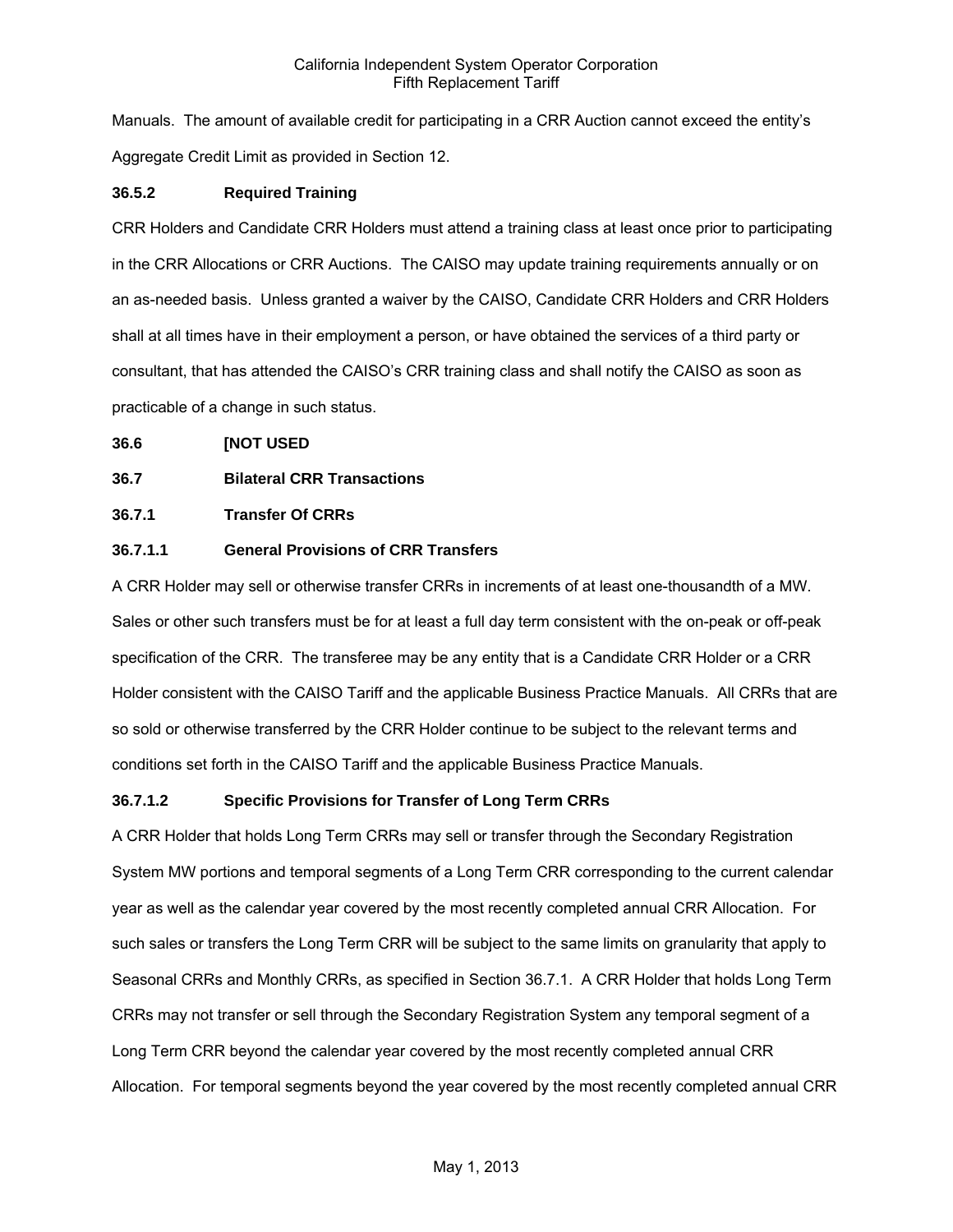Allocation, the CRR Holder to whom a Long Term CRR was originally allocated remains the holder of record of the entire Long Term CRR for CAISO Settlement purposes. Allocated Long Term CRRs represent binding ten-year commitments by a CRR Holder that holds Long Term CRRs and may not be terminated or otherwise modified by the CRR Holder prior to the end of the Long Term CRR's ten-year term.

# **36.7.2 Responsibility Of The CAISO**

The CAISO provides Market Participants a Secondary Registration System to facilitate and track CRR bilateral transactions. The bulletin board of the Secondary Registration System enables any entity that wishes to purchase or sell CRRs to post that information.

## **36.7.3 CRR Holder Reporting Requirement**

CRR Holders must report to the CAISO by way of the Secondary Registration System all bilateral CRR transactions consistent with the terms of this CAISO Tariff and the Business Practice Manuals. Both the transferor and the transferee of the CRRs must register the transfer of the CRR with the CAISO using the Secondary Registration System five (5) Business Days prior to the effective date of transfer of revenues associated with a CRR, or with sufficient time necessary for the CAISO to evaluate the creditworthiness of the transferor and transferee, whichever is shorter. The CAISO shall not transfer any Settlement related to any CRR until such time that the CRR transfer has been successfully recorded through the SRS and the transferee has met all the creditworthiness requirements as specified in Section 12 and Section 12.6. Both the transferor and transferee shall submit the following information to the Secondary Registration System: (i) the effective start and end dates of the transfer of the CRR; (ii) the identity of the transferor; (iii) the identity of the transferee; (iv) the quantity of CRRs being transferred; (v) the CRR Sources and CRR Sinks of the CRRs being transferred; and (vi) time of use period of the CRR. The transferee must meet all requirements of CRR Holders, including disclosure to the CAISO of all entities with which the transferee is affiliated that are CRR Holders or Market Participants as defined in Section 36.5.

## **36.8 CRR Allocation**

The CAISO allocates CRRs to Load Serving Entities serving Load internal to CAISO Balancing Authority Area, including MSS Operators as described in Section 36.10, as well as Qualified OBAALSEs. All CRRs allocated under the terms of this Section 36.8 will be CRR Obligations.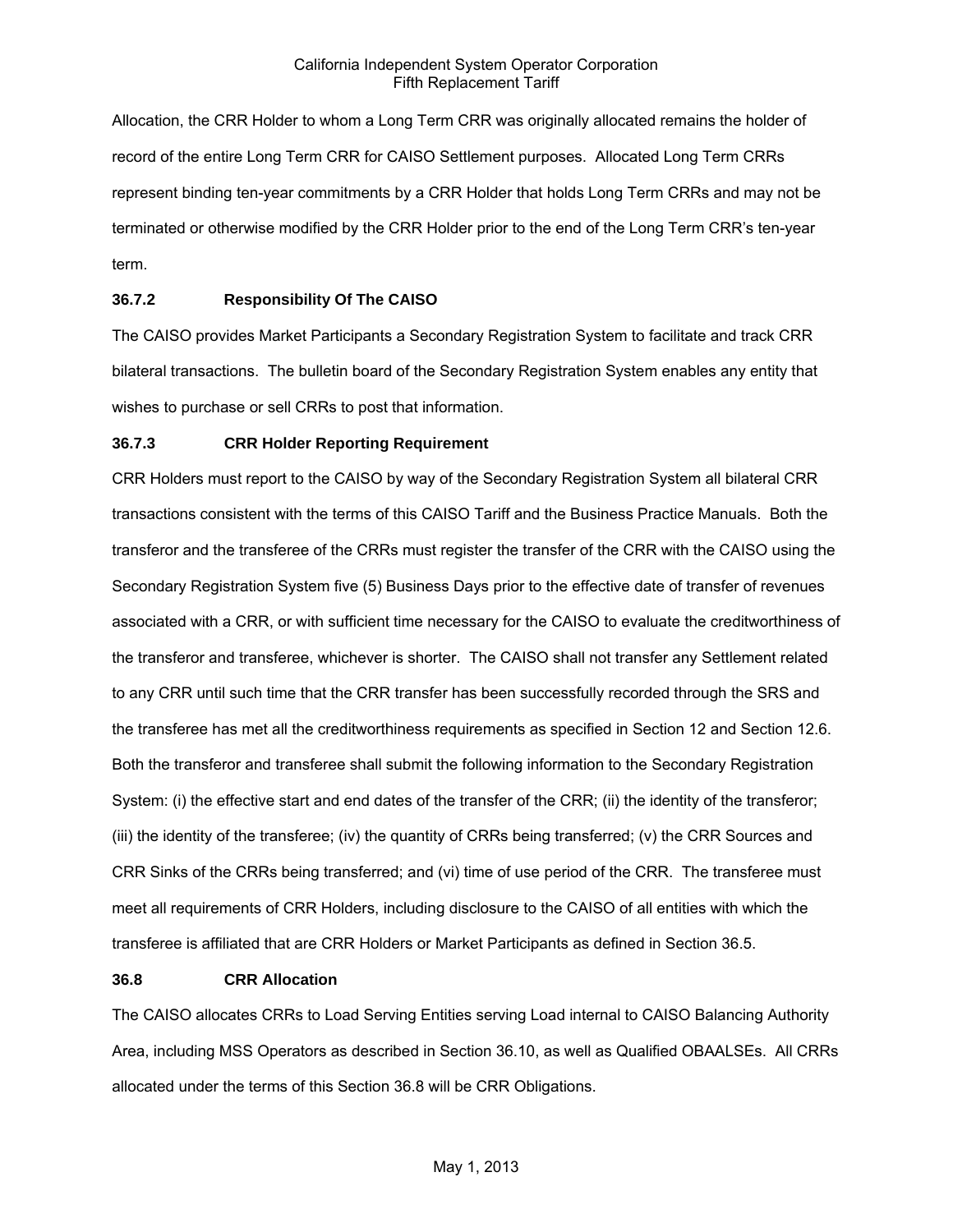## **36.8.1 Structure Of The CRR Allocation Process**

The CAISO conducts an annual CRR Allocation: (i) once a year for the entire year for Seasonal CRRs; and (ii) once a year for the ten-year term of Long Term CRRs. The annual CRR Allocation releases Seasonal CRRs and Long Term CRRs for four seasonal periods. The CAISO also conducts monthly CRR Allocations twelve times a year in advance of each month. Within each annual and monthly CRR Allocation process the CAISO performs distinct allocation processes for each on-peak and off-peak time of use specification. The CRR Allocation process for CRR Year One is a distinct process that differs from subsequent CRR Allocations as described in Sections 36.8.3.1 and 36.8.3.2. Each CRR Allocation procedure is based on nominations to the CAISO by LSEs or Qualified OBAALSEs eligible to receive CRRs. The CAISO performs adjustments to the Seasonal CRRs and Long Term CRRs allocated to LSEs as necessary to reflect Load Migration between LSEs, as described in Section 36.8.5. A timeline of the CRR Allocation and CRR Auction processes is contained in the BPMs.

#### **36.8.2 Load Eligible For CRRs And Eligible CRR Sinks**

Any entity that wishes to participate in the CRR Allocation process must provide information that demonstrates that it has an obligation to serve load. An LSE's eligibility for allocation of CRRs is measured by the quantity of Load that it serves that is exposed to Congestion Charges for the use of the CAISO Controlled Grid as determined in Sections 36.8.2.1 and 36.8.2.2. An OBAALSE's eligibility for allocation of CRRs is also measured by the quantity of load that it serves that is exposed to Congestion Charges for the use of the CAISO Controlled Grid as determined in Section 36.9.3. For LSEs, the information necessary may include, but is not limited to, Settlement Quality Meter Data or relevant documents filed with the California Energy Commission. For OBAALSEs, the necessary information may include, but is not limited to, historical tagged Real-Time Interchange Export Schedules and historical load data reflecting the load they serve that is exposed to Congestion Charges for the use of the CAISO Controlled Grid. In addition, each such OBAALSE shall support its data submission with a written sworn affidavit by an executive authorized to represent the OBAALSE attesting to the accuracy of the data, and the CAISO will have the right to audit the raw data and calculations used to develop the submitted data set. An LSE serving internal Load is eligible for CRRs up to its Seasonal CRR Eligible Quantity or Monthly CRR Eligible Quantity, which is derived from its Seasonal CRR Load Metric or Monthly CRR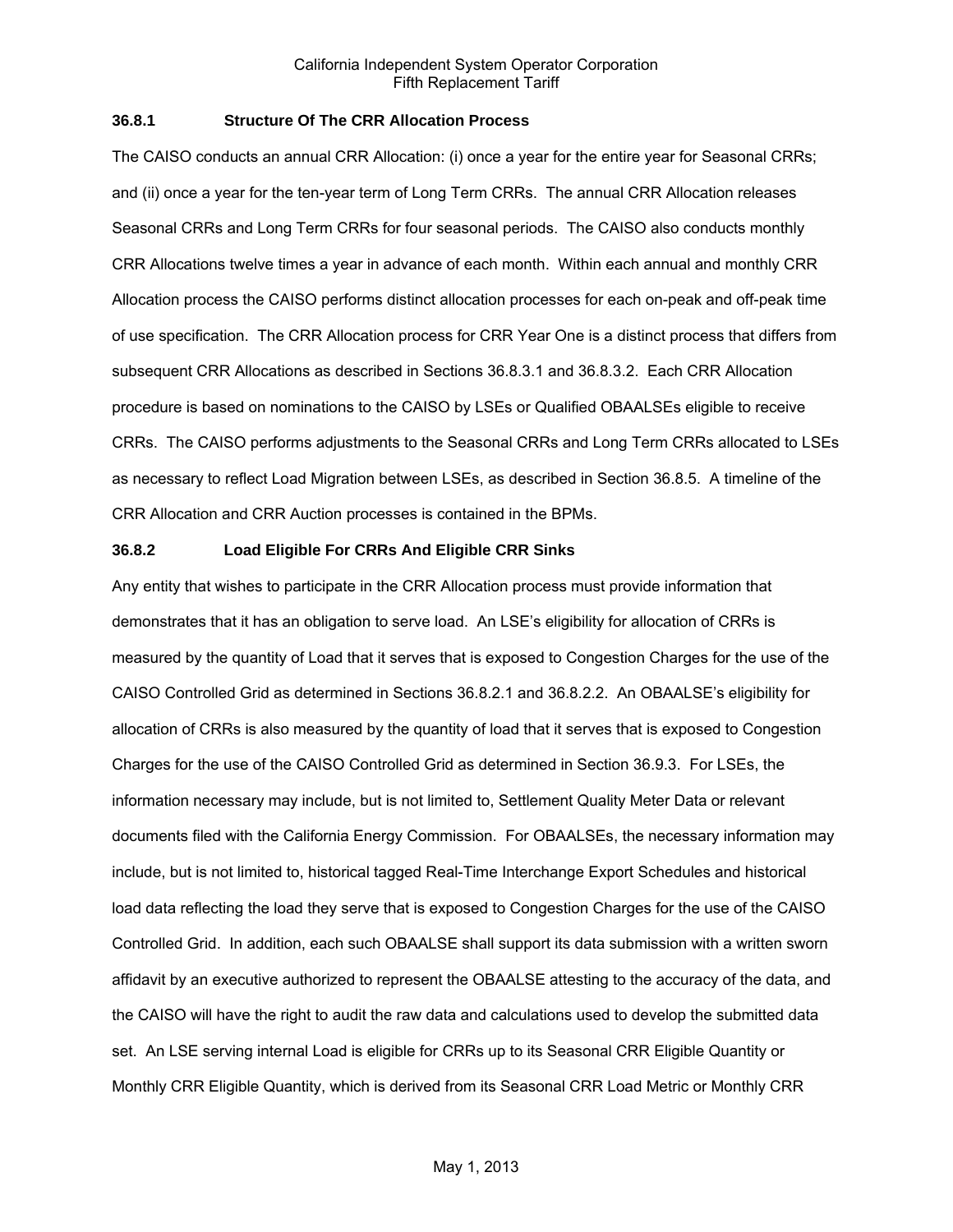Load Metric as described in Sections 36.8.2.1 and 36.8.2.2, respectively. Seasonal CRR Eligible Quantities and Monthly CRR Eligible Quantities for Qualified OBAALSEs are determined as provided in Section 36.9.3. These quantities are calculated for each LSE or Qualified OBAALSE separately for each combination of season and time of use period for the annual CRR Allocation process, and for each time of use period for each monthly CRR Allocation process, and for each CRR Sink at which the eligible LSE serves Load or the Qualified OBAALSE exports Energy from the CAISO Balancing Authority Area. MSS eligibility for CRRs will account for net or gross MSS Settlement in accordance with Section 4.9.13.1. If the MSS Operator elects net Settlement, LSEs for such MSS Load shall submit CRR Sink nominations at the MSS LAP. If the MSS elects for gross Settlement, LSEs for such MSS Load shall submit CRRs Sink nominations at the applicable Default LAP. Load that is Pumped-Storage Hydro Units but is not Participating Load may be scheduled and settled at a PNode or Custom Load Aggregation Point and therefore LSEs for such Load shall submit CRR Sink nominations at the applicable PNode or Custom Load Aggregation Point. Load that is a Participating Load that is also aggregated is scheduled and settled at a Custom Load Aggregation Point that is customized specifically for such Load and, therefore, LSEs for such Participating Load shall submit CRR Sink nominations at the Custom Load Aggregation Point. Load that is Participating Load is scheduled and settled at an individual PNode, and therefore LSEs for such Load shall submit CRR Sink nominations at the applicable PNode. Load that is non-Participating Load, is not Pumped-Storage Hydro Units, and is not Load associated with ETCs, TORs, or MSS Operators that elects net Settlement, is scheduled and settled at the Default LAP. Therefore, LSEs for such Load shall submit CRR Sink nominations at their assigned Default LAP or Default LAPs if the Load they serve is located in more than one Default LAP. In tier 2 and tier 3 of the annual process and tier 1 and tier 2 of the monthly process, such LSEs may also submit CRR Sink nominations at a Sub-LAP of their assigned Default LAP. The CAISO will make available, prior to the beginning of the CRR Allocation process but no later than thirty (30) days before the date on which the Candidate CRR Holders or CRR Holders will be required to submit their nominations for the CRR Allocation, a list of allowable CRR Sinks to be used in the allocation. The allowable CRR Sinks will be consistent with the applicable CRR FNM. In the event that unforeseen changes to network conditions arise after the thirty-day release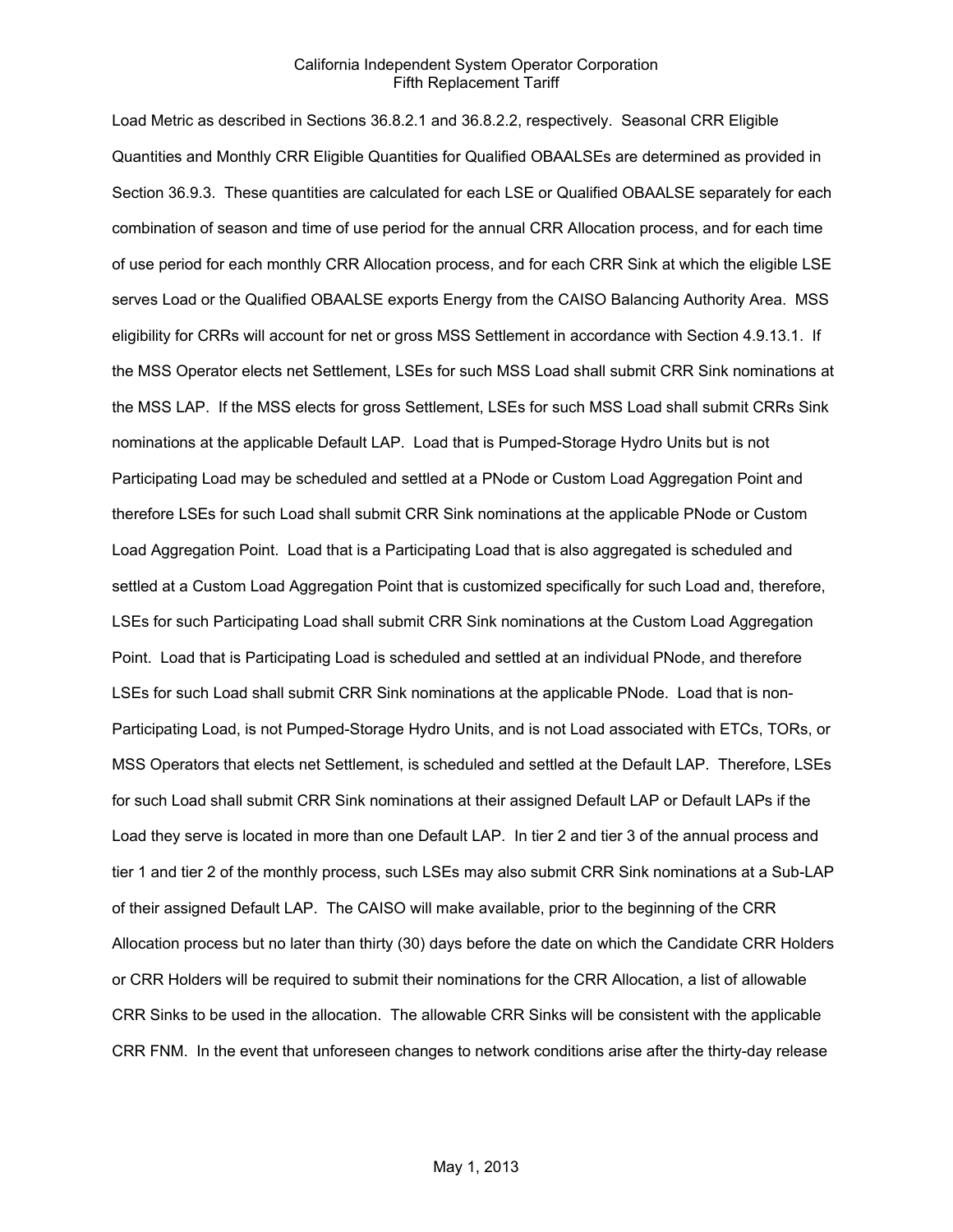of the list of allowable CRR Sinks and warrant revisions to that list, the CAISO will provide updates to the list prior to the closing of nominations for the CRR Allocation.

## **36.8.2.1 Seasonal CRR Eligible Quantity**

The CAISO constructs Load duration curves by season and time of use periods for the annual CRR Allocation process for each LSE based on the LSE's submission to the CAISO of its historical hourly Load data for the prior year, for each LAP within which the LSE serves Load. For load that is subject to variable and difficult-to-predict hydrological conditions, the LSE has the option to submit the load's five-year rolling average historical hourly load data and the CAISO will use the submitted five-year average data for constructing the load duration curves. Once the LSE has exercised this option, the LSE must continue to submit five-year rolling average historical hourly load data for the annual CRR Allocation process in subsequent years. An LSE's Seasonal CRR Load Metric for each season and time of use period is the MW level of Load that is exceeded only in 0.5% of the hours based on the LSE's historical Load data. In the event that the LSE has lost or gained net Load through Load Migration during the course of the prior year, the Seasonal CRR Load Metric will be adjusted to reflect the loss or gain in accordance with the applicable BPM. The CAISO calculates an LSE's Seasonal CRR Eligible Quantity by first adjusting that LSE's Seasonal CRR Load Metric based on load migration and subtracting the quantity of Load served by its TORs, ETCs, and Converted Rights to form the LSE's Adjusted Load Metric, and then multiplying the result by 0.75.

## **36.8.2.2 Monthly CRR Eligible Quantity**

## **36.8.2.2.1 Based on Load Forecast**

Each month, LSEs whose Load forecasts are verifiable in accordance with Section 36.8.6 will submit hourly Load forecast data for the relevant month. Each month the CAISO will use the LSE's submitted hourly Load forecast data for the relevant month to calculate two Load duration curves (one on-peak and one off-peak Load duration curve for the applicable month) to form the basis for monthly allocations for each CRR Sink in which the LSE serves Load. Each LSE's submitted hourly forecast data should reflect any Load growth that is not due to Load Migration as well as the effect of net Load Migration for that LSE. The Monthly CRR Load Metric for such Load is the MW level of Load that is exceeded only in 0.5% of the hours based on the LSE's submitted Load forecast. The CAISO will calculate an LSE's Monthly CRR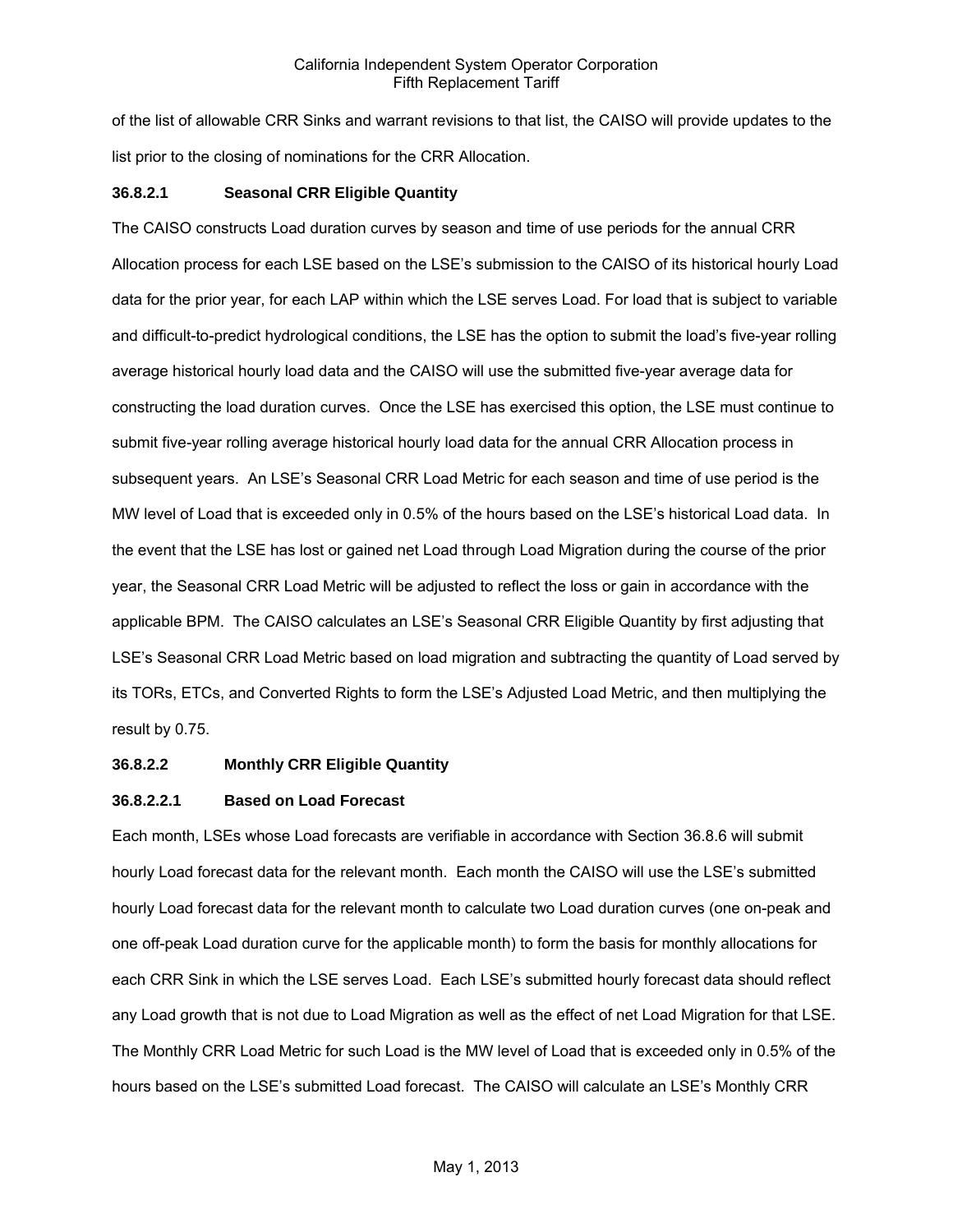Eligible Quantity by subtracting from that LSE's Monthly CRR Load Metric the quantity of Load served by its TORs, ETCs, and Converted Rights. In addition the CAISO will adjust the LSE's Monthly CRR Eligible Quantity, if such an adjustment is determined to be necessary pursuant to Section 36.8.6.

#### **36.8.2.2.2 Based on Historical Load Data**

An LSE that serves Load that is eligible for CRRs but for which its Load forecast is not verifiable in accordance with Section 36.8.6 shall, each month, submit to the CAISO five (5) years of prior hourly historical Load data for that Load for the same applicable month. Such LSE may submit fewer years of historical data for that Load if granted a waiver by the CAISO because five (5) years of such Load data does not exist. Each month the CAISO will use the LSE's submitted hourly historical Load data for the relevant month to calculate two (2) Load duration curves for each year of historical Load data (one onpeak and one off-peak Load duration curve for the applicable month) for each CRR Sink in which such Load is located. For each Load duration curve, the CAISO will calculate the MW level of Load that is exceeded only in 0.5% of the hours. The CAISO will calculate an LSE's Monthly CRR Eligible Quantity for each on-peak and off-peak period for such Load by averaging the 0.5% exceeded values for all years of submitted historical data, and then subtracting the quantity of Load served by its TORs, ETCs, and Converted Rights.

#### **36.8.3 CRR Allocation Process**

# **36.8.3.1 Annual CRR Allocation for CRR Year One**

The annual CRR Allocation process for CRR Year One consists of a sequence of four (4) tiers for each season and time of use period (on-peak and off-peak). Each tier will feature a SFT applied to the CRR nominations submitted by eligible LSEs or Qualified OBAALSEs, the results of which are provided by the CAISO to the respective LSEs or Qualified OBAALSEs prior to the LSEs or Qualified OBAALSEs submitting their nominations to the next tier. Allocations of CRRs in each tier are considered final once they are provided by the CAISO to the respective LSEs or Qualified OBAALSEs. After each tier, LSEs or Qualified OBAALSEs will have an amount of time as specified in the Business Practice Manual after their receipt of the results of each tier to submit their nominations for the next tier, if there is one. The annual CRR Allocation allows LSEs or Qualifed OBAALSEs to submit nominations for Seasonal CRRs up to their Seasonal CRR Eligible Quantities for each season of the relevant year, each time of use CRR Sink as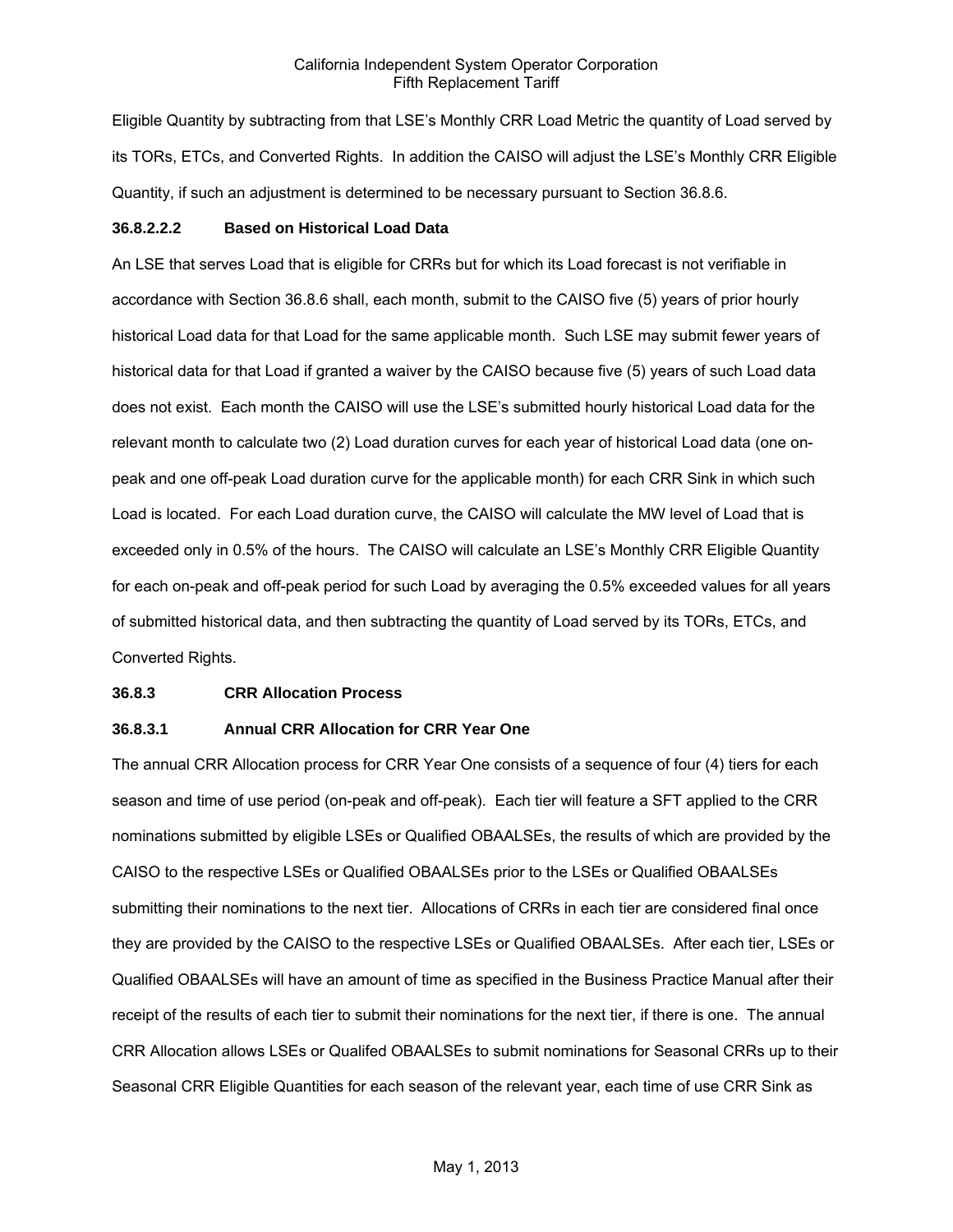provided in Sections 36.8.3.1.1, 36.8.3.1.2 and 36.8.3.1.4. The annual CRR Allocation also allows LSEs to submit nominations for Long Term CRRs up to twenty percent (20%) of their Adjusted Load Metric for each season, time of use period and each LAP; except that an LSE that demonstrates that more than twenty percent (20%) of its Adjusted Load Metric is covered by a combination of long-term procurement arrangements of ten (10) years or greater and ownership of Generation resources is able to submit nominations for a greater amount as specified in Section 36.8.3.1.3. As provided in Section 36.8.3.1.3.2, the annual CRR Allocation allows a Qualified OBAALSE to submit nominations for Long Term CRRs up to fifty percent (50%) of its Adjusted Load Metric for each season, time of use period and Scheduling Point provided that the Qualified OBAALSE demonstrates that all of its nominated Long Term CRR Sources are covered by a combination of long-term procurement arrangements of ten (10) years or greater and ownership of generation resources. The annual CRR Allocation for CRR Year One will be conducted in the following sequence of tiers:

**36.8.3.1.1** Tier 1. In tier 1, an LSE or a Qualified OBAALSE may nominate and the CAISO will allocate to the LSE or a Qualified OBAALSE Seasonal CRRs up to fifty percent (50%) of its Seasonal CRR Eligible Quantity for each season, time of use period and CRR Sink. An LSE or a Qualified OBAALSE can nominate Seasonal CRRs sourced at Trading Hubs in accordance with the LSE's or Qualified OBAALSE's verified CRR Sources. In running the SFT the CAISO shall disaggregate the Seasonal CRR nominations sourced at Trading Hubs as described in Section 36.8.4.1. All allocated CRRs that result from such disaggregation will be Point-to-Point CRRs each of whose CRR Source is a Generating Unit PNode that is an element of the Trading Hub.

**36.8.3.1.2** Tier 2. In tier 2, an LSE or a Qualified OBAALSE may nominate and the CAISO will allocate to the LSE or Qualified OBAALSE Seasonal CRRs up to seventy-five percent (75%) of its Seasonal CRR Eligible Quantity for each season, time of use period and CRR Sink, minus the quantity of CRRs allocated to that LSE or Qualified OBAALSE in tier 1. An LSE or a Qualified OBAALSE can nominate Seasonal CRRs sourced at Trading Hubs in accordance with the LSE's or Qualified OBAALSE's verified CRR Sources. In tier 2 an LSE or a Qualified OBAALSE with a verified Trading Hub CRR Source may nominate up to seventy-five (75%) of the Adjusted Verified CRR Source Quantity for that Trading Hub, minus the total MW quantity of Point-to-Point CRRs the LSE or Qualified OBAALSE was allocated in tier 1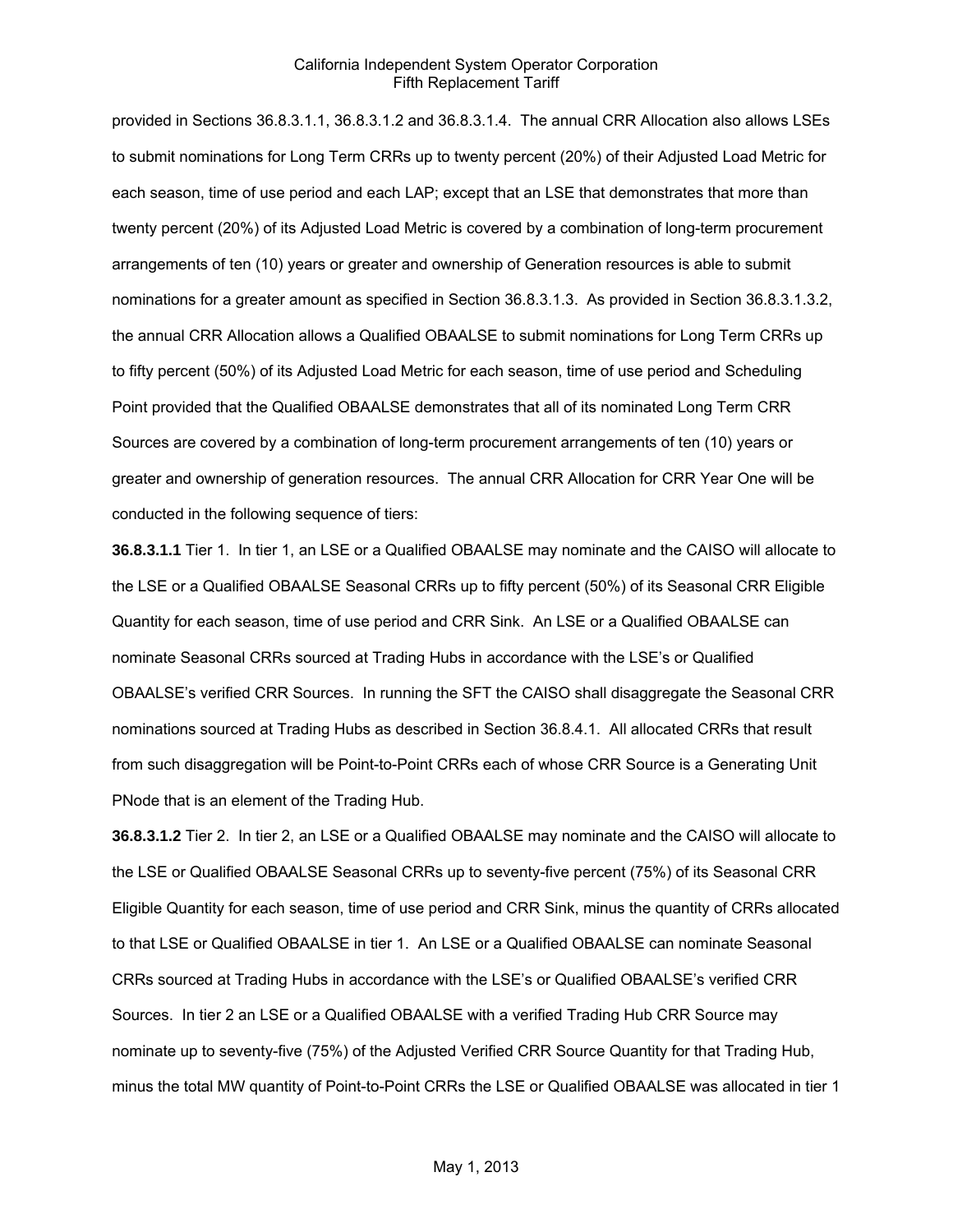as a result of its tier 1 nomination of CRRs sourced at that Trading Hub. In running the SFT the CAISO shall disaggregate the Seasonal CRR nominations sourced at Trading Hubs as described in Section 36.8.4.1. All allocated CRRs that result from such disaggregation will be Point-to-Point CRRs each of whose CRR Source is a Generating Unit PNode that is an element of the Trading Hub.

**36.8.3.1.3** Tier LT. Tier LT will follow tier 2 for CRR Year One. In Tier LT, an LSE or a Qualified OBAALSE may nominate Long Term CRRs from the Seasonal CRRs allocated in tiers 1 and 2 as provided in this Section 36.8.3.1. The cleared Point-to-Point CRRs awarded in tier 1 and tier 2 that resulted from disaggregated CRR nominations sourced at a Trading Hub may not be nominated in Tier LT in CRR Year One. Any Point-to-Point CRRs awarded as a result of disaggregated CRR nominations sourced at a Trading Hub, as described in Section 36.8.4.1, must be nominated as Trading Hub CRRs as described in this Section 36.8.3.1.3. In running the SFT the CAISO shall disaggregate the Seasonal CRR nominations sourced at Trading Hubs as described in Section 36.8.4.1. All allocated Long Term CRRs that result from such disaggregation will be Point-to-Point CRRs each of whose CRR Source is a Generating Unit PNode that is an element of the Trading Hub.

#### **36.8.3.1.3.1 Tier LT for LSEs**

The quantity of Seasonal CRRs that an LSE can nominate as Long Term CRRs is limited to twenty percent (20%) of the LSE's Adjusted Load Metric, except that an LSE that can demonstrate that more than twenty percent (20%) of its Adjusted Load Metric is covered by a combination of long-term procurement arrangements of ten (10) years or greater and ownership of Generation resources is able to submit nominations for a greater amount as provided in this section. Such demonstrations shall be provided by the requesting LSE to the CAISO through the submission of a written sworn declaration by an executive employee authorized to represent the LSE and attest to the accuracy of the data demonstration. As necessary, the CAISO may request, and such LSE must produce in a timely manner, documents in support of such declaration. If the LSE has demonstrated that more than twenty percent (20%) of its Adjusted Load Metric is covered by a combination of long-term procurement arrangements of ten (10) years or greater and ownership of Generation resources, the amount of Long Term CRRs that it may nominate is equal to the minimum of: (i) the sum of the owned resources and long-term procurement arrangements of ten (10) years or more and (ii) fifty percent (50%) of the LSE's Adjusted Load Metric.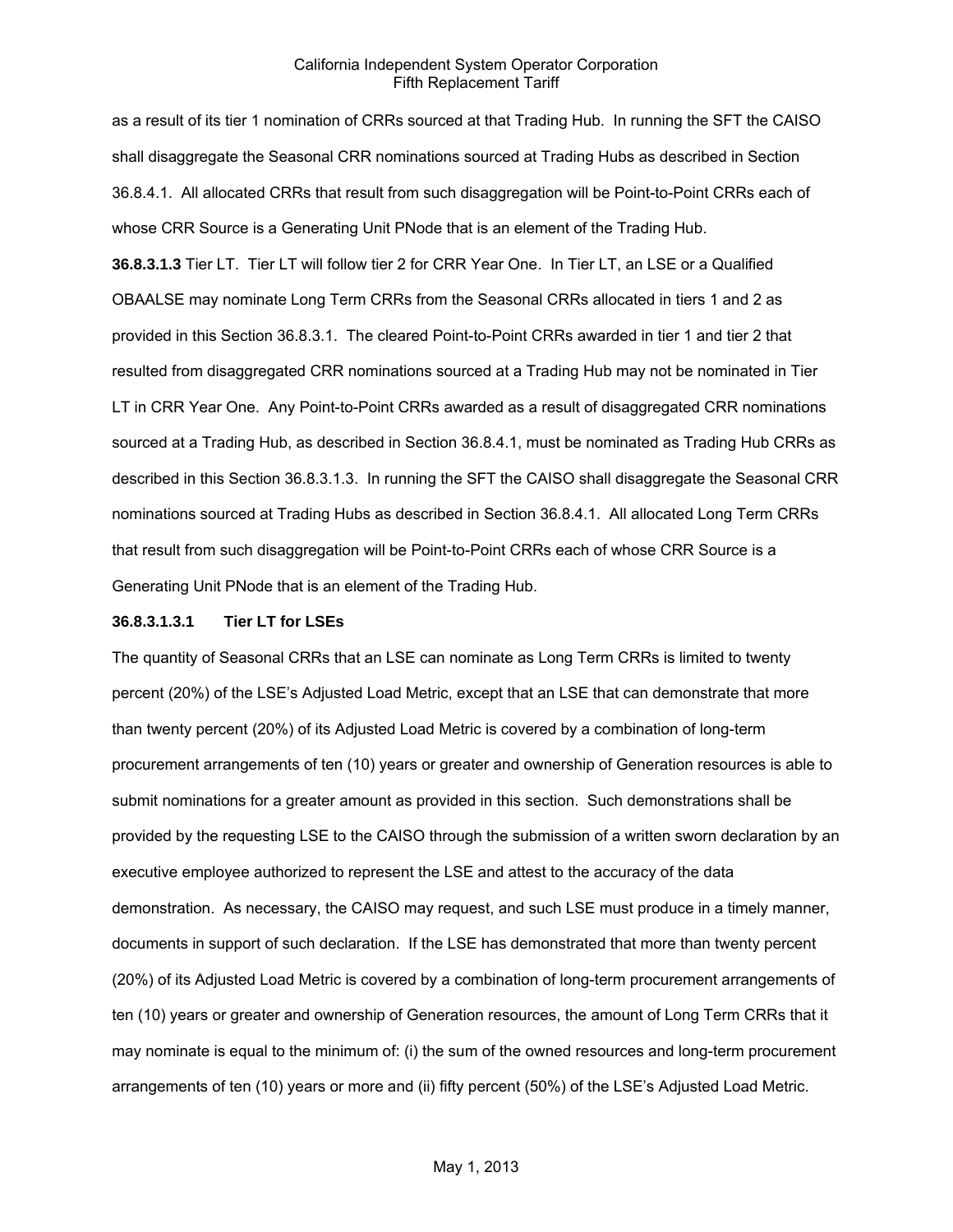If an LSE's combination of long-term procurement arrangements of ten (10) years or greater and ownership of generation resources is greater than twenty percent (20%) of its Adjusted Load Metric and the LSE nominates more than twenty percent (20%) of its Adjusted Load Metric as Long Term CRRs, then the CRR Sources for all of the LSE's Long Term CRR nominations must be sources associated with its demonstrated long-term procurement arrangements of ten (10) years or greater or its owned generation resources. Subject to the maximum quantities described above in this Section 36.8.3.1.3.1, an LSE can nominate CRRs sourced at a Trading Hub in Tier LT up to the total MW amount of the Pointto-Point CRRs the LSE was allocated in tiers 1 and 2 as a result of its disaggregated tier 1 and 2 nominations of CRRs sourced at that Trading Hub. Subject to the maximum quantities described above in this Section 36.8.3.1.3.1, an LSE can nominate CRRs sourced at a Trading Hub in Tier LT up to the total MW amount of the Point-to-Point CRRs the LSE was allocated in tiers 1 and 2 as a result of its disaggregated tier 1 and 2 nominations of CRRs sourced at that Trading Hub.

#### **36.8.3.1.3.2 Tier LT for Qualified OBAALSEs**

A Qualified OBAALSE may submit nominations for Long Term CRRs up to fifty percent (50%) of its Adjusted Load Metric for each season, time of use period and Scheduling Point. The Qualified OBAALSE must demonstrate that all of its nominated Long Term CRRs are supported by a combination of long-term procurement arrangements of ten (10) years or greater and ownership of generation resources. Such demonstrations shall be provided by the requesting Qualified OBAALSE to the CAISO through the submission of a written sworn declaration by an executive employee authorized to represent the Qualified OBAALSE attesting to the accuracy of the data demonstration. As necessary, the CAISO may request, and such Qualified OBAALSE must produce in a timely manner, documents in support of such declaration.

#### **36.8.3.1.3.3 Tier LT SFT**

After receiving nominations for Long Term CRRs from LSEs and Qualified OBAALSEs, the CAISO will run SFTs to ensure the feasibility of the nominated Long Term CRRs for the remaining nine years of the ten-year term of the Long Term CRR. The SFT runs in Tier LT will test the feasibility of only the Long Term CRR nominations and will not include in the analysis those Seasonal CRRs allocated in tiers 1 and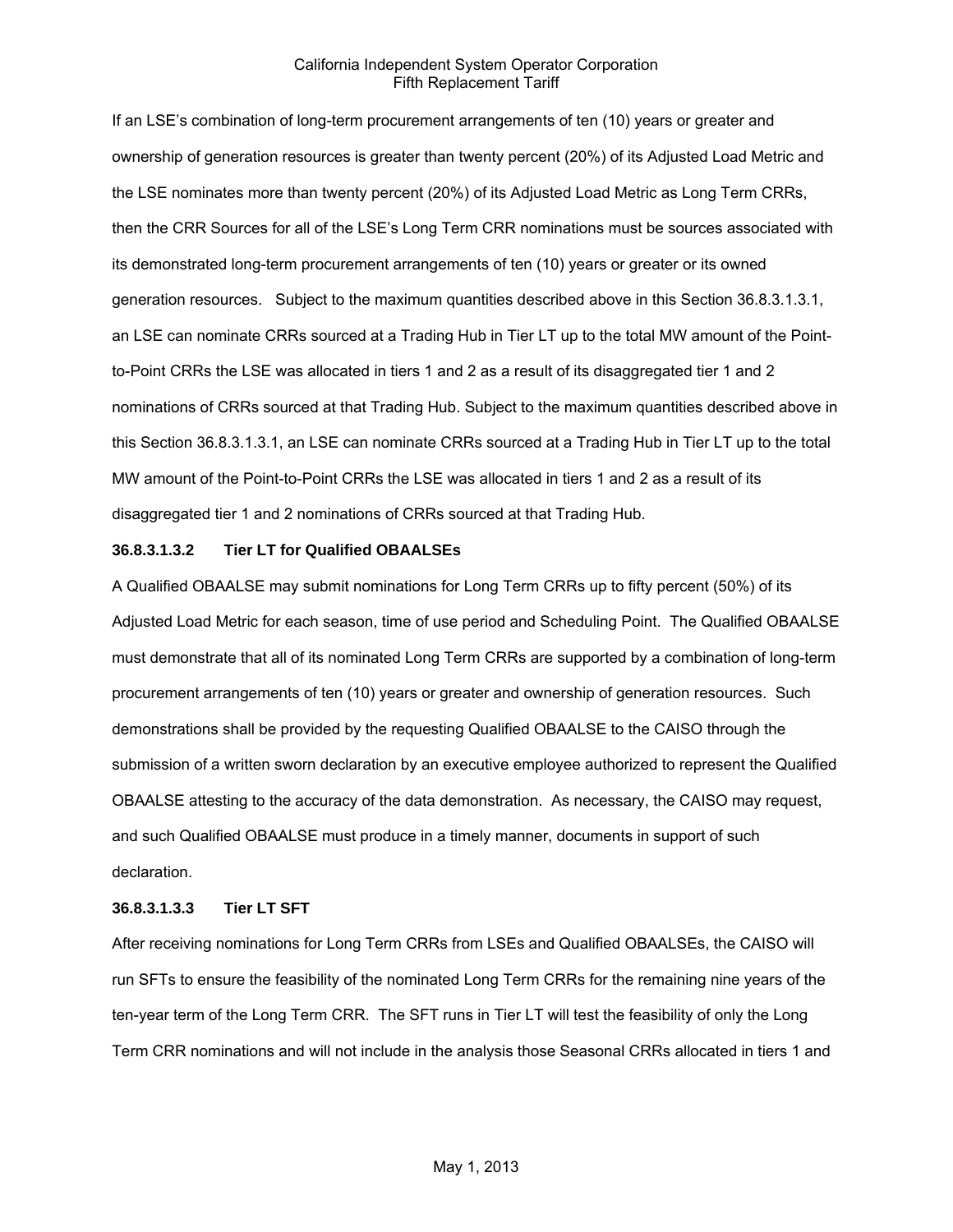2 that are not nominated as Long Term CRRs. The quantity of Long Term CRRs that can be allocated for any season and time of use period must be feasible for the entire ten-year term of the Long Term CRR. As a result of the Tier LT SFT runs, Long Term CRR nominations may not be fully allocated; however, such a result will not affect the CRR Year One validity of the Seasonal CRR allocated in tiers 1 and 2. The CAISO will inform the nominating entity of the results of the Tier LT SFTs before the deadline for submission of the tier 3 nominations.

**36.8.3.1.4** Tier 3. In tier 3, an LSE or a Qualified OBAALSE may nominate and the CAISO will allocate to the LSE or Qualified OBAALSE Seasonal CRRs up to one hundred percent (100%) of its Seasonal CRR Eligible Quantity for each season, minus the quantity of CRRs allocated to that LSE or Qualified OBAALSE in tiers 1 and 2. In tier 3, Sub-LAPs will be eligible CRR Sinks provided that the Sub-LAP is within the nominating LSE's Default LAP. An LSE or a Qualified OBAALSE can nominate Seasonal CRRs sourced at Trading Hubs. In running the SFT the CAISO shall disaggregate the Seasonal CRR nominations sourced at Trading Hubs as described in Section 36.8.4.1. All allocated CRRs that result from such disaggregation will be Point-to-Point CRRs each of whose CRR Source is a Generating Unit PNode that is an element of the Trading Hub. A Qualified OBAALSE can only nominate CRRs from its verified CRR Sources as provided in Section 36.8.3.4.

#### **36.8.3.2 Monthly CRR Allocation for CRR Year One**

The monthly CRR Allocation in CRR Year One shall consist of a sequence of two (2) tiers for each time of use period (on-peak and off-peak). The monthly CRR Allocation will distribute Monthly CRRs to each LSE or Qualified OBAALSE up to one hundred percent (100%) of its Monthly CRR Eligible Quantity, minus CRRs allocated to that LSE or Qualified OBAALSE in the annual CRR Allocation for the relevant month and time of use period. The monthly CRR Allocation for CRR Year One will be conducted as follows:

**36.8.3.2.1** Tier 1. In tier 1 of the monthly CRR Allocations, an LSE or a Qualified OBAALSE may nominate and the CAISO will allocate to the LSE or Qualified OBAALSE Monthly CRRs up to fifty percent (50%) of the difference between its Monthly CRR Eligible Quantity and the quantity of Seasonal CRRs and previously allocated Long Term CRRs that apply to that month and time of use period. An LSE or a Qualified OBAALSE can nominate Monthly CRRs sourced at Trading Hubs in accordance with the LSE's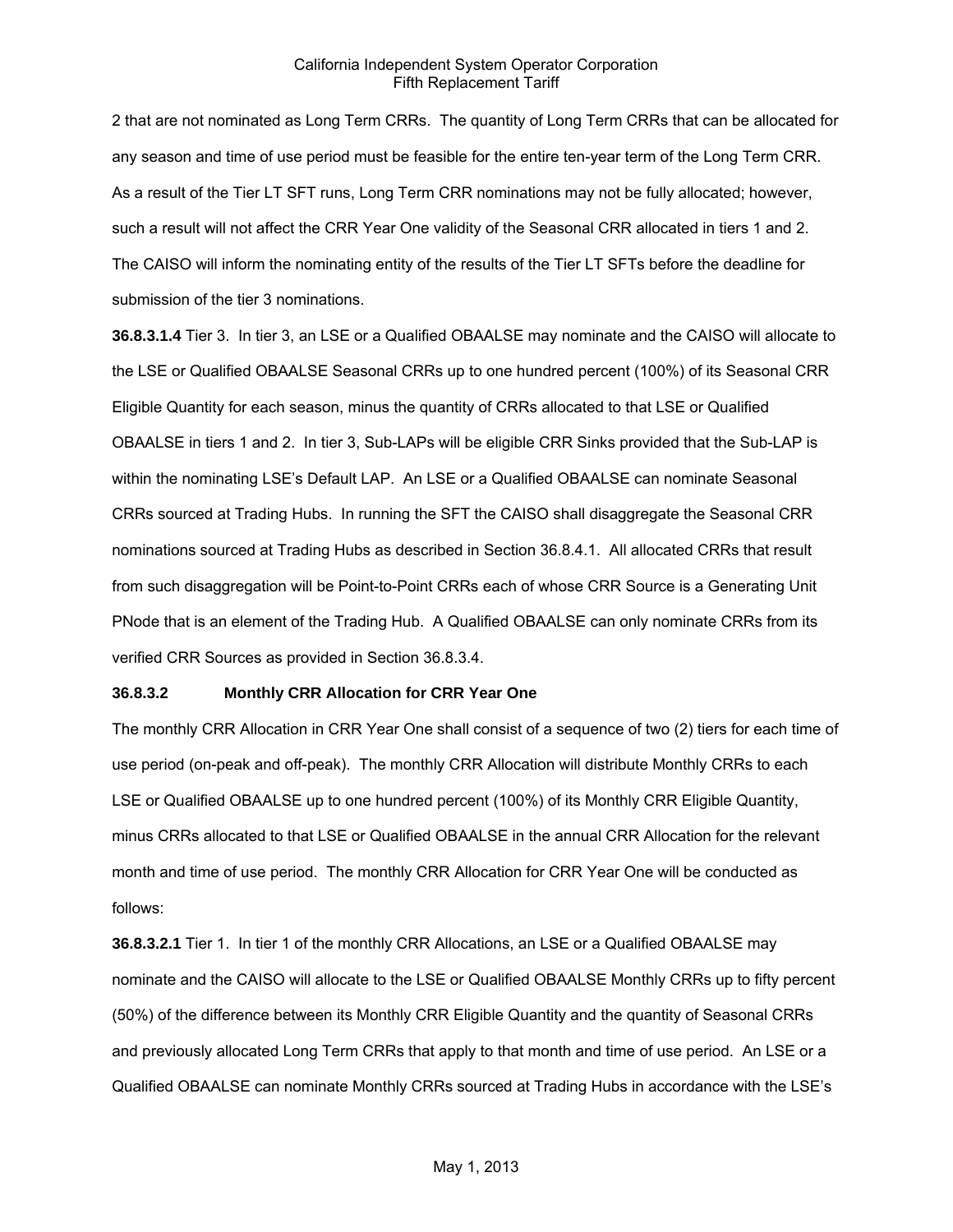or Qualified OBAALSE's verified CRR Sources. In running the SFT the CAISO shall disaggregate the Monthly CRR nominations sourced at Trading Hubs as described in Section 36.8.4.1. All allocated CRRs that result from such disaggregation will be Point-to-Point CRRs each of whose CRR Source is a Generating Unit PNode that is an element of the Trading Hub.

**36.8.3.2.2** Tier 2. In tier 2 of the monthly CRR Allocations, an LSE or a Qualified OBAALSE may nominate and the CAISO will allocate to the LSE or Qualified OBAALSE Monthly CRRs up to one hundred percent (100%) of the difference between its CRR Eligible Quantity and the quantity of Seasonal CRRs and previously allocated Long Term CRRs that apply to that month and time of use period, minus the quantity of CRRs the entity was allocated in tier 1 of the CRR Year One monthly CRR Allocation. An LSE or a Qualified OBAALSE can nominate Monthly CRRs sourced at Trading Hubs. In running the SFT the CAISO shall disaggregate the Monthly CRR nominations sourced at Trading Hubs as described in Section 36.8.4.1. In tier 2 of the monthly CRR Allocation, Sub-LAPs will be eligible CRR Sinks provided that the Sub-LAP is within the nominating LSE's Default LAP. A Qualfied OBAALSE can only nominate CRRs from its verified CRR Sources as provided in Section 36.8.3.4.2.

#### **36.8.3.3 [NOT USED]**

## **36.8.3.4 Source Verification**

Source verification is required for LSE CRR nominations in tiers 1 and 2 of the CRR Year One annual allocation process and in tier 1 of each CRR Year One monthly allocation process. Source verification is required for all Qualified OBAALSE CRR nominations in all tiers of all CRR Allocation processes.

## **36.8.3.4.1 CRR Year One Source Verification for LSEs**

In CRR Year One, nominations for tier 1 and tier 2 of the annual CRR Allocation and tier 1 of the monthly CRR Allocations must be source verified for all LSEs. Prior to the beginning of the CRR Allocation process but no later than thirty (30) days before the date on which the Candidate CRR Holders or CRR Holders will be required to submit their nominations for the CRR Allocation, the CAISO will make available a list of allowable CRR Sources to be used in the CRR Allocation. The allowable CRR Sources will be consistent with the applicable CRR FNM. In the event that unforeseen changes to network conditions arise after the thirty-day release of the list of allowable CRR Sources and warrant revisions to that list, the CAISO will provide updates to the list prior to the closing of nominations for the CRR Allocation. An LSE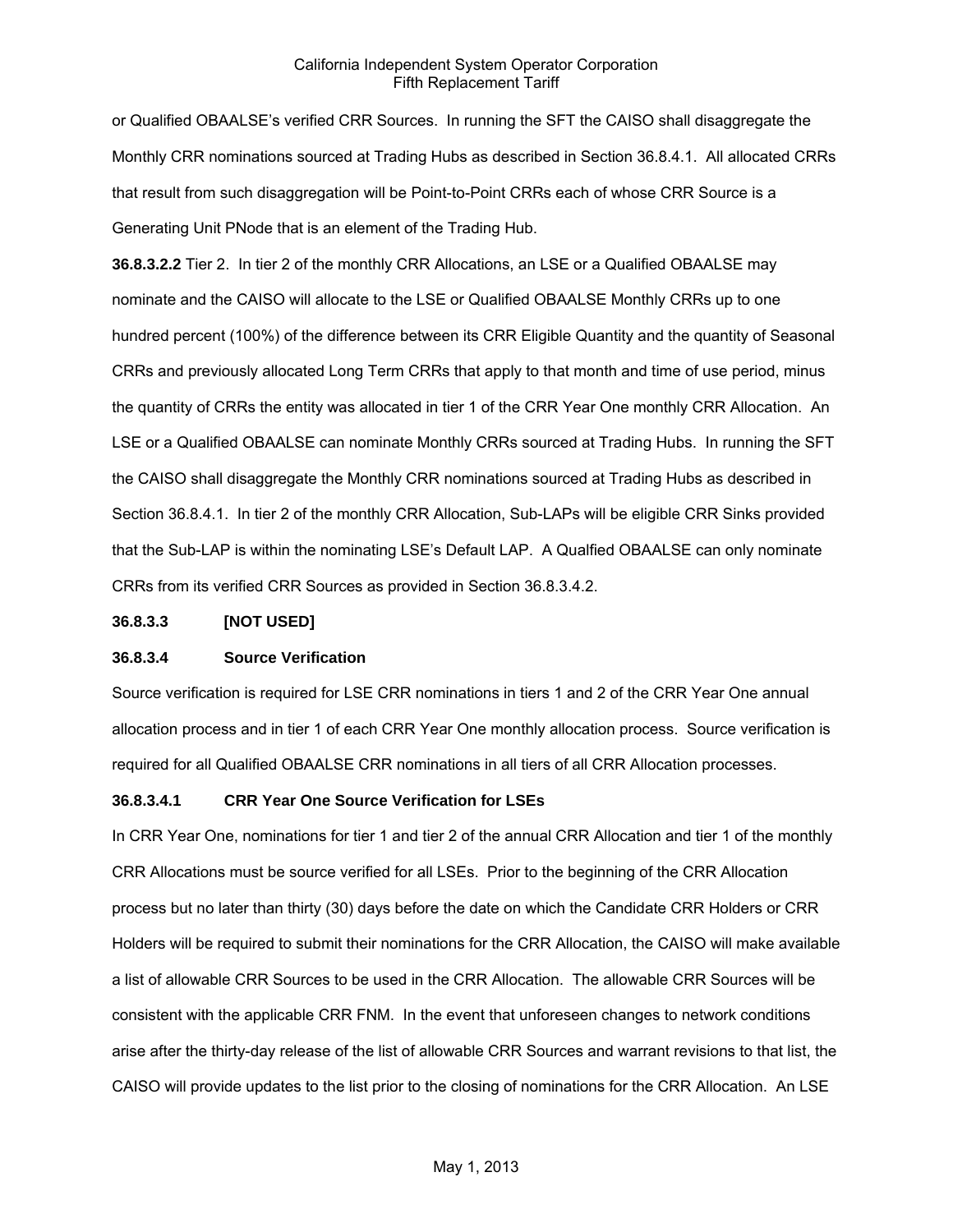must demonstrate that it could actually submit Bids, including Self-Schedules and Inter-SC Trades, for Energy from the locations to be nominated as CRR Sources to serve its Load either through ownership of, or contractual rights to receive Energy from, the relevant Generating Units, or a contract to take ownership of power at the relevant source, such as a Trading Hub or a Scheduling Point. For the second, third and fourth quarters of calendar year 2008 for CRR Year One, in conducting its source verification the CAISO will use data for the period beginning April 1, 2006 and ending December 31, 2006. For the first quarter of calendar year 2009 for CRR Year One, the CAISO will use data for the period beginning January 1, 2007 and ending March 31, 2007 as the basis for verification. Such demonstrations shall be provided by the requesting LSE to the CAISO through the submission of a written sworn declaration by an executive employee authorized to represent the LSE and attest to the accuracy of the data demonstration. As necessary, the CAISO may request, and such LSE must produce in a timely manner, documents in support of such declaration.

## **36.8.3.4.2 Source Verification for Qualified OBAALSEs**

All CRR nominations by Qualified OBAALSEs must be source verified. A Qualified OBAALSE's source verification will be based on its legitimate need showing as specified in Section 36.9.1.

## **36.8.3.4.3 Calculation of Verified CRR Source Quantity**

The Verified CRR Source Quantity associated with each verified CRR Source for a particular LSE or Qualified OBAALSE will be: (i) for an owned generation resource the PMax of the unit multiplied by the LSE's or Qualified OBAALSE's ownership share; (ii) for a contract with a generation resource, the hourly MWh of Energy specified in the contract averaged over all hours of the relevant time of use period, but no greater than the PMax of the unit; or (iii) for a contract that delivers Energy to a Trading Hub or Scheduling Point, the hourly MWh of energy specified in the contract for delivery from the supplier to the LSE or Qualified OBAALSE at the Trading Hub or Scheduling Point, averaged over all hours of the relevant time of use period. Energy contracts submitted by an LSE to demonstrate that the LSE can submit Bids, including Self-Schedules and Inter-SC Trades, for Energy from the nominated CRR Sources to serve its Load must be at least one month in duration. Energy contracts submitted by a Qualified OBAALSE to demonstrate that the Qualified OBAALSE can submit Bids, including Self-Schedules and Inter-SC Trades, for Energy from the nominated CRR Sources to serve its Load must be at least one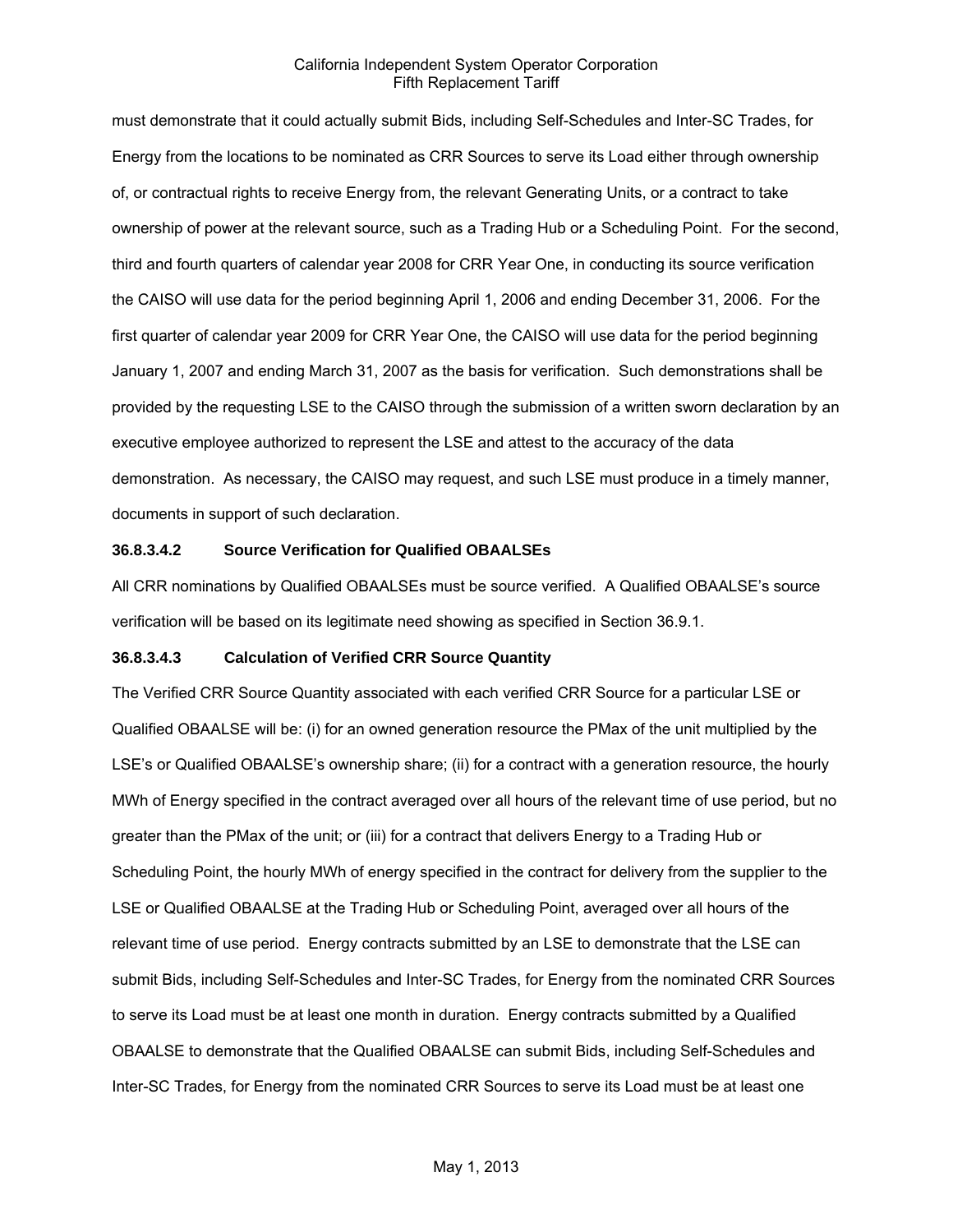month in duration to support nominations of Monthly and Seasonal CRRs, and at least ten (10) years in duration to support nominations of Long Tem CRRs. Nominations of CRRs for which the CRR Source is a Scheduling Point must be source verified in accordance with Section 36.8.4.2.

## **36.8.3.4.4 Calculation of Adjusted Verified CRR Source Quantity**

For nominations by an LSE and a Qualified OBAALSE, except for a Qualified OBAALSE's nomination of Long Term CRRs, the CAISO will consider a contract that covers a portion of a season (but not less than one month) to be acceptable verification, with the adjustment described below, for the entire season for which a CRR is nominated. The CAISO will also consider a contract not less than one month in duration that covers portions of two consecutive months to be acceptable verification, with the adjustment described below, for both of the months that are partially covered. In such cases, for a contract that covers only a portion of the season or month for which the LSE or Qualified OBAALSE wishes to nominate source-verified CRRs, the CAISO will calculate an Adjusted Verified CRR Source Quantity, which equals the Verified CRR Source Quantity times the ratio of the number of days covered by the contract for a particular month or season to the total number of days in that month or season, consistent with the time of use period of the CRRs being nominated. Contracts submitted by a Qualified OBAALSE to support nomination of Long Term CRRs must be at least ten (10) years in duration and cover the entire season of the Long Term CRR being nominated, and therefore the Adjusted Verified CRR Source Quantity calculation does not apply to such nominations.

## **36.8.3.5 Annual CRR Allocation Beyond CRR Year One**

The annual CRR Allocation for years beyond CRR Year One consists of a sequence of four (4) tiers for each season and time of use period (on-peak and off-peak). Allocations of CRRs in each tier are considered final once they are provided by the CAISO to the respective LSEs or Qualified OBAALSEs. After each tier, LSEs or Qualified OBAALSEs will have an amount of time as specified in the Business Practice Manual after their receipt of the results of each tier to submit their nominations for the next tier, if there is one. The annual CRR Allocation will allow LSEs or Qualified OBAALSEs to submit nominations up to their Seasonal CRR Eligible Quantities minus the quantity of previously allocated Long Term CRRs for each season of the relevant year, each time of use period and each CRR Sink at which they serve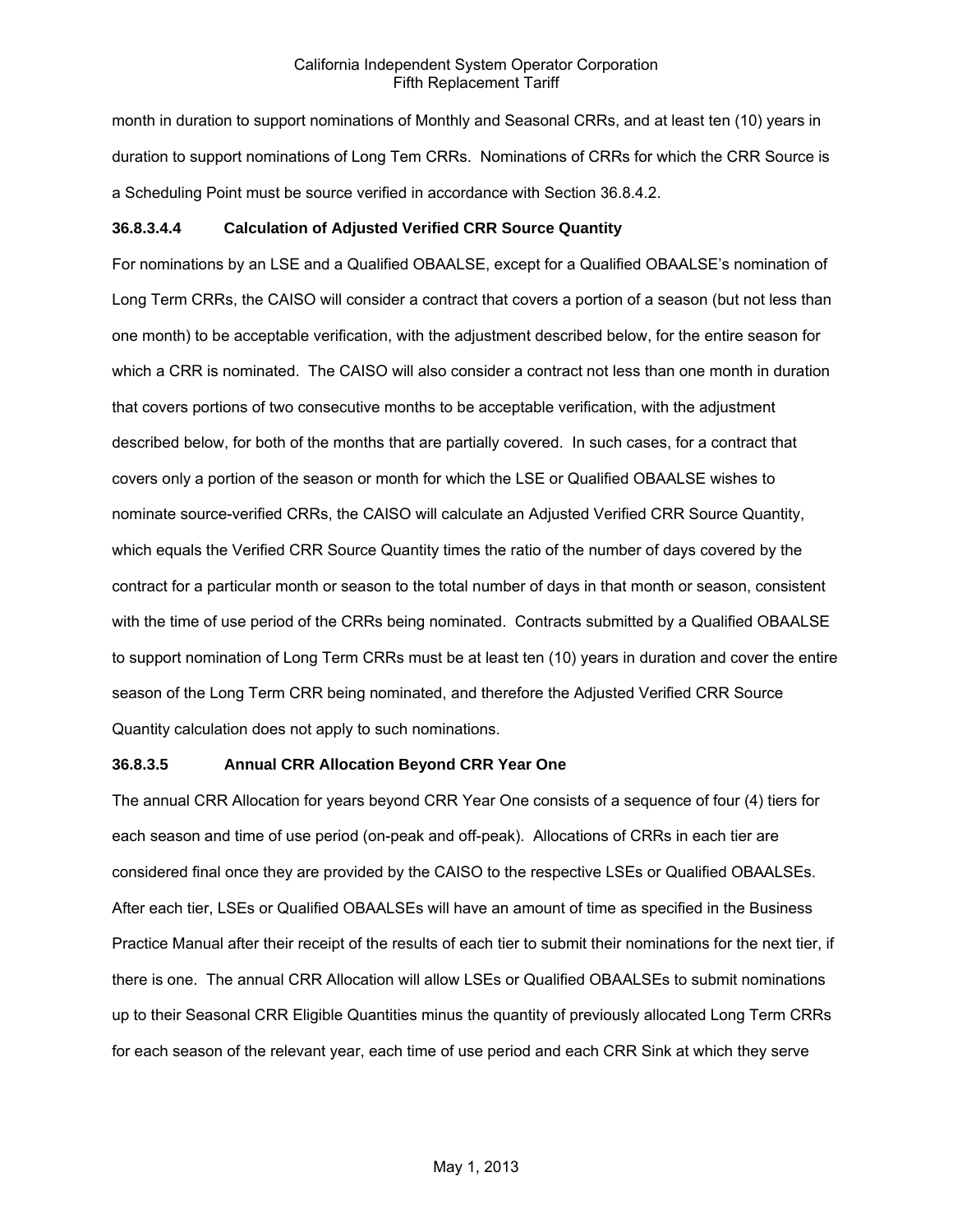Load. Annual CRR Allocations for years beyond CRR Year One will be conducted in the following sequence of tiers:

#### **36.8.3.5.1 Tier 1 – Priority Nomination Process**

Tier 1 of the annual CRR Allocation in years beyond CRR Year One will be a Priority Nomination Process through which CRR Holders may nominate some of the same CRRs that they were allocated in the immediately previous annual CRR Allocation process. As provided in Section 36.8.3.4.2, nominations by a Qualified OBAALSE in the PNP are subject to source verification. In all annual CRR Allocations after CRR Year One, an LSE or a Qualified OBAALSE may make PNP nominations up to the lesser of: (1) its Seasonal CRR Eligible Quantity multiplied by two-thirds; minus the quantity of Long Term CRRs for each season, time of use period and CRR Sink for that year; and minus the net MW amount of load migration CRRs valid for each season, time of use period and CRR sink for that year; or, (2) the total quantity of Seasonal CRRs allocated to that LSE in the previous annual CRR Allocation; plus the net quantity of load migration CRRs associated with the immediately preceding Seasonal CRR Allocations for the corresponding season, time of use, and CRR sink location; minus the quantity of Long Term CRRs allocated in the immediately preceding Seasonal CRR Allocation for each season, time of use period and CRR Sink; and minus the net MW amount of load migration CRRs valid for each season, time of use period and CRR sink for that year. In addition, an LSE's or Qualified OBAALSE's nomination of any particular CRR Source-CRR Sink combination in the PNP may not exceed the MW quantity of CRRs having that CRR Source and CRR Sink that the LSE or Qualified OBAALSE was allocated in the previous annual CRR Allocation, reduced by the MW quantity of those Long-Term CRRs with the same CRR Source and CRR Sink that were awarded in the prior year's Long-Term CRR allocation, for the same season and time of use period, and in the case of an LSE, adjusted for net Load loss or gain resulting from Load Migration as described in Section 36.8.5.2.2. An LSE or a Qualified OBAALSE may nominate CRRs awarded with a CRR Source at the Trading Hubs in the PNP. CRRs whose CRR Sink is a Sub-LAP are not eligible for nomination in the PNP. A CRR whose CRR Sink is a Custom LAP or PNode is eligible for nomination in the PNP. PNP Eligible Quantities are not affected by secondary transfers of CRRs, except as performed by the CAISO to reflect Load Migration as described in Section 36.8.5. That is, with the exception of transfers to reflect Load Migration: (i) an LSE or a Qualified OBAALSE may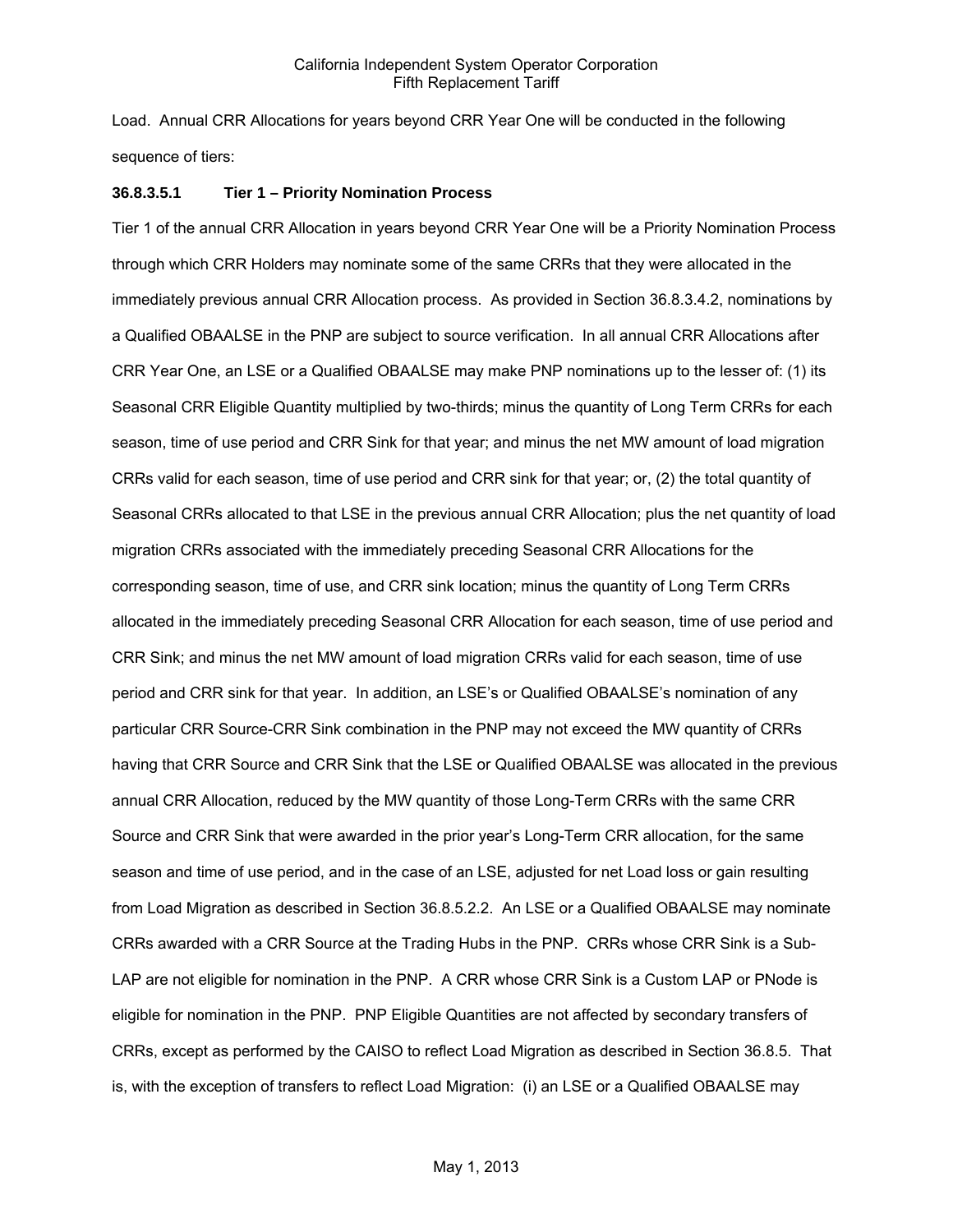nominate in the PNP a CRR it was allocated in the prior annual CRR Allocation even though it transferred that CRR to another party during the year, and (ii) an LSE or a Qualified OBAALSE may not nominate in the PNP a CRR that it received through a secondary transfer from another party. CRRs received through a CRR Auction are not eligible for nomination in the PNP. CRRs received as Offsetting CRRs to reflect Load Migration are not eligible for nomination in the PNP. The CAISO does not guarantee that all CRR nominations in the PNP will be allocated. The CAISO will conduct an SFT to determine whether all CRR nominations in the PNP are simultaneously feasible. If the SFT determines that all priority nominations are not simultaneously feasible, the CAISO will reduce the allocated CRRs until simultaneous feasibility is achieved.

#### **36.8.3.5.2 Tier LT**

In years subsequent to CRR Year One, Long Term CRRs will be allocated as provided in this section.

#### **36.8.3.5.2.1 Tier LT for LSEs**

In Tier LT of CRR Year Two, an LSE may nominate Long Term CRRs from any of the Seasonal CRRs it was allocated in the PNP up to a maximum of thirty percent (30%) of the its Adjusted Load Metric, minus the quantity of previously allocated Long Term CRRs that are valid for that year; except that the LSE may nominate Long Term CRRs in amounts greater than thirty percent (30%) but no more than fifty percent (50%) of its Adjusted Load Metric if the LSE demonstrates that more than thirty percent (30%) of its Adjusted Load Metric is covered by a combination of long-term procurement arrangements of ten (10) years or greater and ownership of Generation resources. Such demonstrations shall be provided by the requesting LSE to the CAISO through the submission of a written sworn declaration by an executive employee authorized to represent the LSE and attest to the accuracy of the data demonstration. As necessary, the CAISO may request, and such LSE must produce in a timely manner, documents in support of such declaration. If the LSE has demonstrated that more than thirty percent (30%) of its Adjusted Load Metric is covered by a combination of long-term procurement arrangements of ten (10) years or greater and ownership of Generation resources, the amount of Long Term CRRs that it may nominate is equal to the minimum of: (i) the sum of the owned resources and long-term procurement arrangements of ten (10) years or more, minus the quantity of previously allocated Long Term CRRs that are valid for that CRR year, and (ii) fifty percent (50%) of the LSE's Adjusted Load Metric, minus the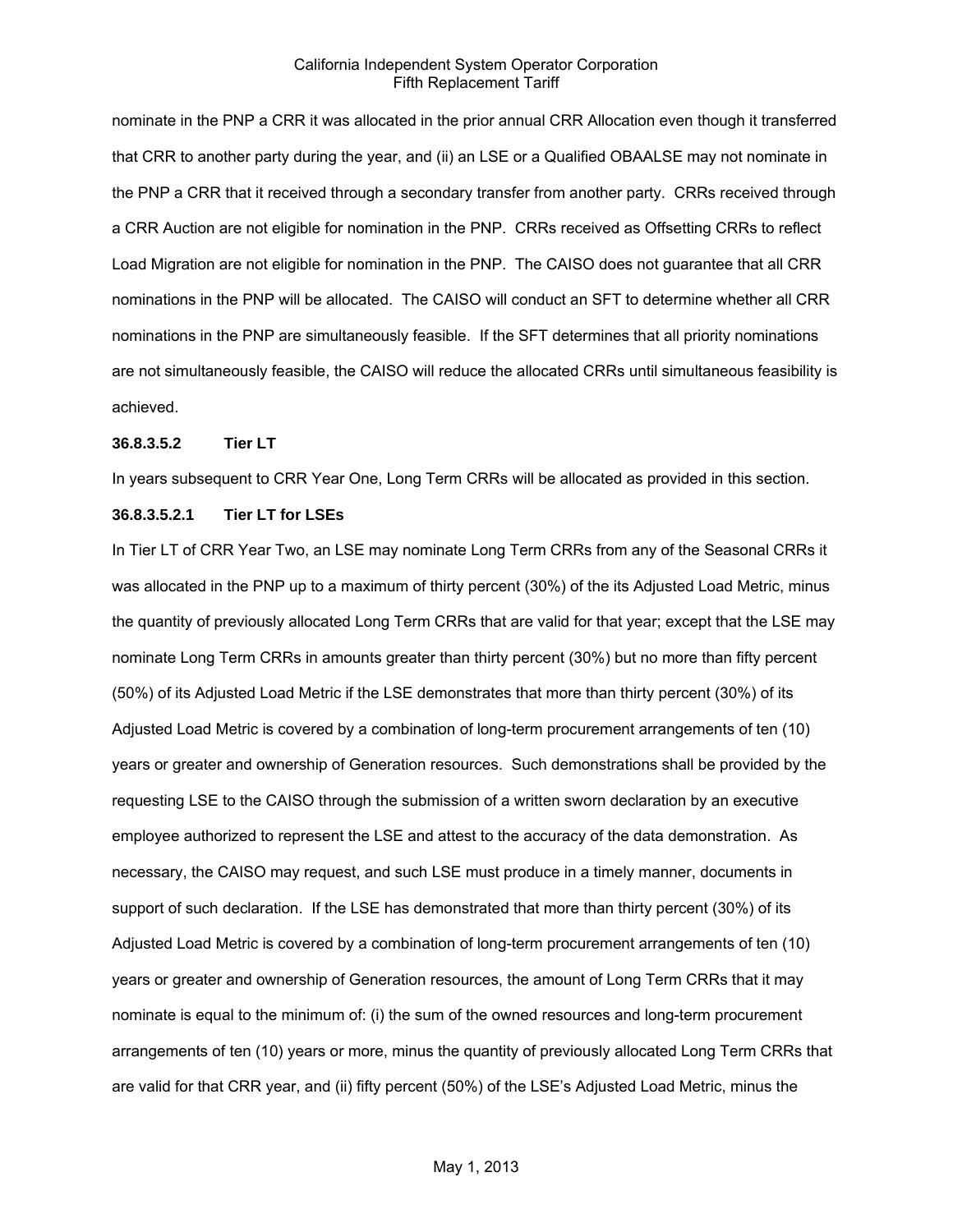quantity of previously allocated Long Term CRRs that are valid for that CRR year. In CRR Year Three, the limit on Long Term CRR nominations will increase by ten percent (10%) to forty percent (40%) of the eligible entity's Adjusted Load Metric but shall not exceed fifty percent (50%) of the Adjusted Load Metric. In CRR Year Three, an LSE may exceed the forty percent (40%) limit on Long Term CRR nominations if it demonstrates that its Adjusted Load Metric is covered by a combination of long-term procurement arrangements of ten (10) years or greater and ownership of Generation resources. The amount of Long Term CRRs that it may nominate is equal to the minimum of: (i) the sum of the owned resources and long-term procurement arrangements of ten (10) years or more, minus the quantity of previously allocated Long Term CRRs that are valid for that CRR year, and (ii) fifty percent (50%) of the LSE's Adjusted Load Metric, minus the quantity of previously allocated Long Term CRRs that are valid for that CRR year. In CRR Year Four and all subsequent years, an LSE may nominate Long Term CRRs from any of the Seasonal CRRs allocated in the PNP up to the maximum of fifty percent (50%) of its Adjusted Load Metric, minus the quantity of previously allocated Long Term CRRs that are valid for that year.

#### **36.8.3.5.2.2 Tier LT for Qualified OBAALSEs**

A Qualified OBAALSE may submit nominations for Long Term CRRs up to the portion of its Adjusted Load Metric for which it has demonstrated coverage by a combination of long-term procurement arrangements of ten (10) years or greater and ownership of generation resources, up to a maximum of fifty percent (50%) of its Adjusted Load Metric for each season, time of use period and Scheduling Point, minus the quantity of previously allocated Long Term CRRs that are valid for that CRR year. Such demonstrations shall be provided by the requesting Qualified OBAALSE to the CAISO through the submission of a written sworn declaration by an executive employee authorized to represent the Qualified OBAALSE and attest to the accuracy of the data demonstration. As necessary, the CAISO may request, and such Qualified OBAALSE must produce in a timely manner, documents in support of such declaration. Contracts submitted in support of OBAALSE nominations of Long Term CRRs must cover the entire season of the Long Term CRR being nominated.

#### **36.8.3.5.2.3 Tier LT SFT**

After receiving nominations for Long Term CRRs, the CAISO will run SFTs to ensure the feasibility of the nominated Long Term CRRs for the remaining nine years of the ten (10) year term of the Long Term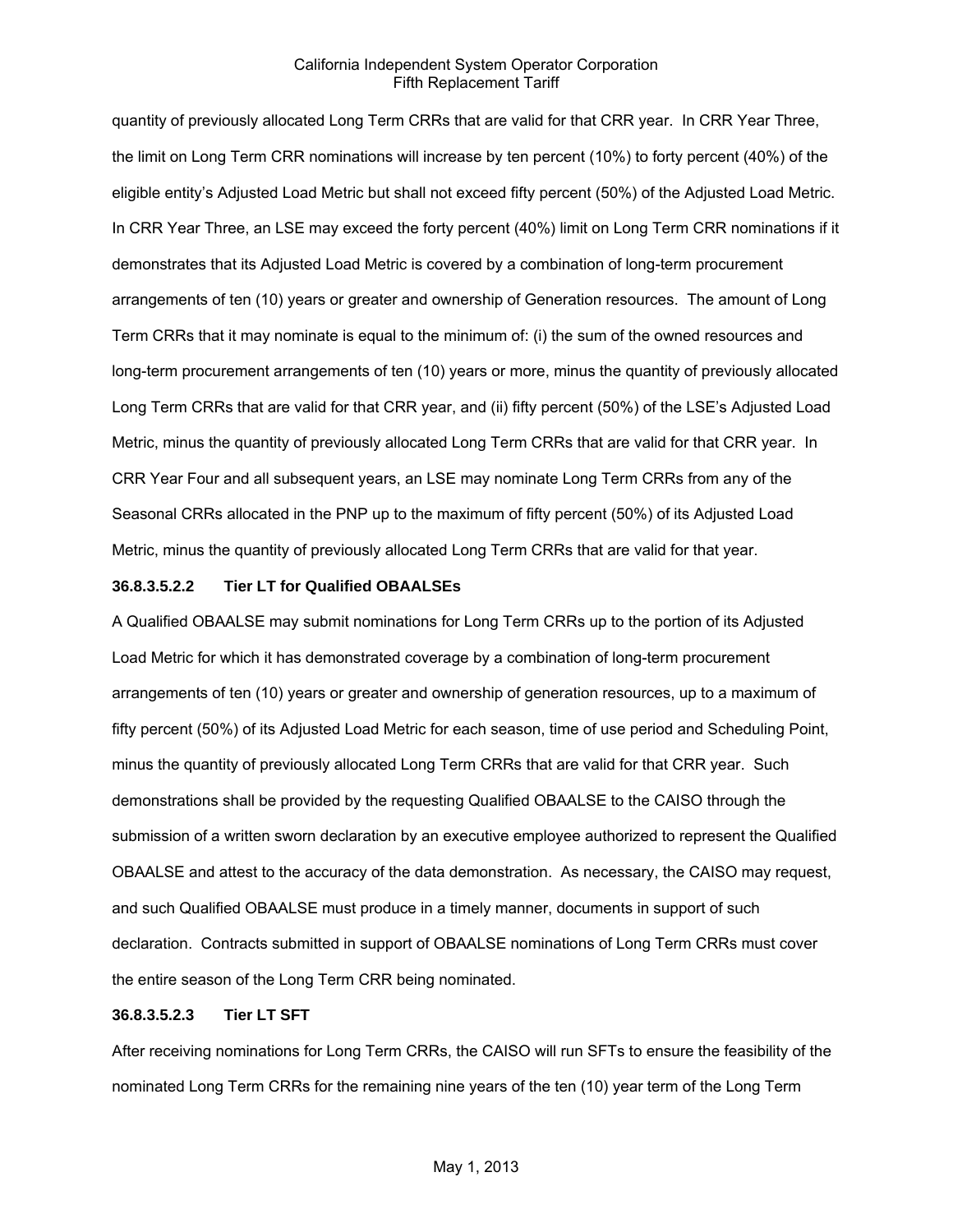CRR. The SFT run in Tier LT will test the feasibility of only the Long Term CRR nominations and will not include in the analysis those Seasonal CRRs allocated in the PNP that were not nominated as Long Term CRRs. The quantity of Long Term CRRs that can be allocated for any season and time of use period must be feasible for the entire ten (10) year term of the Long Term CRR. As a result of the Tier LT SFT runs, Long Term CRR nominations may not be fully allocated; however, such a result will not affect the validity of: (i) the Long Term CRRs allocated in previous years, or (ii) the Seasonal CRRs allocated in the PNP. The CAISO will inform nominating eligible entities of the results of the Tier LT SFTs before the deadline for submission of the tier 2 nominations.

**36.8.3.5.3 Tier 2** In tier 2 of the annual CRR Allocation, the CAISO will allocate Seasonal CRRs to each LSE and Qualfied OBAALSE up to two-thirds of its Seasonal CRR Eligible Quantity for each season, time of use period and CRR Sink, minus the quantity of: (i) CRRs allocated to that LSE or Qualified OBAALSE in tier 1, (ii) Long Term CRRs previously allocated to it that are valid for the CRR term currently being allocated, and (iii) the net MW amount of long-term Load Migrations CRRs assigned to the LSE that are valid for the term currently being allocated. In tier 2 of the annual CRR Allocation, Sub-LAPs will be eligible CRR Sinks provided that the Sub-LAP is within the nominating LSE's Default LAP. An LSE or a Qualified OBAALSE can nominate Seasonal CRRs sourced at Trading Hubs. In running the SFT the CAISO shall disaggregate the Seasonal CRR nominations sourced at Trading Hubs as described in Section 36.8.4.1.

**36.8.3.5.4 Tier 3.** In tier 3 of the annual CRR Allocation, the CAISO will allocate Seasonal CRRs to each LSE or Qualified OBAALSE up to one hundred percent (100%) of its Seasonal CRR Eligible Quantity for each season, time of use period and CRR Sink, minus the quantity of: (i) CRRs allocated to that LSE or Qualified OBAALSE in tiers 1 and 2, (ii) Long Term CRRs previously allocated to that eligible entity that are valid for the CRR term currently being allocated, and (iii) the net MW amount of long-term Load Migrations CRRs assigned to the LSE that are valid for the term currently being allocated. In tier 3 of the annual CRR Allocation, Sub-LAPs will be eligible CRR Sinks provided that the Sub-LAP is within the nominating LSE's Default LAP. An LSE or a Qualified OBAALSE can nominate Seasonal CRRs where the CRR Source is a Trading Hub. In running the SFT the CAISO shall disaggregate the Seasonal CRR nominations sourced at Trading Hubs as described in Section 36.8.4.1.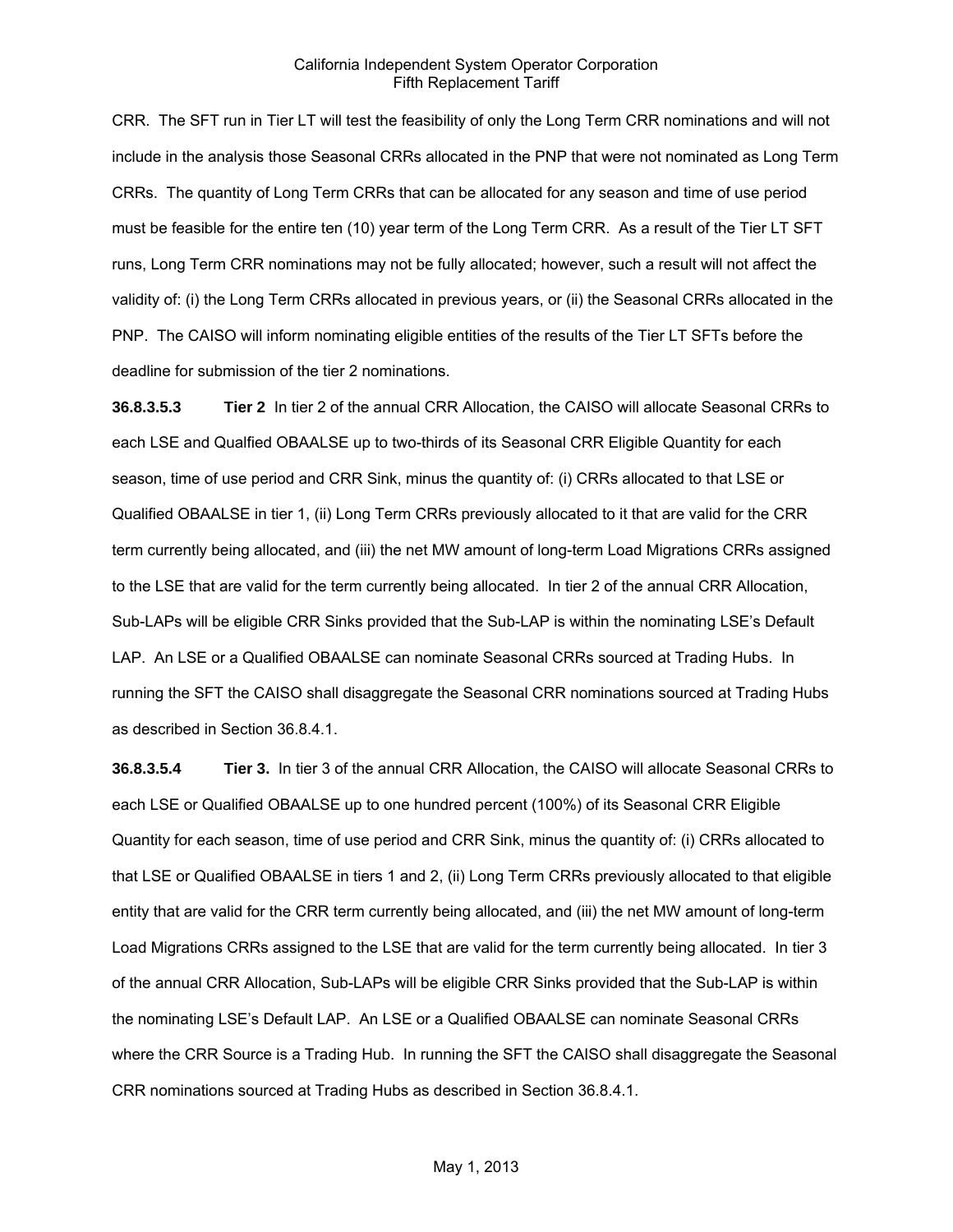# **36.8.3.5.5 Alternatives for Renewal of Long Term CRRs and for the Transition of Expiring ETCs and Converted Rights to Long Term CRRs**

Eligible entities may, in the final year of a Long Term CRR, nominate the identical CRR Source, CRR Sink, and MW terms of the expiring Long Term CRR in the PNP conducted that year, subject to any applicable quantity limitations specified in this Section 36. An eligible entity with an Existing Transmission Contract or Converted Rights that expire by the start of the year for which the CRR Allocation process is conducted may participate in the PNP as if its Existing Transmission Contract or Converted Rights sources and sinks were previously allocated Seasonal CRRs, subject to any applicable quantity limitations specified in this Section 36. In either case, if Seasonal CRRs are awarded to an LSE or a Qualified OBAALSE in the PNP based on its nomination of its expiring rights, such entity may then nominate those Seasonal CRRs in Tier LT of the same year's annual CRR Allocation process, subject to any applicable quantity limitations specified in this Section 36. Alternatively, CRR Holders of expiring LT CRRs, expiring Existing Transmission Contracts or expiring Converted Rights may bypass the tier 1 Priority Nomination Process and nominate their expiring rights as Long Term CRRs in Tier LT one year prior to the year of expiration, subject to any applicable quantity limitations specified in this Section 36. This alternative allows the holder of the expiring rights to nominate Long Term CRRs in the first Tier LT SFT in which the capacity corresponding to the expiring rights becomes available for the full nine (9) year period of the Tier LT SFT. For any entity who elects this alternative and obtains an allocated Long Term CRR, the length of the renewed Long Term CRR (or initial Long Term CRR in the case of expiring Existing Transmission Contracts or expiring Converted Rights) will be nine (9) years, corresponding to the years included in the Tier LT SFT.

# **36.8.3.6 Monthly CRR Allocation Beyond CRR Year One**

 The monthly CRR Allocation shall consist of a sequence of two (2) tiers of allocations for each time of use period (on-peak and off-peak). The monthly CRR Allocation will distribute Monthly CRRs and will allow an LSE and a Qualified OBAALSE to nominate CRRs up to one hundred percent (100%) of its Monthly CRR Eligible Quantity, minus the total of any Seasonal CRRs allocated in the annual CRR Allocation, and minus any holdings of Long Term CRRs that are valid for the month and time of use of the CRRs being nominated. All CRR nominations by Qualified OBAALSEs must be source verified.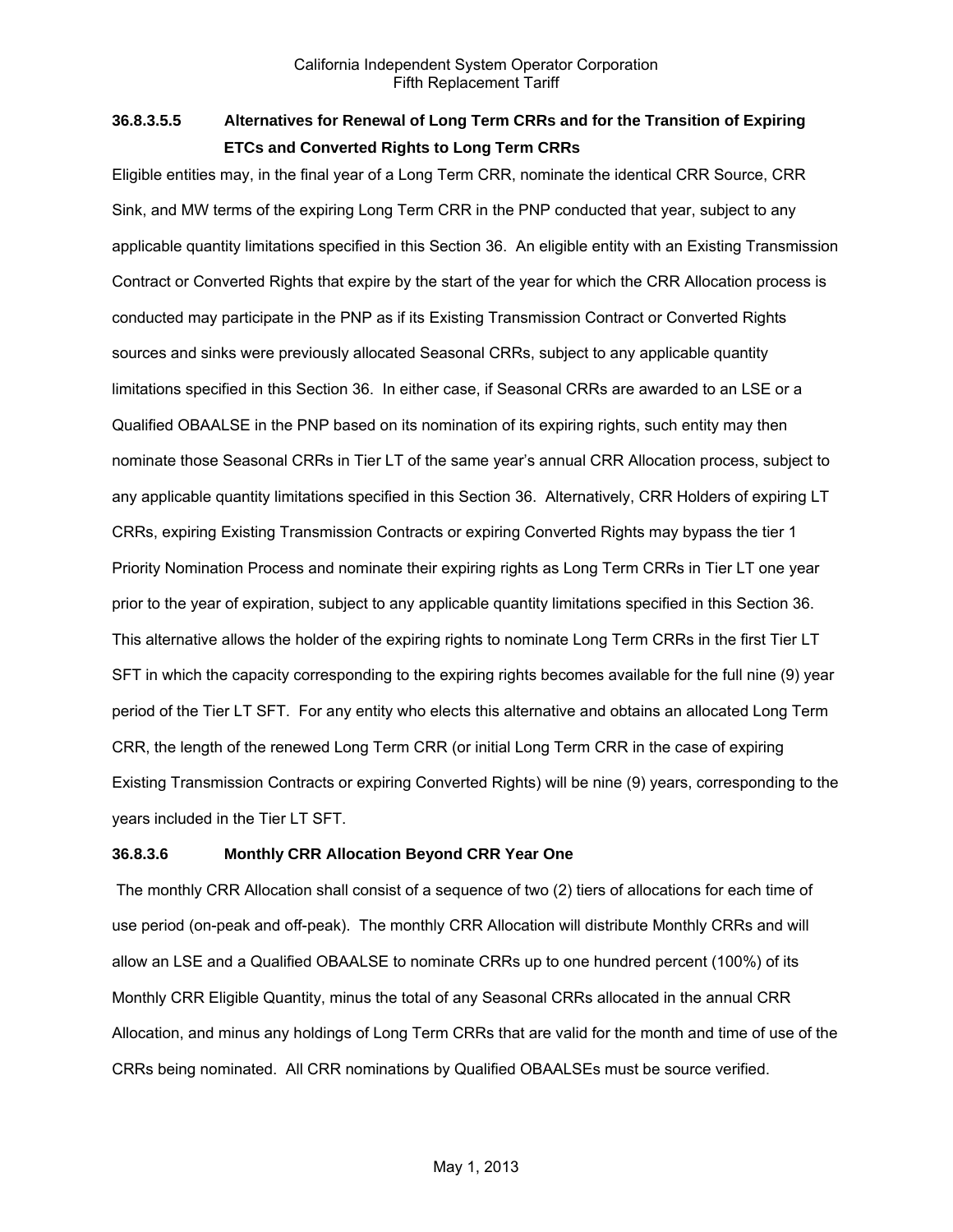**36.8.3.6.1** Tier 1 In tier 1 of the monthly CRR Allocations, each LSE or Qualified OBAALSE may nominate Monthly CRRs up to one-hundred percent (100%) of the difference between its Monthly CRR Eligible Quantity and the total of any Seasonal CRRs allocated in the annual CRR Allocation and any holdings of Long Term CRRs that are valid for the month and time of use of the CRRs being nominated. An LSE or a Qualified OBAALSE can nominate Monthly CRRs where the CRR Source is a Trading Hub. In tier 1 of the monthly CRR Allocation, Sub-LAPs will be eligible CRR Sinks, provided that the Sub-LAP is within the nominating LSE's Default LAP. In running the SFT the CAISO shall disaggregate the Monthly CRR nominations sourced at Trading Hubs as described in Section 36.8.4.1.

**36.8.3.6.2** Tier 2. In tier 2 of the monthly CRR Allocations, each LSE or Qualified OBAALSE may nominate Monthly CRRs up to one hundred percent (100%) of the difference between its Monthly CRR Eligible Quantity and the total of any Seasonal CRRs allocated in the annual CRR Allocation and any holdings of Long Term CRRs that are valid for the month and time of use of the CRRs being nominated, minus the quantity of CRRs allocated to that LSE or Qualified OBAALSE in tier 1 of the current monthly CRR Allocation. In tier 2 of the monthly CRR Allocation, Sub-LAPs will be eligible CRR Sinks, provided that the Sub-LAP is within the nominating LSE's Default LAP. An LSE or a Qualified OBAALSE can nominate Monthly CRRs sourced at Trading Hubs. In running the SFT the CAISO shall disaggregate the Monthly CRR nominations sourced at Trading Hubs as described in Section 36.8.4.1.

#### **36.8.4 Eligible Sources For CRR Allocation**

In the CRR Allocation processes for Seasonal CRRs, Monthly CRRs, and Long Term CRRs, nominated CRR Sources can be either PNodes (including Scheduling Points) or Trading Hubs, except that a Proxy Demand Resource cannot be a nominated CRR Source in a CRR Allocation process. An LSE or a Qualified OBAALSE may nominate up to one hundred percent (100%) of its Adjusted Verified CRR Source Quantities for Seasonal or Monthly CRRs in the combined tiers of the annual and monthly CRR Allocation processes as provided in this Section. For tiers 1 and 2 of the annual CRR Allocation in CRR Year One, an LSE may nominate CRRs from each of its verified CRR Sources in a quantity no greater than seventy-five percent (75%) of the Adjusted Verified CRR Source Quantity corresponding to each verified CRR Source. The LSE may then use tier 1 of the monthly CRR Allocations in CRR Year One to nominate up to the full one hundred percent (100%) of the Adjusted Verified CRR Source Quantity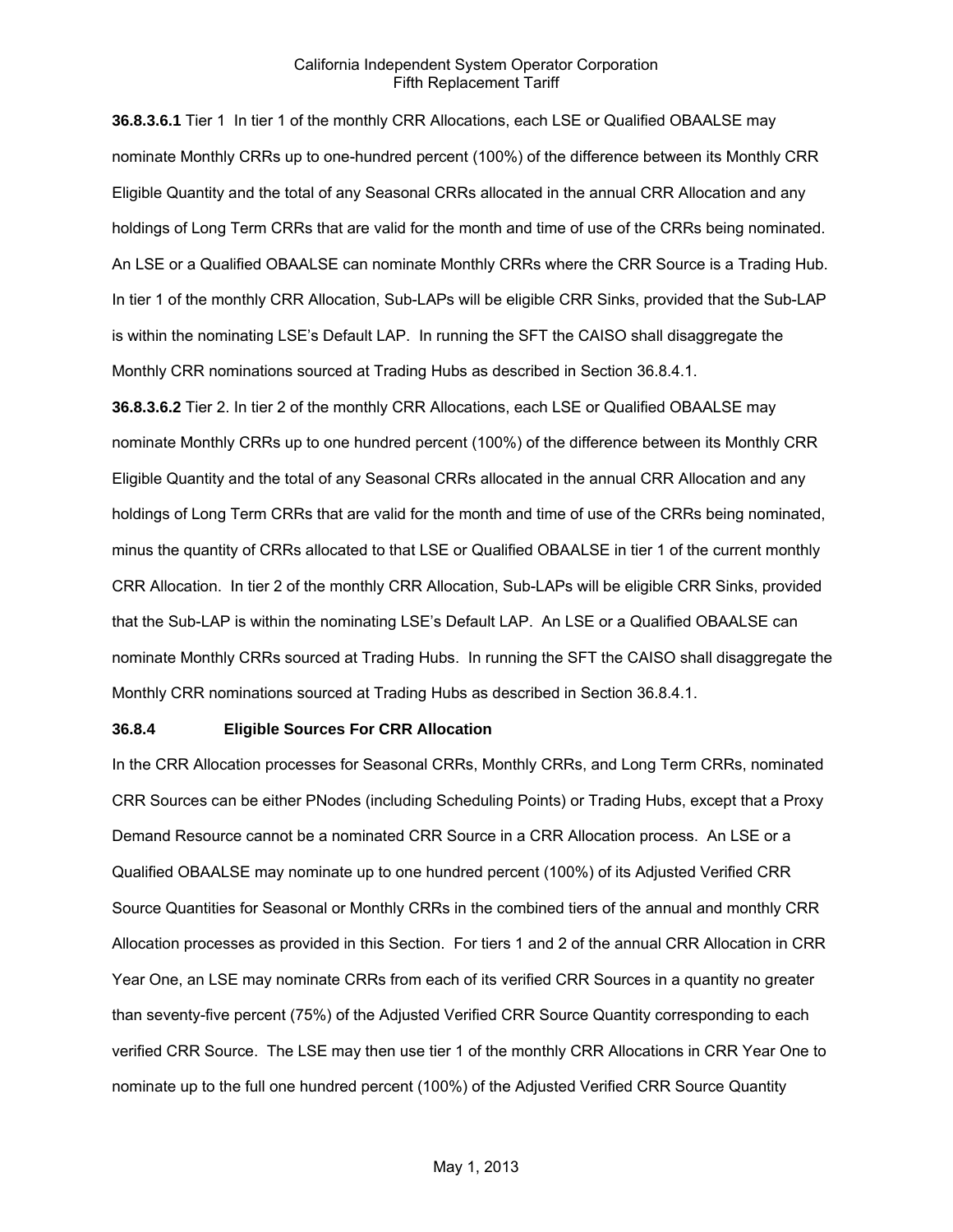corresponding to each verified CRR Source. In tiers 1, 2 and 3 of the annual CRR Allocation in each year in which it participates, a Qualified OBAALSE may nominate CRRs from each of its verified CRR Sources in a quantity no greater than seventy-five percent (75%) of the Adjusted Verified CRR Source Quantity corresponding to each CRR Source. The Qualified OBAALSE may then use tiers 1 and 2 of the monthly CRR Allocations in the same year to nominate up to the full one hundred percent (100%) of the Adjusted Verified CRR Source Quantity corresponding to each verified CRR Source.

#### **36.8.4.1 CRRs with Trading Hub Sources**

For purposes of the CRR Allocation processes the CAISO shall disaggregate CRR nominations with Trading Hub CRR Sources into Point-to-Point CRR nominations each of whose CRR Source is a Generating Unit PNode that is an element of the Trading Hub. In performing this disaggregation the MW quantity of each Point-to-Point CRR nomination will equal the MW quantity of the CRR nomination multiplied by the weighting factor of the corresponding Generating Unit PNode in the defined Trading Hub. The disaggregated, individual Point-to-Point CRRs will be used by the CAISO in conducting the SFTs for the nominated CRRs. In CRR years other than CRR Year One, an LSE may nominate in the PNP any Point-to-Point CRRs it was allocated the previous year as a result of Seasonal CRR nominations with Trading Hubs as CRR Sources, and may then nominate those Seasonal CRRs awarded in the PNP as Long Term CRRs in Tier LT. In CRR Year One, an LSE that was allocated individual Pointto-Point CRRs in tiers 1 and 2 as a result of nominating CRRs sourced at a Trading Hub must nominate CRRs sourced at Trading Hubs in Tier LT in accordance with Section 36.8.3.1.3.1. For Qualified OBAALSEs, all nominated CRR Sources must be source verified as specified in Section 36.9.1. Any Long Term CRRs allocated by the CAISO as a result of nominations of CRRs sourced at Trading Hubs will be Point-to-Point CRRs each of whose CRR Sources is a Generating Unit PNode that is an element of the Trading Hub. After Trading Hub CRRs are allocated in each annual and monthly CRR Allocation process, the CAISO shall combine the allocated CRRs into a Trading Hub CRR and issue counterflow CRRs to the holders of Trading Hub CRRs as necessary to maintain simultaneous feasibility. CRR Holders of such combined Trading Hub CRRs will be eligible to renew these Trading Hub CRRs in the Priority Nomination Process of the subsequent seasonal CRR Allocation process as described in this Section 36.8.4.1 and Section 36.8.3.5.1.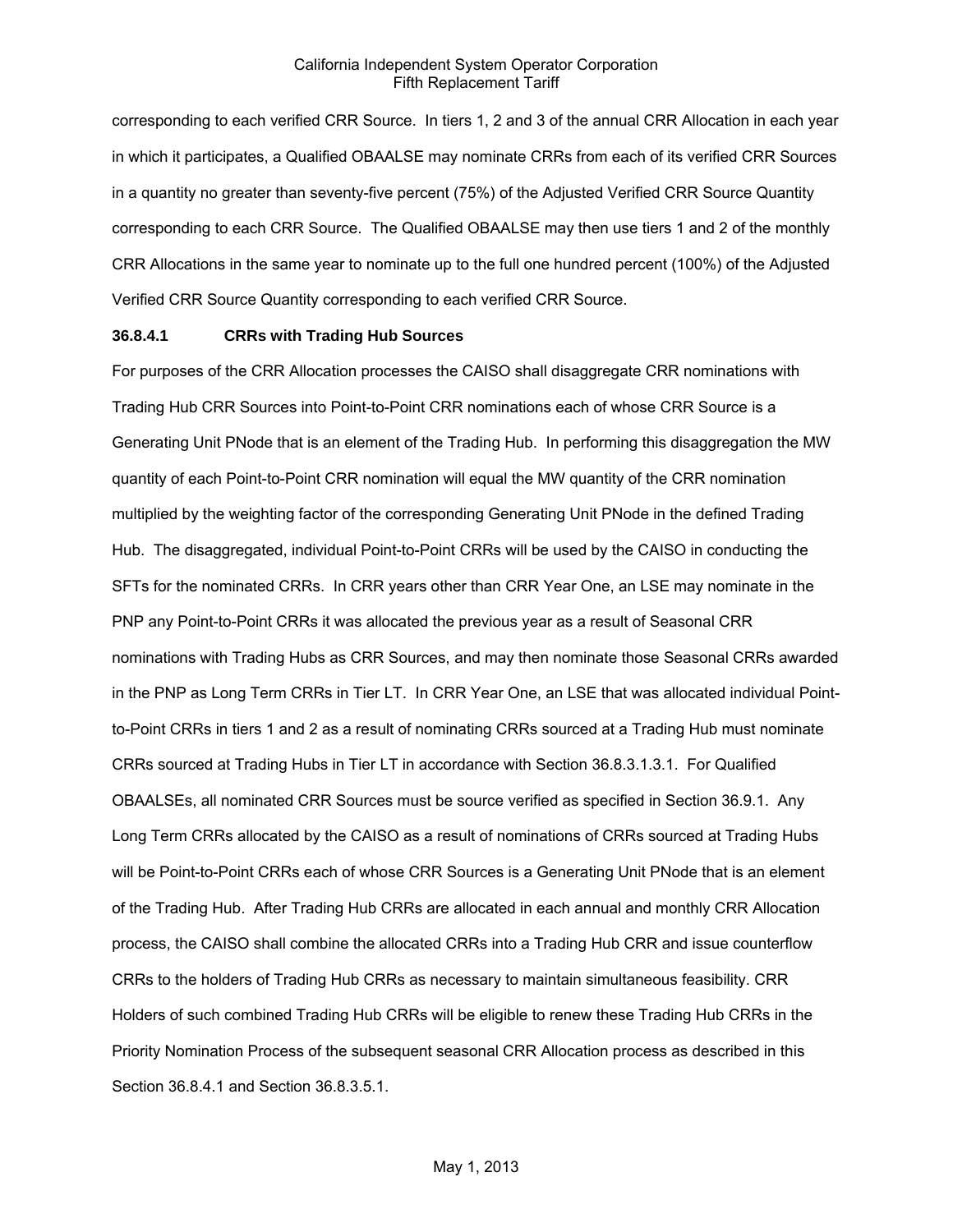## **36.8.4.2 Import CRRs**

An LSE or a Qualified OBAALSE may nominate Seasonal, Monthly or Long Term CRRs whose CRR Source is a Scheduling Point in the annual and monthly CRR Allocation in accordance with this Section.

#### **36.8.4.2.1 Scheduling Points as CRR Sources for LSEs in CRR Year One**

In CRR Year One, in tiers 1 and 2 of the annual CRR Allocation process an LSE may nominate Seasonal CRRs whose CRR Source is a Scheduling Point to the extent that it can demonstrate to the CAISO that, for the verification period stated in Section 36.8.3.4, it owned or was a party to a contract with a System Resource, and that it or the counter-party to the contract had procured appropriate transmission from the applicable transmission provider outside the CAISO to the Scheduling Point. In addition, also in tiers 1 and 2 of the annual CRR Allocation in CRR Year One, all LSEs eligible to nominate CRRs under this Section 36.8 may nominate as CRR Sources, without any verification, shares of the residual import CRR capacity at each Scheduling Point that remains after the completion of the CRR Source verification process. Each LSE's share of the residual import CRR capacity will be calculated as follows. Starting with the total capacity at each Scheduling Point that is available in the DC FNM for the annual CRR Allocation and CRR Auction processes, the CAISO will calculate the residual amount of capacity that remains at each Scheduling Point after subtracting the capacity accounted for by those Scheduling Point CRR Sources submitted by LSEs for verification that have been verified. The CAISO will then set aside fifty percent (50%) of this residual amount at each Scheduling Point for the annual CRR Auction, and will allow LSEs to nominate pro rata shares of the other fifty percent (50%) in proportion to their Seasonal CRR Eligible Quantities. In each monthly CRR Allocation during CRR Year One, CRR Source verification will be required in tier 1 as in the annual CRR Allocation process. Following the verification process, the CAISO will calculate and set aside for the monthly CRR Auction fifty percent (50%) of the import capacity that remains at each Scheduling Point after accounting for the verified Scheduling Point CRR Source submissions to the monthly process and the annual CRR Allocation and CRR Auction results for that month, and will allow LSEs to nominate in tier 1 Monthly CRRs with CRR Sources at each Scheduling Point in quantities up to their pro rata shares of the other fifty percent (50%) in proportion to their Monthly CRR Eligible Quantities.

#### **36.8.4.2.2 Scheduling Points as CRR Sources for LSEs Beyond CRR Year One**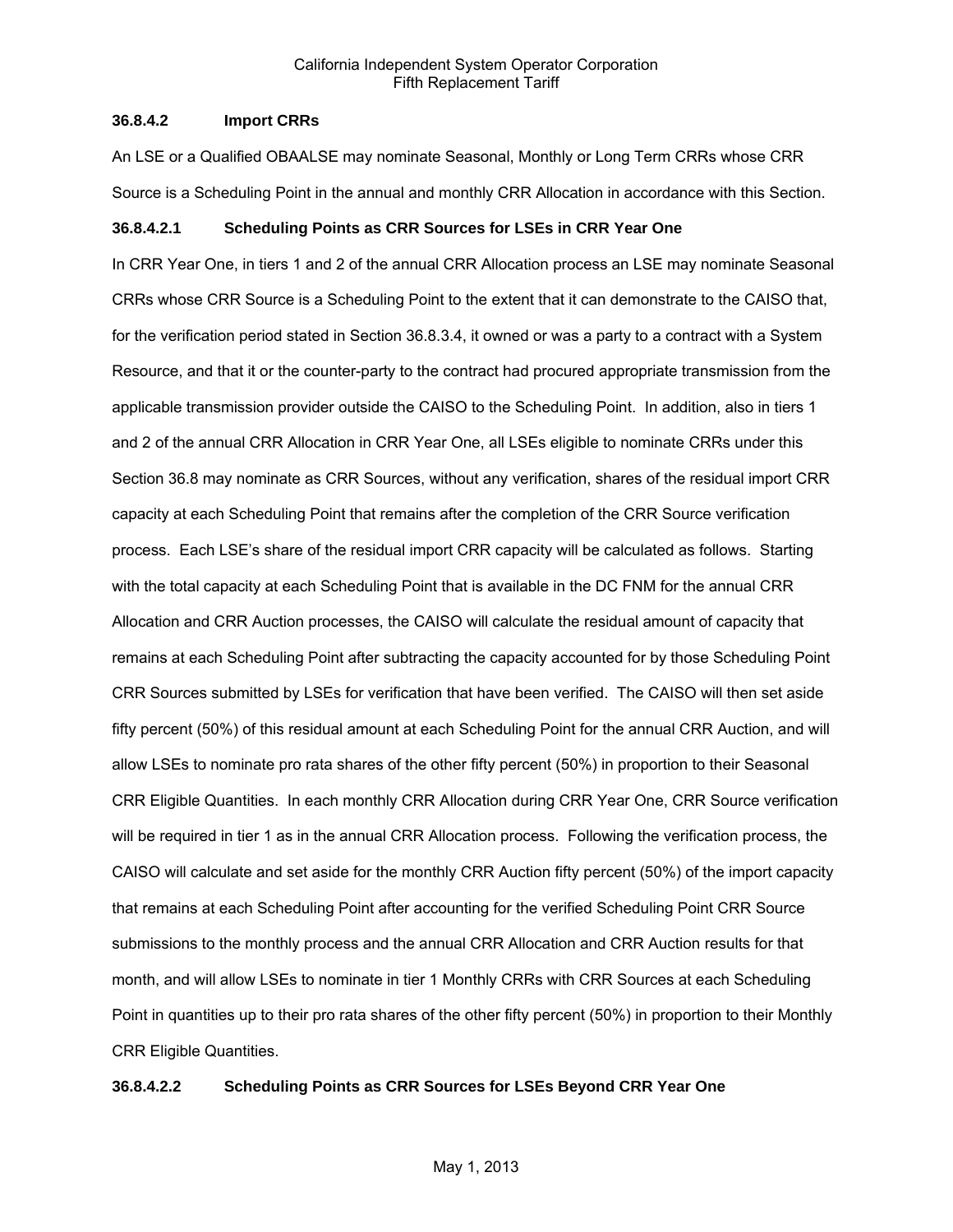In the annual CRR Allocation processes subsequent to CRR Year One, there will be no special provisions regarding CRR Sources at Scheduling Points in tiers 1 and 2 for LSEs. For tier 3 the CAISO will calculate and set aside for the annual CRR Auction fifty percent (50%) of the import capacity at each Scheduling Point that remains after the tier 1 and tier 2 CRR Allocations and after considering any previously allocated Long Term CRRs that are valid for that month as described in Section 36.4.1. In the monthly CRR Allocation processes subsequent to CRR Year One there will be no special provisions regarding CRR Sources at Scheduling Points in tier 1 for LSEs. For tier 2 the CAISO will calculate and set aside for the monthly CRR Auction fifty percent (50%) of the import capacity that remains at each Scheduling Point after accounting for the annual CRR Allocation and CRR Auction results for that month, any previously allocated Long Term CRRs that are valid for that month, and the results of tier 1 of the monthly CRR Allocation.

# **36.8.4.2.3 Scheduling Points as CRR Sources for Qualified OBAALSEs**

In the annual CRR Allocation process a Qualified OBAALSE may nominate CRRs whose CRR Source is a Scheduling Point to the extent it meets the requirements of Section 36.9.1.

## **36.8.5 Load Migration Between LSEs**

The CAISO shall track Load Migration between LSEs through Load Migration data provided to the CAISO by each UDC, MSS Operator or other entity that provides distribution serve to customers. Load Migration will be reflected in the hourly Load data and Load forecasts used by the CAISO to calculate the CRR Load Metrics and Seasonal CRR Eligible Quantities and Monthly CRR Eligible Quantities for each LSE, in accordance with procedures set forth in the applicable Business Practice Manual. Load Migration will be reflected in appropriate adjustments to each affected LSE's Seasonal CRR Eligible Quantities and Monthly CRR Eligible Quantities in subsequent annual and monthly CRR Allocations, as well as its PNP Eligible Quantities in the next annual CRR Allocation. LSEs that hold Seasonal CRRs or Long Term CRRs and that lose or gain Load through Load Migration must comply with Section 36.8.5.3 regarding the transfers of current CRR holdings to reflect Load Migration.

# **36.8.5.1 Tracking of Load Migration by CAISO**

The CAISO will implement all appropriate adjustments due to Load Migration on a monthly basis. In order to enable the CAISO to track Load Migration and determine the appropriate adjustments, each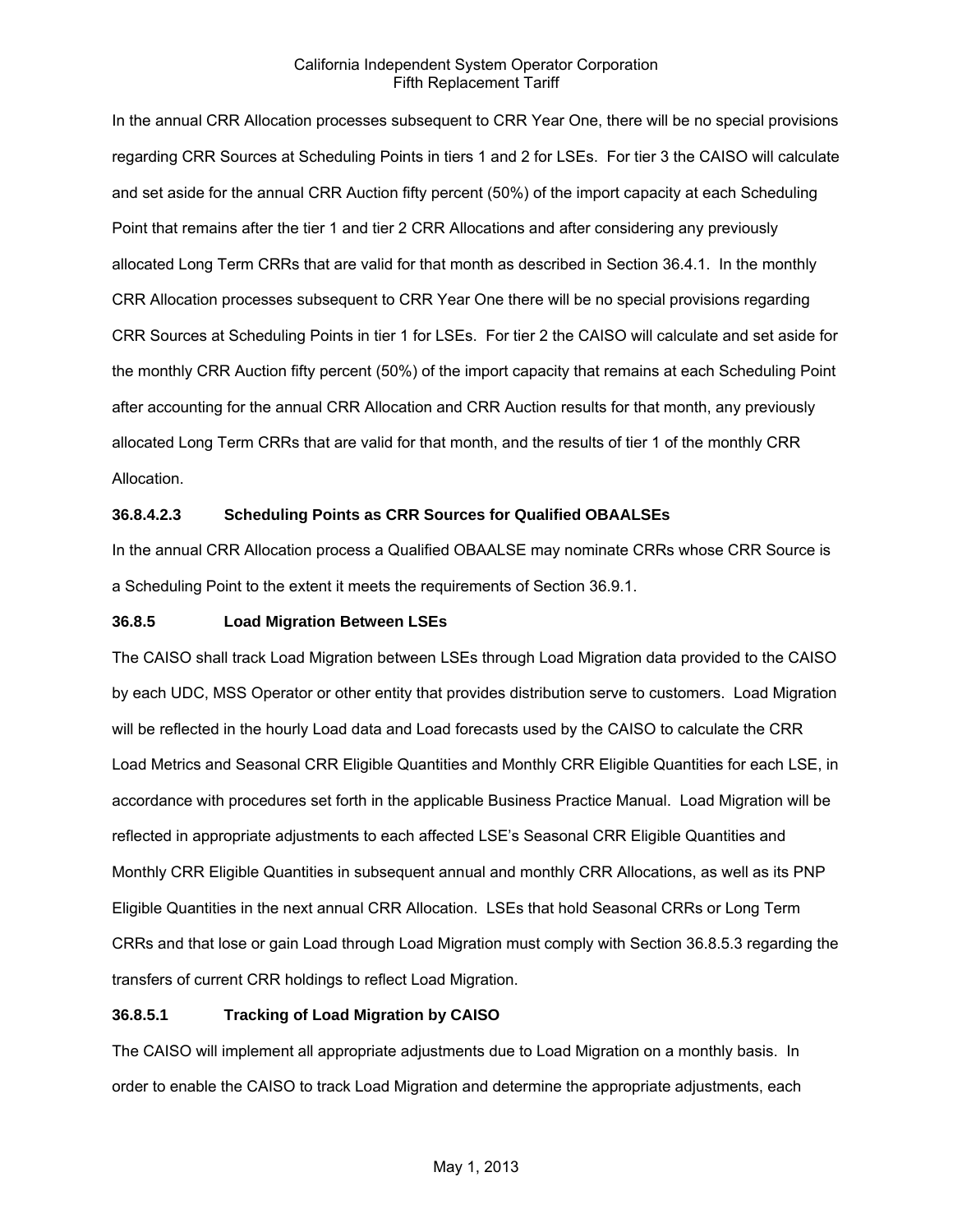UDC, MSS Operator, and other entity that provides distribution service to customers will provide to the CAISO the number of end-use customers that migrated in each of the customer classes in their service area. The end-use customer information provided to the CAISO by such parties shall be calculated based on the following details on each customer that migrates between LSEs: (i) customer identification information, (ii) information to establish the customer's retail customer class, (iii) the original and new LSEs serving the customer, (iv) the effective date of the Load Migration, and (v) the most recent twelve (12) months of billing data for the customer. Each UDC, MSS Operator and other entity that provides distribution service to customers will retain the details of the underlying calculations unless as requested by the CAISO pursuant to the dispute resolution process discussed in Section 36.8.5.7. The migration information provided to the CAISO by the parties shall consist of the number of customers served by each LSE in each retail customer class as of the start of each month, multiplied by the average consumption by customers in each retail customer class. Further details regarding the methodology used by the UDCs, MSSs, and other entities that provide distribution service to customers, to calculate this migration information to be supplied to the CAISO is set forth in the applicable Business Practice Manual. The CAISO will receive information from each UDC, MSS Operator, and other entity providing distribution service on an ongoing daily basis, and will perform the calculations for any appropriate adjustments due to Load Migration on a monthly basis. New CRRs allocated due to Load Migration in accordance with Section 36.8.5.3 will be made effective on the first day of the first month, following the CAISO's performance of the calculations, in which the Load Migration is effective by the first of the month.

## **36.8.5.2 Adjustments to CRR Eligible Quantities to Reflect Load Migration**

An LSE who loses or gains net Load through Load Migration in a given year will have its Seasonal CRR Eligible Quantities in the next annual CRR Allocation reduced or increased, respectively, in proportion to the net Load lost or gained through Load Migration. In addition, an LSE that loses Load through Load Migration in a given year will have its PNP Eligible Quantities reduced in proportion to the gross amount of Load lost through Load Migration. An LSE that gains Load through Load Migration in a given year will have its PNP Eligible Quantities increased in proportion to the amount of Load gained through Load Migration.

## **36.8.5.3 Adjustments to Current CRR Holdings to Reflect Load Migration**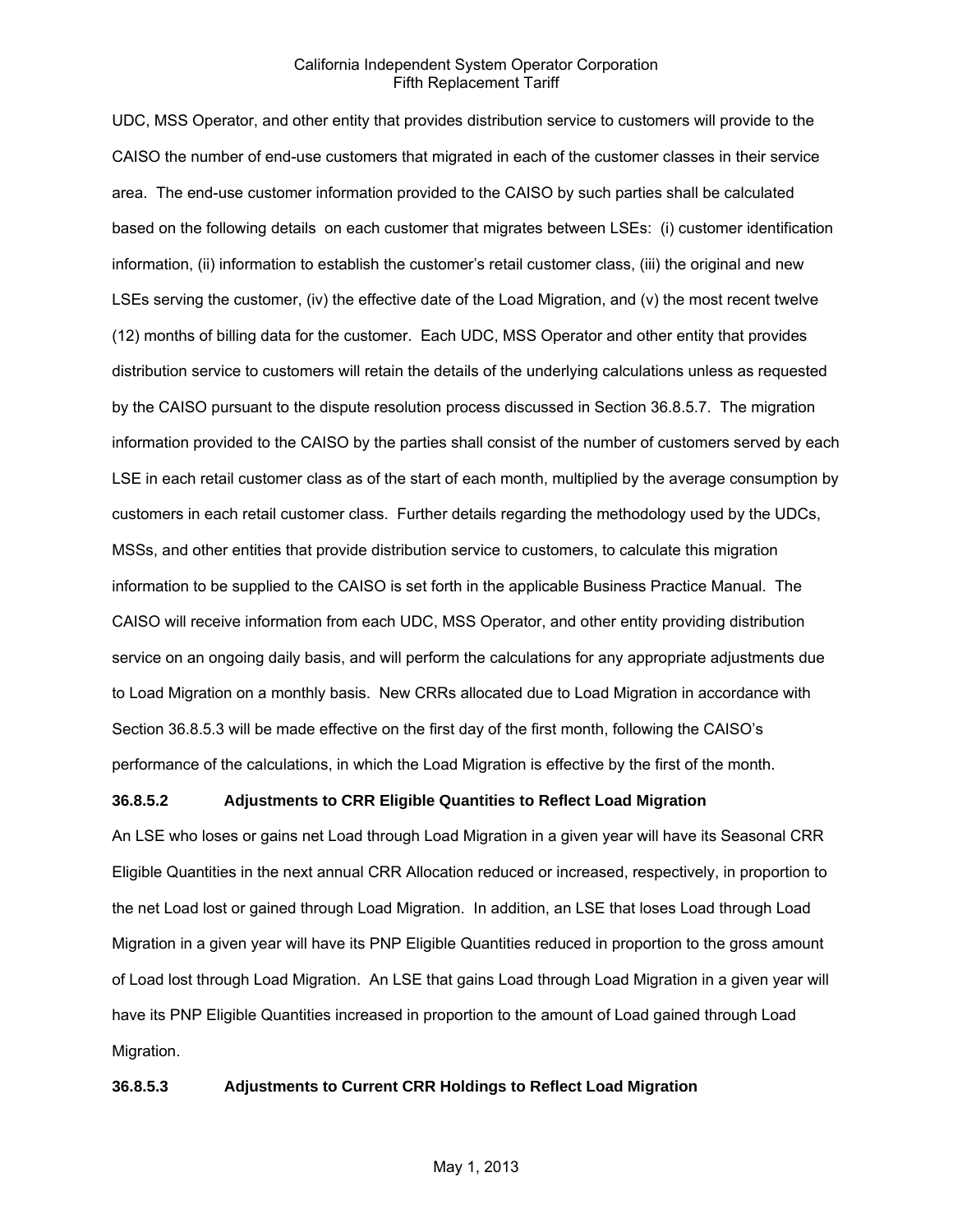Because in between CRR Allocations each LSE can both lose Load and gain Load between itself and multiple other LSEs, the CAISO will calculate and perform appropriate adjustments to current CRR holdings for each pair of LSEs affected by Load Migration to reflect the net amount of Load that migrated between those two LSEs during each Load Migration tracking period and for each LAP in which the LSEs serve Load. The CAISO will perform such calculations in accordance with the appropriate Business Practice Manual, and will perform the adjustments by creating and allocating equal and opposite sets of new CRRs for each pair of LSEs affected by Load Migration. The net Load gaining LSE of the pair will receive a set of new CRRs that match the CRR Sources and CRR Sinks of all the Seasonal CRRs and Long Term CRRs previously allocated to the net Load losing LSE of the pair, in MW quantities proportional to the net amount of the net Load losing LSE's Load that migrated to the net Load gaining LSE of the pair within each LAP in which the LSEs serve Load. The net Load losing LSE of the pair will receive a set of new Offsetting CRRs. After the assignment of Offsetting CRRs, the net Load losing LSE will still hold the CRRs it held before it was assigned the Offsetting CRRs. The Load gaining LSE may nominate its new Seasonal CRRs in the Priority Nomination Process of the next annual CRR Allocation process. The net Load losing LSE may not nominate in the Priority Nomination Process either: (i) the Seasonal CRRs corresponding to the new CRRs allocated to the Load gaining LSE, or (ii) the Offsetting CRRs allocated due to Load Migration. An LSE to which the CAISO allocates new CRRs to reflect Load Migration must be either a Candidate CRR Holder or a CRR Holder and meet all requirements applicable to such entities.

#### **36.8.5.4 Load Migration and Compliance with CAISO Credit Requirements**

To the extent that the credit requirements of an LSE as specified in Section 12 are updated by the allocation of new CRRs to reflect Load Migration, the LSE will have its respective credit requirements updated and any changes will be processed through the otherwise applicable credit and collateral processes delineated in Section 12 and the appropriate Business Practice Manuals. In the event that the Load gaining LSE is not a CRR Holder or Candidate CRR Holder at the time the Load Migration process takes place, then the Load Migration CRRs will not be transferred to that load gaining LSE and will not be financially settled. Instead, the unclaimed Load Migration CRRs will be absorbed within the CRR Balancing Account for the duration of the term of the Load Migration CRRs. In addition, the LSEs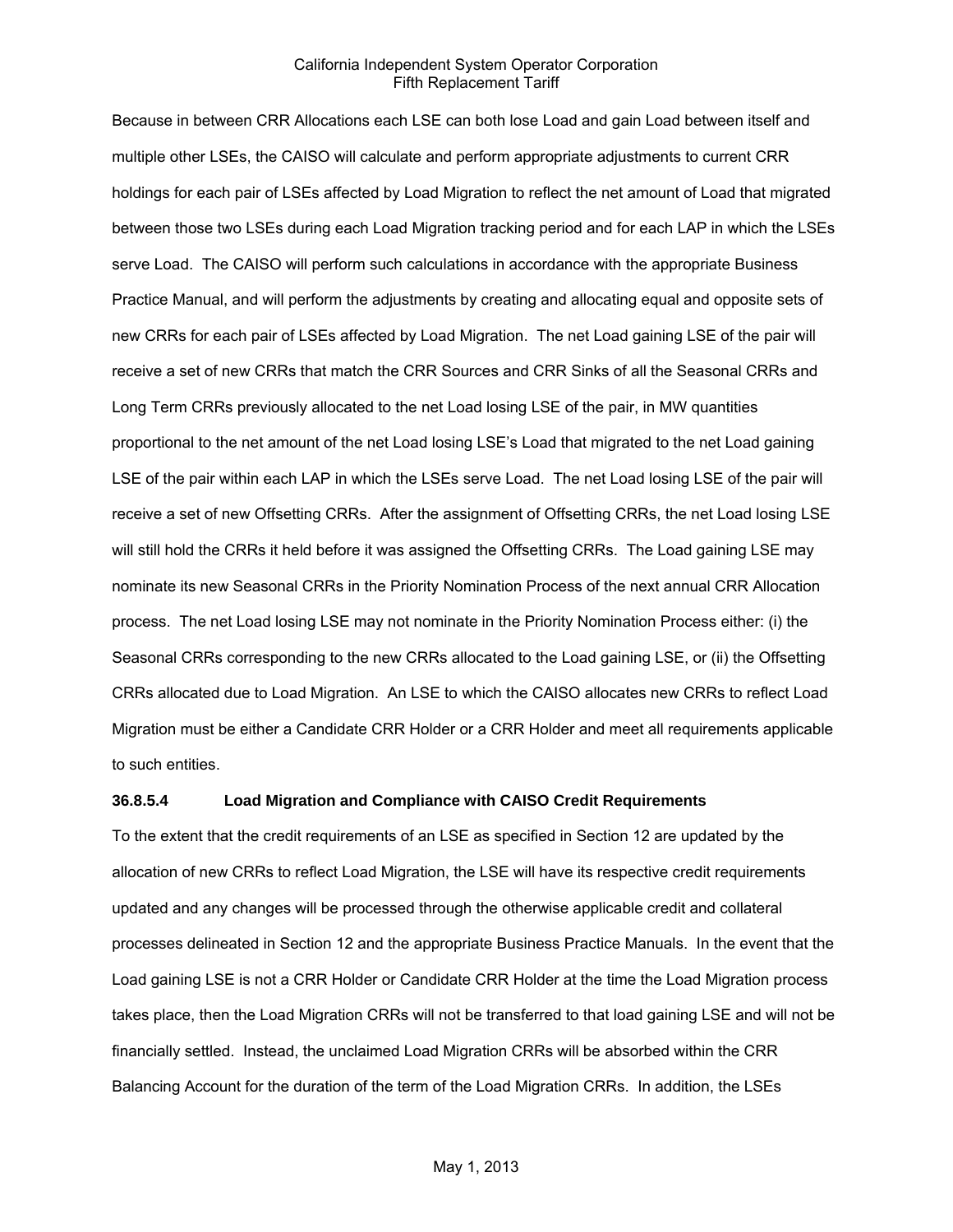affected by the Load Migration will not be eligible to nominate the transferred CRRs in subsequent Priority Nomination Tiers.

## **36.8.5.5 Load Migration Adjustment for CRR Year One**

For the CRR Year One CRR Allocation process, the CAISO will account for the cumulative Load Migration that takes place between the beginning of the CRR Year One CRR Allocation process and the first date that the Day-Ahead Market is operational as a single adjustment as described in the Business Practice Manuals.

## **36.8.5.6 Load Migration Reflected in the Monthly CRR Allocation Process**

An LSE who loses or gains net Load through Load Migration must reflect that loss or gain in the monthly Load forecasts it submits to the CAISO for determining its monthly CRR Eligible Quantities for future monthly CRR Allocations.

# **36.8.5.7 Dispute Resolution Mechanism Regarding Load Migration Data Transfers**

The CAISO shall provide the Load migration information referred to in Section 36.8.5.1 to the affected load-gaining or load-losing LSE. The data received by each affected LSE will be limited to the count of customers for which it is the load-gaining LSE, and the count of customers for which it is the load-losing LSE. The affected LSEs shall contact the CAISO and the UDC, MSS or other entities that provide distribution service to customers that calculate this migration information, of any dispute regarding the load migration data provided to the CAISO no later than four calendar days after the affected LSE has received the load migration data. In the event that the affected LSE and UDC, MSS or other entity that provide distribution service to customers, are unable to resolve the LSE's disagreement, the LSE and UDC, MSS, or other entity that provides distribution service to customers, will submit the dispute to the CAISO. During the consultations with the CAISO concerning the dispute, the CAISO may request the data specified in Section 36.8.5.1, on which the load migration data is based and may request explanations of the disputed data from the disputing parties. In the event that the CAISO needs to receive and review the relevant data, the CAISO will purge the data after the resolution of the dispute. In the event that the affected parties cannot agree to a resolution of the dispute prior to the expiration of the fourth calendar day after the data was provided to the load-gaining or load-losing LSE by the CAISO, the CAISO will decide either to: (1) recalculate, to the extent feasible, the aggregated count of transferring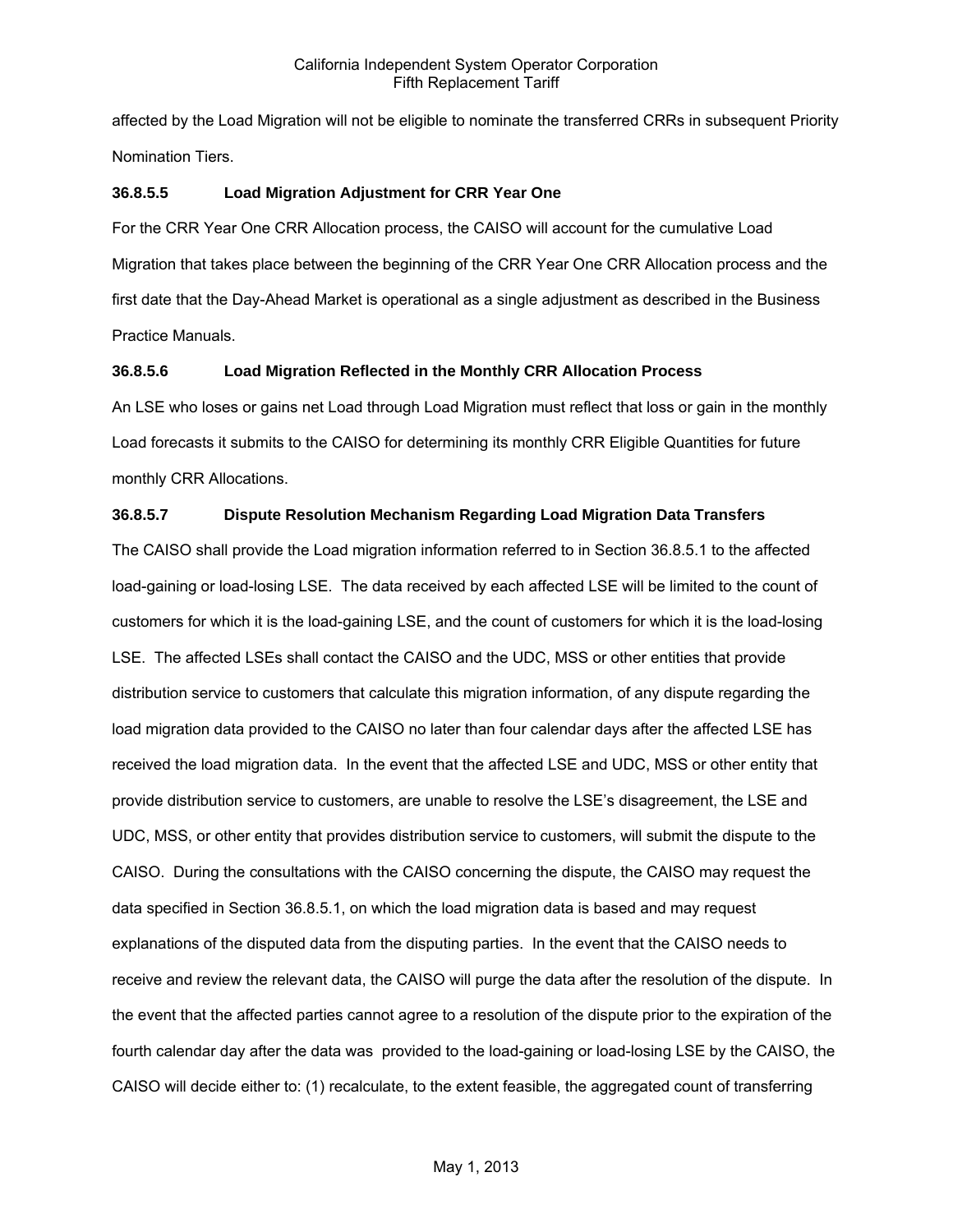customers and proceed with the subsequent steps based on that calculated amount; or (2) proceed with the amounts provided by the UDC, MSS or other entity that provides distribution service to customers. Nothing in this section should be construed to restrict the affected parties from seeking the dispute resolution mechanism available under Section 13; provided however, that in the interim the CAISO may proceed with the CRR processes defined in the CAISO Tariff based on the load migration amounts provided by the UDC, MSS or other entity that provides distribution service to customers. If the CAISO later determines that the resolution of the dispute requires a modification of the load-gaining or loadlosing LSE's rights, the CAISO will make the appropriate adjustments in any of the upcoming CRR Allocations, but will not make any retroactive adjustments to the load-gaining or load-losing LSE's rights.

#### **36.8.6 Load Forecasts Used To Calculate CRR MW Eligibility**

The CAISO will work closely with appropriate state and Local Regulatory Authorities and agencies to ensure that historical Load data and Load forecasts used to establish Seasonal CRR Eligible Quantities and Monthly CRR Eligible Quantities as provided in Section 36.8.2 are consistent with the Load data and Load forecasts used to establish resource adequacy requirements. For the purpose of this consistency assessment, the CAISO will consider the most current available Load data and Load forecasts submitted by the LSE to the applicable state, Local Regulatory Authorities and agencies, subject to the CAISO's ability to perform the consistency assessment and any necessary adjustments pursuant to Sections 36.8.2.1 and 36.8.2.2 within the CRR production time line as specified in the applicable Business Practice Manual.

## **36.8.7 Reconfiguration of CRRs**

#### **36.8.7.1 Long Term CRRs And PTO Withdrawal From CAISO Controlled Grid**

In the event a Participating TO gives the required notice and withdraws facilities or Entitlements from the CAISO Controlled Grid, the CAISO will reconfigure Long Term CRRs as necessary to reflect the CAISO Controlled Grid after the withdrawal. After reconfiguration, the CAISO will run SFTs on the reconfigured Long Term CRRs and, if necessary, reduce some of the reconfigured Long Term CRRs to ensure their feasibility. If the CRR Source and CRR Sink for an allocated Long Term CRR both are located within a departing Participating TO Service Territory, the Long Term CRR would expire on the effective date of the Participating TO's withdrawal.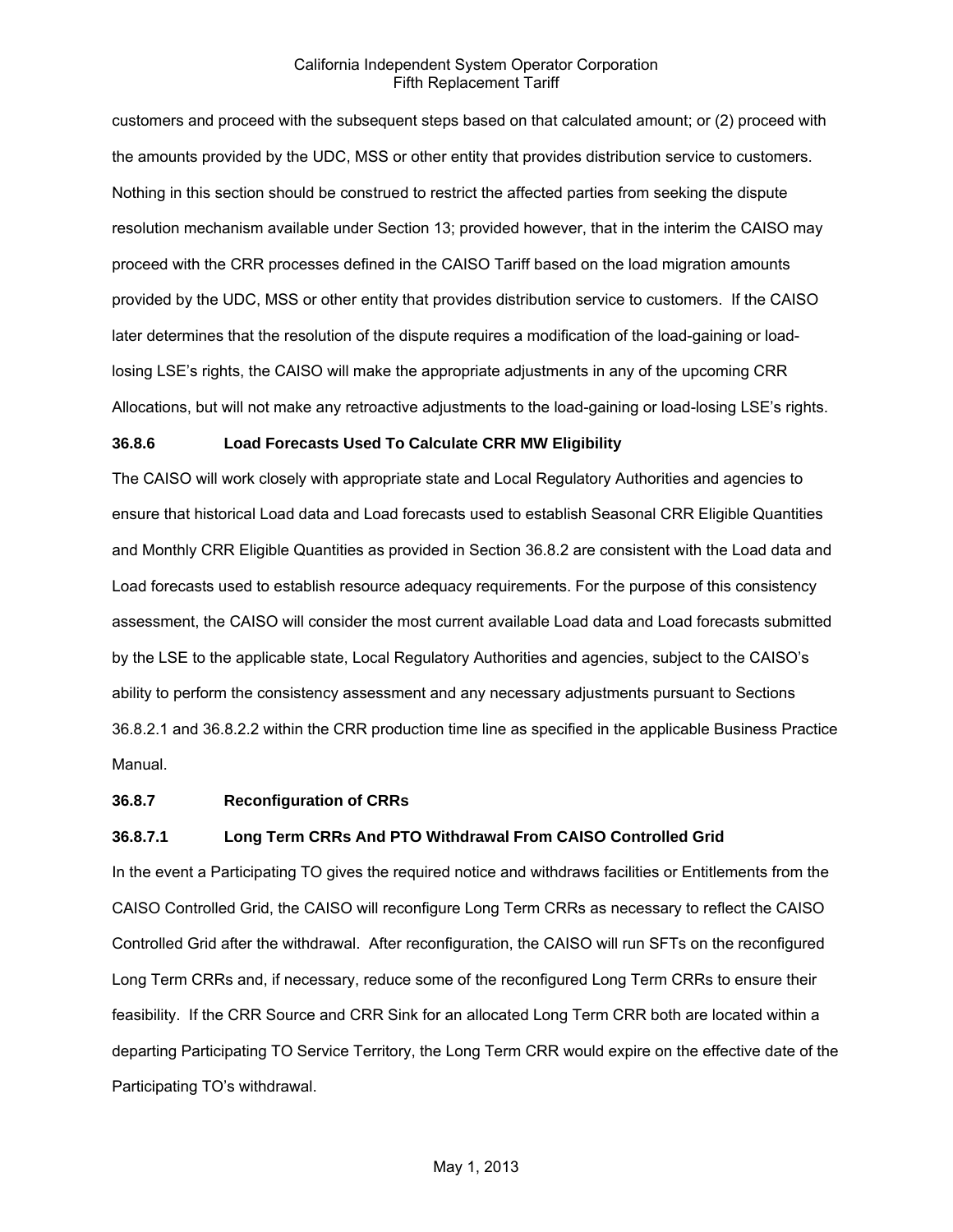## **36.8.7.2 Changes in Topology of the ISO Transmission Grid**

In the event that the CAISO experiences changes to the CAISO Controlled Grid within the term of outstanding annual CRRs, the CAISO will reconfigure outstanding Seasonal CRRs, as necessary, to reflect the changes to the CAISO Controlled Grid. After reconfiguration, the CAISO will run SFTs on the reconfigured Seasonal CRRs and, if necessary, reduce some of the reconfigured Seasonal CRRs to ensure their feasibility. If the CRR Source and CRR Sink for an allocated Seasonal CRR both are located within a departing Participating TO Service Territory, the Seasonal CRRs would expire on the effective date of the Participating TO's withdrawal.

The Priority Nomination Tier eligibility for the affected CRR Holders will be based on the MW quantity of the reconfigured Seasonal CRRs after ensuring the CAISO has conducted the Simultaneous Feasibility Test.

# **36.9 CRR Allocation To OBAALSEs**

OBAALSEs who wish to nominate and be allocated CRR Obligations in the same annual and monthly CRR Allocation processes described in Section 36.8 may do so subject to the provisions of this Section 36.9 and if such OBAALSEs are qualified and registered as Candidate CRR Holders or CRR Holders. An OBAALSE may participate in the CRR Allocation processes and be allocated CRRs to the extent that: (1) such OBAALSE makes a showing of legitimate need for the CRRs nominated as provided by Section 36.9.1; (2) such OBAALSE pre-pays or commits to pay the appropriate Wheeling Access Charge in the amount of MWs of CRRs nominated as provided in Section 36.9.2; (3) the external load for which CRRs are nominated will be exposed to CAISO Congestion charges because it is not served by Supply resources other than exports from the CAISO Balancing Authority Area; (4) the external load for which CRRs are nominated is not served through an ETC, TOR or Converted Rights by which it has been designated as eligible to receive the reversal of Congestion charges; (5) such OBAALSE complies with the verification requirements in Section 36.9.4; and (6) the nominated CRRs clear the relevant SFTs. An OBAALSE that participates in the CRR Allocation processes will be subject to the applicable rules governing the tiered structure of these processes. All CRRs allocated under the terms of this Section 36.9 will be CRR Obligations.

# **36.9.1 Showing Of Legitimate Need**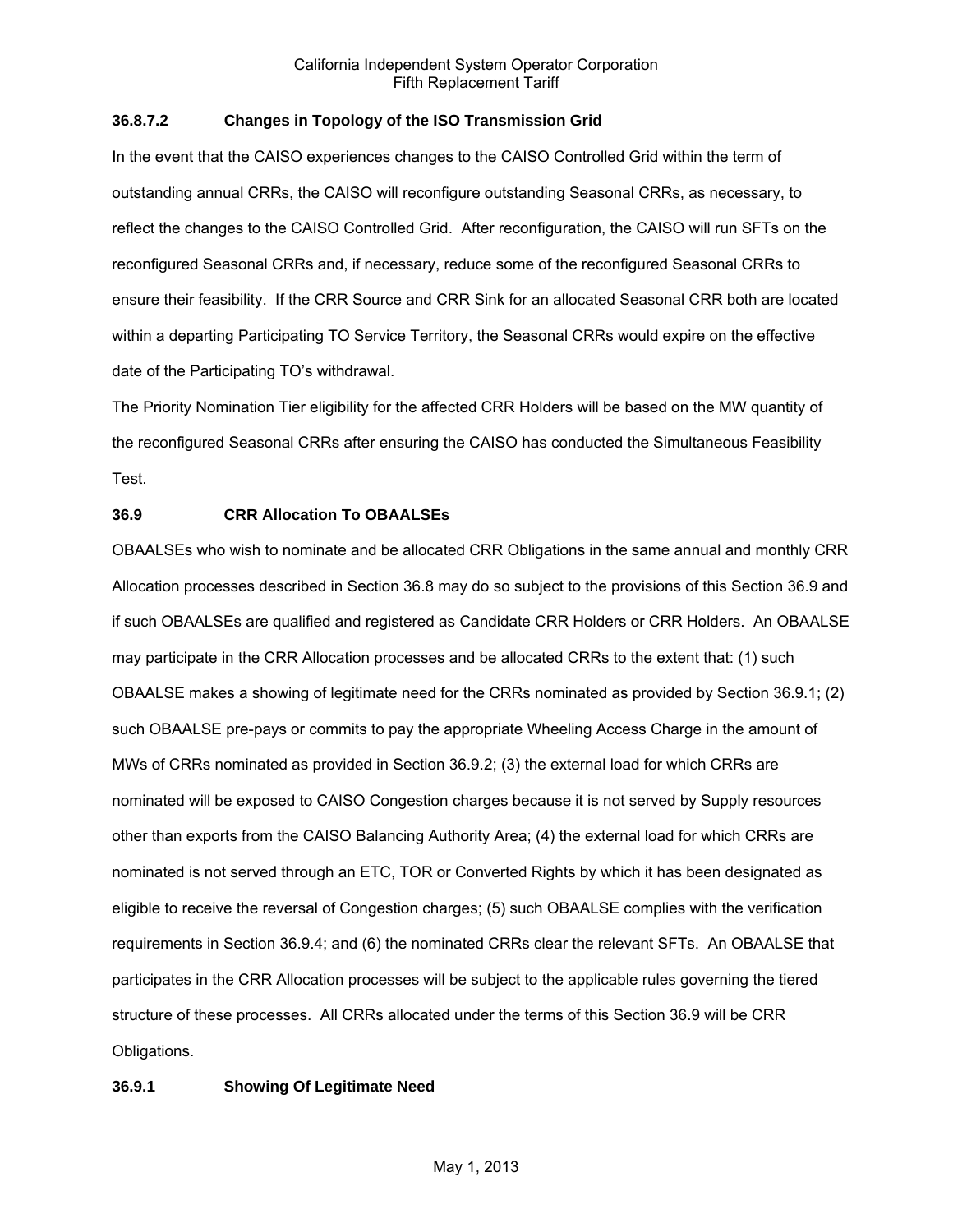An OBAALSE must make a showing to the CAISO of legitimate need to enable the CAISO to verify the CRR Sources it wants to nominate. All CRR nominations by OBAALSEs in all CRR years must be source verified based on the showing of legitimate need. The CAISO's verification of legitimate need will be based on demonstration by the OBAALSE of an executed Energy contract from a Generating Unit or System Resource that covers the time period of the CRRs nominated, or ownership of such Generating Unit or System Resource. For such CRR Sources the showing of legitimate need must be made for each CRR term for which the OBAALSE wants to nominate CRRs in a timely manner prior to the start of the relevant annual or monthly CRR Allocation process. For CRR Sources that will be verified based on generating resources located outside the CAISO Balancing Authority Area, a Scheduling Point must be nominated as the corresponding CRR Source. Generating resources located outside of the CAISO Balancing Authority Area to be used by the OBAALSE to verify a Scheduling Point as a CRR Source must not be located within the OBAALSE's own Balancing Authority Area. The Verified CRR Source Quantity and Adjusted Verified CRR Source Quantity corresponding to any CRR Source nominated by an OBAALSE will be calculated in accordance with Section 36.8.3.4, with the modification that for an OBAALSE these quantities will be calculated for each CRR Allocation process in which the Qualified OBAALSE wants to participate, consistent with the requirement for ongoing source verification based on a forward showing in conjunction with the OBAALSE's annual showing of legitimate need. For a CRR Source that is a Scheduling Point, pursuant to the legitimate need showing requirement, an OBAALSE must demonstrate that it has procured the appropriate transmission service from the transmission provider outside the CAISO Balancing Authority Area to the Scheduling Point that the OBAALSE intends to nominate as a CRR Source for the term of the CRR being nominated. Such demonstrations shall be provided by the OBAALSE to the CAISO through the submission of a written sworn declaration by an executive employee authorized to represent the OBAALSE and attest to the accuracy of the data demonstration. As necessary, the CAISO may request, and such OBAALSE must produce in a timely manner, documents in support of such declaration.

## **36.9.2 Prepayment Of Wheeling Access Charges**

## **36.9.2.1 Prepayment of Wheeling Access Charges for Allocated CRRs**

An OBAALSE will be required to prepay relevant Wheeling Access Charges, to be calculated as described in this section and further specified in the Business Practice Manual, for the full term of the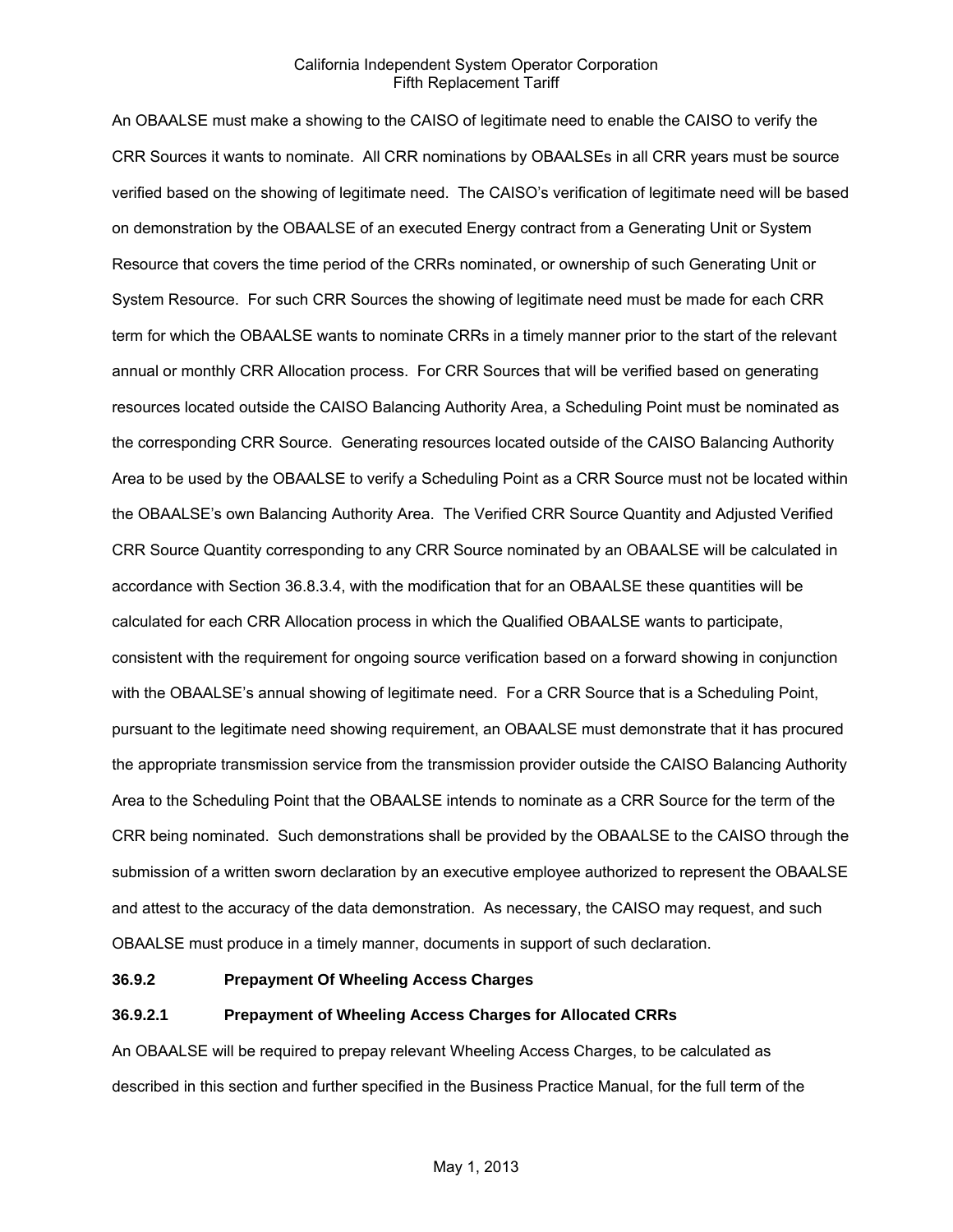Monthly CRRs, Seasonal CRRs and Long Term CRRs it intends to nominate in order to participate in the CRR Allocation processes and be allocated CRRs. To be eligible for the allocation of Seasonal CRRs or Monthly CRRs the OBAALSE must submit the full required prepayment and have it accepted by the CAISO prior to the OBAALSE's submission of nominations for the relevant annual or monthly CRR Allocation, except as provided below in Section 36.9.2.2. To be eligible for nominations of Long Term CRRs, the OBAALSE must submit the full prepayment and have it accepted by the CAISO prior to the OBAALSE's submission of nominations of Long Term CRRs in Tier LT, except as provided below in Section 36.9.2.2. For each MW of Monthly CRR, Seasonal CRR or Long Term CRR to be nominated the nominating OBAALSE must prepay one MW of the relevant Wheeling Access Charge, which equals the per-MWh WAC that is associated with the Scheduling Point the OBAALSE intends to nominate as a CRR Sink and that is expected at the time the CRR Allocation process is conducted to be applicable for the period of the CRR nominated, times the number of hours comprising the period of the CRR nominated as further specified in the applicable Business Practice Manual.

## **36.9.2.2 Eligibility for Prepayment of WAC on an Annual or Monthly Basis**

An OBAALSE deemed creditworthy pursuant to the requirements of Section 12 may elect to prepay the determined WAC responsibility on a monthly basis for the Seasonal CRRs or Long Term CRRs that it seeks to be allocated, provided that such OBAALSE has demonstrated a commitment to pay the required WAC for the entire term of the CRRs sought by submitting to the CAISO a written sworn statement by an executive that can bind the entity. In order to be eligible for this option, the OBAALSE must submit and the CAISO must accept this sworn statement prior to the applicable CRR Allocation process in which the OBAALSE intends to nominate a CRR. An OBAALSE choosing to pay on a monthly basis shall make its monthly payments on a schedule specified in the applicable Business Practice Manual. An OBAALSE deemed creditworthy pursuant to the requirements of Section 12 may also elect to prepay its determined WAC responsibility associated with an allocated Long Term CRR on an annual basis, provided that such OBAALSE has demonstrated a commitment to pay for the entire term of the Long Term CRRs sought by submitting to the CAISO and the CAISO accepting a written sworn statement by an executive that can bind the entity. An OBAALSE choosing to pay such WAC obligation on an annual basis shall make its payment each year on a schedule specified in the applicable Business Practice Manual.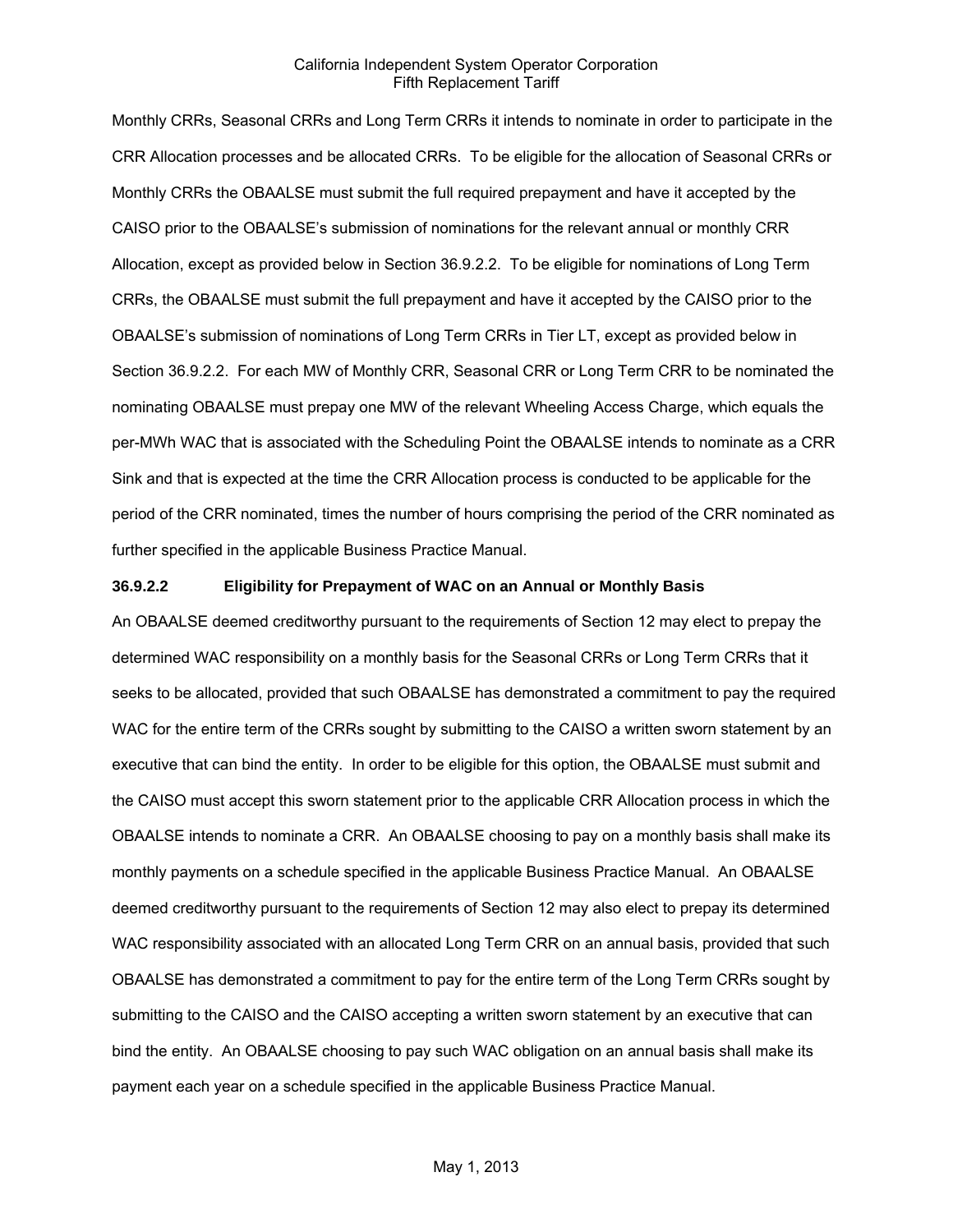# **36.9.2.3 Refund of Prepaid WAC for Unallocated CRRs**

To the extent that an OBAALSE prepays a quantity of the WAC and is not allocated the full amount of CRRs nominated, WAC prepayment for CRRs not allocated will be refunded by the CAISO within thirty (30) days following the completion of the relevant CRR Allocation process.

## **36.9.3 CRR Eligible Quantities**

The CAISO will calculate the Seasonal CRR Eligible Quantities and Monthly CRR Eligible Quantities for OBAALSEs as described in Section 36.8.2 with the following modifications. The OBAALSE must submit two (2) sets of hourly data from which the CAISO will construct Load duration curves for determining the Seasonal CRR Eligible Quantities and Monthly CRR Eligible Quantities. One set of hourly data must reflect the OBAALSE's historical hourly exports at the Scheduling Point that is the CRR Sink of the nominated CRRs. The historical hourly exports shall be based on the tagged Real-Time Interchange Export Schedules for the OBAALSE. An OBAALSE that wishes to nominate multiple Scheduling Points as CRR Sinks in the CRR Allocation process will have distinct CRR Eligible Quantities for each nominated Scheduling Point, and prior to each annual CRR Allocation process must submit historical hourly export data at each such Scheduling Point from which the CAISO will calculate the associated CRR Eligible Quantities. The second set of hourly data must reflect the prior year's hourly metered Load for the end-use customers the OBAALSE served outside the CAISO Balancing Authority Area and that were not served from sources other than exports from the CAISO Balancing Authority Area. The OBAALSE's Seasonal and Monthly CRR Eligible Quantities will be based on the lesser of (1) the total historical hourly export data for all Scheduling Points submitted as CRR Sinks, and (2) the hourly metered load for the external end-use customers served by the OBAALSE and that were not served from sources other than exports from the CAISO Balancing Authority Area. An OBAALSE also must demonstrate that it has firm transmission rights pursuant to the tariffs of intervening transmission providers from its Scheduling Point sink to the end-use customers in the OBAALSE's Balancing Authority Area. The OBAALSE shall support its data submission and the demonstration of transmission rights to its end-use customers with a sworn affidavit by an executive employee authorized to represent the OBAALSE and attest to the accuracy of the data and demonstration. As necessary, the CAISO may request, and such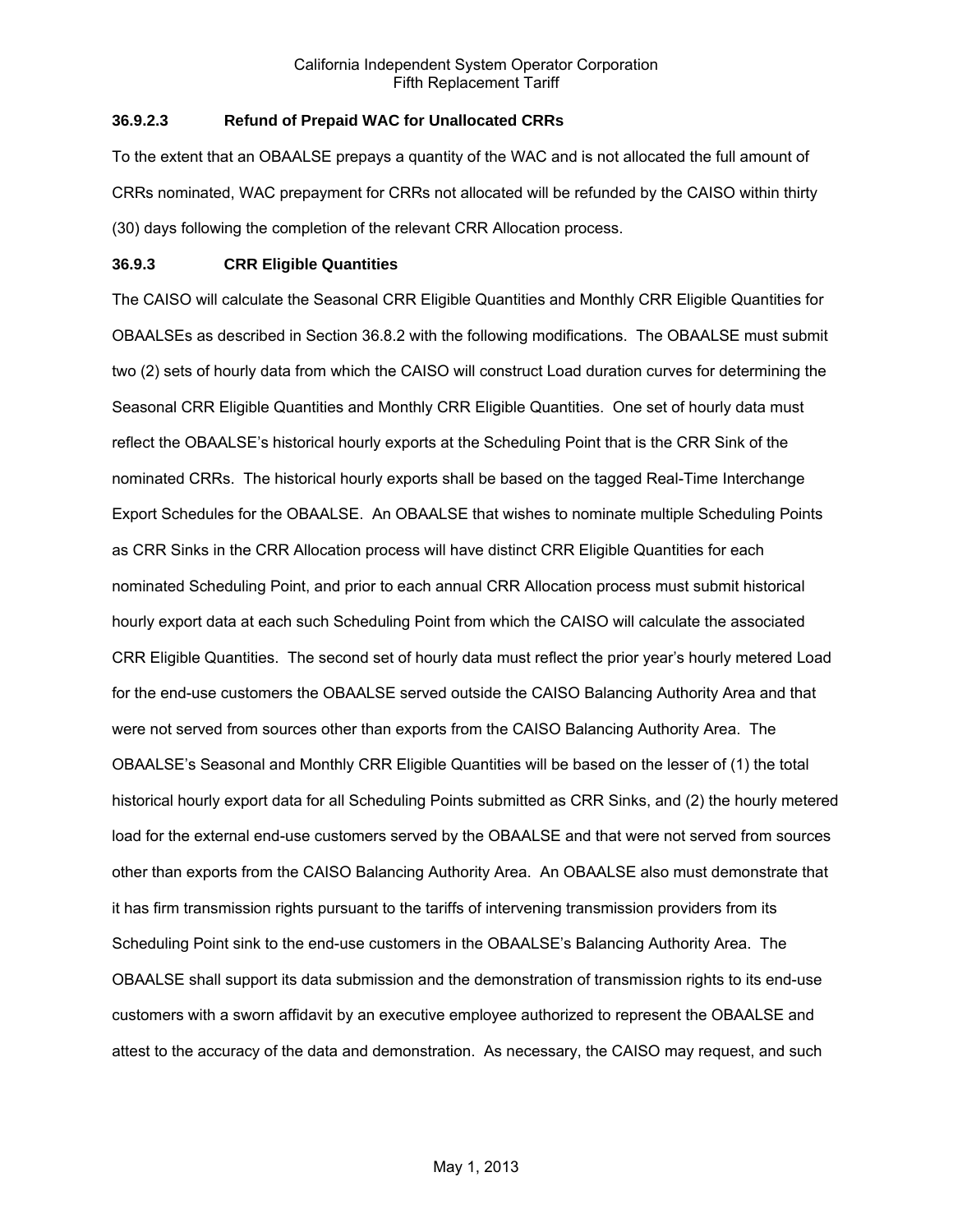OBAALSE must produce in a timely manner, the raw data and calculations used to develop the submitted data set and the demonstration of transmission rights to its end-use customers.

### **36.9.4 Eligible CRR Sources And Sinks**

Eligible CRR Sources will be the PNodes of the Generating Units or Scheduling Points for which the OBAALSE has made a legitimate need showing as described above in Section 36.9.1. Eligible CRR Sinks will be the Scheduling Points for which the CAISO has established Seasonal and Monthly CRR Eligible Quantities as described in Section 36.9.3. An OBAALSE nominating CRRs having CRR Sources internal to the CAISO Balancing Authority Area will be limited to seventy-five percent (75%) of each of its corresponding Adjusted Verified CRR Source Quantities in all tiers of the annual CRR Allocation process in CRR Year One and in subsequent years. An OBAALSE nominating CRRs having CRR Sources external to the CAISO Balancing Authority Area will be limited to seventy-five percent (75%) of each of its corresponding Adjusted Verified CRR Source Quantities in all tiers of the annual CRR Allocation process in CRR Year One. In CRR years subsequent to CRR Year One, the OBAALSE may renew previously allocated CRRs having external CRR Sources, subject to the applicable quantity limitations and other requirements specified in this Section 36.

### **36.9.5 Priority Nomination Process**

CRRs allocated pursuant to this Section 36.9 shall be eligible for nomination in the Priority Nomination Process to the extent that the requirements of this Section 36.9 are met at the time of the relevant CRR Allocation.

### **36.10 CRR Allocation To Metered Subsystems**

An MSS Operator that elects gross Settlement may participate in the CRR Allocation processes and be allocated CRR Obligations. An MSS Operator that elects net Settlement may participate in the CRR Allocation processes and be allocated CRRs, except that its Seasonal CRR Eligible Quantities and Monthly CRR Eligible Quantities will reflect its net Load and its allocated CRRs will use MSS-LAPs as CRR Sinks. The MSS Operator will be required to submit to the CAISO the appropriate hourly historical net Load data and net Load forecast data from which the CAISO will construct net Load duration curves to determine the Seasonal CRR Eligible Quantities and Monthly CRR Eligible Quantities.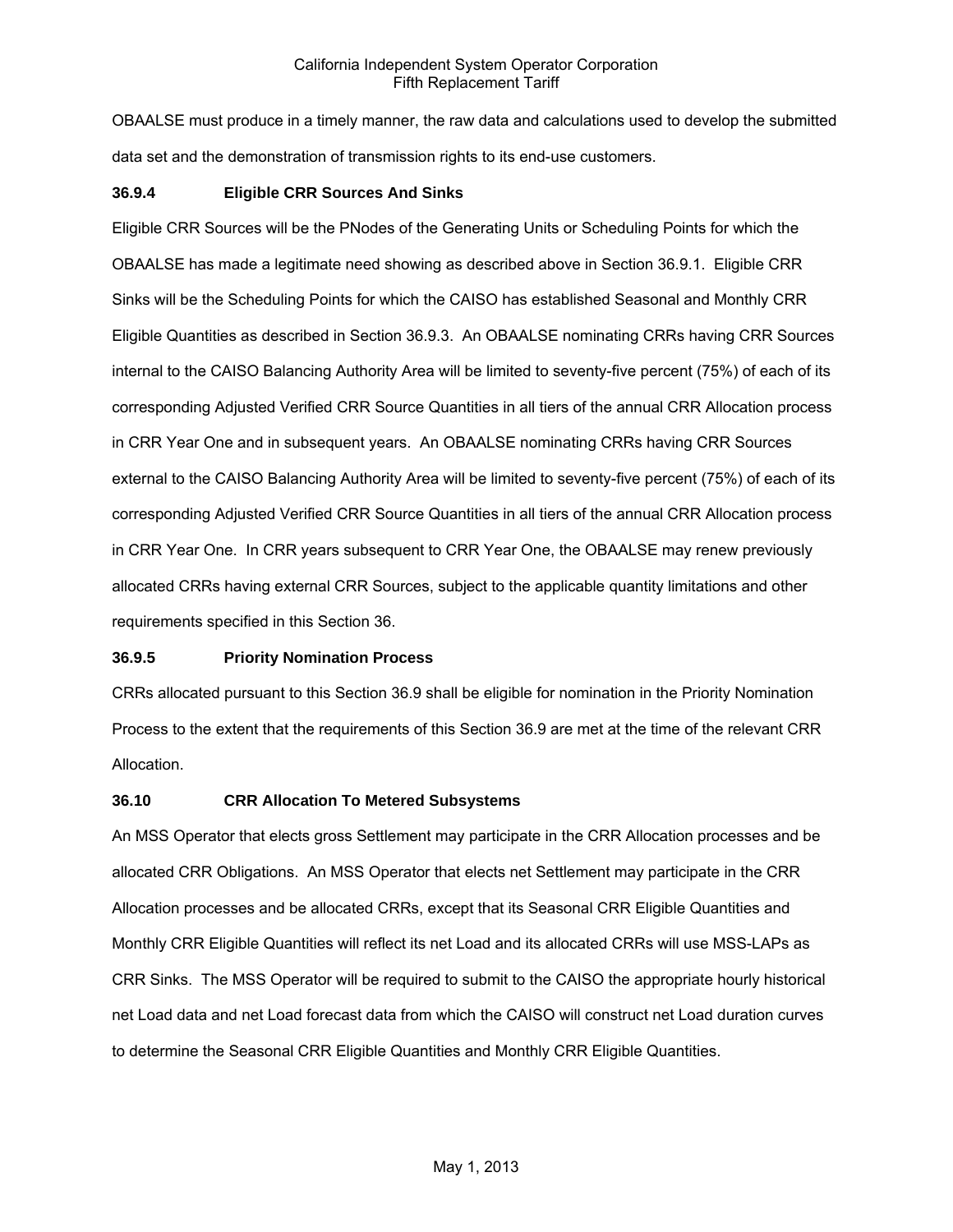# **36.11 CRR Allocation To Merchant Transmission Facilities**

Project Sponsors of Merchant Transmission Facilities who turn such facilities over to CAISO Operational Control and do not recover the cost of the transmission investment through the CAISO's Access Charge or WAC or other regulatory cost recovery mechanism may be allocated, at the Project Sponsor's election, either CRR Options or CRR Obligations that reflect the contribution of the facility to grid transfer capacity as determined below.

### **36.11.1 Eligibility For Merchant Transmission CRRs**

The Project Sponsor of a Merchant Transmission Facility shall be entitled to receive Merchant Transmission CRRs as determined in accordance with this Section 36.11. A Merchant Transmission CRR allocated through this process is effective for thirty (30) years or for the pre-specified intended life of the Merchant Transmission Facility, whichever is less. Merchant Transmission CRRs represent binding commitments for thirty (30) years or for the pre-specified intended life of the Merchant Transmission Facility, whichever is less. The binding commitment by a CRR Holder that holds Merchant Transmission CRRs may not be terminated or otherwise modified by the CRR Holder prior to the end of the term of the Merchant Transmission CRR.

### **36.11.2 Procedure For Allocating Merchant Transmission CRRs**

No less than forty-five (45) days prior to the in-service date of a Merchant Transmission Facility, the Project Sponsor of the facility will inform the CAISO of the In-Service Date of the facility and that the Project Sponsor will be requesting Merchant Transmission CRRs associated with the Merchant Transmission Facility. The CAISO will complete the Merchant CRR Allocation after the In-Service Date of the facility and will allocate Merchant Transmission CRRs whose payment stream will be retroactive back to the In-Service Date.

### **36.11.3 CRRs Allocated To A Transmission Facility Project Sponsor**

### **36.11.3.1 Nominations of Merchant Transmission CRRs**

The Project Sponsor of a Merchant Transmission Facility must submit nominations for Merchant Transmission CRRs at least twenty-one (21) days prior to the In-Service Date of the facility. The Project Sponsor may nominate up to five (5) individual, Point-to-Point CRRs for each of the two (2) on-peak and off-peak time of use periods. Each of the individual, point-to-point nominations must specify: (i) a single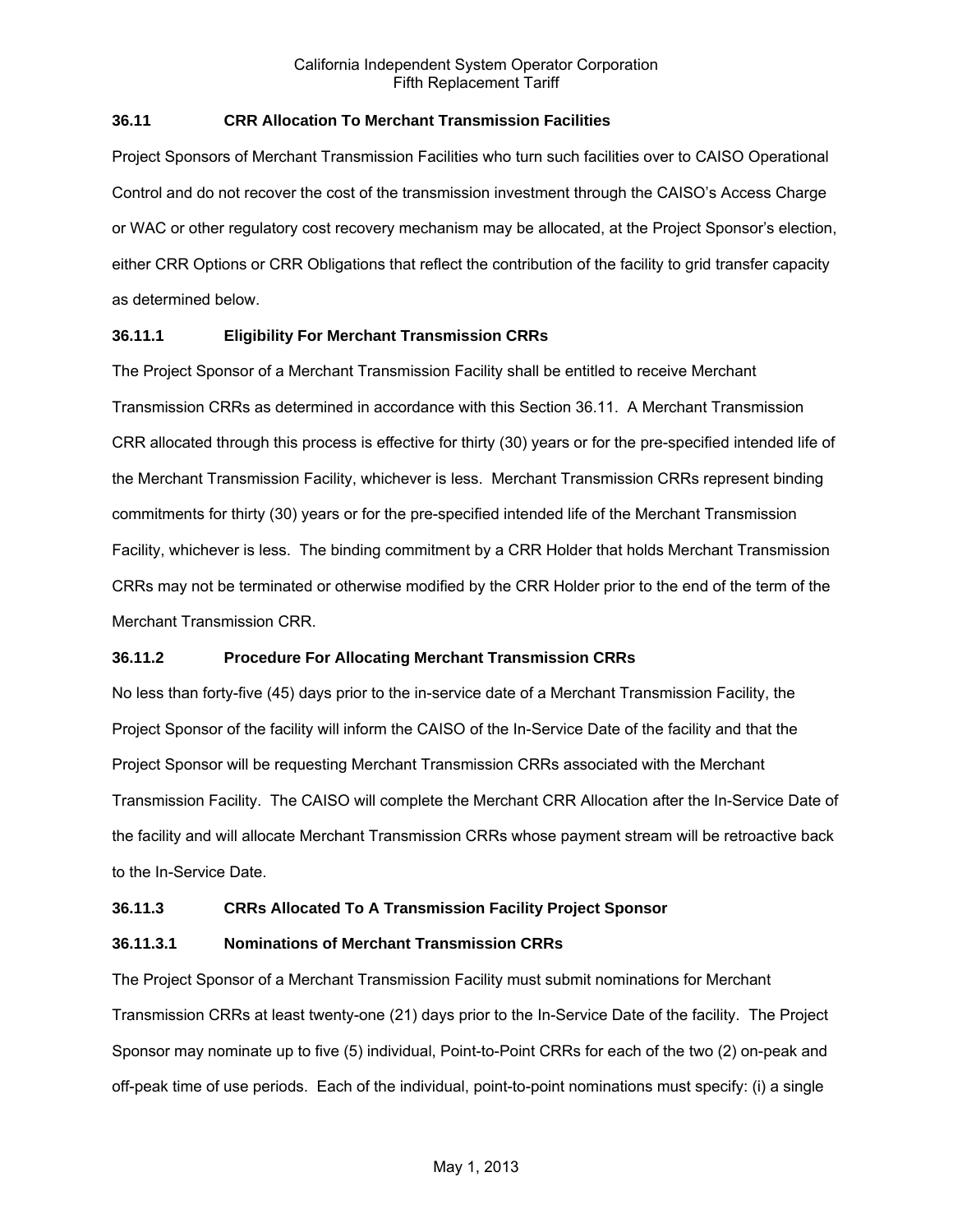CRR Source location; (ii) a single CRR Sink location, (iii) a MW quantity; (iv) a time of use period (onpeak or off-peak); and (v) a CRR type, either CRR Options or CRR Obligations.

## **36.11.3.2 Methodology to Determine Merchant Transmission CRRs**

The CAISO shall determine the incremental Merchant Transmission CRRs associated with a Merchant Transmission Facility pursuant to this Section 36.11.3.2. The determination will include an assessment of the simultaneous feasibility of the incremental Merchant Transmission CRRs and all other outstanding CRRs. The CAISO will determine the feasible incremental Merchant Transmission CRRs using a threestep process.

### **36.11.3.2.1 Step One: the Capability of the Existing Transmission System**

In step one the CAISO will determine the base CRR capability of the system using a Simultaneous Feasibility Test that incorporates as Fixed CRRs all existing Encumbrances through the end of the CRR year for which the annual CRR Allocation and CRR Auction processes have already been conducted, including Encumbrances for the month covered by the most recently conducted monthly CRR Allocation and CRR Auction processes. This analysis will determine the extent to which the nominated Merchant Transmission CRRs are feasible on the existing transmission system absent the Merchant Transmission Facility. As a result of this analysis, the CAISO will create temporary test CRR Options to reserve grid capacity that the Project Sponsor of the Merchant Transmission Facility is not eligible to receive. The temporary test CRR Options will have the same CRR Source and CRR Sink pairs as the Merchant Transmission CRR nominations submitted by the Project Sponsor.

## **36.11.3.2.2 Step Two: Mitigation of Impacts on Existing Encumbrances**

In the second step, the CAISO will add the proposed Merchant Transmission Facility to the DC FNM and run a SFT using the Fixed CRRs. The second step will ensure that the addition of a Merchant Transmission Facility does not negatively impact any existing Encumbrances through the end of the CRR year for which the annual CRR Allocation and Auction process for Annual CRRs has already been conducted, including encumbrances for the month covered by the most recently conducted monthly CRR Allocation and CRR Auction processes. For any impacts identified in this step the Project Sponsor of the Merchant Transmission Facility will be required to mitigate the impacts for the same period. The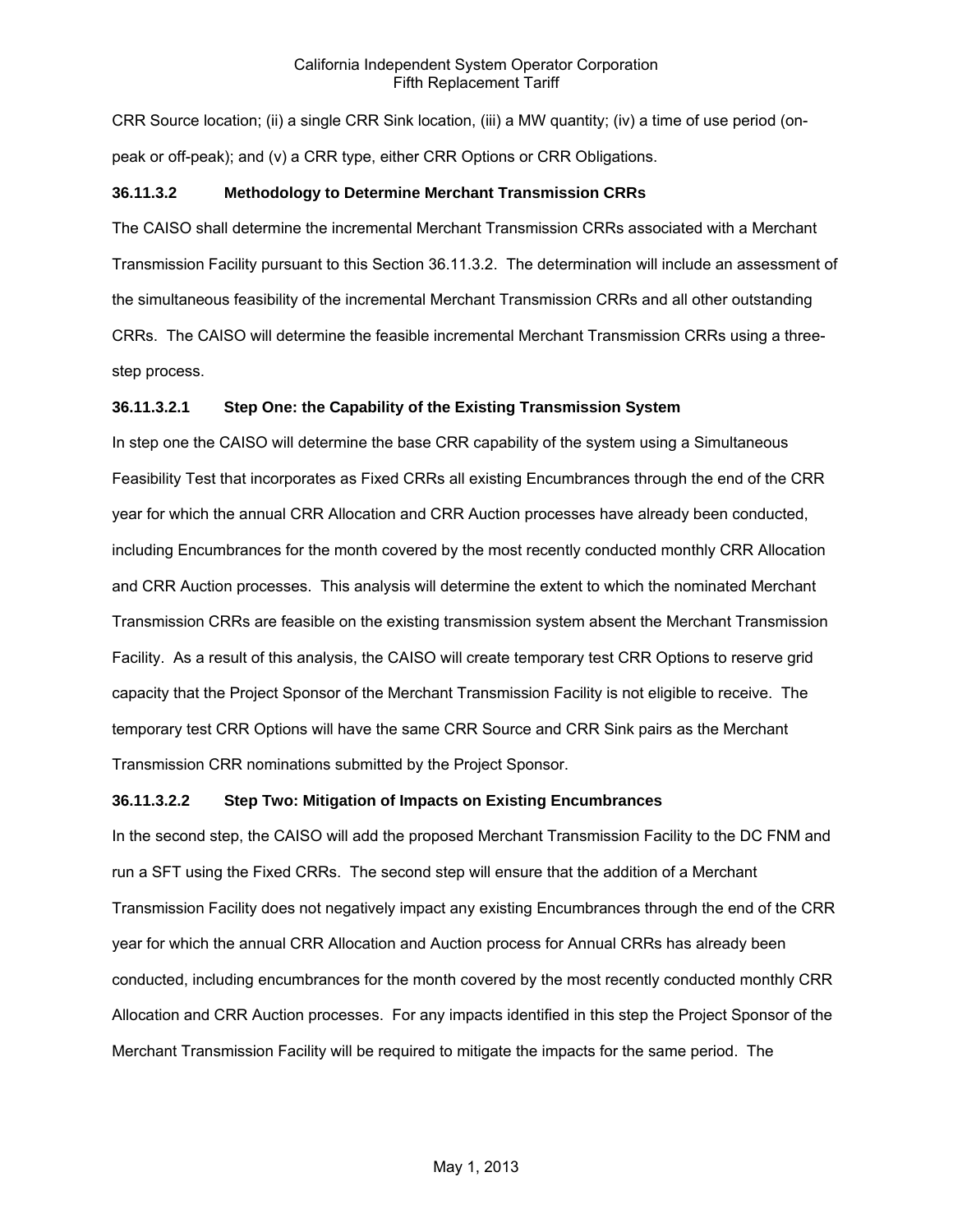mitigation can include having the Project Sponsor of the Merchant Transmission Facility hold counterflow CRRs that maintain the feasibility of the existing encumbrances over the same period.

#### **36.11.3.2.3 Step Three: the Incremental Merchant Transmission CRRs**

In the third step, the CAISO will determine the Merchant Transmission CRRs to be allocated to the Project Sponsor of the Merchant Transmission Facility. The CAISO will determine the capability of the system to award incremental Merchant Transmission CRRs using a DC FNM that incorporates the proposed Merchant Transmission Facility. The CAISO will conduct separate SFTs for each time of use period and season, as needed. For each time of use period and season, as needed, the CAISO will perform a SFT. The SFT includes all existing Encumbrances for the month covered by the most recently conducted CRR Allocation and CRR Auction processes for Monthly CRRs including any temporary test CRRs from step one and any counterflow CRRs from step two. Each SFT will consider the entire set of Merchant Transmission CRR nominations for the time of use period and will solve to award Merchant Transmission CRRs to the Project Sponsor of the Merchant Transmission Facility, subject to simultaneous feasibility. The nominated Merchant Transmission CRRs that are feasible in the SFT for each time of use period will be allocated to the Project Sponsor of the Merchant Transmission Facility.

#### **36.12 [NOT USED]**

#### **36.13 CRR Auction**

The CAISO shall conduct CRR Auctions on an annual and monthly basis subsequent to each annual and monthly CRR Allocation process. Candidate CRR Holders may bid to purchase and may acquire CRR Obligations, and may sell CRRs, through the CAISO's annual and monthly CRR Auctions in accordance with the provisions of this Section 36.13. CRR Auction results shall be settled as provided in Section 11.2.4.3.

#### **36.13.1 Scope Of The CRR Auctions**

The CAISO will conduct a CRR Auction corresponding to and subsequent to the completion of each CRR Allocation process, and prior to the start of the period to which the auctioned CRRs will apply. Each CRR Auction will release CRRs having the same seasons, months and time of use specifications as the CRRs released in the corresponding CRR Allocation. Each CRR Auction will utilize the same DC FNM that was utilized in the corresponding CRR Allocation. For each CRR Auction, the CRRs allocated in the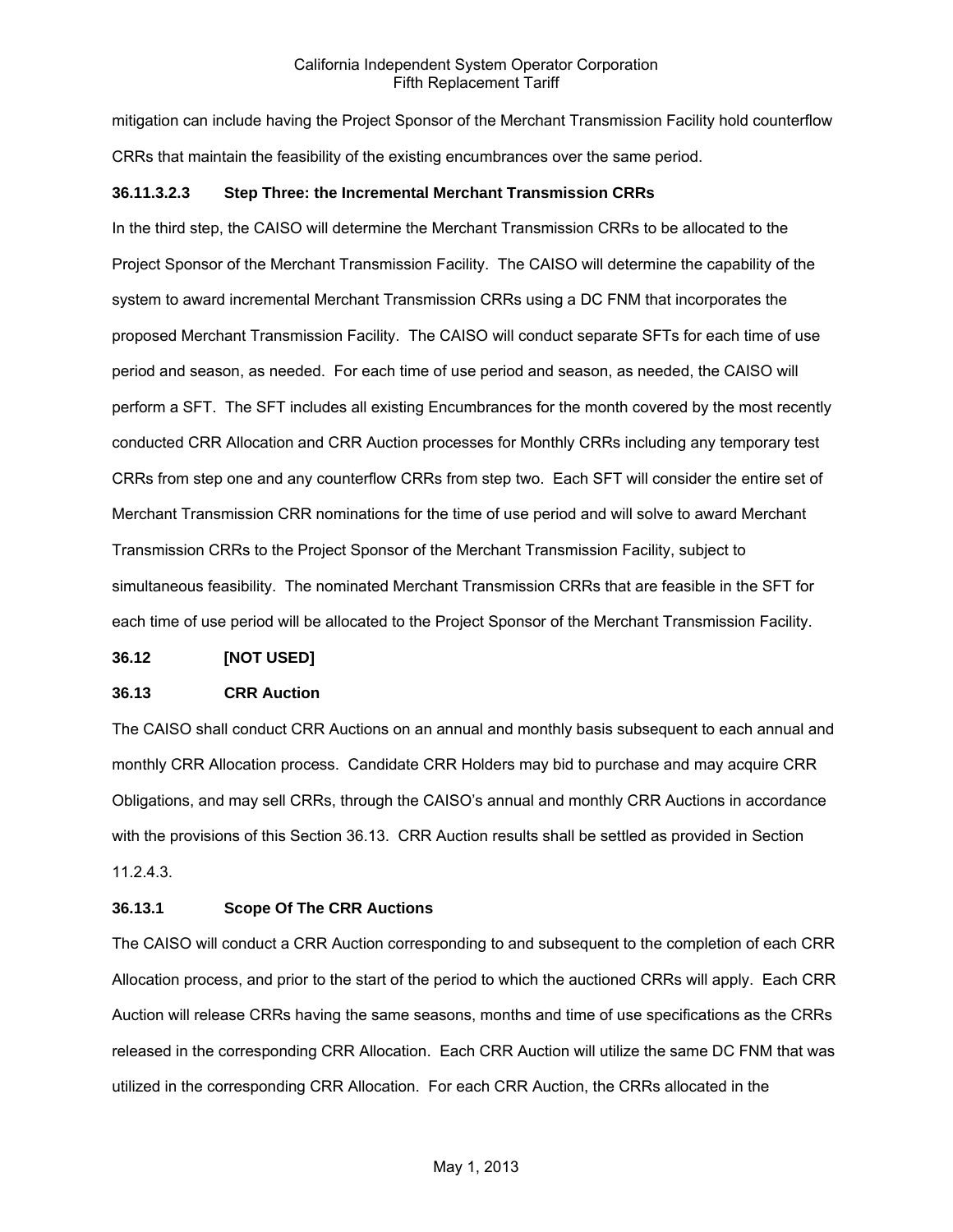corresponding CRR Allocation will be modeled as fixed injections and withdrawals on the DC FNM and will not be adjusted by the SFT in the CRR Auction process. Thus the CRR Auction will release only those CRRs that are feasible given the results of the corresponding CRR Allocation. CRRs released in a CRR Auction will be indistinguishable from CRRs released in the corresponding CRR Allocation for purposes of settlement and secondary trading. The following additional provisions apply. First, participants in the CRR Auctions will have more choices regarding CRR Sources and CRR Sinks than are eligible for nomination in the CRR Allocations, as described in Section 36.13.5. Second, to the extent a Market Participant receives CRRs in both a CRR Allocation and the corresponding CRR Auction, the CRRs obtained in the CRR Auction will not be eligible for nomination in the PNP. Third, in CRR Year One the CRR Auction cannot be used by CRR Holders to offer for sale CRRs they acquired in a prior CRR Allocation, CRR Auction or through the Secondary Registration System. In the annual and monthly CRR Auction processes for years following CRR Year One, CRR Holders may offer for sale any CRRs held by such holders, subject to the limitations on sale and transfer of Long Term CRRs specified in Section 36.7.1.2. Merchant Transmission CRRs that are CRR Options may be offered for sale in the annual and monthly CRR Auctions for years following CRR Year One, subject to the same temporal limitations that apply to Long Term CRRs as specified in Section 36.7.1.2. As further described in Section 36.13.4, sales of CRRs in the CRR Auctions are accomplished through the submission of a CRR bid to procure a counterflow CRR of the CRR to be liquidated.

### **36.13.2 Responsibilities Of The CAISO Prior To Each CRR Auction**

The CAISO shall publish on the CAISO Website a notice of upcoming CRR Auctions at least seven (7) days prior to the CRR Auction. The CAISO will also provide additional information needed by CRR Auction participants in accordance with the provisions of Section 6.5.1.

## **36.13.3 CRR Holder Creditworthiness**

All Market Participants are eligible to acquire CRRs by participating in the CRR Auction, provided that the Market Participant has met all the CRR Holder requirements described in Section 36.5, the creditworthiness provisions in Section 12 and Section 12.6 and the relevant Business Practice Manual.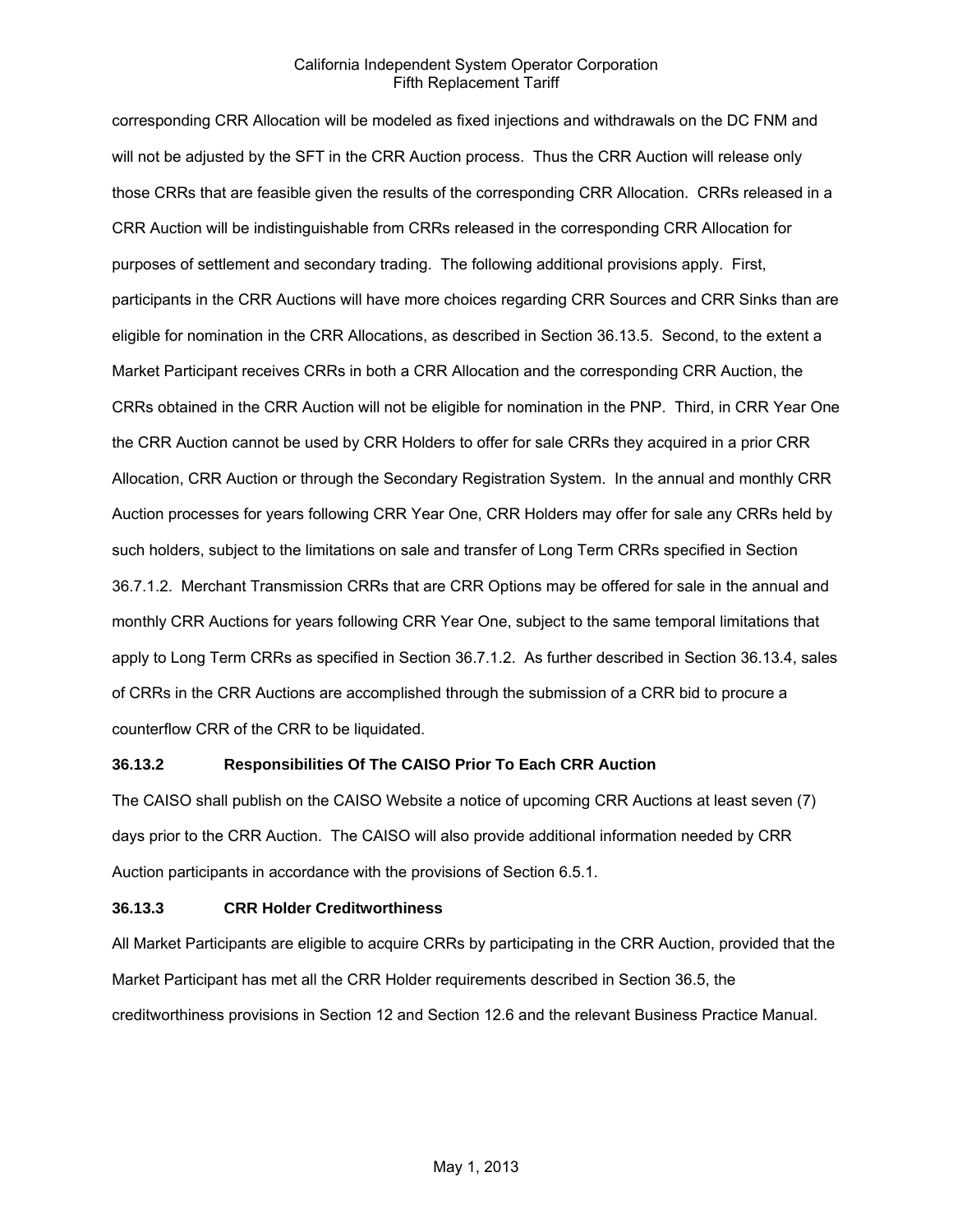### **36.13.4 Bids In The CRR Auctions**

Bids to purchase CRRs shall be submitted in accordance with the requirements set out in this Section 36.13.4 and as further specified in the applicable Business Practice Manuals. Once submitted to the CAISO, CRR bids may not be cancelled or rescinded by the Market Participant after the CRR Auction is closed. Market Participants may bid for Point-to-Point CRRs. Each bid for a Point-to-Point CRR shall specify:

- (a) The associated month or season and time of use period;
- (b) The associated CRR Source and CRR Sink;
- (c) A monotonically non-increasing piecewise linear bid curve in quantities (denominated in thousandths of a MW) and prices (\$/MW).

Bid prices in all CRR bids may be negative. Sales of CRRs in the CRR Auctions are accomplished through the submission of a CRR bid to procure a counterflow CRR of the CRR to be liquidated. If such bids for sale of CRRs are cleared through the CRR Auction, the entitlements rights of the CRR Holder that sold the CRR in this manner are effectively liquidated.

### **36.13.5 Eligible Sources And Sinks For CRR Auction**

Allowable CRR Sources for CRRs acquired/sold in the CRR Auction will be PNodes, Scheduling Points, Trading Hubs, LAPs, MSS-LAPs and Sub-LAPs. Allowable CRR Sinks for CRRs acquired/sold in the CRR Auction will be PNodes, Scheduling Points, Trading Hubs, LAPs, MSS-LAPs and Sub-LAPs.

### **36.13.6 Clearing Of The CRR Auction**

The SFT used to clear the CRR Auction will utilize the same DC FNM and optimization algorithm as the corresponding CRR Allocation, except that nominations to the CRR Auction will have associated pricequantity bid curves. The CRR Auction SFT will use the bid prices in determining which CRRs to award when not all nominations are simultaneously feasible, will select the set of simultaneously feasible CRRs with the highest total auction value as determined by the CRR bids, and will calculate nodal prices at each PNode of the DC FNM. In the event that there are two (2) or more identical bids for a specific combination of CRR Source and CRR Sink that affect an overloaded constraint, the CRR Auction optimization cannot distinguish these bids based on either effectiveness or price and therefore the CRR Auction optimization will award each CRR bidder a pro rata share of the CRRs that can be awarded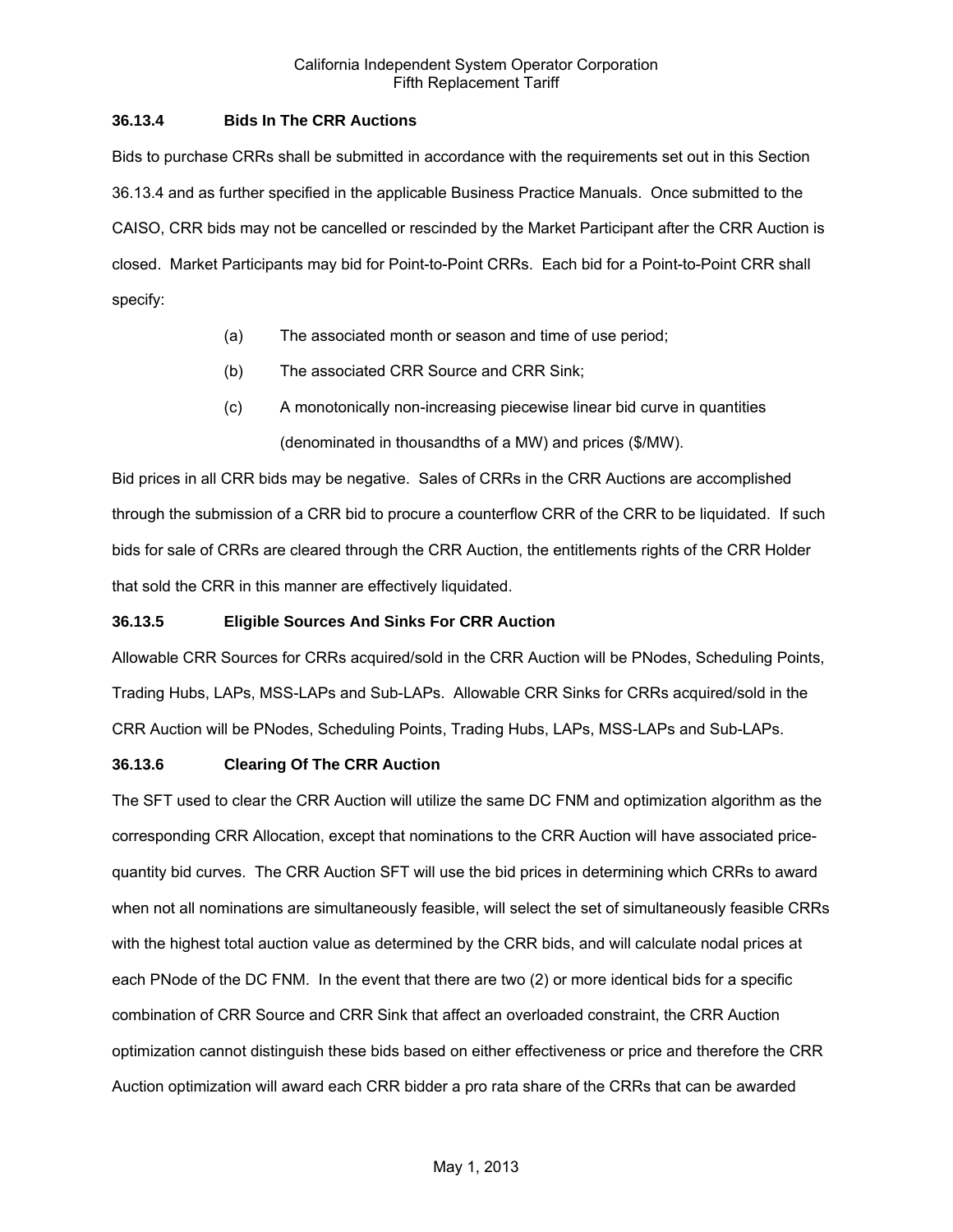based on the bid MW amounts. Based on the nodal prices calculated by the CRR Auction SFT, the CRR Market Clearing Price per MW for a specific CRR in most cases will equal the nodal price at the CRR Source minus the nodal price at the CRR Sink. In certain anomalous cases as further described in the Business Practice Manuals, the CRR Market Clearing Price will be based on the CRR MWs cleared and the shadow price for each binding constraint at the specified location.

### **36.13.7 Announcement Of CRR Auction Results**

Within five (5) Business Days after the close of a CRR Auction, the CAISO shall post the results. The results shall include but are not limited to the MW quantity, the CRR Source and CRR Sink for each CRR awarded, the nodal prices calculated by the CRR Auction SFT, and the parties to whom the CRRs were awarded. The CAISO shall not disclose prices specified in any CRR bid.

### **36.14 CRR Implications Of New IBAAs Or Modifying Existing IBAAs**

## **36.14.1 Coordination Of IBAA Changes With Release Of CRRs**

To the extent practicable, the CAISO will coordinate future IBAA changes, including establishment of new IBAAs and modifications to existing IBAAs, with the annual CRR Allocation and CRR Auction processes. Where feasible, the CAISO will implement the FNM containing the IBAA changes for use in the CAISO Markets beginning with the markets for a Trading Day of January 1 of a new calendar year and, consistent with Section 6.5.1, will provide Market Participants all the IBAA modeling and pricing details as part of the FNM information package that is made available for CRR purposes prior to the CAISO conducting the annual CRR Allocation and CRR Auction process for that calendar year. As a result, all CRRs released in that process will be based upon the same FNM for IBAAs that will be used in the CAISO Markets when the released CRRs and the IBAA changes become effective. In the event that there is a need to implement an IBAA change other than on January 1, the CAISO will incorporate the IBAA change into the FNM for the monthly CRR Allocation and CRR Auction process for the first month in which the IBAA change will take effect. In all cases the CAISO will follow the provisions of this Section 36.14 for assessing and mitigating impacts on any Previously-Released CRRs.

## **36.14.2 Modifications To CRR Settlement To Reflect Ibaa Changes**

To the extent an IBAA change, including the establishment of a new IBAA or a change to an existing IBAA, modifies the pricing for Settlement purposes of IFM scheduled transactions between the CAISO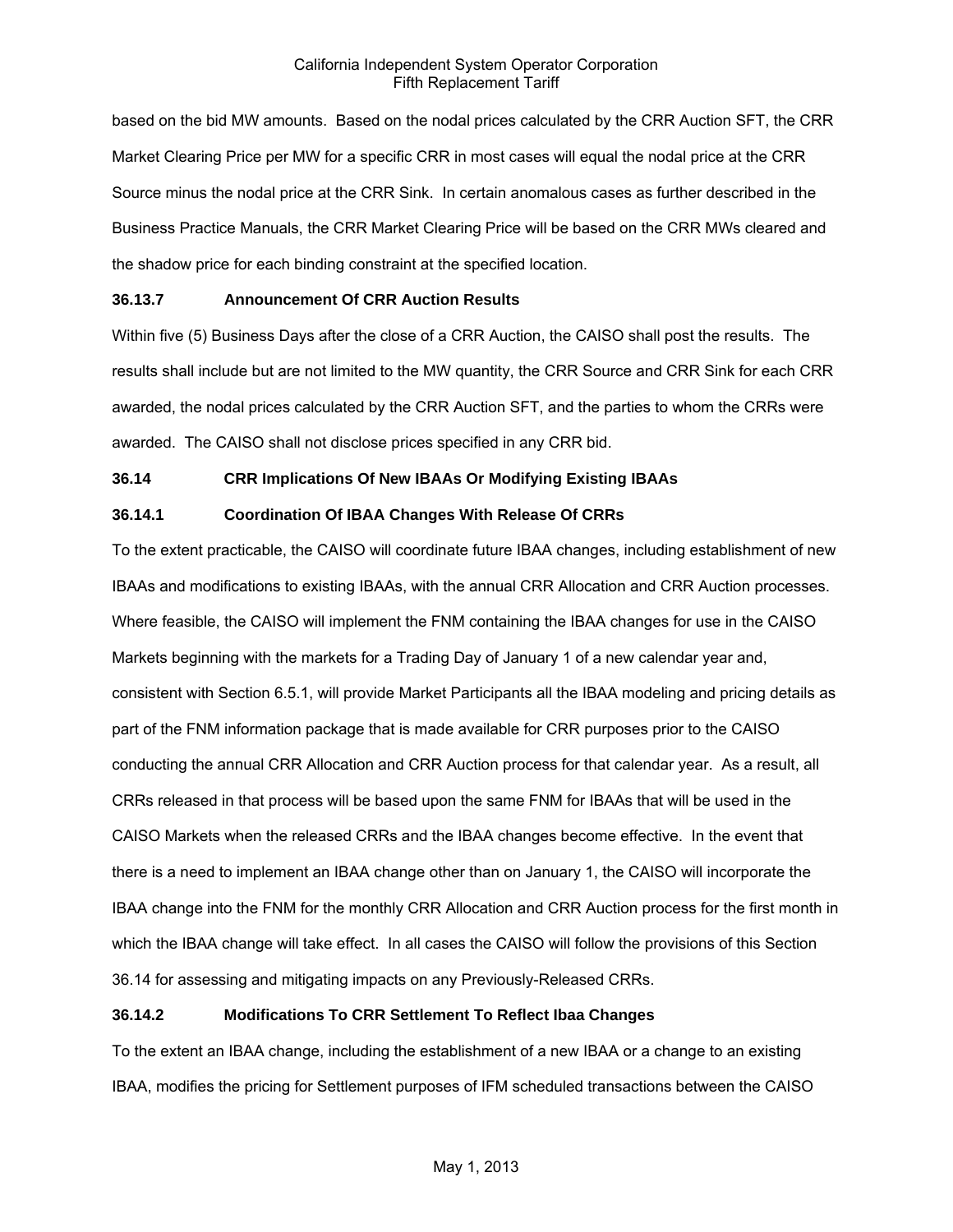Balancing Authority Area and the IBAA, the Settlement of certain Previously-Released CRRs may no longer be consistent with the modified IFM Settlement. A CRR Holder of a Previously-Released CRR whose CRR Source or CRR Sink is affected by an IBAA change may make a one-time election either to (a) modify the Settlement of the affected CRR Source or CRR Sink to conform to the revised IFM pricing associated with the IBAA change, or (b) retain the original CRR Source or CRR Sink specification of the Previously-Released CRR. The CRR Holder of such a CRR must make the one-time election prior to the first CRR Allocation and CRR Auction process that incorporates the IBAA change in the CRR FNM, in accordance with the process time line specified in the applicable Business Practice Manual. If the IBAA change is implemented to coincide with the beginning of a calendar year and is coordinated with the annual CRR Allocation and CRR Auction process for that year, as described in Section 36.14.1, the provisions discussed herein apply only to Previously-Released CRRs that are Long Term CRRs and Previously-Released CRRs that are Seasonal CRRs obtained through the CRR Allocation and are eligible for PNP nomination. In the event that the IBAA change is implemented in the CAISO Markets other than on January 1, then these provisions apply also to any Previously-Released CRRs that are Seasonal CRRs effective for the remainder of the year in which the IBAA change is implemented.

### **36.14.3 IBAA Change Impact On Adequacy Of Previously-Released CRRs**

It is possible that, as a result of modifying the CRR Sources or CRR Sinks of Previously-Released CRRs as provided in Section 36.14.2, the entire set of Previously-Released CRRs may no longer be simultaneously feasible. Any such violation of simultaneous feasibility may or may not lead to a revenue shortfall, that is, a deficiency over the course of a month between the IFM Congestion Charge and the amount of funds needed to fully settle the CRRs that are in effect for that month. Consistent with Section 11.2.4.4.1, any revenue shortfall that may result from IBAA-related changes to CRR Sources and CRR Sinks would be funded through the relevant daily CRR Balancing Account.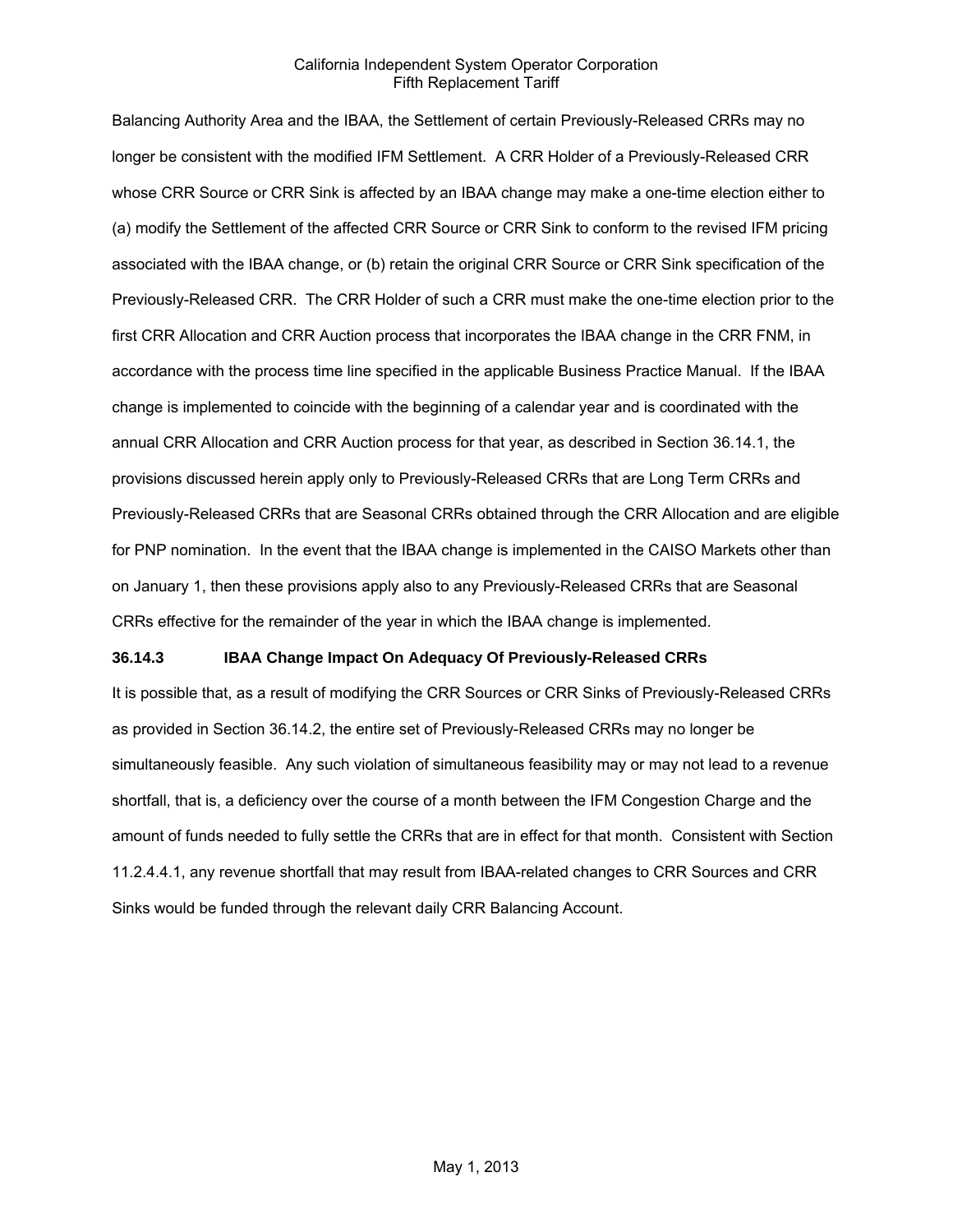## **36.15 [NOT USED]**

- **37. Rules Of Conduct**
- **37.1 Objectives, Definitions, And Scope**

### **37.1.1 Purpose**

Section 37 sets forth the guiding principles for participation in the markets administered by the CAISO. The specified Rules of Conduct are intended to provide fair notice to Market Participants of the conduct expected of them, to provide an environment in which all parties may participate on a fair and equal basis, to redress instances of gaming and other instances of anticompetitive behavior, and thereby to foster confidence of Market Participants, ratepayers and the general public in the proper functioning of the CAISO markets.

### **37.1.2 Objectives**

The objectives of this CAISO Tariff are to:

- (a) Provide clear Rules of Conduct specifying the behavior expected of Market Participants; and
- (b) For those Rules of Conduct involving objectively identifiable behavior, establish in advance the Sanctions for violation of the specified Rules of Conduct.

## **37.1.3 Application Of Other Remedies**

The activities and remedies authorized under this Section 37 are in addition to any other actions or relief that may be available to the CAISO elsewhere in the CAISO Tariff or under law, regulation or order. Nothing in this Section 37 limits or should be construed to limit the right of the CAISO to take action or seek relief otherwise available to it, and such action or relief may be pursued in addition to the action or relief specified in this Section 37.

### **37.1.4 [NOT USED]**

### **37.1.5 Administration**

The CAISO shall administer the following Rules of Conduct specified herein: Section 37.4.1, Section 37.4.2, Section 37.4.3, Section 37.5.2, Section 37.6.1, Section 37.6.2, and Section 37.6.3. FERC shall administer the following Rules of Conduct specified herein: Section 37.2.1, Section 37.2.3, Section 37.2.4, and Section 37.3.1.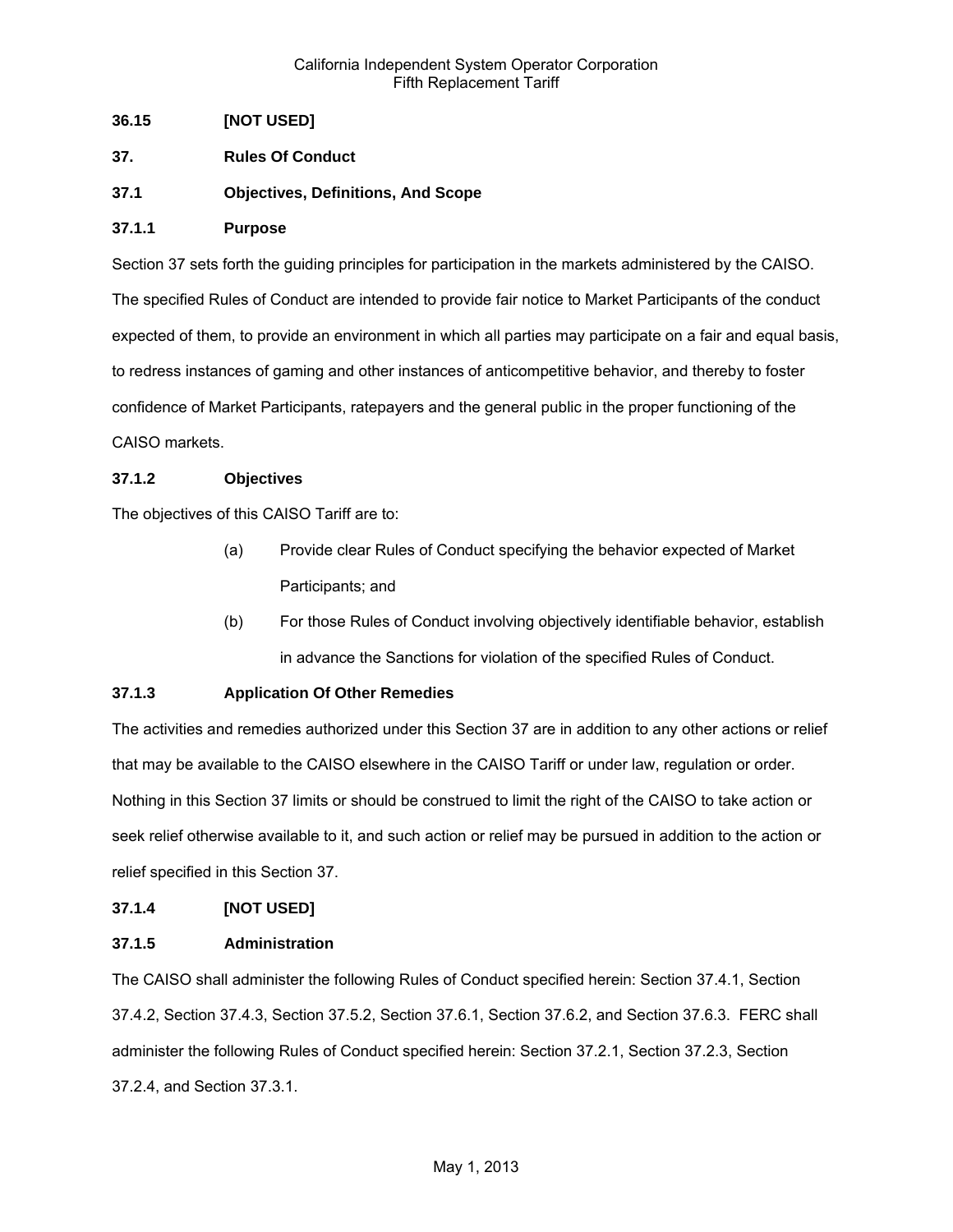# **37.2 Comply With Operating Orders**

## **37.2.1 Compliance With Orders Generally**

# **37.2.1.1 Expected Conduct**

Market Participants must comply with operating orders issued by the CAISO as authorized under the CAISO Tariff. For purposes of enforcement under this Section 37.2, an operating order shall be an order(s) from the CAISO directing a Market Participant to undertake, a single, clearly specified action (e.g., the operation of a specific device, or change in status of a particular Generating Unit) that is intended by the ISO to resolve a specific operating condition. Deviation from an ADS Dispatch Instruction shall not constitute a violation of this Section 37.2.1.1. A Market Participant's failure to obey an operating order containing multiple instructions to address a specific operating condition will result in a single violation of Section 37.2. If some limitation prevents the Market Participant from fulfilling the action requested by the CAISO then the Market Participant must promptly and directly communicate the nature of any such limitation to the CAISO.

- **37.2.1.2 [NOT USED]**
- **37.2.2 [NOT USED]**
- **37.2.2.1 [NOT USED]**
- **37.2.2.2 [NOT USED]**
- **37.2.3 Operations & Maintenance Practices**

## **37.2.3.1 Expected Conduct**

Market Participants shall undertake such operating and maintenance practices as necessary to avoid contributing to a major Outage or prolonging response time to a major Outage. For the purposes of this Section 37.2.3.1, a major Outage is an Outage that affects at least ten (10) percent of the Load served by the Distribution System of a UDC or any Outage that results in major damage to the CAISO Controlled Grid or to the health and safety of personnel.

- **37.2.3.2 [NOT USED]**
- **37.2.4 Resource Adequacy Availability**
- **37.2.4.1 Expected Conduct**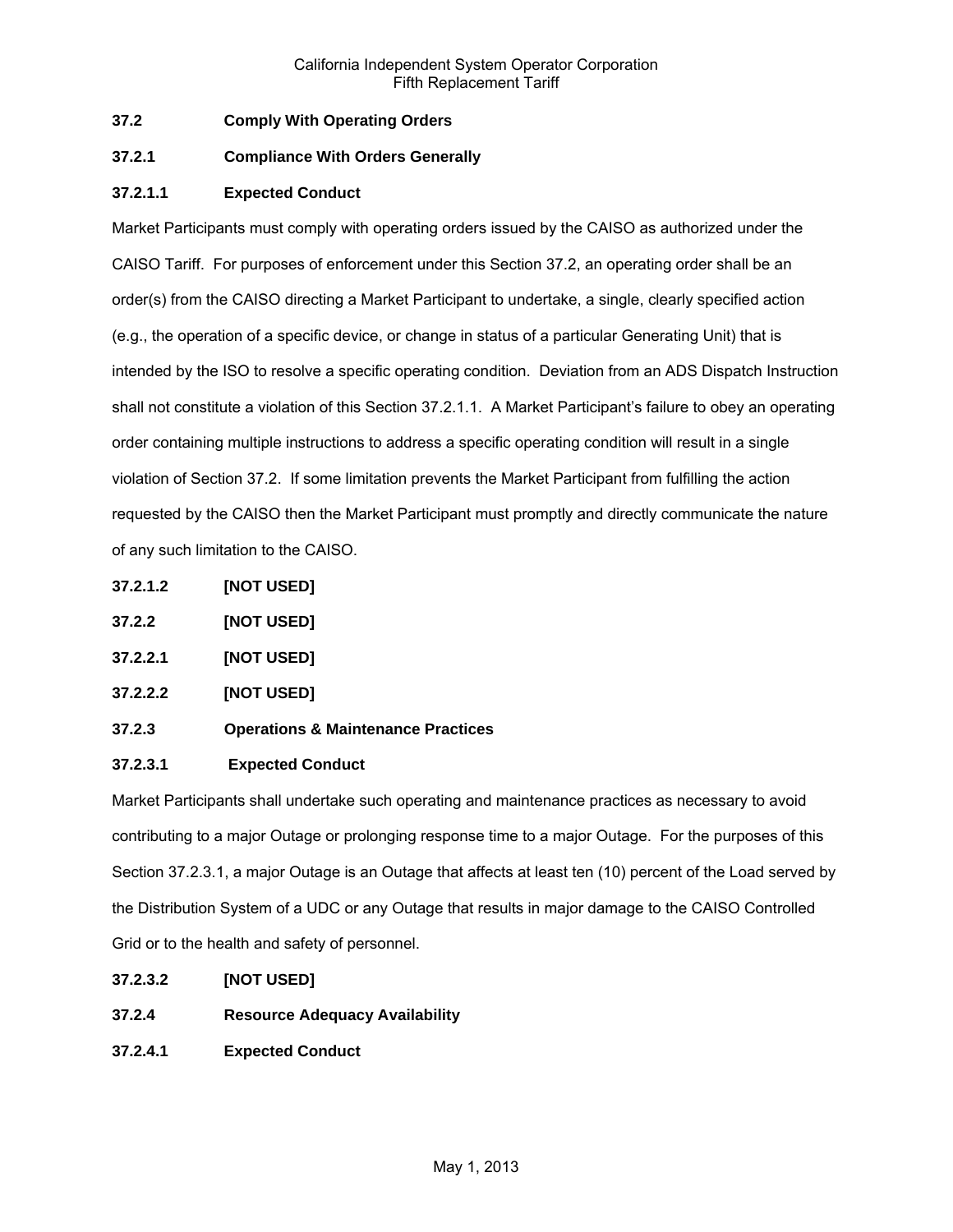Subject to Section 40, a Market Participant shall start a Generating Unit listed as a Resource Adequacy Resource and bring it on-line and/or available consistent with a DAM or RUC commitment or Real-Time Dispatch Instructions and once started up, shall not shut down a Generating Unit listed as a Resource Adequacy Resource in a manner that is inconsistent with a DAM or RUC commitment or Real-Time Dispatch Instructions, unless the CAISO releases the Generating Unit after the RUC process is completed, or a derate or Outage prevents the Generating Unit from being on-line and available.

- **37.2.4.2 [NOT USED]**
- **37.2.5 [NOT USED]**
- **37.2.6 [NOT USED]**
- **37.3 Submit Feasible Bids And Submissions To Self-Provide**
- **37.3.1 Bidding Generally**

## **37.3.1.1 Expected Conduct**

Market Participants must submit Bids for Energy, RUC Capacity and Ancillary Services and Submissions to Self-Provide an Ancillary Service from resources that are reasonably expected to be available and capable of performing at the levels specified in the Bid, and to remain available and capable of so performing based on all information that is known to the Market Participant or should have been known to the Market Participant at the time of submission. HASP Intertie Schedules for import or export Energy are not subject to the foregoing requirement, but failure to deliver on such HASP Intertie Schedules can be subject to referral by DMM under Section 11.1, Appendix P where the failure to deliver is suspected to be a Market Violation.

## **37.3.1.2 [NOT USED]**

## **37.3.2 Exceptions**

The submission of a Bid or of a Submission to Self-Provide Ancillary Services that causes, or that the CAISO expects to cause Congestion shall not, by itself, constitute a violation of Section 37.3.1.

- **37.4 Comply With Availability Reporting Requirements**
- **37.4.1 Reporting Availability**
- **37.4.1.1 Expected Conduct**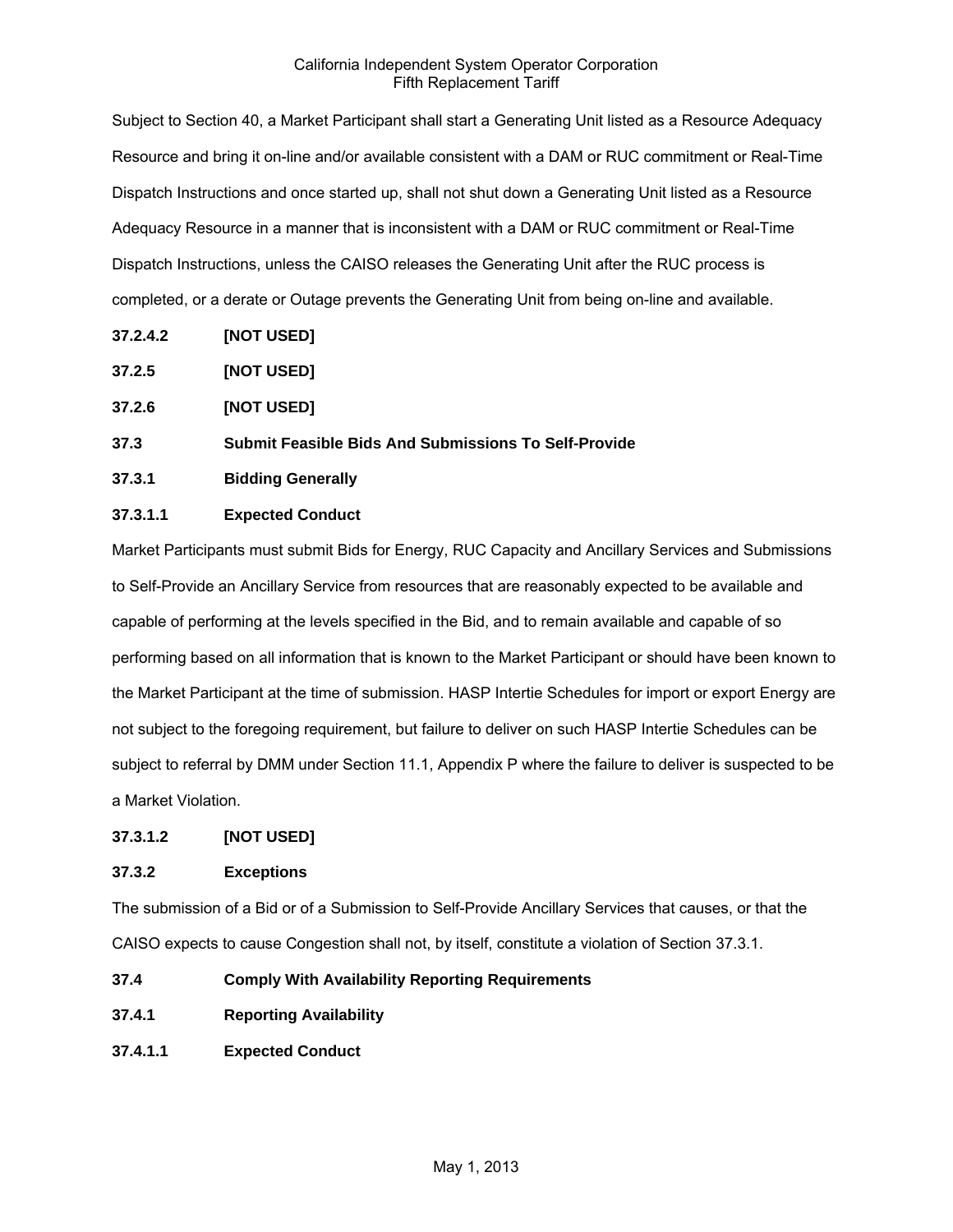A Market Participant shall notify the CAISO Control Center of any Outage reportable pursuant to Section 9.3.10.3.1 of a Generating Unit subject to Section 4.6 within sixty (60) minutes after the Outage is discovered.

## **37.4.1.2 Sanctions**

A "violation" for purposes of this Section shall mean each failure to notify the CAISO Control Center about an Outage of a Generating Unit within sixty (60) minutes after the Outage is discovered, as required by Section 37.4.1, except that (a) for each Generating Unit, the first such failure in a calendar month shall not constitute a violation, and (b) for each Generating Unit, multiple failures in the same calendar day shall constitute a single violation. The Sanctions for a violation of Section 37.4.1 shall be as follows:

- (a) for each Generating Unit that is the subject of a violation, the Sanction for the first violation in a calendar month shall be a warning letter;
- (b) for each Generating Unit that is the subject of a violation, the Sanction for the second and subsequent violations in a calendar month will be a financial penalty, as follows:
	- (i) if the Generating Unit has not been the subject of a financial penalty for a previous violation within twelve (12) months of the instant violation, the Sanction will be \$1,000;
	- (ii) if the Generating Unit has been the subject of one financial penalty for a previous violation within twelve (12) months of the instant violation, the Sanction will be \$2,000;
	- (iii) if the Generating Unit has been the subject of two or more financial penalties for previous violations within twelve (12) months of the instant violation, the Sanction will be \$5,000.

# **37.4.2 Scheduling And Final Approval Of Outages**

## **37.4.2.1 Expected Conduct**

A Market Participant shall not undertake an Outage except as approved by the CAISO Outage Coordination Office in accordance with Section 9.3.2, Section 9.3.9, and Section 9.3.6.6. A Market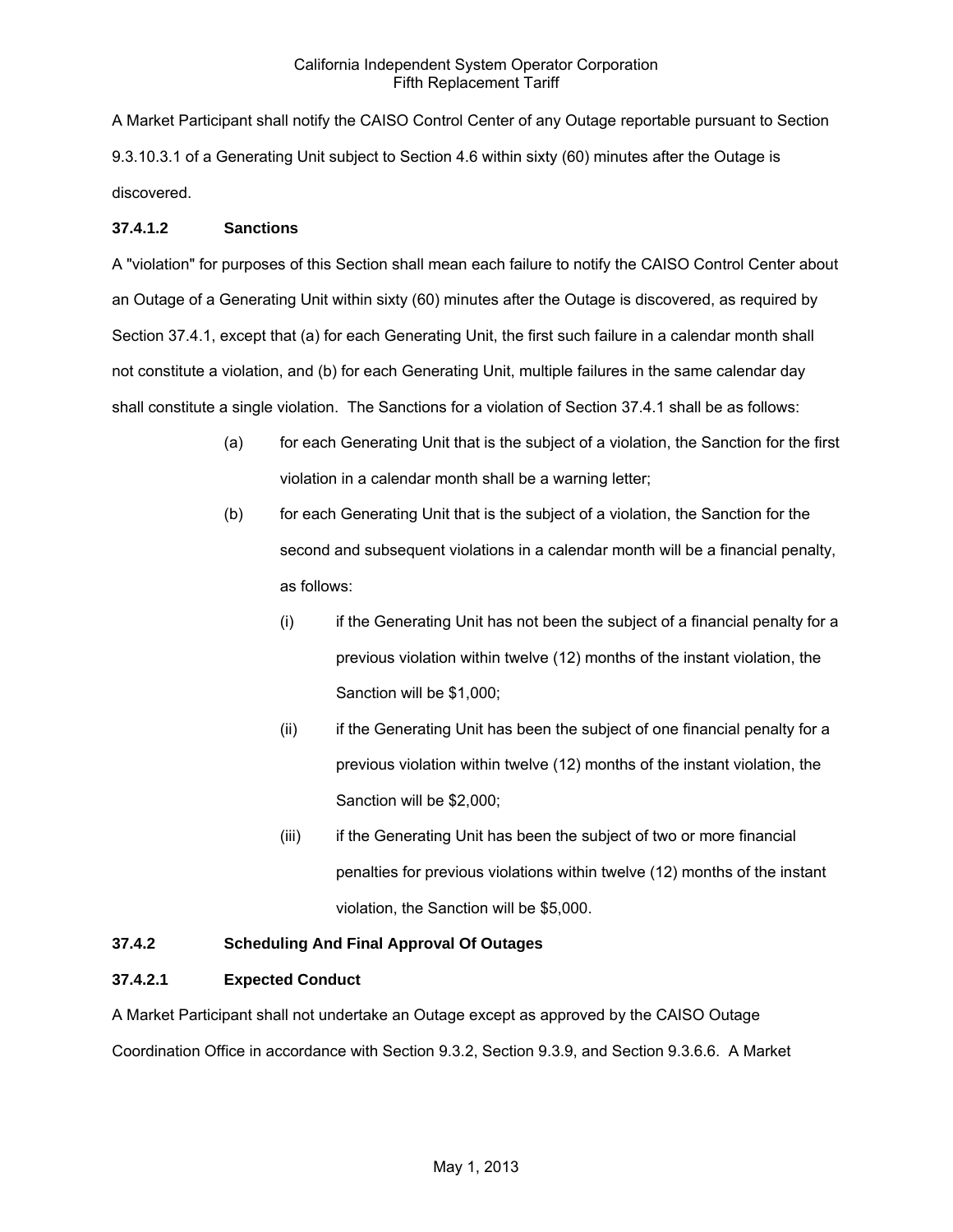Participant shall not commence any Outage without obtaining final approval from the CAISO Control Center in accordance with Sections 9.3.9 and 9.3.10.

### **37.4.2.2 Sanctions**

The Sanctions for a violation of Section 37.4.2 shall be as follows: for the first violation within a rolling twelve (12) month period, \$5,000; for subsequent violations within a rolling twelve (12) month period, \$10,000. A "violation" shall mean each Outage undertaken for which all required approvals were not obtained.

### **37.4.3 Explanation Of Forced Outages**

### **37.4.3.1 Expected Conduct**

As required by Section 9.3.10.6, a Market Participant must provide a detailed explanation of a Forced Outage within two (2) Business Days after the Operator initially notifies the CAISO pursuant to Section 9.3.10.3.1 of the change in maximum output capability. To enable the CAISO to review the explanation submitted by the Operator and to prepare a report on the Forced Outage, the CAISO may request that the Market Participant submit additional information regarding the Forced Outage. An Operator must provide information requested by the CAISO within four (4) Business Days of the CAISO's request for the submission of additional information regarding the Forced Outage.

### **37.4.3.2 Sanctions**

The Sanction for failing to provide an explanation of Forced Outage within the deadline established in Section 37.4.3.1 and Section 9.3.10.6 shall be \$500 per day for each day the explanation is late. The Sanction for failing to provide a response to a request for additional information regarding the Forced Outage within the deadline established in the request for additional information shall be as specified in Section 37.6.1.

### **37.4.4 Enhancements And Exceptions**

Except as otherwise specifically provided, penalty amounts shall be tripled for any violation of Section 37.4.1 through Section 37.4.3 that occurs during a CAISO System Emergency. Violations of the above rules that result in circumstances in which an Uninstructed Deviation Penalty under Section 11.23 is assessed shall not be subject to Sanction under this Section. 37.4.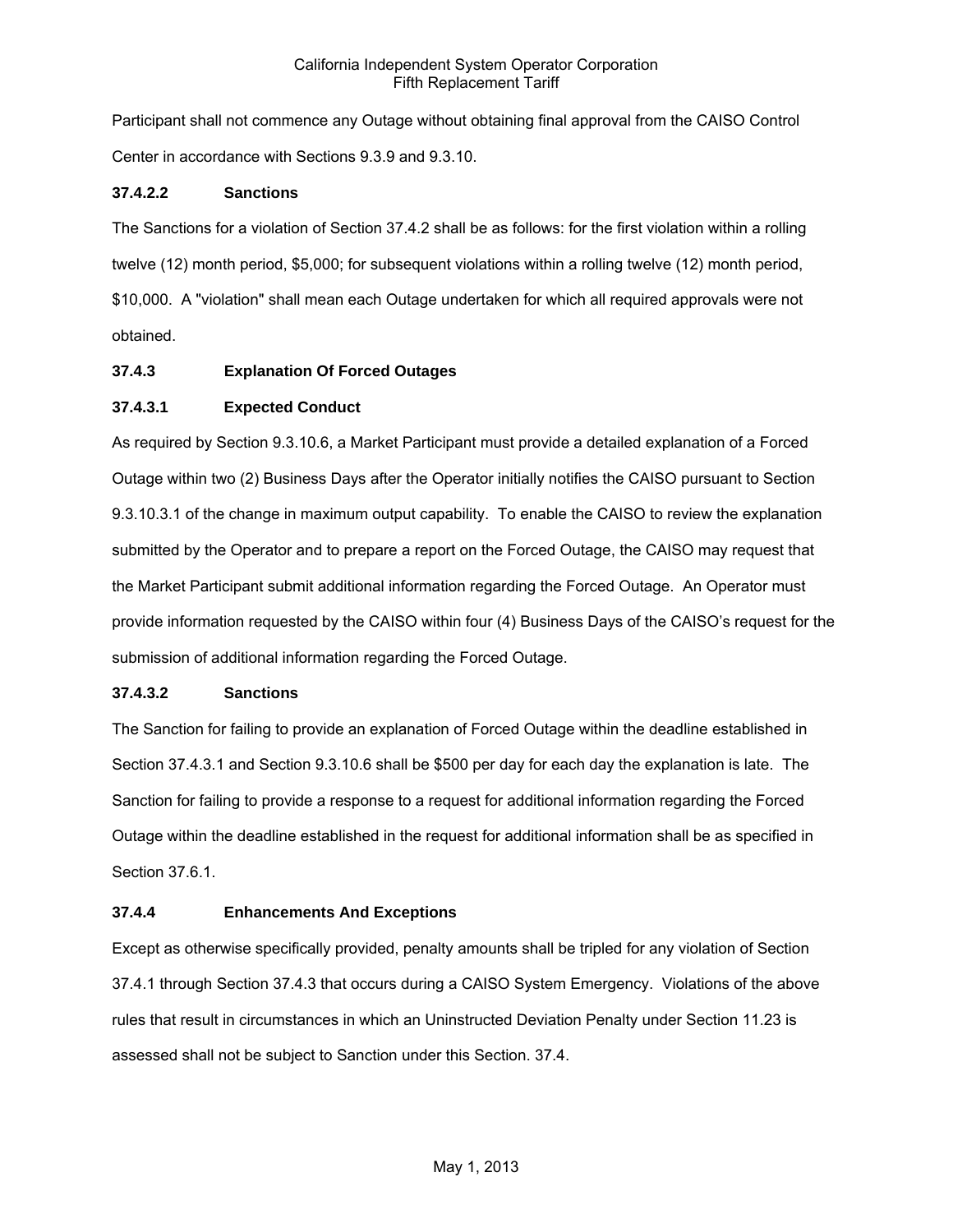- **37.5 Provide Factually Accurate Information**
- **37.5.1 [NOT USED]**
- **37.5.1.2 [NOT USED]**
- **37.5.2 Inaccurate or Late Actual SQMD**

## **37.5.2.1 Expected Conduct**

Market Participants shall provide complete and accurate Settlement Quality Meter Data for each Trading Hour and shall correct any errors in such data no later than forty-eight (48) Business Days after the Trading Day (T+48B). Failure either to submit complete and accurate Actual Settlement Quality Meter Data or to replace Estimated Settlement Quality Meter Data with complete and accurate Actual Settlement Quality Meter Data by T+48B is late Actual Settlement Quality Meter Data and shall be a violation of this rule. The failure to provide complete and accurate Actual Settlement Quality Meter Data, as required by Section 10.3.6 that causes an error to exist in such Settlement Quality Meter Data after forty-eight (48) Business Days after the Trading Day (T+48B) shall be a violation of this rule. Scheduling Coordinators that fail to submit Scheduling Coordinator Estimated Settlement Quality Meter Data that is complete and based on a good faith estimate that reasonably represents Demand and/or Generation quantities for each Settlement Period as required by Section 10 shall be a violation of this rule and may be referred to DMM for investigation.

### **37.5.2.2 Sanctions**

Violations under this Section 37.5.2 shall be subject to Sanction described in Section 37.11.

## **37.5.2.3 Disposition of Sanction Proceeds**

For purposes of redistributing collected market adjustments, any amounts collected under this provision shall be applied first to those parties affected by the conduct. Any excess amounts shall be disposed of as set forth in Section 37.9.4.

- **37.6 Provide Information Required By CAISO Tariff**
- **37.6.1 Required Information Generally**

## **37.6.1.1 Expected Conduct**

Except as provided below in Section 37.6.4 (Review by FERC), all information that is required to be submitted to the CAISO under the CAISO Tariff must be submitted by the specified deadline. For the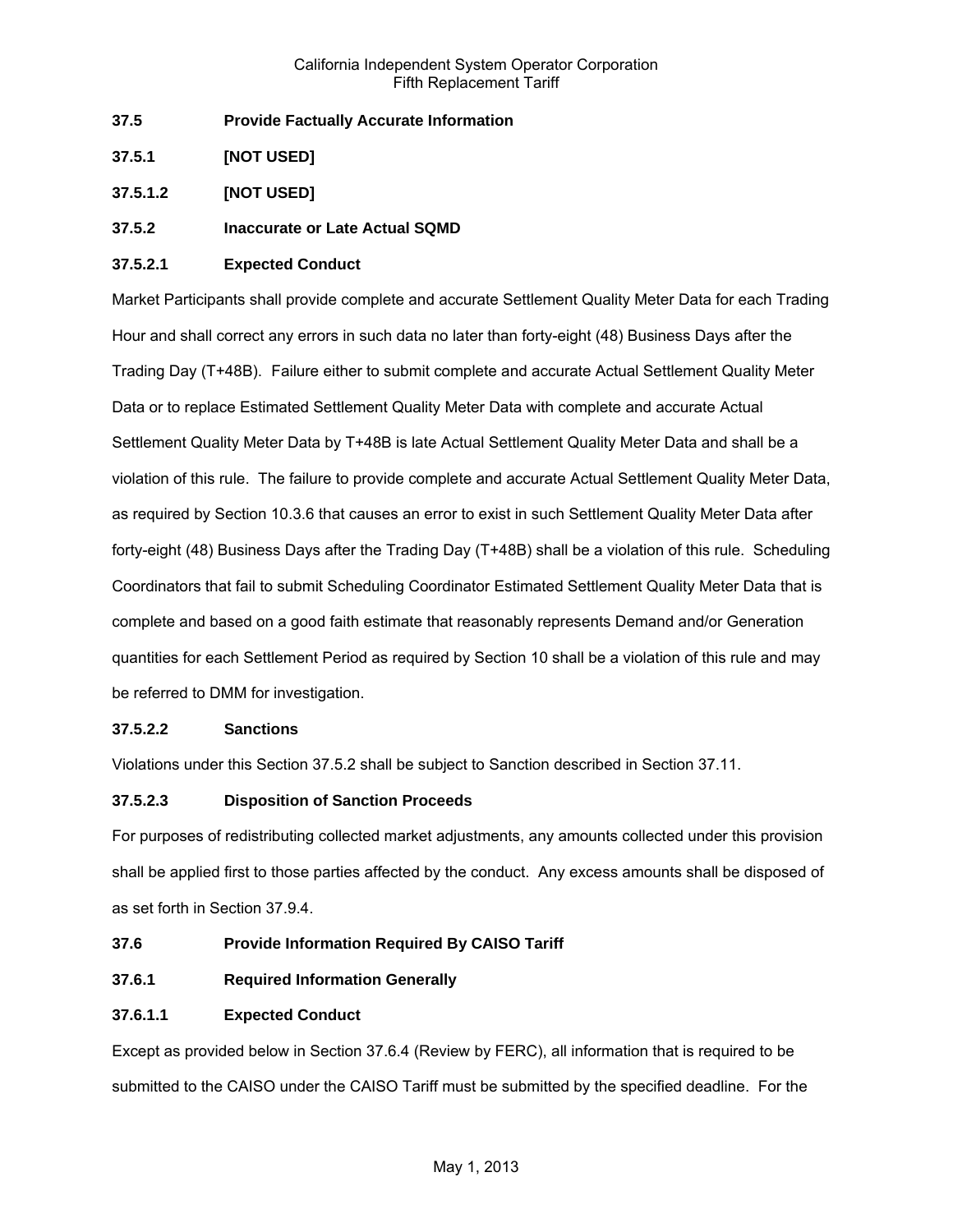purposes of this Section 37.6.1.1, the specified deadline is either the deadline established directly in the CAISO Tariff or, where the CAISO Tariff does not establish a specific deadline, by the deadline that the CAISO has authority to establish under the CAISO Tariff.

### **37.6.1.2 Sanctions**

Except as otherwise provided below, in Section 37.6.2 and Section 37.6.3, the Sanction for a violation of Section 37.6.1.1 shall be \$500 for each day that the required information is late.

## **37.6.2 Investigation Information**

## **37.6.2.1 Expected Conduct**

Except as provided below in Section 37.6.4 (Review by FERC), Market Participants must submit information in response to a written request by the CAISO for information requested in the course of an investigation authorized by the CAISO by the deadline established in the request by the CAISO.

# **37.6.2.2 Sanctions**

The Sanction for a violation of Section 37.6.2 shall be as follows: for the first violation in a rolling twelve (12) month period, \$1000/day; for the second violation in a rolling twelve (12) month period, \$2000/day; for the third and subsequent violations in a rolling twelve (12) month period, \$5000/day. For purposes of this subsection, a violation shall be each failure to provide a full response to a written request and the Sanction shall be determined from the date that the response was due until a full response to the request is received.

## **37.6.3 Audit Materials**

## **37.6.3.1 Expected Conduct**

Except as provided below in Section 37.6.4 (Review by FERC), Market Participants shall comply with the CAISO's audit and/or test procedures authorized pursuant to Section 10.3.10, and further shall perform and submit an annual self-audit as required by the procedures the ISO establishes pursuant to Section 10.3.10, including procedures established relating to the deadline for submitting the required audit.

## **37.6.3.2 Sanctions**

For failure to submit an audit report as required by Section 10.3.10.1, the Sanction shall be \$1000/day until such report is received by the CAISO. For all other violations of this rule the Sanctions shall be as follows: for the first violation in a rolling twelve (12) month period, \$1000/day; for the second violation in a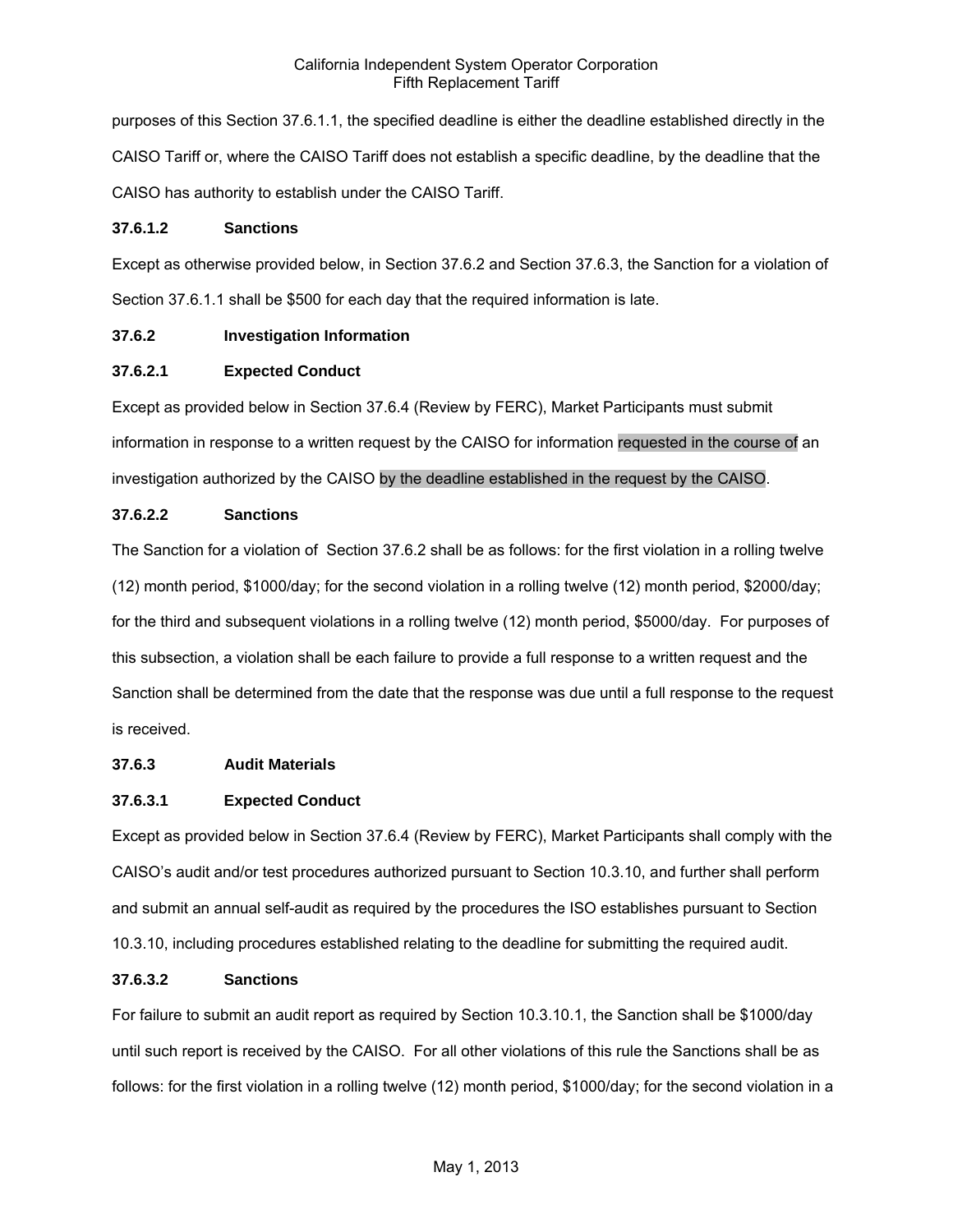rolling twelve (12) month period, \$2000/day; for the third and subsequent violations in a rolling twelve (12) month period, \$5000/day. For purposes of this subsection, a "violation" shall be each failure to provide all information required under the audit or test, from the date that the information was due until all required information is received by the CAISO.

# **37.6.4 Review By FERC**

A Market Participant who objects to an information, audit or test obligation that is enforceable under Section 37.6.1, Section 37.6.2 or Section 37.6.3 above shall have the right immediately (and in all events, no later than the due date for the information) to seek review of the obligation with FERC. In the event that such review is sought, the time for submitting the response or other information to the CAISO shall be tolled until FERC resolves the issue.

## **37.7 [NOT USED]**

# **37.8 Process For Investigation And Enforcement**

# **37.8.1 Purpose; Scope**

The provisions of this Section 37.8 set forth the procedures by which the CAISO will independently investigate potential violations of the Rules of Conduct and administer enforcement activities. Except as hereinafter provided the provisions of this section apply to the Rules of Conduct set forth in Sections 37.2 through 37.6.

## **37.8.2 Referrals To FERC**

Section 37.2.1, Section 37.2.3, Section 37.2.4, and Section 37.3.1 shall be enforced by FERC, in accordance with FERC's rules and procedures. Pursuant to Section 11 of Appendix P, DMM shall refer suspected violations of Section 37.2.1, Section 37.2.3, Section 37.2.4, and Section 37.3.1 to FERC. For violations of this Section 37 that are enforced by FERC, Section 37.8.3, Section 37.8.4, Section 37.8.5, Section 37.8.6, Section 37.8.7, Section 37.8.8, Section 37.8.9, and Section 37.8.10 shall not apply to any investigation DMM may conduct of a suspected Market Violation to FERC.

## **37.8.3 Investigation**

The CAISO shall conduct a reasonable investigation seeking available facts, data, and other information relevant to the potential Rules of Conduct violation.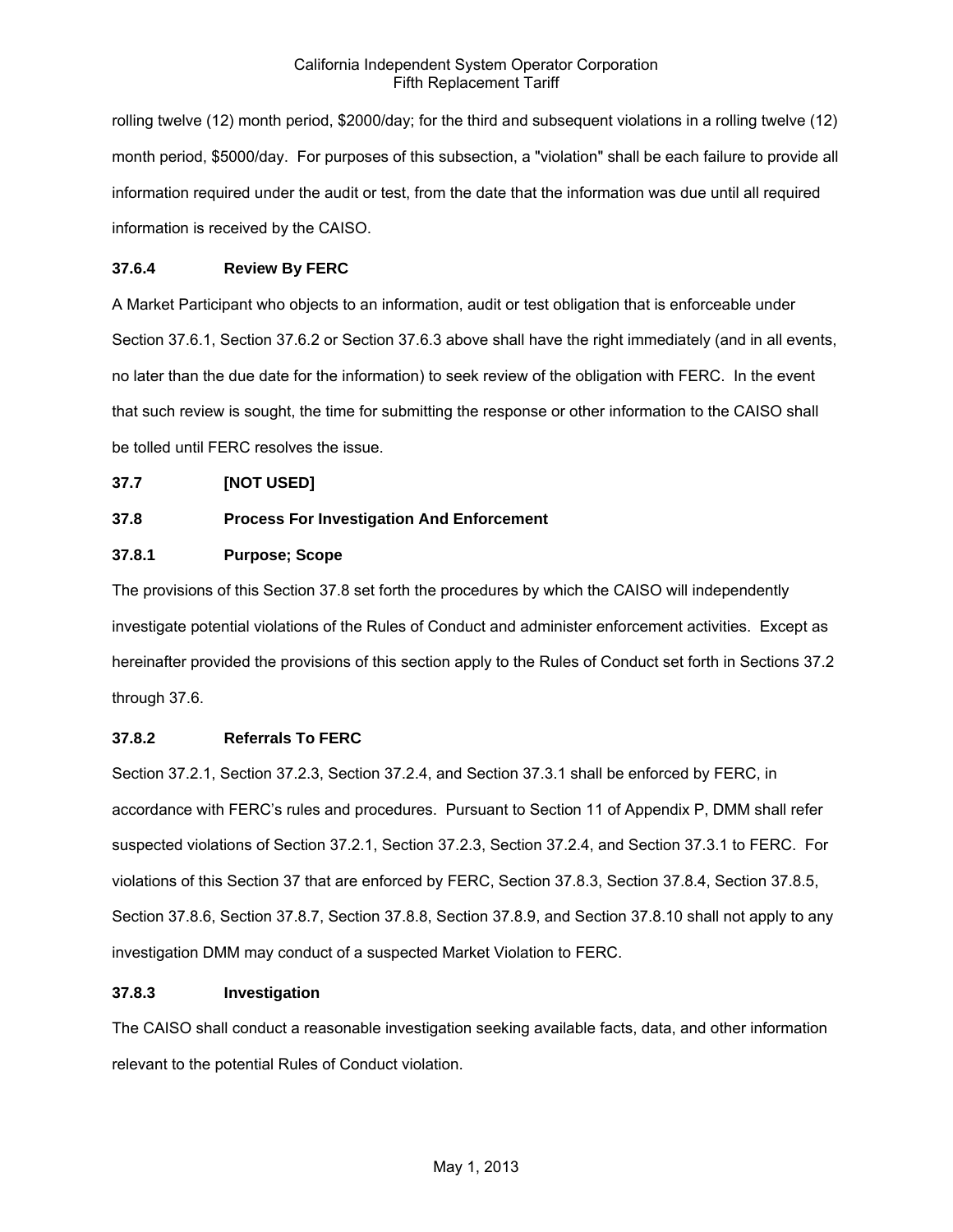### **37.8.4 Notice**

The CAISO shall provide notice of the investigation in sufficient detail to allow for a meaningful response to the Scheduling Coordinator and, as limited below, to all Market Participants the Scheduling Coordinator represents that are the subject(s) of the investigation. The CAISO shall contact the Market Participant(s) that may be involved, so long as the CAISO has sufficient objective information to identify and verify the role of the Market Participant(s) in the potential Rules of Conduct violation. Such Market Participant(s) will likely have an existing contractual relationship with the CAISO (e.g., UDC, MSS, CAISO Metered Entity, Participating Transmission Owner, Participating Generator, Participating Load, or Demand Response Provider).

## **37.8.5 Opportunity To Present Evidence**

The CAISO shall provide an opportunity to the Market Participant(s) that are the subject(s) of the investigation to present any issues of fact or other information relevant to the potential Rules of Conduct violation being investigated. The CAISO shall consider all such information or data presented.

## **37.8.6 Results Of Investigation**

The CAISO shall notify the Market Participant(s) that are the subject(s) of the investigation of the results of the investigation. The Market Participant(s) shall have thirty (30) days to respond to the findings of the CAISO before the CAISO makes a determination of whether a Sanction is required by this CAISO Tariff.

## **37.8.7 Statement Of Findings And Conclusions**

Where the investigation results in a Sanction, the CAISO shall state its findings and conclusions in writing, and will make such writing available to the Scheduling Coordinator and, as provided in Section 37.8.4, to the Market Participant(s) that are the subject(s) of the investigation.

## **37.8.8 Officer Representative**

Where an investigation results in a Sanction by the CAISO, the CAISO shall direct its notice of such result to a responsible representative of the Scheduling Coordinator and, as provided in Section 37.8.4, to the Market Participant(s) that are the subject(s) of the investigation at the officer level.

## **37.8.9 Record Of Investigation**

Where an investigation results in a Sanction, the CAISO will maintain a record of the investigation until its decision has been finally reviewed, if review is sought, or until the period for seeking review has expired.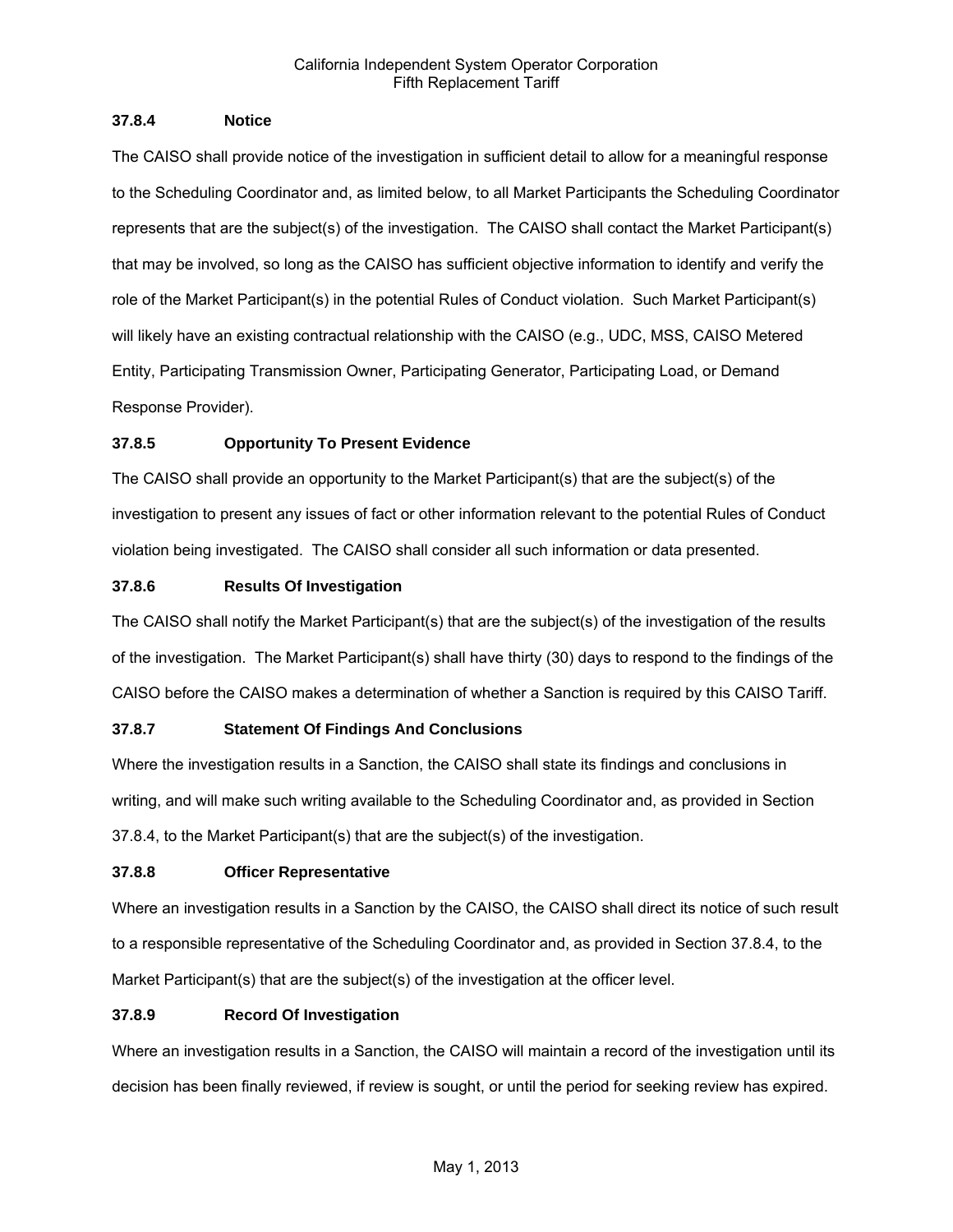## **37.8.10 Review Of Determination**

A Market Participant that receives a Sanction may obtain immediate review of the CAISO's determination by directly appealing to FERC, in accordance with FERC's rules and procedures. In such case, the applicable Scheduling Coordinator shall also dispute the Recalculation Settlement Statement containing the financial penalty, in accordance with Section 11. The Recalculation Settlement Statement dispute and appeal to FERC must be made in accordance with the timeline for raising disputes specified in Section 11.29.8. The penalty will be tolled until FERC renders its decision on the appeal. The disposition by FERC of such appeal shall be final, and no separate dispute of such Sanction may be initiated under Section 13, except as provided in Section 37.9.3.4. For the purpose of applying the time limitations set forth in Section 37.10.1, a Sanction will be considered assessed when it is included on a Recalculation Settlement Statement, whether or not the CAISO accepts a Scheduling Coordinator's dispute of such Recalculation Settlement Statement pending resolution of an appeal to FERC in accordance with this section or Section 37.9.3.3.

### **37.9 Administration Of Sanctions**

### **37.9.1 Assessment; Waivers And Adjustments**

Penalty amounts for violation of these Rules of Conduct shall be calculated as specified in Section 37.4.1.2, Section 37.4.2.2, Section 37.4.3.2, Section 37.4.4, Section 37.5.2.2, Section 37.6.1.2, Section 37.6.2.2, and Section 37.6.3.2.

- **37.9.2 [NOT USED]**
- **37.9.2.1 [NOT USED]**
- **37.9.2.2 [NOT USED]**
- **37.9.2.3 [NOT USED]**
- **37.9.2.4 [NOT USED]**
- **37.9.2.5 [NOT USED]**
- **37.9.2.6 [NOT USED]**
- **37.9.3 Settlement**
- **37.9.3.1 Settlement Statements**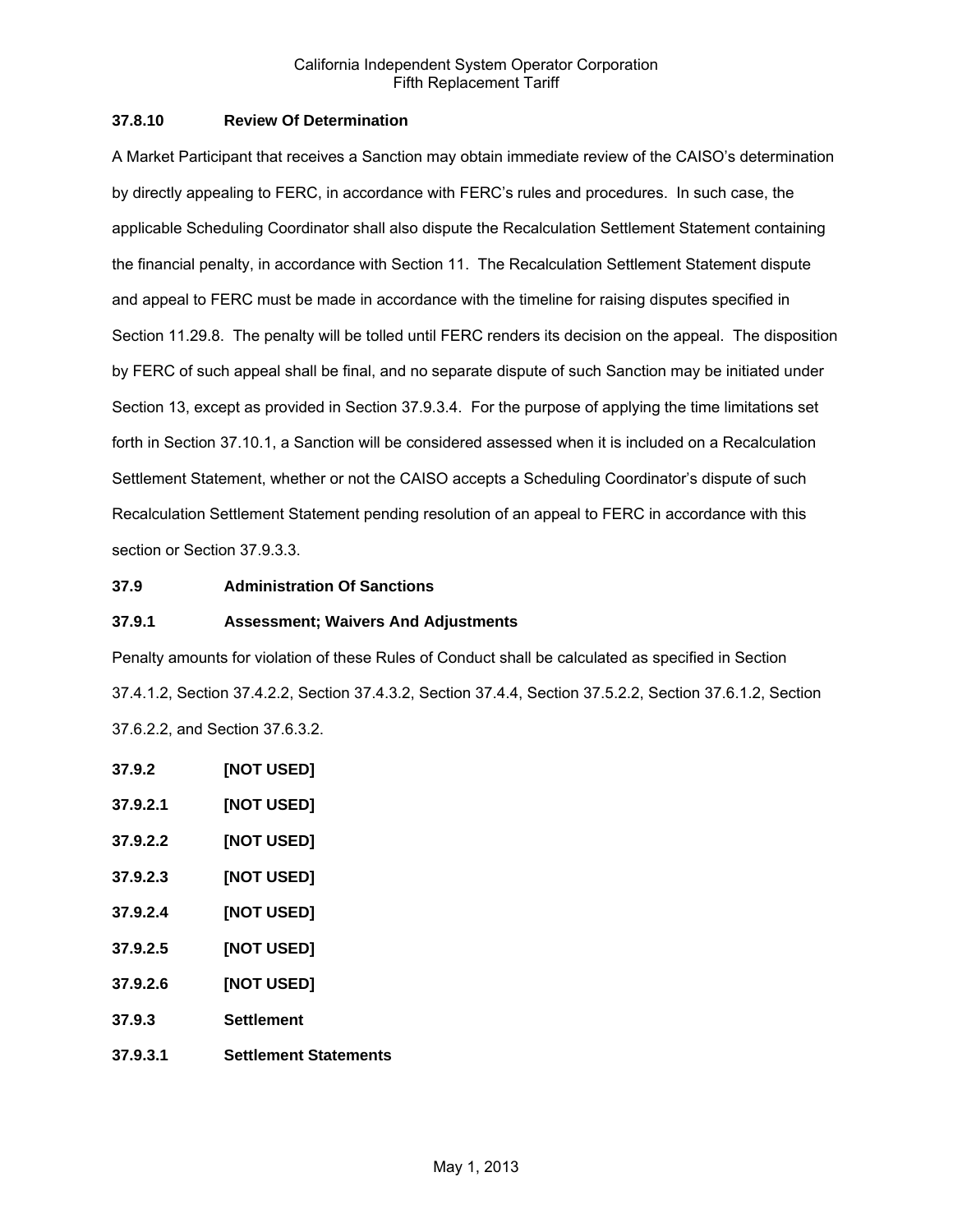The CAISO will administer any penalties issued under this Section 37 through Recalculation Settlement Statements, as relevant, issued to the responsible Scheduling Coordinator by the CAISO. Before invoicing a financial penalty through the Settlement process, the CAISO will provide a description of the penalty to the responsible Scheduling Coordinator and all Market Participants the Scheduling Coordinator represents that are liable for the penalty, when the CAISO has sufficient objective information to identify and verify responsibility of such Market Participants. The description shall include the identity of the Market Participant that committed the violation and the amount of the penalty.

### **37.9.3.2 Payment**

Except as provided in Section 37.8.10 or Section 37.9.3.3 below, the Scheduling Coordinator shall be obligated to pay all penalty amounts reflected on Settlement Statements to the CAISO pursuant to the CAISO's Settlement process, as set forth in Section 11.

### **37.9.3.3 Other Responsible Party**

Where a party or parties other than the Scheduling Coordinator is responsible for the conduct giving rise to a penalty reflected on a Settlement Statement, and where the Scheduling Coordinator bears no responsibility for the conduct, such other party or parties ultimately shall be liable for the penalty. Under such circumstances, the Scheduling Coordinator shall use reasonable efforts to obtain payment of the penalty from the responsible party(ies) and to remit such payment to the CAISO in the ordinary course of the Settlement process. In the event that the responsible party(ies) wish to dispute the penalty, or the Scheduling Coordinator otherwise is unable to obtain payment from the responsible parties, the Scheduling Coordinator shall notify the CAISO and dispute the Settlement Statement. The CAISO promptly shall notify FERC. If the CAISO finds that a Market Participant separate from the Scheduling Coordinator that is unable to obtain payment from the responsible party(ies) is solely responsible for a violation, the Scheduling Coordinator that is unable to obtain payment may net its payment of its Invoice amount by the amount of the penalty in question. The CAISO may refuse to offer further service to any responsible party that fails to pay a penalty, unless excused under the terms of the CAISO Tariff, by providing notice of such refusal to the Scheduling Coordinator. Following such notice, the Scheduling Coordinator shall be liable for any subsequent penalties assessed on account of such responsible party.

**37.9.3.4 [NOT USED]**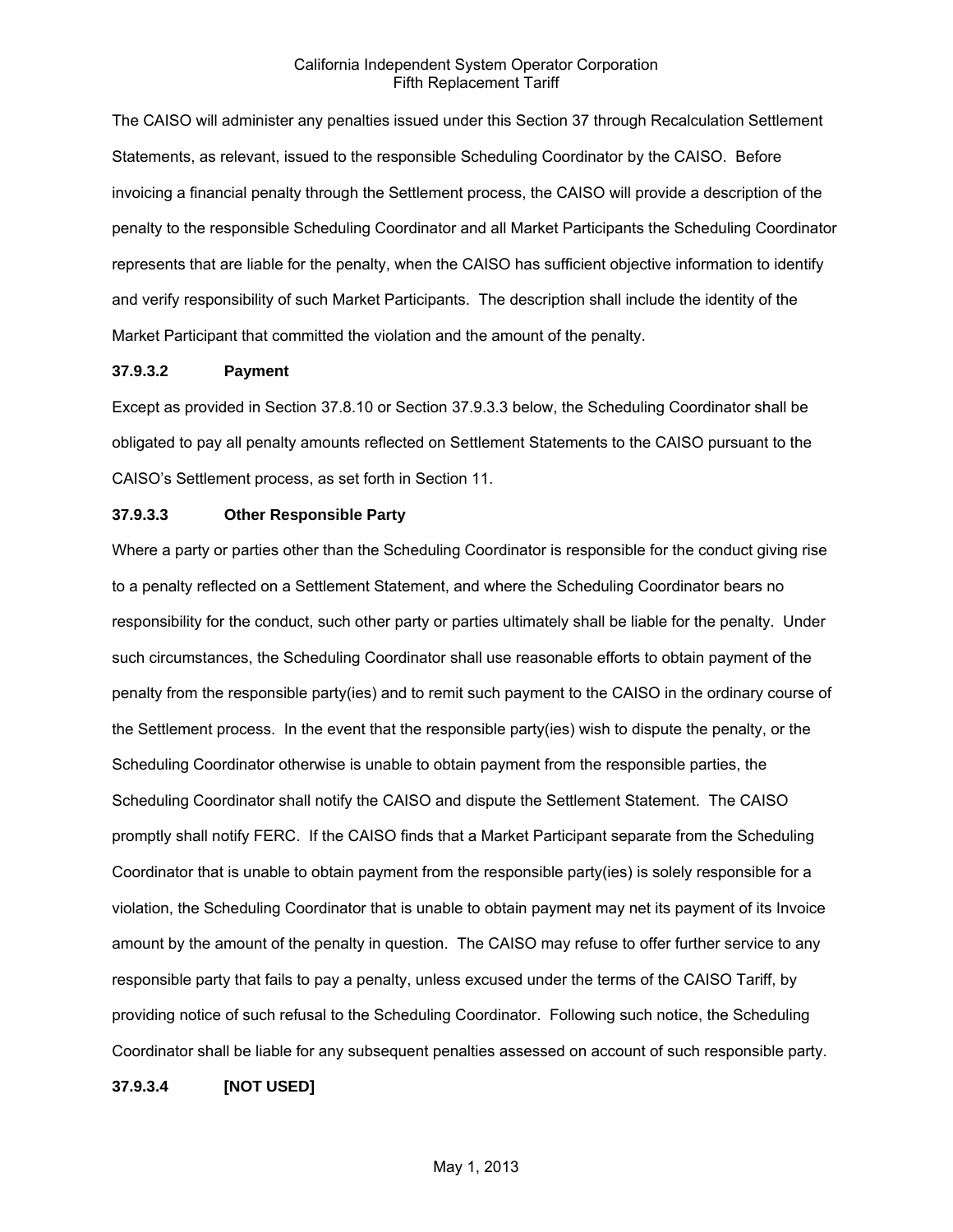### **37.9.4 Disposition Of Proceeds**

The CAISO shall collect penalties assessed pursuant to this Section 37.9 and deposit such amounts in an interest bearing trust account. After the end of each calendar year, the CAISO shall distribute the penalty amounts together with interest earned through payments to Scheduling Coordinators as provided herein. For the purpose of this Section 37.9.4, "eligible Market Participants" shall be those Market Participants that were not assessed a financial penalty pursuant to this Section 37 during the calendar year. Each Scheduling Coordinator that paid GMC during the calendar year will identify, in a manner to be specified by the CAISO, the amount of GMC paid by each Market Participant for whom that Scheduling Coordinator provided service during that calendar year. The total amount assigned to all Market Participants served by that Scheduling Coordinator in such calendar year (including the Scheduling Coordinator itself for services provided on its own behalf), shall equal the total GMC paid by that Scheduling Coordinator.

The CAISO will calculate the payment due each Scheduling Coordinator based on the lesser of the GMC actually paid by all eligible Market Participants represented by that Scheduling Coordinator, or the product of a) the amount in the trust account, including interest, and b) the ratio of the GMC paid by each Scheduling Coordinator for eligible Market Participants, to the total of such amounts paid by all Scheduling Coordinators. Each Scheduling Coordinator is responsible for distributing payments to the eligible Market Participants it represented in proportion to GMC collected from each eligible Market Participant.

Prior to allocating the penalty proceeds, the CAISO will obtain FERC's approval of its determination of eligible Market Participants and their respective shares of the trust account proceeds. If the total amount in the trust account to be so allocated exceeds the total GMC obligation of all eligible Market Participants, then such excess shall be treated in accordance with Section 11.29.9.6.3.

### **37.10 Miscellaneous**

## **37.10.1 Time Limitation**

An investigation of events potentially subject to Sanction by the CAISO under this Section 37 must be commenced within ninety (90) days of discovery of the events. Sanctions may be assessed under this Section 37 up to one year after discovery of the events constituting the violation, but no later than three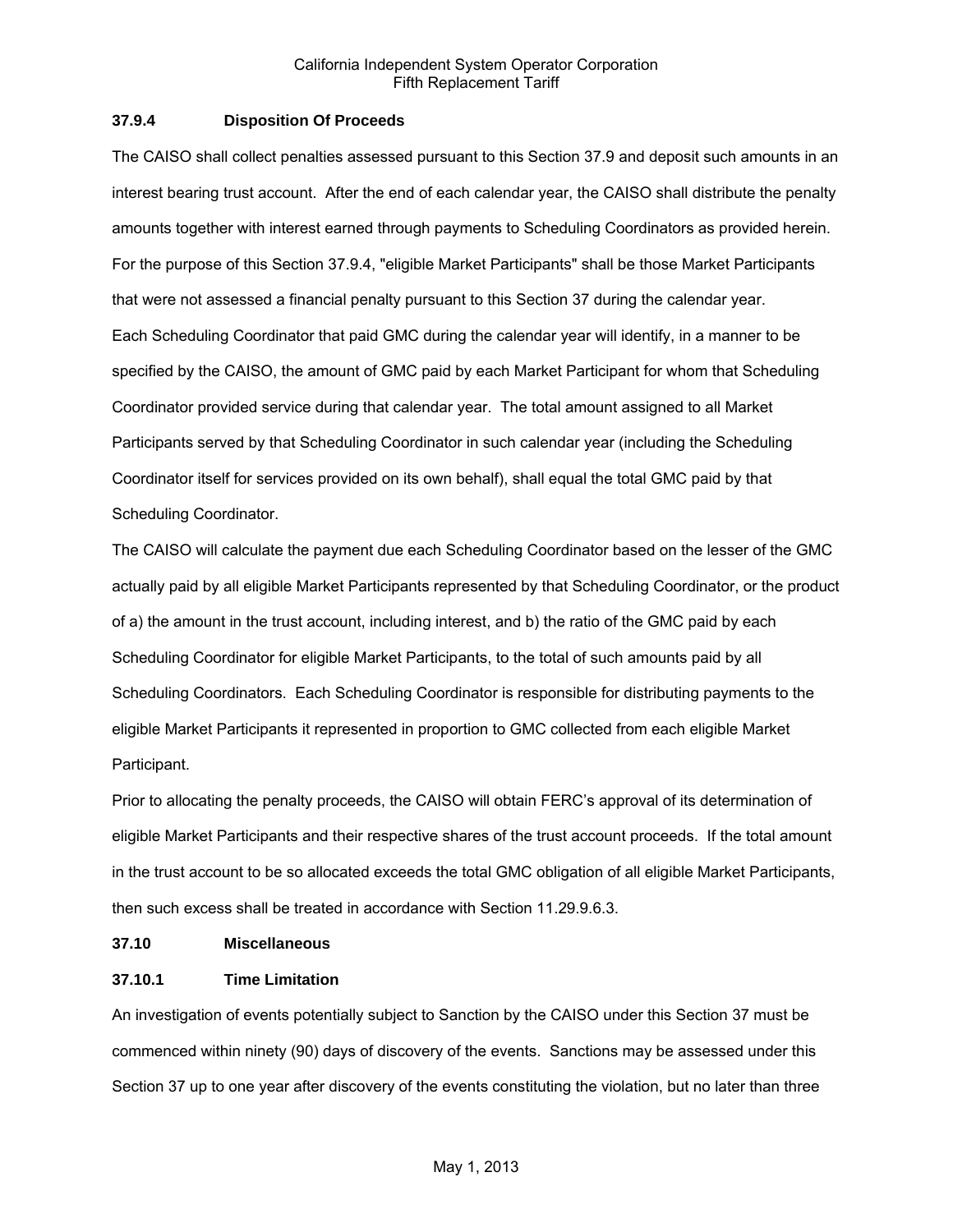years after the date of the violation. Nothing in this section shall limit the rights or liabilities of any party under any other provision of applicable laws, regulations or tariff provisions.

### **37.10.2 No Limitation On Other Rights**

Nothing contained in this Section 37 shall limit the ability of the CAISO to collect information from Market Participants or to establish new provisions pursuant to Section 15.

### **37.11 Method For Calculating Penalties**

### **37.11.1 Inaccurate or Late Actual SQMD Penalty**

There is no Sanction for the submission of inaccurate or late Actual Settlement Quality Meter Data used for a Recalculation Settlement Statement T+ 12B. However, failure by a Scheduling Coordinator, under a specific SCID, to submit Actual Settlement Quality Meter Data or to replace Estimated Settlement Quality Meter Data with Actual Settlement Quality Meter Data by forty-eight (48) Business Days after the Trading Day (T+48B) for one or more scheduled Resource IDs for a given Trading Day is late Actual Settlement Quality Meter Data and constitutes a Rule of Conduct violation. The Sanction is \$1,000 and the Scheduling Coordinator is required to submit Actual Settlement Quality Meter Data during the period specified in Section 10.3.6.4 for Recalculation Settlement Statement T+9M. Where a Scheduling Coordinator fails to submit Actual Settlement Quality Meter Data or to replace Estimated Settlement Quality Meter Data with Actual Settlement Quality Meter Data by T+48B for one or more scheduled Resource IDs for a given Trading Day and that Scheduling Coordinator also fails to submit Actual Settlement Quality Meter Data during the period specified in Section 10.3.6.3 for Recalculation Settlement Statement T+9M, then the Scheduling Coordinator shall also be levied a Sanction of \$3,000. The submission by a Scheduling Coordinator of Actual Settlement Quality Meter Data that causes an error to exist in such Actual Settlement Quality Meter Data after T+48B shall constitute inaccurate Actual Settlement Quality Meter Data and is a Rule of Conduct violation. The Sanction is \$1,000. All violations of this Section 37.11.1 shall be found per SCID per Trading Day and all Sanctions assessed under this Section 37.11.1 shall be levied per SCID per Trading Day. Accordingly, for any given trade date, one Scheduling Coordinator may be found to have committed multiple violations of, and may be assessed multiple Sanctions under, this Section 37.11.1

## **37.11.2 Inaccurate Actual SQMD Penalty Without Recal. Settl Stmt.**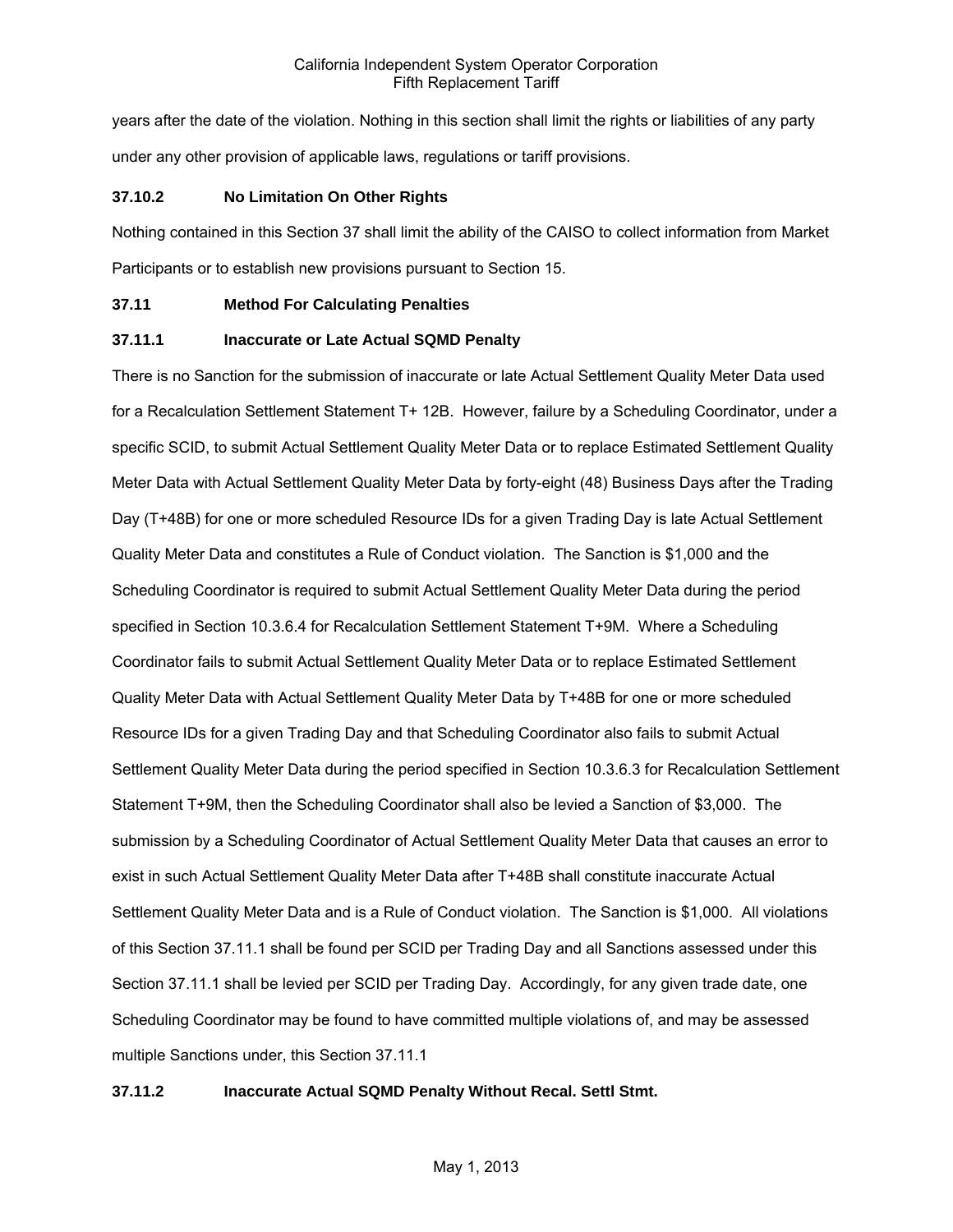If the CAISO does not perform a Recalculation Settlement Statement or re-run, for cases of inaccurate Actual Settlement Quality Meter Data, the penalty will be a market adjustment and a Sanction. The Sanction shall be \$1,000. The market adjustment approximates the financial impact on the market; however, it does not completely reflect all the Settlement consequences of inaccurately submitted Meter Data. The approximated value of the inaccurate Meter Data in question will be calculated and returned to the market based on the average of the pro rata share of Unaccounted for Energy (UFE) charged in the utility Service Area during the period of the inaccurate Meter Data event. If the error is to the detriment of the responsible Scheduling Coordinator (e.g., under-reported Generation or over-reported Demand), and the CAISO does not produce a Recalculation Settlement Statement or perform a re-run, then no market adjustment will be made but the Sanction of \$1,000 still shall be levied.

For the market adjustment, the applicable price will be the greater of: (1) the simple average of the relevant twelve (12) five-minute LMPs for each hour in which inaccurate Meter Data occurred; or (2) \$10/MWh. The LMP used will be the value posted on OASIS for each Trading Hour of the applicable Trading Day.

#### **38. Market Monitoring**

To comply with Commission Order No. 719, P 392, Section 38 has been consolidated with, and moved to, Appendix O (for the MSC) and Appendix P (for DMM). Where a provision in Appendix O or Appendix P is cross-referenced in another section or appendix of this Tariff, the language in Appendix O or Appendix P shall govern in the event of any conflict.

#### **39. Market Power Mitigation Procedures**

#### **39.1 Intent Of CAISO Mitigation Measures; Additional FERC Filings**

These CAISO market power mitigation measures ("Mitigation Measures") are intended to provide the means for the CAISO to mitigate the market effects of any conduct that would substantially distort competitive outcomes in the CAISO Markets while avoiding unnecessary interference with competitive price signals. These Mitigation Measures are intended to minimize interference with an open and competitive market, and thus to permit, to the maximum extent practicable, price levels to be determined by competitive forces under the prevailing market conditions. To that end, the Mitigation Measures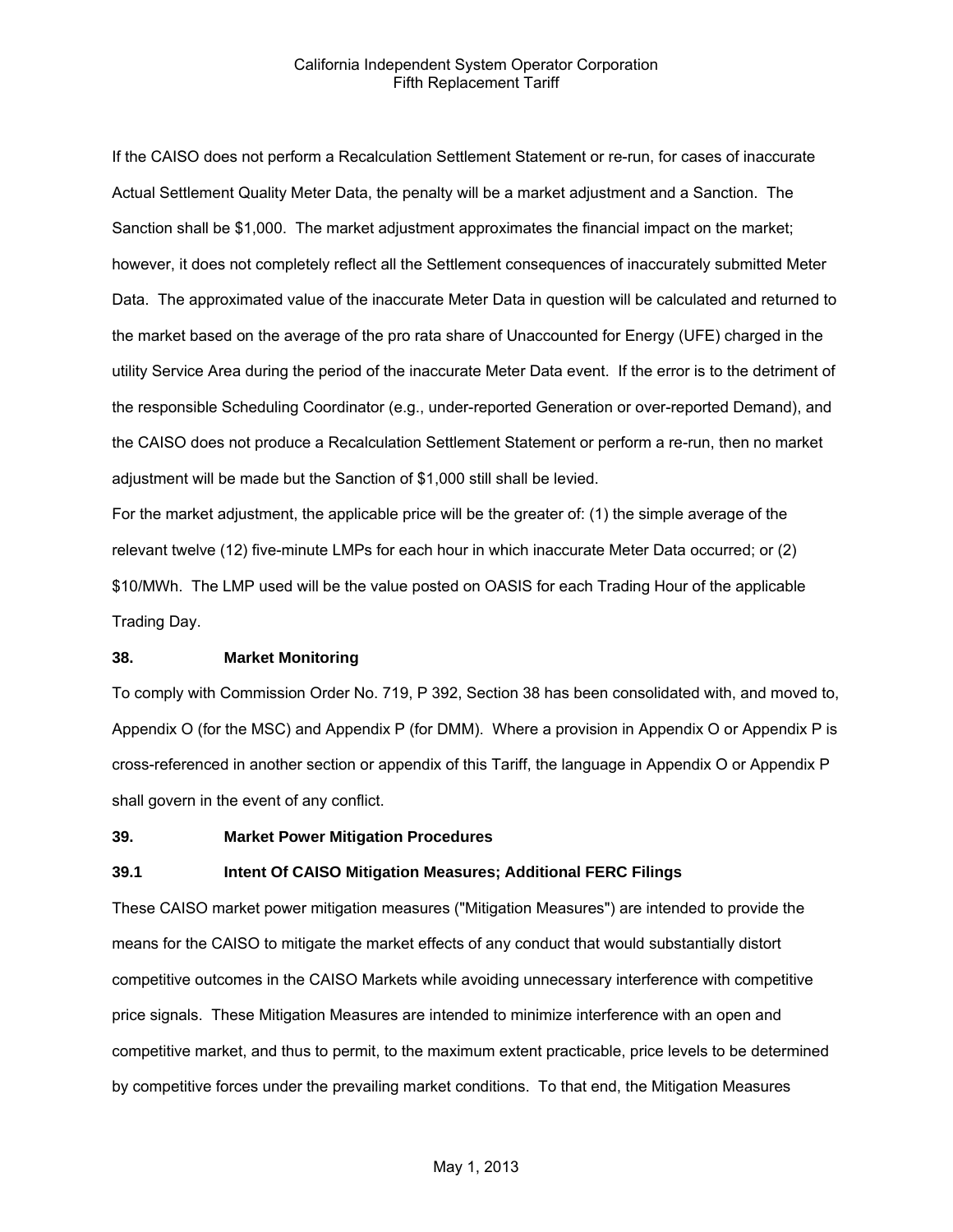authorize the mitigation only of specific conduct identified through explicit procedures specified below. In addition, the CAISO shall monitor the markets it administers for conduct that it determines constitutes an abuse of market power but is not addressed by the market power mitigation procedures specified below. If the CAISO identifies any such conduct, it shall make a filing under Section 205 of the Federal Power Act, 16 U.S.C. § 824d, with FERC requesting authorization to apply appropriate mitigation measures. Any such filing shall identify the particular conduct the CAISO believes warrants mitigation, shall propose a specific mitigation measure for the conduct, and shall set forth the CAISO's justification for imposing that mitigation measure.

### **39.2 Conditions For The Imposition Of Mitigation Measures**

### **39.2.1 Conduct Inconsistent With Competitive Conduct**

In general, the CAISO shall consider a Market Participant's conduct to be inconsistent with competitive conduct if the conduct would not be in the economic interest of the Market Participant in the absence of market power. The categories of conduct that are inconsistent with competitive conduct include, but may not be limited to, the four categories of conduct specified in Section 39.3 below.

### **39.3 Categories Of Conduct That May Warrant Mitigation**

## **39.3.1 Conduct Regarding Bidding, Scheduling Or Facility Operation**

Mitigation Measures may be applied to bidding, scheduling or operation of an Electric Facility or as specified in Section 39.3.1. The following categories of conduct, whether by a single firm or by multiple firms acting in concert, may cause a material effect on prices or generally the outcome of the CAISO Markets if exercised from a position of market power. Accordingly, the CAISO shall monitor the CAISO Markets for the following categories of conduct, and shall impose appropriate Mitigation Measures if such conduct is detected and the other applicable conditions for the imposition of Mitigation Measures are met:

> (1) Physical withholding of an Electric Facility, in whole or in part, that is, not offering to sell or schedule the output of or services provided by an Electric Facility capable of serving a CAISO Market. Such withholding may include, but not be limited to: (i) falsely declaring that an Electric Facility has been forced out of service or otherwise become totally or partially unavailable, (ii) refusing to offer Bids for an Electric Facility when it would be in the economic interest, absent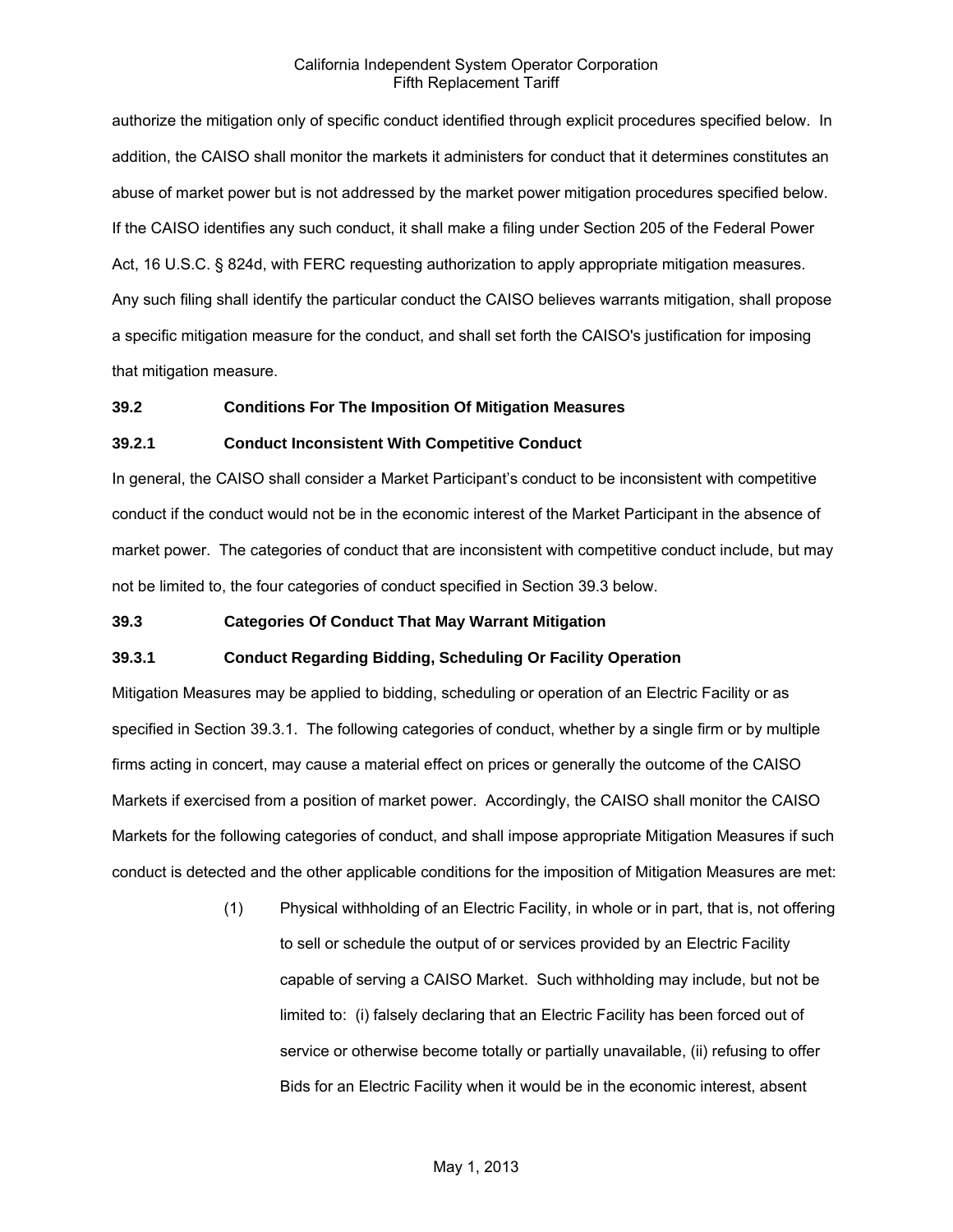market power, of the withholding entity to do so, (iii) declining Bids called upon by the CAISO (unless the CAISO is informed in accordance with established procedures that the relevant resource for which the Bid is submitted has undergone a forced outage or derate), or (iv) operating a Generating Unit in Real-Time to produce an output level that is less than the Dispatch Instruction.

- (2) Economic withholding of an Electric Facility, that is, submitting Bids for an Electric Facility that are unjustifiably high (relative to known operational characteristics and/or the known operating cost of the resource) so that: (i) the Electric Facility is not or will not be dispatched or scheduled, or (ii) the Bids will set LMPs.
- (3) Uneconomic production from an Electric Facility, that is, increasing the output of an Electric Facility to levels that would otherwise be uneconomic in order to cause, and obtain benefits from, a Transmission Constraint.
- (4) Bidding practices that distort prices or uplift charges away from those expected in a competitive market, such as registering Start-Up Cost and Minimum Load Cost data or submitting Bid Costs on behalf of an Electric Facility that are unjustifiably high (relative to known operational characteristics and/or the known operating cost of the resource) or misrepresenting the physical operating capabilities of an Electric Facility resulting in uplift payments or prices significantly in excess of actual costs.

### **39.3.2 Market Effects Of Rules, Standards, Procedures, Other Items**

Mitigation Measures may also be imposed to mitigate the market effects of a rule, standard, procedure, design feature, or known software imperfection of a CAISO Market that allows a Market Participant to manipulate market prices or otherwise impair the efficient operation of that market, pending the revision of such rule, standard, procedure design feature, or software defect to preclude such manipulation of prices or impairment of efficiency.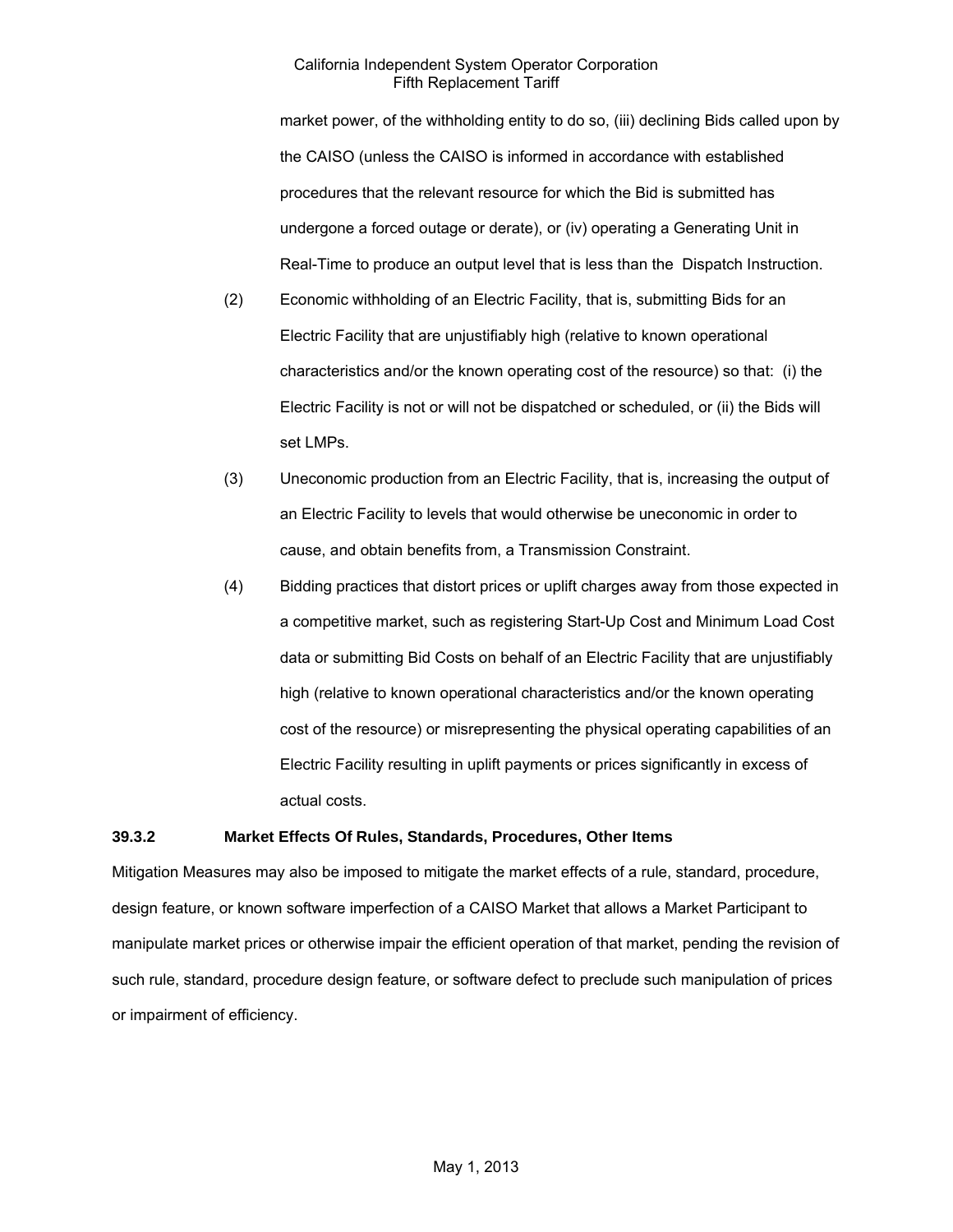# **39.3.3 Using Different Prices In Other Markets Not Uncompetitive**

Taking advantage of opportunities to sell at a higher price or buy at a lower price in a market other than a CAISO Market shall not be deemed a form of withholding or otherwise inconsistent with competitive conduct.

# **39.3.4 Foregoing Category List Subject To Amendment As Appropriate**

The CAISO shall monitor CAISO Markets for other categories of conduct, whether by a single firm or by multiple firms acting in concert, that have material effects on prices in a CAISO Market or other payments. The CAISO shall seek to amend the foregoing list as may be appropriate to include any such conduct that would substantially distort or impair the competitiveness of any of the CAISO Markets.

## **39.4 Sanctions For Physical Withholding**

The CAISO may report a Market Participant the CAISO determines to have engaged in physical withholding, including providing the CAISO false information regarding derating or outage of an Electric Facility, to the Federal Energy Regulatory Commission in accordance with Section 9.3.10.5. In addition, a Market Participant that fails to operate a Generating Unit in conformance with CAISO Dispatch Instructions shall be subject to the penalties set forth in Section 11.23.

## **39.5 FERC-Ordered Measures**

In addition to any mitigation measures specified above, the CAISO shall administer, and apply when appropriate in accordance with their terms, such other mitigation measures as it may be directed to implement by order of the FERC.

# **39.6 Rules Limiting Certain Energy, AS, And RUC Bids**

## **39.6.1 Maximum Bid Prices**

Notwithstanding any other provision of this CAISO Tariff, maximum Bid price provisions of Section 39 shall apply to limit, Energy Bids, RUC Availability Bids, and Ancillary Service Bids as specified below.

## **39.6.1.1 Maximum Price for Energy Bids**

For the twelve (12) months following the effective date of this Section, the maximum Energy Bid prices shall be \$500/MWh. After the twelfth month following the effective date of this Section, the maximum Energy Bid price shall be \$750/MWh. After the twenty-fourth month following the effective date of this Section, the maximum Energy Bid price shall be \$1,000/MWh.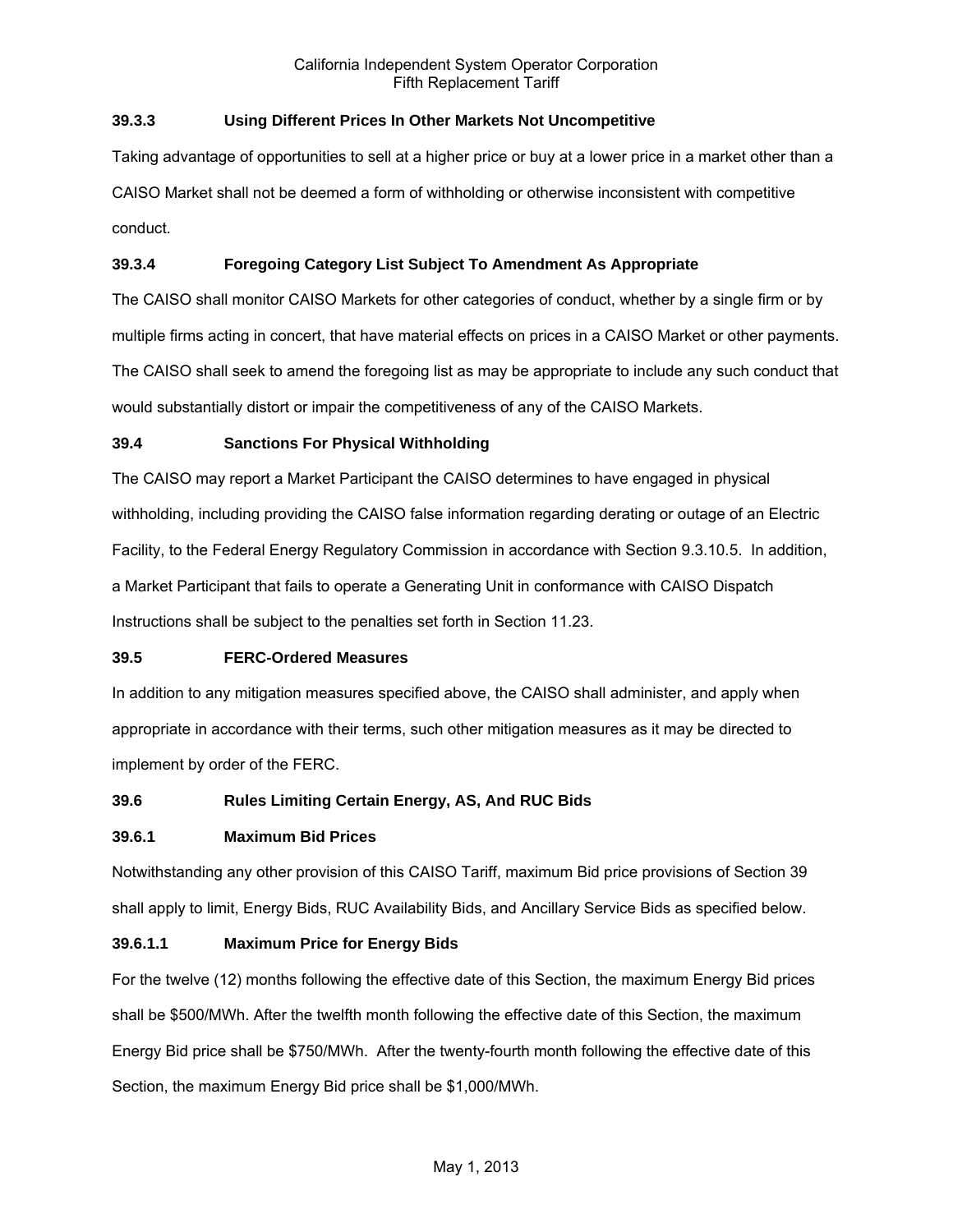# **39.6.1.2 Maximum RUC Availability Bid Prices**

The maximum RUC Availability Bid price shall be \$250/MW/h.

## **39.6.1.3 Maximum Ancillary Services Bid Prices**

The maximum level for Ancillary Services Bid prices shall be \$250/MWh.

### **39.6.1.3.1 Maximum Regulation Mileage Bid Price**

The maximum Mileage Bid price shall be \$50.

## **39.6.1.4 Minimum Bid Price for Energy Bids**

Energy Bids into the CAISO Markets less than -\$30/MWh are not eligible to set any LMP. If the CAISO dispatches a resource with an Energy Bid less than -\$30/MWh, the Scheduling Coordinator on behalf of the resource will be eligible to be paid the Bid price upon the submission of detailed information justifying the cost components of the Bid to the CAISO and FERC no later than seven (7) days after the end of the month in which the Bid was submitted. The CAISO will treat such information as confidential and will apply the procedure in Section 20.4 with regard to requests for disclosure of such information. The CAISO shall pay Scheduling Coordinators for amounts in excess of -\$30/MWh minimum Bid price upon FERC acceptance of the information justifying the cost components. Virtual Bids may not be less than -\$30/MWh.

## **39.6.1.5 Minimum Bid Price for Ancillary and RUC Bids**

Ancillary Service Bids and RUC Availability Bids submitted into CAISO markets must have Bid prices not less than \$0/MW/h.

### **39.6.1.5.1 Minimum Regulation Mileage Bid Prices**

Regulation Mileage Bids submitted into CAISO markets must have Bid prices not less than \$0.

### **39.6.1.6 Maximum Start-Up Cost and Minimum Load Cost Registered Cost Values**

The maximum Start-Up Cost and Minimum Load Cost values registered in the Master File by Scheduling Coordinators for resources that elect the Registered Cost option in accordance with Section 30.4 will be limited to 200% of the Projected Proxy Cost. The Projected Proxy Cost will include a gas price component and, if eligible, a projected Greenhouse Gas Allowance Price component calculated as set forth in this Section 36.6.1.6.

## **39.6.1.6.1 Gas Price Component of Projected Proxy Cost**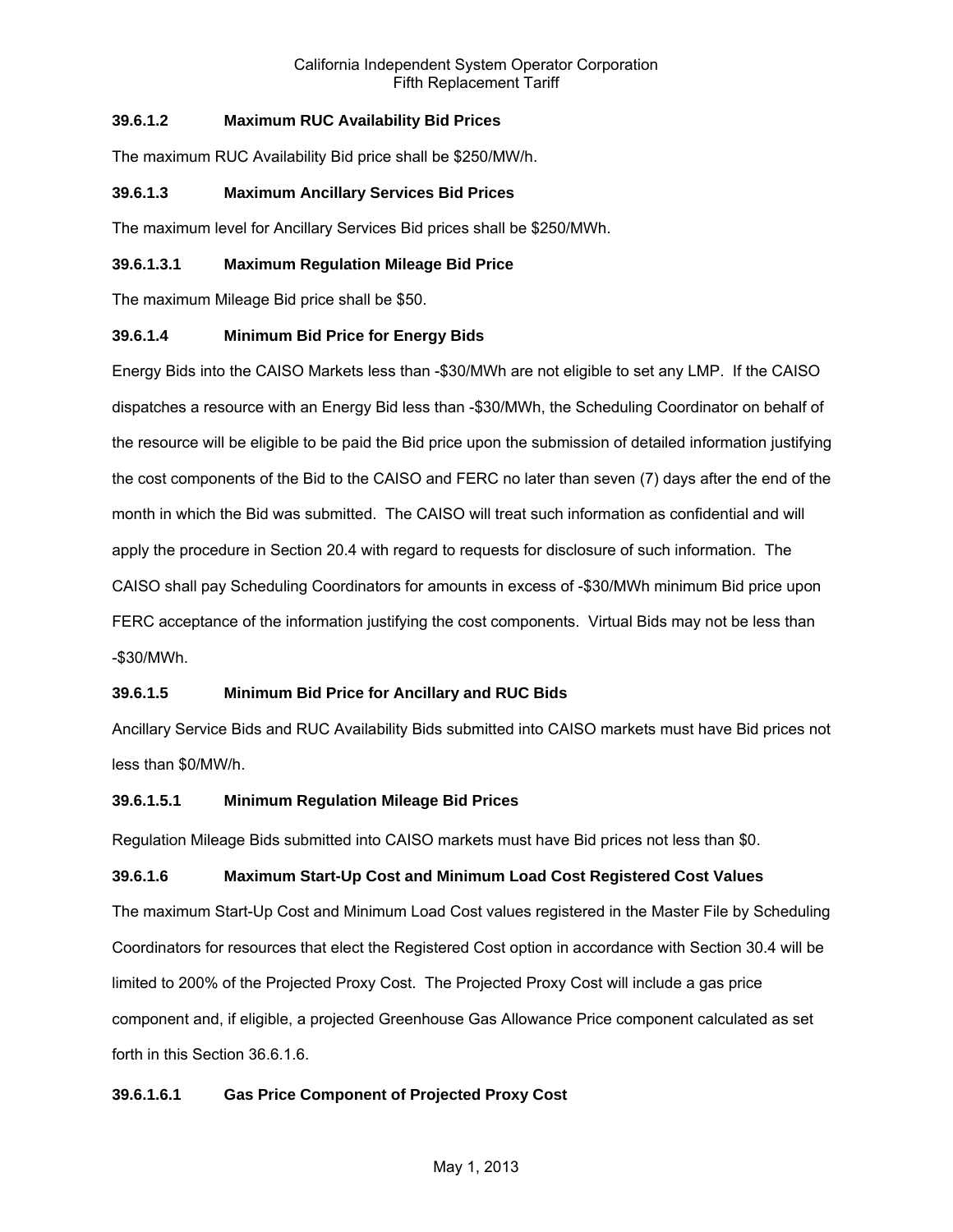For natural gas-fired resources, the CAISO will calculate a gas price to be used in establishing maximum Start-Up Costs and Minimum Load Costs after the twenty-first day of each month and post it on the CAISO Website by the end of each calendar month. The price will be applicable for Scheduling Coordinators electing the Registered Cost option until a new gas price is calculated and posted on the CAISO Website. The gas price will be calculated as follows:

- (1) Daily closing prices for monthly natural gas futures contracts at Henry Hub for the next calendar month are averaged over the first twenty-one (21) days of the month, resulting in a single average for the next calendar month.
- (2) Daily prices for futures contracts for basis swaps at identified California delivery points, are averaged over the first twenty-one (21) days of the month for the identified California delivery points as set forth in the Business Practice Manual.
- (3) For each of the California delivery point, the average Henry Hub and basis swap prices are combined and will be used as the baseline gas price applicable for calculating the caps for Start-Up and Minimum Load costs for resources electing the Registered Cost option. The most geographically appropriate will apply to a particular resource.
- (4) The applicable intra-state gas transportation charge as set forth in the Business Practice Manual will be added to the baseline gas price for each resource that elects the Registered Cost option to create a final gas price for calculating the caps for Start-Up and Minimum Load Costs for each such resource.

For non-natural gas-fired resources, the Projected Proxy Costs for Start-Up Costs and Minimum Load Costs will be calculated using the information contained in the Master File used for calculating the Proxy Cost, as set forth in the Business Practice Manual.

## **39.6.1.6.2 Projected Greenhouse Gas Allowance Price**

For resources that are registered with the California Air Resources Board as having a greenhouse gas compliance obligation, the CAISO will calculate a projected Greenhouse Gas Allowance Price component to be used in establishing maximum Start-Up Costs and Minimum Load Costs after the twenty-first day of each month and will post it on the CAISO Website by the end of that month. The projected Greenhouse Gas Allowance Price component will be applicable for Scheduling Coordinators electing the Registered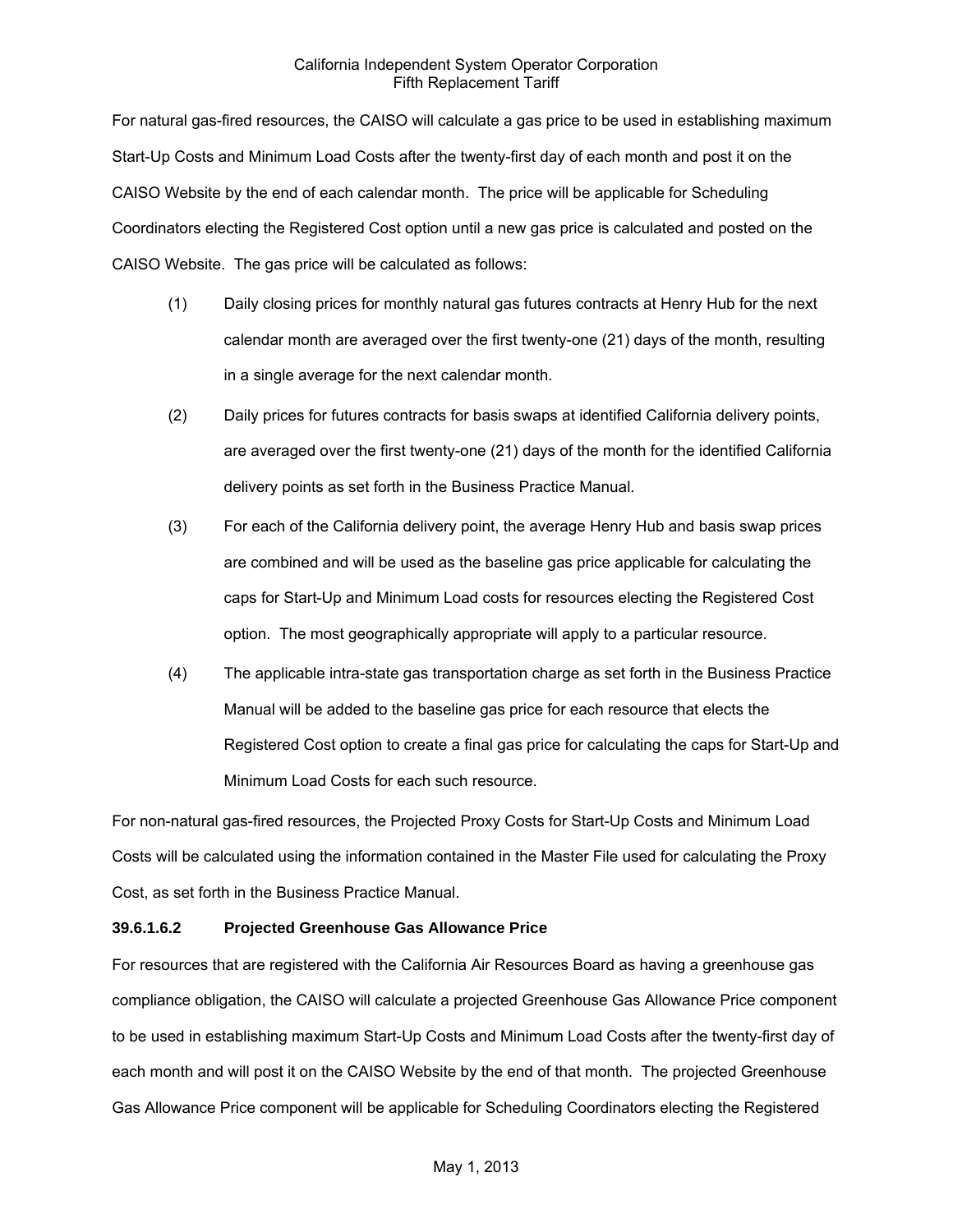Cost option until a new projected Greenhouse Gas Allowance Price component is calculated and posted on the CAISO Website. The projected Greenhouse Gas Allowance Price component will be calculated by averaging the applicable daily Greenhouse Gas Allowance Prices calculated over the first twenty (20) days of the month using the methodology set forth in Section 39.7.1.1.1.4.

## **39.7 Local Market Power Mitigation For Energy Bids**

Local Market Power Mitigation is based on the assessment and designation of Transmission Constraints as competitive or non-competitive pursuant to Section 39.7.2. The local market power mitigation processes are described in Section 31.2 for the DAM, Section 33.4 for the HASP, and Section 34.2.3 for the RTM utilizing Default Energy Bids calculated pursuant to one of the options set forth in Section 39.7.1.

## **39.7.1 Calculation Of Default Energy Bids**

Default Energy Bids shall be calculated by the CAISO, for the on-peak hours and off-peak hours for both the DAM and RTMs, pursuant to one of the methodologies described in this Section. The Scheduling Coordinator for each Generating Unit owner or Participating Load must rank order the following options of calculating the Default Energy Bid starting with its preferred method. The Scheduling Coordinator must provide the data necessary for determining the Variable Costs unless the Negotiated Rate Option precedes the Variable Cost Option in the rank order, in which case the Scheduling Coordinator must have a negotiated rate established with the Independent Entity charged with calculating the Default Energy Bid. If no rank order is specified for a Generating Unit or Participating Load, then the default rank order of (1) Variable Cost Option, (2) Negotiated Rate Option, (3) LMP Option will be applied. For the first ninety (90) days after changes to resource status and MSG Configurations as specified in Section 27.8.3, including the first ninety (90) days after the effective date of Section 27.8.3, the Default Energy Bid option for the resource is limited to the Negotiated Rate Option or the Variable Cost Option.

### **39.7.1.1 Variable Cost Option**

For natural gas-fueled units, the Variable Cost Option will calculate the Default Energy Bid by adding incremental cost (comprised of incremental fuel cost plus a greenhouse gas cost adder if applicable) with variable operation and maintenance cost, adding ten percent (10%) to the sum, and adding a Bid Adder if applicable. For non-natural gas-fueled units, the Variable Cost Option will calculate the Default Energy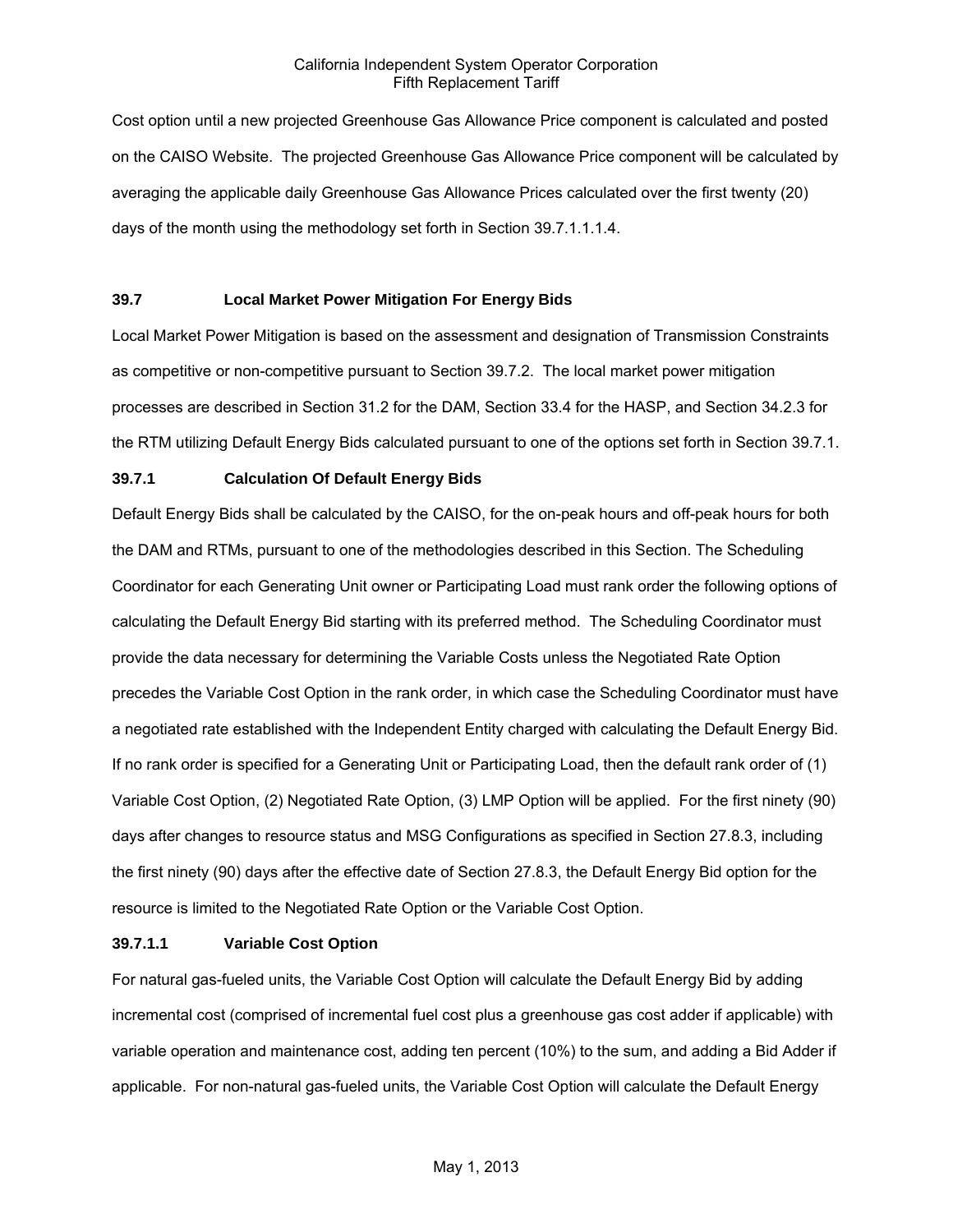Bid by summing incremental fuel cost plus ten percent (10%) of fuel cost plus a Bid Adder if applicable.

### **39.7.1.1.1 Incremental Cost Calculations Under the Variable Cost Option**

### **39.7.1.1.1.1 Natural Gas-Fired Resources**

(a) Calculation of incremental fuel cost - For natural gas-fueled units, incremental fuel cost is calculated based on an incremental heat rate curve multiplied by the natural gas price calculated as described below.

Resource owners shall submit to the CAISO average heat rates (Btu/kWh) measured for at least two (2) and up to eleven (11) generating operating points (MW), where the first and last operating points refer to the minimum and maximum operating levels (i.e., PMin and PMax), respectively. The average heat rate curve formed by the (Btu/kWh, MW) pairs is a piece-wise linear curve between operating points, and two (2) average heat rate pairs yield one (1) incremental heat rate segment that spans two (2) consecutive operating points. The incremental heat rates (Btu/kWh) in the incremental heat rate curve are calculated by converting the average heat rates submitted by resource owners to the CAISO to requirements of heat input (Btu/h) for each of the operating points and dividing the changes in requirements of heat input from one (1) operating point to the next by the changes in MW between two (2) consecutive operating points as specified in the Business Practice Manual. For each segment representing operating levels below eighty (80) percent of the unit's PMax, the incremental heat rate is limited to the maximum of the average heat rates for the two (2) operating points used to calculate the incremental heat rate segment.

The unit's final incremental fuel cost curve is calculated by multiplying this incremental heat rate curve by the applicable natural gas price, and then, if necessary, applying a leftto-right adjustment to ensure that the final incremental cost curve is monotonically nondecreasing. Heat rate and cost curves shall be stored, updated, and validated in the Master File.

(b) Calculation of greenhouse gas cost adder - For each natural gas-fired resource registered with the California Air Resources Board as having a greenhouse gas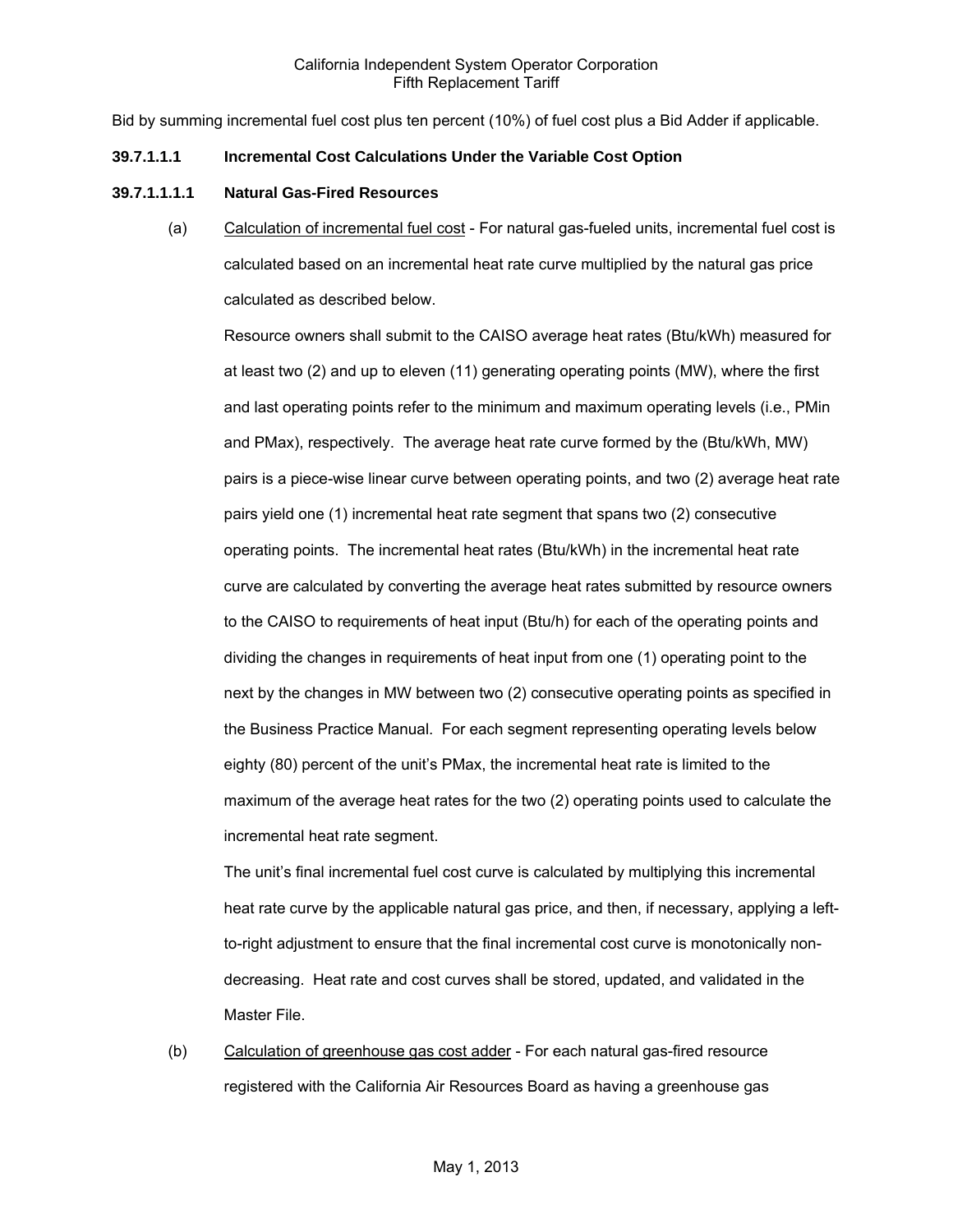compliance obligation, the CAISO will calculate a greenhouse gas cost adder as the product of the resource's incremental heat rate, the greenhouse gas emissions rate authorized by the California Air Resources Board, and the applicable Greenhouse Gas Allowance Price.

### **39.7.1.1.1.2 Non-Natural Gas-Fired Resources**

For non-natural gas-fueled units, incremental fuel cost is calculated based on an average cost curve as described below.

Resource owners for non-natural gas-fueled units shall submit to the CAISO average fuel costs (\$/MW) measured for at least two (2) and up to eleven (11) generating operating points (MW), where the first and last operating points refer to the minimum and maximum operating levels (i.e., PMin and PMax), respectively. The average cost curve formed by the (\$/MWh, MW) pairs is a piece-wise linear curve between operating points, and two (2) average cost pairs yield one (1) incremental cost segment that spans two (2) consecutive operating points. For each segment representing operating levels below eighty (80) percent of the unit's PMax, the incremental cost rate is limited to the maximum of the average cost rates for the two (2) operating points used to calculate the incremental cost segment. The unit's final incremental fuel cost curve is then adjusted, if necessary, applying a left-to-right adjustment to ensure that the final incremental cost curve is monotonically non-decreasing. Cost curves will include greenhouse gas allowance costs for each non-natural gas-fired resource registered with the California Air Resources Board as having a greenhouse gas compliance obligation, as provided to the CAISO by the Scheduling Coordinator for the resource. Cost curves shall be stored, updated, and validated in the Master File.

## **39.7.1.1.1.3 Calculation of Natural Gas Price**

To calculate the natural gas price, the CAISO will use different gas price indices for the Day-Ahead Market and the Real-Time Market and each gas price index will be calculated using at least two prices from two or more of the following publications: Natural Gas Intelligence, SNL Energy/BTU's Daily Gas Wire, Platt's Gas Daily, and the Intercontinental Exchange. If a gas price index is unavailable for any reason, the CAISO will use the most recent available gas price index. For the Day-Ahead Market, the CAISO will update the gas price index between 19:00 and 22:00 Pacific Time using natural gas prices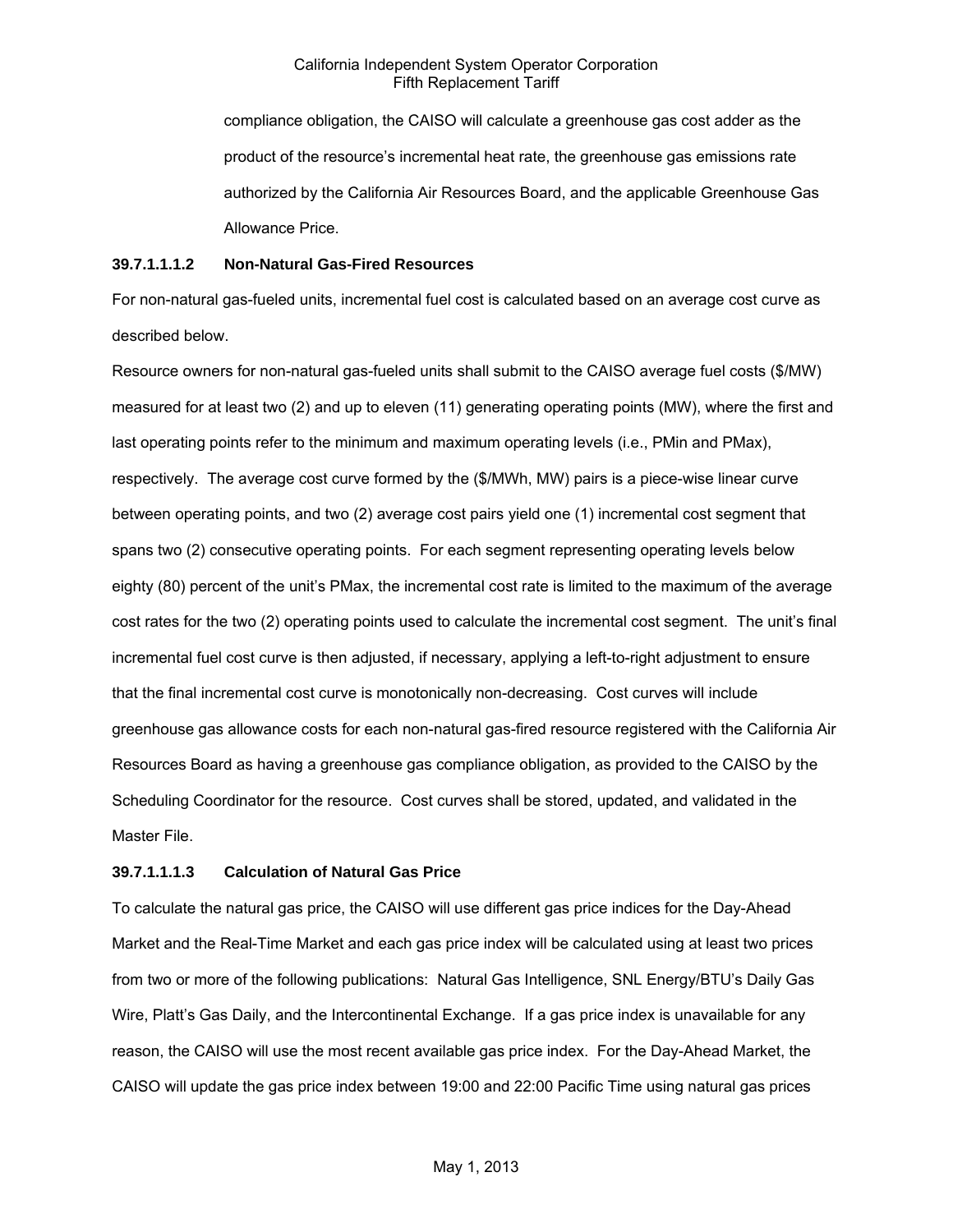published on the day that is two (2) days prior to the applicable Trading Day, unless gas prices are not published on that day, in which case the CAISO will use the most recently published prices that are available. For the Real-Time Market, the CAISO will update gas price indices between the hours of 19:00 and 22:00 Pacific Time using natural gas prices published one (1) day prior to the applicable Trading Day, unless gas prices are not published on that day, in which case the CAISO will use the most recently published prices that are available.

### **39.7.1.1.1.4 Calculation of Greenhouse Gas Allowance Price**

To calculate the Greenhouse Gas Allowance Price, the CAISO will use different greenhouse gas price indices for the Day-Ahead Market and the Real-Time Market and each greenhouse gas price index will be calculated on a daily basis using at least two prices from two or more of the following publications: the Intercontinental Exchange, Platt's Daily, and ARGUS. If a greenhouse gas price index is unavailable for any reason, the CAISO will use the most recent available greenhouse gas price index. For the Day-Ahead Market, the CAISO will update the greenhouse gas price index between 19:00 and 22:00 Pacific Time using prices for greenhouse gas allowances published on the day that is two (2) days prior to the applicable Trading Day, unless prices for greenhouse gas allowances are not published on that day, in which case the CAISO will use the most recently published prices for greenhouse gas allowances that are available. For the Real-Time Market, the CAISO will update greenhouse gas price indices between the hours of 19:00 and 22:00 Pacific Time using prices for greenhouse gas allowances published one (1) day prior to the applicable Trading Day, unless prices for greenhouse gas allowances are not published on that day, in which case the CAISO will use the most recently published prices for greenhouse gas allowances that are available. The CAISO will calculate each Greenhouse Gas Allowance Price during a year using prices for greenhouse gas allowances from that same year.

#### **39.7.1.1.2 Variable Operation and Maintenance Cost Under the Variable Cost Option**

The default value for the variable operation and maintenance cost portion will vary by fuel source or technology as follows: (1) solar \$0.00/MWh; (2) nuclear \$1.00/MWh; (3) coal \$2.00/MWh; (4) wind \$2.00/MWh; (5) hydro \$2.50/MWh; (6) natural gas-fired combined cycle and steam units \$2.80/MWh; (7) geothermal \$3.00 WMh; (8) landfill gas \$4.00/MWh; (9) combustion turbines and reciprocating engines \$4.80/MWh; and (10) biomass \$5.00/MWh. Resource specific values may be negotiated with the CAISO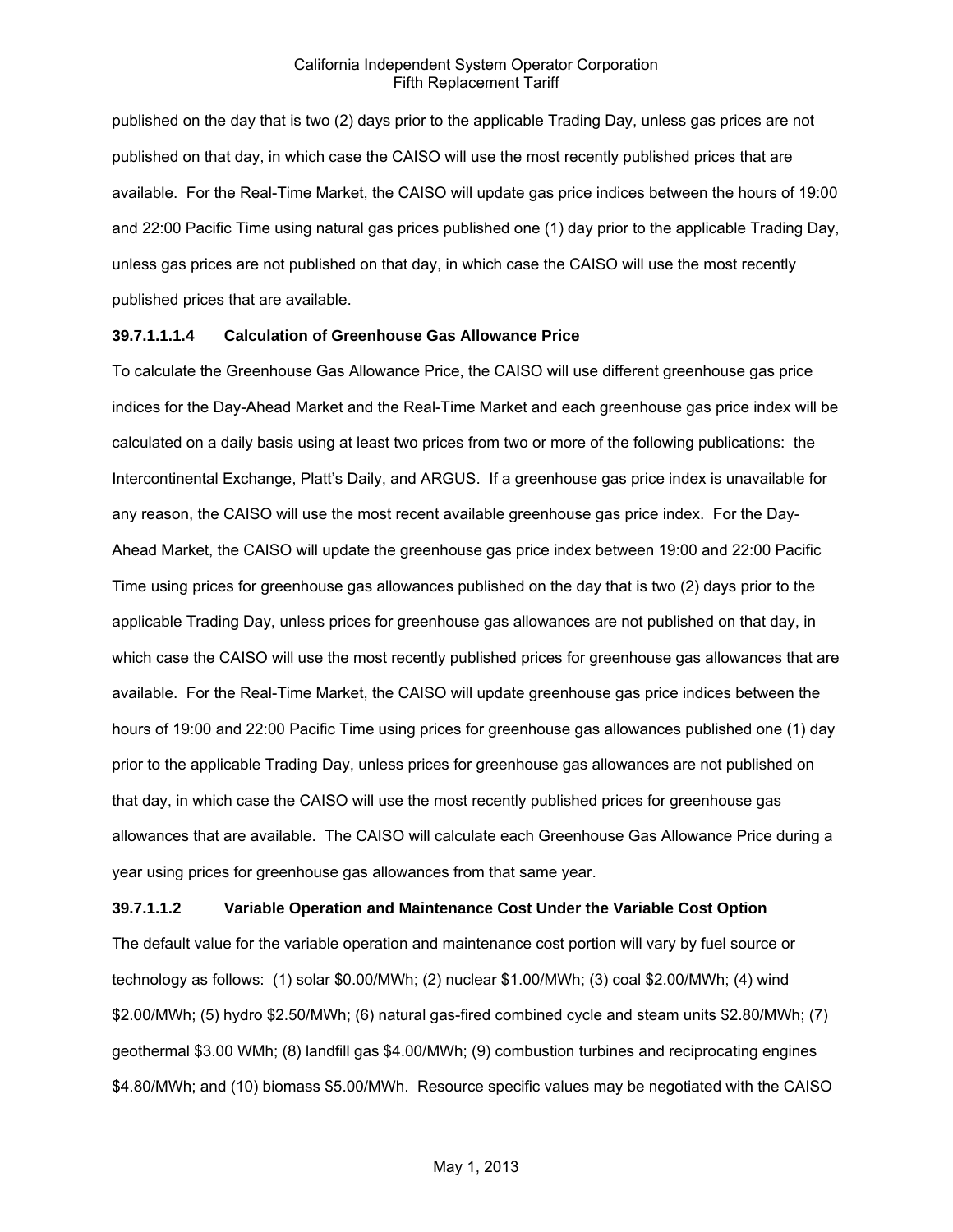or the Independent Entity charged with calculating the Default Energy Bid. Default operation and maintenance values as well as any negotiated values will also be used to calculate Minimum Load Costs pursuant to Section 30.4.

### **39.7.1.2 LMP Option**

The CAISO will calculate the LMP Option for the Default Energy Bid as a weighted average of the lowest quartile of LMPs at the Generating Unit PNode in periods when the unit was Dispatched during the preceding ninety (90) day period for which LMPs that have passed the price validation and correction process set forth in Section 35 are available. The weighted average will be calculated based on the quantities Dispatched within each segment of the Default Energy Bid curve. Each Bid segment created under the LMP Option for Default Energy Bids will be subject to a feasibility test, as set forth in a Business Practice Manual, to determine whether there are a sufficient number of data points to allow for the calculation of an LMP based Default Energy Bid. The feasibility test is designed to avoid excessive volatility of the Default Energy Bid under the LMP Option that could result when calculated based on a relatively small number of prices.

### **39.7.1.3 Negotiated Rate Option**

### **39.7.1.3.1 Submission Process**

Scheduling Coordinators that elect the Negotiated Rate Option for the Default Energy Bid shall submit a proposed Default Energy Bid along with supporting information and documentation as described in a BPM. Within ten (10) Business Days of receipt, the CAISO or an Independent Entity selected by the CAISO will provide a written response. If the CAISO or Independent Entity accepts the proposed Default Energy Bid, it will become effective within three (3) Business Days from the date of acceptance by the CAISO and remain in effect until: (1) the Default Energy Bid is modified by FERC; (2) the Default Energy Bid is modified by mutual agreement of the CAISO and the Scheduling Coordinator; or (3) the Default Energy Bid expires, is terminated or is modified pursuant to any agreed upon term or condition or pertinent FERC order.

If the CAISO or Independent Entity selected by the CAISO does not accept the proposed Default Energy Bid, the CAISO or Independent Entity selected by the CAISO and the Scheduling Coordinator shall enter a period of good faith negotiations that terminates sixty (60) days following the date of submission of a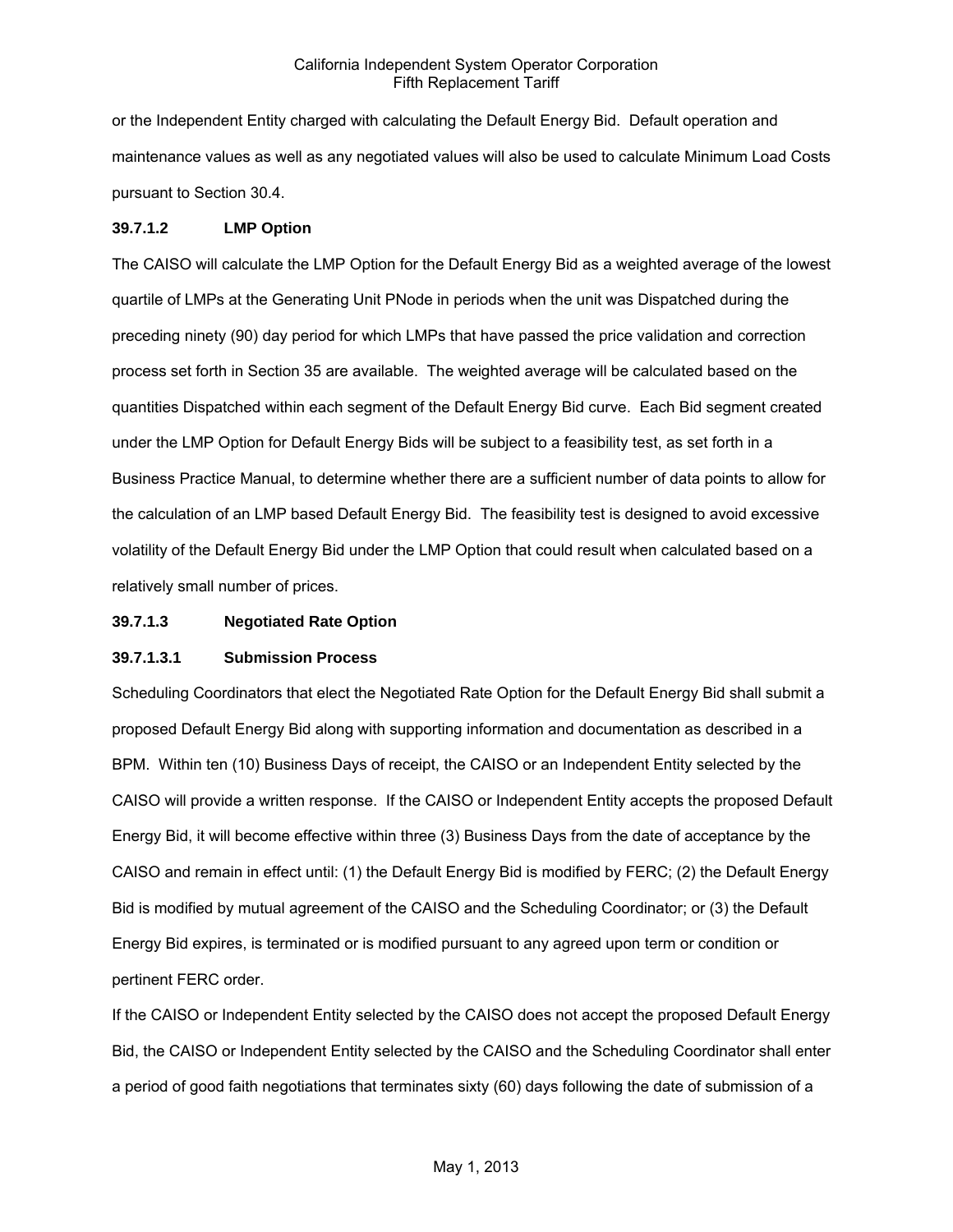proposed Default Energy Bid by a Scheduling Coordinator. If at any time during this period, the CAISO or Independent Entity selected by the CAISO and the Scheduling Coordinator agree upon the Default Energy Bid, it will be become effective within three (3) Business Days of the date of agreement and remain in effect until: (1) the Default Energy Bid is modified by FERC; (2) the Default Energy Bid is modified by mutual agreement of the CAISO and the Scheduling Coordinator; or (3) the Default Energy Bid expires, is terminated or is modified pursuant to any agreed upon term or condition or pertinent FERC order.

If by the end of the sixty (60)-day period the CAISO or Independent Entity selected by the CAISO and the Scheduling Coordinator fail to agree on the Default Energy Bid to be used under the Negotiated Rate Option, the Scheduling Coordinator has the right to file a proposed Default Energy Bid with FERC pursuant to Section 205 of the Federal Power Act.

During the sixty (60)-day period following the submission of a proposed negotiated Default Energy Bid by a Scheduling Coordinator, and pending FERC's acceptance in cases where the CAISO or Independent Entity selected by the CAISO fail to agree on the Default Energy Bid for use under the Negotiated Rate Option and the Scheduling Coordinator filed a proposed Default Energy Bid with FERC pursuant to Section 205 of the Federal Power Act, the Scheduling Coordinator has the option of electing to use any of the other options available pursuant to Section 39.7. If the Scheduling Coordinator does not elect to use any of the other options available pursuant to Section 39.7, or if sufficient data do not exist to calculate a Default Energy Bid using any of these options, the CAISO may establish a temporary Default Energy Bid as specified in Section 39.7.1.5.

### **39.7.1.3.2 Informational Filings With FERC**

The CAISO shall make an informational filing with FERC of any Default Energy Bids negotiated pursuant to this section, any temporary Default Energy Bids established pursuant to Section 39.7.1.5, or any custom operations and maintenance adders negotiated pursuant to Section 39.7.1.1.2, no later than seven (7) days after the end of the month in which the Default Energy or operations and maintenance values were established.

### **39.7.1.4 Frequently Mitigated Unit Option**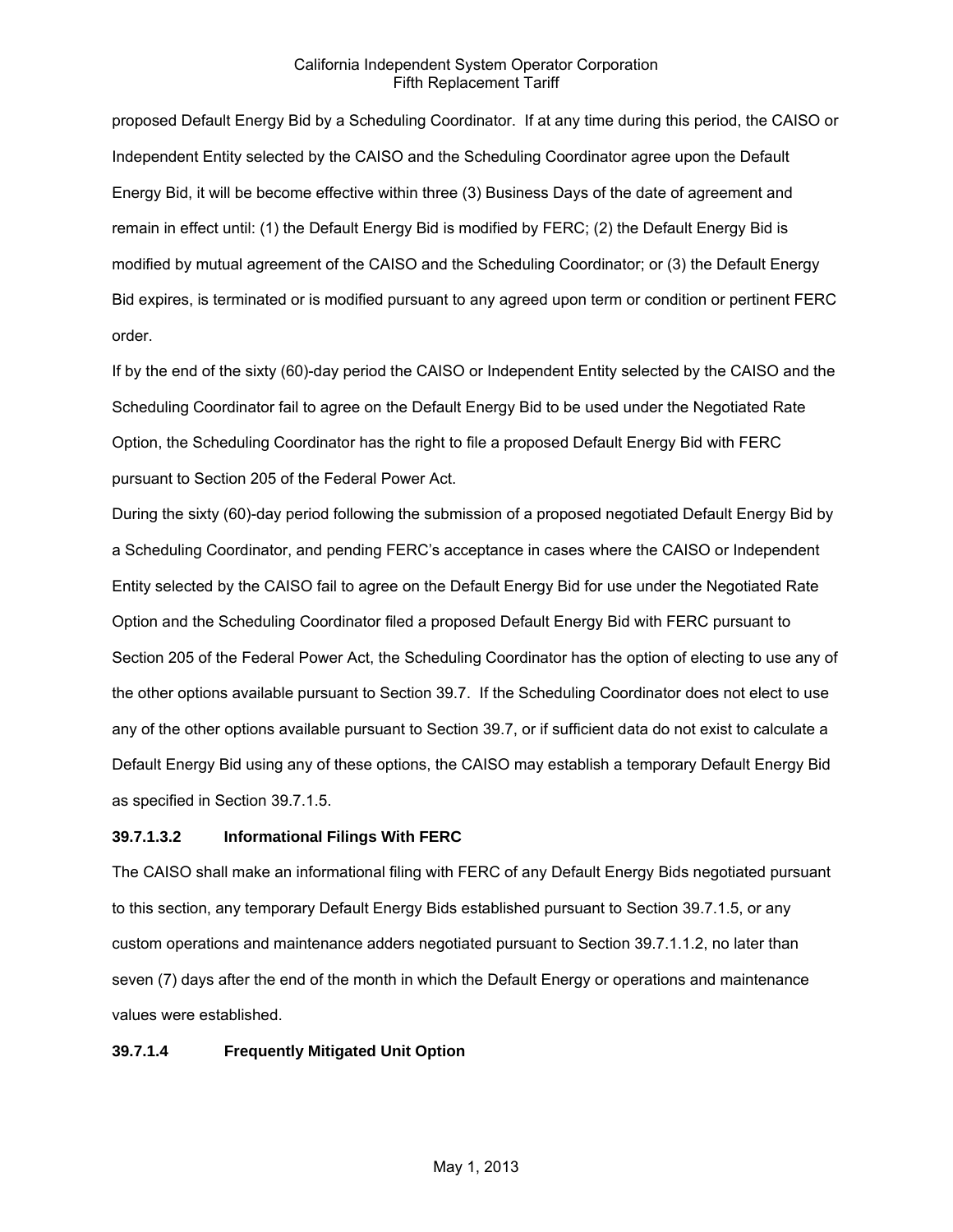A Frequently Mitigated Unit that is eligible for a Bid Adder may select a fourth Default Energy Bid option, which is equal to the Variable Cost Option plus the Bid Adder as described in Section 39.7.

#### **39.7.1.5 Temporary Default Energy Bid**

If the Scheduling Coordinator does not elect to use any of the other options available pursuant to Section 39.7.1, or if sufficient data do not exist to calculate a Default Energy Bid using any of the available options, the CAISO will first seek to obtain from the Scheduling Coordinator any additional data required for calculating the Default Energy Bid options available pursuant to 39.7.1. If the provision of additional data by a Scheduling Coordinator results in additional or modified Default Energy Bid options pursuant to 39.7.1, the Scheduling Coordinator will have another opportunity to elect one of these options as its temporary Default Energy Bid. If the Scheduling Coordinator does not elect to use any of the options available pursuant to Section 39.7.1, or if sufficient data still do not exist to calculate a Default Energy Bid using any of the available options, the CAISO may establish a temporary Default Energy Bid based on one or more of the following: (1) operating cost data, opportunity cost, and other appropriate input from the Market Participant; (2) the CAISO's estimated operating costs of the Electric Facility, taking the best information available to the CAISO; (3) an appropriate average of competitive Bids of one or more similar Electric Facilities; or (4) any of the other options for determining a Default Energy Bid for which data are available.

## **39.7.1.6 Default Energy Bids for RMR Units**

The available capacity in excess of the Maximum Net Dependable Capacity (MNDC) specified in the RMR Contract up to the maximum generation capacity (PMax) is subject to Local Market Power Mitigation. The Scheduling Coordinator for the RMR Unit must rank order its preferences between the Variable Cost Option, the LMP Option, and the Negotiated Rate Option, which shall be the default rank order if no rank order is specified by the Scheduling Coordinator. These preferences will be used to determine the Default Energy Bids for the capacity between the MNDC and PMax. RMR Proxy Bids for RMR Units based on contractually specified costs are used in lieu of Default Energy Bids for the contractual RMR Unit capacity between the minimum generating capacity (PMin) and the MNDC. The CAISO or Independent Entity will concatenate these two calculation methodologies (for calculating RMR Proxy Bids and Default Energy Bids for RMR Units) and will adjust them for monotonicity without lowering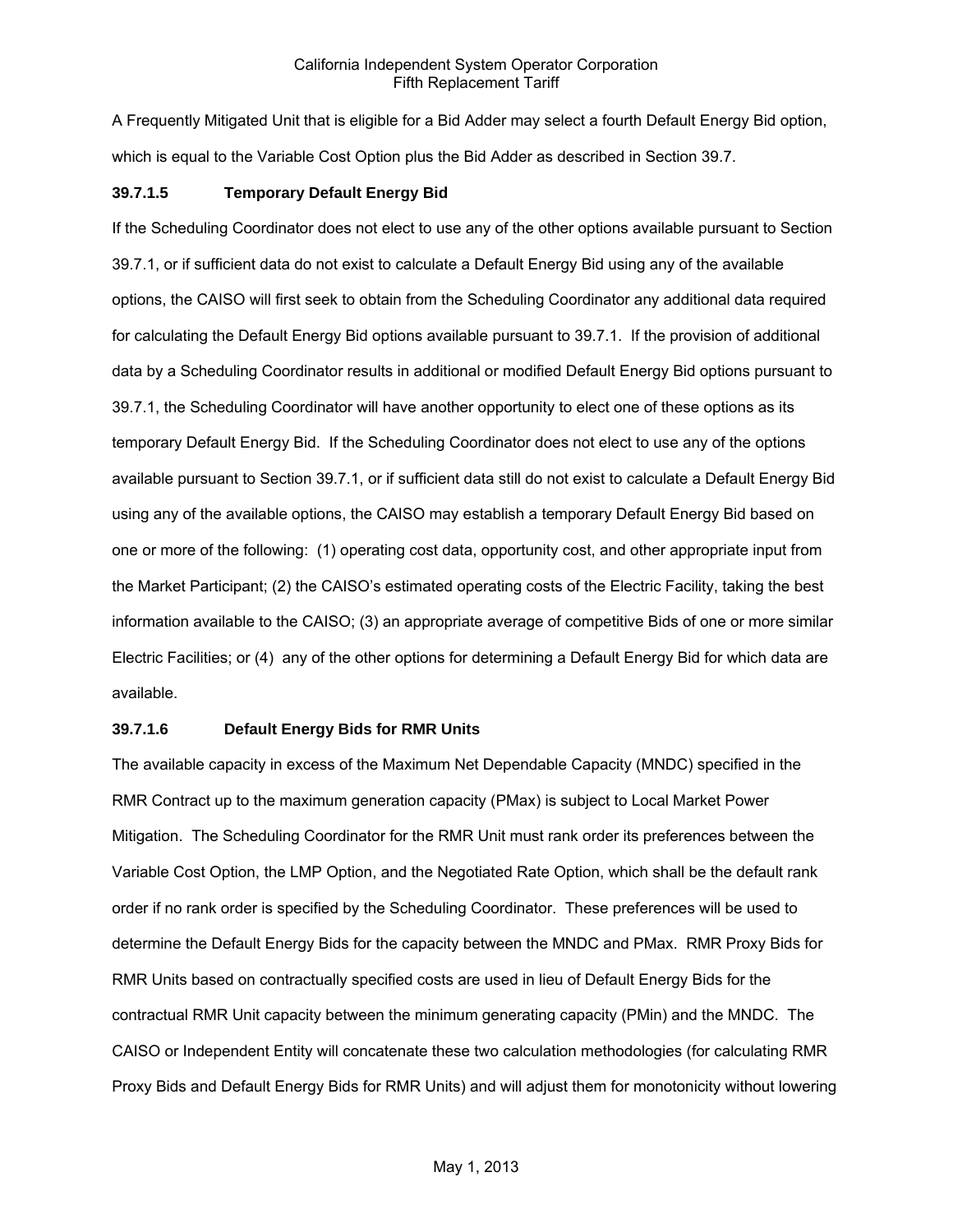any price on either curve to create a single Energy Bid Curve to be used in the MPM processes as described in Sections 31 and 33 for the DAM and RTM, respectively. RMR Units are not eligible to receive a Bid Adder pursuant to Section 39.8 for contractual RMR Unit capacity between PMin and MNDC.

### **39.7.2 Competitive Path Designation**

### **39.7.2.1 Timing of Assessments**

For the DAM, HASP, and RTM, the CAISO will make assessments and designations of whether Transmission Constraints are competitive or non-competitive as part of the MPM runs associated with the DAM, HASP, and RTM, respectively. Only binding Transmission Constraints determined by the MPM process will be assessed in the applicable market.

### **39.7.2.2 Criteria**

Subject to Section 39.7.3, for the DAM, HASP, and RTM, a Transmission Constraint will be noncompetitive only if the Transmission Constraint fails the dynamic competitive path assessment pursuant to this Section 39.7.2.2.

- (a) Transmission Constraints for the DAM As part of the MPM process associated with the DAM, the CAISO will designate a Transmission Constraint for the DAM as noncompetitive when the fringe supply of counter-flow to the Transmission Constraint from all portfolios of suppliers that are not identified as potentially pivotal is less than the demand for counter-flow to the Transmission Constraint. For purposes of determining whether to designate a Transmission Constraint as non-competitive pursuant to this Section 39.7.2.2(a):
	- (i) Counter-flow to the Transmission Constraint means the delivery of Power from a resource to the system load distributed reference bus. If counter-flow to the Transmission Constraint is in the direction opposite to the market flow of Power to the Transmission Constraint, the counter-flow to the Transmission Constraint is calculated as the shift factor multiplied by the resource's scheduled Power. Otherwise, counter-flow to the Transmission Constraint is zero.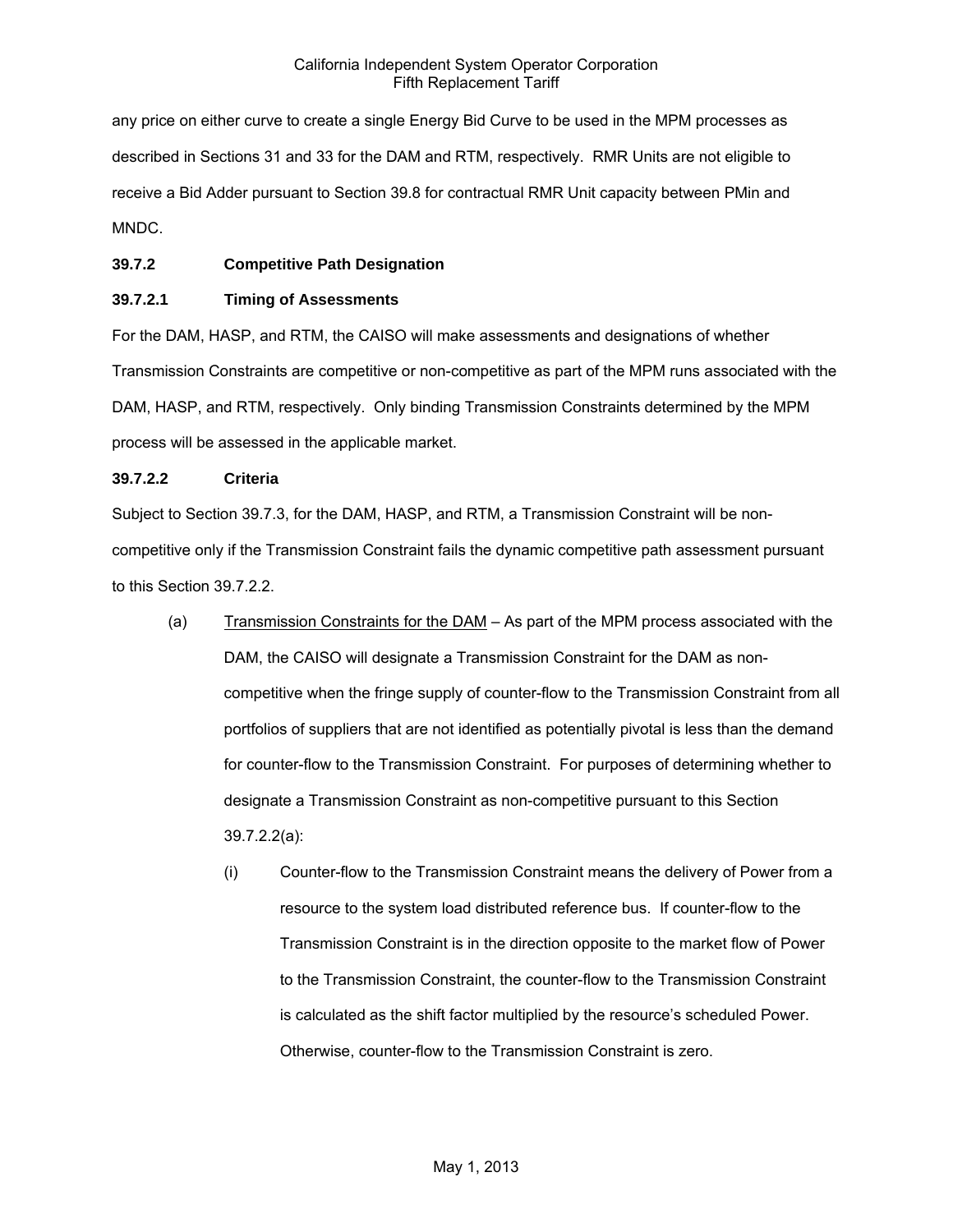- (ii) Fringe supply of counter-flow to the Transmission Constraint means all available capacity from internal resources not controlled by the identified potentially pivotal suppliers and all internal Virtual Supply Awards not controlled by the identified potentially pivotal suppliers that provide counter-flow to the Transmission Constraint. Available capacity reflects the highest capacity of a resource's Energy Bid adjusted for Self-Provided Ancillary Services and derates.
- (iii) Demand for counter-flow to the Transmission Constraint means all internal dispatched Supply and Virtual Supply Awards that provide counter-flow to the Transmission Constraint.
- (iv) Potentially pivotal suppliers mean the three (3) portfolios of net sellers that control the largest quantity of counter-flow supply to the Transmission Constraint.
- (v) Portfolio means the effective available internal generation capacity under the control of the Scheduling Coordinator and/or Affiliate determined pursuant to Section 4.5.1.1.12 and all effective internal Virtual Supply Awards of the Scheduling Coordinator and/or Affiliate. Effectiveness in supplying counter-flow is determined by scaling generation capacity and/or Virtual Supply Awards by the shift factor from that location to the Transmission Constraint being tested.
- (vi) A portfolio of a net seller means any portfolio that is not a portfolio of a net buyer. A portfolio of a net buyer means a portfolio for which the average daily net value of Measured Demand minus Supply over a twelve (12) month period is positive. The average daily net value is determined for each portfolio by subtracting, for each Trading Day, Supply from Measured Demand and then averaging the daily value for all Trading Days over the twelve (12) month period. The CAISO will calculate whether portfolios are portfolios of net buyers in the third month of each calendar quarter and the calculations will go into effect at the start of the next calendar quarter. The twelve (12) month period used in this calculation will be the most recent twelve (12) month period for which data is available. The specific mathematical formula used to perform this calculation will be set forth in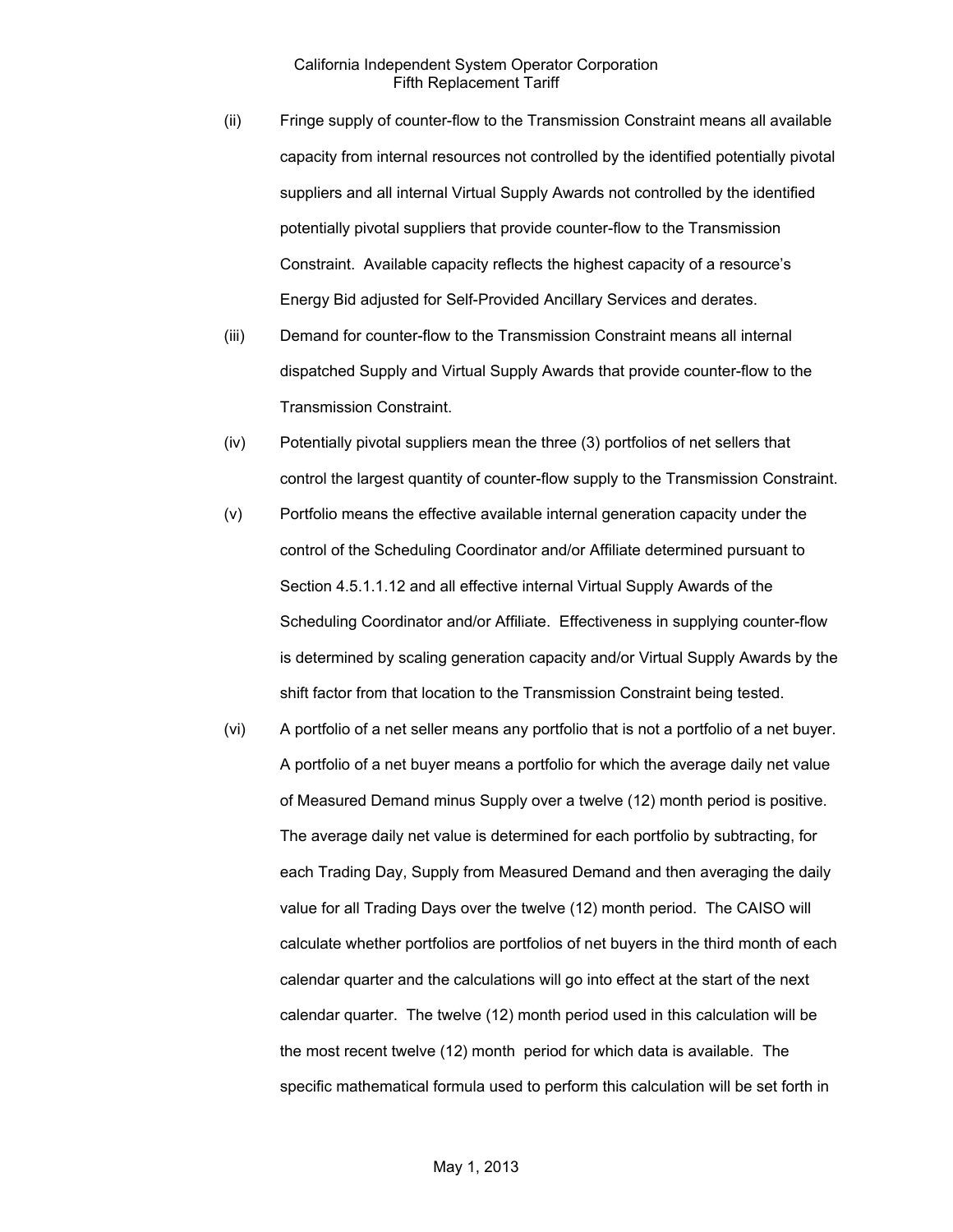a Business Practice Manual. Market Participants without physical resources will be deemed to be net sellers for purposes of this Section 39.7.2.2(a)(vi).

- (vii) In determining which Scheduling Coordinators and/or Affiliates control the resources in the three (3) identified portfolios, the CAISO will include resources and Virtual Supply Awards directly associated with all Scheduling Coordinator ID Codes associated with the Scheduling Coordinators and/or Affiliates, as well as all resources that the Scheduling Coordinators and/or Affiliates control pursuant to Resource Control Agreements registered with the CAISO as set forth Section 4.5.1.1.13. Resources identified pursuant to Resource Control Agreements will only be assigned to the portfolio of the Scheduling Coordinator that has control of the resource or whose Affiliate has control of the resource pursuant to the Resource Control Agreements.
- (b) Transmission Constraints for the HASP and RTM As part of the MPM processes associated with the HASP and RTM, the CAISO will designate a Transmission Constraint for the HASP or RTM as non-competitive when the sum of the supply of counter-flow from all portfolios of potentially pivotal suppliers to the Transmission Constraint and the fringe supply of counter-flow to the Transmission Constraint from all portfolios of suppliers that are not identified as potentially pivotal is less than the demand for counterflow to the Transmission Constraint. For purposes of determining whether to designate a Transmission Constraint as non-competitive pursuant to this Section 39.7.2.2(b):
	- (i) Counter-flow to the Transmission Constraint has the meaning set forth in Section 39.7.2.2(a)(i).
	- (ii) Supply of counter-flow from all portfolios of potentially pivotal suppliers to the Transmission Constraint means the minimum available capacity from internal resources controlled by the identified potentially pivotal suppliers that provide counter-flow to the Transmission Constraint. The minimum available capacity for the current market interval will reflect the greatest amount of capacity that can be physically withheld. The minimum available capacity is the lowest output level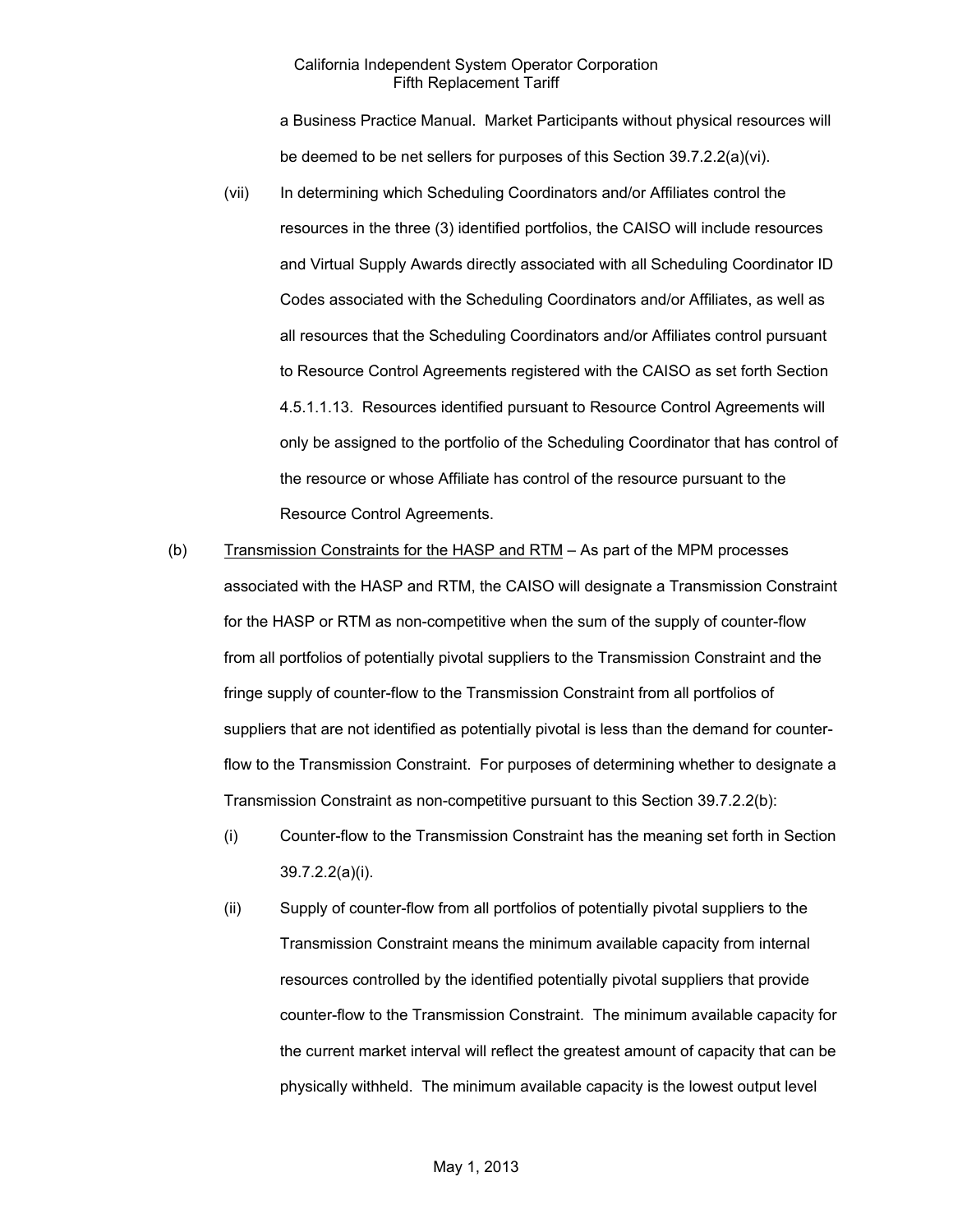the resource could achieve in the current market interval given its dispatch in the last market interval and limiting factors including Minimum Load, Ramp Rate, Self-Provided Ancillary Services, Ancillary Service Awards (in the Real-Time Market only), and derates.

- (iii) Potentially pivotal suppliers mean the three (3) portfolios of net sellers that control the largest quantity of counter-flow supply to the Transmission Constraint that can be withheld. Counter-flow supply to the Transmission Constraint that can be withheld reflects the difference between the highest capacity and the lowest capacity of a resource's Energy Bid (not taking into account the Ramp Rate of the resource), measured from the Dispatch Operating Point for the resource in the immediately preceding fifteen (15) minute interval of the HASP (taking into account the Ramp Rate of the resource), adjusted for Self-Provided Ancillary Services and derates in determining whether to designate a Transmission Constraint as non-competitive for the HASP, or adjusted for Ancillary Service Awards and derates in determining whether to designate a Transmission Constraint as non-competitive for the RTM. In determining whether to designate a Transmission Constraint as non-competitive for the HASP, counter-flow supply to the Transmission Constraint that can be withheld also reflects the PMin of each Short Start Unit with a Start-Up Time of sixty (60) minutes or less that was off-line in the immediately preceding fifteen (15) minute interval of the HASP. In determining whether to designate a Transmission Constraint as non-competitive for the RTM, counter-flow supply to the Transmission Constraint that can be withheld also reflects the PMin of each Short Start Unit with a Start-Up Time of fifteen (15) minutes or less that was offline in the immediately preceding fifteen (15) minute interval.
- (iv) Portfolio means the effective available internal generation capacity under the control of the Scheduling Coordinator and/or Affiliate determined pursuant to Sections 4.5.1.1.12 and 39.7.2.2(a)(vii). Effectiveness in supplying counter-flow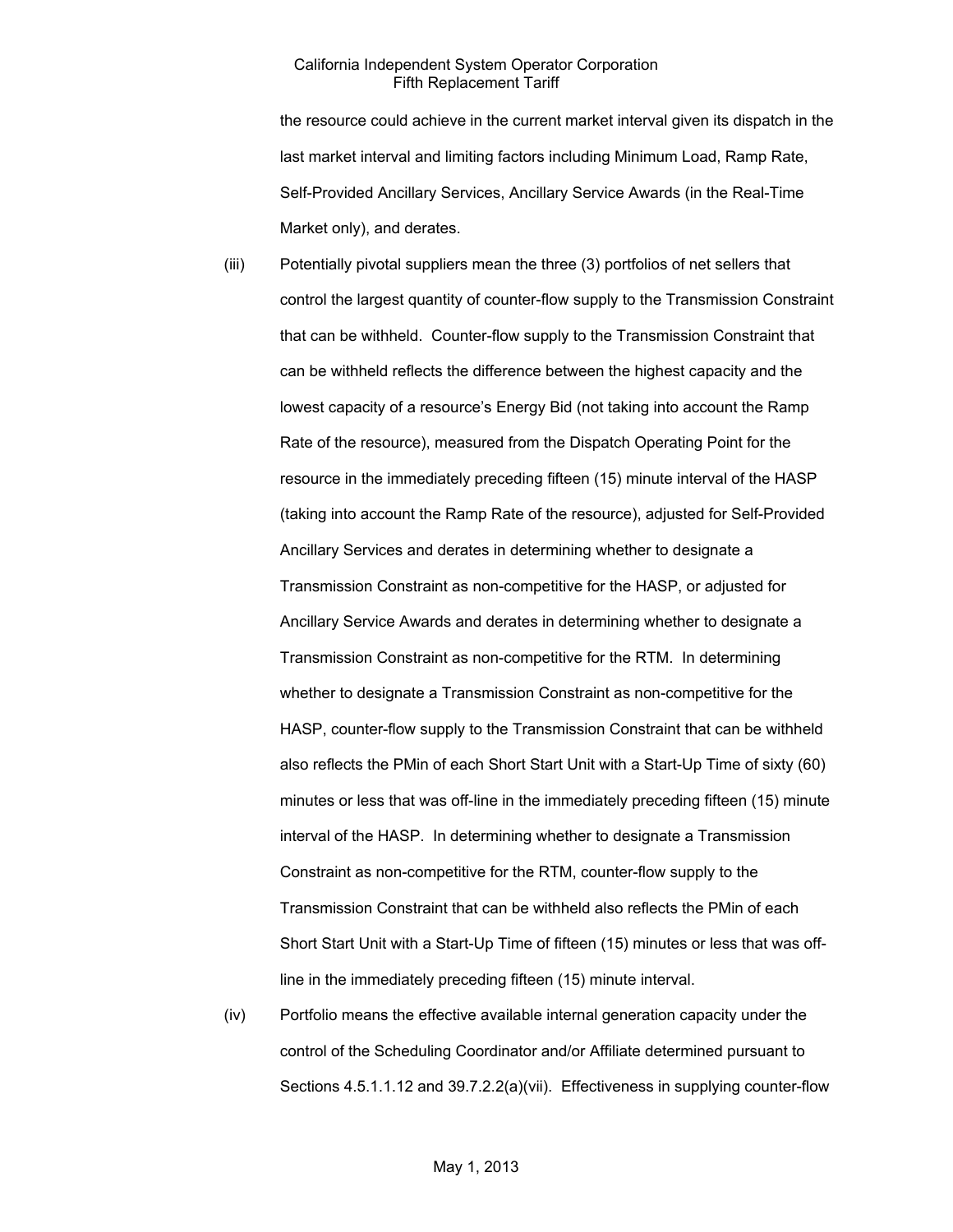is determined by scaling generation capacity by the shift factor from that location to the Transmission Constraint being tested.

- (v) A portfolio of a net seller has the meaning set forth in Section 39.7.2.2(a)(vi).
- (vi) Fringe supply of counter-flow to the Transmission Constraint means all available capacity from internal resources not controlled by the identified potentially pivotal suppliers that provide counter-flow to the Transmission Constraint. Available capacity reflects the highest capacity of a resource's Energy Bid (not taking into account the Ramp Rate of the resource), measured from the Dispatch Operating Point for the resource in the immediately preceding fifteen (15) minute interval of the HASP (taking into account the Ramp Rate of the resource), adjusted for Self-Provided Ancillary Services and derates in determining whether to designate a Transmission Constraint as non-competitive for the HASP, or adjusted for Ancillary Service Awards and derates in determining whether to designate a Transmission Constraint as non-competitive for the RTM.
- (vii) Demand for counter-flow to the Transmission Constraint means all internal dispatched Supply that provides counter-flow to the Transmission Constraint.

#### **39.7.3 Default Competitive Path Designations**

The CAISO will maintain default competitive path designation sets for the Day-Ahead Market and for the HASP/Real-Time Market, which the CAISO will use in order to determine the competitiveness or noncompetitiveness of Transmission Constraints under two circumstances: (1) in the event of a failure of the CAISO Markets software to perform an assessment of whether Transmission Constraints are competitive or non-competitive pursuant to Section 39.7.2; and (2) in order to determine whether Exceptional Dispatches are related to a non-competitive Transmission Constraint for purposes of mitigation of Exceptional Dispatches of resources under Section 39.10(1). Default competitive path designations will be determined pursuant to the methodology set forth in this Section 39.7.3 and will be updated no less frequently than once every seven (7) days. Until the CAISO has developed sufficient information to develop default competitive path designations, the CAISO will continue to utilize the most recent list of competitive path designations determined prior to the effective date of this tariff provision.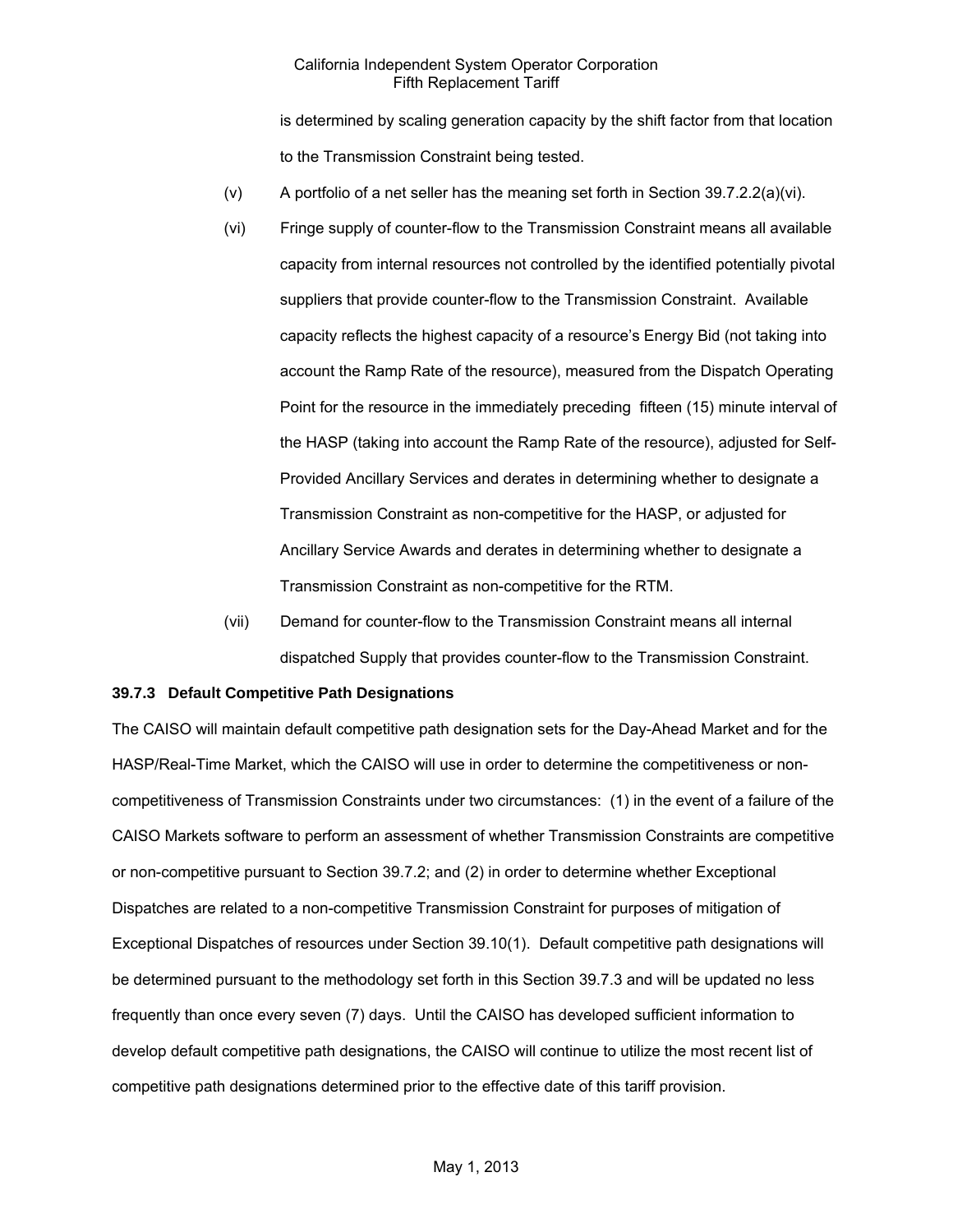### **39.7.3.1 Methodology for Determining Day-Ahead Default Competitive Path Designations for Transmission Constraints Other Than Path 15 and Path 26 Transmission Constraints**

The CAISO will designate a Transmission Constraint other than the Path 15 Transmission Constraint or the Path 26 Transmission Constraint as competitive for purposes of determining default competitive path designations for the Day-Ahead Market only if both of the following conditions are met:

- (1) Congestion occurred on the Transmission Constraint in ten (10) or more hours of the days for which the Transmission Constraint was tested for competitiveness pursuant to Section 39.7.2; and
- (2) the Transmission Constraint was deemed competitive pursuant to Section 39.7.2 in seventy-five (75) percent or more of the instances in which the Transmission Constraint was binding when tested. These calculations will be made utilizing data from the Day-Ahead Market for the most recent sixty (60) Trading Days for which data is available. The CAISO will designate a Transmission Constraint other than the Path 15 Transmission Constraint or the Path 26 Transmission Constraint as non-competitive if the CAISO lacks sufficient data to determine whether the occurrences set forth in Sections 39.7.3.1(1) and 39.7.3.1(2) took place on the Transmission Constraint over the sixty (60) Trading Day period.

### **39.7.3.2 Methodology for Determining HASP/RTM Default Competitive Path Designations for Transmission Constraints Other Than Path 15 and Path 26 Transmission Constraints**

The CAISO will designate a Transmission Constraint other than the Path 15 Transmission Constraint or the Path 26 Transmission Constraint as competitive for purposes of determining default competitive path designations for the HASP/RTM only if both of the following conditions are met:

(1) Congestion occurred on the Transmission Constraint in ten (10) or more of the hours for which the Transmission Constraint was tested for competitiveness pursuant to Section 39.7.2; and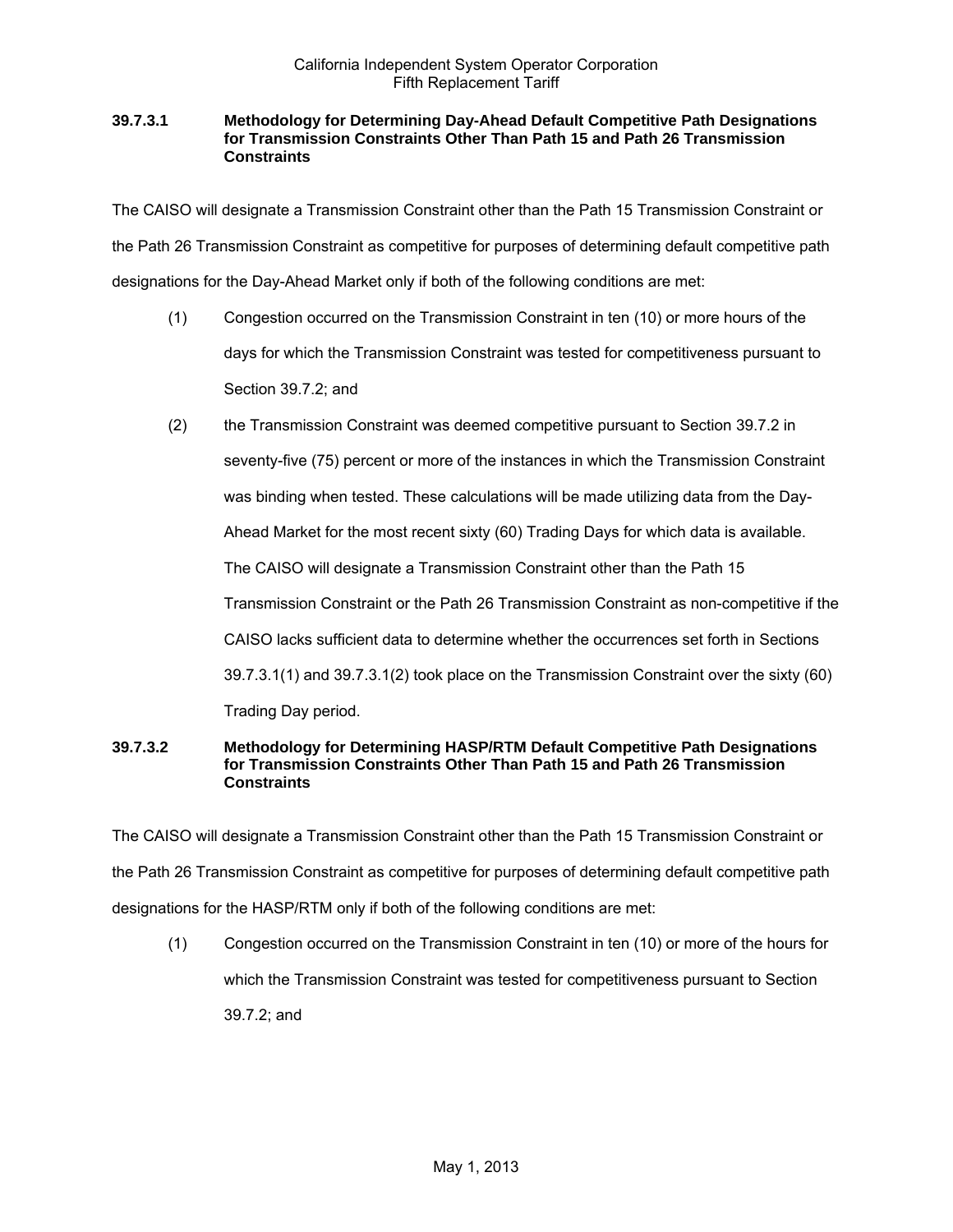(2) the Transmission Constraint was deemed competitive pursuant to Section 39.7.2 in seventy-five (75) percent or more of the instances in which the Transmission Constraint was binding when tested.

These calculations will be made utilizing data from the Real-Time Market for the most recent sixty (60) Trading Days for which data is available. If the Transmission Constraint was binding during any 15 minute interval during an hour, then the Transmission Constraint will be deemed to be binding for the entire hour. If the Transmission Constraint was determined to be non-competitive during any 15-minute interval during an hour, then the Transmission Constraint will be deemed to be non-competitive for the entire hour. The CAISO will designate a Transmission Constraint other than the Path 15 Transmission Constraint or the Path 26 Transmission Constraint as non-competitive if the CAISO lacks sufficient data to determine whether the occurrences set forth in Sections 39.7.3.2(1) and 39.7.3.2(2) took place on the Transmission Constraint over the sixty (60) Trading Day period.

# **39.7.3.3 Methodology for Determining Day-Ahead Default Competitive Path Designations for Path 15 and Path 26 Transmission Constraints**

The CAISO will designate the Path 15 Transmission Constraint or the Path 26 Transmission Constraint as competitive for purposes of determining default competitive path designations for the Day-Ahead Market unless both of the following conditions are met:

- (1) Congestion occurred on the Transmission Constraint in ten (10) or more hours of the days for which the Transmission Constraint was tested for competitiveness pursuant to Section 39.7.2; and
- (2) the Transmission Constraint was deemed competitive pursuant to Section 39.7.2 in fewer than seventy-five (75) percent of the instances in which the Transmission Constraint was binding when tested.

These calculations will be made utilizing data from the MPM for the Day-Ahead Market for the most recent sixty (60) Trading Days for which data is available. The CAISO will designate the Path 15 Transmission Constraint or the Path 26 Transmission Constraint as competitive if the CAISO lacks sufficient data to determine whether the occurrences set forth in Sections 39.7.3.3(1) and 39.7.3.3(2) took place on the Transmission Constraint over the sixty (60) Trading Day period.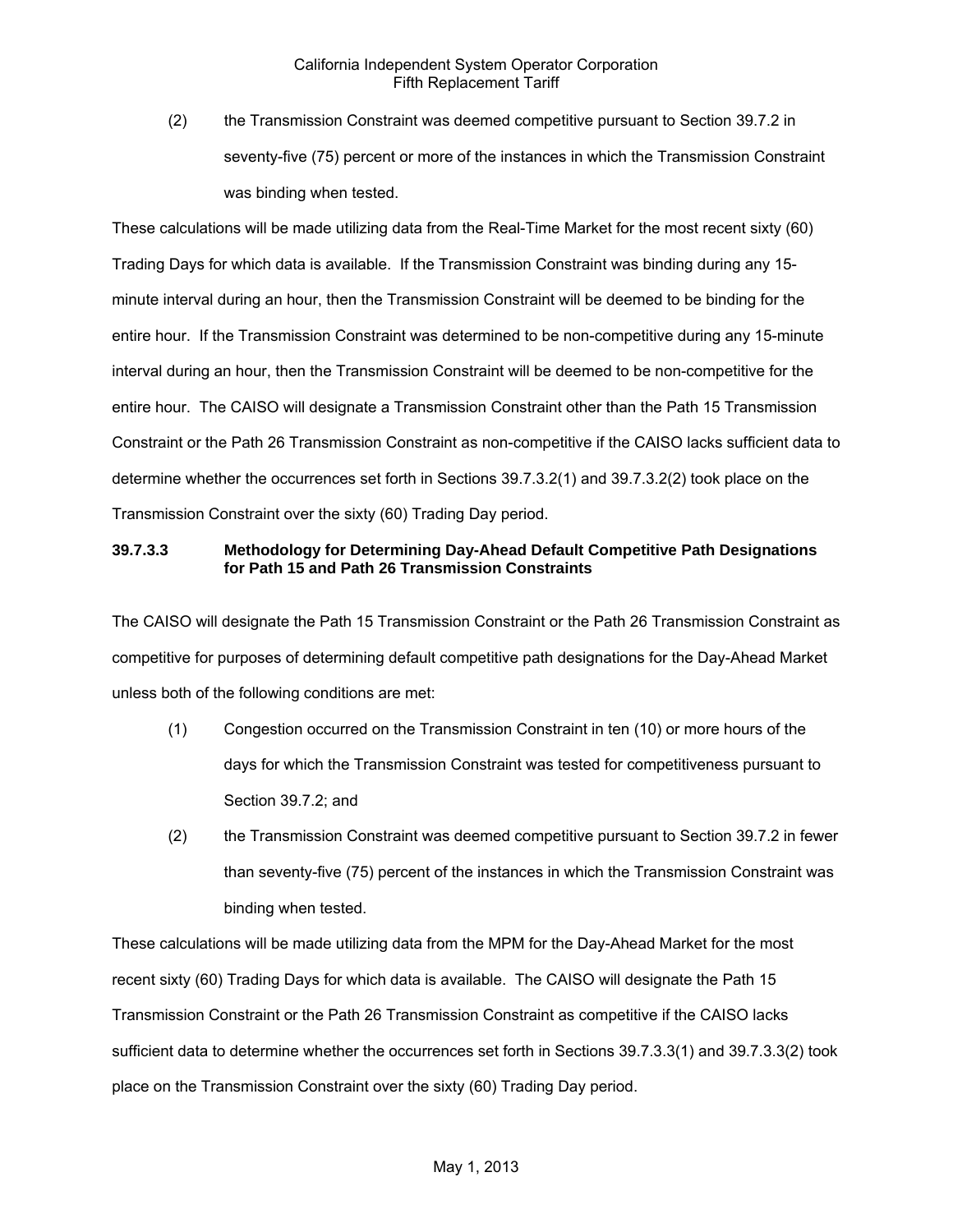# **39.7.3.4 Methodology for Determining HASP/RTM Default Competitive Path Designations for Path 15 and Path 26 Transmission Constraints**

The CAISO will designate the Path 15 Transmission Constraint or the Path 26 Transmission Constraint as competitive for purposes of determining default competitive path designations for the HASP/RTM unless both of the following conditions are met:

- (1) Congestion occurred on the Transmission Constraint in ten (10) or more of the hours for which the Transmission Constraint was tested for competitiveness pursuant to Section 39.7.2; and
- (2) the Transmission Constraint was deemed competitive pursuant to Section 39.7.2 in fewer than seventy-five (75) percent of the instances in which the Transmission Constraint was binding when tested.

These calculations will be made utilizing data from the MPM for the Real-Time Market for the most recent sixty (60) Trading Days for which data is available. If the Transmission Constraint was binding during any 15-minute interval during an hour, then the Transmission Constraint will be deemed to be binding for the entire hour. If the Transmission Constraint was determined to be non-competitive during any 15-minute interval during an hour, then the Transmission Constraint will be deemed to be non-competitive for the entire hour. The CAISO will designate the Path 15 Transmission Constraint or the Path 26 Transmission Constraint as competitive if the CAISO lacks sufficient data to determine whether the occurrences set forth in Sections 39.7.3.4(1) and 39.7.3.4(2) took place on the Transmission Constraint over the sixty (60) Trading Day period.

# **39.8 Eligibility For Bid Adder**

A Scheduling Coordinator submitting Bids for Generating Units is eligible to have a Bid Adder applied to a Generating Unit for the next operating month if the criteria in Section 39.8.1 are met as determined on a monthly basis in the preceding month.

# **39.8.1 Bid Adder Eligibility Criteria**

To receive a Bid Adder, a Generating Unit must: (i) have a Mitigation Frequency that is greater than eighty (80) percent in the previous twelve (12) months; and (ii) must not have a contract to be a Resource Adequacy Resource for its entire Net Qualifying Capacity, or be designated under the CPM for its entire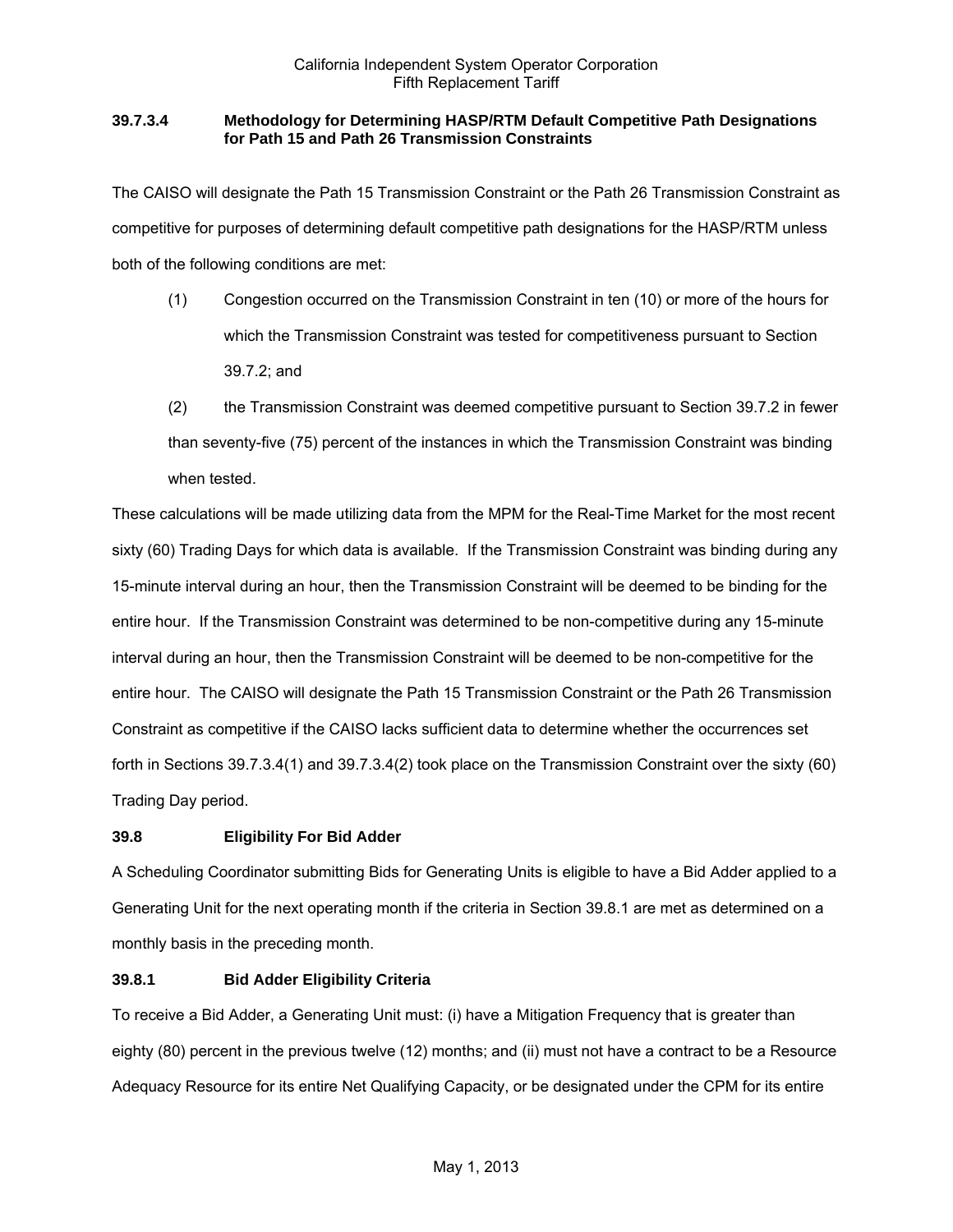Eligible Capacity, or be subject to an obligation to make capacity available under this CAISO Tariff. If a Generating Unit is designated under the CPM for a portion of its Eligible Capacity, the provisions of this section apply only to the portion of the capacity not designated. Scheduling Coordinators for Generating Units seeking to receive Bid Adders must further agree to be subject to the Frequently Mitigated Unit option for a Default Energy Bid. Run hours are those hours during which a Generating Unit has positive metered output. Generating Units that received RMR Dispatches and/or incremental Bids dispatched out of economic merit order to manage local Congestion in an hour prior to the effective date of this Section will have that hour counted as a mitigated hour in their Mitigation Frequency. After the first twelve (12) months from the effective date of this Section, the Mitigation Frequency will be based entirely on a Generating Unit being mitigated under the MPM procedures in Sections 31 and 33.

#### **39.8.2 New Generating Units**

For new Generating Units, with less than twelve (12) months of operation, determination of eligibility for the Bid Adder will be based on data beginning with the first date the Generating Unit participated in the CAISO Markets through the end date of the period for which the Mitigation Frequency is being calculated. The 200 run hour criteria will be pro-rated for the proportion of a twelve (12)-month period that the new Generating Unit submitted effective Bids in the CAISO markets.

#### **39.8.3 Bid Adder Values**

The value of the Bid Adder will be either: (i) a unit-specific value determined in consultation with the CAISO or an independent entity selected by the CAISO, or (ii) a default Bid Adder of \$24/MWh. For Generating Units with a portion of their capacity identified as meeting an LSE's Resource Adequacy Requirements, that Generating Unit's Bid Adder value will be reduced by the percent of the Generating Unit's capacity that is identified as meeting an LSE's Resource Adequacy Requirements. The reduced Bid Adder will be applied to that Generating Unit's entire Default Energy Bid Curve.

#### **39.9 CRR Monitoring And Affiliate Disclosure Requirements**

The CAISO will monitor the CRR holdings and CAISO Markets activity for anomalous market behavior, gaming, or exercise of market power resulting from CRR ownership concentrations that are not aligned with actual transmission usage as a result of secondary market auction outcomes. If the CAISO identifies such behavior it may seek FERC approval to impose position limits on the total number or MW quantity of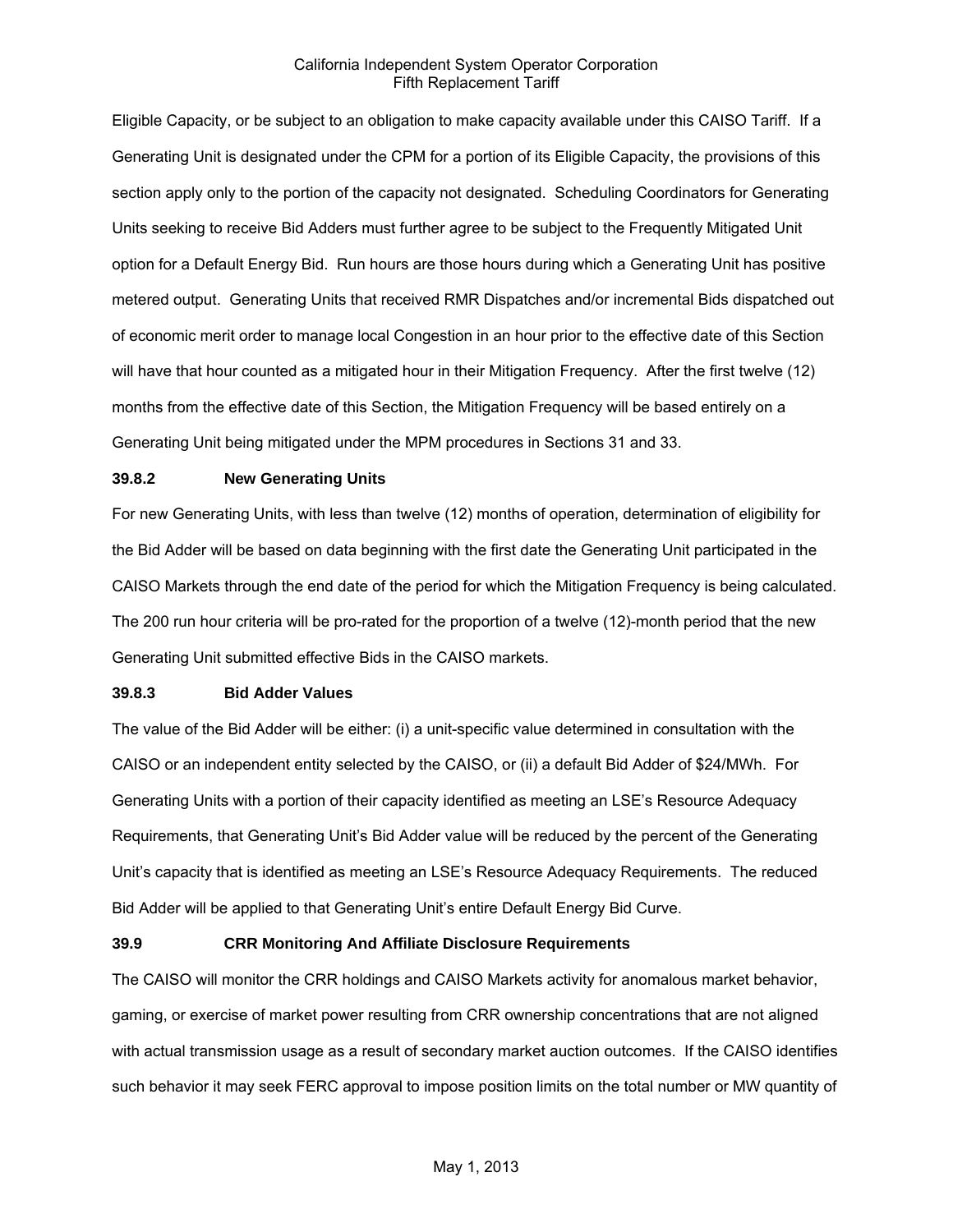CRRs that may be held by any single entity and its Affiliates. Each CRR Holder or Candidate CRR Holder must notify the CAISO of any Affiliate that is a CRR Holder, Candidate CRR Holder, or Market Participant, any Affiliate that participates in an organized electricity market in North America, and any guarantor of any such Affiliate.

### **39.10 Mitigation Of Exceptional Dispatches Of Resources**

The CAISO shall apply Mitigation Measures to Exceptional Dispatches of resources when such resources are committed or dispatched under Exceptional Dispatch for purposes of: (1) addressing reliability requirements related to non-competitive Transmission Constraints; (2) ramping resources with Ancillary Services Awards or RUC Capacity to a dispatch level that ensures their availability in Real-Time; (3) ramping resources to their Minimum Dispatchable Level in Real-Time; and (4) addressing unit-specific environmental constraints not incorporated into the Full Network Model or the CAISO's market software that affect the dispatch of Generating Units in the Sacramento Delta and are commonly known as "Delta Dispatch".

# **39.10.1 Measures For Resources Eligible For Supplemental Revenues**

In all cases where a resource is subject to Mitigation Measures under Section 39.10, and the resource is eligible for supplemental revenues pursuant to Section 39.10.3, Exceptional Dispatch Energy delivered by the resource shall be settled as set forth in either Section 11.5.6.7.1 or Section 11.5.6.7.3, whichever is applicable.

# **39.10.2 Resources Not Eligible For Supplemental Revenues**

In all cases where a resource is subject to Mitigation Measures under Section 39.10, and the resource is not eligible for supplemental revenues pursuant to Section 39.10.3, Exceptional Dispatch Energy delivered by the resource shall be settled as set forth in either Section 11.5.6.7.2 or Section 11.5.6.7.3, whichever is applicable.

#### **39.10.3 Eligibility For Supplemental Revenues**

Except as provided in Section 39.10.4, a resource that is committed or dispatched under Exceptional Dispatch shall be eligible for supplemental revenues only during such times that the resource meets all of the following criteria: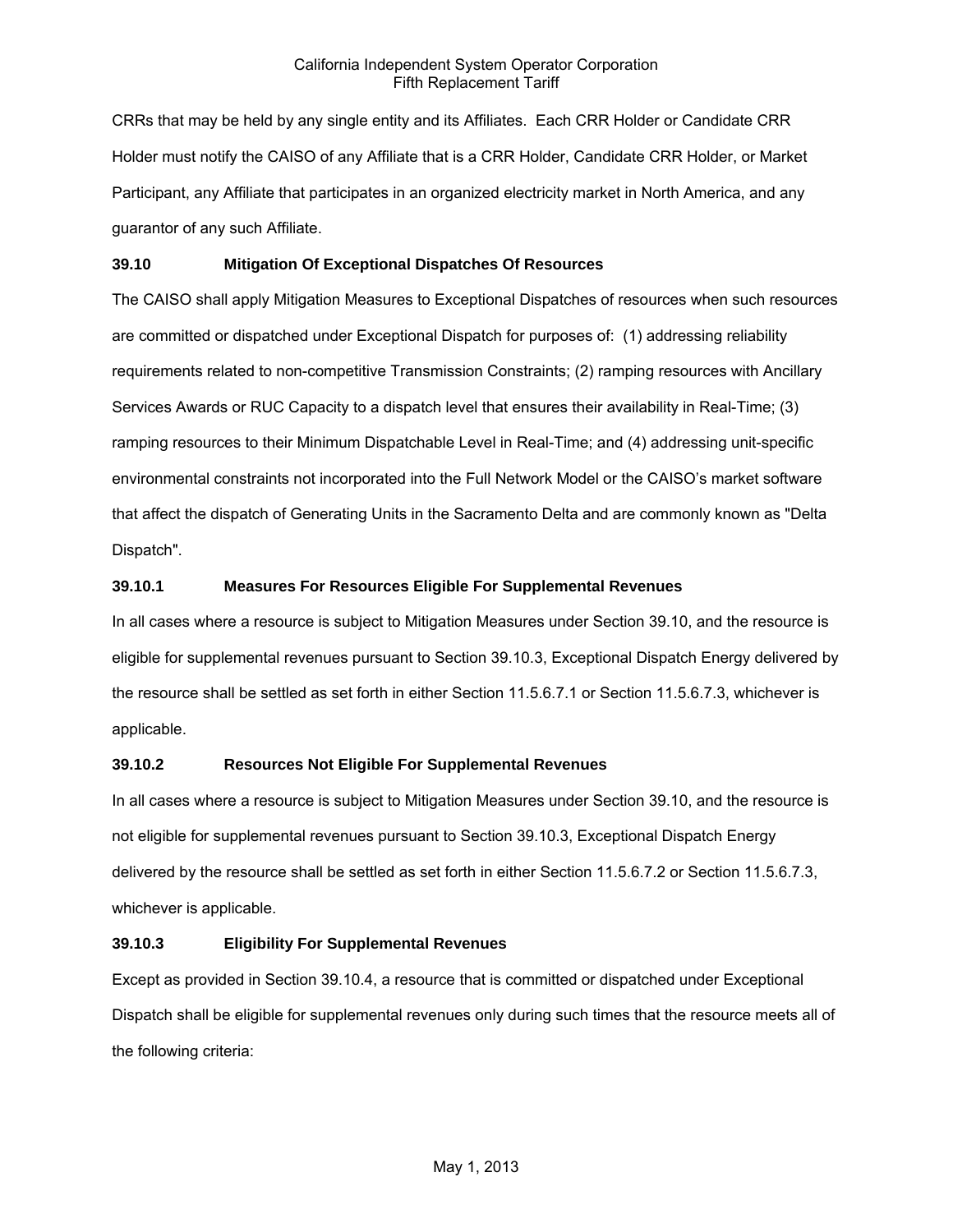- (i) the resource has notified the CAISO, at least seven days prior to the calendar month in which the Exceptional Dispatch occurs, that the resource has chosen to receive supplemental revenues in lieu of an Exceptional Dispatch CPM designation under Section 43.1.5;
- (ii) the resource has been mitigated under Section 39.10;
- (iii) the resource is not under an RMR Contract, is not designated as CPM Capacity, and is not a Resource Adequacy Resource, unless the resource is a Partial Resource Adequacy Resource or a partial CPM resource, and the Exceptional Dispatch requires non-RA Capacity or non-CPM Capacity, in which case only the capacity not committed as Resource Adequacy Capacity or CPM Capacity is eligible for supplemental revenues; and
- (iv) the resource has a Bid in the IFM, HASP, and RTM for the applicable Operating Day or Operating Hour in which the resource is committed or dispatched under Exceptional Dispatch.

#### **39.10.4 Limitation On Supplemental Revenues**

Supplemental revenues authorized under this Section 39.10 shall not exceed within a 30-day period (this 30-day period begins on the day of the first Exceptional Dispatch of the resource and re-starts on the day of the first Exceptional Dispatch of the resource following the end of any prior 30-day period) the difference between any monthly CPM Capacity Payments due the resource for the 30-day period (calculated according to the ratio of the actual number of days that the resource had capacity designated as CPM Capacity during the 30-day period to the total number of days in the month) and the monthly CPM Capacity Payment, without any CPM Availability Factor adjustment, for which the resource would be eligible pursuant to Section 43.6 had its entire capacity less any Resource Adequacy Capacity been designated as an CPM resource.

# **39.10.5 Calculation Of Exceptional Dispatch Supplemental Revenues**

The amount of Exceptional Dispatch supplemental revenues accrued by a resource within any 30-day period as defined in Section 39.10.4 shall be a running total of the sum of supplemental revenues received during that 30-day period. The calculation of supplemental revenues accrued by a resource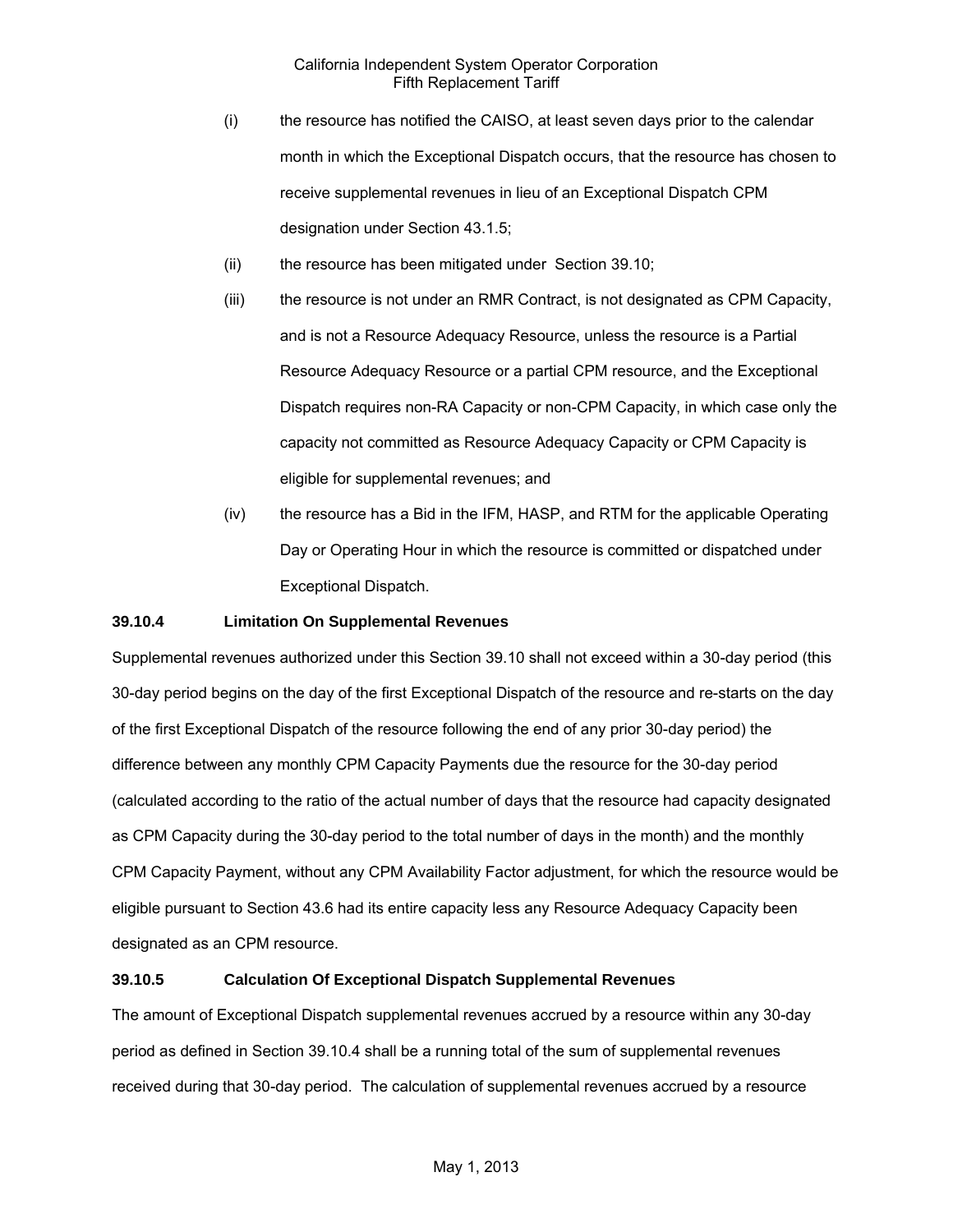within a 30-day period is based on the higher of (a) the Energy Bid price for the resource minus the Default Energy Bid price for the resource or (b) the Resource-Specific Settlement Interval LMP minus the Default Energy Bid price for the resource. The greater of (a) or (b) is multiplied by the amount of Energy provided by the resource under Exceptional Dispatch, and the results of that multiplication are summed across the successive hours of the 30-day period. Once the resource has reached the limit on supplemental revenues described in Section 39.10.4 based on the calculation above, then the Settlement for the resource will be as provided in Section 11.5.6.7.2 and the resource will not be eligible for additional supplemental revenues for the rest of the 30-day period.

# **39.11 Market Power Mitigation Applicable to Virtual Bidding**

# **39.11.1 Affiliate Disclosure Requirements**

Each Convergence Bidding Entity must satisfy the Affiliate disclosure requirements set forth in Section 4.14.2.1.

# **39.11.2 Monitoring of Virtual Bidding Activity**

The CAISO and DMM will monitor virtual bidding activity for anomalous market behavior, gaming, or the exercise of market power.

# **40. Resource Adequacy Demonstration For All SCs In The CAISO BAA**

# **40.1 Applicability**

A Load Serving Entity, and its Scheduling Coordinator, shall be exempt from this Section 40 during the next Resource Adequacy Compliance Year, if the metered peak Demand of the Load Serving Entity did not exceed one (1) MW during the twelve months preceding the last date on which the Load Serving Entity can make the election in Section 40.1.1 for the next Resource Adequacy Compliance Year. This Section 40 shall apply to all other Load Serving Entities and their respective Scheduling Coordinators. For purposes of Section 40, a Load Serving Entity shall not include any entity satisfying the terms of California Public Utilities Code Section 380(j)(3).

# **40.1.1 Election Of Load Serving Entity Status**

On an annual basis, in the manner and schedule set forth in the Business Practice Manual, the Scheduling Coordinator for a Load Serving Entity, not exempt under Section 40.1, shall inform the CAISO whether each such LSE elects to be either: (i) a Reserve Sharing LSE or (ii) a Modified Reserve Sharing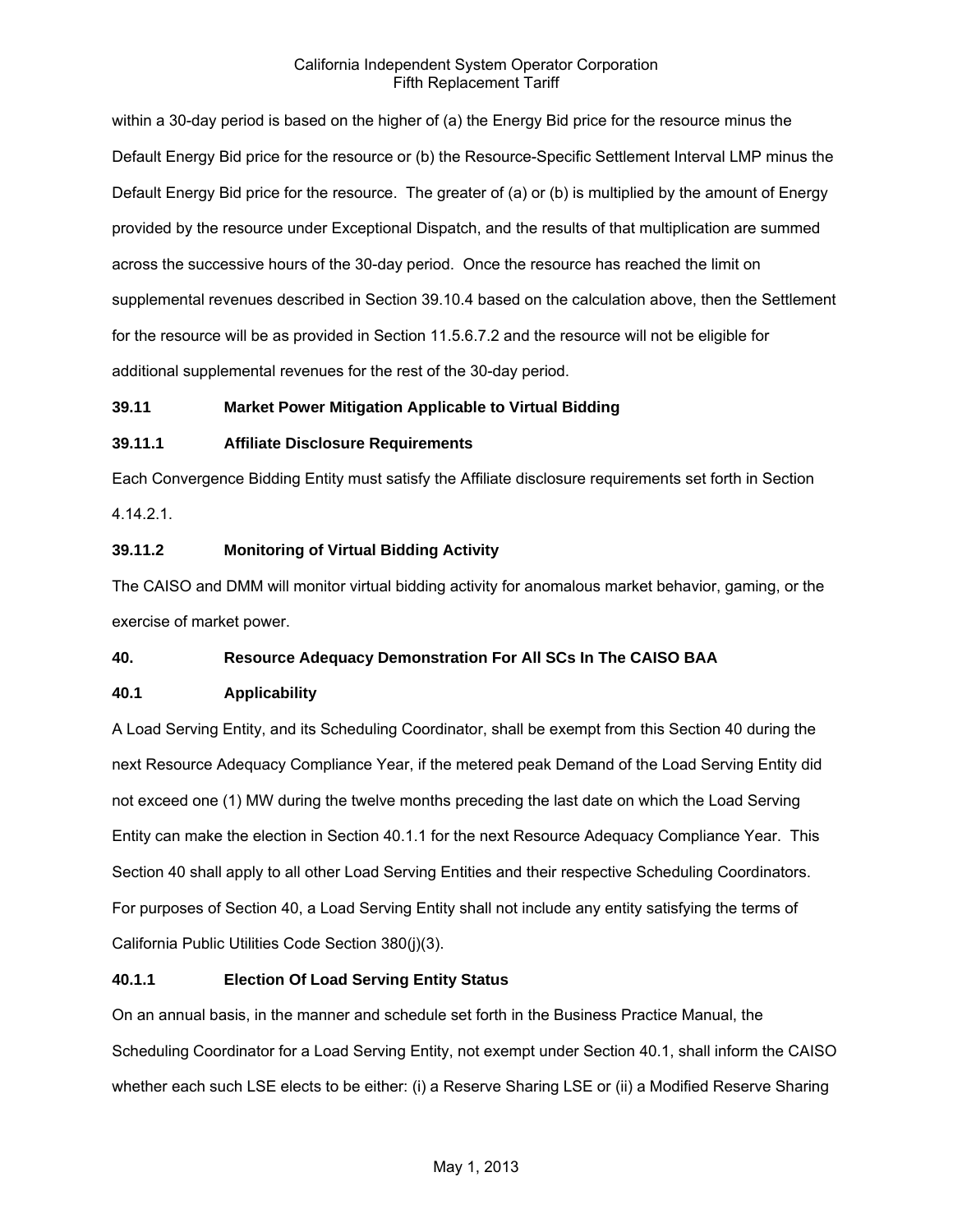LSE. A Scheduling Coordinator for a Load following MSS is not required to make an election under this Section. Scheduling Coordinators for Load following MSSs are subject solely to Sections 40.2.4, 40.3, and with respect to their Local Capacity Area Resources identified in accordance with Section 40.2.4, Section 40.9.

The CAISO may confirm with the CPUC, Local Regulatory Authority, or federal agency, as applicable, the accuracy of the election by the Scheduling Coordinator for any LSE under its respective jurisdiction, or, in the absence of any election by the Scheduling Coordinator, the desired election for any LSE under its jurisdiction. The determination of the CPUC, Local Regulatory Authority, or federal agency will be deemed binding by the CAISO on the Scheduling Coordinator and the LSE. If the Scheduling Coordinator and CPUC, Local Regulatory Authority, or federal agency, as appropriate, fail to make the election on behalf of an LSE in accordance with the Business Practice Manual, the LSE shall be deemed a Reserve Sharing LSE.

### **40.2 Information Requirements For Resource Adequacy Programs**

# **40.2.1 Reserve Sharing LSEs**

# **40.2.1.1 Requirements for CPUC Load Serving Entities Electing Reserve Sharing LSE Status**

- (a) The Scheduling Coordinator for a CPUC Load Serving Entity electing Reserve Sharing LSE status must provide the CAISO with all information or data to be provided to the CAISO as required by the CPUC and pursuant to the schedule adopted by the CPUC, except that the monthly Resource Adequacy Plans or the same information as required to be included in the monthly Resource Adequacy Plans, plus any other information the CAISO requires as identified in the Business Practice Manual, shall be submitted to the CAISO no less than 45 days in advance of the first day of the month covered by the plan, as provided in Section 40.2.1.1(e).
- (b) Where the information or data provided to the CAISO under Section 40.2.1.1(a) does not include Reserve Margin(s), then the provisions of Section 40.2.2.1(b) shall apply.
- (c) Where the information or data provided to the CAISO under Section 40.2.1.1(a)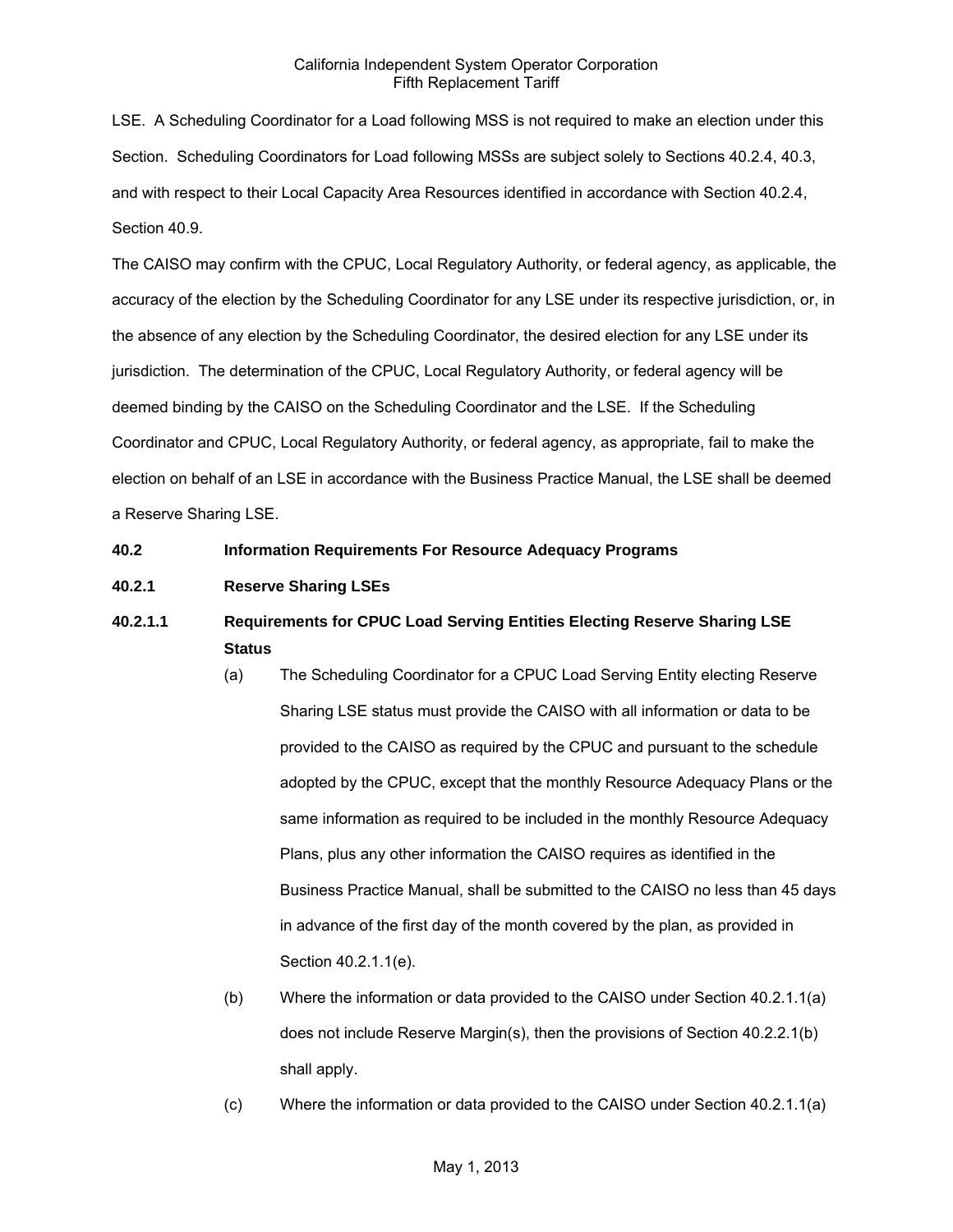does not include criteria for determining qualifying resource types and their Qualifying Capacity, then the provisions of Section 40.8 shall apply.

- (d) Where the information or data provided to the CAISO under Section 40.2.1.1(a) does not include annual and monthly Demand Forecast requirements, then the provisions of Section 40.2.2.3 shall apply.
- (e) Where the information or data provided to the CAISO under Section 40.2.1.1(a) does not include annual and monthly Resource Adequacy Plan requirements, or where there is a requirement to submit monthly Resource Adequacy Plans but the submission date is less than 45 days in advance of the first day of the month covered by the plan, then Section 40.2.2.4 shall apply.
- (f) Notwithstanding Section 40.2.1.1(a) and (e), for the resource adequacy month of January 2013, the monthly Resource Adequacy Plans or the same information as required to be included in the monthly Resource Adequacy Plans, plus any other information the CAISO requires as identified in the Business Practice Manual, shall be submitted to the CAISO no later than November 20, 2012, which is 42 days in advance of the first day of the month.

# **40.2.2 Non-CPUC LSEs Electing Reserve Sharing LSE Status**

# **40.2.2.1 Reserve Margin**

- (a) The Scheduling Coordinator for a Non-CPUC Load Serving Entity electing Reserve Sharing LSE status must provide the CAISO with the Reserve Margin(s) adopted by the appropriate Local Regulatory Authority or federal agency for use in the annual Resource Adequacy Plan and monthly Resource Adequacy Plans listed as a percentage of the Demand Forecasts developed in accordance with Section 40.2.2.3.
- (b) For the Scheduling Coordinator for a Non-CPUC Load Serving Entity for which the appropriate Local Regulatory Authority or federal agency has not established a Reserve Margin(s) or a CPUC Load Serving Entity subject to Section 40.2.1.1(b) that has elected Reserve Sharing LSE status, the Reserve Margin for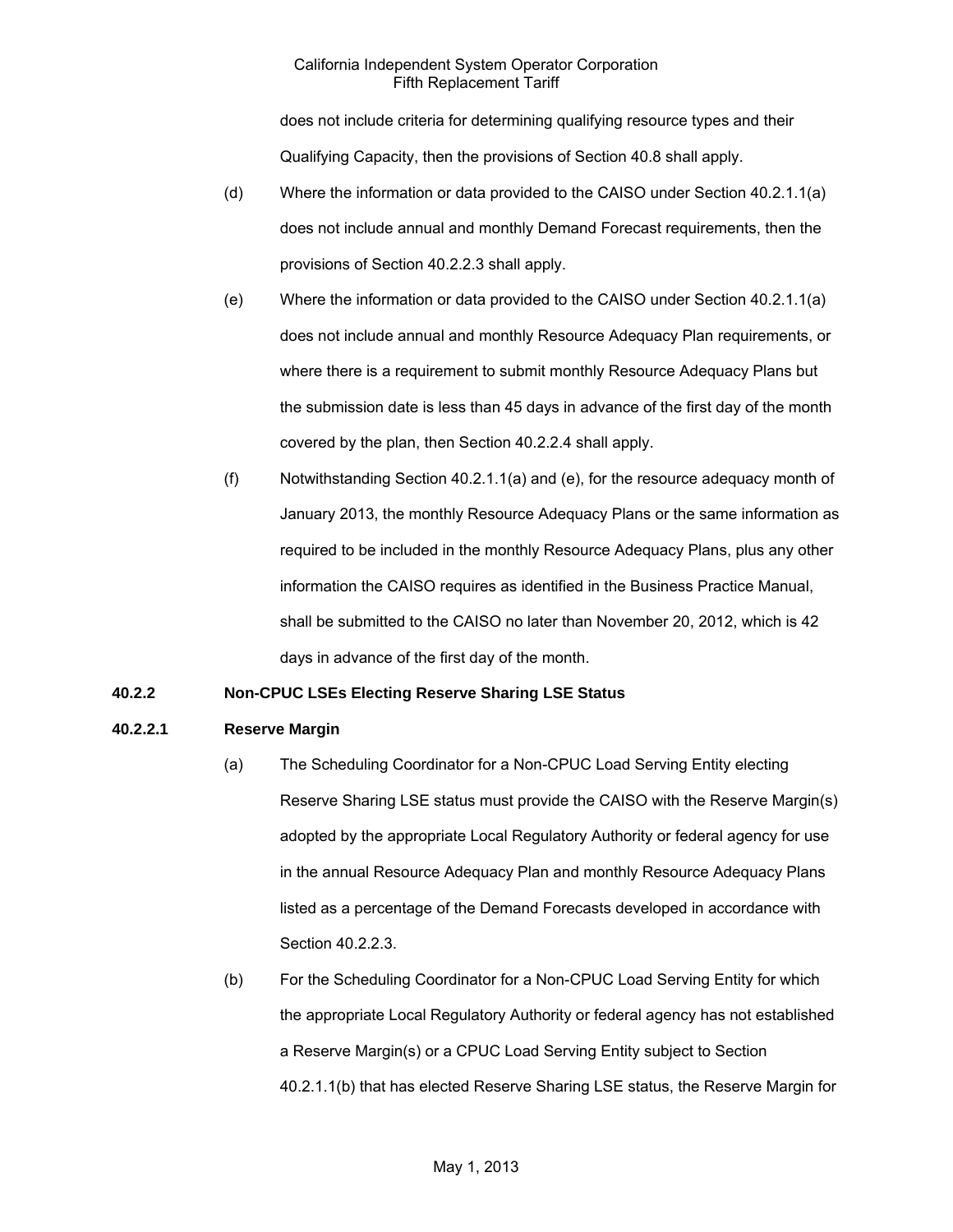each month shall be no less than fifteen percent (15%) of the LSE's peak hourly Demand for the applicable month, as determined by the Demand Forecasts developed in accordance with Section 40.2.2.3.

### **40.2.2.2 Qualifying Capacity Criteria**

The Scheduling Coordinator for a Non-CPUC Load Serving Entity electing Reserve Sharing LSE status must provide the CAISO with a description of the criteria adopted by the Local Regulatory Authority or federal agency for determining qualifying resource types and the Qualifying Capacity from such resources and any modifications thereto as they are implemented from time to time. The Reserve Sharing LSE may elect to utilize the criteria set forth in Section 40.8.

### **40.2.2.3 Demand Forecasts**

The Scheduling Coordinator for a Non-CPUC Load Serving Entity or CPUC Load Serving Entity subject to Section 40.2.1.1(b) electing Reserve Sharing LSE status must provide annual and monthly Demand Forecasts on the schedule and in the reporting format(s) set forth in the Business Practice Manual. The annual and monthly Demand Forecasts shall utilize the annual and monthly coincident peak Demand determinations provided by the California Energy Commission for such Load Serving Entity, which will be calculated from the Demand Forecast information submitted to the California Energy Commission by each Reserve Sharing LSE; or (ii) if the California Energy Commission does not produce coincident peak Demand Forecasts for the Load Serving Entity, the annual and monthly coincident peak Demand Forecasts produced by the CAISO for such Load Serving Entity in accordance with its Business Practice Manual. Scheduling Coordinators must provide data and information, as may be requested by the CAISO, necessary to develop or support the Demand Forecasts required by this Section.

# **40.2.2.4 Annual and Monthly Resource Adequacy Plans**

The Scheduling Coordinator for a Non-CPUC Load Serving Entity or a CPUC Load Serving Entity subject to Section 40.2.1.1(b) electing Reserve Sharing LSE status must provide annual and monthly Resource Adequacy Plans for such Load Serving Entity, as follows:

(a) Each annual Resource Adequacy Plan must be submitted to the CAISO on a schedule and in the reporting format(s) set forth in the Business Practice Manual. The annual Resource Adequacy Plan must, at a minimum, set forth the Local Capacity Area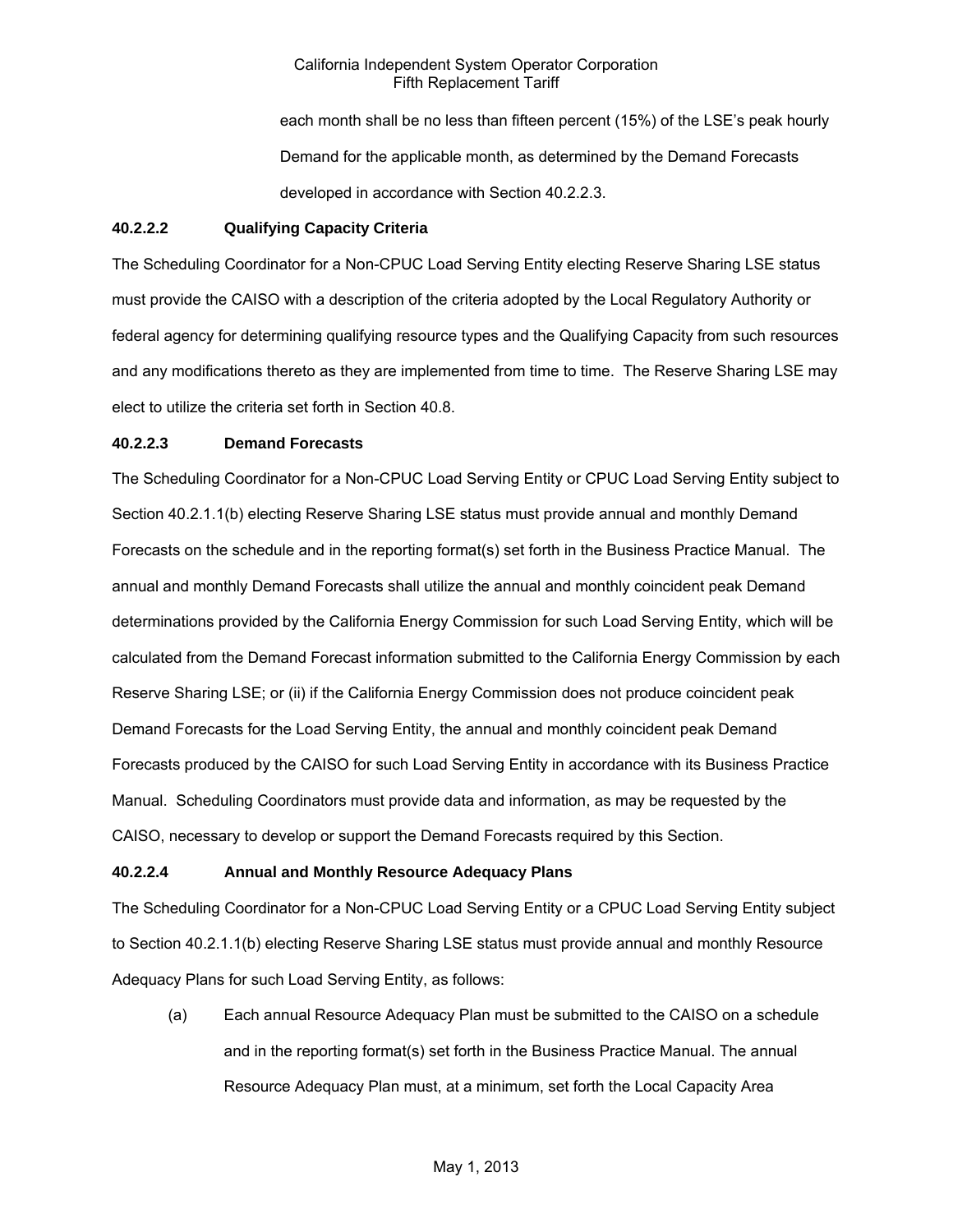Resources, if any, procured by the Load Serving Entity as described in Section 40.3.

- (b) Each monthly Resource Adequacy Plan or the same information as required to be included in the monthly Resource Adequacy Plan, plus any other information the CAISO requires as identified in the Business Practice Manual, must be submitted to the CAISO at least 45 days in advance of the first day of the month covered by the plan, and in accordance with the schedule and in the reporting format(s) set forth in the Business Practice Manual. The monthly Resource Adequacy Plan must identify all resources, including Local Capacity Area Resources, the Load Serving Entity will rely upon to satisfy the applicable month's peak hour Demand of the Load Serving Entity as determined by the Demand Forecasts developed in accordance with Section 40.2.2.3 and applicable Reserve Margin. Resource Adequacy Plans must utilize the Net Qualifying Capacity requirements of Section 40.4.
- (c) The Scheduling Coordinator for the Load Serving Entity may submit at any time from 45 days through 11 days in advance of the relevant month, a revision to its monthly Resource Adequacy Plan to correct an error in the plan. The CAISO will not accept any revisions to a monthly Resource Adequacy Plan from 10 days in advance of the relevant month through the end of the month, unless the Scheduling Coordinator for the Load Serving Entity demonstrates good cause for the change and explains why it was not possible to submit the change earlier.
- (d) In order to ensure that the CAISO's outage replacement determination remains accurate, the Scheduling Coordinator for the Load Serving Entity that submits a revision to its monthly Resource Adequacy Plan to correct an error must include in the revision a MW amount of Resource Adequacy Capacity for each day of month that is no less than the MW amount of Resource Adequacy Capacity included in its original plan for each day of the month.
- (e) In order to ensure that the amount of Resource Adequacy Capacity required to be included in the Load Serving Entity's Resource Adequacy Plan is operationally available to the CAISO throughout the resource adequacy month, the Load Serving Entity that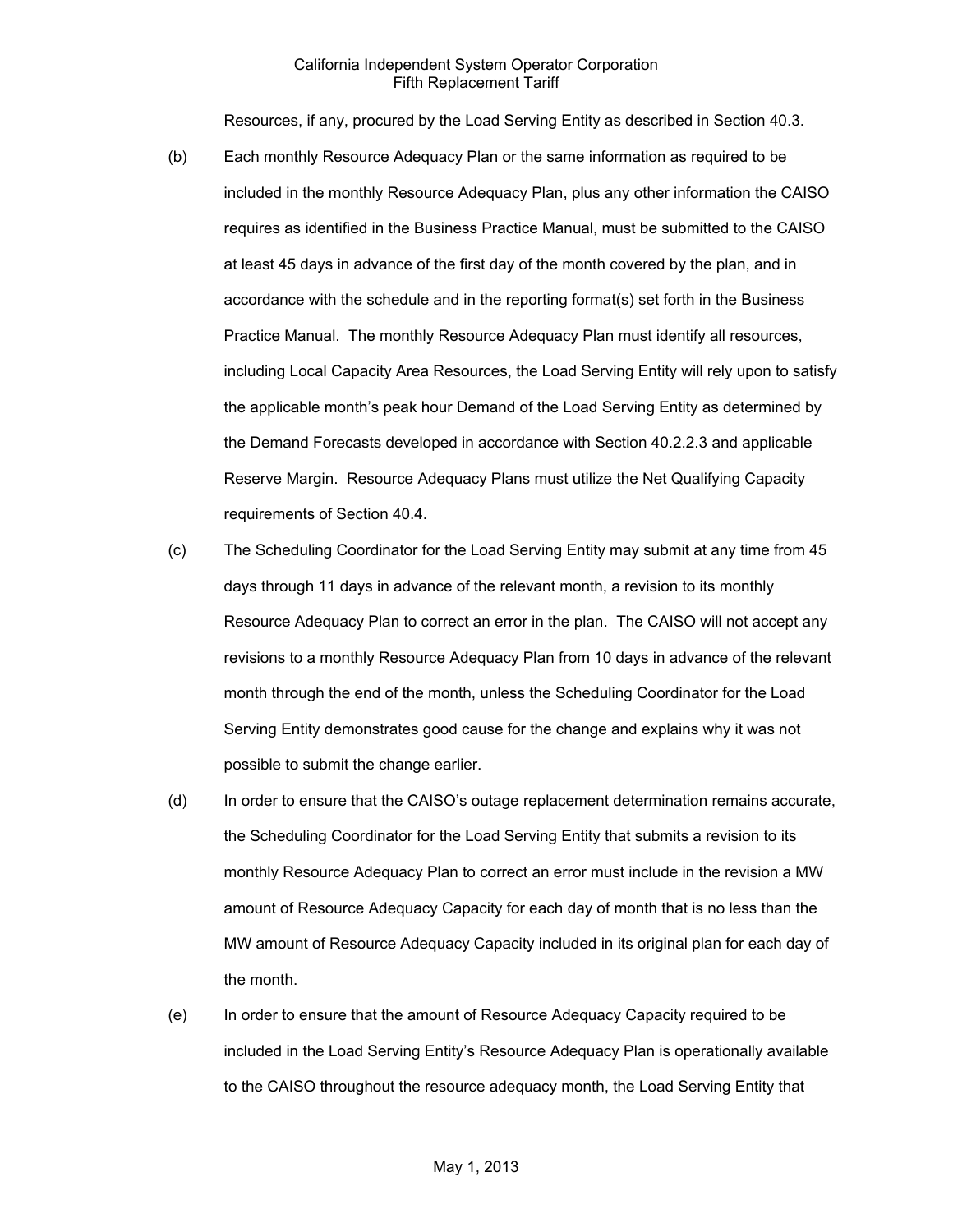submits the monthly Resource Adequacy Plan is subject to the replacement requirement in Section 9.3.1.3.1.

(f) Notwithstanding Section 40.2.2.4(b), for the resource adequacy month of January 2013, the monthly Resource Adequacy Plans or the same information as required to be included in the monthly Resource Adequacy Plans, plus any other information the CAISO requires as identified in the Business Practice Manual, shall be submitted to the CAISO no later than November 20, 2012, which is 42 days in advance of the first day of the month. Notwithstanding Section 40.2.2.4(c), for the resource adequacy month of January 2013, the Scheduling Coordinator for the Load Serving Entity may submit at any time from 42 days through 11 days in advance of the relevant month, a revision to its monthly Resource Adequacy Plan to correct an error in the plan.

# **40.2.3 Modified Reserve Sharing LSEs**

### **40.2.3.1 Reserve Margin**

- (a) The Scheduling Coordinator for a Load Serving Entity electing Modified Reserve Sharing LSE status must provide the CAISO with the Reserve Margin(s) adopted by the CPUC, Local Regulatory Authority, or federal agency, as appropriate, for use in the annual Resource Adequacy Plan and monthly Resource Adequacy Plans listed as a percentage of the Demand Forecasts developed in accordance with Section 40.2.3.3.
- (b) For the Scheduling Coordinator for a Load Serving Entity electing Modified Reserve Sharing LSE status for which the CPUC, Local Regulatory Authority, or federal agency, as appropriate, has not established a Reserve Margin, the Reserve Margin shall be no less than fifteen percent (15%) of the applicable month's peak hour Demand of the Load Serving Entity, as determined by the Demand Forecasts developed in accordance with Section 40.2.3.3.

#### **40.2.3.2 Qualifying Capacity**

The Scheduling Coordinator for a Load Serving Entity electing Modified Reserve Sharing LSE status must provide the CAISO with a description of the criteria for determining qualifying resource types and the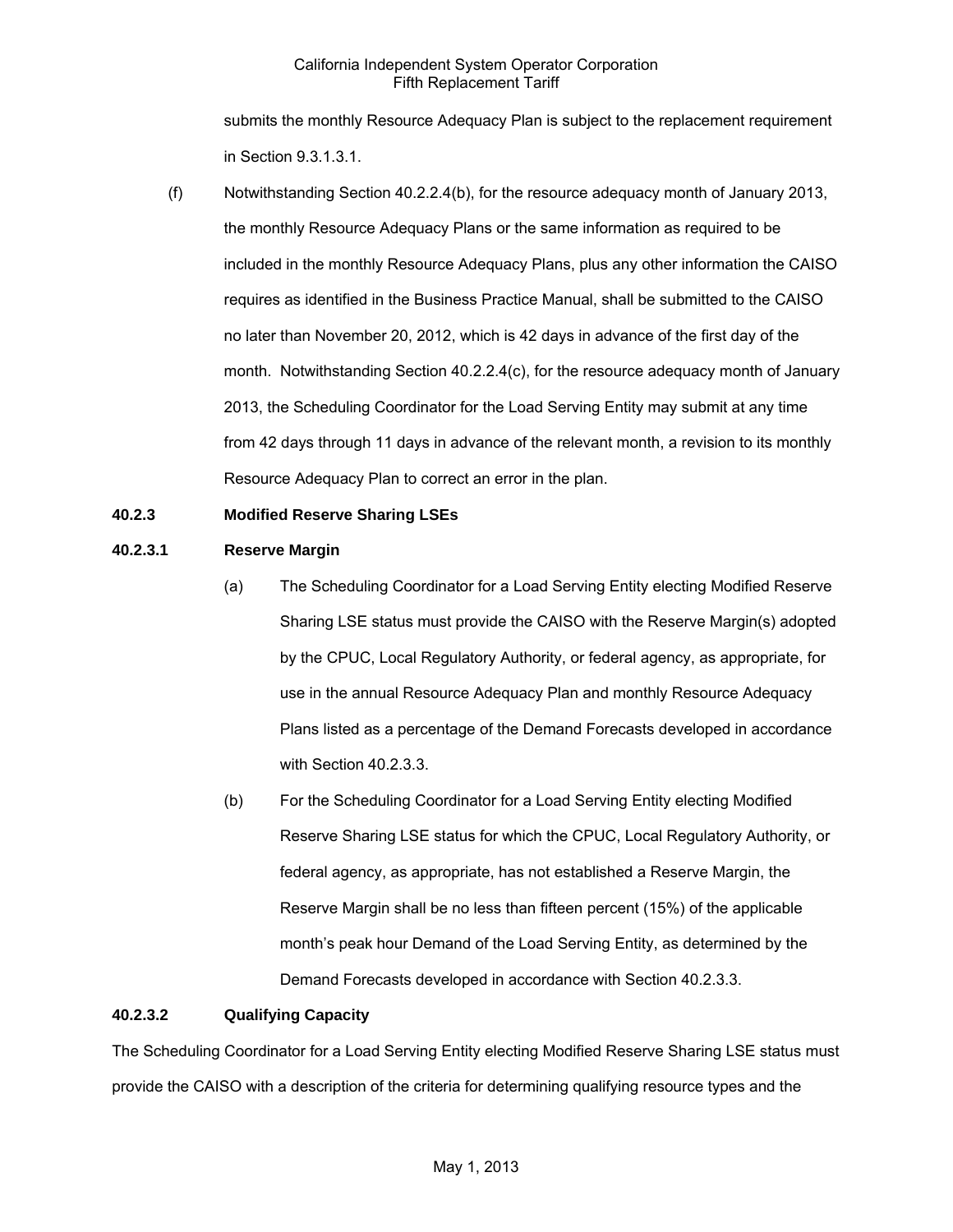Qualifying Capacity from such resources and any modifications thereto as they are implemented from time to time. The Modified Reserve Sharing LSE may elect to utilize the criteria set forth in Section 40.8.

#### **40.2.3.3 Demand Forecasts**

- (a) The Scheduling Coordinator for a Load Serving Entity electing Modified Reserve Sharing LSE status must provide annual and monthly Demand Forecasts on the schedule and in the reporting format(s) set forth in the Business Practice Manual. The annual and monthly Demand Forecasts shall utilize the annual and monthly coincident peak Demand determinations provided by the California Energy Commission for such Load Serving Entity, which will be calculated from Demand Forecast data submitted to the California Energy Commission by each Modified Reserve Sharing LSE; or (ii) if the California Energy Commission does not produce coincident peak Demand Forecasts for the Load Serving Entity, the annual and monthly coincident peak Demand Forecasts produced by the CAISO for such Load Serving Entity in accordance with its Business Practice Manual. Scheduling Coordinators must provide data and information, as may be requested by the CAISO, to develop or support the Demand Forecast required by this Section 40.2.3.3(b).
- (b) The Scheduling Coordinator for a Load Serving Entity electing Modified Reserve Sharing LSE status must submit, on the schedule and in the reporting format set forth in the Business Practice Manual, hourly Demand Forecasts for each Trading Hour of the next Trading Day for each Modified Reserve Sharing LSE represented. The Scheduling Coordinator for a Load Serving Entity electing Modified Reserve Sharing LSE status must provide data or supporting information, as requested by the CAISO, for the Demand Forecasts required by this Section 40.2.3.3(b) for each Modified Reserve Sharing LSE served by the Scheduling Coordinator and a description of the criteria upon which the Demand Forecast was developed, and any modifications thereto as they are implemented from time to time.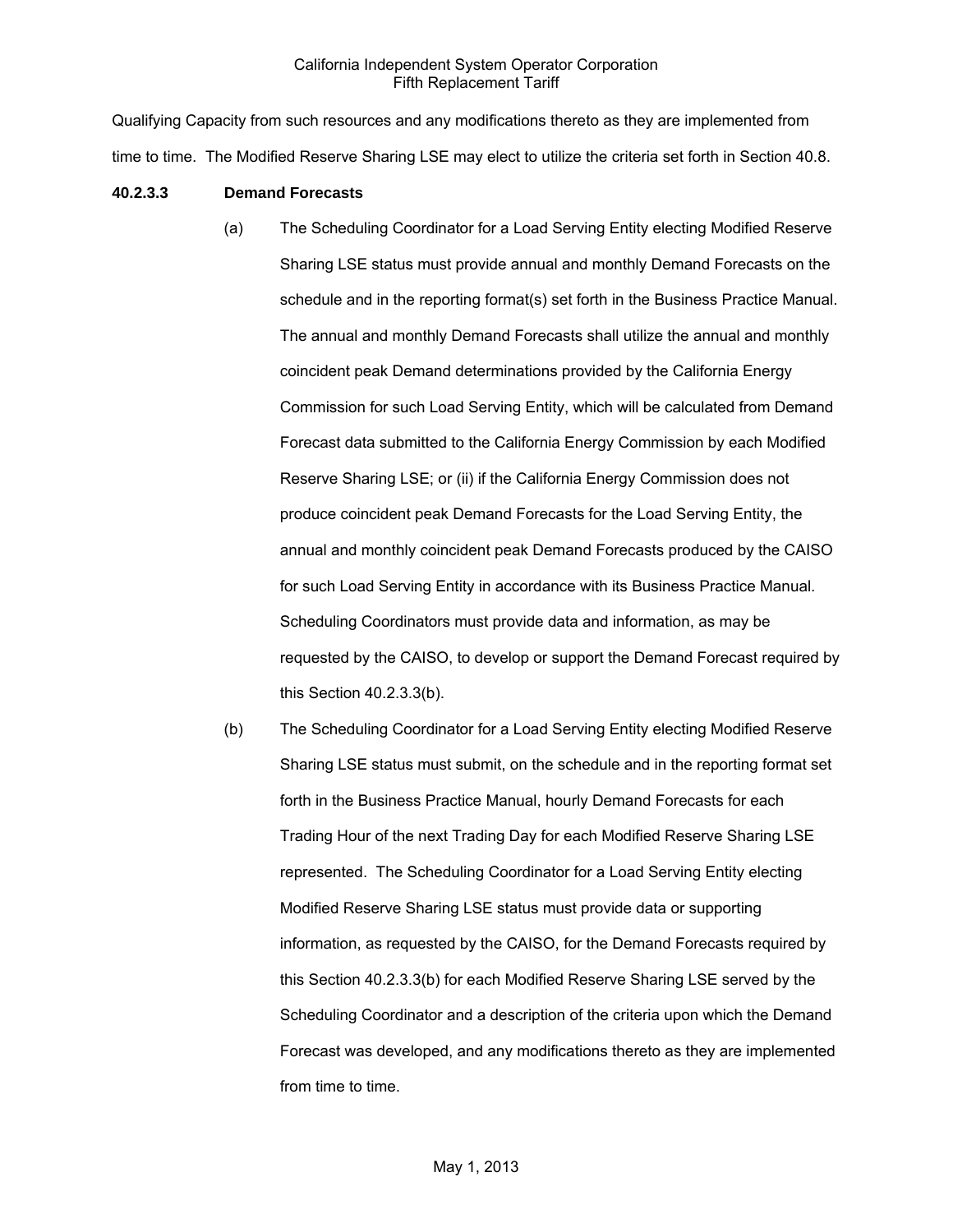### **40.2.3.4 Annual and Monthly Resource Adequacy Plans**

The Scheduling Coordinator for a Load Serving Entity electing Modified Reserve Sharing LSE status must provide annual and monthly Resource Adequacy Plans, for each Modified Reserve Sharing LSE served by the Scheduling Coordinator, as follows:

- (a) Each annual Resource Adequacy Plan must be submitted to the CAISO on a schedule and in the reporting format(s) set forth in the Business Practice Manual. The annual Resource Adequacy Plan must, at a minimum, set forth the Local Capacity Area Resources, if any, procured by the Modified Reserve Sharing LSE as described in Section 40.3.
- (b) Each monthly Resource Adequacy Plan or the same information as required to be included in the monthly Resource Adequacy Plan, plus any other information the CAISO requires as identified in the Business Practice Manual, must be submitted to the CAISO at least 45 days in advance of the first day of the month covered by the plan, and in accordance with the schedule and in the reporting format(s) set forth in the Business Practice Manual. The monthly Resource Adequacy Plan must identify the resources the Modified Reserve Sharing LSE will rely upon to satisfy its forecasted monthly Demand and Reserve Margin as set forth in Section 40.2.3.1, for the relevant reporting period and must utilize the Net Qualifying Capacity requirements of Section 40.4.
- (c) The Scheduling Coordinator for the Load Serving Entity may submit, at any time from 45 days through 11 days in advance of the relevant month, a revision to its monthly Resource Adequacy Plan to correct an error in the plan. The CAISO will not accept any revisions to a monthly Resource Adequacy Plan from 10 days in advance of the relevant month through the end of the month, unless the Scheduling Coordinator for the Load Serving Entity demonstrates good cause for the change and explains why it was not possible to submit the change earlier.
- (d) In order to ensure that the CAISO's outage replacement determination remains accurate, the Scheduling Coordinator for the Load Serving Entity that submits a revision to its monthly Resource Adequacy Plan to correct an error must include in the revision a MW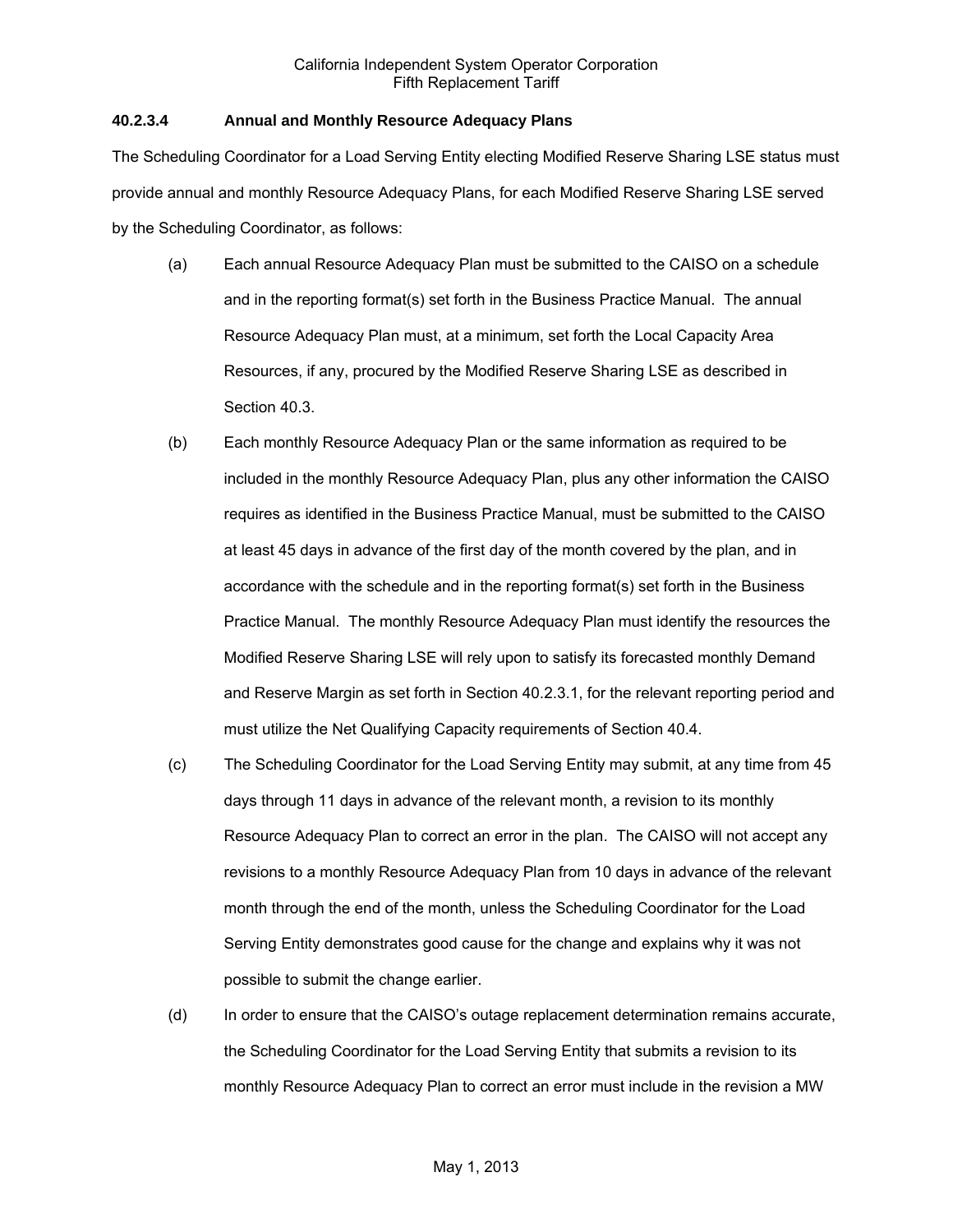amount of Resource Adequacy Capacity for each day of month that is no less than the MW amount of Resource Adequacy Capacity included in its original plan for each day of the month.

- (e) In order to ensure that the Resource Adequacy Capacity required to be included in the Load Serving Entity's monthly Resource Adequacy Plan is operationally available to the CAISO throughout the resource adequacy month, the Load Serving Entity that submits the monthly Resource Adequacy Plan is subject to the replacement requirement in Section 9.3.1.3.1.
- (f) Notwithstanding Section 40.2.3.4(b), for the resource adequacy month of January 2013, the monthly Resource Adequacy Plans or the same information as required to be included in the monthly Resource Adequacy Plans, plus any other information the CAISO requires as identified in the Business Practice Manual, shall be submitted to the CAISO no later than November 20, 2012, which is 42 days in advance of the first day of the month. Notwithstanding Section 40.2.3.4(c), for the resource adequacy month of January 2013, the Scheduling Coordinator for the Load Serving Entity may submit at any time from 42 days through 11 days in advance of the relevant month, a revision to its monthly Resource Adequacy Plan to correct an error in the plan.

#### **40.2.4 Load Following MSS**

A Scheduling Coordinator for a Load following MSS must provide an annual Resource Adequacy Plan that sets forth, at a minimum, the Local Capacity Area Resources, if any, procured by the Load following MSS as described in Section 40.3. The annual Resource Adequacy Plan shall utilize the annual coincident peak Demand determination provided by the California Energy Commission for such Load following MSS using Demand Forecast data submitted to the California Energy Commission by the Load following MSS, or, if the California Energy Commission does not produce coincident peak Demand Forecasts for the Load following MSS, the annual coincident peak Demand Forecast produced by the CAISO for such Load following MSS in accordance with its Business Practice Manual using Demand Forecast data submitted to the CAISO by the Load following MSS. The Local Capacity Area Resources identified by the annual Resource Adequacy Plan submitted by the Load following MSS shall be subject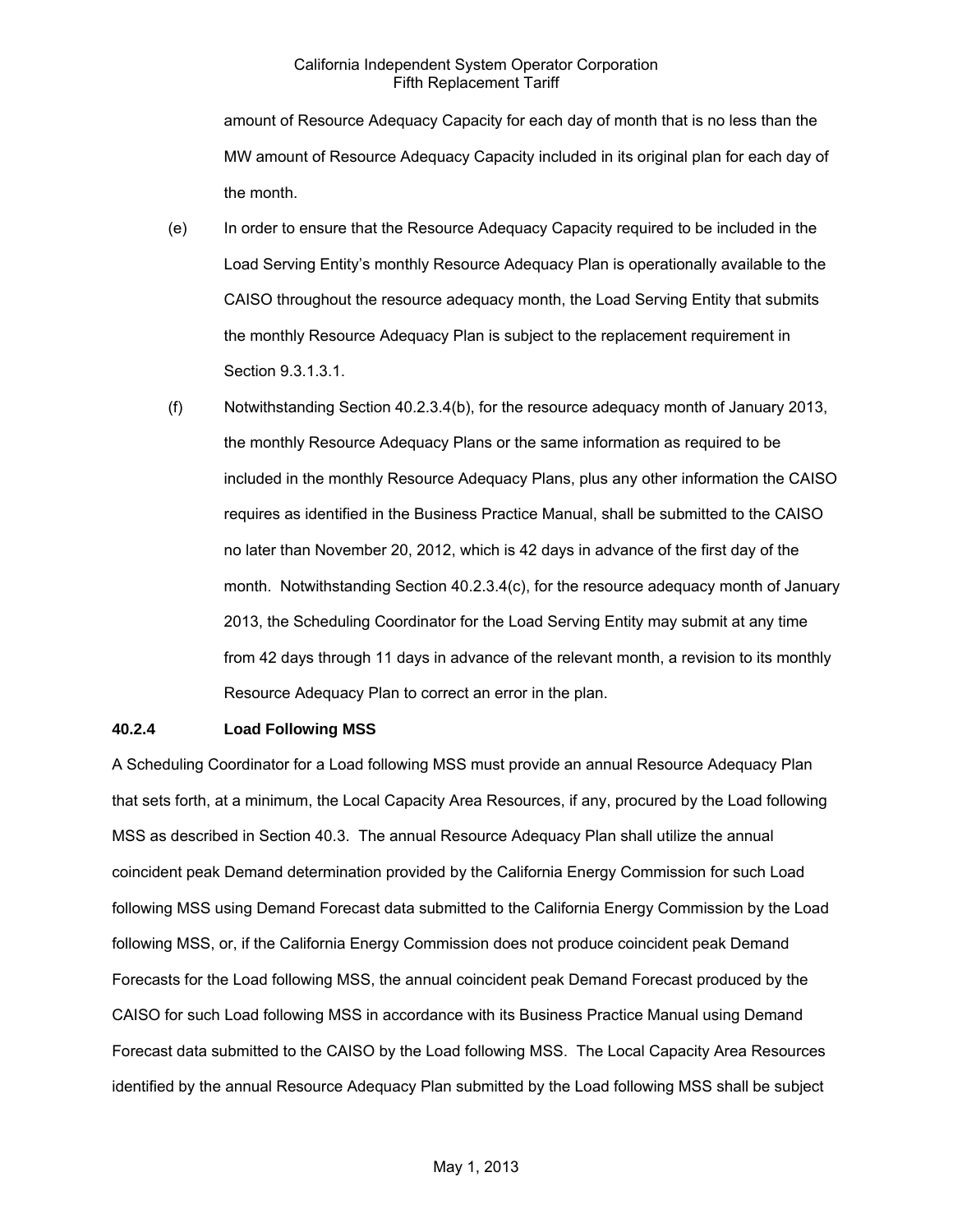to the Availability Standards, Non-Availability Charge, and Availability Incentive Payment specified in Section 40.9.

### **40.3 Local Capacity Area Resource Requirements For SCs For LSEs**

### **40.3.1 Local Capacity Technical Study**

On an annual basis, pursuant to the schedule set forth in the Business Practice Manual, the CAISO will, perform, and publish on the CAISO Website the Local Capacity Technical Study. The Local Capacity Technical Study shall identify Local Capacity Areas, determine the minimum amount of Local Capacity Area Resources in MW that must be available to the CAISO within each identified Local Capacity Area, and identify the Generating Units within each identified Local Capacity Area. The CAISO shall collaborate with the CPUC, Local Regulatory Authorities within the CAISO Balancing Authority Area, federal agencies, and Market Participants to ensure that the Local Capacity Technical Study is performed in accordance with this Section 40.3 and to establish for inclusion in the Business Practice Manual other parameters and assumptions applicable to the Local Capacity Technical Study and a schedule that provides for: (i) reasonable time for review of a draft Local Capacity Technical Study, (ii) reasonable time for Participating TOs to propose operating solutions, and (iii) release of the final Local Capacity Technical Study no later than 120 days prior to the date annual Resource Adequacy Plans must be submitted under this Section 40.

### **40.3.1.1 Local Capacity Technical Study Criteria**

The Local Capacity Technical Study will determine the minimum amount of Local Capacity Area Resources needed to address the Contingencies identified in Section 40.3.1.2. In performing the Local Capacity Technical Study, the CAISO will apply those methods for resolving Contingencies considered appropriate for the performance level that corresponds to a particular studied Contingency, as provided in NERC Reliability Standards TPL-001-0, TPL-002-0, TPL-003-0, and TPL-004-0, as augmented by CAISO Reliability Criteria in accordance with the Transmission Control Agreement and Section 24.2.1. The CAISO Reliability Criteria shall include:

> (1) Time Allowed for Manual Readjustment: This is the amount of time required for the Operator to take all actions necessary to prepare the system for the next Contingency. This time should not be less than thirty (30) minutes.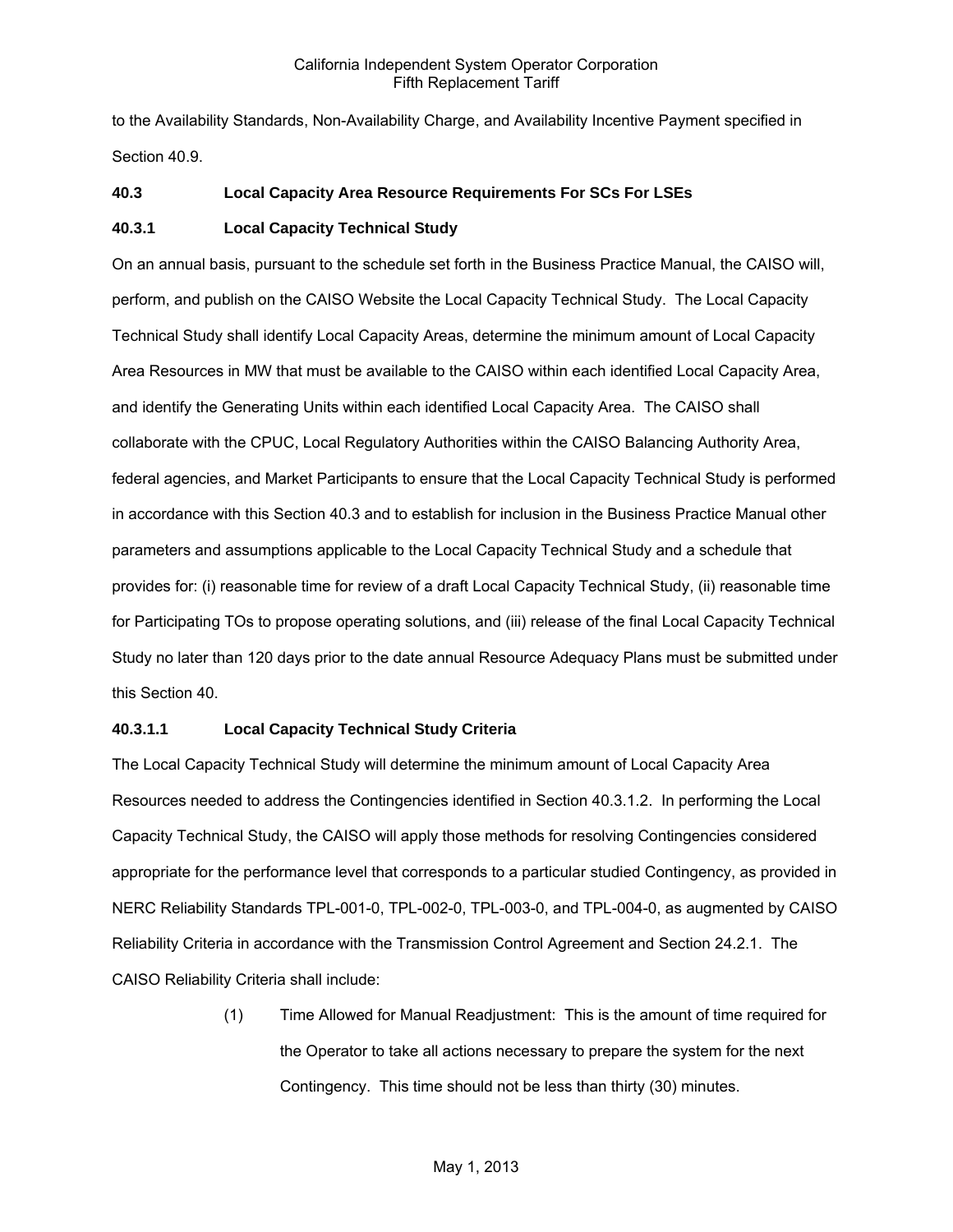(2) No voltage collapse or dynamic instability shall be allowed for a Contingency in

Category D – extreme event (any B1-4 system readjusted (Common Mode) L-2),

as listed in Section 40.3.1.2.

# **40.3.1.2 Local Capacity Technical Study Contingencies.**

| The Local Capacity Technical Study shall assess the following |
|---------------------------------------------------------------|
| Contingencies:                                                |
| <b>Contingency Component(s)</b>                               |
| NERC/WECC Performance Level A - No Contingencies              |
| NERC/WECC Performance Level B - Loss of a single element      |
| 1. Generator (G-1)                                            |
| 2. Transmission Circuit (L-1)                                 |
| 3. Transformer (T-1)                                          |
| 4. Single Pole (dc) Line                                      |
| 5. G-1 system readjusted L-1                                  |
| NERC/WECC Performance Level C - Loss of two or more elements  |
| 3. L-1 system readjusted G-1                                  |
| 3. G-1 system readjusted T-1 or T-1 system readjusted G-1     |
| 3. L-1 system readjusted T-1 or T-1 system readjusted L-1     |
| 3. G-1 system readjusted G-1                                  |
| 3. L-1 system readjusted L-1                                  |
| 4. Bipolar (dc) Line                                          |
| 5. Two circuits (Common Mode) L-2                             |
| WECC-S3. Two generators (Common Mode) G-2                     |
| D - Extreme event - loss of two or more elements              |
| Any B1-4 system readjusted (Common Mode) L-2                  |
|                                                               |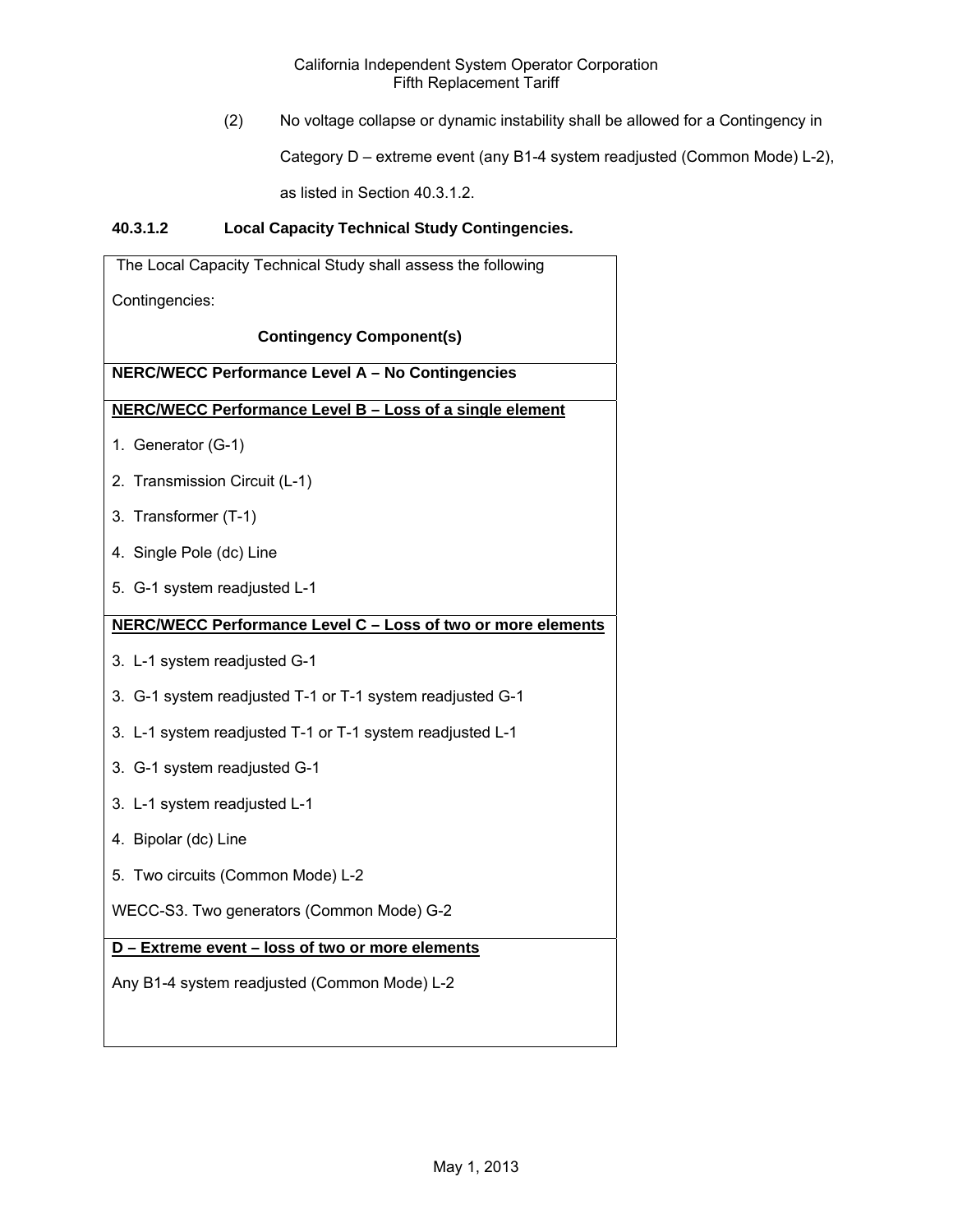### **40.3.2 Allocation Of Local Capacity Area Resource Obligations**

The CAISO will allocate responsibility for Local Capacity Area Resources to Scheduling Coordinators for Load Serving Entities in the following sequential manner:

- (a) The responsibility for the aggregate Local Capacity Area Resources required for all Local Capacity Areas within each TAC Area as determined by the Local Capacity Technical Study will be allocated to all Scheduling Coordinators for Load Serving Entities that serve Load in the TAC Area in accordance with the Load Serving Entity's proportionate share of the LSE's TAC Area Load at the time of the CAISO's annual coincident peak Demand set forth in the annual peak Demand Forecast for the next Resource Adequacy Compliance Year as determined by the California Energy Commission. Expressed as a formula, the allocation of Local Area Capacity Resource obligations will be as follows: (∑ Local Capacity Area MW in TAC Area from the Local Capacity Technical Study) \* (LSE Demand in TAC Area at CAISO annual coincident peak Demand)/(Total TAC Area Demand at the time of CAISO annual coincident peak Demand). This will result in a MW responsibility for each Load Serving Entity for each TAC Area in which the LSE serves Load. The LSE may meet its MW responsibility, as assigned under this Section, for each TAC Area in which the LSE serves Load by procurement of that MW quantity in any Local Capacity Area in the TAC Area.
- (b) For Scheduling Coordinators for Non-CPUC Load Serving Entities, the Local Capacity Area Resource obligation will be allocated based on Section 40.3.2(a) above.
- (c) For Scheduling Coordinators for CPUC Load Serving Entities, the CAISO will allocate the Local Capacity Area Resource obligation based on an allocation methodology, if any, adopted by the CPUC. However, if the allocation methodology adopted by the CPUC does not fully allocate the total sum of each CPUC Load Serving Entity's proportionate share calculated under Section 40.3.2(a), the CAISO will allocate the difference to all Scheduling Coordinators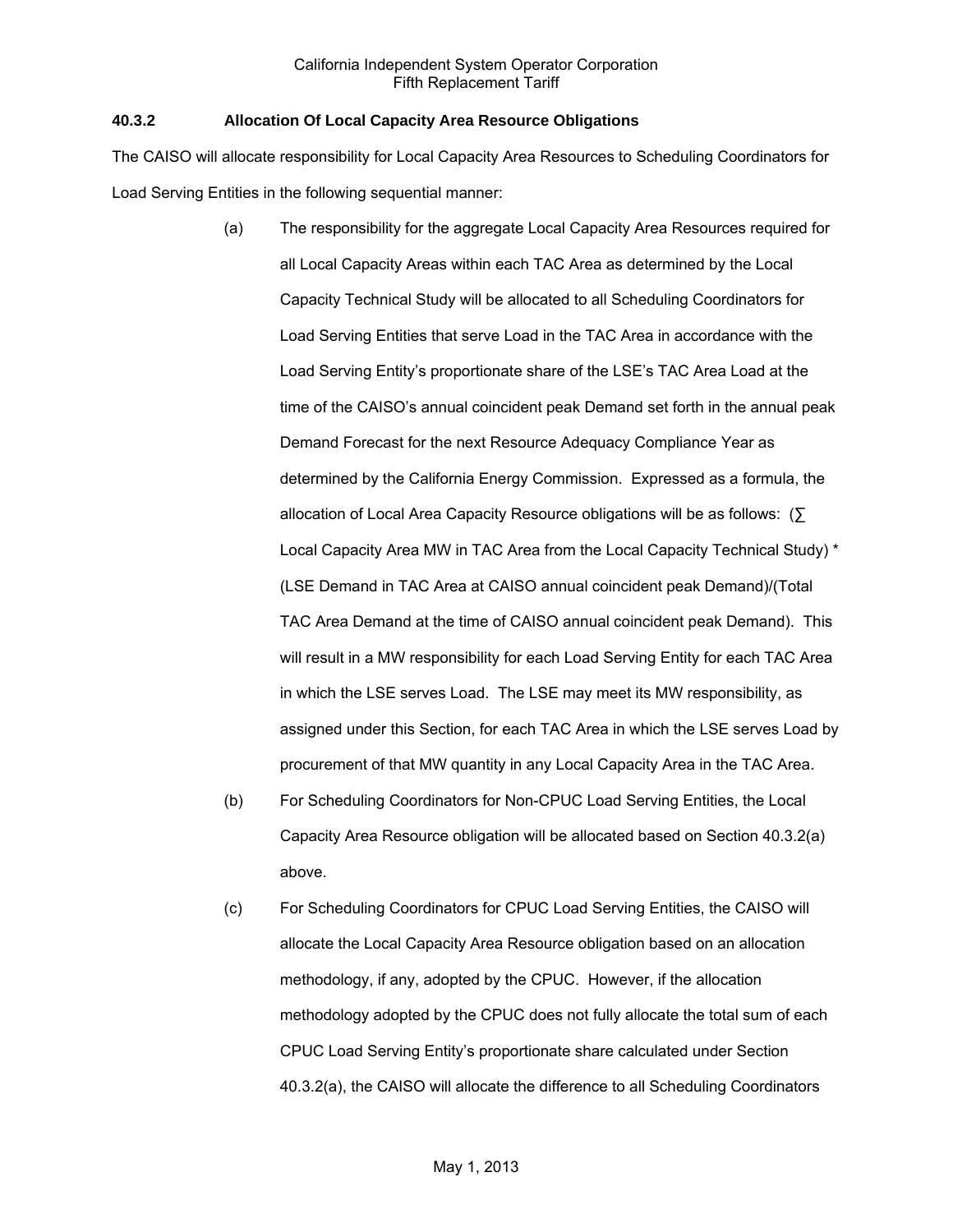for CPUC Load Serving Entities in accordance with their proportionate share calculated under 40.3.2(a). If the CPUC does not adopt an allocation methodology, the CAISO will allocate Local Capacity Area Resources to Scheduling Coordinators for CPUC Load Serving Entities based on Section 40.3.2(a).

Once the CAISO has allocated the total responsibility for Local Capacity Area Resources, the CAISO will inform the Scheduling Coordinator for each LSE of the LSE's specific allocated responsibility for Local Capacity Area Resources in each TAC Area in which the LSE serves Load.

# **40.3.3 Procurement Of Local Capacity Area Resources By LSEs**

Nothing in this Section 40 obligates any Scheduling Coordinator to demonstrate on behalf of a Load Serving Entity that the Load Serving Entity has procured Local Capacity Area Resources to satisfy capacity requirements for each Local Capacity Area identified in the technical study. Scheduling Coordinators for Load Serving Entities may aggregate responsibilities for procurement of Local Capacity Area Resources. If a Load Serving Entity has procured Local Capacity Area Resources that satisfy generation capacity requirements for Local Capacity Areas, the Scheduling Coordinator for such Load Serving Entity shall include this information in its annual and monthly Resource Adequacy Plan(s).

#### **40.3.4 [NOT USED]**

# **40.4 General Requirements On Resource Adequacy Resources**

# **40.4.1 Eligible Resources And Determination Of Qualifying Capacity**

The CAISO shall use the criteria provided by the CPUC or Local Regulatory Authority to determine and verify, if necessary, the Qualifying Capacity of all Resource Adequacy Resources; however, to the extent a resource is listed by one or more Scheduling Coordinators in their Resource Adequacy Plans, which apply the criteria of more than one Local Regulatory Authority that leads to conflicting Qualifying Capacity values for that resource, the CAISO will accept the methodology that results in the highest Qualifying Capacity value. Only if the CPUC, Local Regulatory Authority, or federal agency has not established any Qualifying Capacity criteria, or chooses to rely on the criteria in this CAISO Tariff, will the provisions of Section 40.8 apply.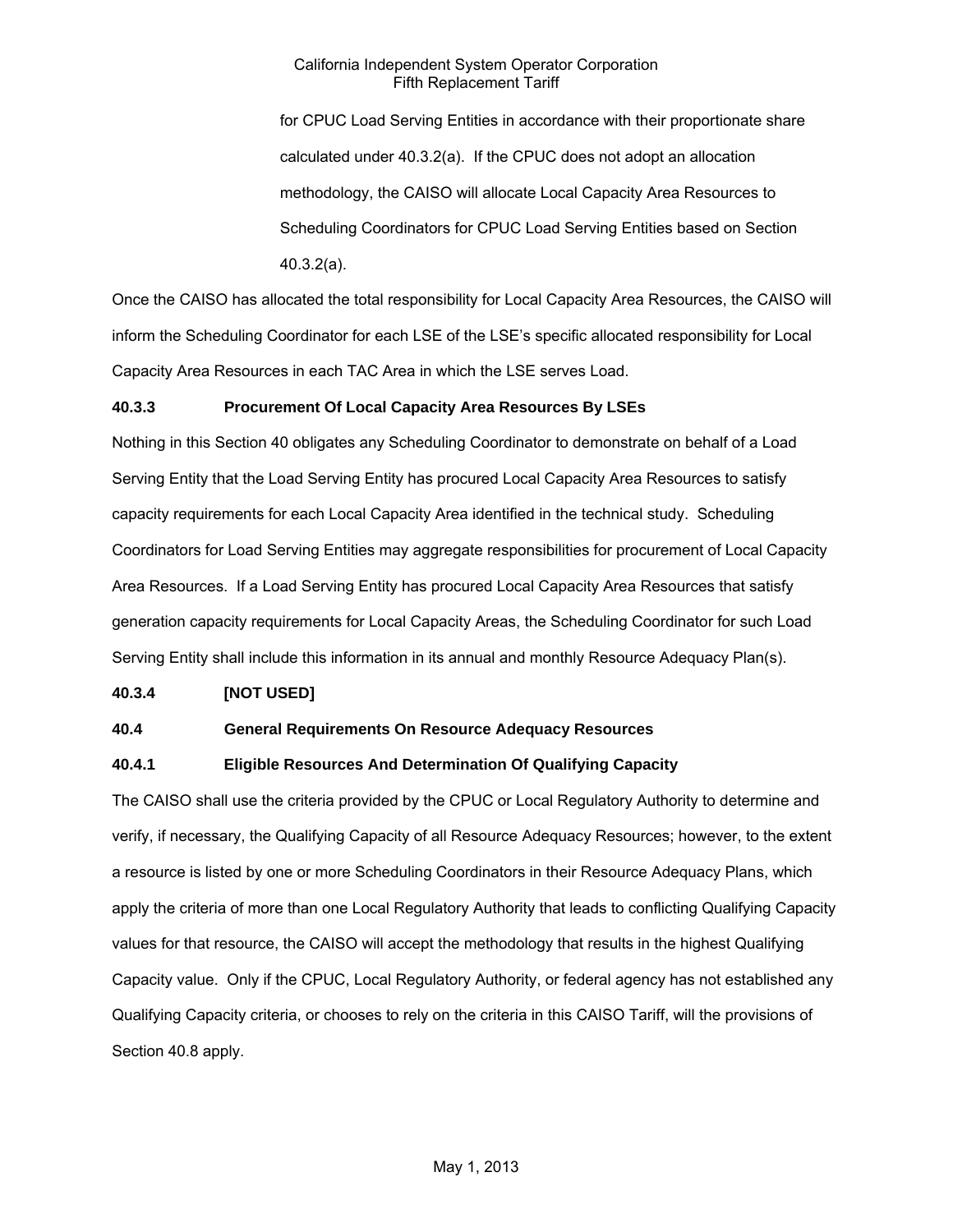### **40.4.2 Net Qualifying Capacity Report**

The CAISO shall produce an annual report posted to the CAISO Website on the schedule set forth in the Business Practice Manual that sets forth the Net Qualifying Capacity of all Participating Generators. All other Resource Adequacy Resources may be included in the annual report under Section 40.4.2 upon their request. The Net Qualifying Capacity of any resource included in the annual report, once posted to the CAISO Website, shall not be reduced by the CAISO for the next Resource Adequacy Compliance Year. Any change proposed to be made to a Net Qualifying Capacity value for a resource included in a prior annual report shall be explained, and any test results or analyses underlying the change provided, to the Scheduling Coordinator within ten (10) days of the CAISO's determination that a change to the resource's Net Qualifying Capacity is appropriate, which also must be at least fifteen (15) days prior to the posting on the CAISO Website of the annual report. Any disputes as to the CAISO's determination regarding Net Qualifying Capacity shall be subject to the CAISO ADR Procedures.

# **40.4.3 General Qualifications For Supplying Net Qualifying Capacity**

Resource Adequacy Resources included in a Resource Adequacy Plan submitted by a Scheduling Coordinator on behalf of a Load Serving Entity serving Load in the CAISO Balancing Authority Area must:

- (1) Be available for testing by the CAISO to validate Qualifying Capacity, which can be no less than a resource's PMin even if the resource's contractual Resource Adequacy Capacity is less than its PMin, and determine Net Qualifying Capacity for the next Resource Adequacy Compliance Year;
- (2) Provide any information requested by the CAISO to apply the performance criteria to be adopted by the CAISO pursuant to Section 40.4.5;
- (3) Submit Bids into the CAISO Markets as required by this CAISO Tariff;
- (4) Be in compliance, as of the date that the CAISO performs any testing or otherwise determines Net Qualifying Capacity for the next Resource Adequacy Compliance Year, with the criteria for Qualifying Capacity established by the CPUC, relevant Local Regulatory Authority, or federal agency and provided to the CAISO; and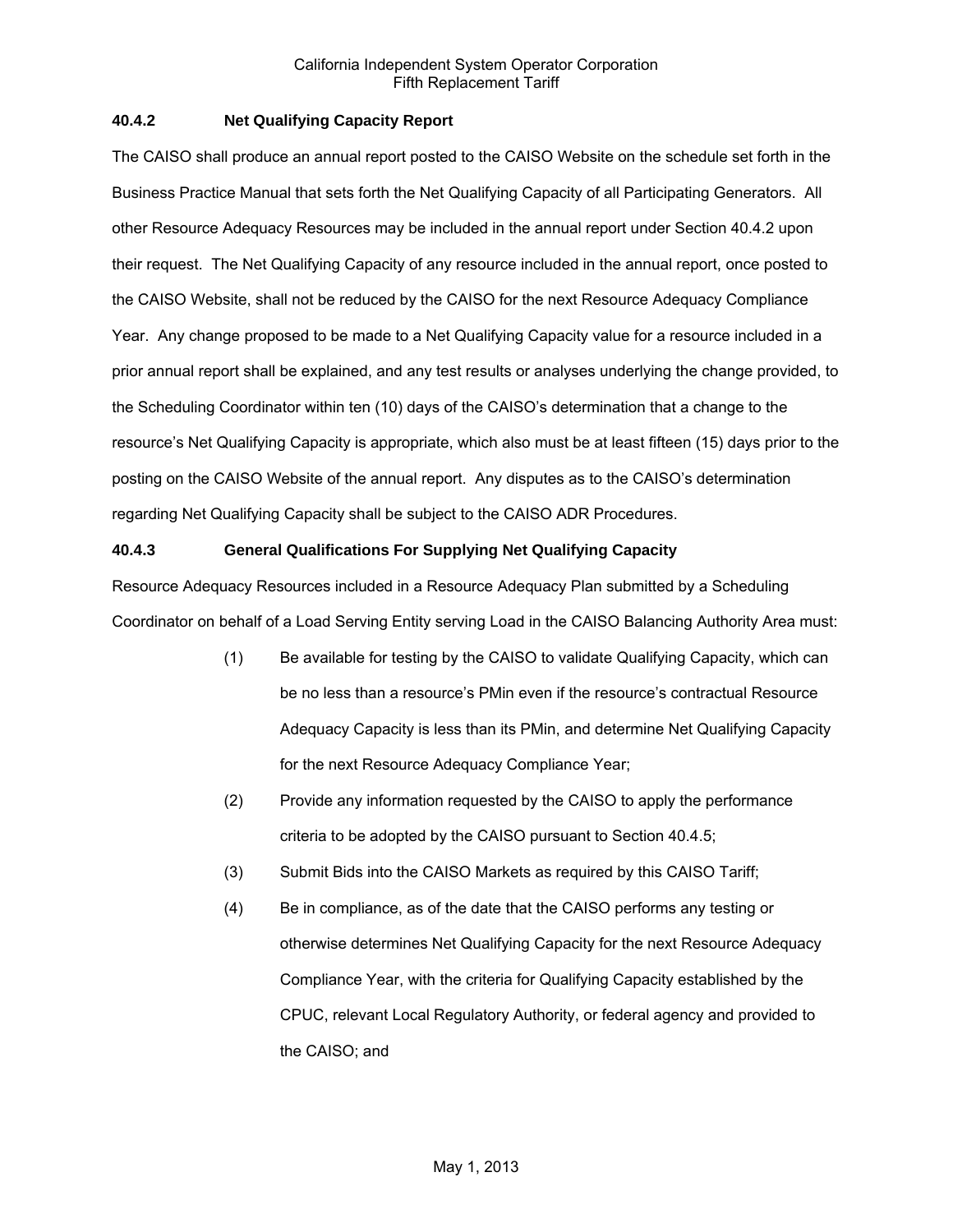- (5) Be subject to Sanctions for non-performance as specified in the CAISO Tariff; and
- (6) For a resource with contractual Resource Adequacy Capacity less than PMin, make the PMin available to the CAISO for commitment or dispatch at PMin, subject to Section 11.8 provisions for Bid Cost Recovery, so that the resource's Resource Adequacy Capacity can be utilized as required by this CAISO Tariff.

# **40.4.4 Reductions For Testing**

In accordance with the procedures specified in the Business Practice Manual, the Generating Unit of a Participating Generator or other Generating Units, System Units or Loads of Participating Loads or Proxy Demand Resources included in a Resource Adequacy Plan submitted by a Scheduling Coordinator on behalf of a Load Serving Entity can have its Qualifying Capacity reduced, for purposes of the Net Qualifying Capacity annual report under Section 40.4.2 for the next Resource Adequacy Compliance Year, if a CAISO testing program determines that it is not capable of supplying the full Qualifying Capacity amount.

#### **40.4.5 Reductions For Performance Criteria**

No later than 12 months after the effective date of this Section 40, the CAISO will issue a report outlining a proposal with respect to performance criteria for Resource Adequacy Resources. The CAISO will collaborate with the CPUC and other Local Regulatory Authorities to develop the performance criteria to be submitted to FERC. The Scheduling Coordinator for a Resource Adequacy Resource shall provide or make available to the CAISO, subject to the confidentiality provisions of this CAISO Tariff, all documentation requested by the CAISO to determine, develop or implement the performance criteria, including, but not limited to, NERC Generating Availability Data System data.

#### **40.4.6 Reductions For Deliverability**

#### **40.4.6.1 Deliverability Within the CAISO Balancing Authority Area**

In order to determine Net Qualifying Capacity from Resource Adequacy Resources subject to this Section 40.4, the CAISO will determine that a Resource Adequacy Resource is available to serve the aggregate of Load by means of a deliverability study. Documentation explaining the CAISO's deliverability analysis will be posted on the CAISO Website. The deliverability study will be performed annually and shall focus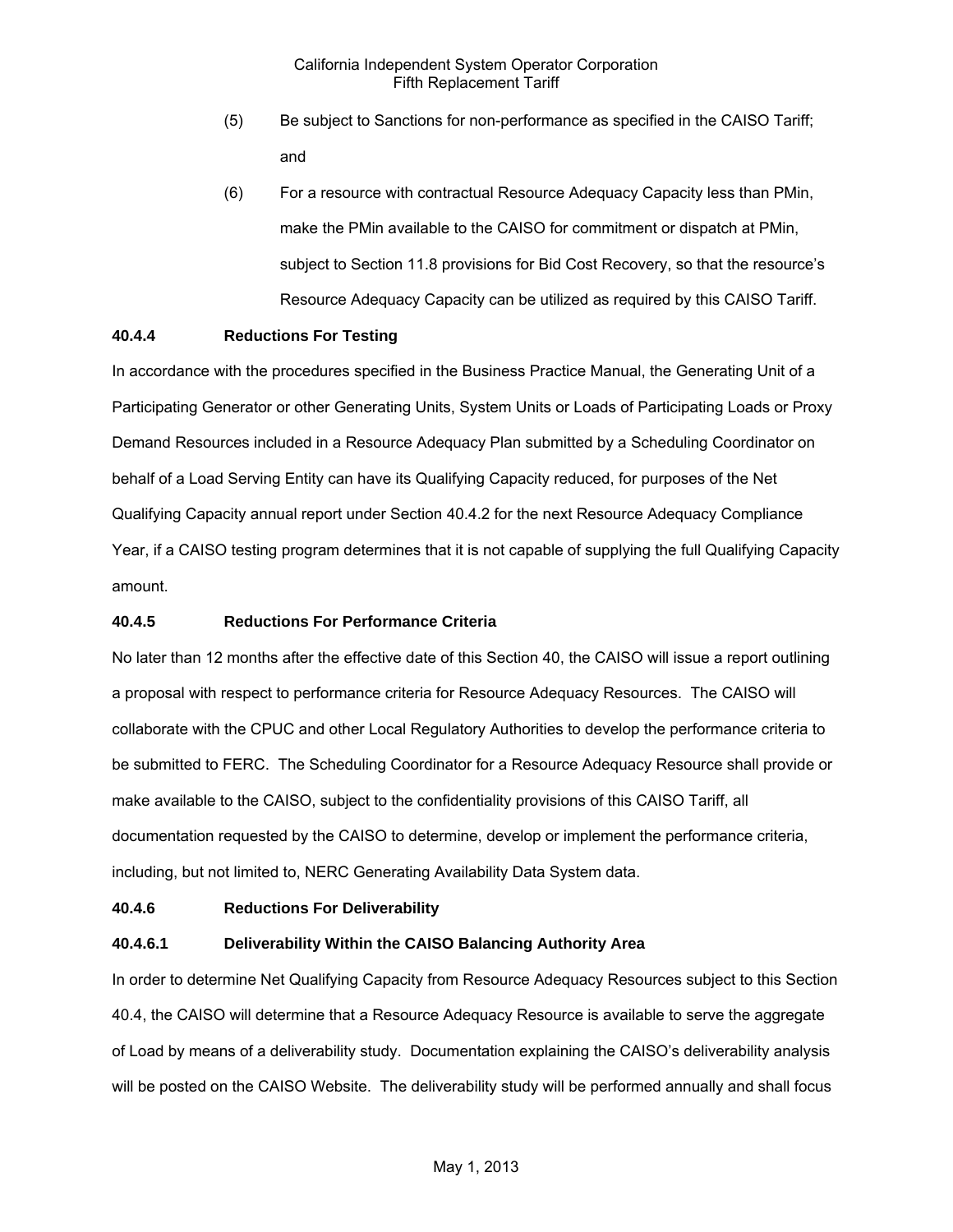on peak Demand conditions. The results of the deliverability study shall be incorporated into the Net Qualifying Capacity annual report under Section 40.4.2 and will be effective for the next Resource Adequacy Compliance Year. To the extent the deliverability study shows that the Qualifying Capacity is not deliverable to the aggregate of Demand under the conditions studied, the Qualifying Capacity of the Resource Adequacy Resource will be reduced on a MW basis for the capacity that is undeliverable. Resources will be electrically grouped in a manner consistent with the CAISO Deliverability Assessment methodology posted on the CAISO Website. For Resource Adequacy Resources in the same electrical group which have identified deliverability constraints, the Qualifying Capacity of the Resource Adequacy Resources that obtained Full Capacity Deliverability Status or partial deliverability through Section 8.2 of Appendix Y to this CAISO Tariff will be reduced prior to reducing the Qualifying Capacity of those resources which were originally provided Full Capacity Deliverability Status pursuant to inclusion in an Interconnection Study Cycle under Appendix Y to this CAISO Tariff.

#### **40.4.6.2 Deliverability of Imports**

#### **40.4.6.2.1 Available Import Capability Assignment Process**

For Resource Adequacy Plans covering any period after December 31, 2007, total Available Import Capability will be assigned on an annual basis for a one-year term to Load Serving Entities serving Load in the CAISO Balancing Authority Area and other Market Participants through their respective Scheduling Coordinators, as described by the following sequence of steps. However, should the CPUC modify by decision its compliance period from January to December of the calendar year to May through April of the calendar year, the CAISO shall extend the effectiveness of the assignment for Resource Adequacy Compliance Year 2008 through April 2009.

Step 1: Determination of Maximum Import Capability on Interties into the CAISO Balancing Authority Area: The CAISO shall establish the Maximum Import Capability for each Intertie into the CAISO Balancing Authority Area, and will post those values on the CAISO Website in accordance with the schedule and process set forth in the Business Practice Manual.

Step 2: Determination of Available Import Capability by Accounting for Existing Contracts and Transmission Ownership Rights Held by Out-of- Balancing Authority Area LSEs: For each Intertie, the Available Import Capability will be determined by subtracting from the Maximum Import Capability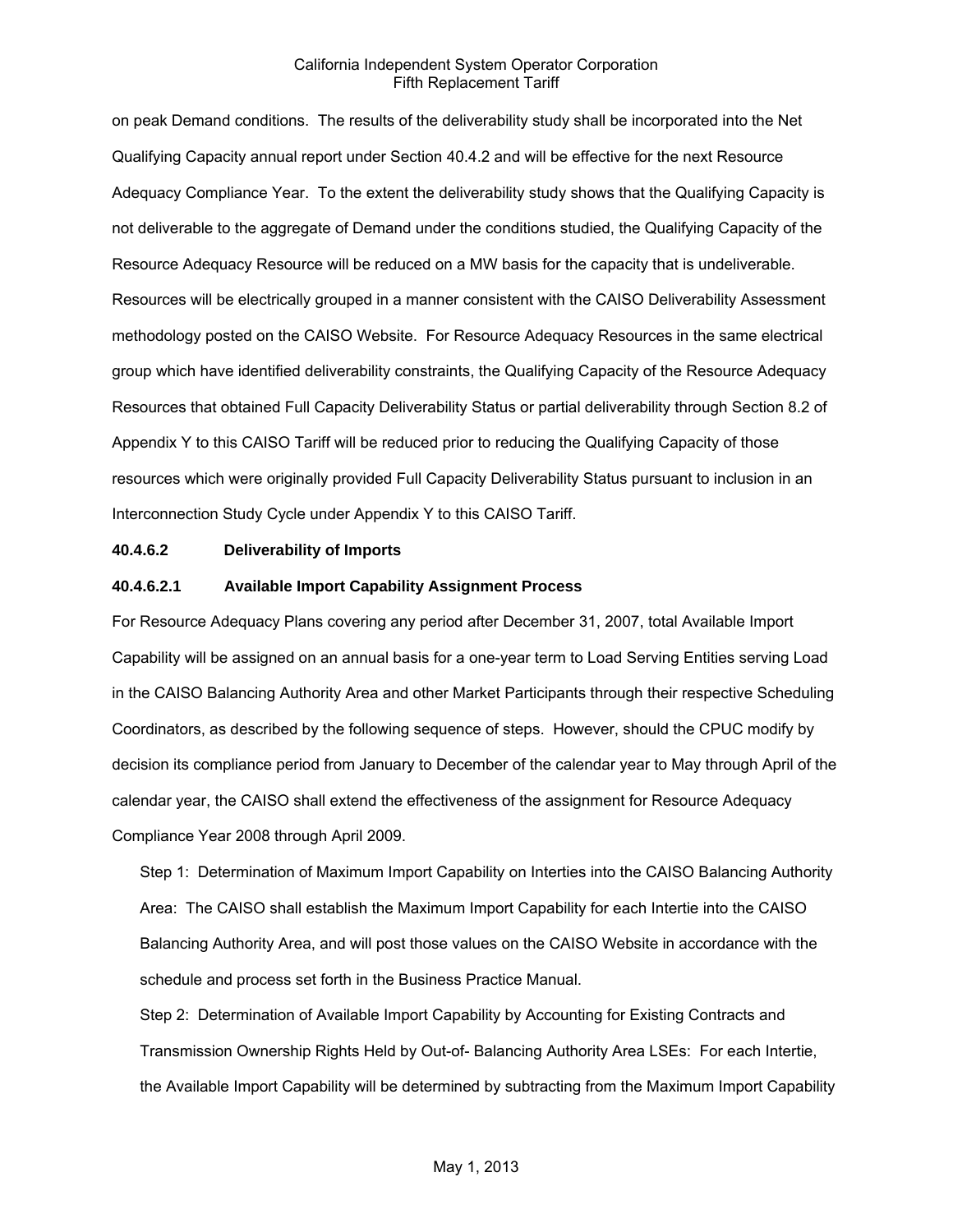established in Step 1 for each Intertie the import capability on each Intertie associated with (i) Existing Contracts and (ii) Transmission Ownership Rights held by load serving entities that do not serve Load within the CAISO Balancing Authority Area. The remaining sum of all Intertie Available Import Capability is the Total Import Capability. Total Import Capability shall be used to determine the Load Share Quantity for each Load Serving Entity that serves Load within the CAISO Balancing Authority Area.

Step 3: Determination of Existing Contract Import Capability by Accounting for Existing Contracts and Transmission Ownership Rights Held by CAISO Balancing Authority Area LSEs: From the Available Import Capability remaining on each Intertie after Step 2 above, Existing Contracts and Transmission Ownership Rights held by Load Serving Entities that serve Load within the CAISO Balancing Authority Area shall be reserved for the holders of such commitments and will not be subject to reduction under any subsequent steps in this Section. The import capability reserved pursuant to this Step 3 is the Existing Contract Import Capability.

Step 4: Assignment of Pre-RA Import Commitments: From the Available Import Capability remaining on each Intertie after reserving Existing Contract Import Capability under Step 3 above, the CAISO will assign to Load Serving Entities serving Load within the CAISO Balancing Authority Area Pre-RA Import Commitment Capability on a particular Intertie based on Pre-RA Import Commitments in effect (where a supplier has an obligation to deliver the Energy or make the capacity available) at any time during the Resource Adequacy Compliance Year for which the Available Import Capability assignment is being performed. The Pre-RA Import Commitment will be assigned to the Intertie selected by the Load Serving Entity during the Resource Adequacy Compliance Year 2007 import capability assignment process, which was required to be based on the Intertie upon which the Energy or capacity from the Pre-RA Import Commitment had been primarily scheduled or, for a Pre-RA Import Commitment without a scheduling history at the time of the Resource Adequacy Compliance Year 2007 import capability assignment process, the primary Intertie upon which the Energy or capacity was anticipated to be scheduled. To the extent a Pre-RA Import Commitment was not presented during the Resource Adequacy Compliance Year 2007 import capability assignment process, the Load Serving Entity shall select the Intertie upon which the Pre-RA Import Commitment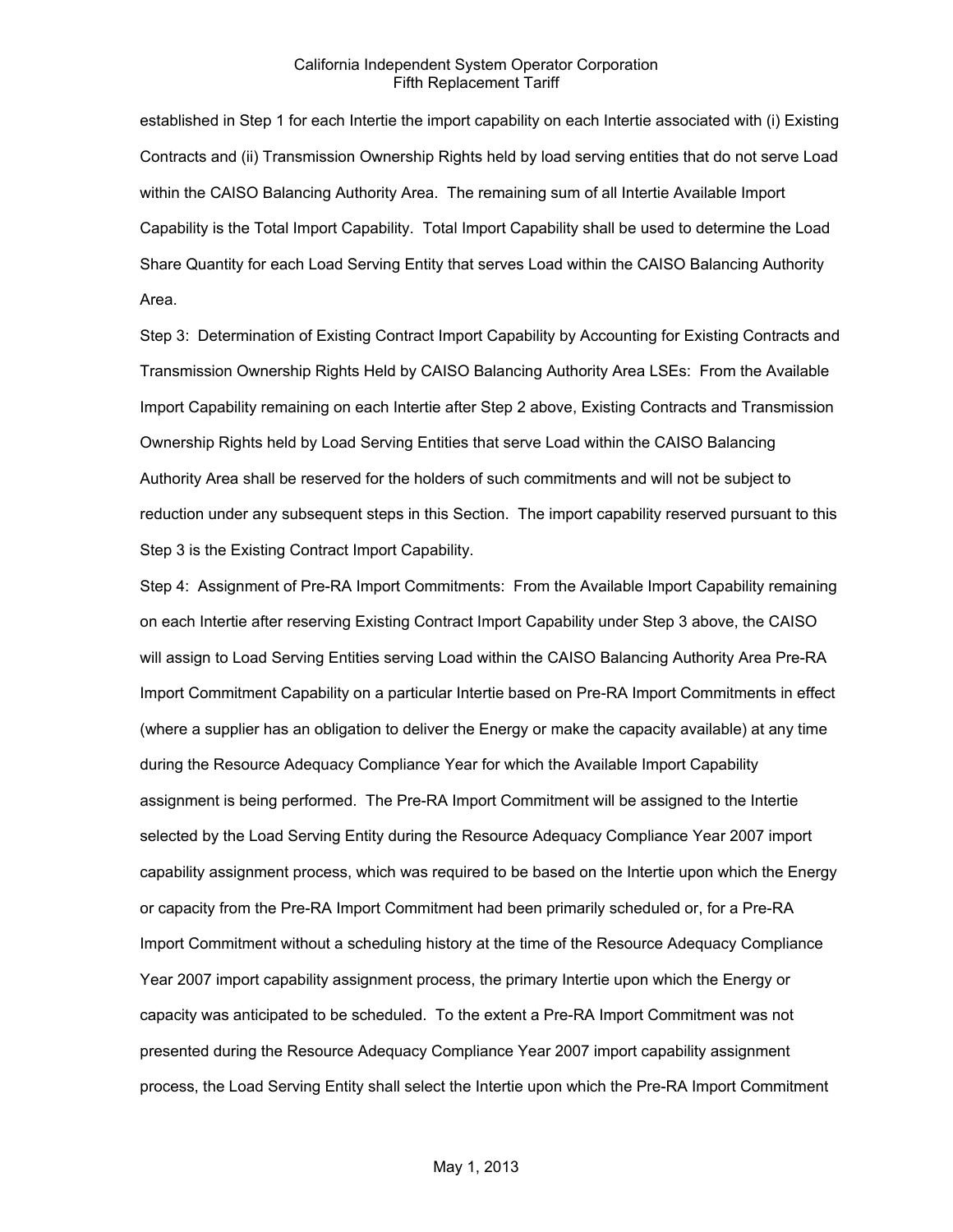is primarily anticipated to be scheduled during the term of the Pre-RA Import Commitment and that selection shall be utilized in future annual Available Import Capability assignment processes. If a Pre-RA Import Commitment submitted on behalf of a LSE with Existing Contract Import Capability is assigned under this Section to the same Intertie on which the LSE holds Existing Contract Import Capability, the Pre-RA Import Commitment will be assumed to deliver over the Existing Contract Import Capability until exhausted, unless the LSE can demonstrate otherwise.

To the extent a particular Intertie becomes over requested with Pre-RA Import Commitments due to either Pre-RA Import Commitments not included in the Resource Adequacy Compliance Year 2007 import capability assignment process or changes in system conditions that decrease the Maximum Import Capability of the Intertie, such that the MW represented in all Pre-RA Import Commitments utilizing the Intertie exceed the Intertie's Available Import Capability in excess of that reserved for Existing Contracts and Transmission Ownership Rights under Steps 2 and 3, the Pre-RA Import Commitments will be assigned Pre-RA Import Commitment Capability, based on the Import Capability Load Share Ratio of each Load Serving Entity submitting Pre-RA Import Commitments on the particular Intertie. To the extent this initial assignment of Pre-RA Import Commitment Capability has not fully assigned the Available Import Capability of the particular over requested Intertie, the remaining Available Import Capability on the over requested Intertie will be assigned until fully exhausted based on the Import Capability Load Share Ratio of each Load Serving Entity whose submitted Pre-RA Import Commitment has not been fully satisfied by the previous Import Capability Load Share Ratio assignment iteration. The Available Import Capability assigned pursuant to this Step 4 is the Pre-RA Import Commitment Capability.

Step 5: Assignment of Remaining Import Capability Limited by Load Share Quantity: The Total Import Capability remaining after Step 4 will be assigned only to Load Serving Entities serving Load within the CAISO Balancing Authority Area that have not received Existing Contract Import Capability and Pre-RA Import Commitment Capability under Steps 3 and 4, that exceed the Load Serving Entity's Load Share Quantity. Only the MW quantity of any Pre-RA Import Commitment Capability assigned to Existing Contract Import Capability under Step 4 that exceeds the Existing Contract Import Capability on the particular Intertie will be counted for purposes of this Step 5. This Total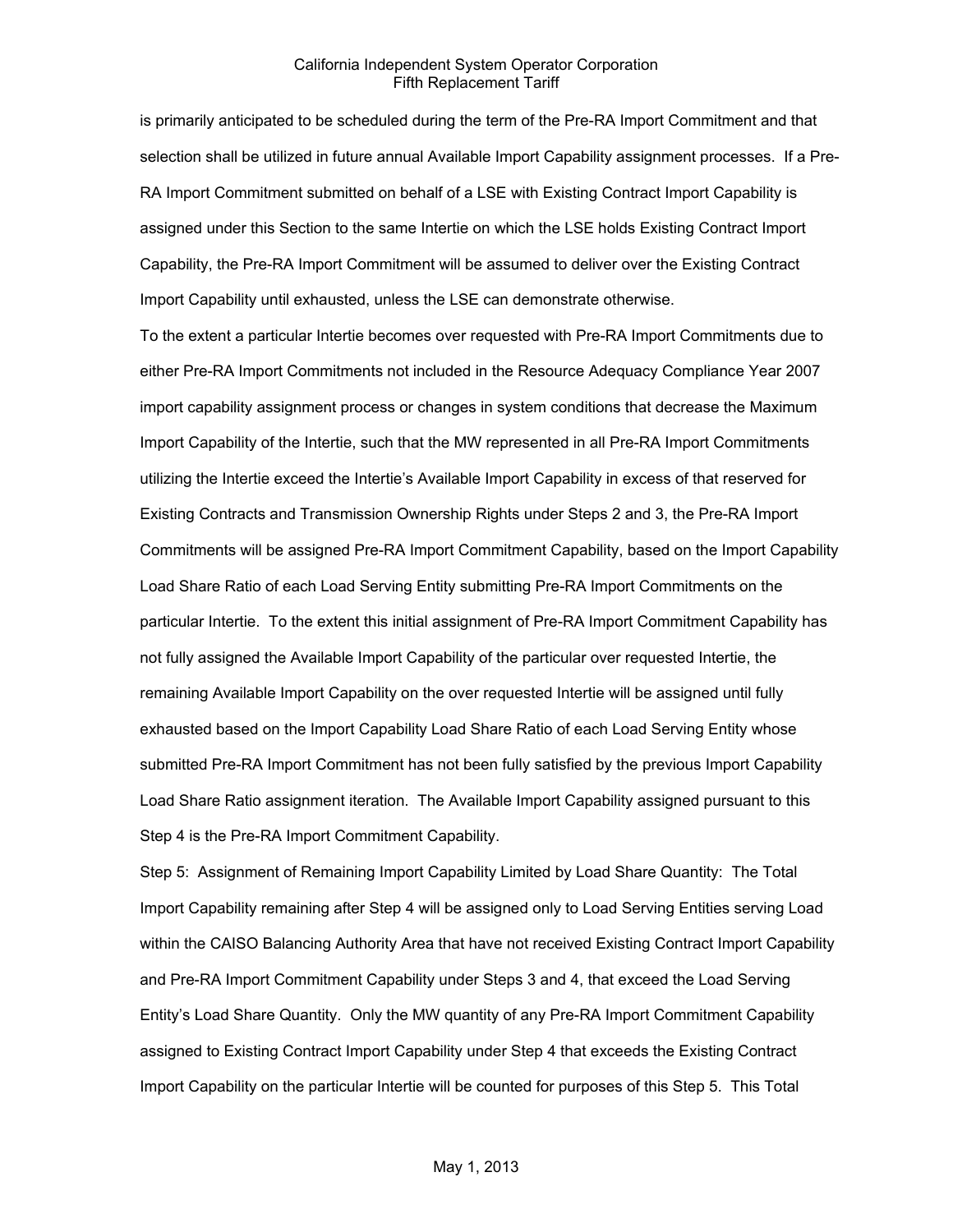Import Capability will be assigned until fully exhausted to those Load Serving Entities eligible to receive an assignment under this Step based on each Load Serving Entity's Import Capability Load Share Ratio up to, but not in excess of, its Load Share Quantity. The quantity of Total Import Capability assigned to the Load Serving Entity under this Step is the Load Serving Entity's Remaining Import Capability. This Step 5 does not assign Remaining Import Capability on a specific Intertie. Step 6: CAISO Posting of Assigned and Unassigned Capability: Following the completion of Step 5, the CAISO will post to the CAISO Website, in accordance with the schedule set forth in the Business Practice Manual the following information:

- (a) The Total Import Capability;
- (b) The quantity in MW of Existing Contracts and Transmission Ownership Rights assigned to each Intertie, distinguishing between Existing Contracts and Transmission Ownership Rights held by Load Serving Entities within the CAISO Balancing Authority Area and those held by load serving entities outside the CAISO Balancing Authority Area;
- (c) The aggregate quantity in MW, and identity of the holders, of Pre-RA Import Commitments assigned to each Intertie; and
- (d) The aggregate quantity in MW of Available Import Capability after Step 4, the identity of the Interties with Available Import Capability, and the MW quantity of Available Import Capability on each such Intertie.

Step 7: CAISO Notification of LSE Assignment Information: Following the completion of Step 5, in accordance with the schedule set forth in the Business Practice Manual, the CAISO will notify the Scheduling Coordinator for each Load Serving Entity of:

- (a) The Load Serving Entity's Import Capability Load Share;
- (b) The Load Serving Entity's Load Share Quantity; and
- (c) The amount of, and Intertie on which, the Load Serving Entity's Existing Contract Import Capability and Pre-RA Import Commitment Capability, as applicable, has been assigned; and
- (d) The Load Serving Entity's Remaining Import Capability.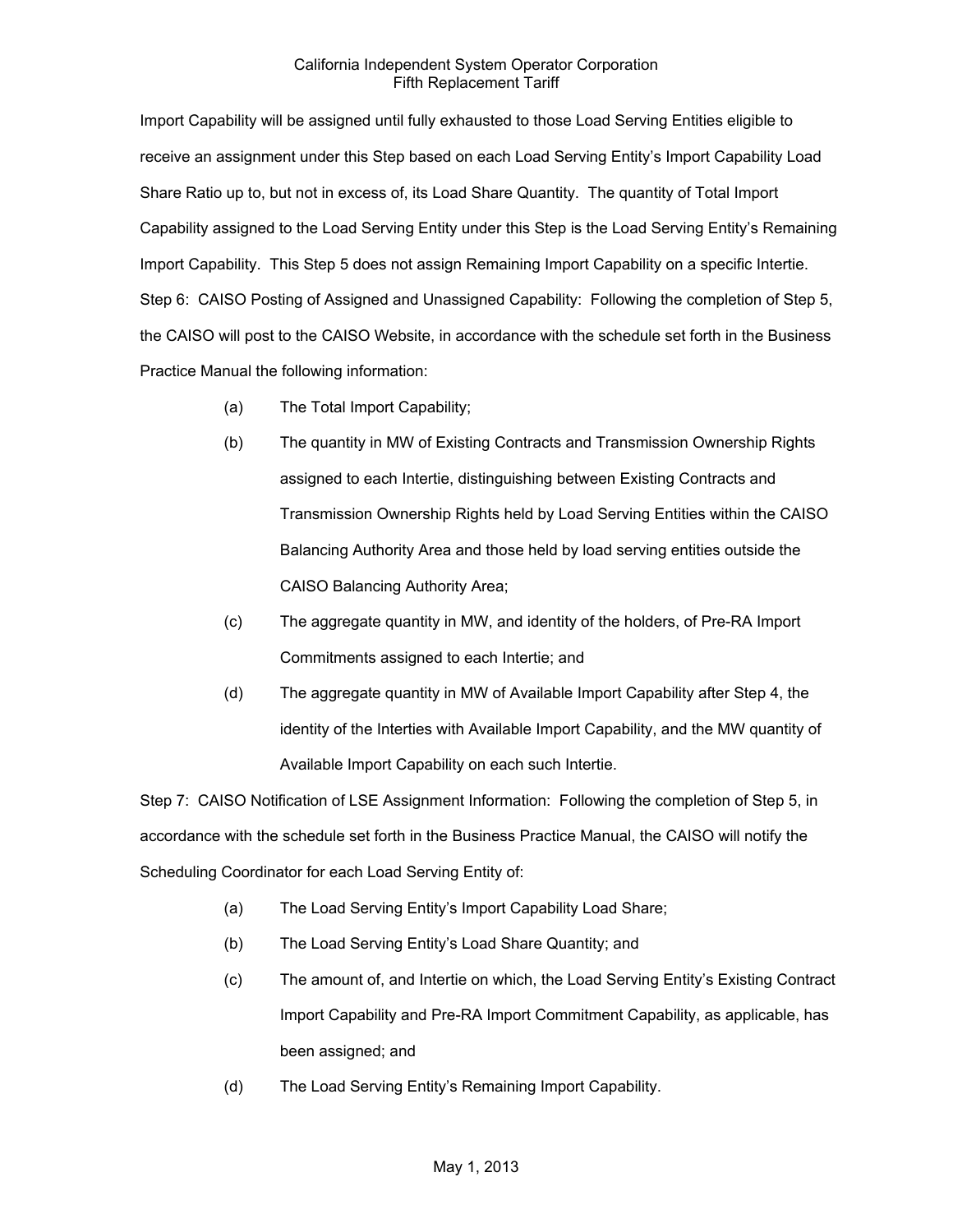Step 8: Transfer of Import Capability: In accordance with the schedule set forth in the Business Practice Manual, a Load Serving Entity shall be allowed to transfer some or all of its Remaining Import Capability to any other Load Serving Entity or Market Participant. The CAISO will accept transfers among LSEs and Market Participants only to the extent such transfers are reported to the CAISO, in accordance with the schedule set forth in the Business Practice Manual and through the CAISO's Import Capability Transfer Registration Process, by the entity receiving the Remaining Import Capability who must set forth (1) the name of the counter-parties, (2) the MW quantity, (3) term of transfer, and (4) price on a per MW basis. The CAISO will post to the CAISO Website by August 8, 2007 for Resource Adequacy Compliance Year 2008 and for subsequent Resource Adequacy Compliance Years in accordance with the schedule set forth in the Business Practice Manual the information on transfers of Remaining Import Capability received under this Step 8.

Step 9: Initial Scheduling Coordinator Request to Assign Remaining Import Capability by Intertie: In accordance with the schedule set forth in the Business Practice Manual, the Scheduling Coordinator for each Load Serving Entity or Market Participant shall notify the CAISO of its request to assign its post-trading Remaining Import Capability on a MW basis per available Intertie. Total requests for assignment of Remaining Import Capability by a Scheduling Coordinator cannot exceed the sum of the post-traded Remaining Import Capability of its Load Serving Entities. The CAISO will honor the requests to the extent an Intertie has not been over requested. If an Intertie is over requested, the requests for Remaining Import Capability on that Intertie will be assigned based on each Load Serving Entity's Import Capability Load Share Ratio in the same manner as set forth in Step 4. A Market Participant without an Import Capability Load Share will be assigned the Import Capability Load Share equal to the average Import Capability Load Share of those Load Serving Entities from which it received transfers of Remaining Import Capability.

Step 10: CAISO Notification of Initial Remaining Import Capability Assignments and Unassigned Capability: In accordance with the schedule set forth in the Business Practice Manual, the CAISO will: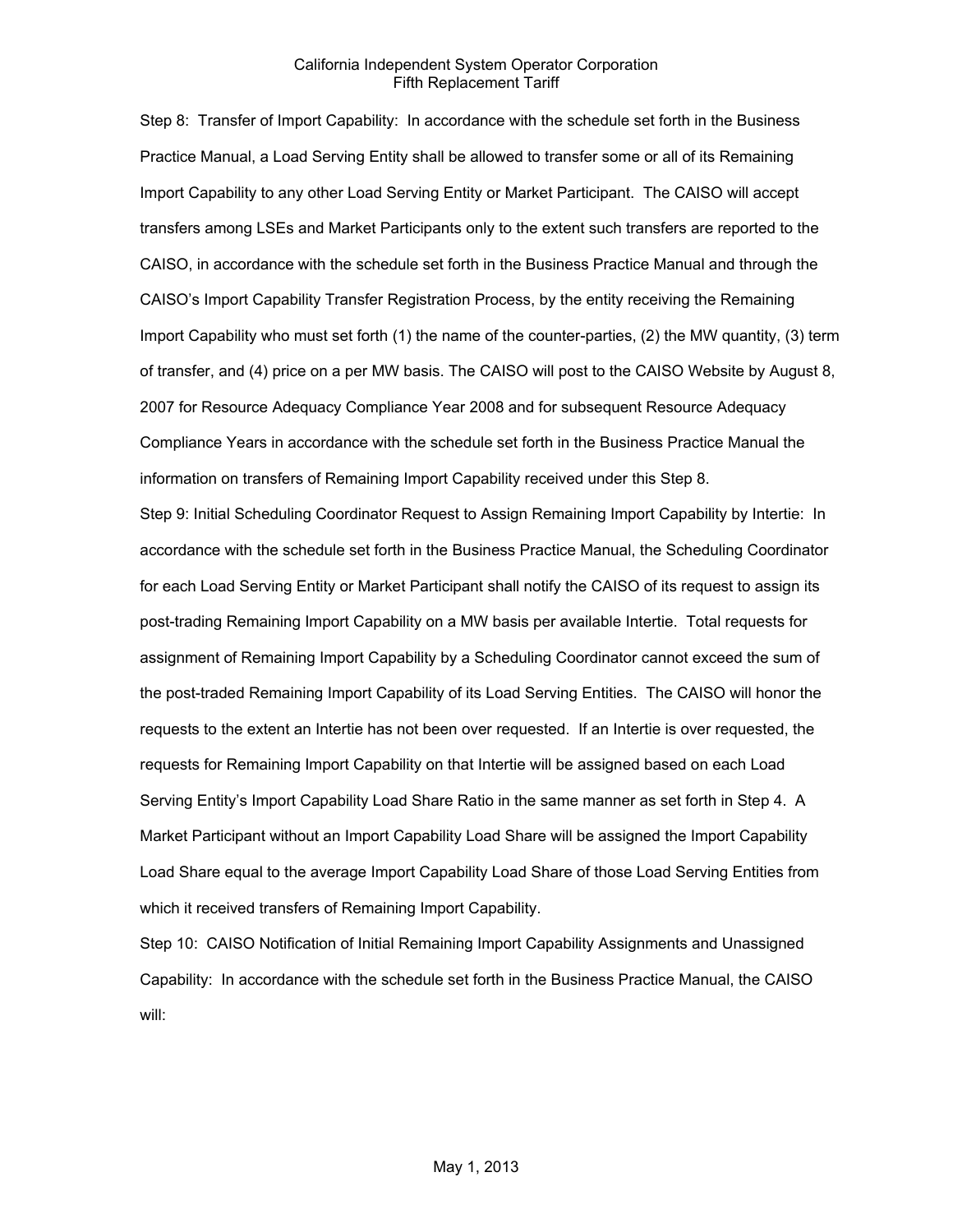- (a) Notify the Scheduling Coordinator for each Load Serving Entity or Market Participant of the Load Serving Entity or Market Participant's accepted request(s) for assigning Remaining Import Capability under Step 9; and
- (b) Publish on the CAISO Website aggregate unassigned Available Import Capability, if any, the identity of the Interties with unassigned Available Import Capability, and the MW quantity of Available Import Capability, on each such Intertie.

Step 11: Secondary Scheduling Coordinator Request to Assign Remaining Import Capability by Intertie: To the extent Remaining Import Capability remains unassigned as disclosed by Step 10, in accordance with the schedule set forth in the Business Practice Manual, Scheduling Coordinators for Load Serving Entities or Market Participants shall notify the CAISO of their requests to assign any remaining Remaining Import Capability on a MW per available Intertie basis. The CAISO will honor the requests to the extent an Intertie has not been over requested. If an Intertie is over requested, the requests on that Intertie will be assigned based on each Load Serving Entity or Market Participant's Import Capability Load Share Ratio, as used in Steps 4 and 9. Step 12: Notification of Secondary Remaining Import Capability Assignments and Unassigned Capability: In accordance with the schedule set forth in the Business Practice Manual, the CAISO will:

- (a) Notify the Scheduling Coordinator for each Load Serving Entity or Market Participant of the Load Serving Entity or Market Participant's accepted request(s) for assigning Remaining Import Capability under Step 11; and
- (b) Publish on the CAISO Website unassigned aggregate Available Import Capability, if any, the identity of the Interties with Available Remaining Import Capability, and the MW quantity of Availability Import Capability on each such Intertie.

Step 13: Requests for Balance of Year Unassigned Available Import Capability: To the extent total Available Import Capability remains unassigned as disclosed by Step 12, Scheduling Coordinators for Load Serving Entities or Market Participants may notify the CAISO at any time, except as limited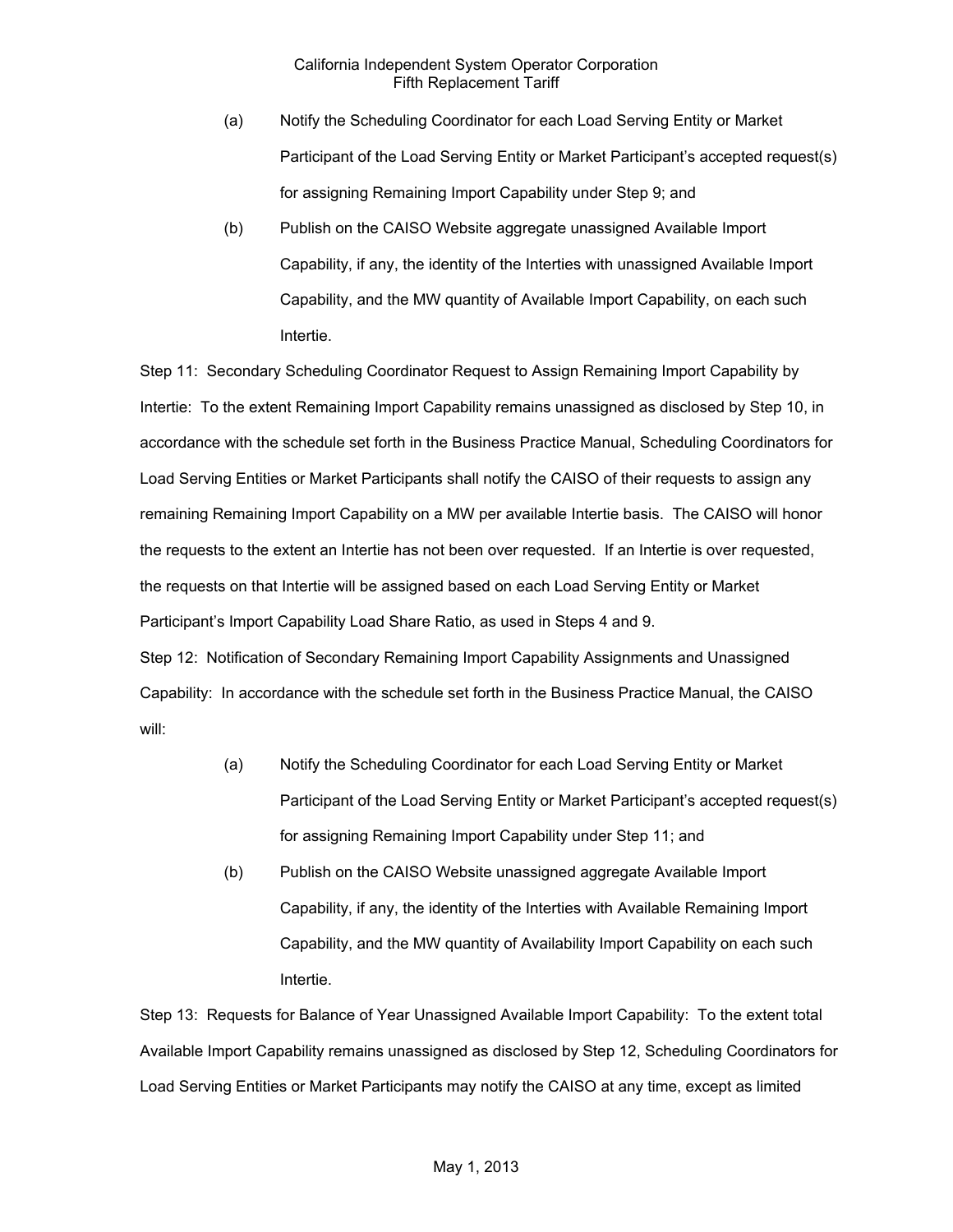herein, of a request for unassigned Available Import Capability on a specific Intertie on a per MW basis. Each request must include the identity of Load Serving Entity or Market Participant on whose behalf the request is made. The CAISO will accept only two (2) requests per calendar week from any Scheduling Coordinator on behalf of a single Load Serving Entity or other Market Participant. The CAISO will honor requests in priority of the time requests from Scheduling Coordinators were received until the Intertie is fully assigned and without regard to any Load Serving Entity's Load Share Quantity. Any honored request shall be for the remainder of the Resource Adequacy Compliance Year; however, any notification by the CAISO of acceptance of the request in accordance with this Section after the 20th calendar day of any month shall not be permitted to be included in the Load Serving Entity's Resource Adequacy Plan submitted in the same month as the acceptance. The CAISO shall provide an electronic means, either through the Import Capability Transfer Registration Process or otherwise, of notifying the Scheduling Coordinator of the time the request was deemed received by the CAISO and, within seven (7) days of receipt of the request, whether the request was honored. If honored, it shall be the responsibility of the Scheduling Coordinator and its Load Serving Entity to notify the CPUC or applicable Local Regulatory Authority of the acceptance of the request for unassigned Available Import Capability. If the request is not honored because the Intertie requested was fully assigned, the request will be deemed rejected and the Scheduling Coordinator, if it still seeks to obtain unassigned Available Import Capability, will be required to submit a new request for unassigned Available Import Capability on a different Intertie. The CAISO will update on its website the list of unassigned Available Import Capability by Intertie in accordance with the schedule set forth in the Business Practice Manual.

This multi-step process for assignment of Total Import Capability does not guarantee or result in any actual transmission service being assigned and is only used for determining the import capability that can be credited towards satisfying the Reserve Margin of a Load Serving Entity under this Section 40. Upon the request of the CAISO, Scheduling Coordinators must provide the CAISO with information on Pre-RA Import Commitments and any transfers or sales of assigned Total Import Capability.

#### **40.4.6.2.2 Bilateral Import Capability Transfers and Registration Process**

**40.4.6.2.2.1 Eligibility Registration for Bilaterial Import Capability Transfers**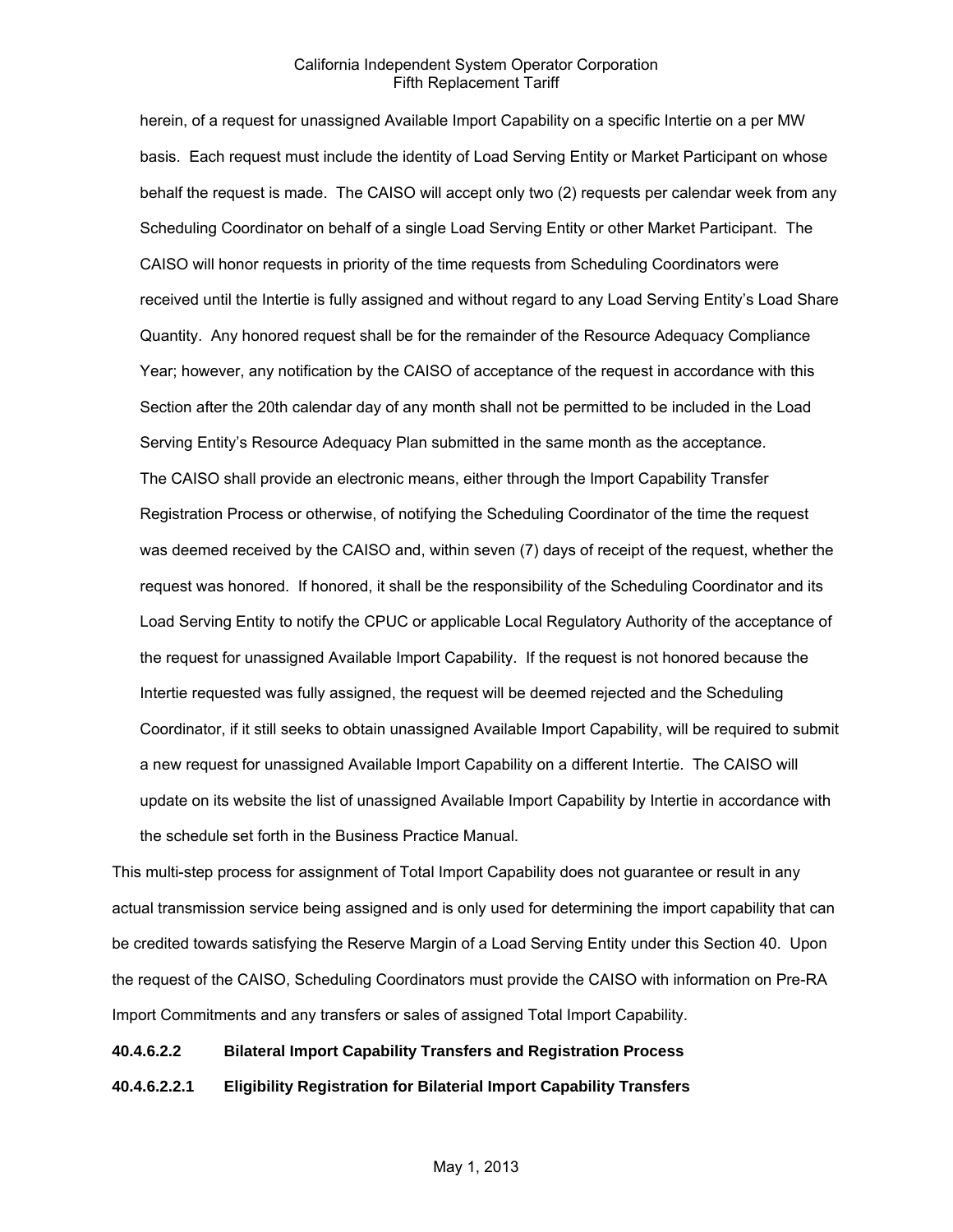To be eligible to engage in any bilateral assignment, sale, or other transfer of Remaining Import Capability under Step 8 of Section 40.4.6.2.1 or Section 40.4.6.2.2.2 or Existing Contract Import Capability, and Pre-RA Import Commitment Capability under Section 40.6.2.2.2, a Load Serving Entity or other Market Participant must provide the CAISO through the Import Capability Transfer Registration Process the following information:

- (a) Name of the Load Serving Entity or Market Participant
- (b) E-mail contact information

The CAISO will post to the CAISO Website the information received under this Section on a monthly basis in accordance with the schedule set forth in the Business Practice Manual. Any assignment, sale, or other transfer of Existing Contract Import Capability, Pre-RA Import Commitment Capability, or Remaining Import Capability may only be made by or to a Load Serving Entity or Market Participant whose information received under this Section has been posted to the CAISO Website prior to the date of the assignment, sale, or other transfer of the Existing Contract Import Capability, Pre-RA Import Commitment Capability, or Remaining Import Capability. It shall be the exclusive responsibility of the Scheduling Coordinator for the Load Serving Entity or Market Participant to ensure that the information posted to the CAISO Website under this Section is accurate and up to date.

# **40.4.6.2.2.2 Reporting Process for Bilateral Import Capability Transfers**

This Section shall apply to all transfers of Existing Contract Import Capability, Pre-RA Import Commitment Capability, or Remaining Import Capability other than that provided for in Step 8 of Section 40.4.6.2.1. Any Load Serving Entity or other Market Participant that has obtained Existing Contract Import Capability, Pre-RA Import Commitment Capability, or Remaining Import Capability may assign, sell, or otherwise transfer such Existing Contract Import Capability, Pre-RA Import Commitment Capability, or Remaining Import Capability in MW increments. The import capability subject to each transfer shall remain on the Intertie assigned pursuant to Section 40.4.6.2.1.

The Scheduling Coordinator for the Load Serving Entity or Market Participant receiving the transferred Existing Contract Import Capability, Pre-RA Import Commitment Capability, or Remaining Import Capability must report the transfer to the CAISO through the CAISO's Import Capability Transfer Registration Process by providing the following information: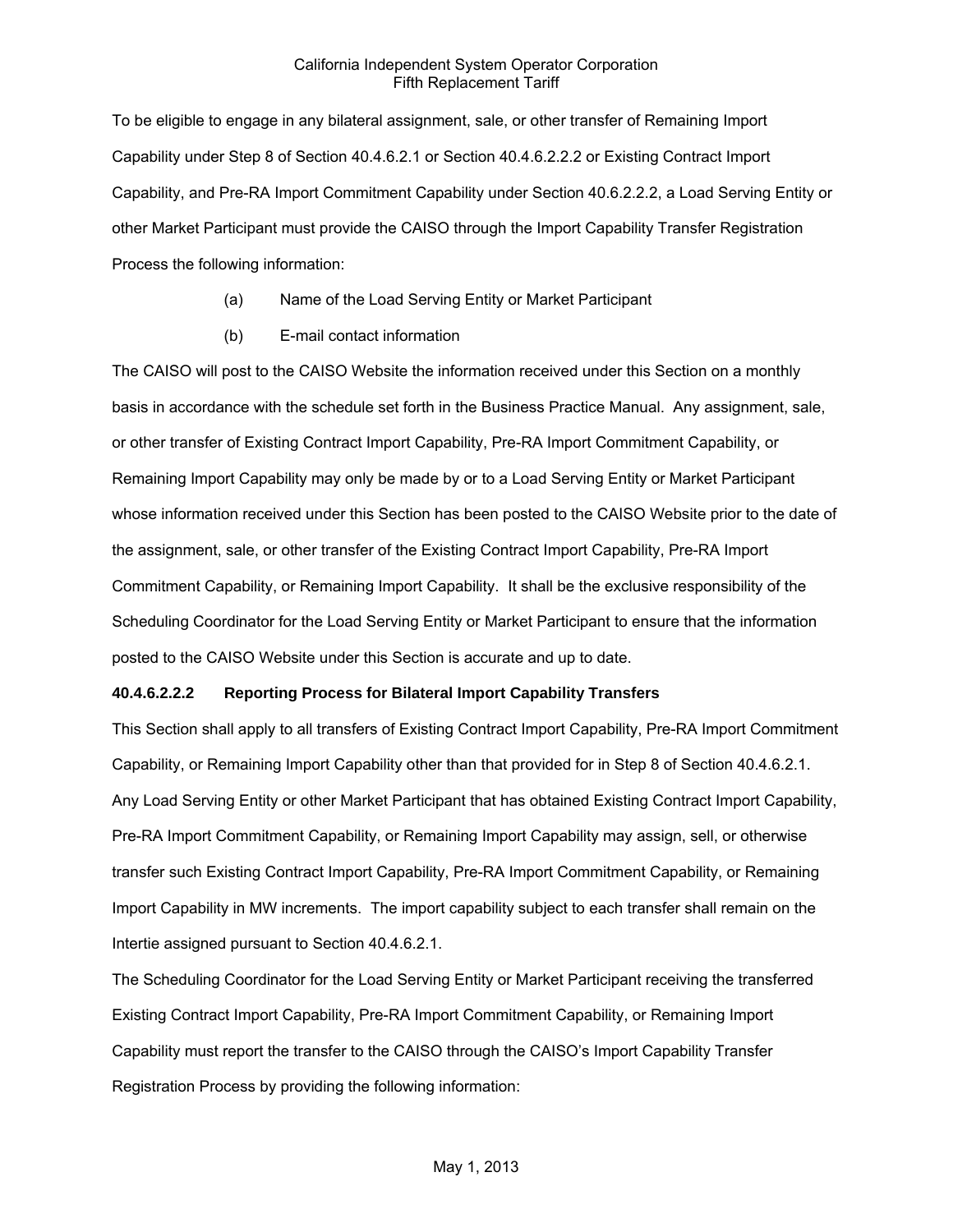- (a) Identity of the counter-party(ies);
- (b) The MW quantity;
- (c) The Intertie on which the Existing Contract Import Capability, Pre-RA Import Commitment Capability, or Remaining Import Capability was assigned;
- (d) Term of the transfer;
- (e) Price on a per MW basis; and
- (f) Whether the import capability assignment being transferred is Existing Contract Import Capability, Pre-RA Import Commitment Capability, or Remaining Import Capability.

The CAISO will promptly post to the CAISO Website the information on transfers received under this Section except for the information received pursuant to subpart (f) of this Section. On a quarterly basis, the CAISO shall also report to FERC the transfer information received under this Section and Step 8 of Section 40.4.6.2.1. Transfer information received in accordance with this Section after the 20th calendar day of any month shall not be permitted to be included in the Load Serving Entity's Resource Adequacy Plan submitted in the same month as the transfer submission.

# **40.4.6.2.2.3 Other Import Capability Information Postings**

The CAISO will post to the CAISO Website on a monthly basis in accordance with the schedule set forth in the Business Practice Manual, for each Intertie, the holder and that holder's quantity in MW of import capability assigned on the particular Intertie as of the reporting date.

 The CAISO will also post to the CAISO Website following submission of the annual Resource Adequacy Plans under Sections 40.2.1.1, 40.2.2.4, 40.2.3.4, and 40.2.4, for each Intertie, by a "yes" or "no" designation, whether each holder of import capability assigned on the particular Intertie has fully included the assigned import capability in the holder's annual Resource Adequacy Plans.

# **40.4.6.3 Deliverability of Distributed Generation**

The CAISO will perform an annual Deliverability Assessment, as described in Section 40.4.6.3.1, to determine MW quantities of Potential DGD at specific Nodes of the CAISO Controlled Grid for Distributed Generation Facilities seeking interconnection to the Distribution System of a Utility Distribution Company under either CPUC Rule 21 or a wholesale distribution access tariff, where such interconnection and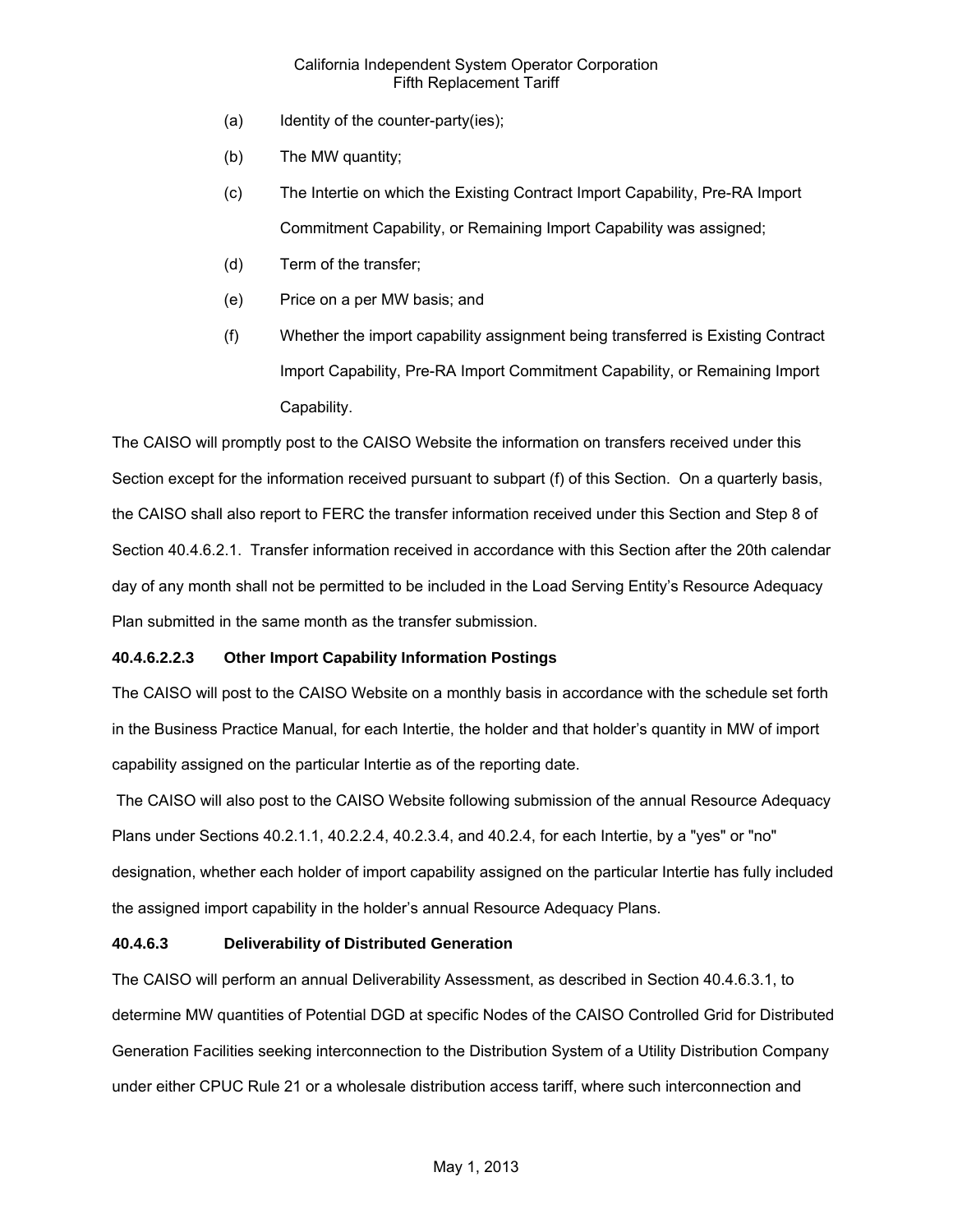Potential DGD can be provided:

- (i) without any additional Delivery Network Upgrades (although Reliability Network Upgrades, Distribution Upgrades or other mitigation may be needed);
- (ii) without the need for the CAISO to conduct any further Deliverability Assessment; and
- (iii) without degrading the Deliverability of Generation in Commercial Operation, proposed Generating Facilities in the CAISO Interconnection queue, or the Distributed Generation Facilities of interconnection customers under a wholesale distribution access tariff who have previously requested Full Capacity or Partial Capacity Deliverability Status.

As described in Section 40.4.6.3.2, following the CAISO's publication of the nodal Potential DGD quantities resulting from the Deliverability Assessment, the CAISO will apportion the identified Potential DGD to Local Regulatory Authorities for their assignment of Full Capacity Deliverability Status or Partial Capacity Deliverability Status to specific Distributed Generation Facilities.

This Section 40.4.6.3 is intended to supplement, and not to preclude or limit, the ability of an interconnection customer for a Distributed Generation Facility to seek and receive Full Capacity Deliverability Status or Partial Capacity Deliverability Status through a CPUC Rule 21 or wholesale distribution access tariff. Nothing in this Section 40.4.6.3 is intended to relieve the interconnection customer for a Distributed Generation Facility from the requirements to request and achieve interconnection to the Distribution System through the appropriate CPUC Rule 21 or wholesale distribution access tariff.

#### **40.4.6.3.1 Deliverability Assessment to Determine Potential DGD**

This Section describes the annual Deliverability Assessment the CAISO will perform to determine nodal MW amounts of Potential DGD to be apportioned to Local Regulatory Authorities in accordance with Section 40.4.6.3.2. The Deliverability Assessment and its results will be based on the assumption that the Distributed Generation Facilities that are eventually assigned Deliverability Status under this Section 40.4.6.3 complete all requirements for interconnection to the Distribution System under the appropriate CPUC Rule 21 or wholesale distribution access tariff and that these Distributed Generation Facilities will be supported by needed Reliability Network Upgrades, Distribution Upgrades or other mitigation that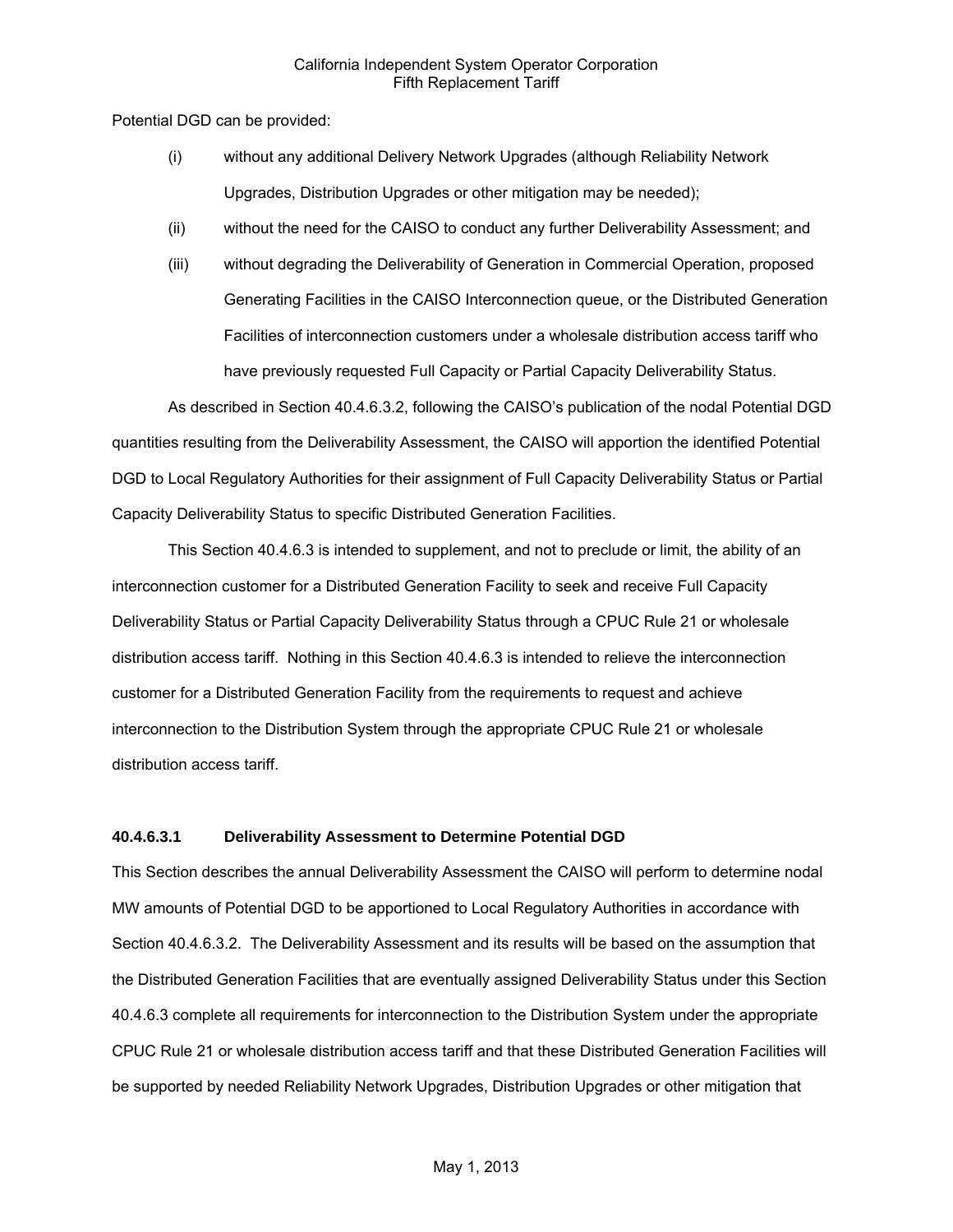would be needed to safely and reliably interconnect to the Distribution System and deliver Energy from the Distribution System to the appropriate CAISO Controlled Grid Node.

### **40.4.6.3.1.1 Developing the Assessment Model**

To develop the base case model for the Potential DGD Deliverability Assessment, the CAISO will include:

- (i) The most recent GIP or GIDAP Queue Cluster Phase II Interconnection Study deliverability power flow base case;
- (ii) Those Generating Facilities that have obtained Deliverability using the annual full capacity deliverability option under either Section 8.2 of the GIP or Section 9.2 of the GIDAP;
- (iii) Transmission additions and upgrades approved in the final comprehensive Transmission Plan for the most recent Transmission Planning Process cycle;
- (iv) Any Generating Facilities in the most recent GIDAP Phase I Interconnection Study that have been determined to be deliverable in accordance with their requested Deliverability Status and were not assigned any Delivery Network Upgrade costs in the Phase I Interconnection Study;
- (v) Delivery Network Upgrades that have received governmental approvals or for which Construction Activities have commenced;
- (vi) The MW amounts of resources interconnected to the distribution system for distributed generation Nodes contained in the most recent Transmission Planning Process base portfolio, except that the CAISO will remove each Node (by using a zero MW value) located within electrical areas for which the most recently completed GIP or GIDAP Phase I or Phase II Interconnection Study has identified a need for a Delivery Network Upgrade or for which the most recent Phase II Interconnection Study identified and then removed a Delivery Network Upgrade to support Deliverability for MW amounts in the Interconnection queue;
- (vii) Actual distributed generation development based on the MW amount of distributed generation in applicable Utility Distribution Company wholesale distribution access tariff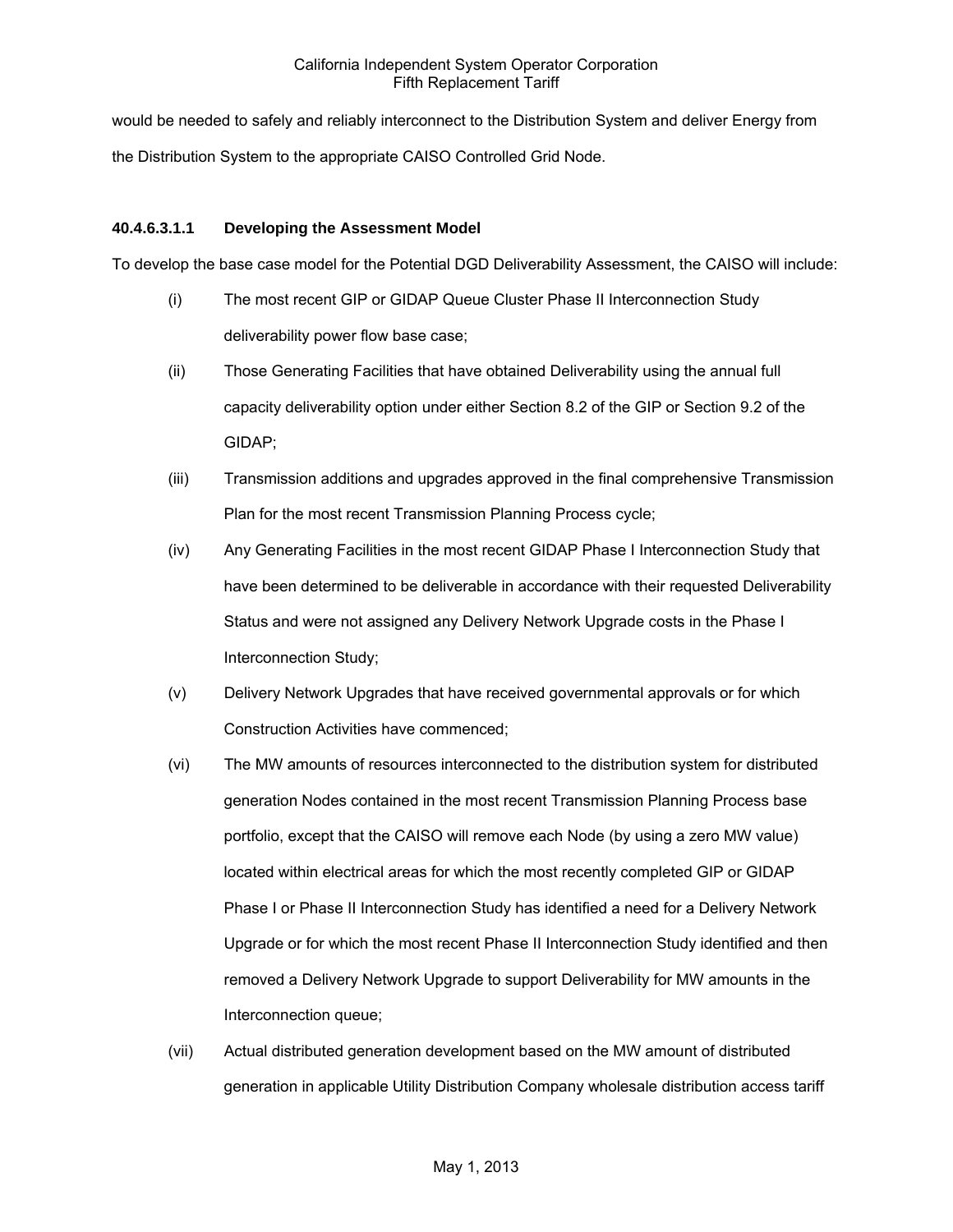interconnection queues and non-net-energy-metering resources in any Utility Distribution Company CPUC Rule 21 interconnection queue;

- (viii) Information provided by each Local Regulatory Authority identifying existing and anticipated distributed generation procurement of Load Serving Entities within its jurisdiction; and
- (ix) Other information that the CAISO, in its reasonable discretion, determines is necessary.

### **40.4.6.3.1.2 Performing the Potential DGD Deliverability Assessment**

The CAISO will perform the Potential DGD Deliverability Assessment using the Deliverability Assessment procedures described in GIDAP Section 6.3.2 to determine the availability of transmission system capability, as reflected in the study model described above, to provide Deliverability Status for targeted amounts of additional distributed generation at given Nodes of the CAISO Controlled Grid. Except for Nodes that the CAISO removes by assigning a zero MW value pursuant to Section 40.4.6.3.1.1(vi), the targeted amounts of additional distributed generation at each Node shall be at least as large as the maximum of the corresponding nodal MW amounts determined in accordance with Sections 40.4.6.3.1.1(vi), 40.4.6.3.1.1(vii) or 40.4.6.3.1.1(viii). The CAISO may use larger targeted amounts as it deems appropriate to enhance the information provided by the Potential DGD Deliverability Assessment. The Potential DGD Deliverability Assessment will preserve modeled transmission system capability to provide requested levels of deliverability for the Generating Facilities of Interconnection Customers or the Distributed Generation Facilities of interconnection customers under a wholesale distribution access tariff who have previously requested Full Capacity or Partial Capacity Deliverability Status. Therefore, at each Node where all modeled Generating Facilities, including the distributed generation target amounts, cannot be simultaneously Dispatched to the modeled output levels corresponding to their Full Capacity or Partial Capacity Deliverability Status without violating operating limits of the CAISO Controlled Grid, the CAISO will reduce the modeled distributed generation target amounts as needed to achieve a feasible Dispatch.

#### **40.4.6.3.1.3 Publishing Results of the Potential DGD Deliverability Assessment**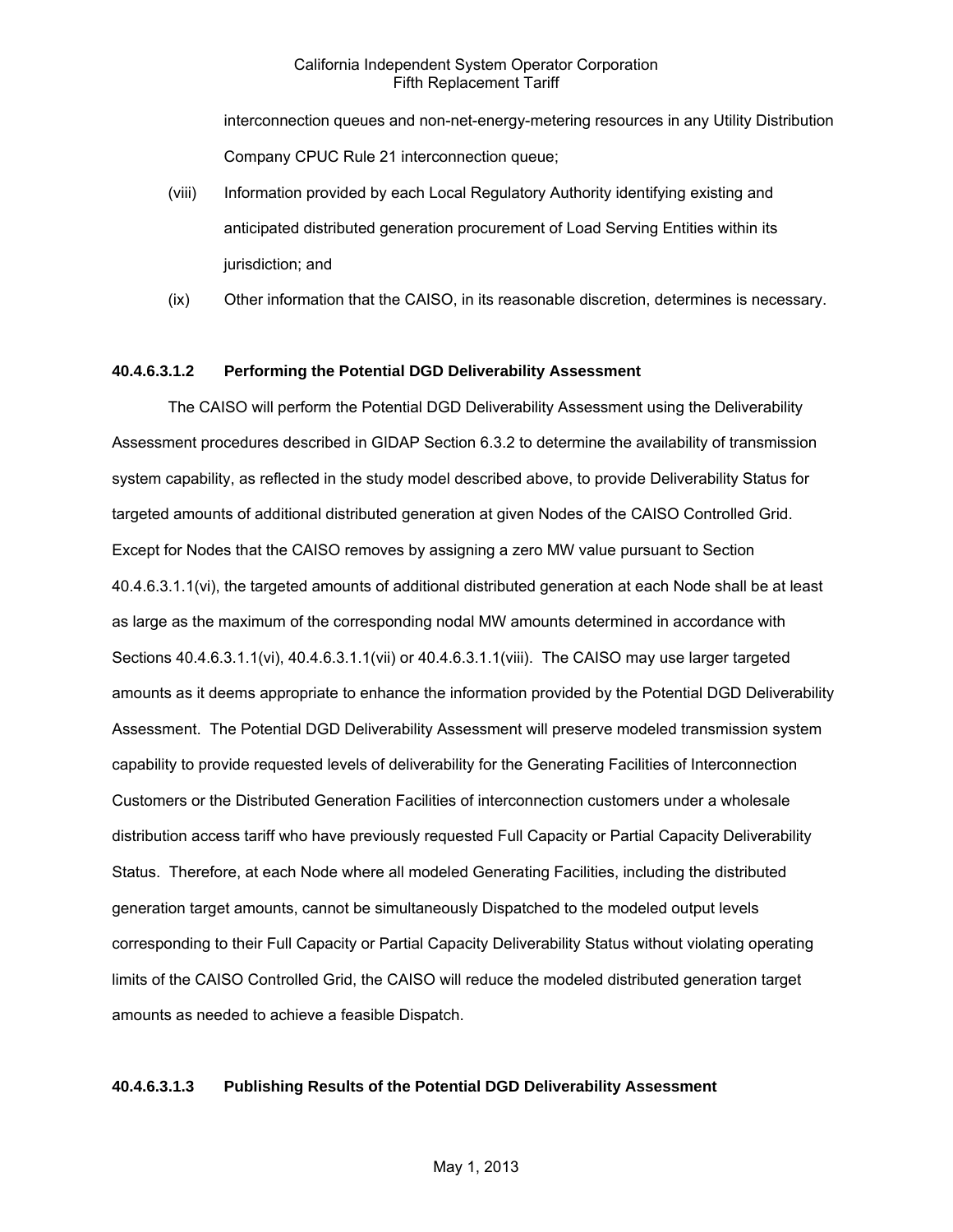The CAISO will publish the results of the Potential DGD Deliverability Assessment by posting on the CAISO Website. The results will identify all Nodes modeled in the assessment with the corresponding nodal MW amounts of Potential DGD that (a) were studied as targeted amounts in the Potential DGD Deliverability Assessment; (b) were found to be deliverable in the Potential DGD Deliverability Assessment; and (c) are available for apportionment to Local Regulatory Authorities in accordance with Section 40.4.6.3.2. The nodal MW amounts of Potential DGD available for apportionment to Local Regulatory Authorities will not exceed the maximum of the corresponding nodal MW amounts determined in accordance with Sections 40.4.6.3.1.1(vi), 40.4.6.3.1.1(vii) or 40.4.6.3.1.1(viii), even though the amounts that were studied and found to be deliverable may be larger.

# **40.4.6.3.2 Apportionment of Potential DGD to LRAs**

Following the annual determination of Potential DGD as described in Section 40.4.6.3.1, the CAISO will apportion the Potential DGD to LRAs for assignment of Deliverability Status to Distributed Generation Facilities. The CAISO will perform the apportionment through a three-round nomination process described in this Section. The CAISO will provide a generic timetable for the process in the Reliability Requirements BPM, and will issue a market notice each year setting out a specific schedule for this process.

### **40.4.6.3.2.1. Determining LRA Shares of Potential DGD**

At the start of each annual cycle for apportionment of Potential DGD to LRAs, the CAISO will determine each LRA's MW share of the total system-wide Potential DGD on the CAISO Controlled Grid, which is the sum of all the nodal Potential DGD MW quantities resulting from the Deliverability Assessment under Section 40.4.6.3.1. Each LRA's share will be based on the LRA's share of system peak load forecast attributable to those LSEs subject to that LRA's jurisdiction, using the Load Forecast for the next Resource Adequacy Compliance Year. The LRA's share determined in this manner will represent the LRA's initial eligibility to use a MW quantity of the total CAISO system-wide Potential DGD to assign Deliverability Status to specific Distributed Generation Facilities, without reference to any particular Nodes or electrical locations. Apportionment to LRAs of Potential DGD at specific Nodes will be performed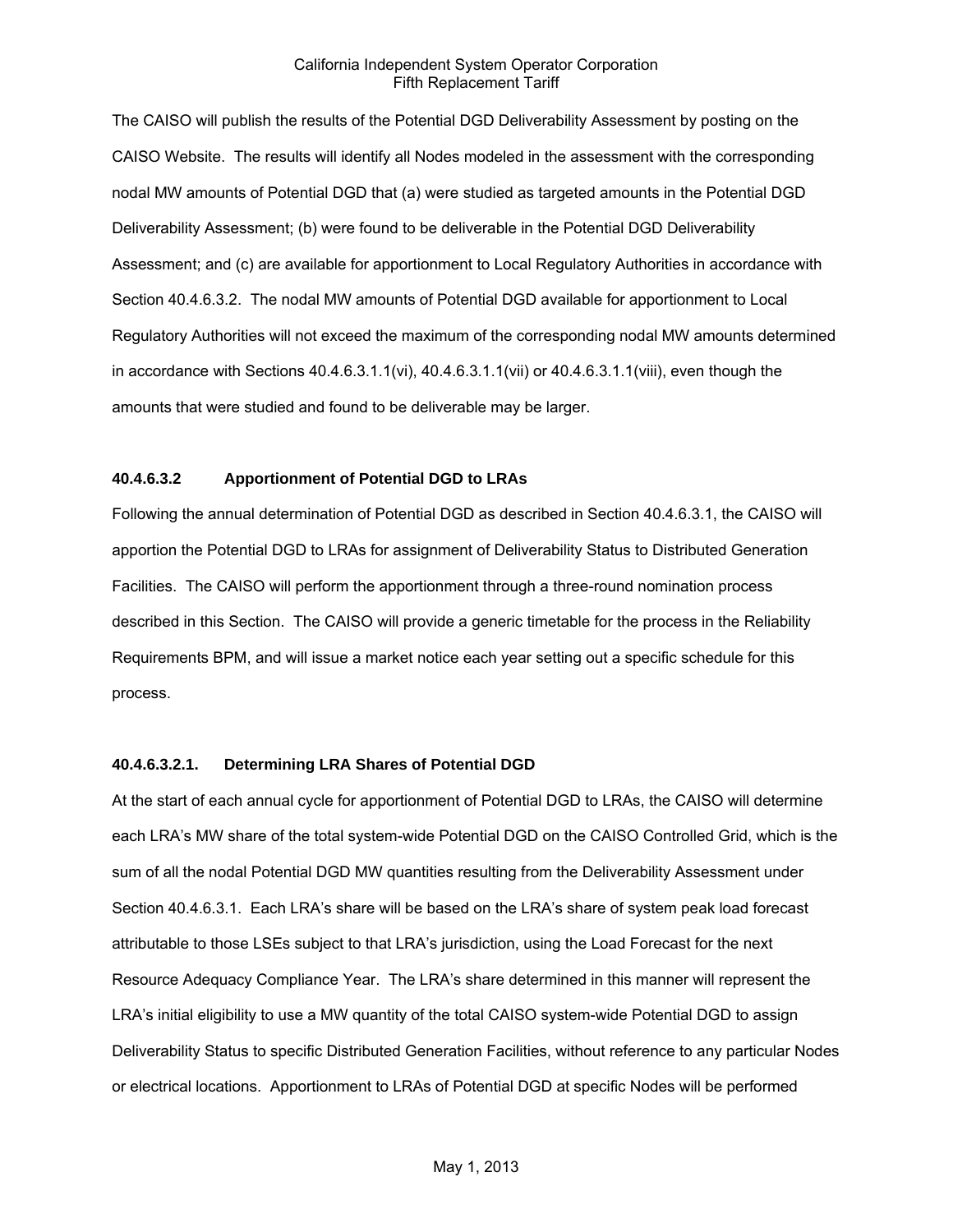through the three-stage nomination process described below.

As part of the CAISO's determination of LRA shares, the CAISO will also determine each LRA's share of nodal Potential DGD MW for Nodes at which LSEs for more than one LRA serve Load. For each such Node the CAISO will determine each affected LRA's share of the nodal Potential DGD MW determined in the assessment based on the share of the nodal Load attributable to the LSEs subject to each LRA's jurisdiction, except for Nodes where the following conditions apply:

- (i) The Load under the jurisdiction of one of the affected LRAs is located entirely at that one Node, whereas the Load under the jurisdiction of the other affected LRA is located at multiple Nodes on the CAISO Controlled Grid; and
- (ii) For the LRA whose Load is located entirely at the one Node, the LRA's Load ratio share of the nodal Potential DGD, as described above, is less than the LRA's share of the total system-wide Potential DGD on the CAISO Controlled Grid. This condition means that limiting the LRA's apportionment to the nodal Load ratio share described above would prevent the LRA from obtaining, at the Node where its Load is located, the full amount of system-wide Potential DGD on the CAISO Controlled Grid for which it is eligible.

For a Node where the above two conditions apply, the share of the nodal Potential DGD for the LRA whose Load is located entirely at that Node will equal the lesser of (a) the entire MW quantity of Potential DGD at that Node, or (b) the LRA's Load ratio share of the system-wide Potential DGD on the CAISO Controlled Grid as described above.

After completing the initial determination of eligibility for shares of Potential DGD as described above, the CAISO will notify the LRAs of the results.

# **40.4.6.3.2.2. Bilateral Transfers of Potential DGD**

An LRA shall be entitled to transfer all or a portion of its MW share of Potential DGD at one or more specific Nodes to another LRA, in quantities no smaller than 1 MW. Both LRAs participating in such a transfer shall notify the CAISO of the transfer, and the CAISO will reflect the transfer in the apportionment process only after receiving notification from both LRAs. LRAs may engage in such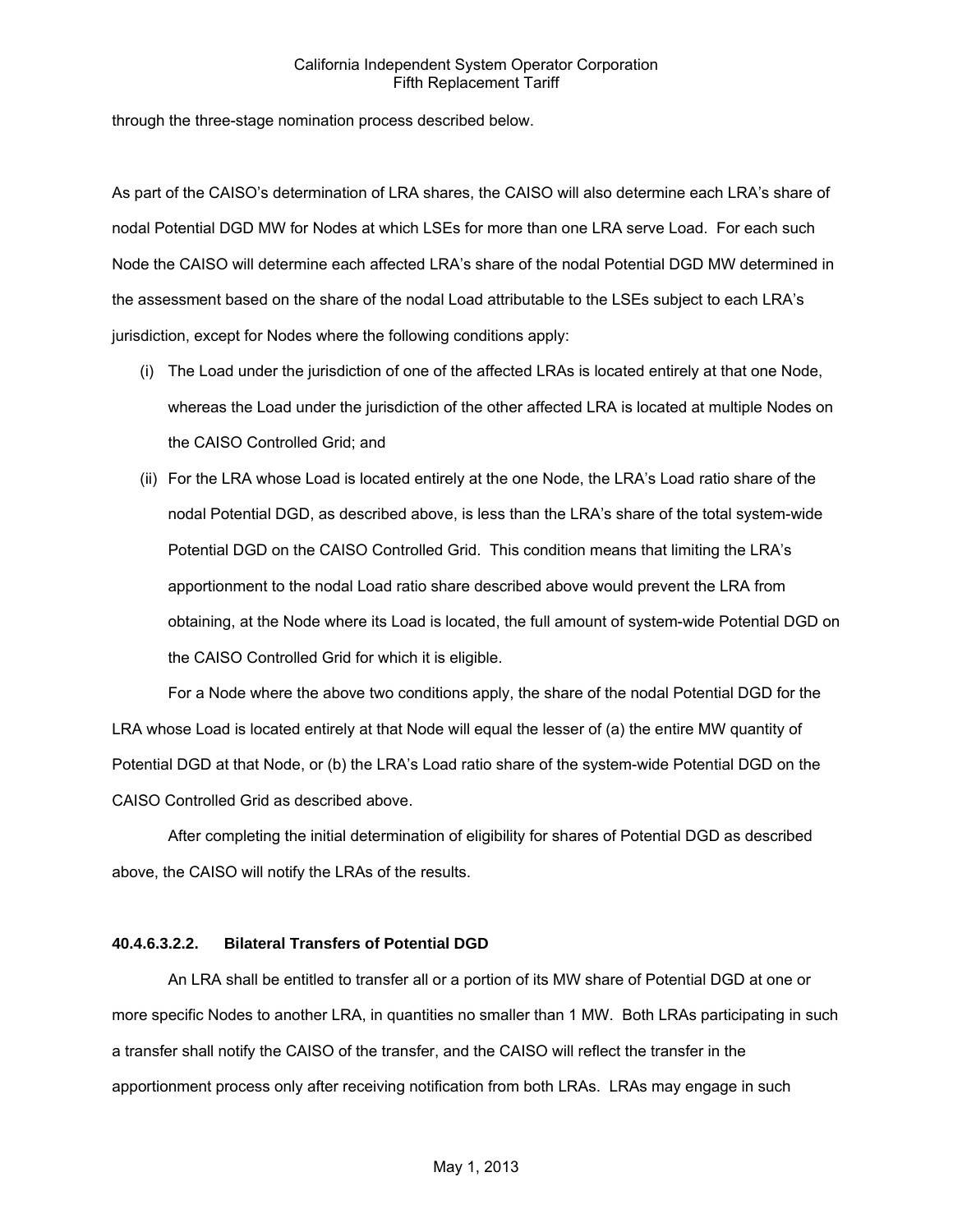transfers during the period from the date they received notification of their shares under Section 40.4.6.3.2.1 through the end of third round of LRA nominations.

### **40.4.6.3.2.3 Apportionment Through LRA Nominations**

Each LRA seeking to assign Deliverability Status to specific Distributed Generation Facilities through this Section 40.4.6.3 shall submit nominations, in the form of MW quantities of Potential DGD at specific Nodes of the CAISO Controlled Grid, to the CAISO to utilize portions of its share of the total CAISO system-wide MW of Potential DGD. If an LRA does not submit such nominations, or nominates less than the MW amount for which it is eligible, the CAISO will not apportion Potential DGD beyond the amounts nominated.

There shall be three rounds of nominations. In any given round, and for all rounds cumulatively, each LRA's total nominations cannot exceed its share of the total system-wide MW quantity of Potential DGD on the CAISO Controlled Grid, and its nodal nomination at any Node where the LSEs of more than one LRA serve Load cannot exceed its share of the Potential DGD at that Node as determined under Section 40.4.6.3.2.1, except where its share at that Node has been increased as a result of bilateral transfers under Section 40.4.6.3.2.2.

#### **First Round Nominations**

Following the CAISO's notification of LRA shares determined under Section 40.4.6.3.2.1, each LRA shall submit its first round nominations to the CAISO by a date that will be specified in the market notice for the current cycle of this process. In the first round, the LRA may only nominate Nodes at which LSEs under its jurisdiction serve Load. Following the submission of nominations, the CAISO will validate that all nominations comply with this limitation and the eligibility limitations stated above, will notify the submitting LRA of any invalid nominations and will allow the LRA an opportunity to adjust and resubmit its nomination. Once the CAISO has ensured that all LRA nominations are valid in accordance with this Section, the CAISO will approve all validated first round nominations.

Following the CAISO's receipt and validation of the first round nominations and in accordance with the schedule set forth in the market notice for the current cycle, the CAISO will apportion Potential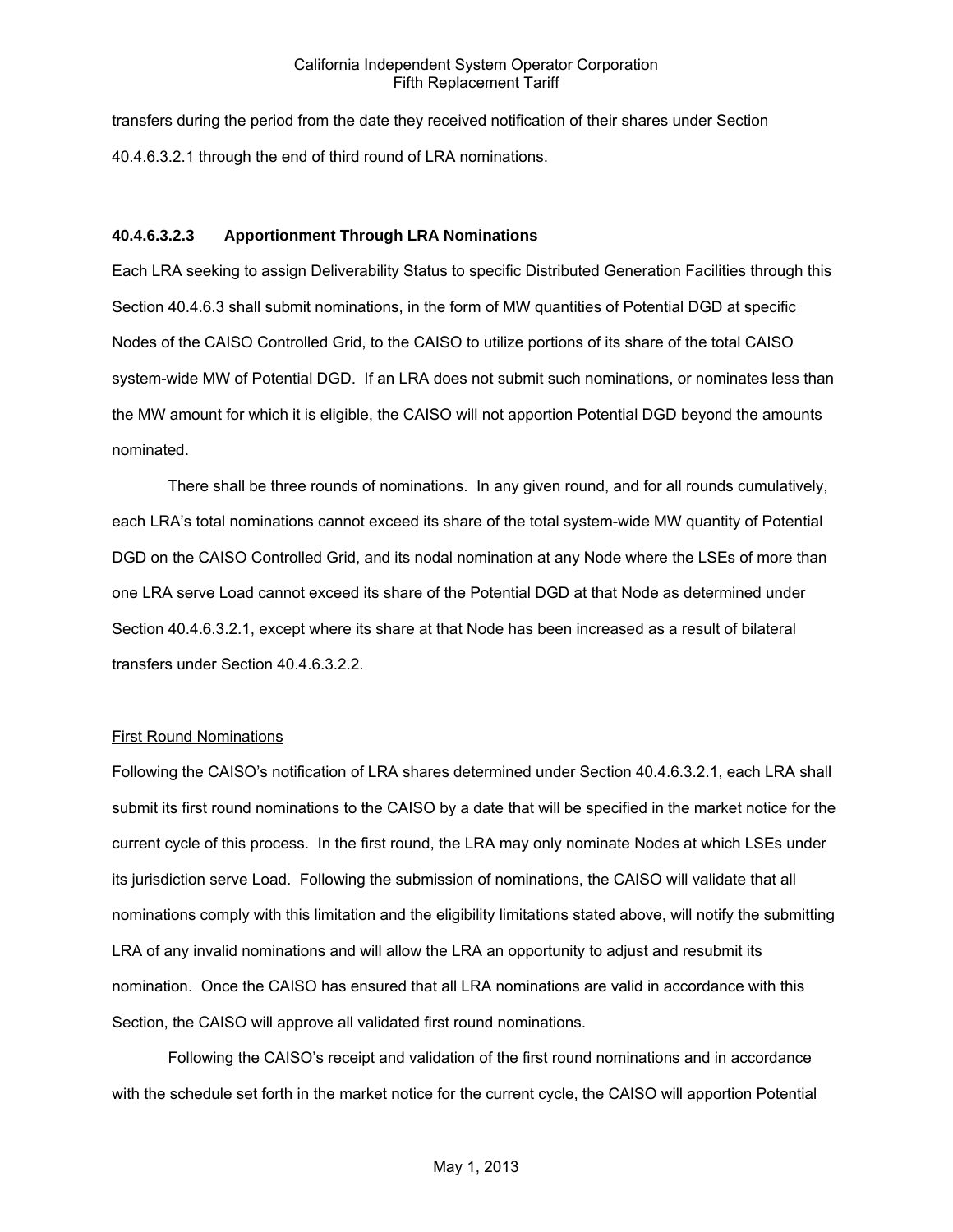DGD to LRAs in accordance with their nominations and will notify the LRAs that their first round nominations have been approved. The CAISO will then publish on the CAISO Website any MW quantities of Potential DGD at specific Nodes that were not apportioned in the first round.

#### Second Round Nominations

Each LRA may submit a second round nomination to the CAISO to the extent that the LRA has not yet been apportioned the full MW quantity of Potential DGD for which it is eligible under Section 40.4.6.3.2.1, as modified by any applicable bilateral transfers. In the second round, LRA nominations are not restricted only to those Nodes at which LSEs jurisdictional to the LRA serve Load. Thus an LRA could nominate Potential DGD at a Node where there is no Load at all, or at a Node where another LRA serves Load and that LRA did not nominate all the available Potential DGD at that Node in the first round. For a Node where the combined second round nominations of multiple LRAs exceed the remaining Potential DGD at the Node, the CAISO will apportion shares of the remaining Potential DGD at the Node to LRAs in proportion to their Load ratio shares of system-wide Potential DGD as determined under Section 40.4.6.3.2.1. In addition, the LRA shares of nodal Potential DGD at Nodes where the LSEs of more than one LRA serve load, as determined under Section 40.4.6.3.2.1, will still apply in the second round. Following receipt and validation by the CAISO of second round nominations, the CAISO will apportion any available Potential DGD based on the LRA nominations.

The CAISO will notify LRAs of the outcome of the second round nominations and will publish on the CAISO Website any nodal Potential DGD amounts that were not apportioned through the second round.

#### Third Round Nominations

Each LRA may submit a third round nomination to the CAISO to the extent that the LRA has not yet been apportioned the full MW quantity of Potential DGD for which it is eligible under Section 40.4.6.3.2.1, as modified by any applicable bilateral transfers. In the third round, LRA nominations are not restricted only to those Nodes at which LSEs jurisdictional to the LRA serve Load, subject to the same provisions as specified above for second round nominations. Following receipt and validation by the CAISO of third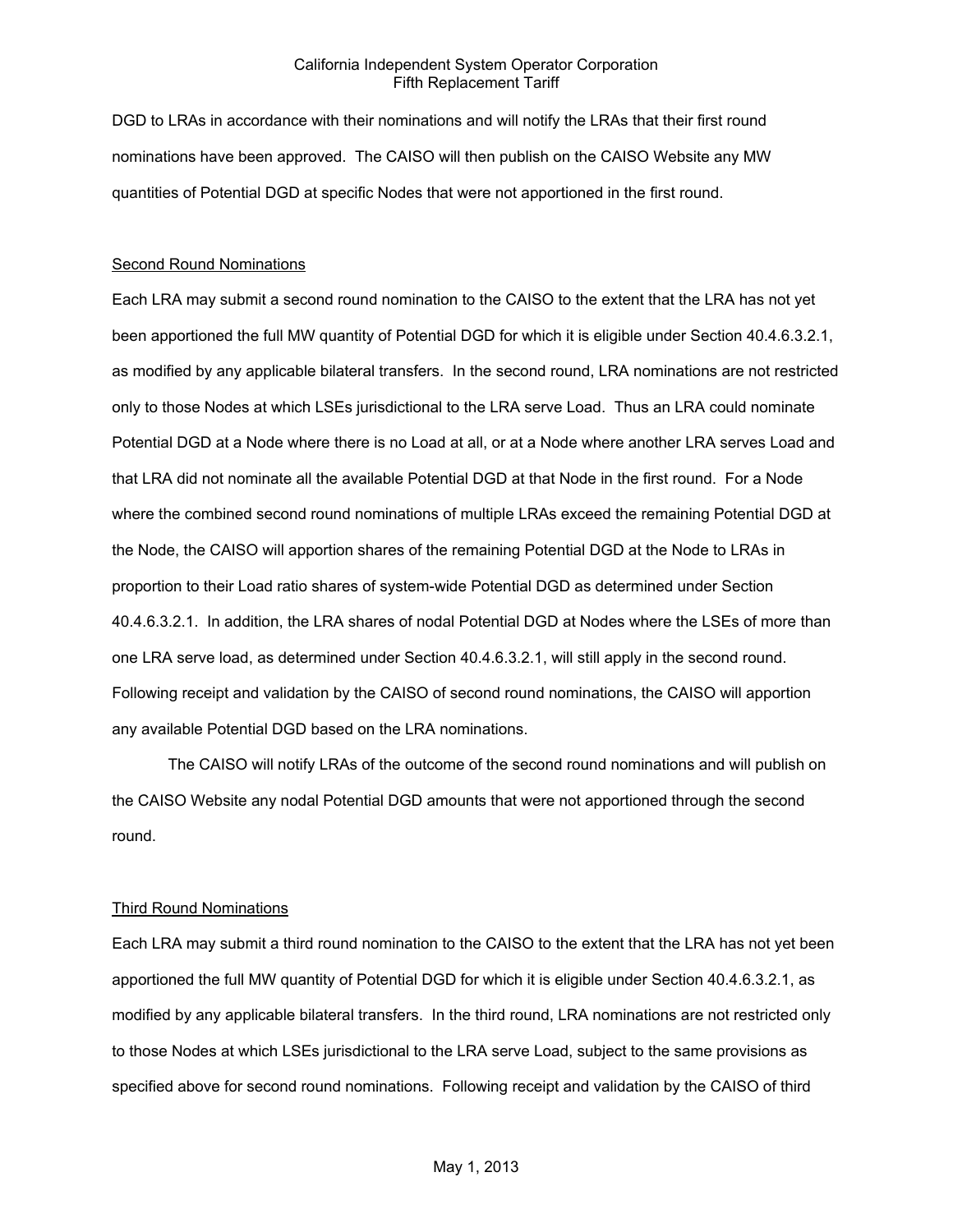round nominations, the CAISO will apportion any available Potential DGD based on the LRA nominations, and will notify LRAs of the outcome of the third round nominations.

# **40.4.6.3.3 Assignment of Deliverability Status to Distributed Generation Facilities**

Before the start of the next CAISO cycle of the process described in this Section 40.4.6.3, and in accordance with a CAISO market notice setting out the schedule for the new cycle, each LRA should report the following information to the CAISO:

- (i) Any assignment of Deliverability Status to specific Distributed Generation Facilities using Potential DGD that the LRA was apportioned in a prior annual cycle; and
- (ii) Any revocations or re-assignments of Deliverability Status as a result of a failure to meet LRAspecified retention criteria on the part of a Distributed Generation Facility that was previously assigned Deliverability Status under this Section 40.4.6.3 and had not yet achieved commercial operation.

Upon receipt of this information the CAISO will validate that the LRA's assignments of Deliverability Status to specific Distributed Generation Facilities is consistent with the MW quantities of Potential DGD at specific Nodes that were apportioned to the LRA and with the CAISO's methodology for associating the Deliverability Status of a specific generating resource type with a MW quantity of Potential DGD.

# **40.4.6.3.4 Associating MW of Potential DGD with Deliverability Status of a Distributed Generation Facility**

As described further in the Generator Interconnection Business Practice Manual, the association of a MW quantity of Potential DGD at a specific Node with the Deliverability Status of a specific Distributed Generation Facility shall be commensurate with the MW Energy production level appropriate to the type of generating resource comprising the facility modeled in the Deliverability Assessment, the qualifying capacity determination method for that resource type, the installed capacity of the facility, and the Deliverability Status (Full Capacity or Partial Capacity) to be assigned to the facility. If the CAISO identifies an inconsistency between an LRA's use of its apportioned Potential DGD to assign Deliverability Status to a Distributed Generation Facility and the CAISO's methodology for associating MW amounts of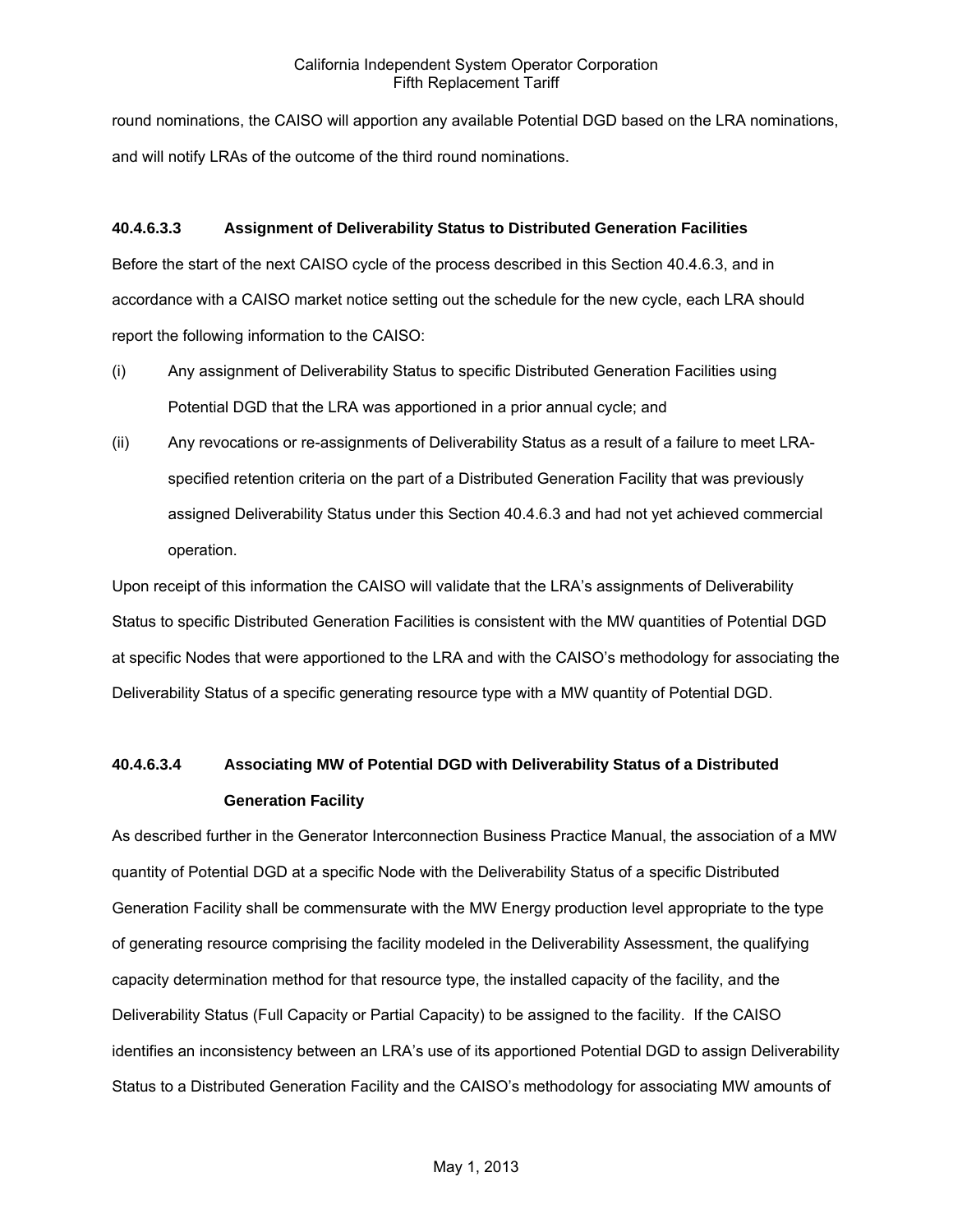Potential DGD with the Deliverability Status of a Distributed Generation Facility, the CAISO will notify the LRA, and the LRA in consultation with the CAISO will adjust its assignments of Deliverability Status as needed.

#### **40.4.6.3.5 Unapportioned Potential DGD and Unassigned Deliverability Status**

If an LRA does not nominate the full MW quantity of Potential DGD for which it is eligible under Section 40.4.6.3.2.1 as modified by any bilateral transfers, the CAISO will not apportion to the LRA any Potential DGD beyond the amounts the LRA nominated and will not preserve any unapportioned amount of Potential DGD beyond the current cycle of this process. If an LRA does not, by the start of the next cycle, fully utilize the MW quantity of Potential DGD it was apportioned in the previous cycle to assign Deliverability Status to specific Distributed Generation Facilities, the CAISO will preserve the apportioned but unassigned Potential DGD for that LRA through the next cycle. The CAISO will make reasonable effort in performing the process described in this Section 40.4.6.3 to enable each LRA to be apportioned its load ratio share of total CAISO system-wide Potential DGD on a cumulative basis through successive cycles. The CAISO cannot guarantee, however, that MW quantities of Potential DGD that were available but not apportioned to an LRA in one cycle will be fully available in the next cycle, due to changing conditions on the CAISO Controlled Grid and the need for this process to be coordinated with the CAISO's Transmission Planning Process, GIP and GIDAP.

#### **40.4.6.3.6 Deliverability Status of Distributed Generation Facilities**

Subject to the requirements specified in Section 40.4.6.3.7, once an LRA has assigned Deliverability Status to a specific Distributed Generation Facility and reported such assignment to the CAISO, and the CAISO has validated and accepted the reported information as specified under Section 40.4.6.3.3, the Deliverability Status becomes an attribute of the Distributed Generation Facility to which it was assigned. Once that Distributed Generation Facility has achieved Commercial Operation, it will retain that Deliverability Status for as long it remains in Commercial Operation. Prior to the facility achieving Commercial Operation, however, the LRA may revoke the assignment of Deliverability Status if the facility fails to meet LRA-specified criteria for retaining such assignment, and may re-assign the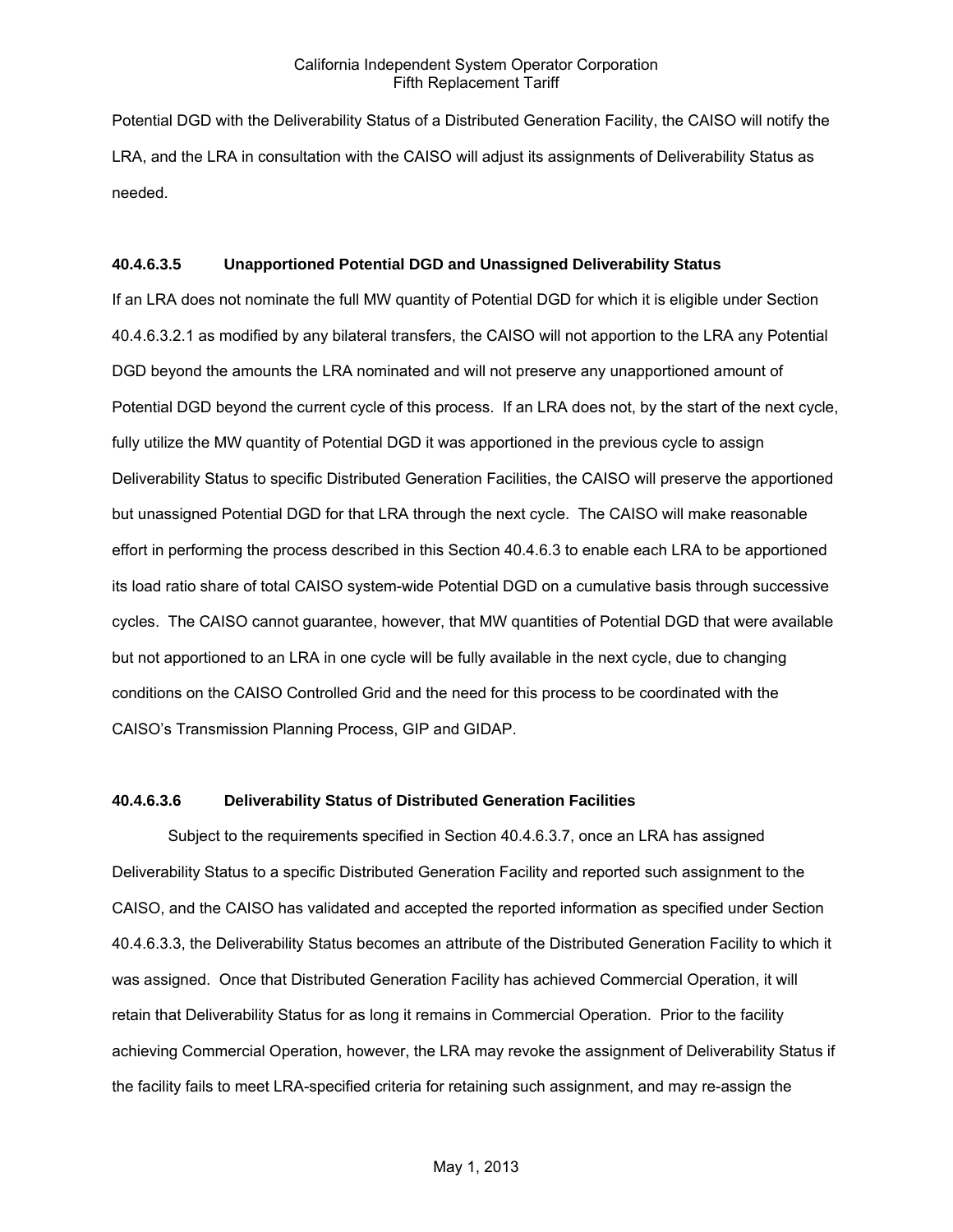Deliverability Status to another Distributed Generation Facility, provided that the new Distributed Generation Facility is connected to the Distribution System below the same Node on the CAISO Controlled Grid and utilizes no more MW of Potential DGD than the original Distributed Generation Facility. Each LRA that utilizes the provisions of this Section 40.4.6.3 shall provide to the CAISO a description of its retention criteria and its process for revoking an assignment of Deliverability Status from a facility that it determines has failed to meet such criteria. The CAISO will post these descriptions on its web site in conjunction with other documentation regarding the implementation of this Section 40.4.6.3. The LRA must report any such revocations and reassignments to the CAISO, as provided in Section 40.4.6.3.3, and must identify for each such revocation the specific criteria on which the revocation was based.

### **40.4.6.3.7 Additional Requirements**

Assignment of Deliverability Status to any Distributed Generation Facility under this Section 40.4.6.3 is expressly conditioned upon the Distributed Generation Facility's interconnection customer submitting the appropriate interconnection request under the applicable CPUC Rule 21 or wholesale distribution access tariff, completion of such process and achieving Commercial Operation, and completion of all required Reliability Network Upgrades, Distribution Upgrades, or other mitigation that would be needed to safely and reliably interconnect to the Distribution System and deliver Energy from the Distribution System to the appropriate CAISO Controlled Grid Node. In addition, the amount of Resource Adequacy Capacity the Distributed Generation Facility may provide in any given Resource Adequacy Compliance Year is subject to annual Net Qualifying Capacity determination, as specified in Section 40.4.6.1.

### **40.4.7 Submission Of Supply Plans**

### **40.4.7.1 Schedule for Submission of Supply Plans**

Scheduling Coordinators representing Resource Adequacy Resources supplying Resource Adequacy Capacity shall provide the CAISO with annual and monthly Supply Plans, as follows:

(a) The annual Supply Plan shall be submitted to the CAISO on the schedule set forth in the Business Practice Manual and shall verify their agreement to provide Resource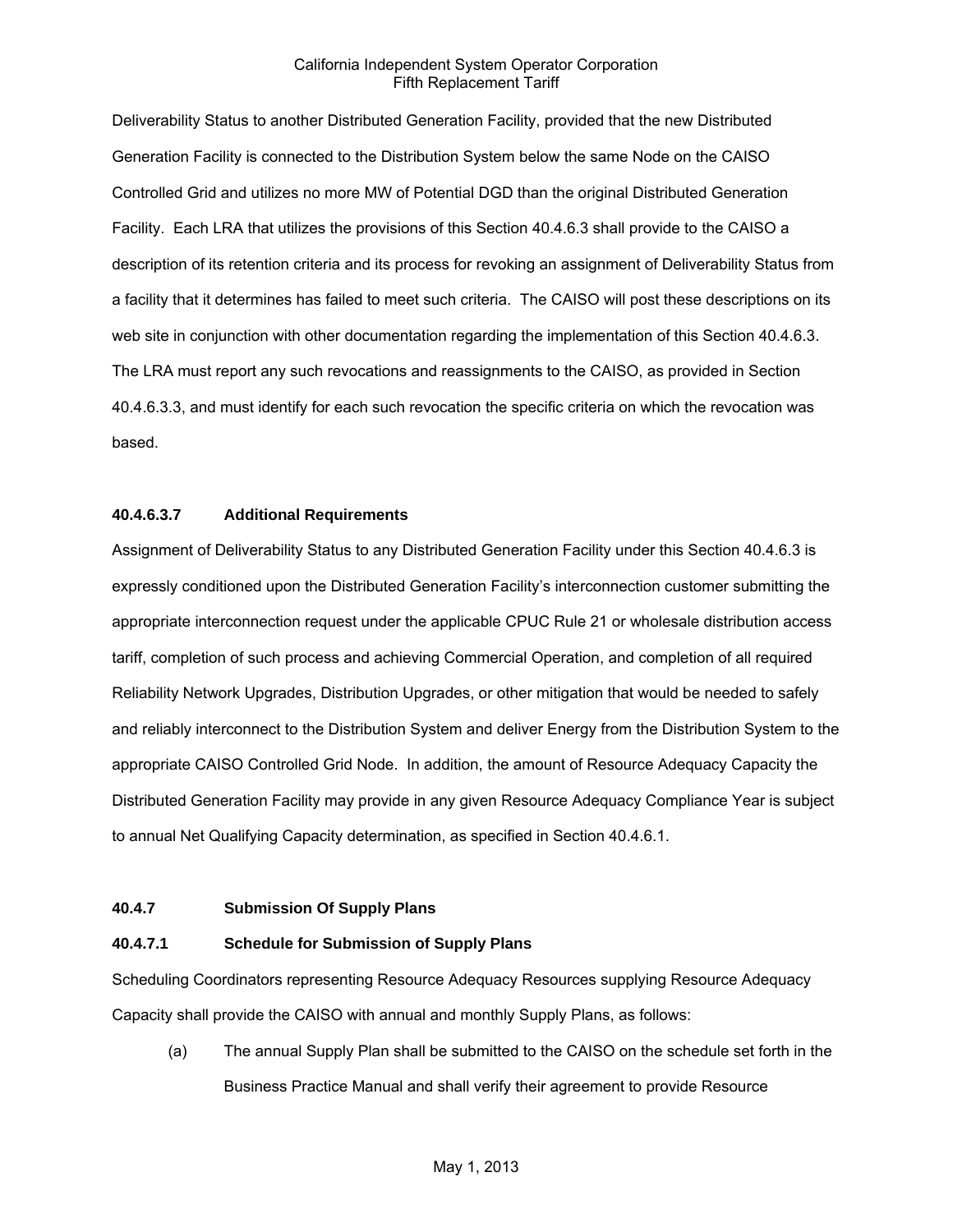Adequacy Capacity during the next Resource Adequacy Compliance Year.

- (b) The monthly Supply Plans or the same information as required to be included in the monthly Supply Plan, plus any other information the CAISO requires as identified in the Business Practice Manual, shall be submitted to the CAISO at least 45 days in advance of the first day of the month covered by the plan, and in accordance with the schedule and in the reporting format(s) set forth in the Business Practice Manual, and shall verify their agreement to provide Resource Adequacy Capacity during that resource adequacy month.
- (c) The Scheduling Coordinator for the Resource Adequacy Resource may submit, at any time from 45 days through 11 days in advance of the relevant month, a revision to its monthly Supply Plan to correct an error in the plan. The CAISO will not accept any revisions to a monthly Supply Plan from 10 days in advance of the relevant month through the end of the month, unless the Scheduling Coordinator for the Resource Adequacy Resource demonstrates good cause for the change and explains why it was not possible to submit the change earlier.
- (d) The monthly Supply Plan may indicate the willingness of the resource to offer capacity for procurement as backstop capacity under the Capacity Procurement Mechanism pursuant to Section 43, and provide the identity of the resource, the available capacity amount, the time periods when the capacity is available, and other information as may be specified in the Business Practice Manual.
- (e) Notwithstanding Section 40.4.7.1(b), for the resource adequacy month of January 2013, the monthly Supply Plans or the same information as required to be included in the monthly Supply Plans, plus any other information the CAISO requires as identified in the Business Practice Manual, shall be submitted to the CAISO no later than November 20, 2012, which is 42 days in advance of the first day of the month. Notwithstanding Section 40.2.2.4(c), for the resource adequacy month of January 2013, the Scheduling Coordinator for the resource adequacy resource may submit at any time from 42 days through 11 days in advance of the relevant month, a revision to its monthly Supply Plan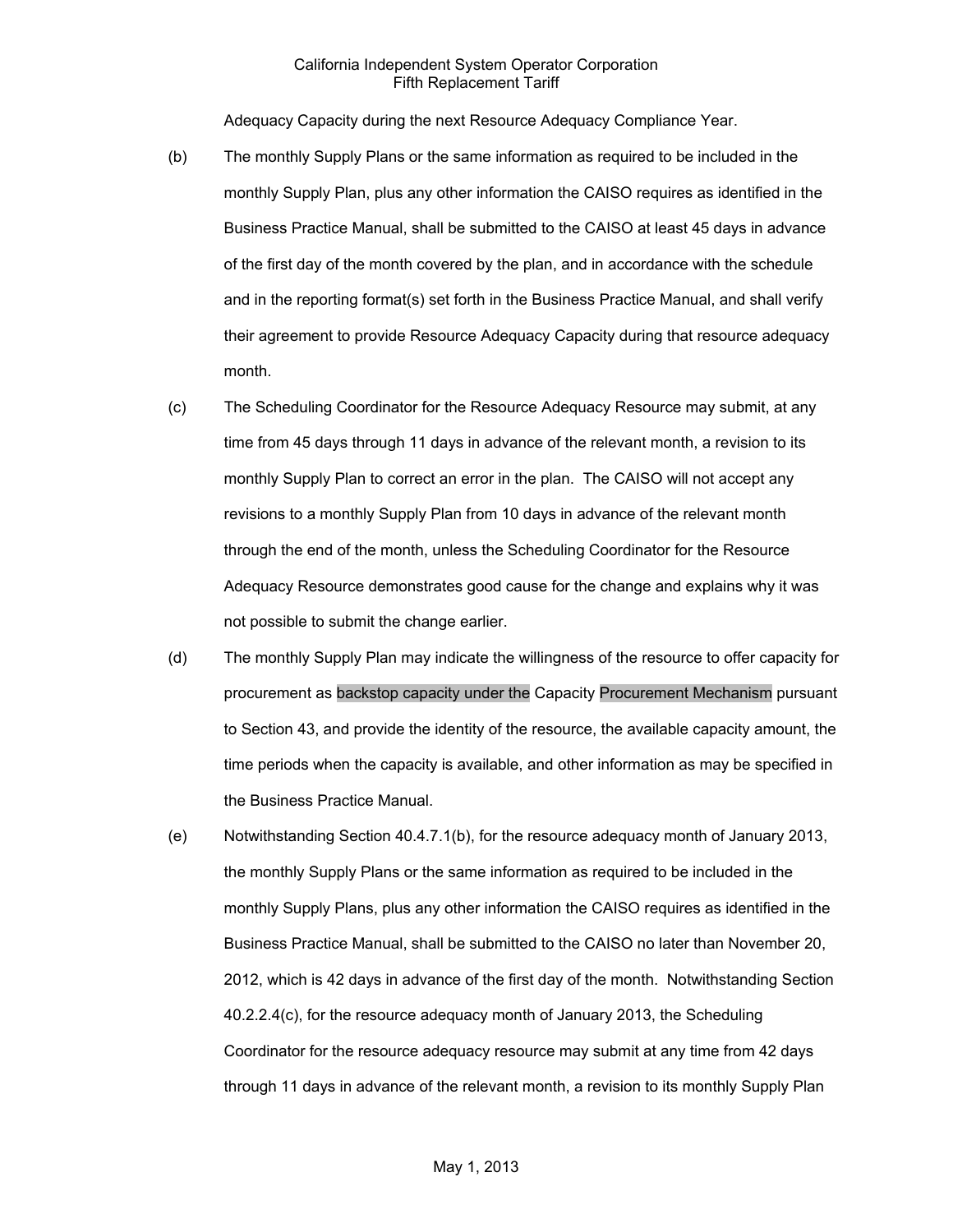to correct an error in the plan.

# **40.4.7.2 Form of Supply Plans**

The Supply Plan must be in the form of the template provided on the CAISO Website, which shall include an affirmative representation by the Scheduling Coordinator submitting the Supply Plan that the CAISO is entitled to rely on the accuracy of the information provided in the Supply Plan to perform those functions set forth in this Section 40.

# **40.4.7.3 Validation of Supply Plans**

The CAISO shall be entitled to take reasonable measures to validate the accuracy of the information submitted in Supply Plans under this Section. Supply Plan validation measures may include the following:

- (a) The CAISO may compare a Resource Adequacy Resource's Resource Adequacy Capacity against the Resource Adequacy Resource's Net Qualifying Capacity, if applicable. To the extent the Resource Adequacy Capacity of a Resource Adequacy Resource included in a Supply Plan is greater than the Resource Adequacy Resource's Net Qualifying Capacity, the CAISO will notify the respective Scheduling Coordinators for the Resource Adequacy Resource and each Load Serving Entity that has included the Resource Adequacy Resource in its Resource Adequacy Plan that the Resource Adequacy Capacity from the Resource Adequacy Resource shall be reduced to the Resource Adequacy Resource's Net Qualifying Capacity and that it will be considered a mismatch under Section 40.7. If the CAISO is not advised as to how the reduction in Resource Adequacy Capacity to conform with the Resource Adequacy Resource's Net Qualifying Capacity shall be allocated among each Load Serving Entity that included the Resource Adequacy Resource on its Resource Adequacy Plan, the CAISO will apply a pro rata reduction based on the Supply Plan.
- (b) The CAISO may verify whether the Resource Adequacy Capacity listed in the monthly Supply Plan is scheduled to take an Approved Maintenance Outage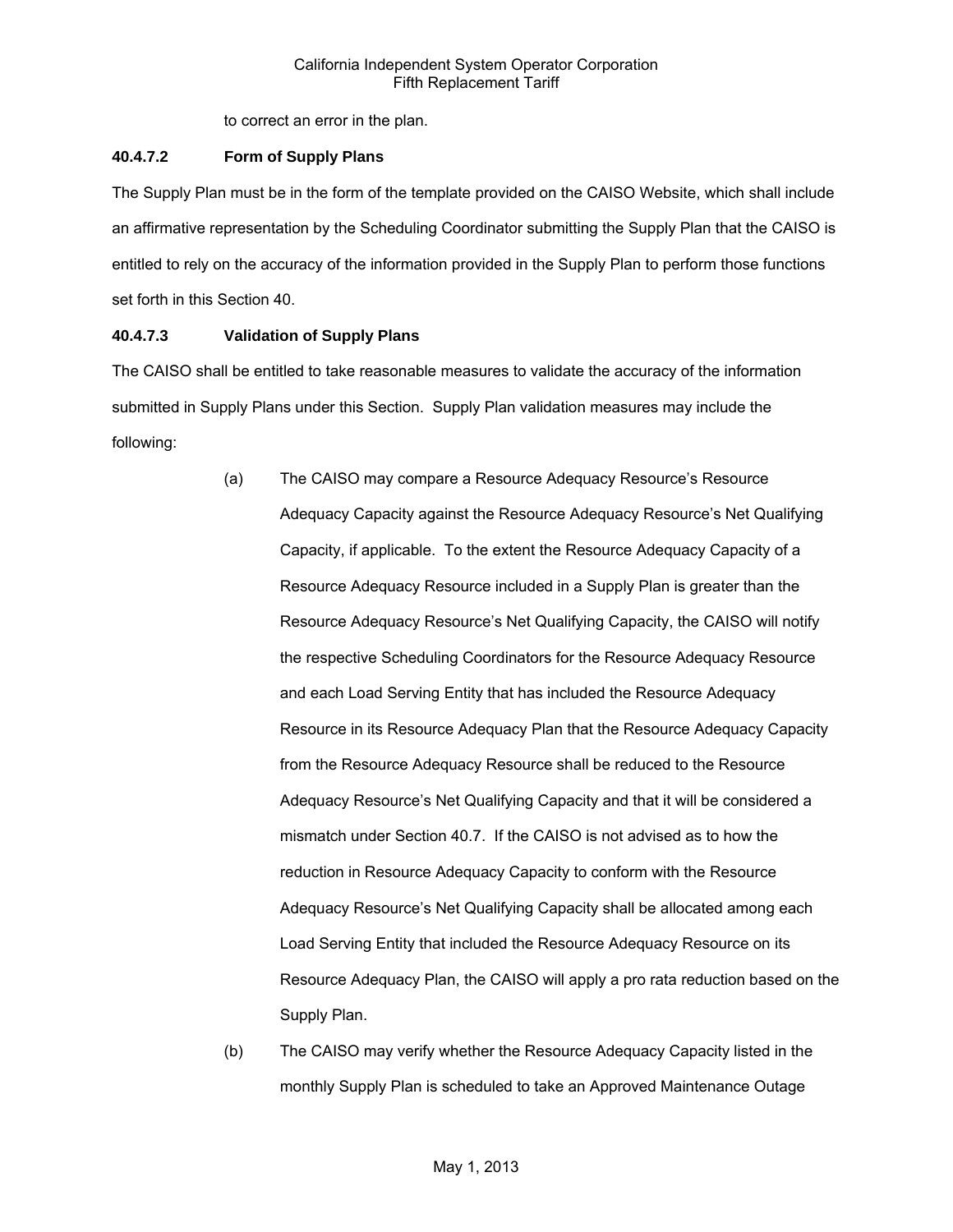during the month. To the extent the Resource Adequacy Capacity of a Resource Adequacy Resource included in a Supply Plan is greater than the Resource Adequacy Capacity designated for the resource in the Resource Adequacy Plan, or includes Resource Adequacy Capacity that is scheduled to take an Approved Maintenance Outage during the month, the CAISO will notify the Scheduling Coordinator for the Resource Adequacy Resource and the respective Scheduling Coordinators for each Load Serving Entity that has included the Resource Adequacy Resource in its Resource Adequacy Plan that there is a discrepancy, which will be treated as a mismatch under Section 40.7. To the extent the Resource Adequacy Capacity of a Resource Adequacy Resource included in a Supply Plan is less than the Resource Adequacy Capacity designated for the resource in the Resource Adequacy Plan, or includes Resource Adequacy Capacity that is scheduled for an Approved Maintenance Outage during the month, the CAISO will notify the Local Regulatory Authority, the Scheduling Coordinator for the Resource Adequacy Resource, and the respective Scheduling Coordinators for each Load Serving Entity that has included the Resource Adequacy Resource in its Resource Adequacy Plan that there is a discrepancy, which will be treated as a mismatch under Section 40.7.

(c) Other errors or inaccuracies identified by the CAISO in a Supply Plan shall be treated as a mismatch under Section 40.7.

Disputes regarding the CAISO's determination of Net Qualifying Capacity shall be subject to Section 40.5.2. The provisions of this Section shall not affect a Resource Adequacy Resource's Net Qualifying Capacity posted by the CAISO under Section 40.5.2.

### **40.5 Requirements Applying To Modified Reserve Sharing LSEs Only**

### **40.5.1 Day Ahead Scheduling And Bidding Requirements**

(1) Scheduling Coordinators on behalf of Modified Reserve Sharing LSEs serving Load within the CAISO Balancing Authority Area for whom they submit Demand Bids shall submit into the IFM Bids or Self-Schedules for Demand equal to one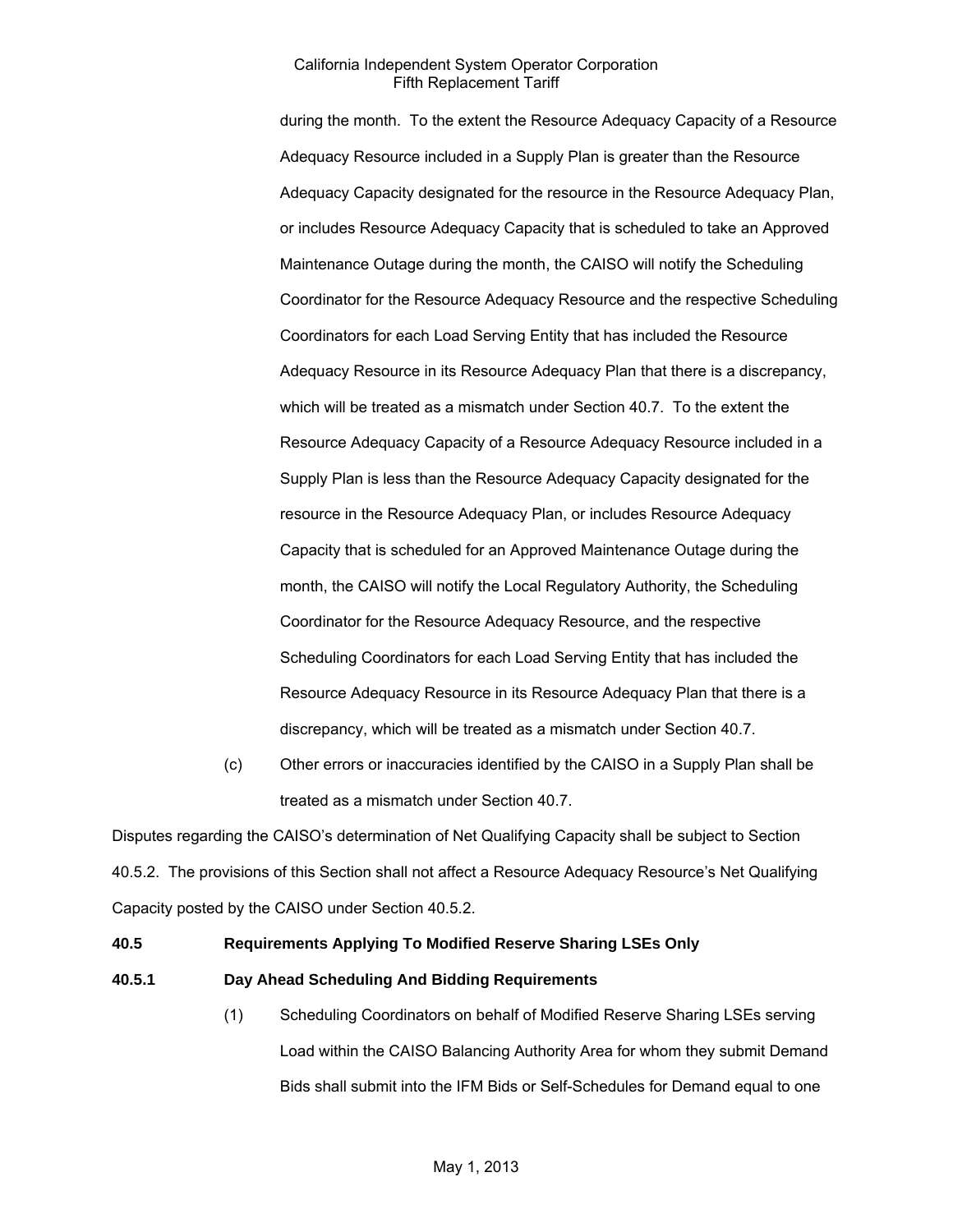hundred (100) percent and for Supply equal to one hundred and fifteen (115) percent of the hourly Demand Forecasts for each Modified Reserve Sharing LSE it represents for each Trading Hour for the next Trading Day. Subject to Section 40.5.5, the resources included in a Self-Schedule or a Bid in each Trading Hour to satisfy one hundred and fifteen (115) percent of the Modified Reserve Sharing LSE's hourly Demand Forecasts will be deemed Resource Adequacy Resources and (a) shall be comprised of those resources listed in the Modified Reserve Sharing LSE's monthly Resource Adequacy Plan and (b) shall include all Local Capacity Area Resources listed in the Modified Reserve Sharing LSE's annual Resource Adequacy Plan, if any, except to the extent the Local Capacity Area Resources, if any, are unavailable due to any Outages or reductions in capacity reported to the CAISO in accordance with this CAISO Tariff.

(i) Local Capacity Area Resources physically capable of operating must submit: (a) Economic Bids for Energy and/or Self-Schedules for all their Resource Adequacy Capacity and (b) Economic Bids for Ancillary Services and/or a Submission to Self-Provide Ancillary Services for all of their Resource Adequacy Capacity that is certified to provide Ancillary Services. For Local Resource Adequacy Capacity that is certified to provide Ancillary Services and is not covered by a Submission to Self-Provide Ancillary Services, the resource must submit Economic Bids for each Ancillary Service for which the resource is certified. For Resource Adequacy Capacity subject to this requirement for which no Economic Energy Bid or Self-Schedule has been submitted, the CAISO shall insert a Generated Bid in accordance with Section 40.6.8. For Resource Adequacy Capacity subject to this requirement for which no Economic Bids for Ancillary Services or Submissions to Self-Provide Ancillary Services have been submitted, the CAISO shall insert a Generated Bid in accordance with Section 40.6.8 for each Ancillary Service the resource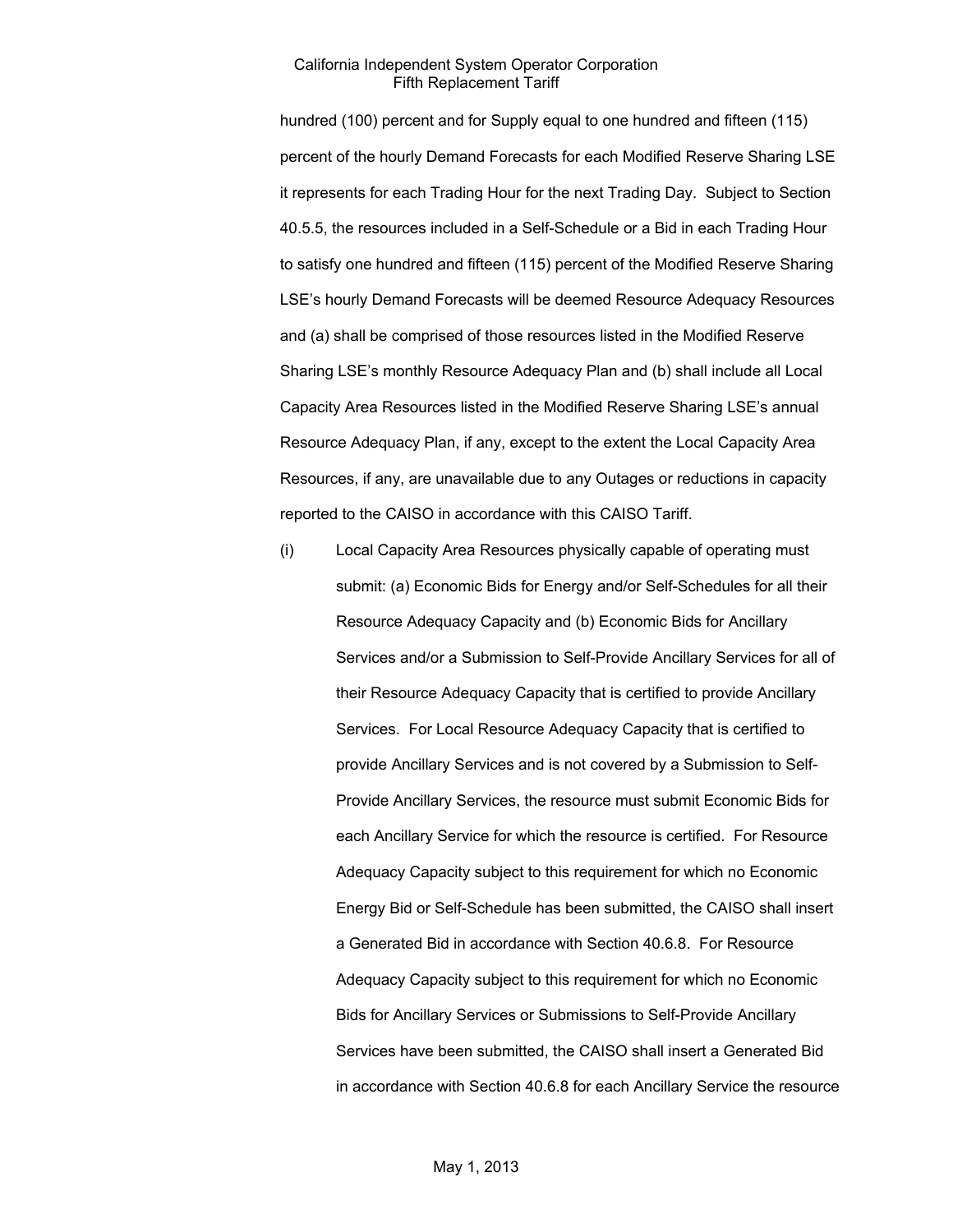is certified to provide. However, to the extent the Generating Unit providing Local Capacity Area Resource capacity constitutes a Use-Limited Resource under Section 40.6.4, the provisions of Section 40.6.4 will apply.

- (ii) Resource Adequacy Resource must participate in the RUC to the extent that the resource has available Resource Adequacy Capacity that was offered into the IFM and is not reflected in an IFM Schedule. Resource Adequacy Capacity participating in RUC will be optimized using zero dollar (\$0/MW-hour) RUC Availability Bid.
- (iii) Capacity from Resource Adequacy Resources selected in RUC will not be eligible to receive a RUC Availability Payment.
- (iv) Through the IFM co-optimization process, the CAISO will utilize available Local Capacity Area Resource Adequacy Capacity to provide Energy or Ancillary Services in the most efficient manner to clear the Energy market, manage congestion and procure required Ancillary Services. In so doing the IFM will honor submitted Energy Self-Schedules of the Local Capacity Area Resource Adequacy Capacity of the Modified Reserve Sharing LSE unless the CAISO is unable to satisfy one hundred (100) percent of the Ancillary Services requirements. In such cases the CAISO may curtail all or a portion of a submitted Energy Self-Schedule to allow Ancillary Service-certified Local Capacity Area Resource Adequacy Capacity to be used to meet the Ancillary Service requirements. The CAISO will not curtail for the purpose of meeting Ancillary Service requirements a Self-Schedule of a resource internal to a Metered Subsystem that was submitted by the Scheduling Coordinator for that Metered Subsystem. If the IFM reduces the Energy Self-Schedule of Resource Adequacy Capacity to provide an Ancillary Service, the Ancillary Service Marginal Price for that Ancillary Service will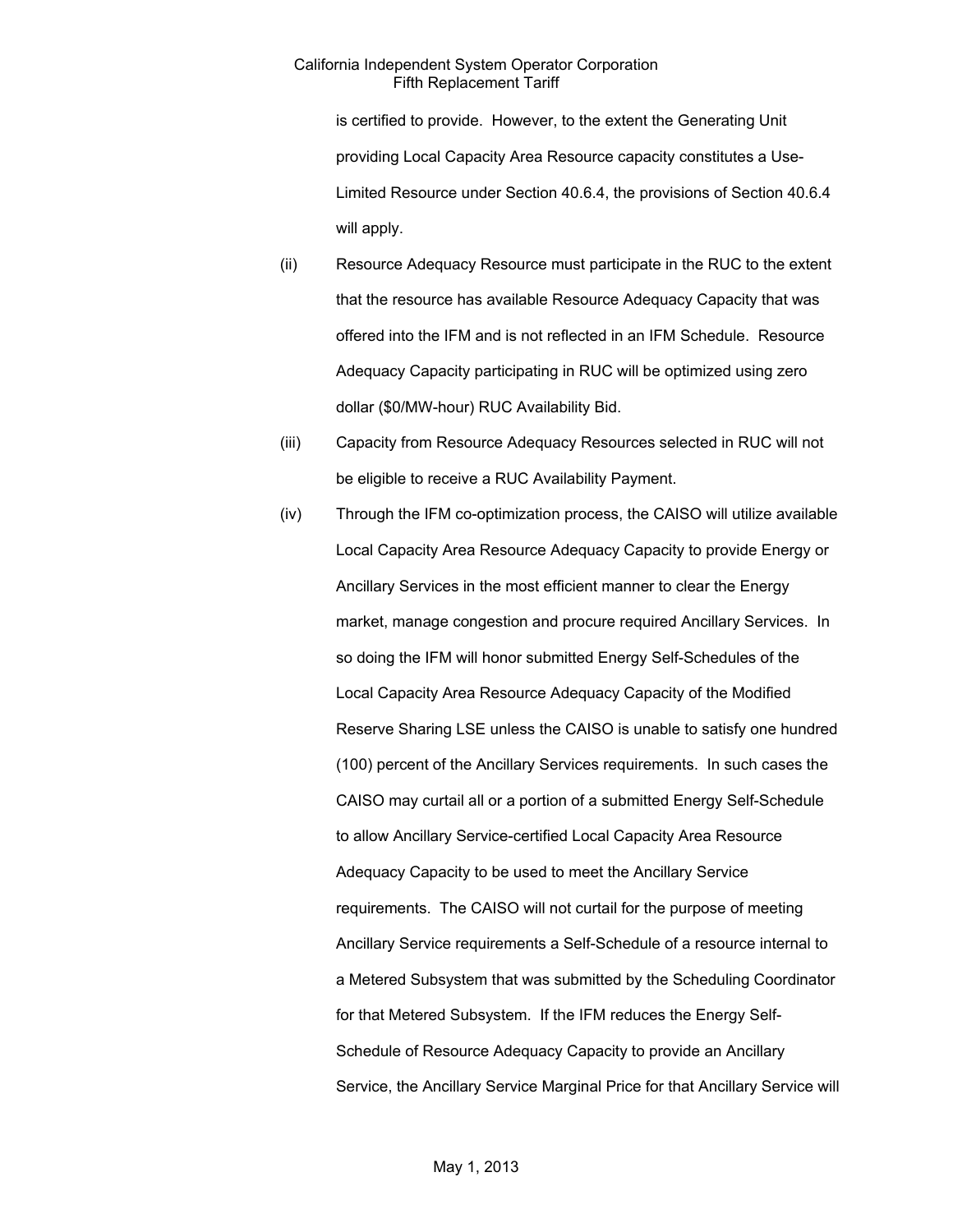be calculated in accordance with Section 27.1.2 using the Ancillary Service Bids submitted by the Scheduling Coordinator for the Resource Adequacy Resource or inserted by the CAISO pursuant to this Section 40.5.1, and using the resource's Generated Energy Bid to determine the Resource Adequacy Resource's opportunity cost of Energy. If the Scheduling Coordinator for the Modified Reserve Sharing LSE's Resource Adequacy Resource believes that the opportunity cost of Energy based on the Resource Adequacy Resource's Generated Energy Bid is insufficient to compensate for the resource's actual opportunity cost, the Scheduling Coordinator may submit evidence justifying the increased amount to the CAISO and to the FERC no later than seven (7) days after the end of the month in which the submitted Energy Self-Schedule was reduced by the CAISO to provide an Ancillary Service. The CAISO will treat such information as confidential and will apply the procedures in Section 20.4 of this CAISO Tariff with regard to requests for disclosure of such information. The CAISO shall pay the higher opportunity costs after those amounts have been approved by FERC.

- (2) Resource Adequacy Resources of Modified Reserve Sharing LSEs that do not clear in the IFM or are not committed in RUC shall have no further offer requirements in HASP or Real-Time, except under System Emergencies as provided in this CAISO Tariff.
- (3) Resource Adequacy Resources committed by the CAISO must maintain that commitment through Real-Time. In the event of a Forced Outage on a Resource Adequacy Resource committed in the Day-Ahead Market to provide Energy, the Scheduling Coordinator for the Modified Reserve Sharing LSE will have up to the next HASP bidding opportunity, plus one hour, to replace the lesser of: (i) the committed resource suffering the Forced Outage, (ii) the quantity of Energy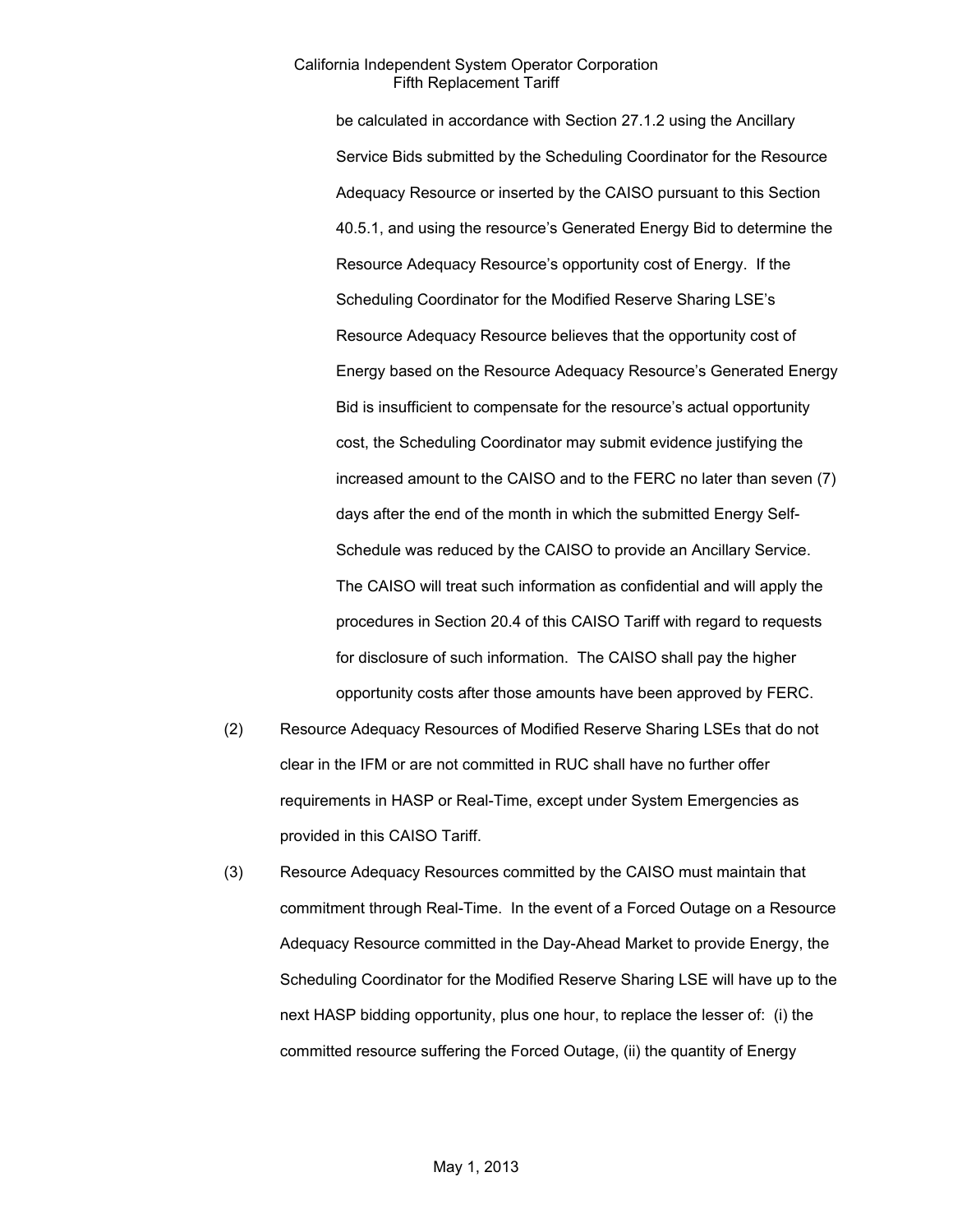committed in the Day-Ahead Market, or (iii) one hundred and seven (107) percent of the hourly forecast Demand.

### **40.5.2 Demand Forecast Accuracy**

On a monthly basis, the CAISO will review Meter Data to evaluate the accuracy or quality of the hourly Day-Ahead Demand Forecasts submitted by the Scheduling Coordinator on behalf of Modified Reserve Sharing LSEs. If the CAISO determines, based on its review, that one or more Demand Forecasts materially under-forecasts the Demand of the Modified Reserve Sharing LSEs for whom the Scheduling Coordinator schedules, after accounting for weather adjustments, the CAISO will notify the Scheduling Coordinator of the deficiency and will cooperate with the Scheduling Coordinator and Modified Reserve Sharing LSE(s) to revise its Demand Forecast protocols or criteria. If the material deficiency affects ten (10) hourly Demand Forecasts over a minimum of two (2) non-consecutive Business Days within a month, the CAISO may: (i) inform State of California authorities including, but not necessarily limited to, the California Legislature, and identify the Modified Reserve Sharing LSE(s) represented by the Scheduling Coordinator and (ii) assign to the Scheduling Coordinator responsibility for all tier 1 RUC charges as specified in Section 11.8.6.5 to address the uncertainty caused by the Scheduling Coordinator's deficient hourly Demand Forecasts until the deficiency is addressed.

### **40.5.3 Requirement To Make Resources Available In System Emergency**

Scheduling Coordinators for Modified Reserve Sharing LSEs that are MSS Operators shall make resources available to the CAISO during a System Emergency in accordance with the provisions of their Metered Subsystem Agreement. Scheduling Coordinators for all other Modified Reserve Sharing LSEs shall make available to the CAISO upon a warning or emergency notice of an actual or imminent System Emergency all resources that have not submitted a Self-Schedule or Economic Bid in the IFM that were listed in the Modified Reserve Sharing LSE's monthly Resource Adequacy Plan that are physically capable of operating without violation of any applicable law.

#### **40.5.4 Consequence Of Failure To Meet Scheduling Obligation**

(1) If the Scheduling Coordinator for the Modified Reserve Sharing LSE fails to submit a Self-Schedule or submit Bids equal to 115% of its hourly Demand Forecasts for each Trading Hour for the next Trading Day in the IFM and RUC,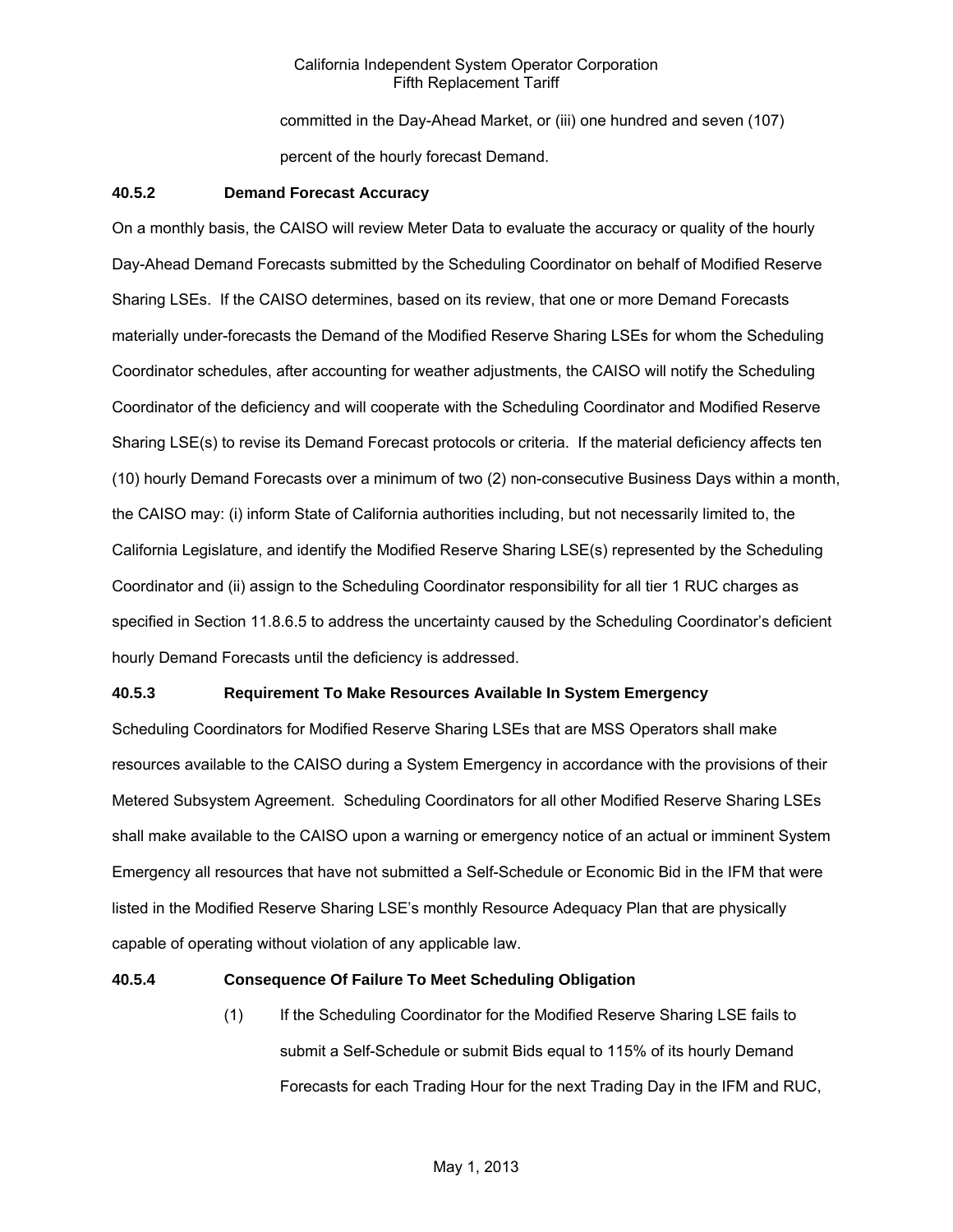the Scheduling Coordinator will be charged a capacity surcharge of three times the price of the relevant Day-Ahead Hourly LAP LMP in the amount of the shortfall. To the extent the Scheduling Coordinator for the Modified Reserve Sharing LSE schedules imports on one or more Scheduling Points in an aggregate megawatt amount greater than its aggregate import deliverability allocation under Section 40.4.6.2, the quantity of megawatts in excess of its import deliverability allocation will not count toward satisfying the Modified Reserve Sharing LSE's scheduling obligation, unless it clears the Day-Ahead Market.

- (2) If the Scheduling Coordinator for the Modified Reserve Sharing LSE cannot fulfill its obligations under Section 40.5.1(3), the Scheduling Coordinator for the Modified Reserve Sharing LSE will be charged a capacity surcharge of two times the average of the six (6) Settlement Interval LAP prices for the hour in the amount of the shortfall. Energy scheduled in the HASP will not net against, or be used as a credit to correct, any failure to fulfill the Day-Ahead IFM hourly scheduling and RUC obligation in Section 40.5.1(1).
- (3) Any Energy surcharge received by the CAISO pursuant to this Section 40.5.4 shall be allocated to Scheduling Coordinators representing other Load Serving Entities in proportion to each such Scheduling Coordinator's Measured Demand during the relevant Trading Hour(s) to the aggregate CAISO Measured Demand during the relevant Trading Hour(s).

# **40.5.5 Substitution Of Resources**

Subject to the provisions of this Section 40.5, the Scheduling Coordinator for a Modified Reserve Sharing LSE may substitute for its Resource Adequacy Resources listed in its monthly Resource Adequacy Plan provided:

- (1) Substitutions must occur no later than the close of the IFM; and
- (2) Resources eligible for substitution are either imports or capacity from non-Resource Adequacy Resources or Resource Adequacy Resources with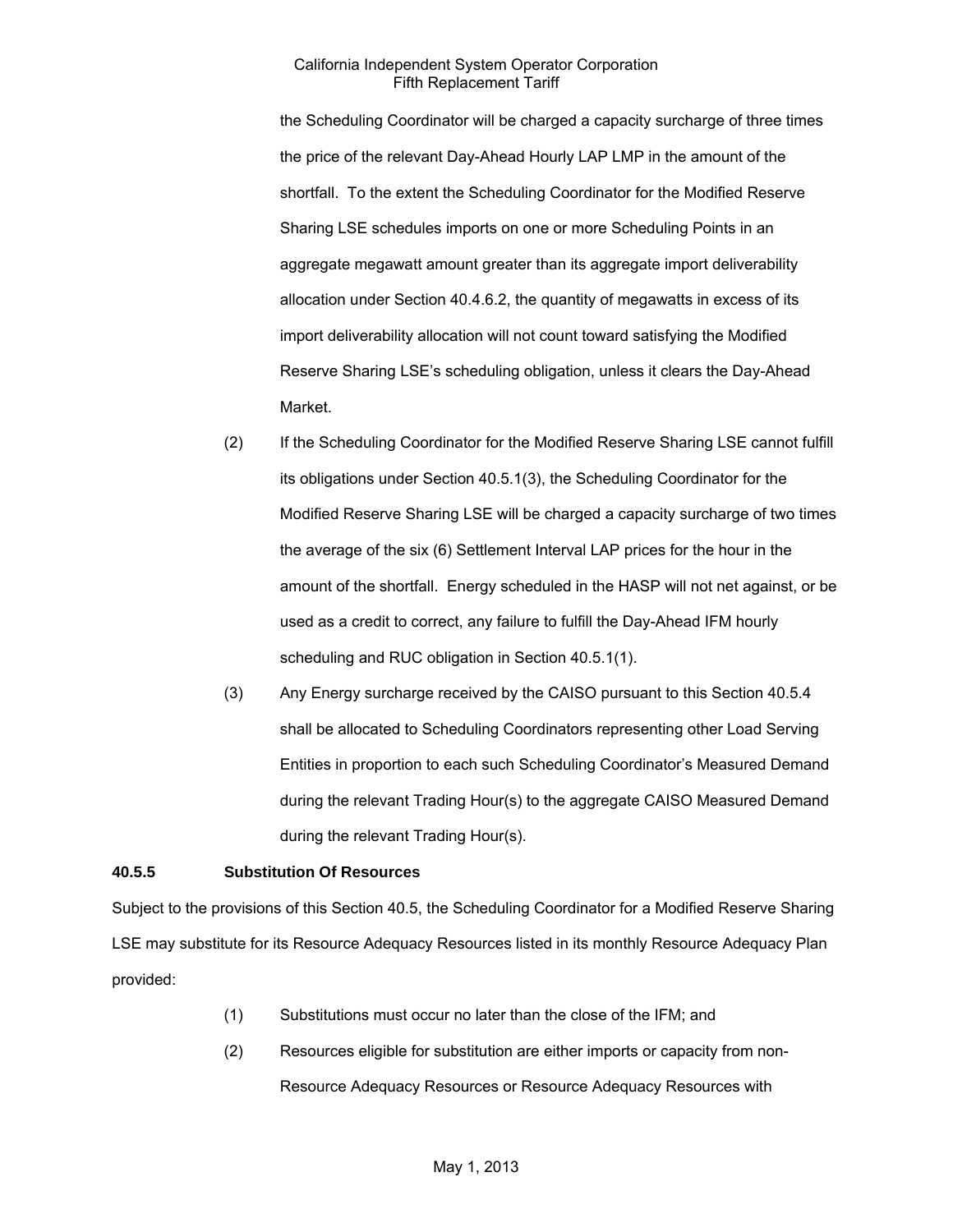additional available capacity defined as Net Qualifying Capacity in excess of previously sold Resource Adequacy Capacity; however a Local Capacity Area Resource may be substituted only with capacity from non-Resource Adequacy Resources located in the same Local Capacity Area.

### **40.6 Requirements For SCs And Resources For Reserve Sharing LSEs**

This Section 40.6 does not apply to Resource Adequacy Resources of Load following MSSs and those entities that participate in the Modified Reserve Sharing LSE program under Section 40.5. Scheduling Coordinators supplying Resource Adequacy Capacity shall make the Resource Adequacy Capacity listed in the Scheduling Coordinator's monthly Supply Plans under Section 40.4.7 available to the CAISO each hour of each day of the reporting month in accordance with this Section 40.6 and Section 9.3.1.3.

#### **40.6.1 Day-Ahead Availability**

Scheduling Coordinators supplying Resource Adequacy Capacity shall make the Resource Adequacy Capacity, except for that subject to Section 40.6.4, available Day-Ahead to the CAISO as follows:

> (1) Resource Adequacy Resources physically capable of operating must submit: (a) Economic Bids for Energy and/or Self-Schedules for all their Resource Adequacy Capacity and (b) Economic Bids for Ancillary Services and/or a Submission to Self-Provide Ancillary Services in the IFM for all of their Resource Adequacy Capacity that is certified to provide Ancillary Services. For Resource Adequacy Capacity that is certified to provide Ancillary Services and is not covered by a Submission to Self-Provide Ancillary Services, the resource must submit Economic Bids for each Ancillary Service for which the resource is certified. For Resource Adequacy Capacity subject to this requirement for which no Economic Energy Bid or Self-Schedule has been submitted, the CAISO shall insert a Generated Bid in accordance with Section 40.6.8. For Resource Adequacy Capacity subject to this requirement for which no Economic Bids for Ancillary Services or Submissions to Self-Provide Ancillary Services have been submitted, the CAISO shall insert a Generated Bid in accordance with Section 40.6.8 for each Ancillary Service the resource is certified to provide.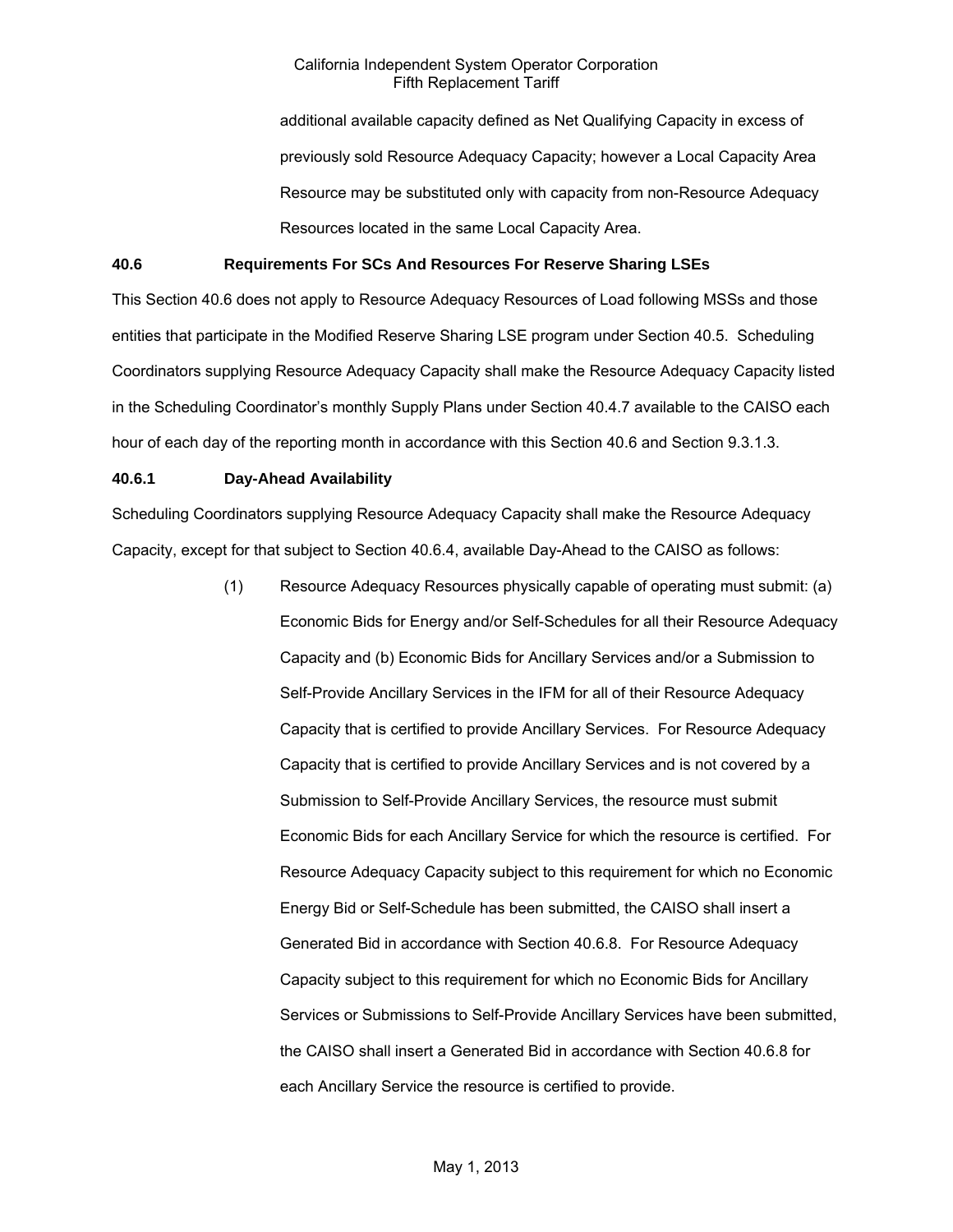- (2) Resource Adequacy Resources that are Extremely Long-Start Resources must make themselves available to the CAISO by complying with the Extremely Long-Start Commitment Process under Section 31.7 or otherwise committing the ELS Resource upon instruction from the CAISO, if physically capable. Once the ELS Resource is committed by the CAISO, it is subject to the provisions of this Section 40.6.1 regarding Day-Ahead Availability and Section 40.6.2 regarding Real-Time Availability for the Trading Days for which it was committed.
- (3) Resource Adequacy Resources must be available except for limitations specified in the Master File, legal or regulatory prohibitions or as otherwise required by this CAISO Tariff or by Good Utility Practice.
- (4) Through the IFM co-optimization process, the CAISO will utilize available Resource Adequacy Capacity to provide Energy or Ancillary Services in the most efficient manner to clear the Energy market, manage congestion and procure required Ancillary Services. In so doing, the IFM will honor submitted Energy Self-Schedules of Resource Adequacy Capacity unless the CAISO is unable to satisfy one hundred percent (100%) of the Ancillary Services requirements. In such cases, the CAISO may curtail all or a portion of a submitted Energy Self-Schedule to allow Ancillary Service-certified Resource Adequacy Capacity to be used to meet the Ancillary Service requirements. The CAISO will not curtail for the purpose of meeting Ancillary Service requirements a Self-Schedule of a resource internal to a Metered Subsystem that was submitted by the Scheduling Coordinator for that Metered Subsystem. If the IFM reduces the Energy Self-Schedule of Resource Adequacy Capacity to provide an Ancillary Service, the Ancillary Service Marginal Price for that Ancillary Service will be calculated in accordance with Section 27.1.2 using the Ancillary Service Bids submitted by the Scheduling Coordinator for the Resource Adequacy Resource or inserted by the CAISO pursuant to this Section 40.6.1, and using the resource's Generated Energy Bid to determine the Resource Adequacy Resource's opportunity cost of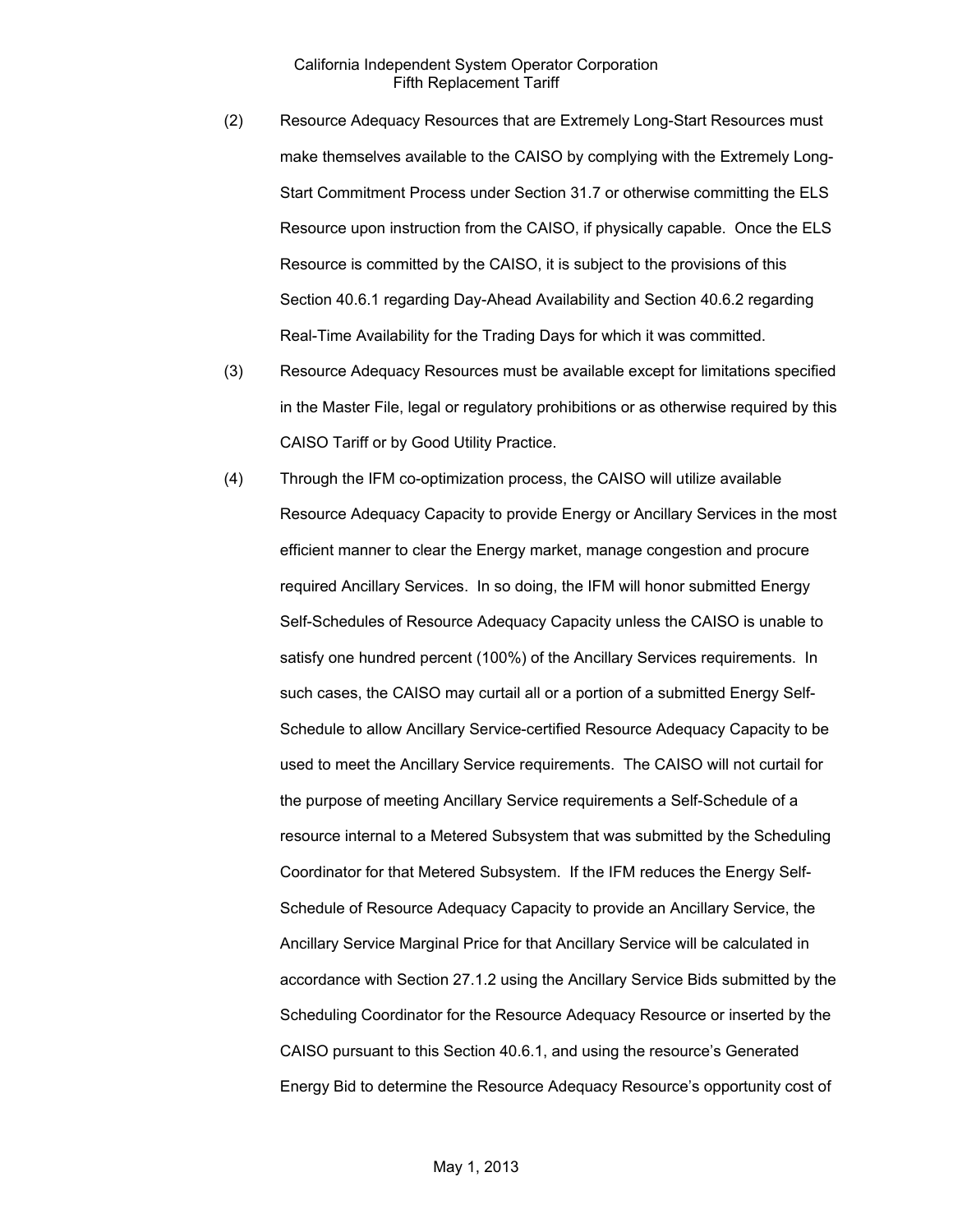Energy. If the Scheduling Coordinator for the Resource Adequacy Resource believes that the opportunity cost of Energy based on the Resource Adequacy Resource's Generated Energy Bid is insufficient to compensate for the resource's actual opportunity cost, the Scheduling Coordinator may submit evidence justifying the increased amount to the CAISO and to the FERC no later than seven (7) days after the end of the month in which the submitted Energy Self-Schedule was reduced by the CAISO to provide an Ancillary Service. The CAISO will treat such information as confidential and will apply the procedures in Section 20.4 of this CAISO Tariff with regard to requests for disclosure of such information. The CAISO shall pay any higher opportunity costs approved by FERC.

- (5) A Resource Adequacy Resources must participate in the RUC to the extent that the resource has available Resource Adequacy Capacity that is not reflected in an IFM Schedule. Resource Adequacy Capacity participating in RUC will be optimized using a zero dollar (\$0/MW-hour) RUC Availability Bid.
- (6) Capacity from Resource Adequacy Resources selected in RUC will not be eligible to receive a RUC Availability Payment.

### **40.6.2 Real-Time Availability**

Resource Adequacy Resources that have received an IFM Schedule for Energy or Ancillary Services or a RUC Schedule for all or part of their Resource Adequacy Capacity must remain available to the CAISO through Real-Time for Trading Hours for which they receive an IFM or RUC Schedule, including any Resource Adequacy Capacity of such resources that is not included in an IFM Schedule or RUC Schedule, except for Resource Adequacy Capacity that is subject to Section 40.6.4. Short Start Units or Long Start Units that are Resource Adequacy Resources that do not have an IFM Schedule or a RUC Schedule for any of their Resource Adequacy Capacity for a given Trading Hour may be required to be available to the CAISO through Real-Time as specified in Sections 40.6.3 and 40.6.7. Resource Adequacy Resources with Resource Adequacy Capacity that is required to be available to the CAISO through Real-Time and does not have an IFM Schedule or a RUC Schedule for a given Trading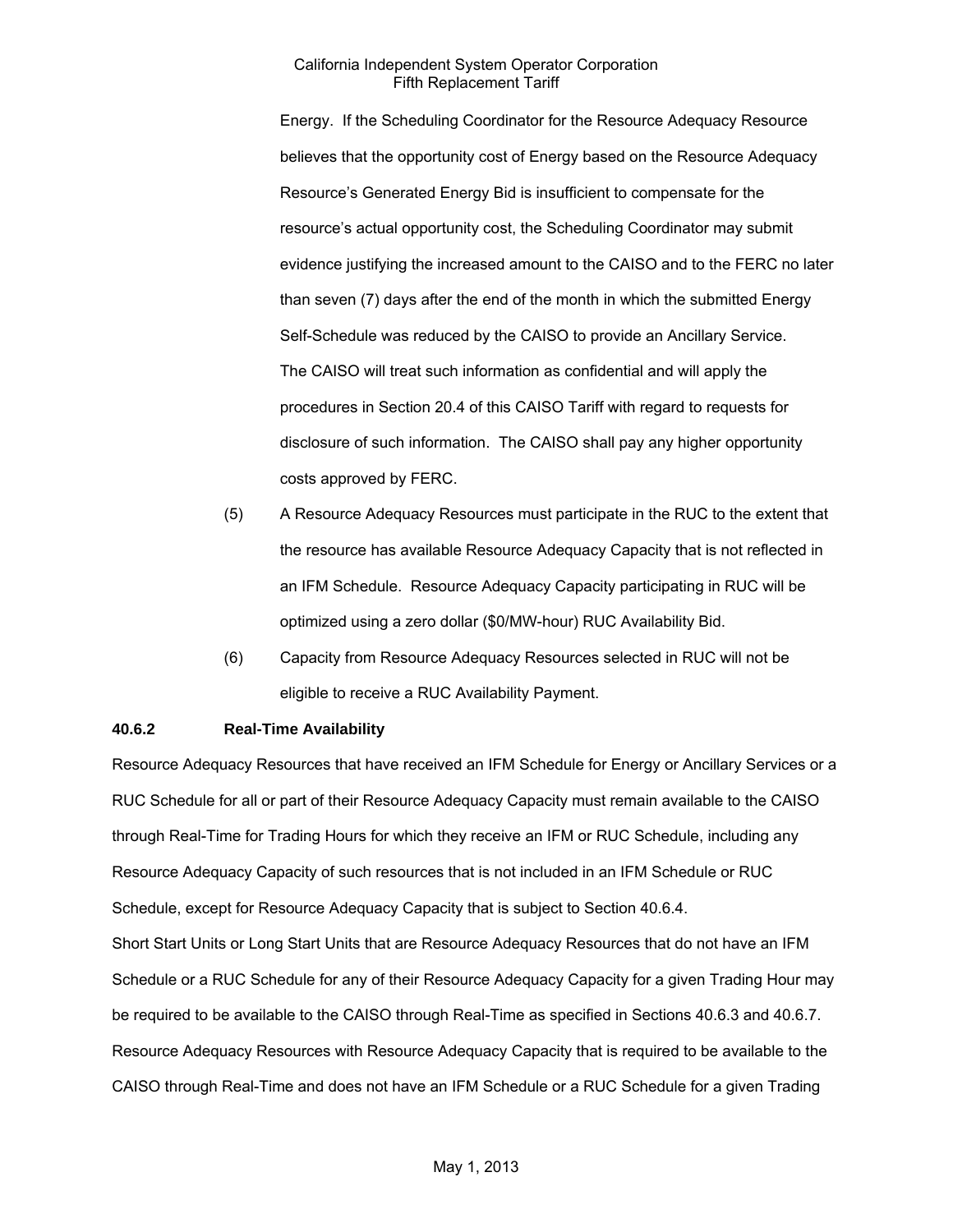Hour must submit to the RTM for that Trading hour: (a) Energy Bids and Self-Schedules for the full amount of the available Resource Adequacy Capacity, including capacity for which it has submitted Ancillary Services Bids or Submissions to Self-Provide Ancillary Services; and (b) Ancillary Services Bids and Submissions to Self-Provide Ancillary Services for the full amount of the available Ancillary Servicecertified Resource Adequacy Capacity and for each Ancillary Service for which the resource is certified, including capacity for which it has submitted Energy Bids and Self-Schedules. The CAISO will insert Generated Bids in accordance with Section 40.6.8 for any Resource Adequacy Capacity subject to the above requirements for which the resource has failed to submit the appropriate bids to the RTM. The CAISO will honor submitted Energy Self-Schedules of Resource Adequacy Capacity unless the CAISO is unable to satisfy one hundred (100) percent of its Ancillary Services requirements. In such cases, the CAISO may curtail all or a portion of a submitted Energy Self-Schedule to allow Ancillary Service-certified Resource Adequacy Capacity to be used to meet the Ancillary Service requirements, as long as such curtailment does not lead to a real-time shortfall in energy supply. If the CAISO reduces a submitted Real-Time Energy Self-Schedule for Resource Adequacy Capacity when that capacity is needed to meet an Ancillary Services requirement, the Ancillary Service Marginal Price for that capacity will be calculated in accordance with Sections 27.1.2 and 40.6.1.

### **40.6.3 Additional Availability Requirements For Short Start Units**

A Short Start Unit that is a Resource Adequacy Resource and that does not have an IFM Schedule or a RUC Schedule for any of its capacity for a given Trading Hour is required to participate in the Real Time Market in accordance with Section 40.6.2. Such a resource that is also a Use-Limited Resource subject to Section 40.6.4 is required, consistent with their applicable use plan, to submit Economic Bids or Self Schedules for Resource Adequacy Capacity into the Real Time Market.

The CAISO may waive these availability obligations for a Short Start Unit that does not have an IFM Schedule or a RUC Schedule based on the procedure to be published on the CAISO Website.

### **40.6.4 Use-Limited Resources Additional Availability Requirements**

### **40.6.4.1 Registration of Use-Limited Resources**

Hydroelectric Generating Units, Proxy Demand Resources, and Participating Load, including Pumping Load, are deemed to be Use-Limited Resources for purposes of this Section 40 and are not required to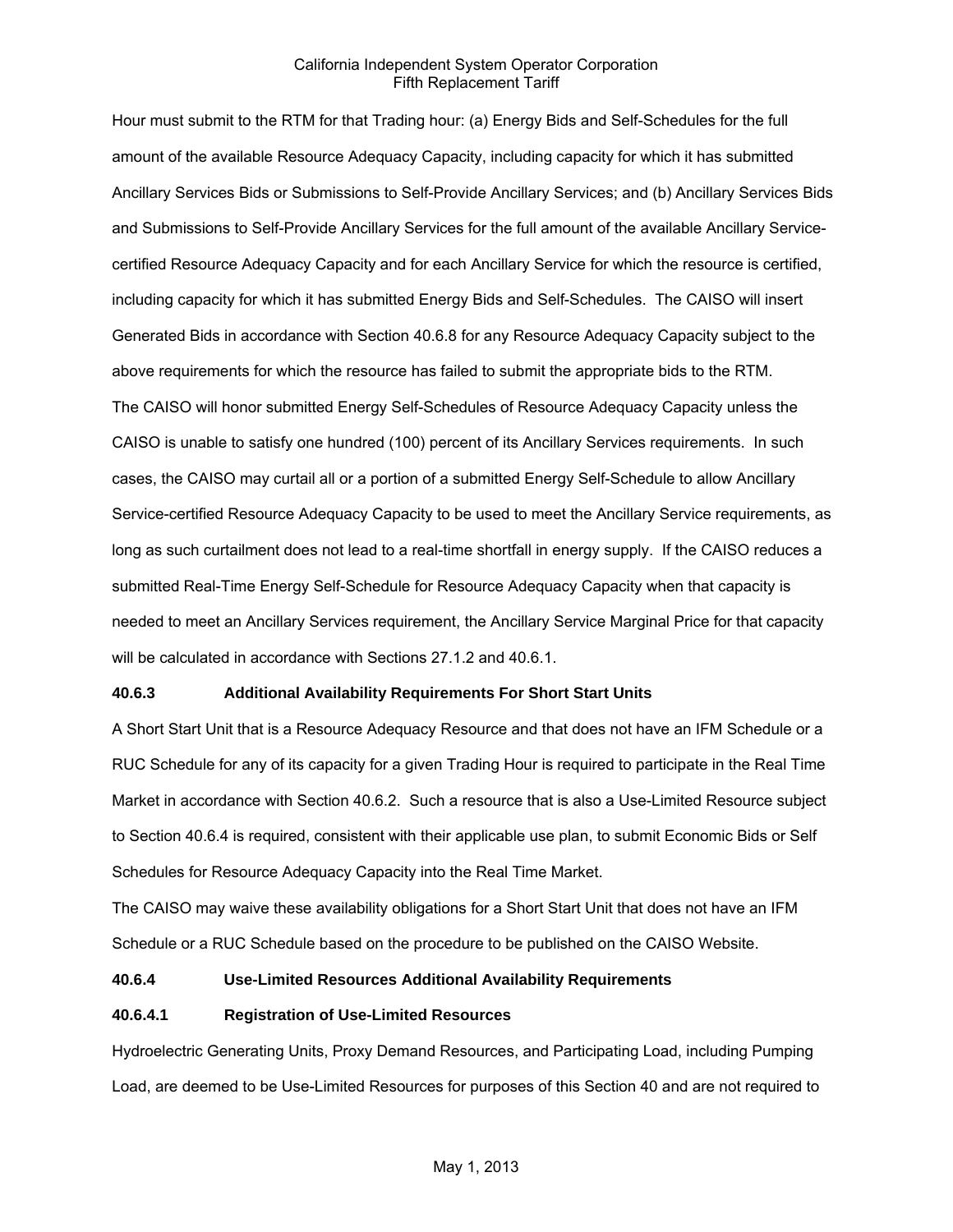submit the application described in this Section 40.6.4.1. Scheduling Coordinators for other Use-Limited Resources, must provide the CAISO an application in the form specified on the CAISO Website requesting registration of a specifically identified resource as a Use-Limited Resource. This application shall include specific operating data and supporting documentation including, but not limited to:

- (1) a detailed explanation of why the resource is subject to operating limitations;
- (2) historical data to show attainable MWhs for each 24-hour period during the preceding year, including, as applicable, environmental restrictions for NOx, SOx, or other factors; and
- (3) further data or other information as may be requested by the CAISO to understand the operating characteristics of the unit.

Within five (5) Business Days after receipt of the application, the CAISO will respond to the Scheduling Coordinator as to whether or not the CAISO agrees that the facility is eligible to be a Use-Limited Resource. If the CAISO determines the facility is not a Use-Limited Resource, the Scheduling Coordinator may challenge that determination in accordance with the CAISO ADR Procedures.

### **40.6.4.2 Use Plan**

The Scheduling Coordinator shall provide for the following Resource Adequacy Compliance Year a proposed annual use plan for each Use-Limited Resource that is a Resource Adequacy Resource. The proposed annual use plan will delineate on a month-by-month basis the total MWhs of Generation, total run hours, expected daily supply capability (if greater than four hours) and the daily Energy limit, operating constraints, and the timeframe for each constraint. The CAISO will have an opportunity to discuss the proposed annual use plan with the Scheduling Coordinator and suggest potential revisions to meet reliability needs of the system. The Scheduling Coordinator shall then submit its final annual use plan. Scheduling Coordinators for Use-Limited Resources must submit the proposed and final annual use plans in accordance with the schedule set forth in the Business Practice Manual. The Scheduling Coordinator will be able to update the projections made in the annual use plan in the monthly Resource Adequacy Plans. Hydroelectric Generating Units and Pumping Load will be able to update use plans intra-monthly as necessary to reflect evolving hydrological and meteorological conditions. The annual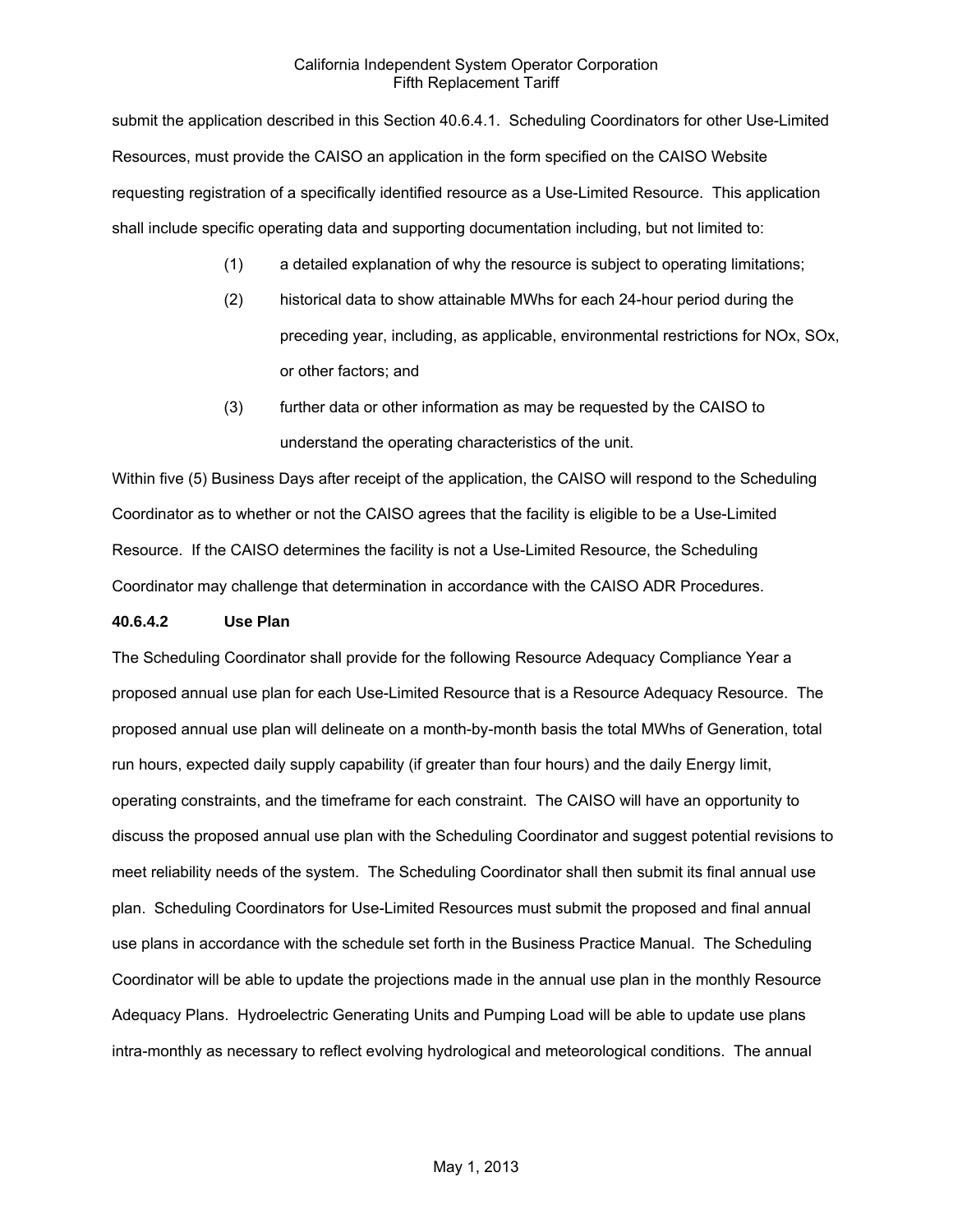use plan must reflect the potential operation of the Use-Limited Resource at a level no less than the minimum criteria set forth by the Local Regulatory Authority for qualification of the resource.

# **40.6.4.3 Bidding Requirements on Use-Limited Resources**

### **40.6.4.3.1 Non-Hydro and Dispatchable Use-Limited Resources**

Use-Limited Resources, other than those subject to the provisions of 40.6.4.3.2, must submit a Supply Bid or Self-Schedule for their Resource Adequacy Capacity in the Day-Ahead Market whenever the Use-Limited Resources are physically capable of operating in accordance with their operating criteria, including environmental or other regulatory requirements. Use-Limited Resources will also provide a daily Energy limit as part of their Day-Ahead Market offer to enable the CAISO to schedule them for the period in which they are capable of providing the Energy. To the extent that the daily Energy limit has been reached through Self-Schedules, no further action will be taken by the CAISO, unless rescheduling of the Energy is necessary for System Reliability. Use-Limited Resources will attempt to reschedule the Energy in recognition of the System Reliability concern, to the extent that the change is possible without violating a Use-Limited Resource's operating criteria.

### **40.6.4.3.2 Hydro and Non-Dispatchable Use-Limited Resources**

Hydroelectric Generating Units, Pumping Load, and Non-Dispatchable Use-Limited Resources shall submit Self-Schedules or Bids in the Day-Ahead Market for their expected available Energy or their expected as-available Energy, as applicable, in the Day-Ahead Market and HASP. Such resources shall also revise their Self-Schedules or submit additional Bids in HASP based on the most current information available regarding expected Energy deliveries. Hydroelectric Generating Units, Pumping Load, and Non-Dispatchable Use-Limited Resources will not be subject to commitment in the RUC process. The CAISO will retain discretion as to whether a particular resource should be considered a Non-Dispatchable Use-Limited Resource, and this decision will be made in accordance with the provisions of Section 40.6.4.1.

### **40.6.4.3.3 Availability of Use-Limited Resources During System Emergencies**

All Use-Limited Resources remain subject to Section 7.7.2.3 regarding System Emergencies to the extent the Use-Limited Resource is owned or controlled by a Participating Generator.

### **40.6.4.3.4 Availability of Intermittent Resources**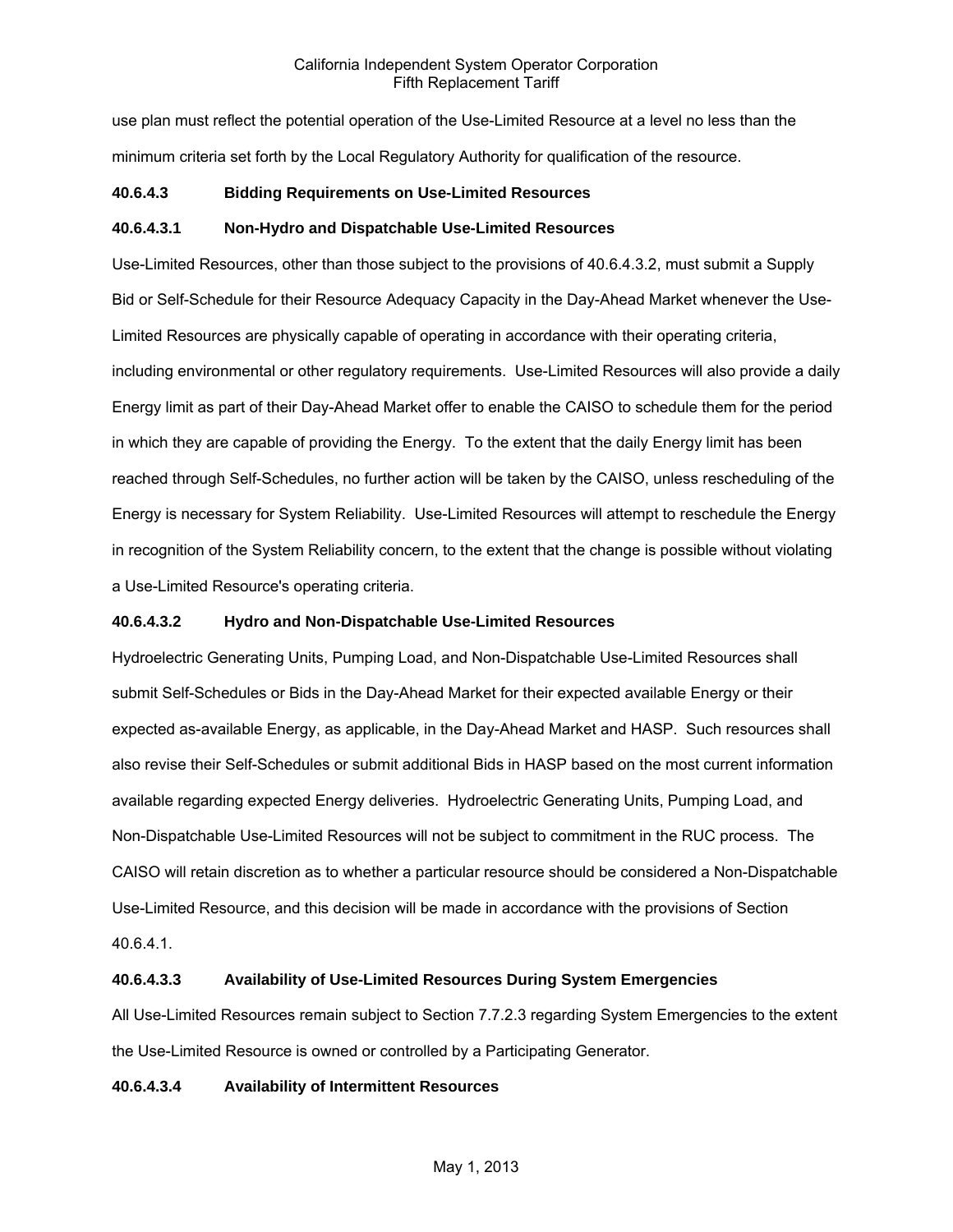Any Eligible Intermittent Resource that provides Resource Adequacy Capacity may, but is not required to, submit Bids in the Day-Ahead Market.

### **40.6.5 Additional Availability Requirements For System Resources**

In the IFM, the multi-hour block constraints of a System Resource, other than a System Resource capable of submitting a Dynamic Schedule or a Resource-Specific System Resource, are honored in the optimization. Such a resource that is also a Resource Adequacy Resource must be capable of hourly scheduling by the CAISO in RUC if it is not fully scheduled in the IFM. If such a Resource Adequacy Resource is scheduled in the RUC, the CAISO will schedule the resource in the HASP for each hour of the resource's RUC schedule without regard to the multi-hour block constraint that was submitted to the IFM. For an existing System Resource that provides Resource Adequacy Capacity through a call-option that expires prior to the close of the IFM, such a System Resource listed on a Resource Adequacy Plan must be reported to the CAISO for consideration in the Extremely Long-Start Commitment Process.

# **40.6.5.1 Additional Availability Requirements for Dynamic and Non-Dynamic Resource-Specific System Resources**

A Dynamic or Non-Dynamic Resource-Specific System Resource that supplies Resource Adequacy Capacity, and is not otherwise a Use-Limited Resource under Section 40.6.4, will be subject to the requirements of Sections 40.6.1, 40.6.2 and either Section 40.6.3 as a Short Start Unit or Section 40.6.7 as a Long Start Unit based upon the Dynamic Resource-Specific System Resource's registered physical operating characteristics.

### **40.6.5.2 Dynamic Non-Resource-Specific System Resources**

A Dynamic non-Resource-Specific System Resource that provides Resource Adequacy Capacity will be subject to the provisions of 40.6.1 and 40.6.2.

# **40.6.6 Requirements For Partial Resource Adequacy Resources**

Only that output of a Partial Resource Adequacy Resource that is designated by a Scheduling Coordinator as Resource Adequacy Capacity in its monthly or annual Supply Plan shall have an availability obligation to the CAISO. Exports being supported by non-Resource Adequacy Capacity from a Partial Resource Adequacy Resource that becomes unavailable or unusable shall be considered as an export of non-Resource Adequacy Capacity based on the pro-rata allocation of derated capacity of the Partial Resource Adequacy Resource as follows: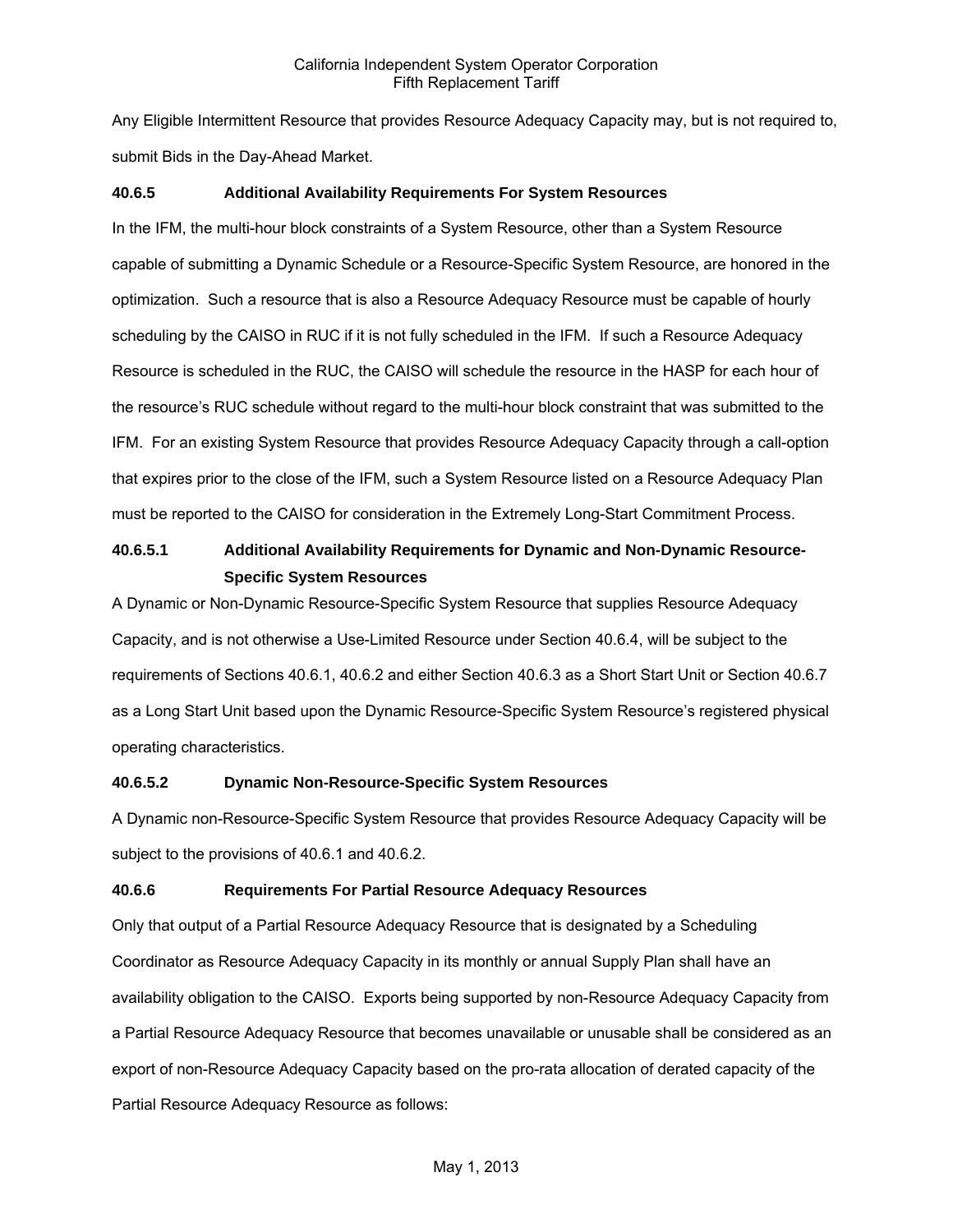- (a) Resource Adequacy Capacity [(Resource Adequacy Capacity/PMax Capacity of Resource Adequacy Resource) x MW Derate or Outage]; or
- (b) [1- (Resource Adequacy Capacity/PMax Capacity of Resource Adequacy Resource)] x De-rated PMax].

### **40.6.7 Release Of Long Start Units**

Long Start Units not committed in the Day-Ahead Market will be released from any further obligation to submit Self-Schedules or Bids for the relevant Operating Day. Scheduling Coordinators for Long Start Units are not precluded from self-committing the unit after the Day-Ahead Market and submitting a Self-Schedule for Wheeling-Out in the HASP, unless precluded by terms of their contracts.

#### **40.6.8 Use Of Generated Bids**

Prior to completion of the Day-Ahead Market, the CAISO will determine if Resource Adequacy Capacity subject to the requirements of Sections 40.5.1 or 40.6.1 and for which the CAISO has not received notification of an Outage has not been reflected in a Bid and will insert a Generated Bid for such capacity into the CAISO Day-Ahead Market. Prior to running the Real-Time Market, the CAISO will determine if Resource Adequacy Capacity subject to the requirements of Section 40.6.2 and for which the CAISO has not received notification of an Outage has not been reflected in a Bid and will insert a Generated Bid for such capacity into the Real-Time Market. If a Scheduling Coordinator for an RA Resource submits a partial bid for the resource's RA Capacity, the CAISO will insert a Generated Bid only for the remaining RA Capacity. In addition, the CAISO will determine if all dispatchable Resource Adequacy Capacity from Short Start Units, not otherwise selected in the IFM or RUC, is reflected in a Bid into the Real-Time Market and will insert a Generated Bid for any remaining dispatchable Resource Adequacy Capacity for which the CAISO has not received notification of an Outage. As provided in the Business Practice Manuals, a Generated Bid for Energy will be calculated and will include a greenhouse gas cost adder for a resource registered with the California Air Resources Board as having a greenhouse gas compliance obligation. A Generated Bid for Ancillary Services will equal zero dollars (\$0/MW-hour). Notwithstanding any of the provisions of Section 40.6.8 set forth above, the CAISO will not insert any Bid in the Real-Time Market required under this Section 40 for a Resource Adequacy Resource that is a Use-Limited Resource unless the resource submits an Energy Bid and fails to submit an Ancillary Service Bid.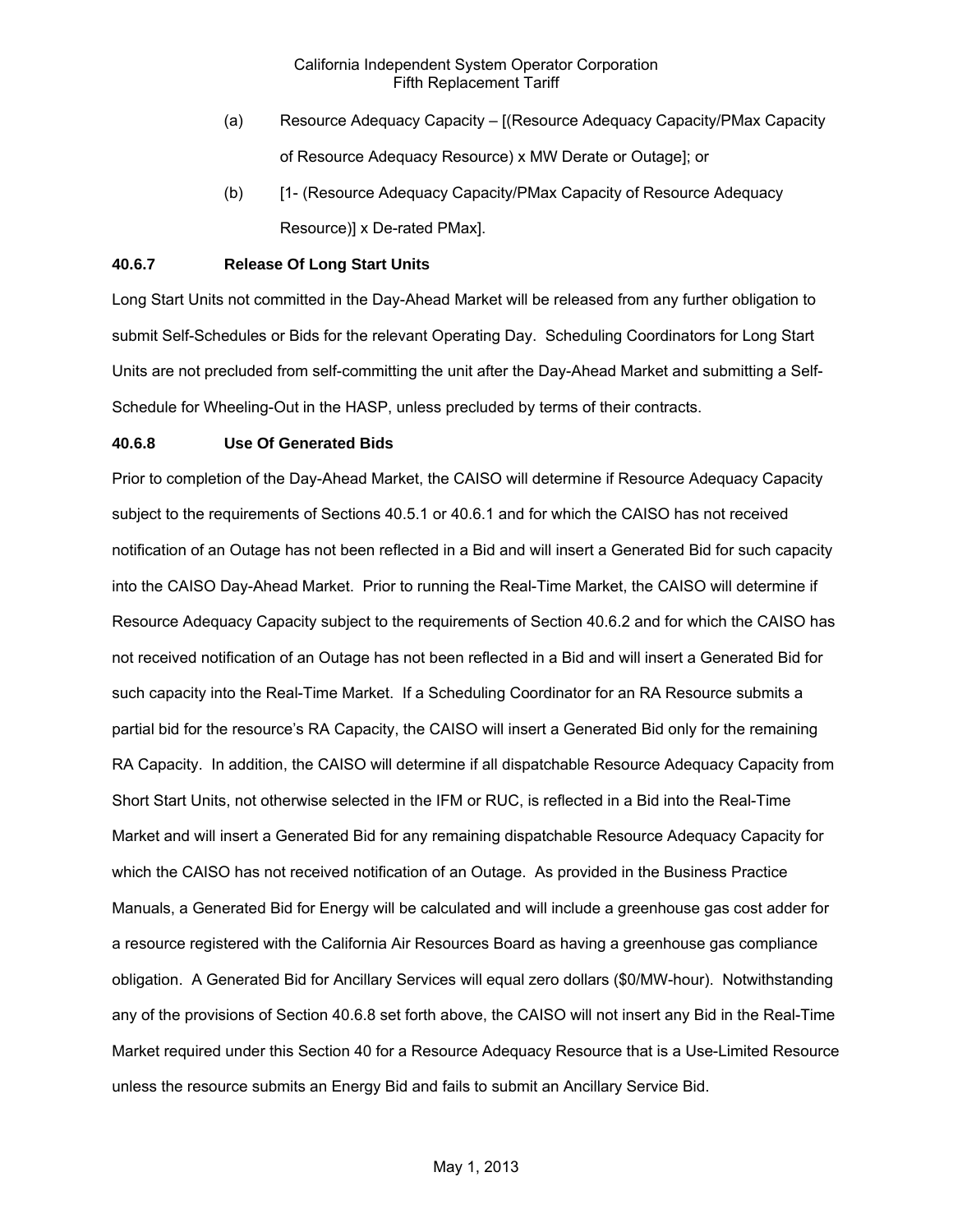# **40.6.8.1 Generated Bids for NRS-RA Resources**

Generated Bids to be submitted by the CAISO pursuant to Section 40.6.8 for non-Resource-Specific System Resources that provide Resource Adequacy capacity shall be calculated in accordance with this Section.

# **40.6.8.1.1 Calculation Options for Generated Bids**

The Scheduling Coordinator for each non-Resource Specific System Resource that provides Resource Adequacy Capacity shall select the price taker option, LMP-based option, or negotiated price option as the methodology for calculating the Generated Bids to be submitted by the CAISO under Section 40.6.8 for both the DAM and RTMs. If no selection is made, the CAISO will apply the price taker option to calculate the Generated Bids. For the first ninety (90) days after a resource becomes a non-Resource-Specific System Resource, the calculation of Generated Bids for Resource Adequacy capacity is limited to the price taker option or negotiated price option.

# **40.6.8.1.2 Price Taker Option**

The price taker option is a Generated Bid of \$0/MWh plus the CAISO's estimate of the applicable grid management charge per MWh based on the gross amount of MWh scheduled in the DAM and HASP.

# **40.6.8.1.3 LMP-Based Option**

The LMP-based option calculates the Generated Bid as the weighted average of the lowest quartile of LMPs, at the Intertie point designated for the non-Resource-Specific System Resource's Resource Adequacy Capacity in the Supply Plan, during periods in which the resource was dispatched in the preceding ninety (90) days for which LMPs that have passed the price validation and correction process set forth in Section 35 are available. The weighted average will be calculated based on the quantities Dispatched within each segment of the Generated Bid curve. Each Bid segment created under the LMPbased option for Generated Bids will be subject to a feasibility test, as set forth in a Business Practice Manual, to determine whether there are a sufficient number of data points to allow for the calculation of an LMP-based Generated Bid. The feasibility test is designed to avoid excessive volatility of the Generated Bid under the LMP-based option that could result when calculated based on a relatively small number of prices. If the Scheduling Coordinator for the non-Resource Specific System Resource elects the LMP-based method, it must additionally select either the price-taker method or the negotiated-rate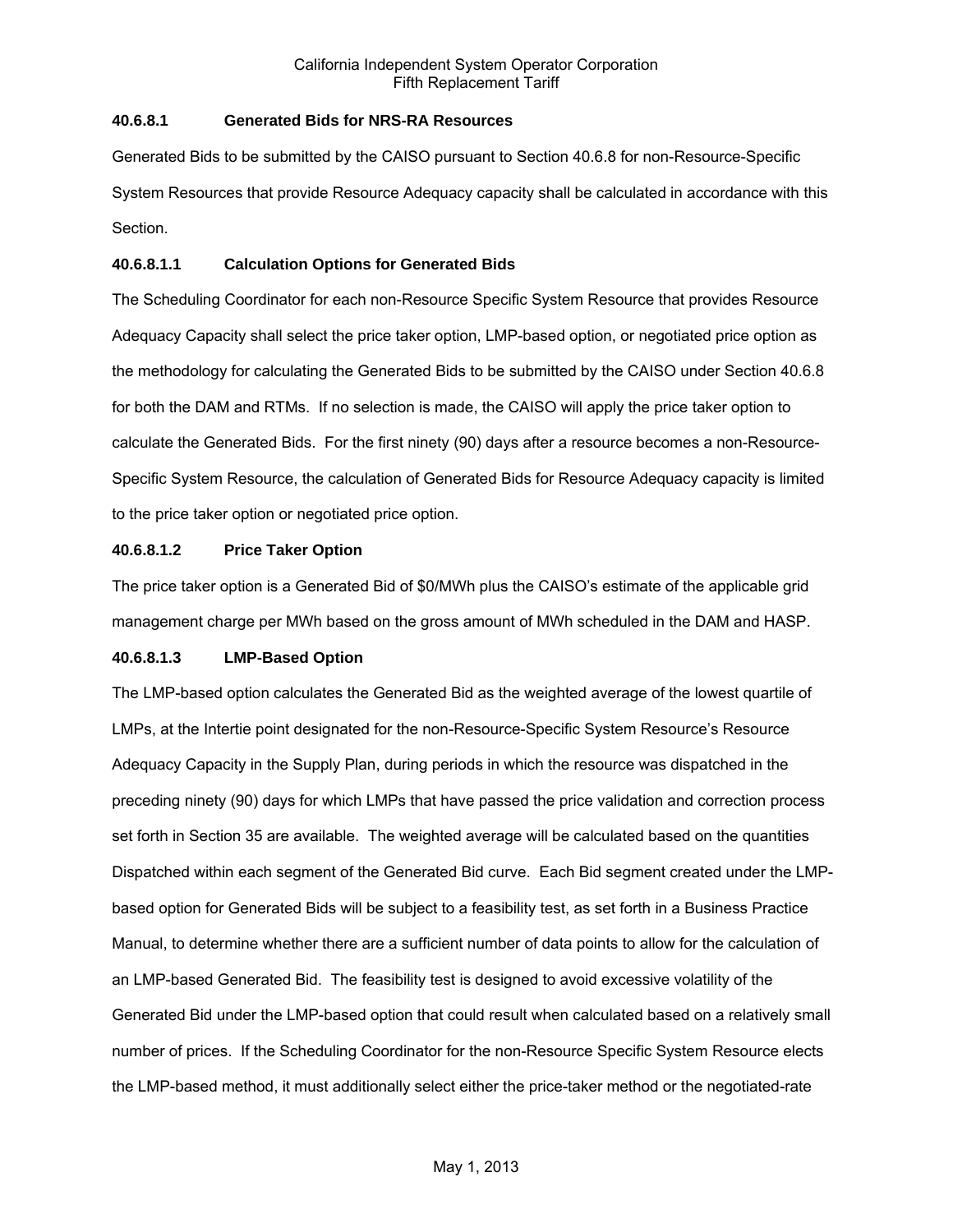method as the alternative calculation method for the Generated Bids in the event that the feasibility test fails for the LMP-based method.

### **40.6.8.1.4 Negotiated Price Option**

Under the negotiated price option, a Scheduling Coordinator shall submit a proposed Generated Bid along with supporting information and documentation as described in a Business Practice Manual. Within ten (10) Business Days of receipt, the CAISO or an Independent Entity selected by the CAISO will provide a written response. If the CAISO or Independent Entity accepts the proposed Generated Bid, it will become effective within three (3) Business Days from the date of acceptance by the CAISO and remain in effect until: (1) the Generated Bid is modified by FERC; (2) the Generated Bid is modified by mutual agreement of the CAISO and the Scheduling Coordinator; or (3) the Generated Bid expires, is terminated or is modified pursuant to any agreed upon term or condition or pertinent FERC order. If the CAISO or Independent Entity selected by the CAISO does not accept the proposed Generated Bid, the CAISO or Independent Entity selected by the CAISO and the Scheduling Coordinator shall enter a period of good faith negotiations that terminates sixty (60) days following the date of submission of a proposed Generated Bid by a Scheduling Coordinator. If at any time during this period, the CAISO or Independent Entity selected by the CAISO and the Scheduling Coordinator agree upon the Generated Bid, it will be become effective within three (3) Business Days of the date of agreement and remain in effect until: (1) the Generated Bid is modified by FERC; (2) the Generated Bid is modified by mutual agreement of the CAISO and the Scheduling Coordinator; or (3) the Generated Bid expires, is terminated or is modified pursuant to any agreed upon term or condition or pertinent FERC order.

If by the end of the sixty (60) day period the CAISO or Independent Entity selected by the CAISO and the Scheduling Coordinator fail to agree on the Generated Bid to be used under the negotiated price option, the Scheduling Coordinator has the right to file a proposed Generated Bid with FERC pursuant to Section 205 of the Federal Power Act.

During the sixty (60) day period following the submission of a proposed negotiated Generated Bid by a Scheduling Coordinator, and pending FERC's acceptance in cases where the CAISO or Independent Entity selected by the CAISO fail to agree on the Generated Bid for use under the negotiated price option and the Scheduling Coordinator filed a proposed Generated Bid with FERC pursuant to Section 205 of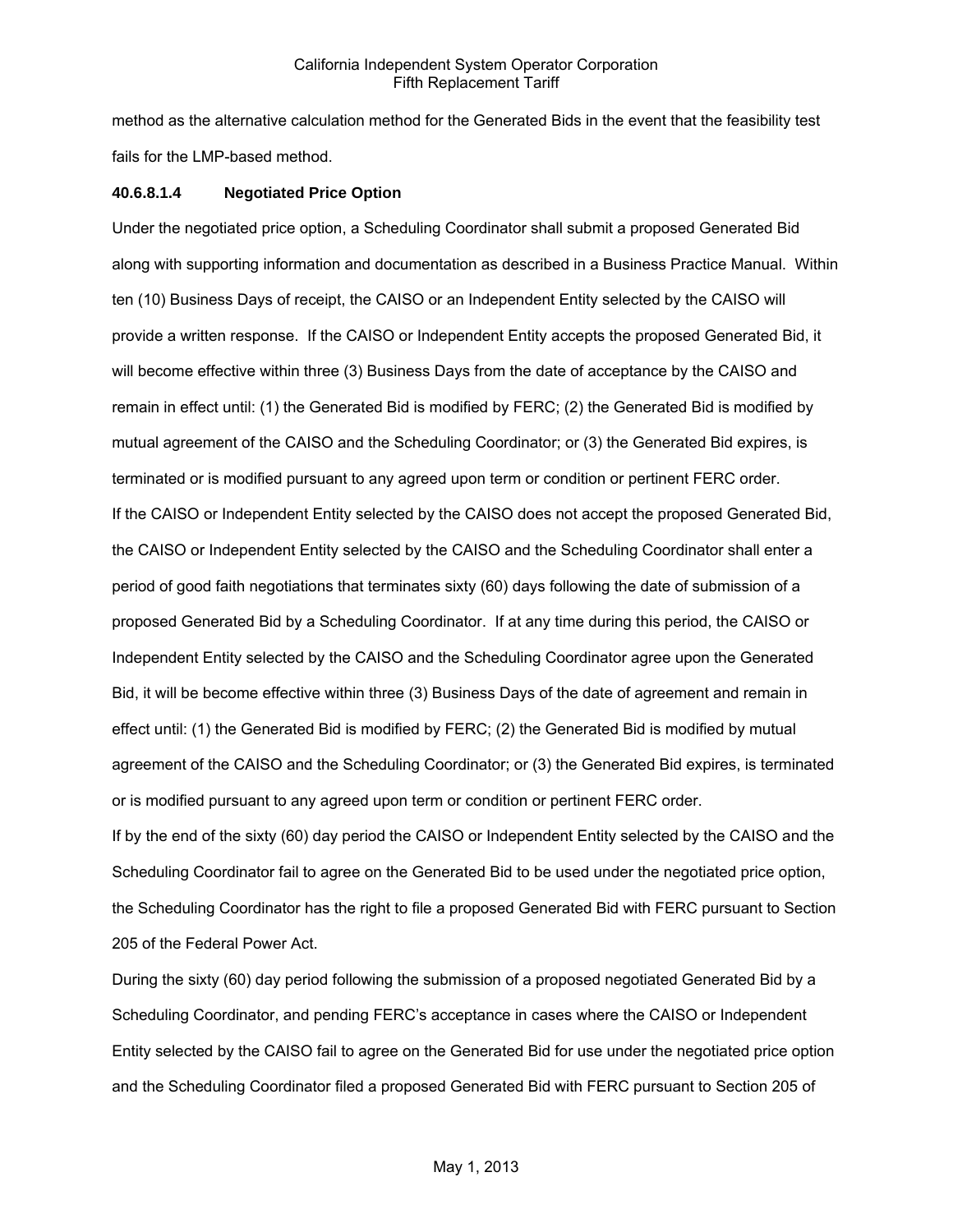the Federal Power Act, the Scheduling Coordinator has the option of electing to use any of the other options available pursuant to this Section.

The CAISO shall make an informational filing with FERC of any Generated Bids negotiated pursuant to this Section no later than seven (7) days after the end of the month in which the Generated Bids were established.

# **40.6.8.1.5 Partial Bids**

If a Scheduling Coordinator for a non-Resource-Specific System Resource that provides Resource Adequacy Capacity submits a bid for a MW quantity less than the Resource Adequacy Capacity identified in the resource's Supply Plan, the CAISO will insert a Generated Bid only for the remaining Resource Adequacy Capacity by extending the last segment of the resource's bid curve to the full quantity (MWh) of the Resource Adequacy obligation.

# **40.6.8.1.6 Subset-of-Hours Contracts**

The CAISO will submit Generated Bids for non-Resource-Specific System Resources that provide Resource Adequacy Capacity subject to a Subset-of-Hours Contract during only those hours in which the resource is contractually obligated to make the Resource Adequacy Capacity available and the CAISO has not received either notification of an Outage or a Bid for such capacity. If the Scheduling Coordinator for the non-Resource Specific System Resource submits a Bid for part of the Resource Adequacy Capacity subject to a Subset-of-Hours Contract for any hour the resource is contractually obligated to provide the Resource Adequacy Capacity, the CAISO will insert a Generated Bid only for the remaining Resource Adequacy Capacity. Non-Resource-Specific System Resources that provide Resource Adequacy Capacity subject to a Subset-of-Hours Contract must meet the technical interface specifications and submit contractual information as required by a Business Practice Manual.

# **40.6.9 Grandfathered Firm Liquidated Damages Contracts Requirements**

Resource Adequacy Capacity represented by a Firm Liquidated Damages Contract and relied upon by a Scheduling Coordinator in a monthly or annual Resource Adequacy Plan shall be submitted as a Self-Schedule or Bid in the Day-Ahead IFM to the extent such scheduling right exists under the Firm Liquidated Damages Contract.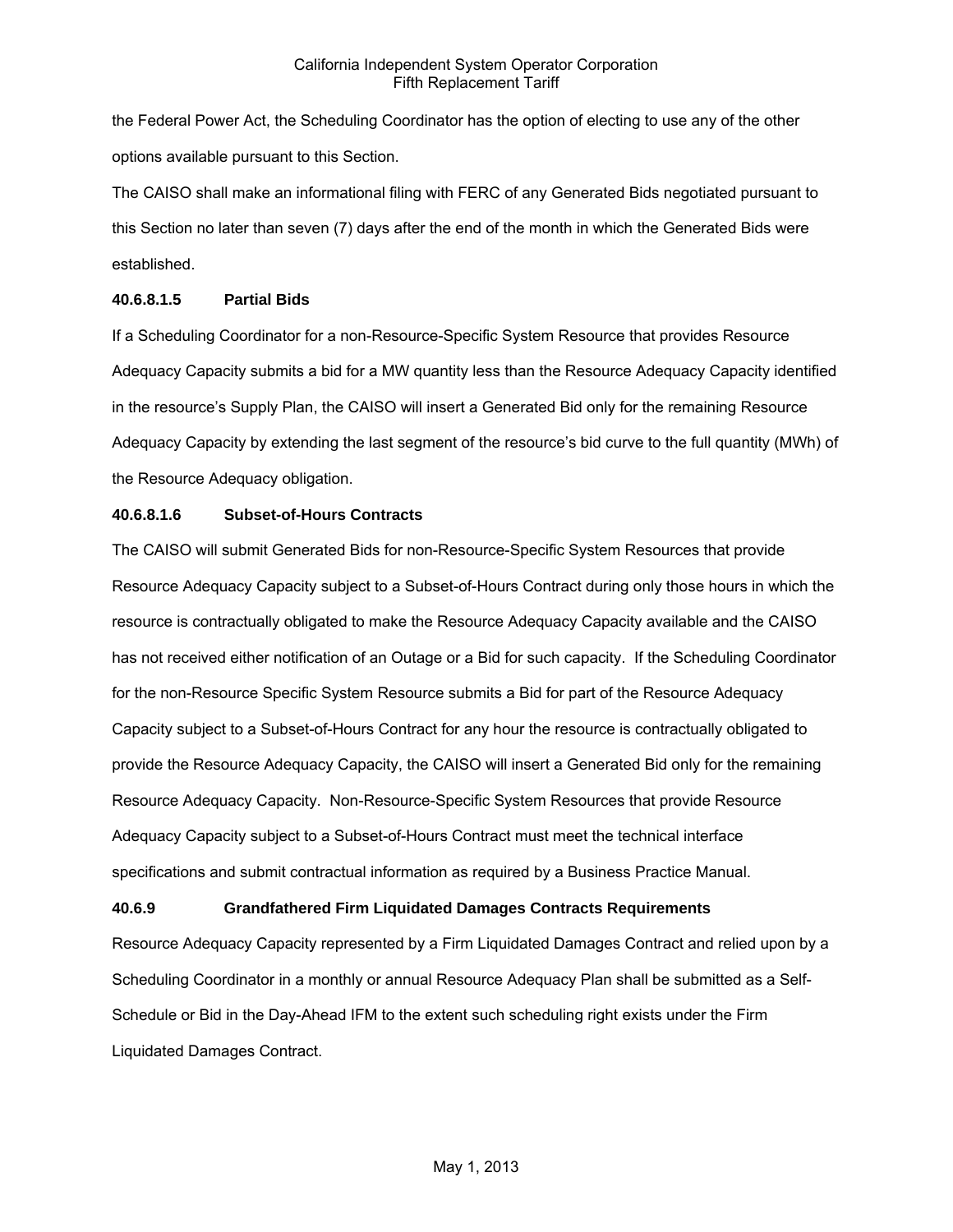# **40.6.10 Exports Of Energy From Resource Adequacy Capacity**

Resource Adequacy Capacity may be utilized to serve an Export Bid. An Export Bid may be submitted into the CAISO Markets and be cleared by the Energy being provided by Resource Adequacy Capacity.

# **40.6.11 Curtailment Of Exports In Emergency Situations**

At its sole discretion, the CAISO may curtail exports from Resource Adequacy Capacity to prevent or alleviate a System Emergency. An Export Bid or a Self-Schedule to provide exports included in a binding Schedule accepted in the IFM or HASP will not be distinguished from a Demand Bid or Self-Schedule to serve Load within the CAISO Balancing Authority Area included in a binding Schedule accepted in the IFM or HASP for purposes of curtailment under this Section, except as consistent with Good Utility Practice.

# **40.6.12 Participating Loads and Proxy Demand Resources**

Participating Loads or Proxy Demand Resources that are included in a Resource Adequacy Plan and Supply Plan, if the Scheduling Coordinator for the Participating Loads or Proxy Demand Resources is not the same as that for the Load Serving Entity, will be administered by the CAISO in accordance with the terms and conditions established by the CPUC or the Local Regulatory Authority.

### **40.7 Compliance**

The CAISO will evaluate Resource Adequacy Plans and Supply Plans as follows:

(a) The CAISO will evaluate whether each annual and monthly Resource Adequacy Plan submitted by a Scheduling Coordinator on behalf of a Load Serving Entity demonstrates Resource Adequacy Capacity sufficient to satisfy the Load Serving Entity's (i) allocated responsibility for Local Capacity Area Resources under Section 40.3.2 and (ii) applicable Demand and Reserve Margin requirements. If the CAISO determines that a Resource Adequacy Plan does not demonstrate Local Capacity Area Resources sufficient to meet its allocated responsibility under Section 40.3.2, compliance with applicable Demand and Reserve Margin requirements, or compliance with any other resource adequacy requirement in this Section 40 or adopted by the CPUC, Local Regulatory Authority, or federal agency, as applicable, the CAISO will notify the relevant Scheduling Coordinator, CPUC, Local Regulatory Authority, or federal agency with jurisdiction over the relevant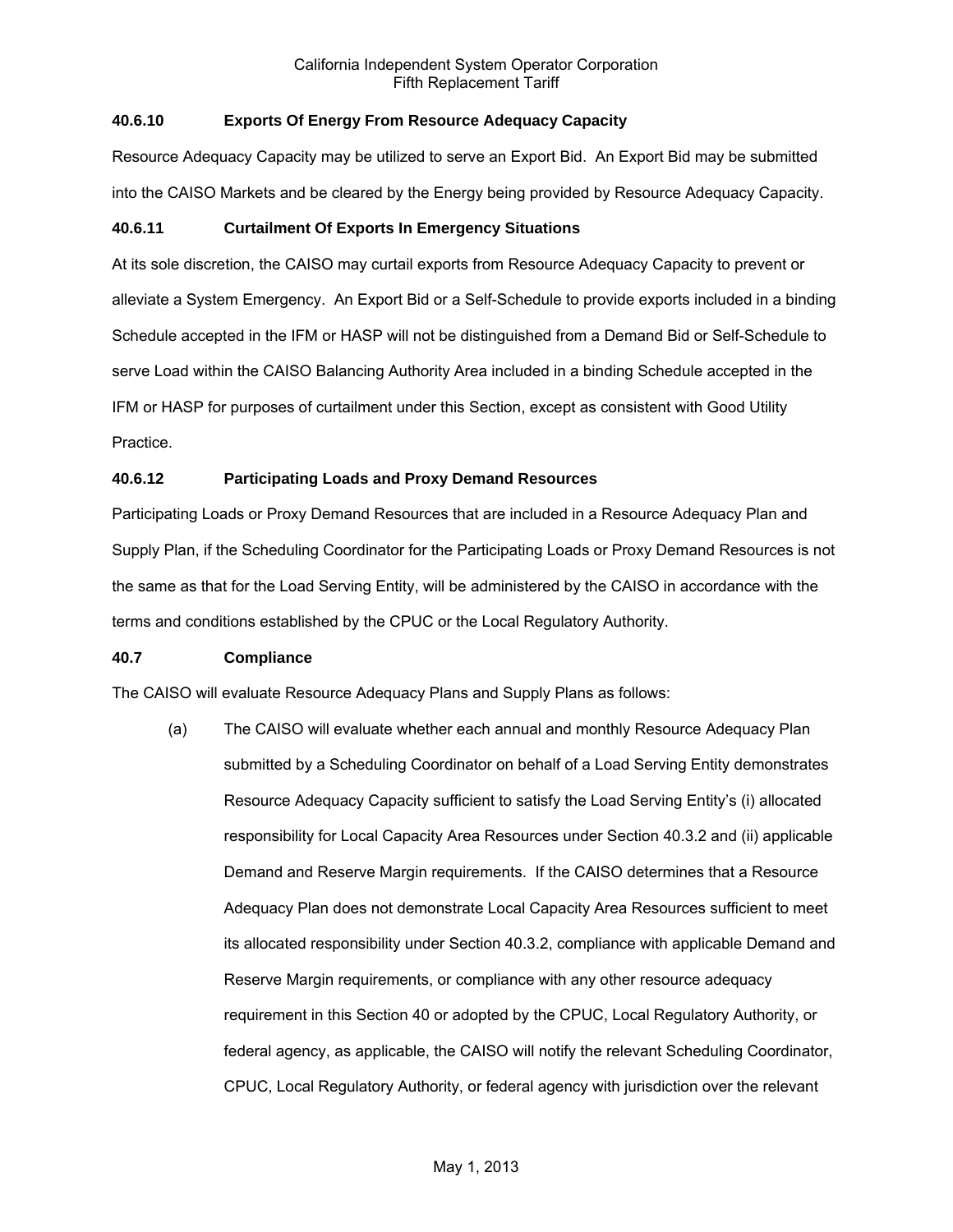Load Serving Entity, or in the case of a mismatch between Resource Adequacy Plan(s) and Supply Plan(s), the relevant Scheduling Coordinators, in an attempt to resolve any deficiency in accordance with the procedures set forth in the Business Practice Manual. The notification will be made at least 25 days in advance of the first day of the month covered by the plan and will include the reasons the CAISO believes a deficiency exists. If the deficiency relates to the demonstration of Local Capacity Area Resources in a Load Serving Entity's annual Resource Adequacy Plan, and the CAISO does not provide a written notice of resolution of the deficiency as set forth in the Business Practice Manual, the Scheduling Coordinator for the Load Serving Entity may demonstrate that the identified deficiency is cured by submitting a revised annual Resource Adequacy Plan within thirty (30) days of the beginning of the Resource Adequacy Compliance Year. For all other identified deficiencies, at least ten (10) days prior the effective month of the relevant Resource Adequacy Plan, the Scheduling Coordinator for the Load Serving Entity shall (i) demonstrate that the identified deficiency is cured by submitting a revised Resource Adequacy Plan or (ii) advise the CAISO that the CPUC, Local Regulatory Authority, or federal agency, as appropriate, has determined that no deficiency exists.

(b) The CAISO will evaluate whether each monthly Resource Adequacy Plan submitted by a Scheduling Coordinator on behalf of a Load Serving Entity demonstrates operationally available Resource Adequacy Capacity, excluding capacity scheduled to take an Approved Maintenance Outage during the resource adequacy month, that is equal to or greater than the Load Serving Entity's applicable forecasted monthly Demand and Reserve Margin. For each day of the month where the CAISO determines that the criteria set forth in Section 9.3.1.3.2.3(b) is not met, if a monthly Resource Adequacy Plan (i) includes capacity scheduled to take an Approved Maintenance Outage on that day that has not been replaced pursuant to Sections 9.3.1.3.1, or 9.3.1.3.2, and (ii) does not demonstrate operationally available Resource Adequacy Capacity equal to or greater than the Load Serving Entity's applicable forecasted monthly Demand and Reserve Margin, the CAISO will require outage replacement and will provide notice of the outage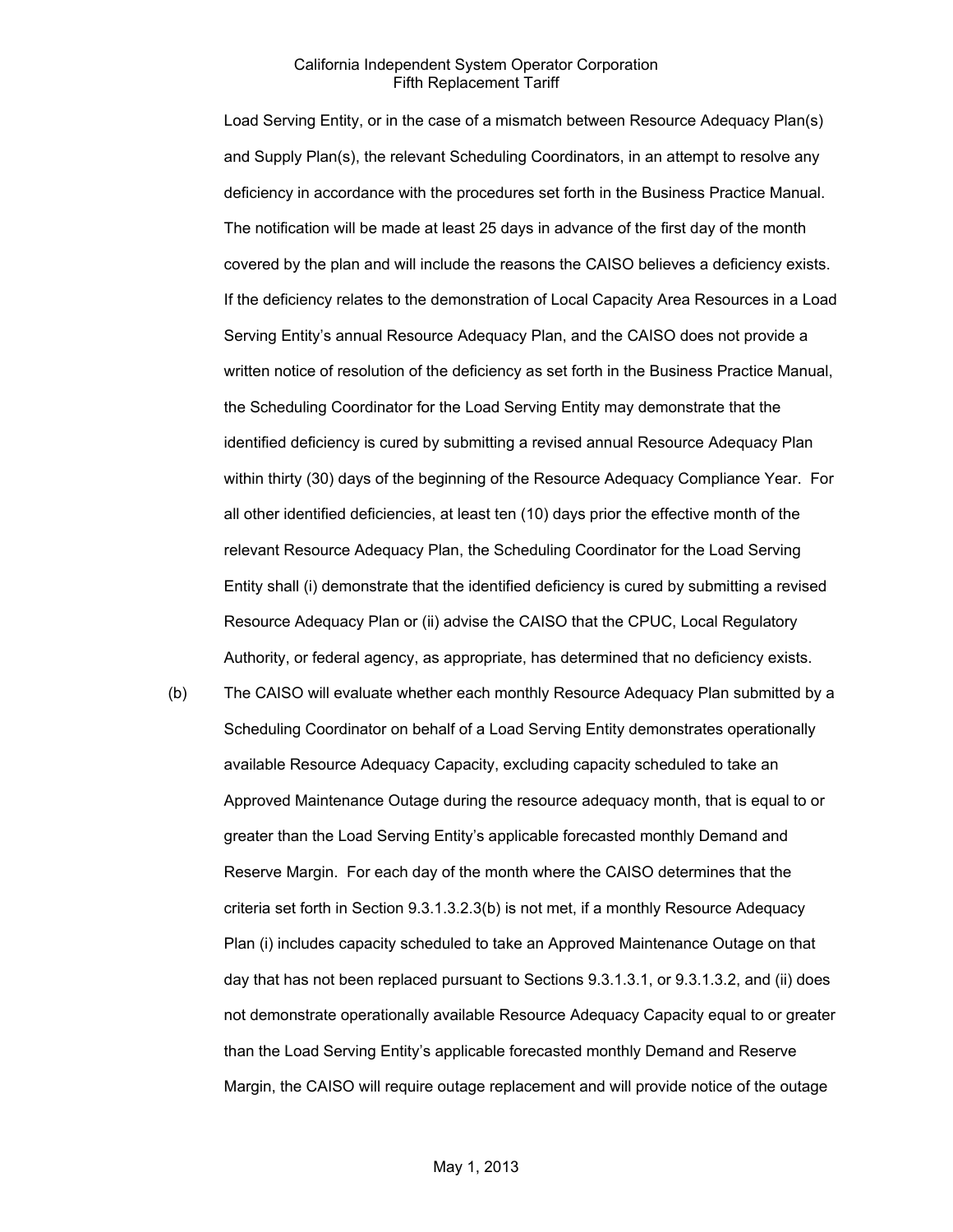replacement requirement to the Local Regulatory Authority, the Scheduling Coordinator for the Load Serving Entity, and the Scheduling Coordinator for the Resource Adequacy Resource scheduled to take the Approved Maintenance Outage. The notification will be made at least 25 days in advance of the first day of the month covered by the plan and will include the reasons why the CAISO believes an outage replacement requirement exists. At least eleven (11) days prior to the resource adequacy month, the Scheduling Coordinator for either the Load Serving Entity or the Resource Adequacy Resource may demonstrate that the identified outage replacement requirement is cured by submitting to the CAISO a revision or update to the monthly Resource Adequacy Plan or Supply Plan, as applicable. If neither the Scheduling Coordinator for the Load Serving Entity nor the Scheduling Coordinator for the Resource Adequacy Resource timely advises the CAISO that the identified outage replacement requirement is cured, the CAISO may exercise its authority to procure backstop capacity under the Capacity Procurement Mechanism pursuant to Section 43.

(c) In the case of a mismatch between Resource Adequacy Plan(s) and Supply Plan(s), if resolved, the relevant Scheduling Coordinator(s) must provide the CAISO with revised Resource Adequacy Plan(s) or Supply Plans, as applicable, at least ten (10) days prior to the effective month. If the CAISO is not advised that the deficiency or mismatch is resolved at least ten (10) days prior to the effective month, the CAISO will use the information contained in the Supply Plan to set the obligations of Resource Adequacy Resources under this Section 40 and/or to assign any costs incurred under this Section 40 and Section 43.

#### **40.7.1 Other Compliance Issues**

Scheduling Coordinators representing Generating Units, System Units or System Resources supplying Resource Adequacy Capacity that fail to provide the CAISO with an annual or monthly Supply Plan, as applicable, as set forth in Section 40.7, shall be subject to Section 37.6.1. Further, Scheduling Coordinators representing Generating Units, System Units or System Resources supplying Resource Adequacy Capacity that fail to provide the CAISO with information required for the CAISO to determine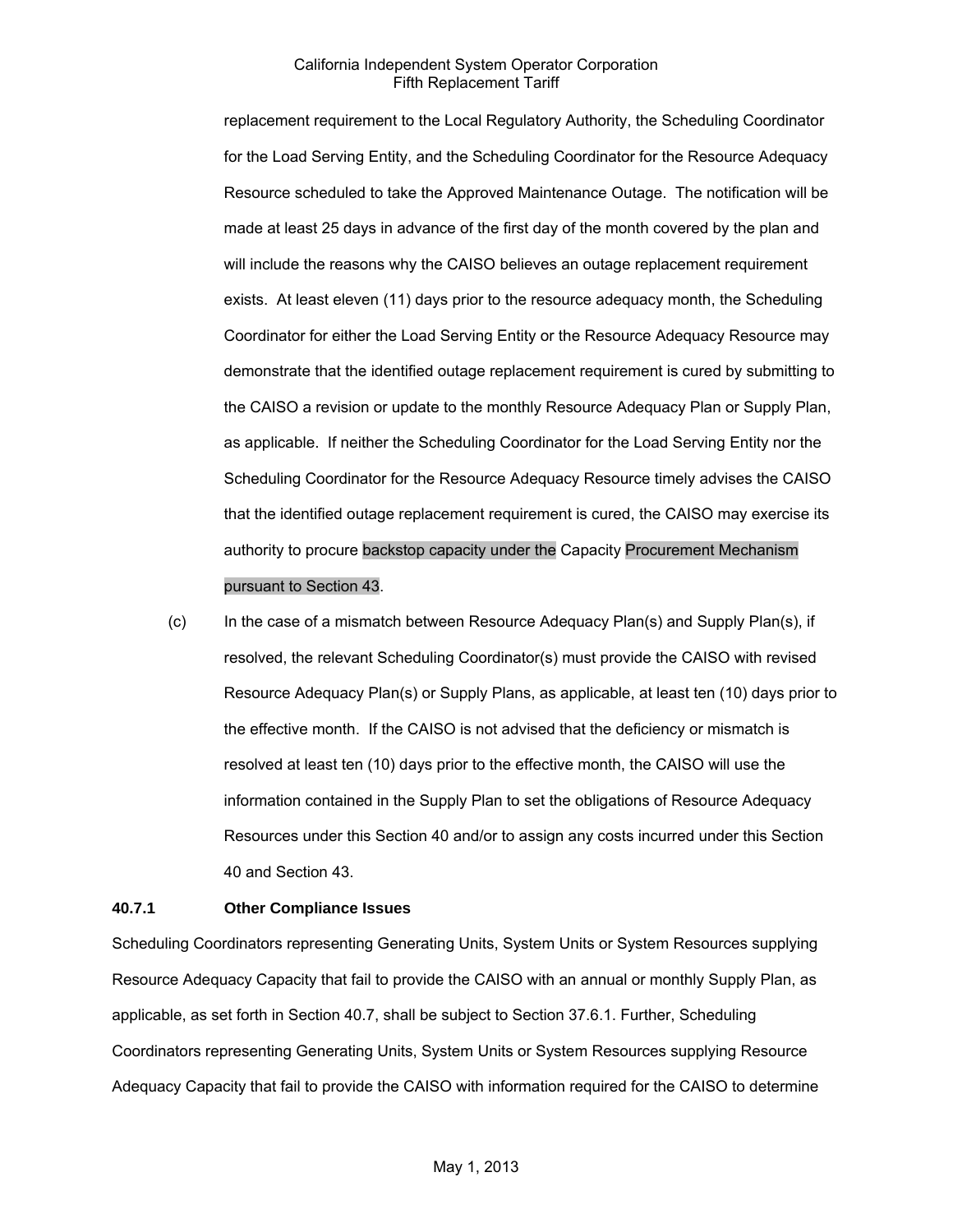Net Qualifying Capacity shall not be eligible for inclusion in the Net Qualifying Capacity annual report under Section 40.4.2 for the next Resource Adequacy Compliance Year and shall be subject to any applicable Sanctions under Section 37.6.1.

#### **40.7.2 Penalties For Non-Compliance**

The failure of a Resource Adequacy Resource or Resource Adequacy Capacity to be available to the CAISO in accordance with the requirements of this Section 40 or Section 9.3.1.3, and the failure to operate a Resource Adequacy Resource by placing it online or in a manner consistent with a submitted Bid or Generated Bid shall be subject to the applicable Sanctions set forth in Section 37.2.4. However, any failure of the Resource Adequacy Resource to satisfy any obligations prescribed under this Section 40 or Section 9.3.1.3 during a Resource Adequacy Compliance Year for which Resource Adequacy Capacity has been committed to a Load Serving Entity shall not limit in any way, except as otherwise established under Section 40.4.5 or requirements of the CPUC, Local Regulatory Authority, or federal agency, as applicable, the ability of the Load Serving Entity to whom the Resource Adequacy Capacity has been committed to use such Resource Adequacy Capacity for purposes of satisfying the resource adequacy requirements of the CPUC, Local Regulatory Authority, or federal agency, as applicable. In addition, a Reserve Sharing LSE shall not be subject to any sanctions, penalties, or other compensatory obligations under this Section 40 on account of a Resource Adequacy Resource's satisfaction or failure to satisfy its obligations under this Section 40 or Section 9.3.1.3.

### **40.8 CAISO Default Qualifying Capacity Criteria**

#### **40.8.1 Applicability**

The criteria in this Section 40.8 shall apply only: (i) where the CPUC or Local Regulatory Authority has not established and provided to the CAISO criteria to determine the types of resources that may be eligible to provide Qualifying Capacity and for calculating Qualifying Capacity for such eligible resource types and (ii) until the CAISO has been notified in writing by the CPUC of its intent to overturn, reject or fundamentally modify the capacity-based framework in CPUC Decisions 04-01-050 (Jan. 10, 2004), 04- 10-035 (Oct. 28, 2004), and 05-10-042 (Oct. 31, 2005). The types of resources specified in this Section 40.8.1 will be eligible to provide Qualifying Capacity to the extent they meet the criteria for each type of resource set forth in this Section 40.8.1.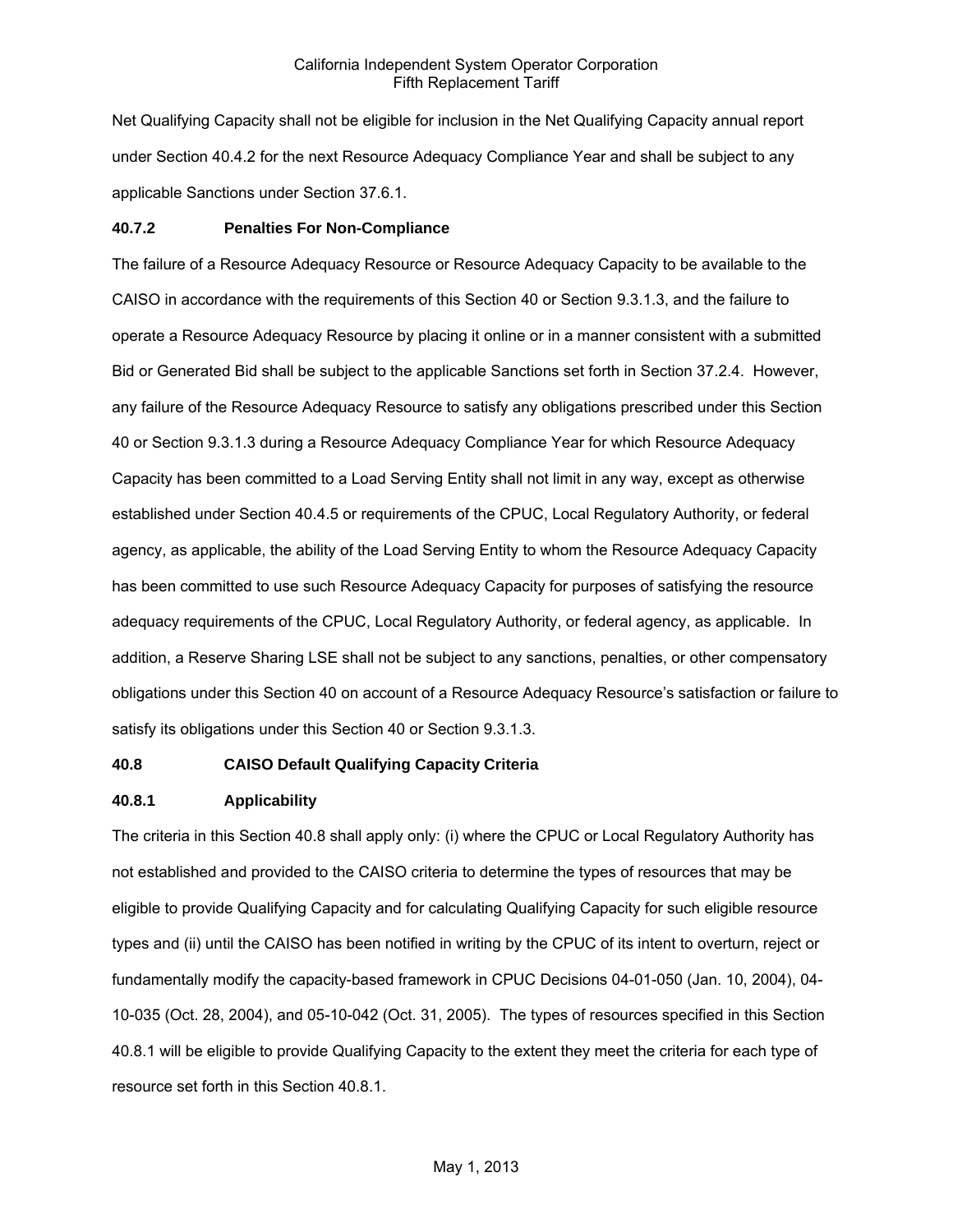# **40.8.1.2 Nuclear and Thermal**

Nuclear and thermal Generating Units, other than Qualifying Facilities with Existing QF Contracts addressed in Section 40.8.1.8 below, must be a Participating Generator or a System Unit. The Qualifying Capacity of nuclear and thermal units, other than Qualifying Facilities addressed in Section 40.8.1.8, will be based on net dependable capacity defined by NERC Generating Availability Data System information.

# **40.8.1.3 Hydro**

Hydroelectric Generating Units, other than Qualifying Facilities with Existing QF Contracts, must be either Participating Generators or System Units. The Qualifying Capacity of a pond or Pumped-Storage Hydro Unit, other than a QF, will be determined based on net dependable capacity defined by NERC GADS minus variable head derate based on an average dry year reservoir level. The Qualifying Capacity of a pond or Pumped-Storage Hydro Unit that is a QF will be determined based on historic performance during the hours of noon to 6:00 p.m., using a three-year rolling average.

The Qualifying Capacity of all run-of-river hydro units, including Qualifying Facilities, will be based on net dependable capacity defined by NERC GADS minus an average dry year conveyance flow, stream flow, or canal head derate. As used in this section, average dry year reflects a one-in-five year dry hydro scenario (for example, using the 4th driest year from the last 20 years on record).

# **40.8.1.4 Unit-Specific Contracts**

Unit-specific contracts with Participating Generators or System Units will qualify as Resource Adequacy Capacity subject to the verification that the total MW quantity of all contracts from a specific unit do not exceed the total Net Qualifying Capacity (MW) consistent with the Net Qualifying Capacity determination for that unit.

# **40.8.1.5 Contracts with Liquidated Damage Provisions**

Firm Energy contracts with liquidated damages provisions, as generally reflected in Service Schedule C of the Western Systems Power Pool Agreement or the Firm LD product of the Edison Electric Institute pro forma agreement, or any other similar firm Energy contract that does not require the seller to source the Energy from a particular unit, and specifies a delivery point internal to the CAISO Balancing Authority Area entered into before October 27, 2005 shall be eligible to count as Qualifying Capacity until the end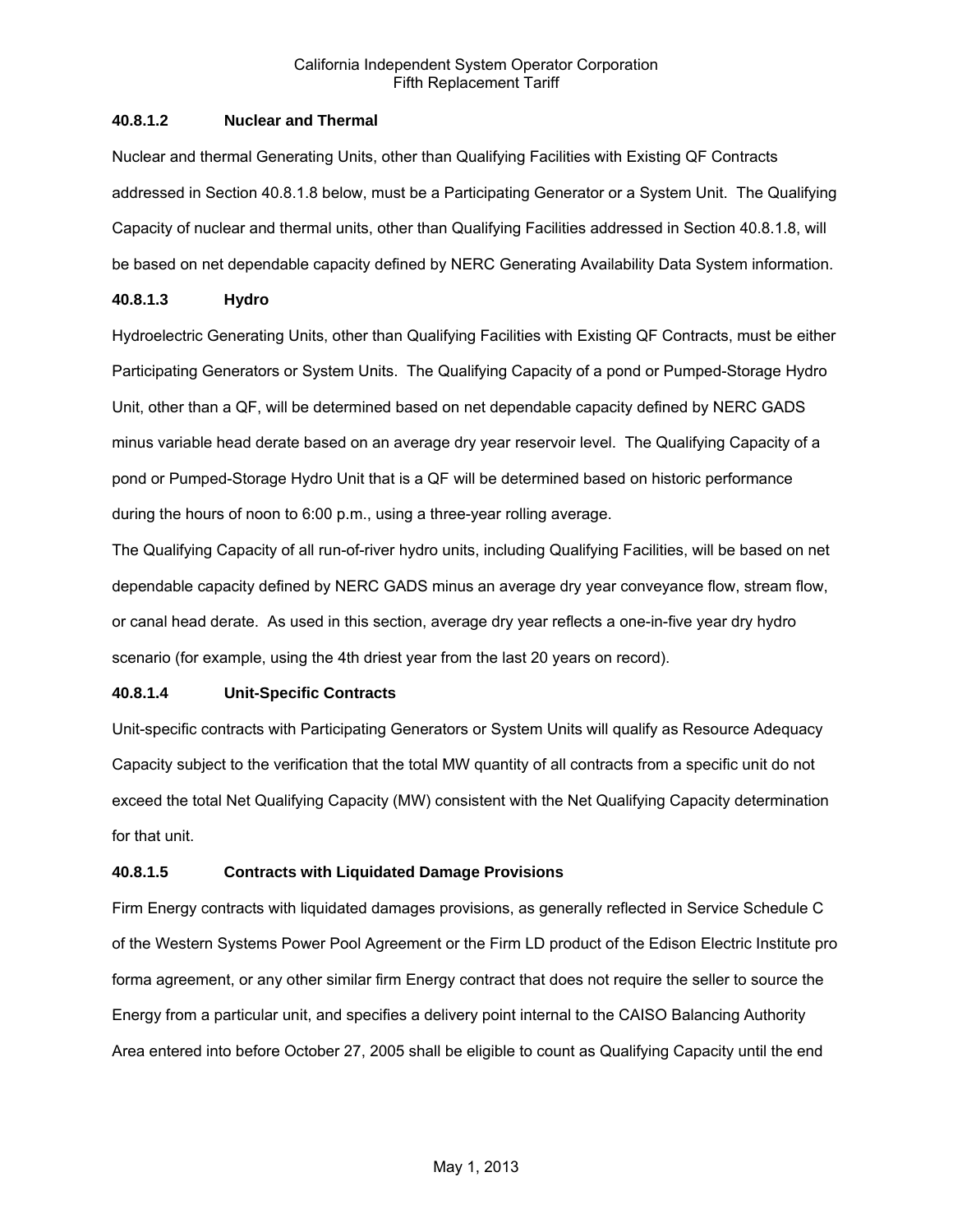of 2008. A Scheduling Coordinator, however, cannot have more than twenty-five percent (25%) of its portfolio of Qualifying Capacity met by contracts with liquidated damage provisions for 2008.

# **40.8.1.6 Wind and Solar**

As used in this Section, wind units are those wind Generating Units without backup sources of Generation and solar units are those solar Generating Units without backup sources of Generation. Wind and solar units, other than Qualifying Facilities with Existing QF Contracts, must be Participating Intermittent Resources or subject to availability provisions of Section 40.6.4.3.4.

The Qualifying Capacity of all wind or solar units, including Qualifying Facilities, for each month will be based on their monthly historic performance during that same month during the hours of noon to 6:00 p.m., using a three-year rolling average. For wind or solar units with less than three years operating history, all months for which there is no historic performance data will utilize the monthly average production factor of all units (wind or solar, as applicable) within the TAC Area, or other production data from another area determined by the CAISO to be appropriate if the unit is not within a TAC Area, in which the Generating Unit is located.

### **40.8.1.7 Geothermal**

Geothermal Generating Units, other than Qualifying Facilities with Existing QF Contracts addressed in Section 40.8.1.8, must be Participating Generators or System Units. The Qualifying Capacity of geothermal units, other than Qualifying Facilities addressed in Section 40.8.1.8, will be based on NERC GADS net dependable capacity minus a derate for steam field degradation.

# **40.8.1.8 Treatment of Qualifying Capacity for Qualifying Facilities**

Qualifying Facilities must be subject to an effective Participating Generator Agreement or Net Scheduled Participating Generator Agreement or must be System Units, unless they have an Existing QF Contract. Except for hydro, wind, and solar Qualifying Facilities addressed pursuant to Sections 40.8.1.3 and 40.8.1.6, the Qualifying Capacity of Qualifying Facilities under Existing QF Contracts, will be based on historic monthly Generation output during the hours of noon to 6:00 p.m. (net of Self-provided Load) during a three-year rolling average.

### **40.8.1.9 Participating Loads**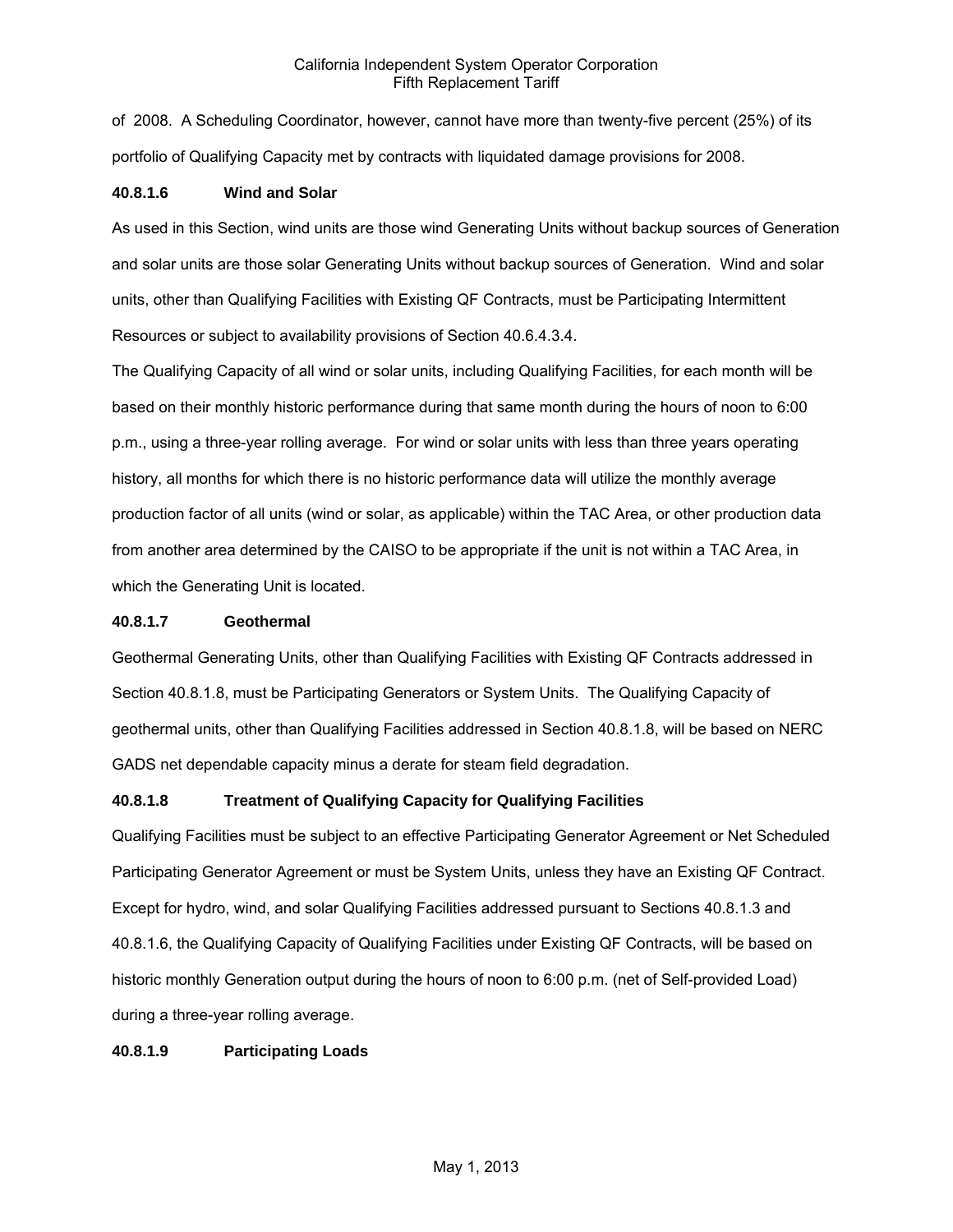The Qualifying Capacity of Participating Loads shall be the average reduction in Demand over a threeyear period on a per Dispatch basis or, if the Load does not have three years of performance history, based on comparable evaluation data using similar programs. Loads of Participating Loads must be available at least 48 hours, and if the Loads can only be dispatched for a maximum of two hours per event, then only 0.89 percent of a Scheduling Coordinator's portfolio may be made up of such Loads.

### **40.8.1.10 Jointly-Owned Facilities**

A jointly-owned facility must be either a Participating Generator or a System Unit. The Qualifying Capacity for the entire facility will be determined based on the type of resource as described elsewhere in this Section 40.8.1. In addition, the Scheduling Coordinator must provide the CAISO with a demonstration of its entitlement to the output of the jointly-owned facility's Qualified Capacity and an explanation of how that entitlement may change if the facility's output is restricted.

# **40.8.1.11 Facilities under Construction**

The Qualifying Capacity for facilities under construction will be determined based on the type of resource as described elsewhere in this Section 40.8. In addition, the facility must have been in commercial operation for no less than one month to be eligible to be included as a Resource Adequacy Resource in a Scheduling Coordinator's monthly Resource Adequacy Plan.

# **40.8.1.12 System Resources and Pseudo-Ties**

# **40.8.1.12.1 Dynamic System Resources and Pseudo-Ties**

Dynamic System Resources and Pseudo-Ties of Generating Units to the CAISO Balancing Authority Area shall be treated similar to resources within the CAISO Balancing Authority Area, except with respect to the deliverability screen under Section 40.4.6.1 and with respect to the limitation on the Qualifying Capacity of wind and solar resources set forth in Section 40.8.1.6. However, eligibility as a Resource Adequacy Resource is contingent upon a showing by the Scheduling Coordinator that the Dynamic System Resource or Pseudo-Tie of a Generating Unit to the CAISO Balancing Authority Area has secured transmission through any intervening Balancing Authority Areas for the Operating Hours that cannot be curtailed for economic reasons or bumped by higher priority transmission and that the Load Serving Entity for which the Scheduling Coordinator is submitting Demand Bids has an allocation of import capacity at the import Scheduling Point under Section 40.4.6.2 that is not less than the Resource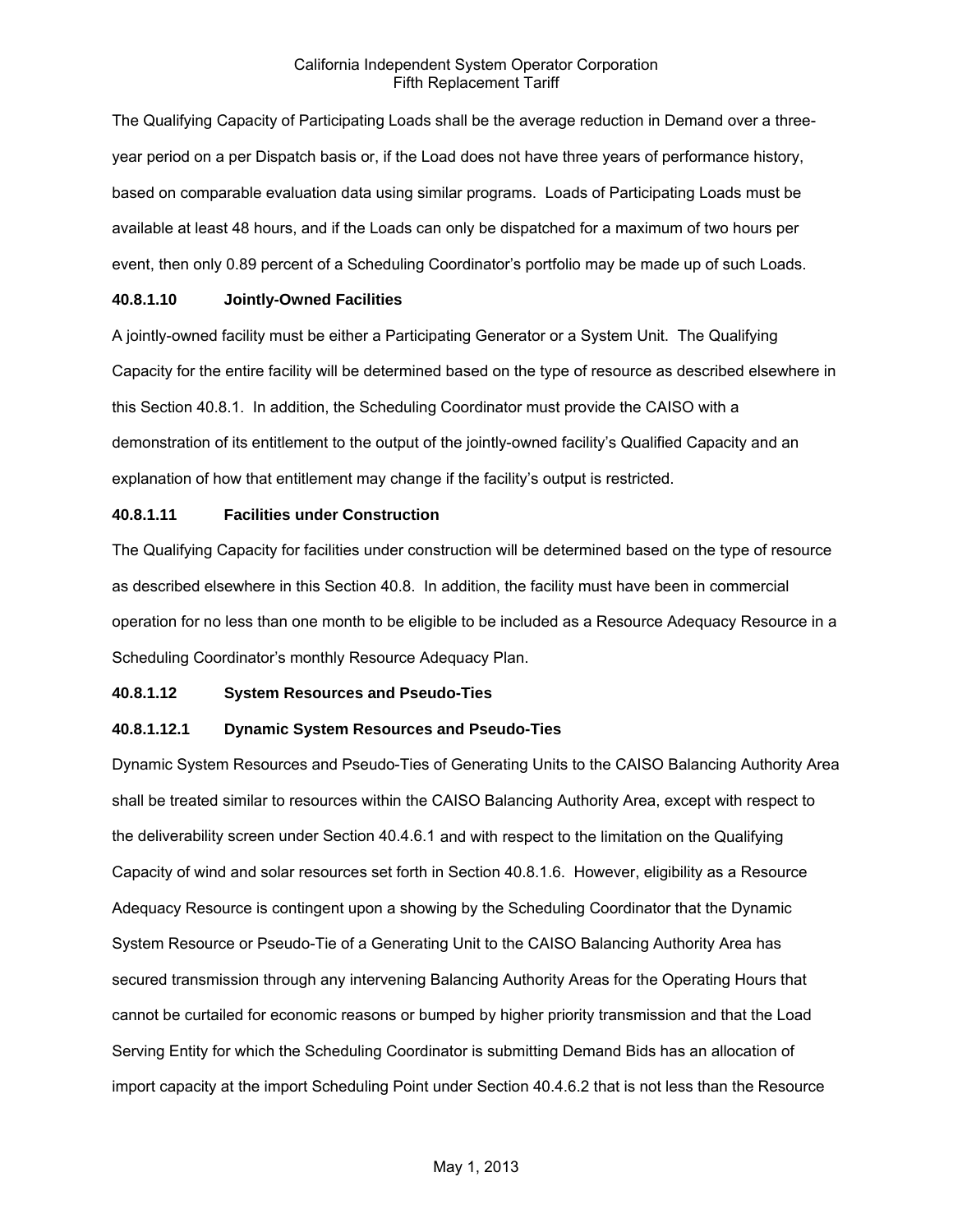Adequacy Capacity provided by the Dynamic System Resource or Pseudo-Tie of a Generating Unit to the CAISO Balancing Authority Area.

### **40.8.1.12.2 Non-Dynamic System Resources**

For Non-Dynamic System Resources, the Scheduling Coordinator must demonstrate that the Load Serving Entity for which the Scheduling Coordinator is scheduling Demand has an allocation of import capacity at the import Scheduling Point under Section 40.4.6.2 that is not less than the Resource Adequacy Capacity from the Non-Dynamic System Resource. The Scheduling Coordinator must also demonstrate that the Non-Dynamic System Resource is covered by Operating Reserves, unless unit contingent, in the sending Balancing Authority Area. Eligibility as Resource Adequacy Capacity is contingent upon a showing by the Scheduling Coordinator of the System Resource that it has secured transmission through any intervening Balancing Authority Areas for the Operating Hours that cannot be curtailed for economic reasons or bumped by higher priority transmission. With respect to Non-Dynamic System Resources, any inter-temporal constraints, such as multi-hour run blocks, must be explicitly identified in the monthly Resource Adequacy Plan, and no constraints may be imposed beyond those explicitly stated in the plan.

### **40.8.1.13 Proxy Demand Resources**

The Qualifying Capacity of a Proxy Demand Resource, for each month, will be based on the resource's average monthly historic demand reduction performance during that same month during the Availability Assessment Hours, as described in Section 40.9.3, using a three-year rolling average. For a Proxy Demand Resource with fewer than three years of performance history, for all months for which there is no historic data, the CAISO will utilize a monthly megawatt value as certified and reported to the CAISO by the Demand Response Provider; otherwise, where available, the CAISO will use the average of historic demand reduction performance data available, by month, for a Proxy Demand Resource. Proxy Demand Resources must be available at least four (4) hours per month in which they are eligible to provide RA Capacity and must be dispatchable for a minimum of thirty (30) minutes per event within each of those months.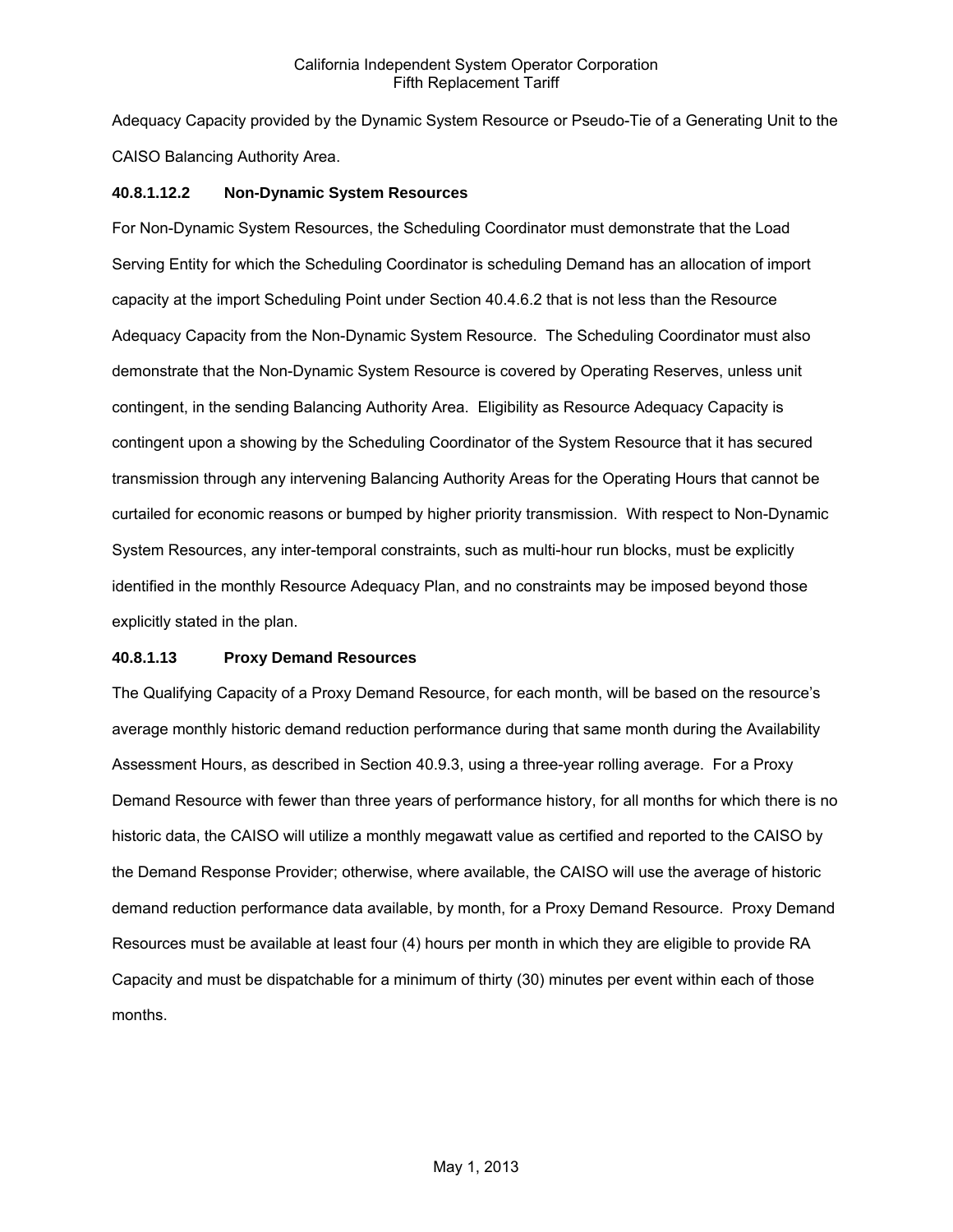# **40.9. Availability Standards And Payment; Non-Availability Charges**

### **40.9.1 General**

Except for the exemptions specified in Section 40.9.2, the CAISO will track the availability of Resource Adequacy Capacity during the Availability Assessment Hours of each month, as specified in Section 40.9.3, in order to determine the amount of Resource Adequacy Capacity that was available to the CAISO. Each non-exempt Resource Adequacy Resource will be subject to the Availability Standards determined in accordance with either Section 40.9.4 or 40.9.7, whichever is applicable, for each month during each Resource Adequacy Compliance Year, starting with the 2010 Resource Adequacy Compliance Year. Scheduling Coordinators for Resource Adequacy Resources will be subject to Non-Availability Charges or Availability Incentive Payments as specified in either Section 40.9.4 or Section 40.9.7, whichever is applicable. MW values or percentages used by the CAISO in this Section 40.9 will be calculated to no less than two decimal places.

### **40.9.2 Exemptions**

The following exemptions apply to the CAISO's Availability Standards program of this Section 40.9:

- (1) Resources with a PMax less than one (1.0) MW will not be used to determine Availability Standards, will not be subject to Non-Availability Charges or Availability Incentive Payments, and will not be subject to the additional Outage reporting requirements of this Section 40.9.
- (2) Capacity under a resource specific power supply contract that existed prior to June 28, 2009 and Resource Adequacy Capacity that was procured under a contract that was either executed or submitted to the applicable Local Regulatory Authority for approval prior to June 28, 2009, and is associated with specific Generating Units or System Resources, will not be subject to Non-Availability Charges or Availability Incentive Payments. Such contracted Resource Adequacy Capacity, except for non Resource-Specific System Resources, will be included in the development of Availability Standards and will be subject to any Outage reporting requirements necessary for this purpose. The exemption will apply only for the initial term of the contract and to the MW capacity quantity and Resource Adequacy Resources specified in the contract prior to June 28,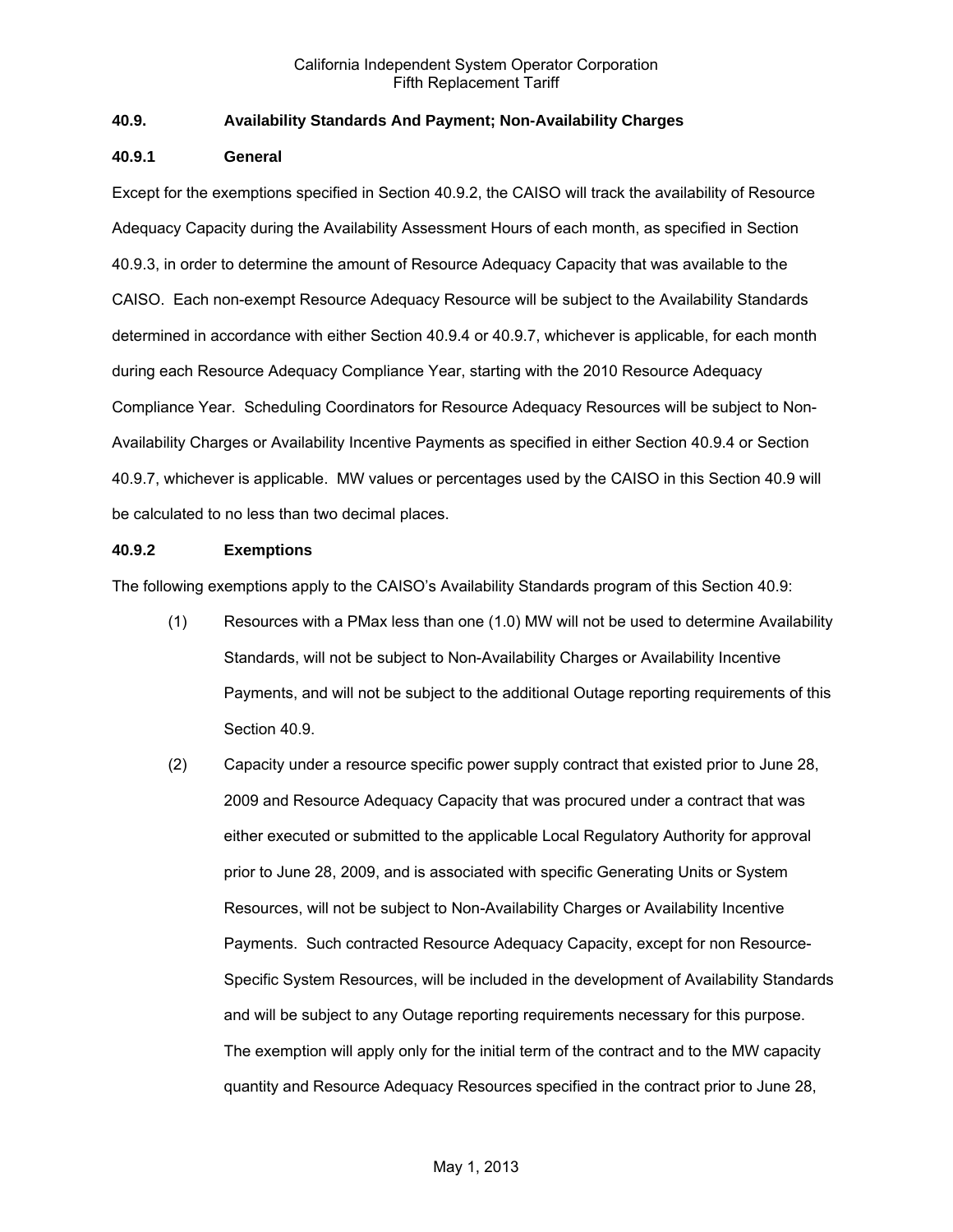2009. The exemption shall terminate upon the conclusion of the initial contract term. Exempt contracts may be re-assigned or undergo novation on or after June 28, 2009, but the exemption shall not apply for any extended contract term, increased capacity quantity or additional resource(s) beyond those specified in the contract prior to June 28, 2009, except as provided in Section 40.9.2(7) or 40.9.2(8). Scheduling Coordinators for Resource Adequacy Resources subject to these contracts will be required to certify the start date of the contract, the expiration date, the Resource ID(s), and the amount of Resource Adequacy Capacity associated with each Resource ID included in the contract. For Resource Adequacy Resources whose Qualifying Capacity value is determined by historical output, the capacity under a resource specific power supply contract or Resource Adequacy Capacity that was procured under a contract that was either executed or submitted to the applicable Local Regulatory Authority for approval that meets the requirements in this subsection (2) will not be subject to Non-Availability Charges or Availability Incentive Payments, except that the deadline date for either type of contract shall be August 22, 2010 instead of June 28, 2009.

(3) For a contract entered into prior to June 28, 2009 that provides for the amount of Resource Adequacy Capacity to increase during the original term of the contract, based on a ratio of the Resource Adequacy Resource's output or due to an addition of capacity, the exemption provided in subsection (2) of this Section 40.9.2 will apply to the additional capacity allowed under the contract; provided that the capacity increase (i) is expressly contained in the provisions of the contract, (ii) occurs during the primary term of the contract; and (iii) does not result from contract extensions or other amendments to the original terms and conditions of the contract, except as provided in Section 40.9.2(7) or 40.9.2(8). Scheduling Coordinators for Resource Adequacy Resources subject to contracts that provide for such capacity increases or additions must include in their certification, in addition to the requirements of subsection (2) of this Section 40.9.2, (i) the citation to any contract provisions that might entitle them to increased exempt Resource Adequacy Capacity from the contracted resources during the primary term of the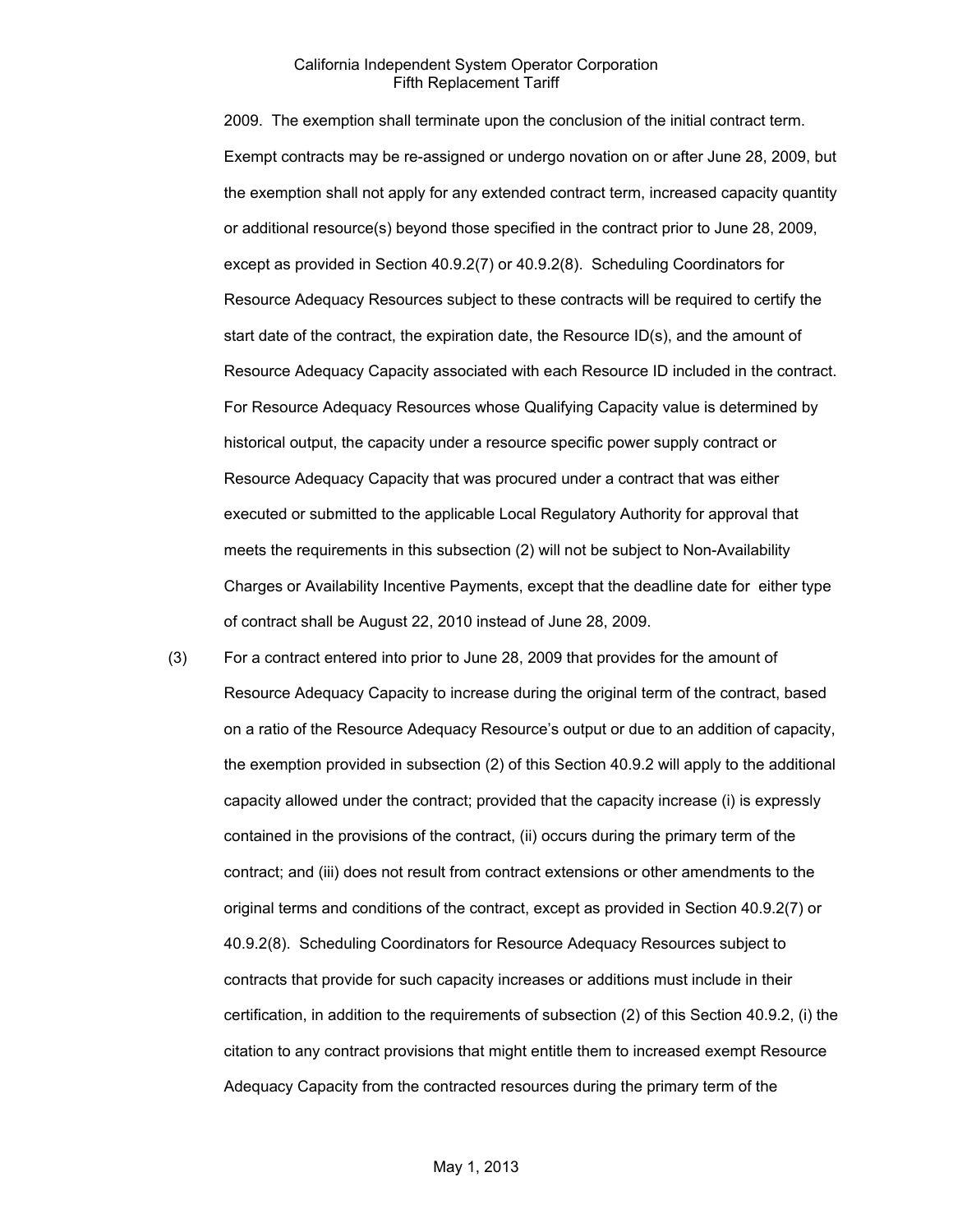contract; (ii) the amount of additional capacity to which they might be entitled; and (iii) the actual effective date of the capacity increase. If the actual amount of capacity and/or the actual effective date of the capacity increase is not known at the time of the initial certification, the Scheduling Coordinator shall provide a supplemental certification(s) when this information becomes known. For Resource Adequacy Resources whose Qualifying Capacity value is determined by historical output the exemption provided in subsection (2) of this Section 40.9.2 will apply to an increase in the capacity under a resource specific power supply contract or Resource Adequacy Capacity that was procured under a contract that was either executed or submitted to the applicable Local Regulatory Authority for approval that meets the requirements in this subsection (3), except that the deadline date for either type of contract to be exempt shall be August 22, 2010 instead of June 28, 2009.

- (4) Demand response resources will not be used to determine Availability Standards, will not be subject to Non-Availability Charges or Availability Incentive Payments, and will not be subject to the additional Outage reporting requirements of this Section 40.9.
- (5) Resource Adequacy Capacity provided through contracts for Energy from non-specified resources delivered within the CAISO Balancing Authority Area will not be used to determine Availability Standards, will not be subject to Non-Availability Charges or Availability Incentive Payments, and will not be subject to the additional Outage reporting requirements of this Section 40.9.
- (6) Resource Adequacy Resources of a Modified Reserve Sharing LSE or a Load following MSS will be used to determine the Availability Standards and will be subject to any Outage reporting requirements necessary for this purpose. Non-Local Capacity Area Resource Adequacy Resources of a Modified Reserve Sharing LSE or a Load following MSS will not be subject to Non-Availability Charges or Availability Incentive Payments, but those entities shall remain responsible for any other applicable deficiency payments under this CAISO Tariff or the applicable MSS Agreement.
- (7) Scheduling Coordinators for resources with Existing QF Contracts or Amended QF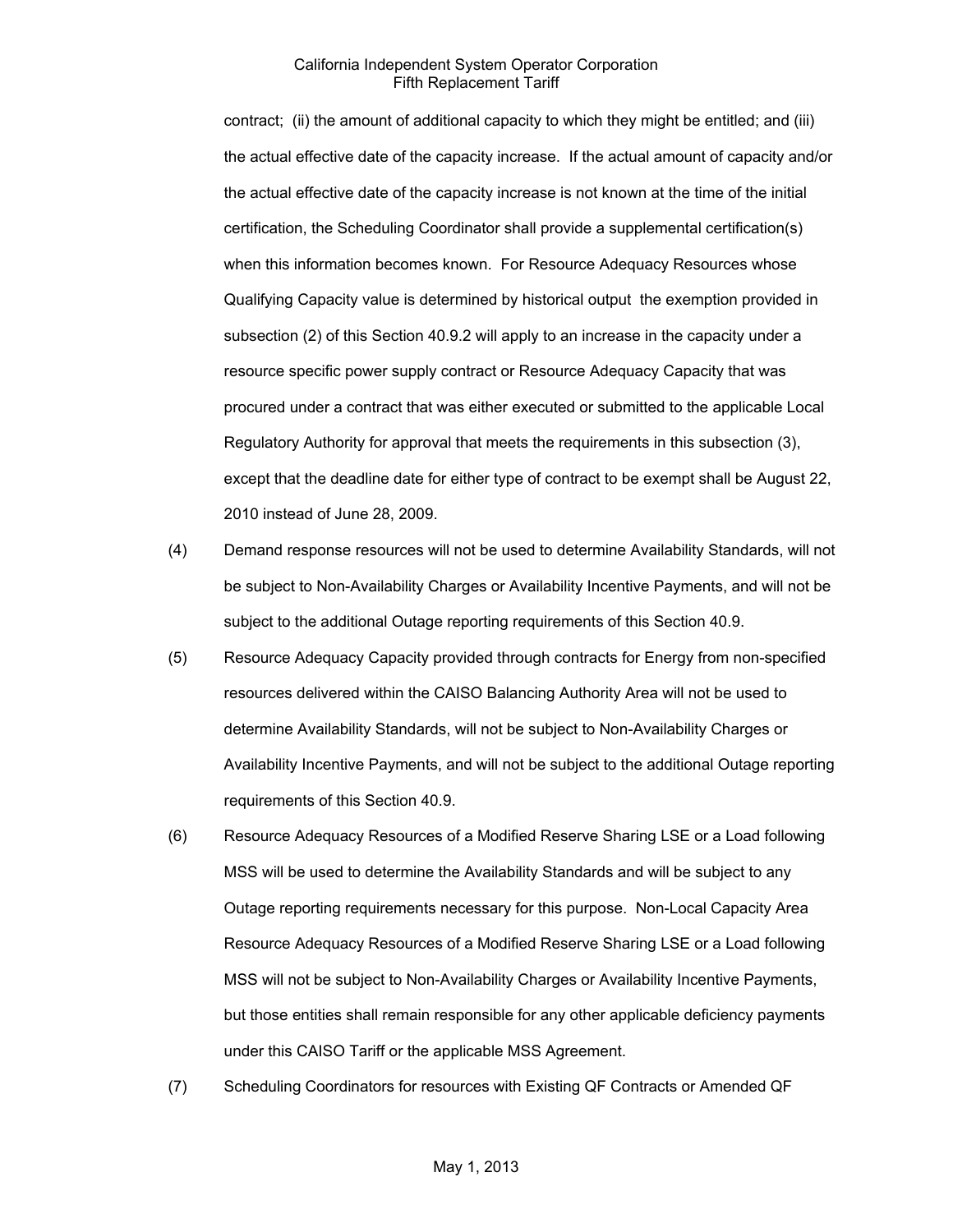Contracts that are Resource Adequacy Resources shall be exempt from the Outage reporting requirements of Section 40.9 if the resource previously provided Resource Adequacy Capacity under an Existing QF Contract that was exempt from the application of Non-Availability Charges and Availability Incentive Payments pursuant to Section 40.9.2(2) or 40.9.2(3). This exemption from the Outage reporting requirements of Section 40.9 shall end for each resource when the Existing QF Contract or Amended QF Contract terminates or it is no longer eligible for exemption under Section 40.9.2(2) or 40.9.2(3), or if requested by the Scheduling Coordinator for the resource, whichever is earlier.

(8) Scheduling Coordinators for resources with Existing QF Contracts or Amended QF Contracts that are Resource Adequacy Resources shall be exempt from the Outage reporting requirements of Section 40.9, and will not be subject to Non-Availability Charges or Availability Incentive Payments, if the QF resource previously provided Resource Adequacy Capacity pursuant to an Existing QF Contract that was executed prior to the August 22, 2010 deadline for exemption under Section 40.9.2(2), and remained in effect pursuant to California Public Utilities Commission Decision 07-09-040 that extended the term of expiring contracts until such time as the new contracts resulting from that decision are available. This exemption from the Outage reporting requirements of Section 40.9, and the Availability Incentive Payments and Non-Availability Charges, shall end for each resource when its Existing QF Contract or Amended QF Contract terminates or if requested by the Scheduling Coordinator for the resource, whichever is earlier.

Exclusions from the Availability Standards and Outage reporting requirements established in this Section 40.9 are for this Section 40.9 alone and do not affect any other obligation arising under the CAISO Tariff.

#### **40.9.3 Availability Assessment Hours**

The CAISO shall establish Availability Assessment Hours applicable for each month of each Resource Adequacy Compliance Year, which shall be applied starting with Resource Adequacy Compliance Year 2010, in order to assess the extent to which each Resource Adequacy Resource has met the Availability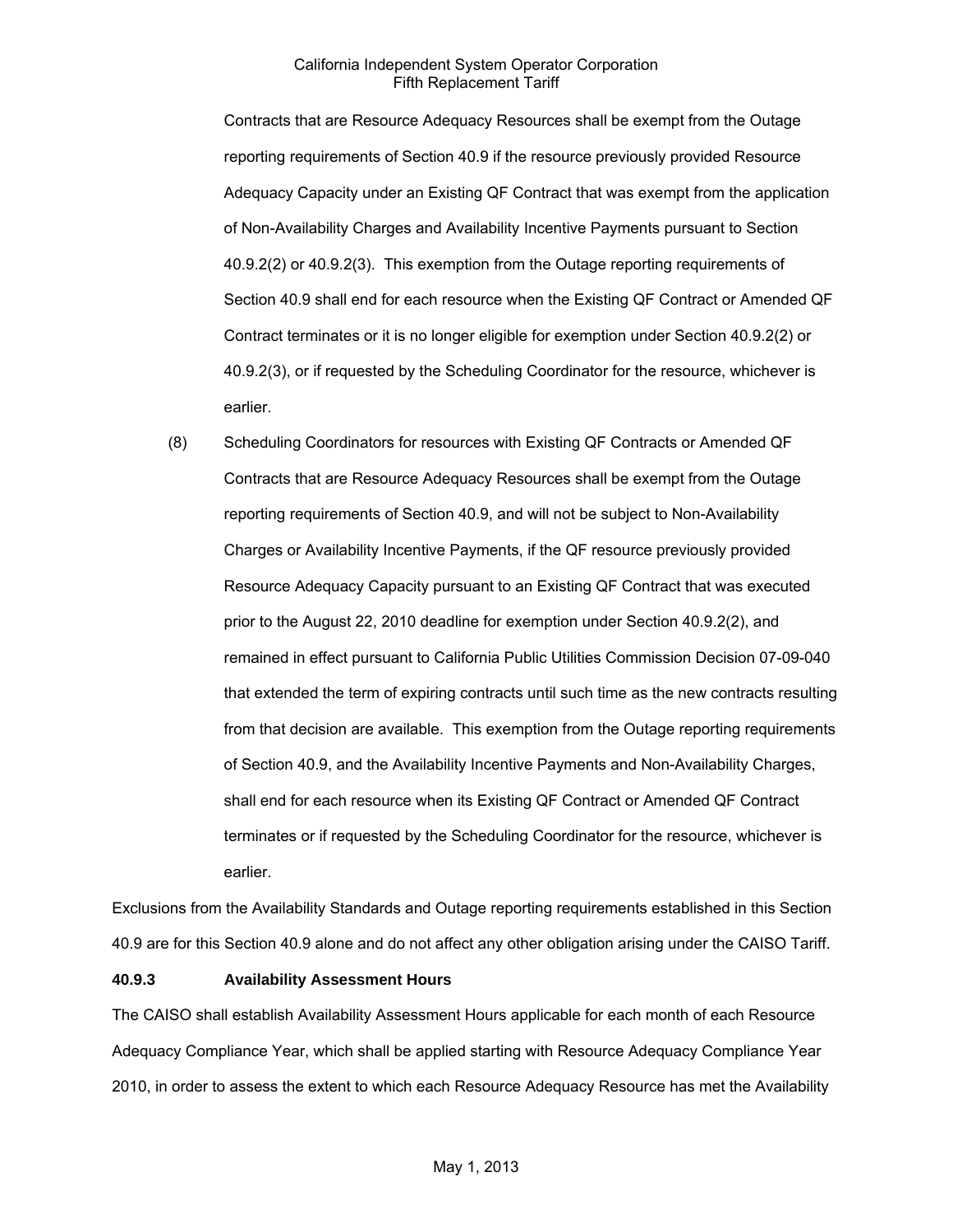Standards of this Section 40.9. The Availability Assessment Hours shall be a pre-defined set of hours in each month corresponding to the operating periods when high demand conditions typically occur and when the availability of Resource Adequacy Capacity is most critical to maintaining system reliability. The Availability Assessment Hours shall be comprised of five consecutive hours of each non-weekend, nonfederal holiday day. The five hour period will vary by season as necessary such that, based on historical actual load data, the coincident peak load hour typically falls within the five-hour range each day during the month. The CAISO shall annually determine the five hour range for the Availability Assessment Hours for each month of the next Resource Adequacy Compliance year prior to the start of each Resource Adequacy Compliance Year and shall specify them in the Business Practice Manual.

#### **40.9.4 Availability Determinations**

This Section 40.9.4 addresses availability assessment for all Resource Adequacy Capacity, including the Resource Adequacy Capacity of Resource-Specific System Resources, subject to the Section 40.9 Availability Standards program; however, this Section 40.9.4 does not apply to Resource Adequacy Capacity provided by non-Resource-Specific System Resources which are addressed in Section 40.9.7.

### **40.9.4.1 Availability Standard**

The CAISO shall calculate and publish the monthly Availability Standards for Resource Adequacy Compliance Year 2010 no later than forty five (45) days after a FERC order approving this section and by July 1 prior to each Resource Adequacy Compliance Year thereafter. For Resource Adequacy Compliance Year 2010, the monthly Availability Standards applicable to Resource Adequacy Resources subject to this Section 40.9.4 will be based on the historical availability of Resource Adequacy Resources during the Availability Assessment Hours of the corresponding months during the period from June 2006 through December 2008. For subsequent years, the monthly Availability Standards will be based on historical availability for the Availability Assessment Hours over the previous three years. Each monthly Availability Standard will be calculated as the sum of the available Resource Adequacy Capacity of the included Resource Adequacy Resources across all the Availability Assessment Hours of the month, divided by the sum of the designated Resource Adequacy Capacity for the same set of hours and resources, and multiplied by 100 to obtain a number between zero (0) and one hundred percent (100%). For the purpose of determining the available Resource Adequacy Capacity in each month, the CAISO will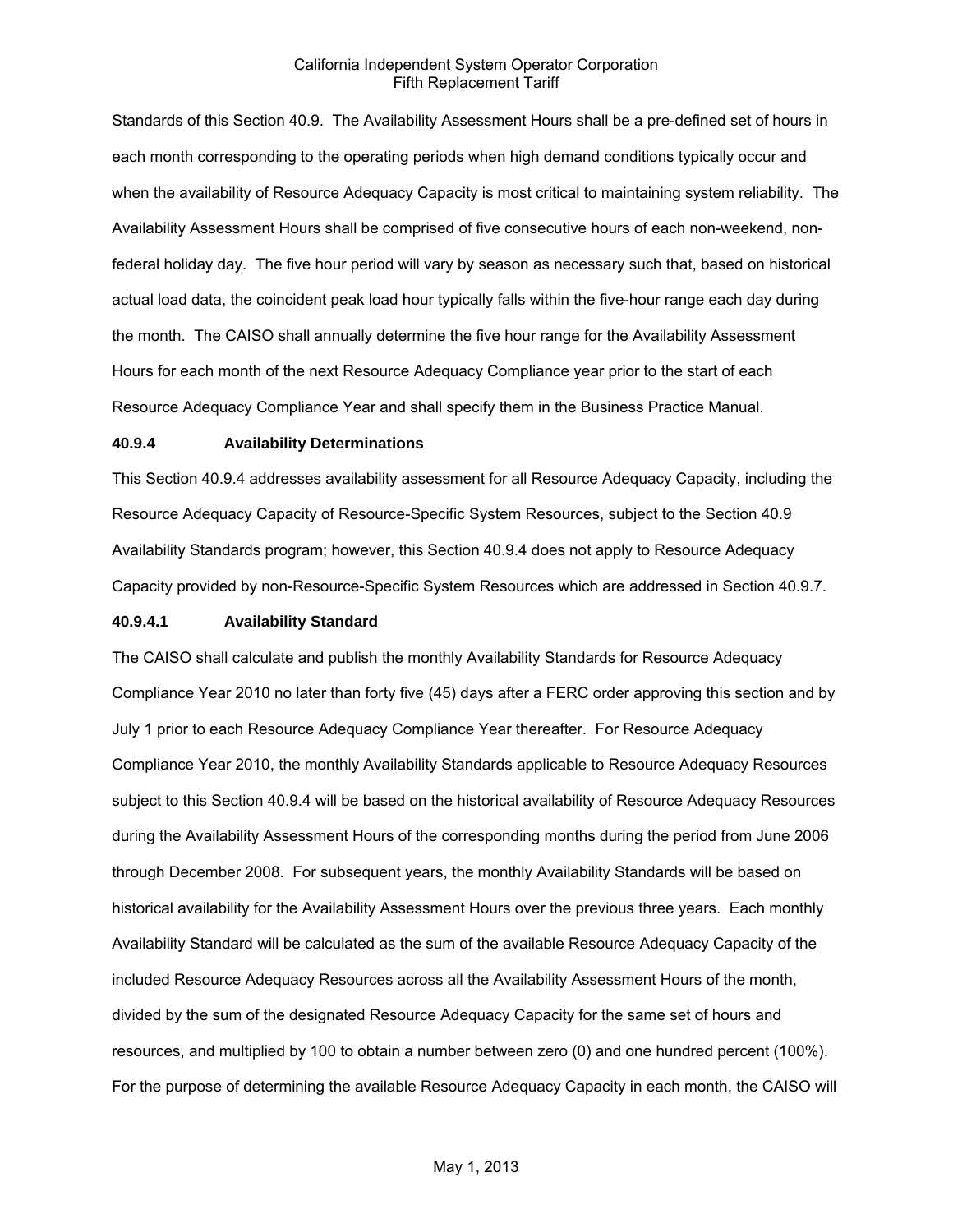use the Outage information reported in SLIC and, when available, the Outage reports submitted pursuant to Section 40.9.5. To ensure consistency between the calculation of the monthly Availability Standard and the calculation of each resource's monthly availability, the data utilized for both calculations will be in accordance with the provisions of Sections 40.9.4.2. All Resource Adequacy Resources except for the following will be included in the calculation of the Availability Standards:

- (1) Resource Adequacy Resources exempted in Section 40.9.2;
- (2) Non-Resource-Specific System Resources;
- (3) Resources between one (1) MW and ten (10) MW subject to the reporting requirements of Section 40.9.5, until such time that the CAISO has received the outage reports and can begin to utilize the data; and
- (4) Use-Limited Resources for Compliance Year 2010 and 2011.

# **40.9.4.2 Availability Calculation for a Resource Adequacy Resource**

The CAISO will calculate the monthly availability for each Resource Adequacy Resource subject to this Section 40.9.4 as follows:

The sum of the hourly available Resource Adequacy Capacity of the resource over all Availability Assessment Hours of the month, divided by the sum of the hourly Resource Adequacy Capacity of the resource as designated in the Supply Plan for the resource for those hours, and multiplied by 100 to obtain a number between zero percent (0%) and one hundred percent (100%).

- (c) A Resource Adequacy Resource will be determined to be less than one hundred percent (100%) available in a given month if it has any Forced Outages or temperature-related ambient de-rates that impact the availability of its designated Resource Adequacy Capacity during the Availability Assessment Hours of that month.
- (d) For Resource Adequacy Resources whose Qualifying Capacity value is determined by historical output, its hourly available Resource Adequacy Capacity for each Availability Assessment Hour will be determined from three components: the total actual amount of Energy the resource delivered during that hour; Resource Adequacy Capacity of the resource as designated in its Supply Plan; and the resource's Net Qualifying Capacity as reduced for that hour by the same percentage by which any Forced Outages or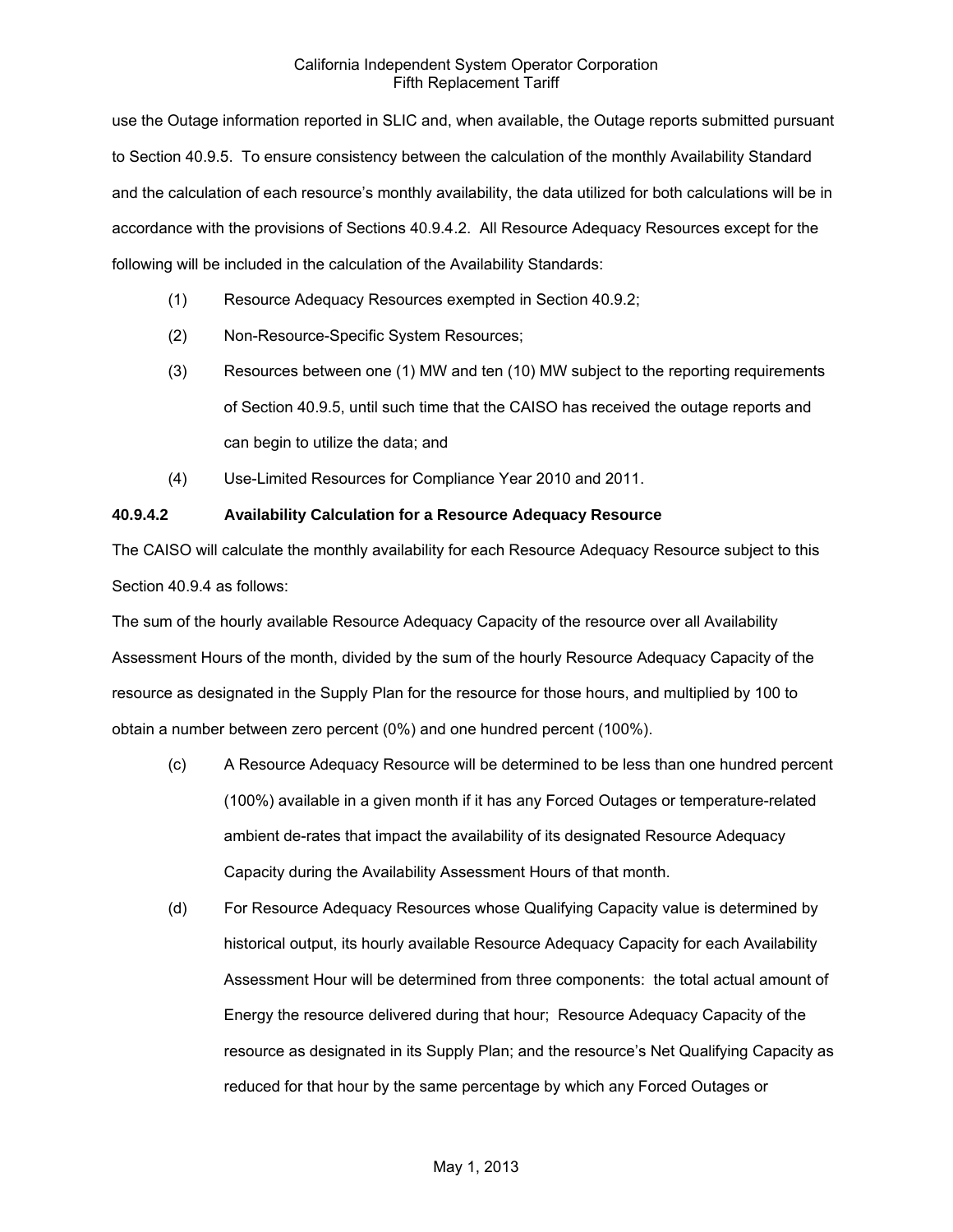temperature-related ambient de-rates reduced the resource's capacity from its PMax capacity. If the total actual amount of Energy delivered by the resource in an Availability Assessment Hour is greater than or equal to the amount of Resource Adequacy Capacity designated in the Supply Plan, the hourly available Resource Adequacy Capacity for the hour will equal the resource's Resource Adequacy Capacity as designated in its Supply Plan. If the total actual amount of Energy delivered by the resource in an Availability Assessment Hour is less than the amount of Resource Adequacy Capacity designated in the Supply Plan, the available Resource Adequacy Capacity of the resource for that hour will be the higher of the total actual Energy the resource delivered in that hour or the resource's Net Qualifying Capacity as reduced for that hour by the same percentage by which any Forced Outages or temperature-related ambient de-rates reduced the resource's capacity from its PMax capacity. The Resource Adequacy Capacity for each resource will be determined in accordance with the following formula:

Hourly Available Resource Adequacy Capacity = Min (RA Capacity, Max (Actual Energy, Proportional Derated Capacity))

Where:

RA Capacity = Resource Adequacy Capacity designated in the Supply Plan Actual Energy = Total actual Energy delivered by the resource in the Availability Assessment Hour

Proportional Derated Capacity = Resource's Net Qualifying Capacity as reduced for that hour by the same percentage by which any Forced Outages or temperature-related ambient de-rates reduced the resource's capacity from its PMax capacity

If the SC for the Resource Adequacy Resource requests to convert from a Forced Outage to a Maintenance Outage in accordance with Section 9.3.3, the SC must terminate the existing Forced Outage and submit a new request for a Maintenance Outage. In the event the CAISO rejects the request to convert from a Forced Outage to a Maintenance Outage due to reliability criteria, the Outage will not be converted and the Forced Outage will continue. Outages properly submitted for temperature-related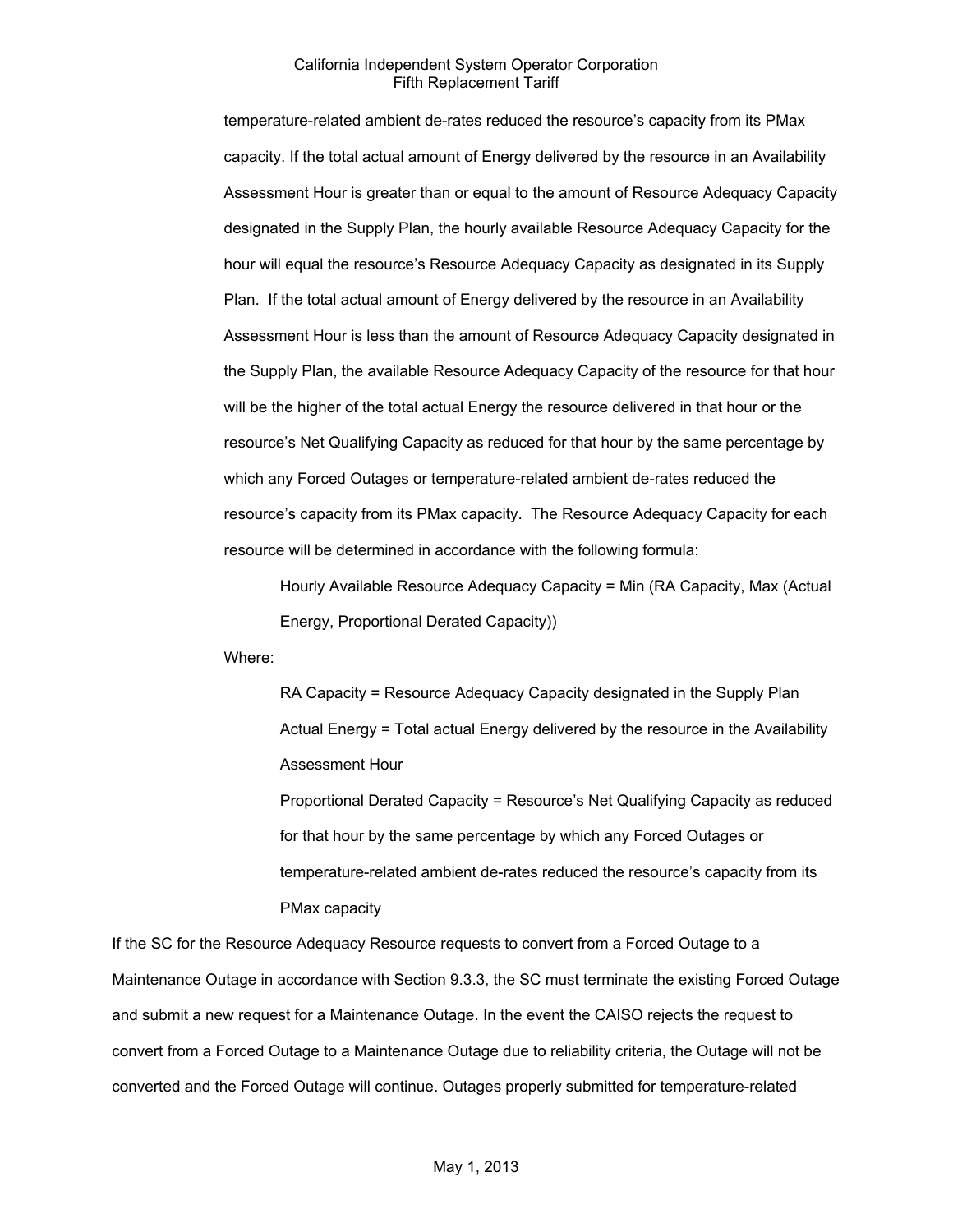ambient derates for a Use Limited Resource will be counted against its availability only until such time as the Use Limited Resource reaches its energy limit constraint, at which time such Outages or derates will no longer count against the availability of the Use Limited Resource for the relevant month. The start and end times used in calculating the availability of each resource each month will be the Outage time reported in the SLIC system or through the alternative reporting process of Section 40.9.5 for resources not included in the SLIC system.

### **40.9.4.2.1 Substitute Capacity**

A Scheduling Coordinator may substitute capacity that is not Resource Adequacy Capacity for its Resource Adequacy Capacity that is on a Forced Outage or de-rate in order to mitigate the impact of the Forced Outage or de-rate on its availability calculation. Such substitution will be accepted by the CAISO in accordance with the following procedures.

(1) For Local Capacity Area Resources. A Scheduling Coordinator providing Resource Adequacy Capacity to satisfy a Local Capacity Area requirement may pre-qualify alternate resources by providing a prequalification request in accordance with the form and schedule specified in the Business Practice Manual. If the alternate resource is located at the same bus as the Resource Adequacy Resource it would replace and has similar operational characteristics, the CAISO will approve the pre-qualification request as a substitute resource for use in the subsequent Resource Adequacy Compliance Year. Additionally, when a Local Capacity Area Resource Adequacy Resource subsequently has a Forced Outage or de-rate, the Scheduling Coordinator may, prior to the close of IFM, request to substitute a non-pre-qualified resource. The CAISO will grant the request if the alternate resource is (i) located at the same bus and meets the CAISO's operational needs, or (ii) if not located at the same bus, is located in the same Local Capacity Area, and which meets the CAISO's effectiveness and operational needs, including size of resource, as determined by the CAISO in its reasonable discretion.

(2) Non-Local Capacity Area Resources (Resource Adequacy Resources designated to meet system requirements). If a Resource Adequacy Resource that is not also a Local Capacity Area Resource has an outage that would count against its availability, the Scheduling Coordinator for that resource may, prior to the close of the IFM, request to substitute a non-Resource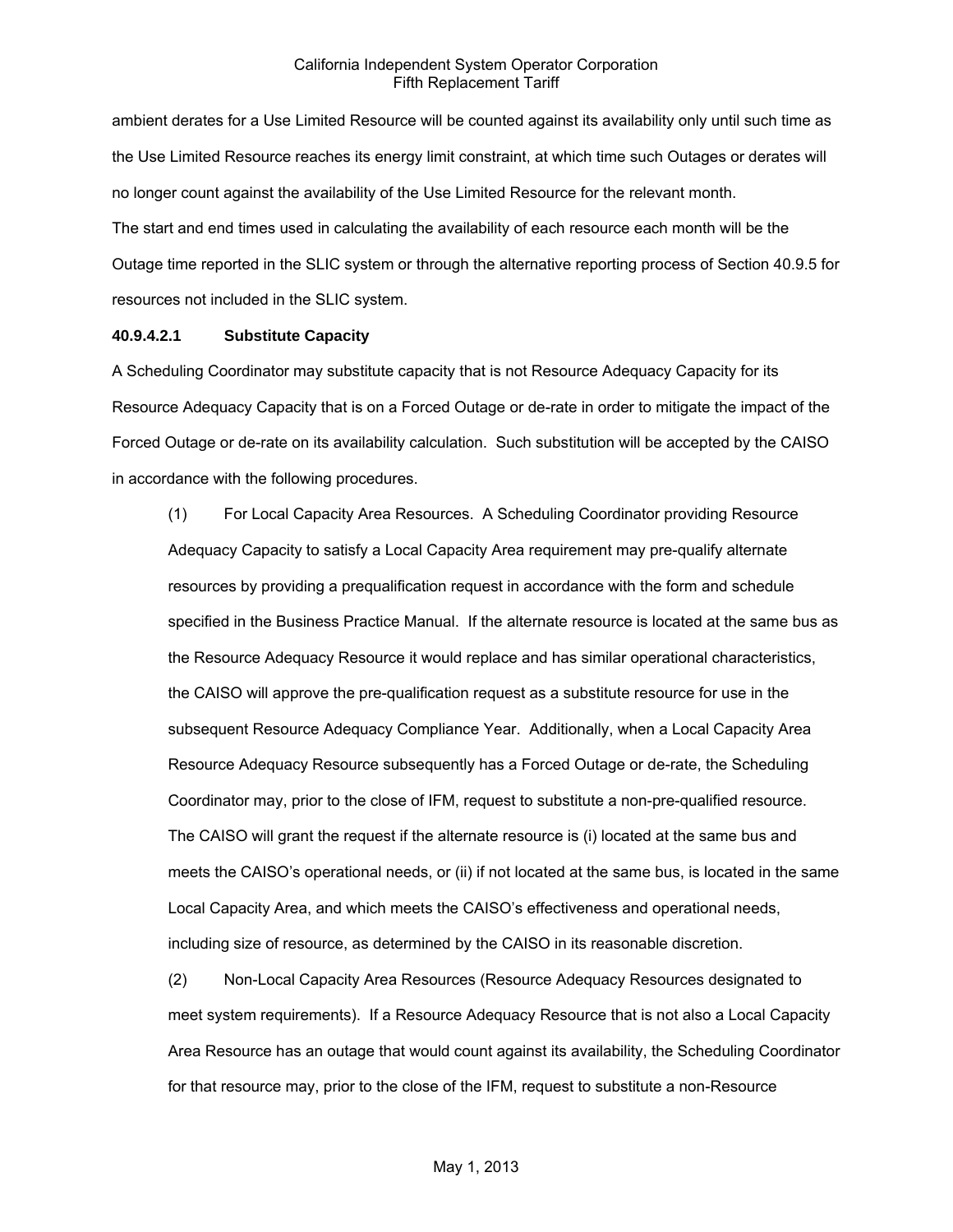Adequacy Resource to be used in the place of the original resource. A Scheduling Coordinator for a non-Resource Specific System Resource that has an outage that would count against its availability may, prior to the close of the IFM, request to substitute a non-Resource Adequacy Resource that is internal to the CAISO Balancing Area Authority (which does not include a Pseudo-Tie of a Generating Unit to the CAISO Balancing Authority Area) to be used in the place of the original resource. The CAISO shall approve the request if the substitute resource provides the same MW quantity of deliverable capacity as the original Resource Adequacy Resource.

### **40.9.4.2.2 Accounting for De-Rates**

In accounting for a de-rate of a unit that has not committed one hundred percent (100%) of its Net Qualified Capacity in its Monthly Supply Plan, the CAISO will follow the following principles:

- (1) Any de-rate will be applied first to any non Resource Adequacy Capacity of the resource; and
- (2) Any de-rate to Resource Adequacy Capacity will be applied pro-rata to any contract capacity exempt under Section 40.9.2(2) and any non-exempt Resource Adequacy Capacity commitment from that resource.

### **40.9.5 Outage Reporting**

Scheduling Coordinators for Generating Units or Resource-Specific System Resources that are also Resource Adequacy Resources with a maximum output capability of one (1) MW or more, but which do not meet the requirement to provide information on Forced Outages in accordance with Section 9.3.10, shall provide equivalent availability-related information in the form and on the schedule specified in the Business Practice Manuals. This information shall identify all Forced Outages and temperature-related ambient de-rates that have occurred over the previous calendar month and shall contain all relevant details needed to enable the CAISO to perform the availability calculation for the resource in accordance with Section 40.9.4, including: the start and end times of any Outages or de-rates, the MW availability in all Availability Assessment Hours, and the causes of any Forced Outages or de-rates. Scheduling Coordinators for Resource Adequacy Resources whose maximum output capability is ten (10) MW or more shall report Outage-related information in accordance with the reporting obligations in Section 9.3.10.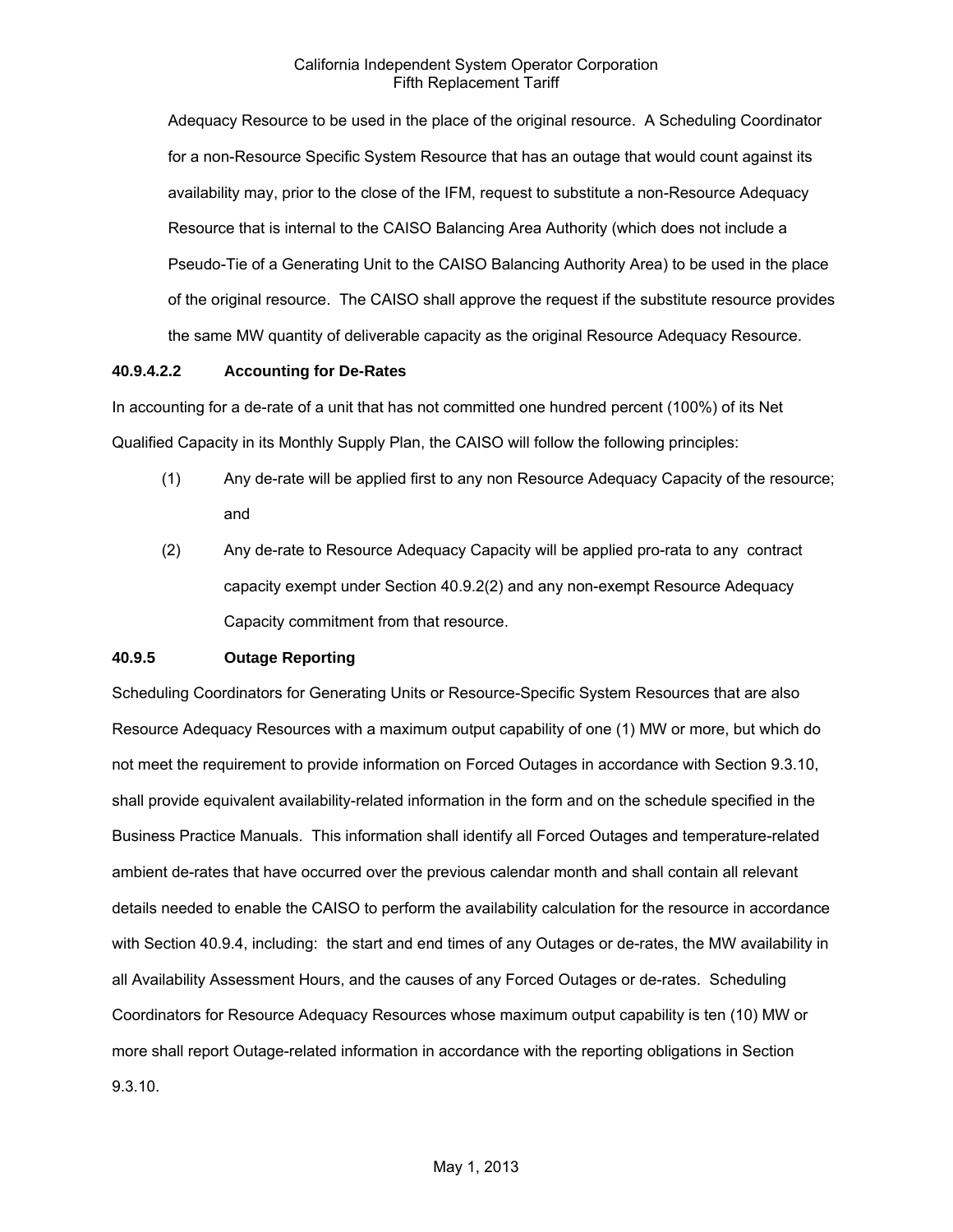# **40.9.6 Non-Availability Charges And Availability Incentive Payments**

A Resource Adequacy Resource that is subject to the availability assessment in accordance with Section 40.9.4 and whose monthly availability calculation under Section 40.9.4.2 is more than two and a half percent (2.5%) below the monthly Availability Standard will be subject to a Non-Availability Charge for the month. A Resource Adequacy Resource subject to Section 40.9.4 whose availability calculation under Section 40.9.4.2 is more than two and a half percent (2.5%) above the monthly Availability Standard will be eligible for an Availability Incentive Payment for the month. For Resources whose Qualifying Capacity is determined by their historical output, the CAISO will calculate but not apply through the settlements process the Non-Availability Charges or Availability Incentive Payments to Trading Days within the three months of January, February, and March 2011.

### **40.9.6.1 Determination of Resource Adequacy Capacity Subject to Non-Availability Charge**

The amount of Resource Adequacy Capacity of a Resource Adequacy Resource subject to the Non-Availability Charge will be determined as follows:

(1) A Resource Adequacy Resource with actual availability calculated in accordance with Section 40.9.4.2 that is less than the Availability Standard minus the tolerance band of two and a half percent (2.5%) for a given month will have the Non-Availability Charge assessed to that portion of its non-exempt Resource Adequacy Capacity determined in accordance with the following formula:

 $P = RA<sup>*</sup>(S - .025) - X$ 

Where:

- P = The RA Resource's RA Capacity subject to Non-Availability Charge
- S = Monthly Availability Standard as a fraction, so that 0 < S < 1.0
- RA = The RA Resource's RA Capacity (MW) {as designated in its Supply Plan, less any exempt capacity}
- X = The {mean of the} RA Resource's {hourly available RC Capacity over all Availability Assessment Hours of the month (MW).}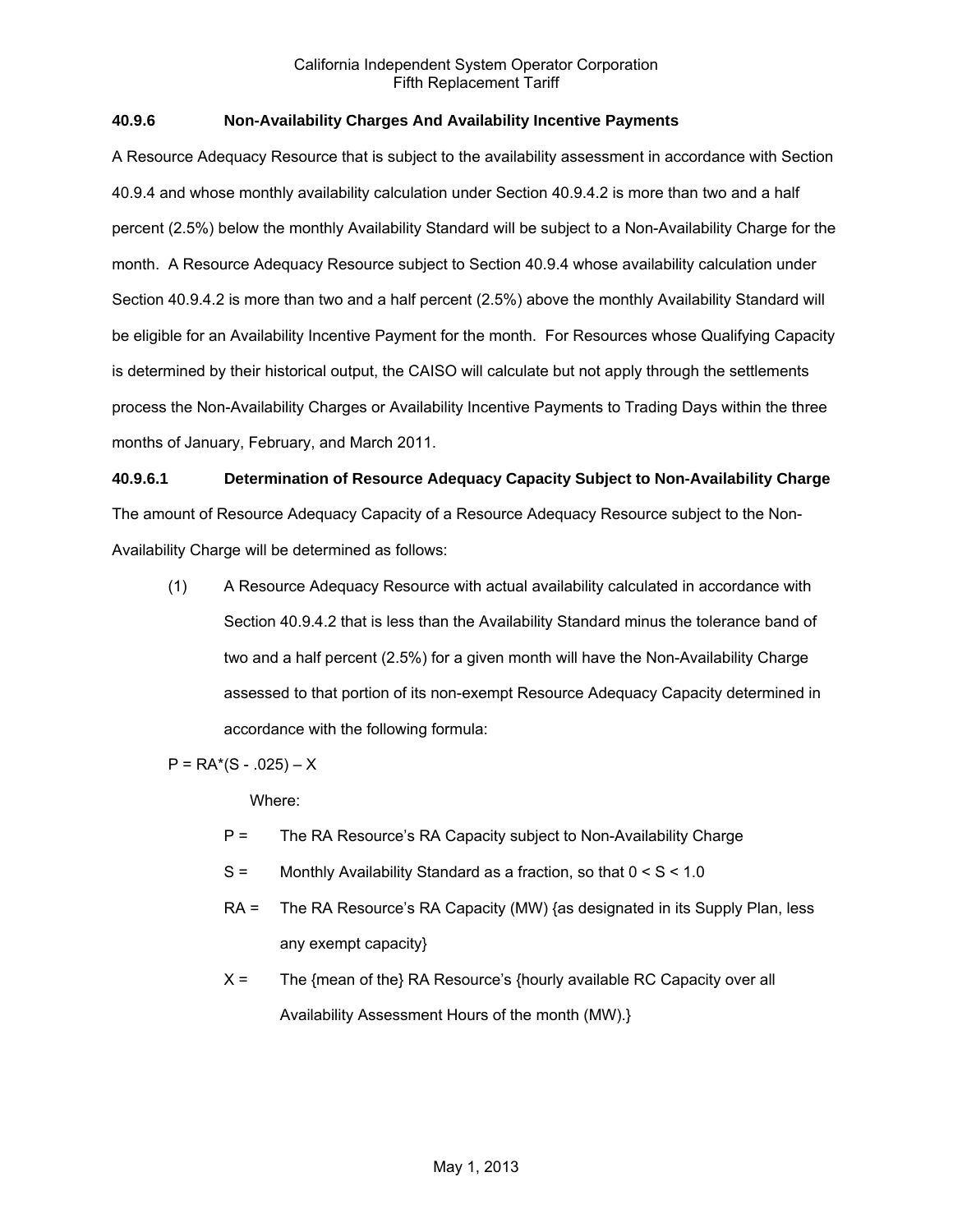- (2) No Non-Availability Charge will be applied when a Resource Adequacy Resource's actual availability, calculated in accordance with Section 40.9.4.2 for a given month, is equal to or greater than the Availability Standard less two and a half percent (2.5%).
- (3) Any Forced Outage or temperature-related ambient de-rates of a resource that the CAISO has accepted as a substitute for a Resource Adequacy Resource in accordance with Section 40.9.4.2.1 will be applied in calculating the availability of the Resource Adequacy Resource for which it is substituting.

# **40.9.6.2 Determination of the Non-Availability Charge**

The per-MW Non-Availability Charge rate will be the Monthly CPM Capacity Payment price as specified in Schedule 6 of Appendix F of this CAISO Tariff. The Non-Availability Charge for a Resource Adequacy Resource shall be determined by multiplying the resource's capacity subject to the Non-Availability Charge calculated in accordance with Section 40.9.6.1 by the Non-Availability Charge rate.

#### **40.9.6.3 Availability Incentive Payment**

Scheduling Coordinators for Resource Adequacy Resources that achieve monthly availability that is more than two and a half percent (2.5%) above the monthly Availability Standard are eligible to receive the monthly Availability Incentive Payment. This payment will be funded entirely through the monthly Non-Availability Charges assessed for the same month. For each resource eligible for the Availability Incentive Payment, its eligible capacity will be that portion of its designated Resource Adequacy Capacity equal to its actual availability calculated in accordance with Section 40.9.4.2 minus the Availability Standard percent minus two and a half percent (2.5%). The monthly Availability Incentive Payment rate will equal the total Non-Availability Charges assessed for the month divided by the total Resource Adequacy Capacity eligible to receive the Availability Incentive Payment that month, provided that the Availability Incentive Payment rate shall not exceed three times the Non-Availability Charge rate. The Availability Incentive Payment the CAISO shall pay to each eligible resource will equal the product of its eligible capacity and the Availability Incentive Payment rate. Any remaining Non-Availability Charge funds that are not distributed to eligible Resource Adequacy Resources will be credited against the Real-Time neutrality charge to metered CAISO Demand for that Trade Month.

### **40.9.6.4 Monthly Settlement**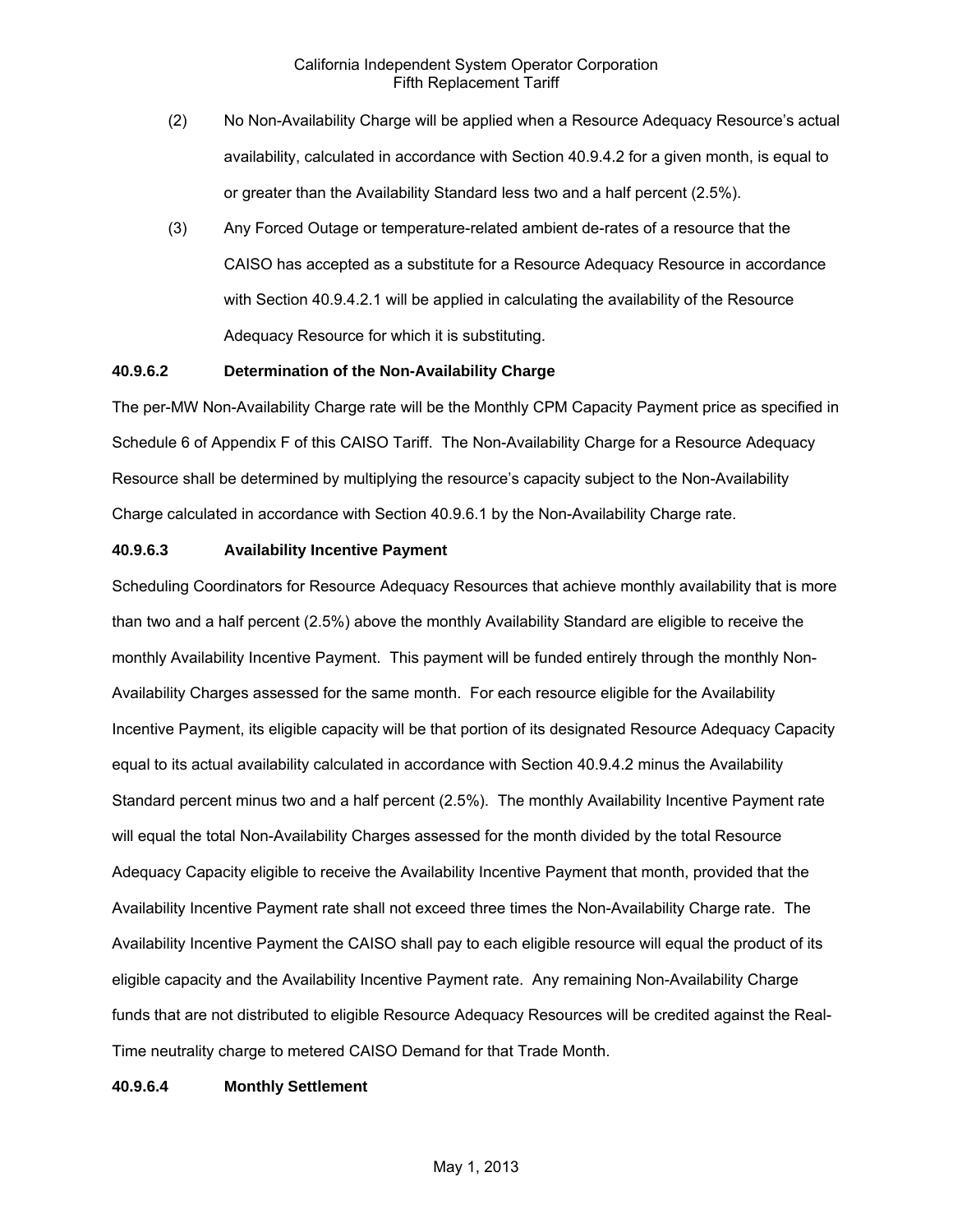The CAISO shall calculate and settle Non-Availability Charges and Availability Incentive Payments on a Trade Month basis so that all Non-Availability Charges collected for a Trade Month are allocated in accordance with Section 40.9.6.3 for that same Trade Month.

### **40.9.7 Assessment For NRS-RA Resources**

Non-Resource-Specific System Resources that provide Resource Adequacy Capacity will comprise a distinct category for purposes of the CAISO's Availability Standards program. This category will utilize the same Availability Standard determined for other Resource Adequacy Resources in accordance with Section 40.9.4.1, but will have its own availability calculations, as well as a separate account for settling Non-Availability Charges and Availability Incentive Payments.

### **40.9.7.1 Availability Standard for NRS-RA Resources**

Through Resource Adequacy Compliance Year 2015, the monthly Availability Standard for the non-Resource-Specific System Resources that provide Resource Adequacy Capacity will be the Availability Standard determined in accordance with Section 40.9.4.1. Beginning with Resource Adequacy Compliance year 2016, the monthly Availability Standard for the non-Resource-Specific System Resources that provide Resource Adequacy Capacity will be based on historical availability for the Availability Assessment Hours over the previous three years. Each monthly Availability Standard will be calculated as the sum of the available Resource Adequacy Capacity of the included non-Resource-Specific System Resources across all Availability Assessment Hours of the month, divided by the sum of the designated Resource Adequacy Capacity for the same set of hours and resources, and multiplied by one hundred (100) to obtain a number between zero (0) and one hundred (100) percent. For non-Resource-Specific System Resources that provide Resource Adequacy Capacity subject to a Subset-of-Hours Contract, the sum of the available Resource Adequacy Capacity will be based on the Availability Assessment Hours of the month that overlap the hours during which the resource is contractually obligated to make the Resource Adequacy Capacity available to the CAISO. The Availability Standard applicable to a non-Resource Specific System Resource shall not include any hours in which the resource was prohibited by Section 30.8 from bidding across an out-of-service transmission path at its designated Scheduling Point. A non-Resource Specific System Resource providing Resource Adequacy Capacity whose monthly availability calculation under Section 40.9.7.2 is more than two and a half (2.5)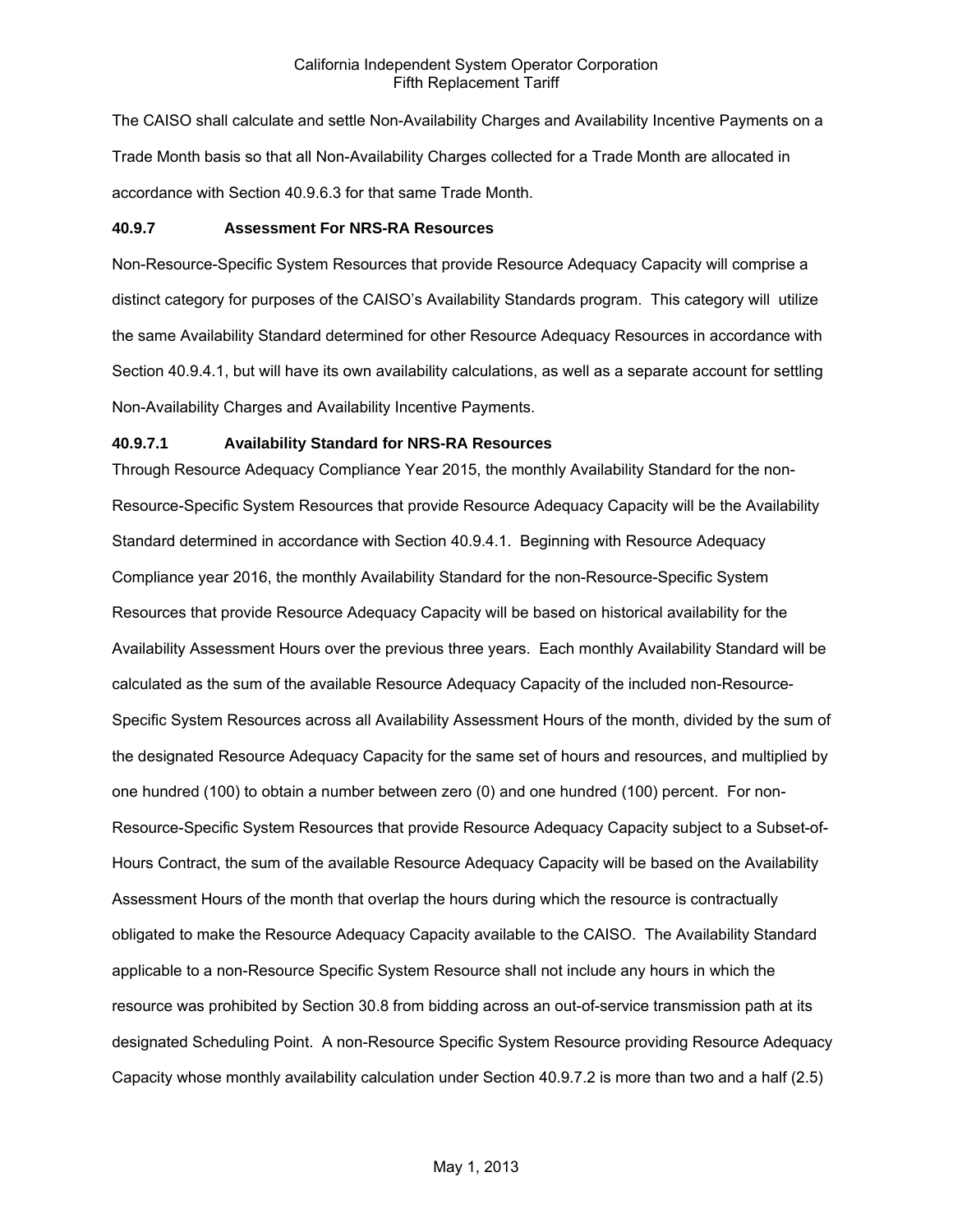percent below the monthly Availability Standard will be subject to a Non-Availability Charge for the month. A non-Resource Specific System Resource providing Resource Adequacy Capacity whose monthly availability calculation under Section 40.9.7.2 is more than two and a half (2.5) percent above the monthly Availability Standard will be eligible for Availability Incentive Payments. Non-Resource-Specific System Resources will not be included in the calculation of the Availability Standards for other Resource Adequacy Resources as determined in Section 40.9.4.

### **40.9.7.2 Availability Calculation for NRS-RA Resources**

The availability of Resource Adequacy Capacity provided by a non-Resource-Specific System Resource will be calculated as the sum of the MW-hours of the resource's available Resource Adequacy Capacity over all Availability Assessment Hours of the month, divided by the sum of the resource's designated nonexempt hourly Resource Adequacy Capacity for all Availability Assessment Hours, times one hundred (100) to obtain a number between zero (0) and one hundred (100) percent. For non-Resource-Specific System Resources that provide Resource Adequacy Capacity subject to a Subset-of-Hours Contract, the sum of the available Resource Adequacy Capacity will be based on the Availability Assessment Hours of the month that overlap the hours during which the resource is contractually obligated to make the Resource Adequacy Capacity available to the CAISO. The Scheduling Coordinator for Resource Adequacy Capacity provided by non-Resource-Specific System Resources is expected to secure sufficient transmission rights to deliver the Resource Adequacy Capacity to its designated CAISO Scheduling Point. In determining monthly availability of a non-Resource-Specific System Resource under Section 40.9.7.2, any hours in which the resource was prohibited by Section 30.8 from bidding across an out-of-service transmission path at its designated Scheduling Point will be excluded from the calculation. Scheduling Coordinators for non-Resource-Specific System Resources must submit a monthly report of such hours occurring under Section 30.8, in the format and manner described in the Business Practice Manual for Reliability Requirements.

# **40.9.7.3 Determination of Non-Availability Charges and Availability Incentive Payments for NRS-RA Resources**

A Non-Resource-Specific System Resource that provides Resource Adequacy Capacity and whose actual availability calculated in accordance with Section 40.9.7.2 is less than the Availability Standard defined in Section 40.9.7.1 minus the tolerance band of two and one-half (2.5) percent for a given month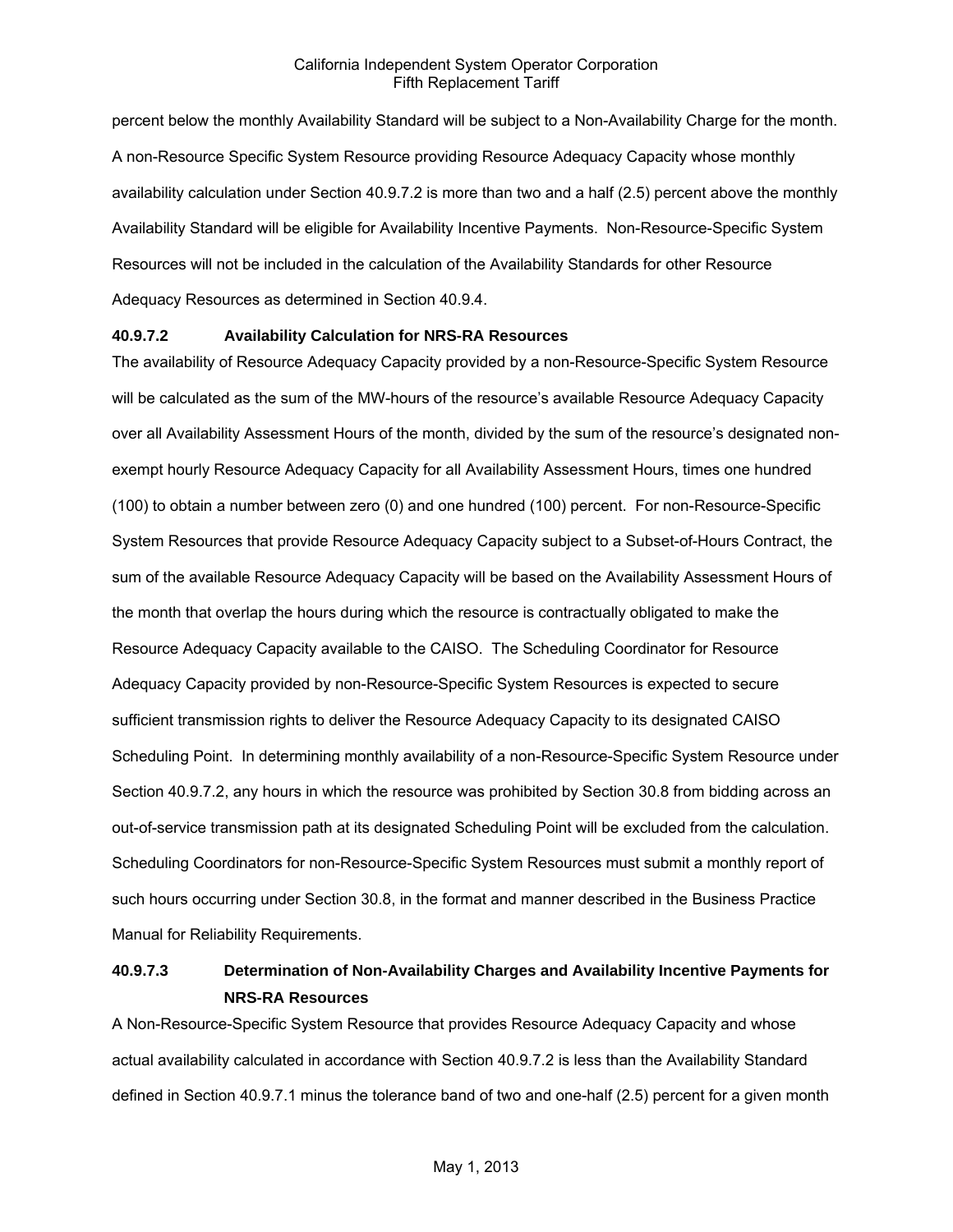shall be assessed a Non-Availability Charge. This charge for such a resource shall apply to that portion of the resource's designated non-exempt Resource Adequacy Capacity equal to one hundred (100) percent minus the ratio of its actual availability calculated in accordance with Section 40.9.7.2 to the Availability Standard minus two and one-half (2.5) percent. The Non-Availability Charge will then equal the resource's applicable capacity that is subject to Non-Availability Charges multiplied by the a Non-Availability Charge rate equal to the Monthly CPM Capacity Payment price as specified in Schedule 6 of Appendix F of this CAISO Tariff.

Funds collected for Non-Availability Charges pursuant to this Section 40.9.7.3 in a Trade Month will be used to provide Availability Incentive Payments to non-Resource-Specific System Resources providing Resource Adequacy Capacity that exceed the Availability Standard established in Section 40.9.7.1 plus the tolerance band of two and one-half (2.5) percent for that same Trade Month. The funds will be distributed to each such resource in proportion to the resource's share of the total non-exempt Resource Adequacy Capacity provided by non-Resource-Specific System Resources that are eligible for Availability Incentive Payments or the month.

Any Availability Incentive Payment to a non-Resource-Specific System Resource providing Resource Adequacy Capacity under this Section 40.9.7.3 will be capped at three times the Non-Availability Charge rate multiplied by the amount of the resource's non-exempt Resource Adequacy Capacity. Any remaining monthly surplus of Non-Availability Charges from non-Resource-Specific System Resources providing Resource Adequacy Capacity in a Trade Month will be credited against the Real-Time neutrality charge for that Trade Month in accordance with Section 11.5.2.3. Only revenues received from the assessment of Non-Availability Charges to non-Resource-Specific System Resources providing Resource Adequacy Capacity will be used to fund Availability Incentive Payments for non-Resource-Specific System Resources providing Resource Adequacy Capacity.

#### **40.9.8 Reporting**

By July 1 of each year, the CAISO will provide an informational report that will be posted on the CAISO Website and include the following information: (1) the Availability Standard value for each month of the year and (2) information on the average actual availability each month of Resource Adequacy Resources,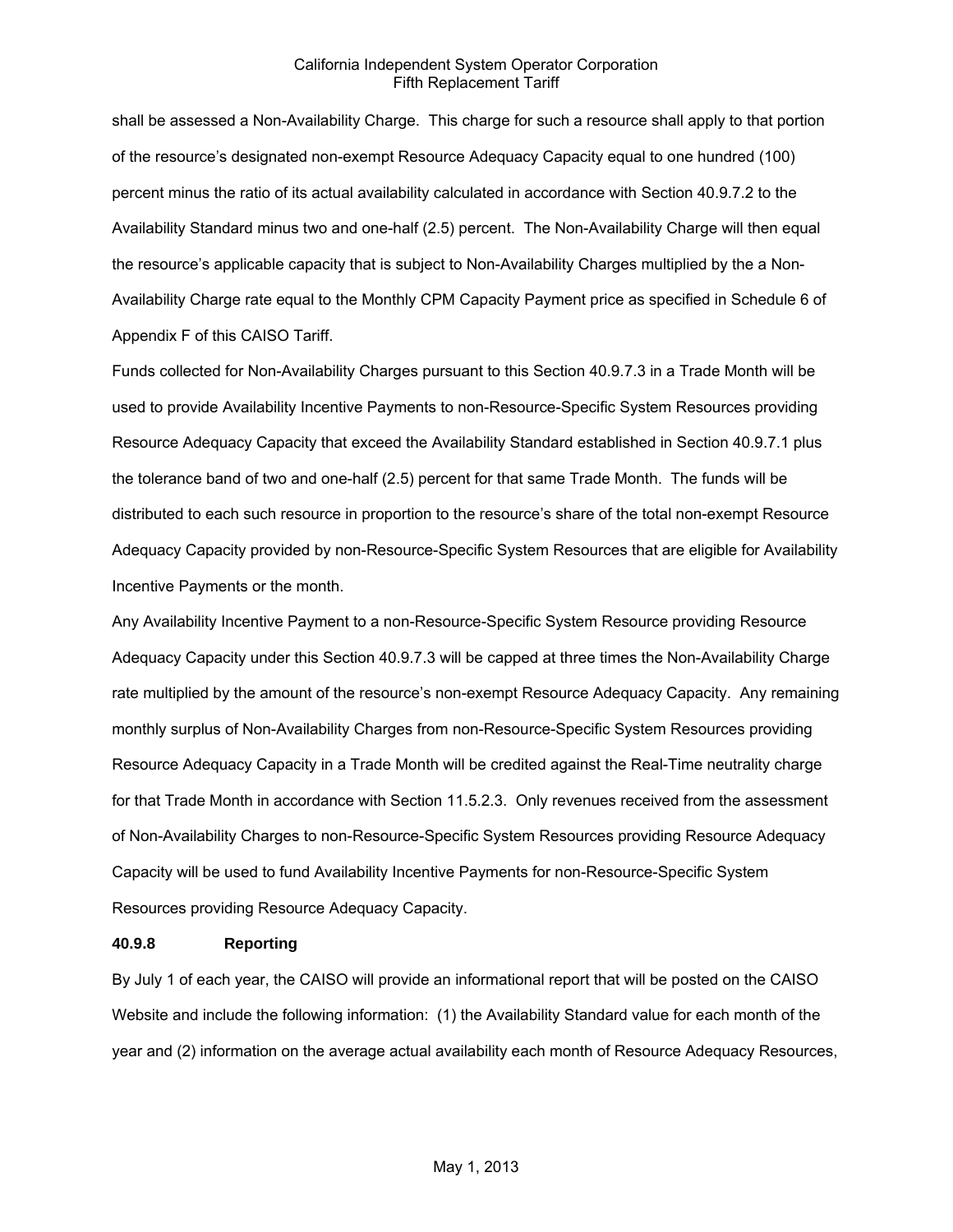the total amount of Non-Availability Charges assessed and the total amount of Availability Incentive Payments made.

# **41. Procurement Of RMR Generation**

### **41.1 Procurement Of Reliability Must-Run Generation By The CAISO**

A Reliability Must-Run Contract is a contract entered into by the CAISO with a Generator which operates a Generating Unit giving the CAISO the right to call on the Generator to generate Energy and, only as provided in this Section 41.1, or as needed for Black Start or Voltage Support required to meet local reliability needs, or to procure Ancillary Services from Potrero power plant to meet operating criteria associated with the San Francisco local reliability area, to provide Ancillary Services from the Generating Units as and when this is required to ensure that the reliability of the CAISO Controlled Grid is maintained.

# **41.2 Designation Of Generating Unit As Reliability Must-Run Unit**

The CAISO will, subject to any existing power purchase contracts of a Generating Unit, have the right at any time based upon CAISO Controlled Grid technical analyses and studies to designate a Generating Unit as a Reliability Must-Run Unit. A Generating Unit so designated shall then be obligated to provide the CAISO with its proposed rates for Reliability Must-Run Generation for negotiation with the CAISO. Such rates shall be authorized by FERC or the Local Regulatory Authority, whichever authority is applicable.

### **41.3 Reliability Studies And Determination Of RMR Unit Status**

In addition to the Local Capacity Technical Study under 40.3.1, the CAISO may perform additional technical studies, as necessary, to ensure compliance with Reliability Criteria. The CAISO will then determine which Generating Units it requires to continue to be Reliability Must-Run Units, which Generating Units it no longer requires to be Reliability Must-Run Units and which Generating Units it requires to become the subject of a Reliability Must-Run Contract which had not previously been so contracted to the CAISO. None of the Generating Units owned by Local Publicly Owned Electric Utilities are planned to be designated as Reliability Must-Run Units by the CAISO as of the CAISO Operations Date but are expected to be operated in such a way as to maintain the safe and reliable operation of the interconnected transmission system comprising the CAISO Balancing Authority Area. However, in the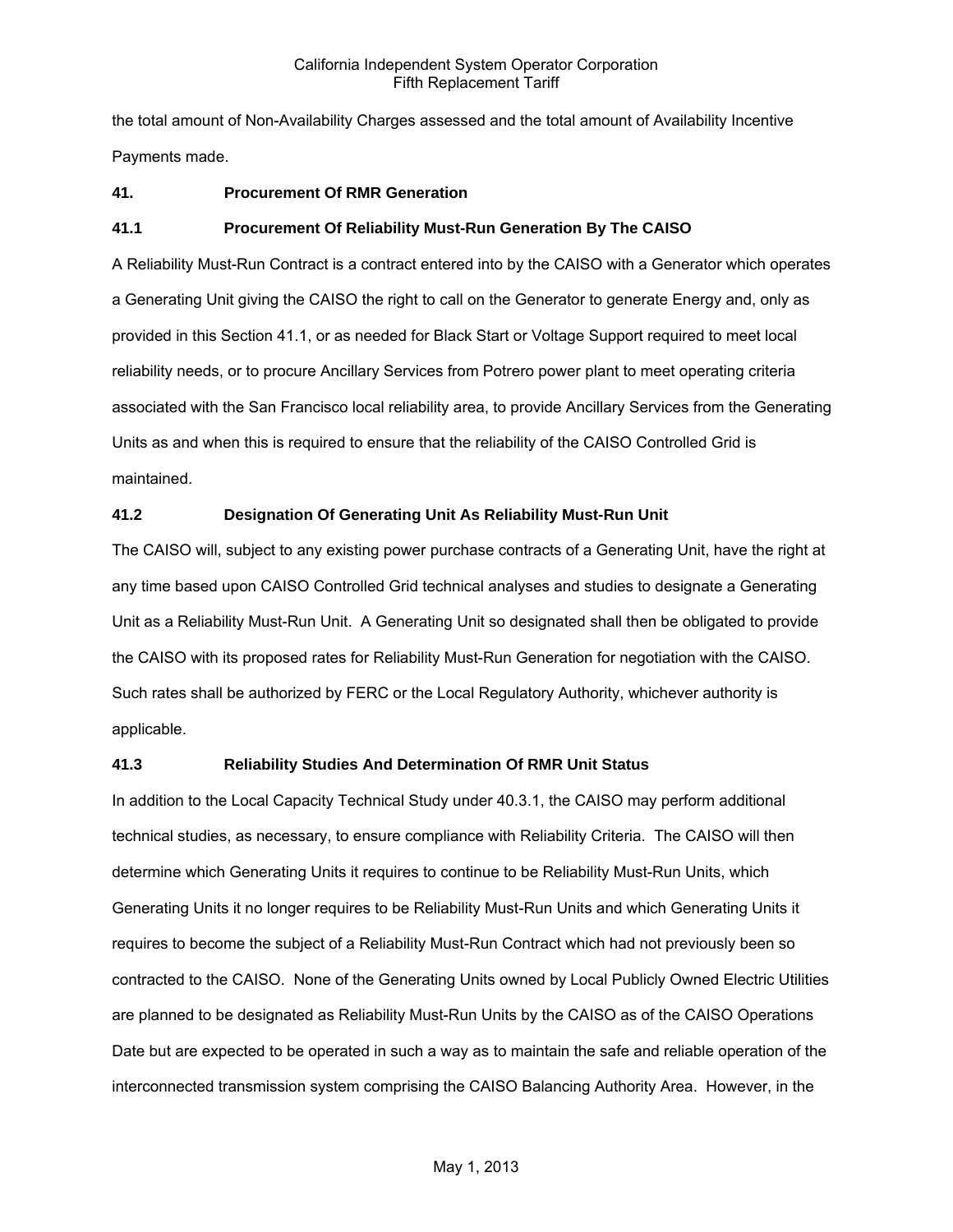future, Local Publicly Owned Electric Utilities may contract with the CAISO to provide Reliability Must-Run Generation.

### **41.4 Reliability Must-Run Contracts**

A pro forma of the Reliability Must-Run Contract is attached as Appendix G. From the CAISO Operations Date all Reliability Must-Run Units will be placed under the "As Called" conditions, but the parties may, pursuant only to the terms of the Reliability Must-Run Contract, transfer any such unit to one of the alternative forms of conditions under specific circumstances. The CAISO will review the terms of the applicable forms of agreement applying to each Reliability Must-Run Unit to ensure that the CAISO will procure Reliability Must-Run Generation from the cheapest available sources and to maintain System Reliability. The CAISO shall give notice to terminate Reliability Must-Run Contracts that are no longer necessary or can be replaced by less expensive and/or more competitive sources for maintaining the reliability of the CAISO Controlled Grid.

### **41.5 RMR Dispatch**

### **41.5.1 Day-Ahead And HASP RMR Dispatch**

RMR Dispatches will be determined in accordance with the RMR Contract, the MPM process addressed in Sections 31 and 33 and through manual RMR Dispatch Notices to meet Applicable Reliability Criteria. The CAISO will notify Scheduling Coordinators for RMR Units of the amount and time of Energy requirements from specific RMR Units in the Trading Day prior to or at the same time as the Day-Ahead Schedules and AS and RUC Awards are published, to the extent that the CAISO is aware of such requirements, through an RMR Dispatch Notice or flagged RMR Dispatch in the IFM Day-Ahead Schedule. The CAISO may also issue RMR Dispatch Notices after Market Close of the DAM and through Dispatch Instructions flagged as RMR Dispatches in the Real-Time Market. The Energy to be delivered for each Trading Hour pursuant to the RMR Dispatch Notice an RMR Dispatch in the IFM or Real-Time shall be referred to as the RMR Energy. Scheduling Coordinators may submit Bids in the DAM or the HASP for RMR Units operating under Condition 1 of the RMR Contract in accordance with the bidding rules applicable to non-RMR Units. A Bid submitted in the DAM or the HASP for a Condition 1 RMR Unit shall be deemed to be a notice of intent to substitute a market transaction for the amount of MWh specified in each Bid for each Trading Hour pursuant to Section 5.2 of the RMR Contract. In the event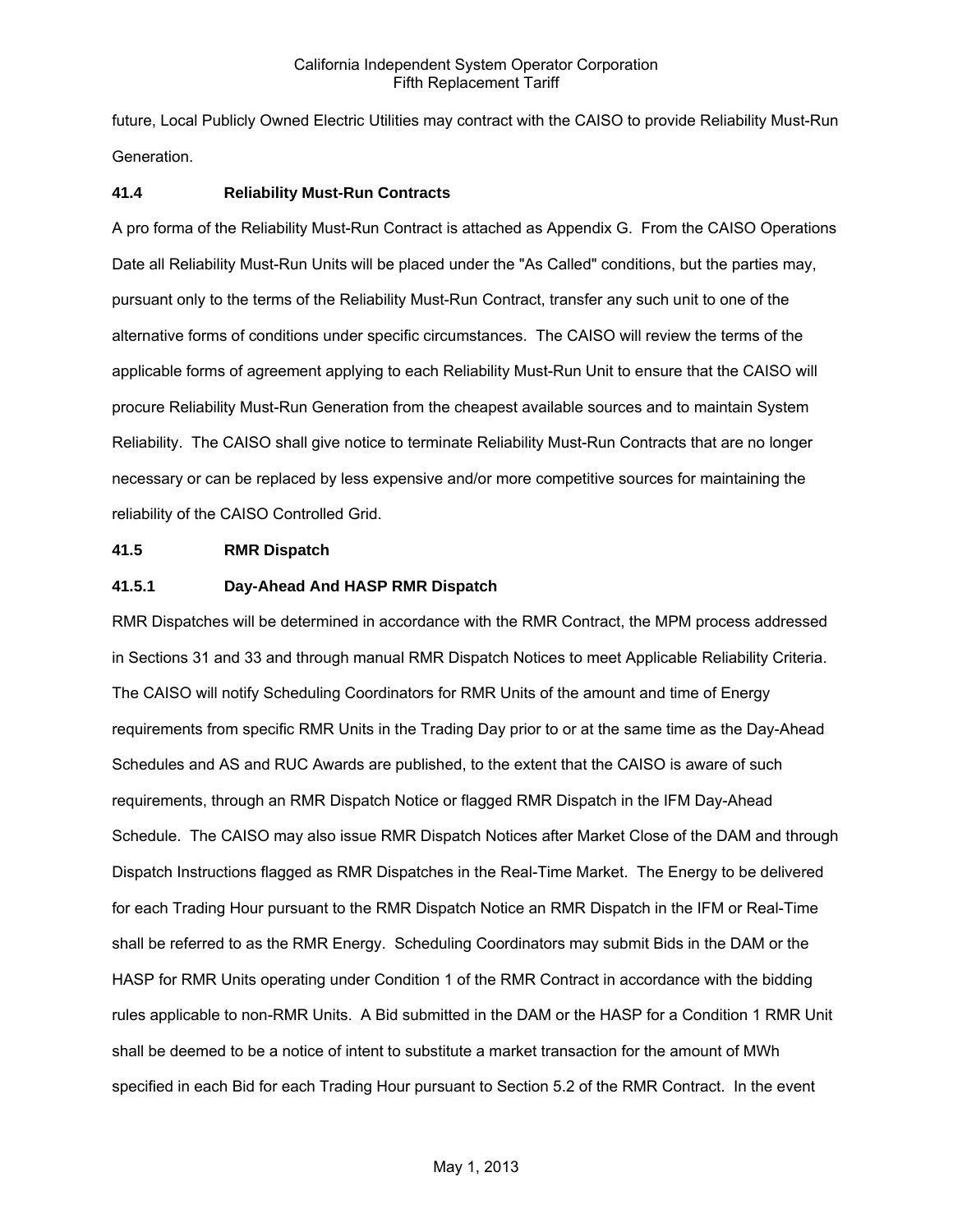the CAISO issues an RMR Dispatch Notice or an RMR Dispatch in the IFM or Real-Time Market for any Trading Hour, any MWh quantities cleared through the MPM shall be considered as a market transaction in accordance with the RMR Contract. RMR Units operating as Condition 2 RMR Units may not submit Bids until and unless the CAISO issues an RMR Dispatch Notice or issues an RMR Dispatch in the IFM, in which case a Condition 2 RMR Unit shall submit Bids in accordance with the RMR Contract in the next available market for the Trading Hours specified in the RMR Dispatch Notice or Day-Ahead Schedule.

### **41.5.2 RMR Payments**

RMR Units operating as Condition 1 RMR Units or Condition 2 RMR Units that receive an RMR Dispatch Notice will be paid in accordance with the RMR Contract.

### **41.5.3 RMR Units And Ancillary Services Requirements**

The CAISO may call upon RMR Units in any amounts that the CAISO has determined is necessary at any time after the issuance of Day-Ahead Schedules for the Trading Day if: (i) the CAISO determines that it requires more of an Ancillary Service than it has been able to procure, except that the CAISO shall not be required to accept Ancillary Services Bids that exceed the price caps specified in Section 39 or any other FERC-imposed price caps; and (ii) the CAISO has notified Scheduling Coordinators of the circumstances existing in this Section 41.5.3, and after such notice, the CAISO determines that a bid insufficiency condition in accordance with the RMR Contract exists in the HASP and the CAISO requires more of an Ancillary Service. The CAISO must provide the notice specified in sub paragraph (ii) of this Section 41.5.3 as soon as possible after the CAISO determines that additional Ancillary Services are needed for which Bids are not available. The CAISO may only determine that a Bid insufficiency exists after the Market Close of the HASP, unless an earlier determination is required in order to accommodate the RMR Unit's operating constraints. For the purposes of this Section 41.5.3, a Bid insufficiency exists in HASP if, and only if: (i) Bids in the HASP for the particular Ancillary Service that can be used to satisfy that particular Ancillary Services requirement that remain after first procuring the megawatts of the Ancillary Service that the CAISO had notified Scheduling Coordinators it would procure in the HASP ("remaining Ancillary Services requirement") represent, in the aggregate, less than two times such remaining Ancillary Services requirement; or (ii) there are less than two unaffiliated bidders to provide such remaining Ancillary Services requirement. If the CAISO determines that a Bid insufficiency condition exists as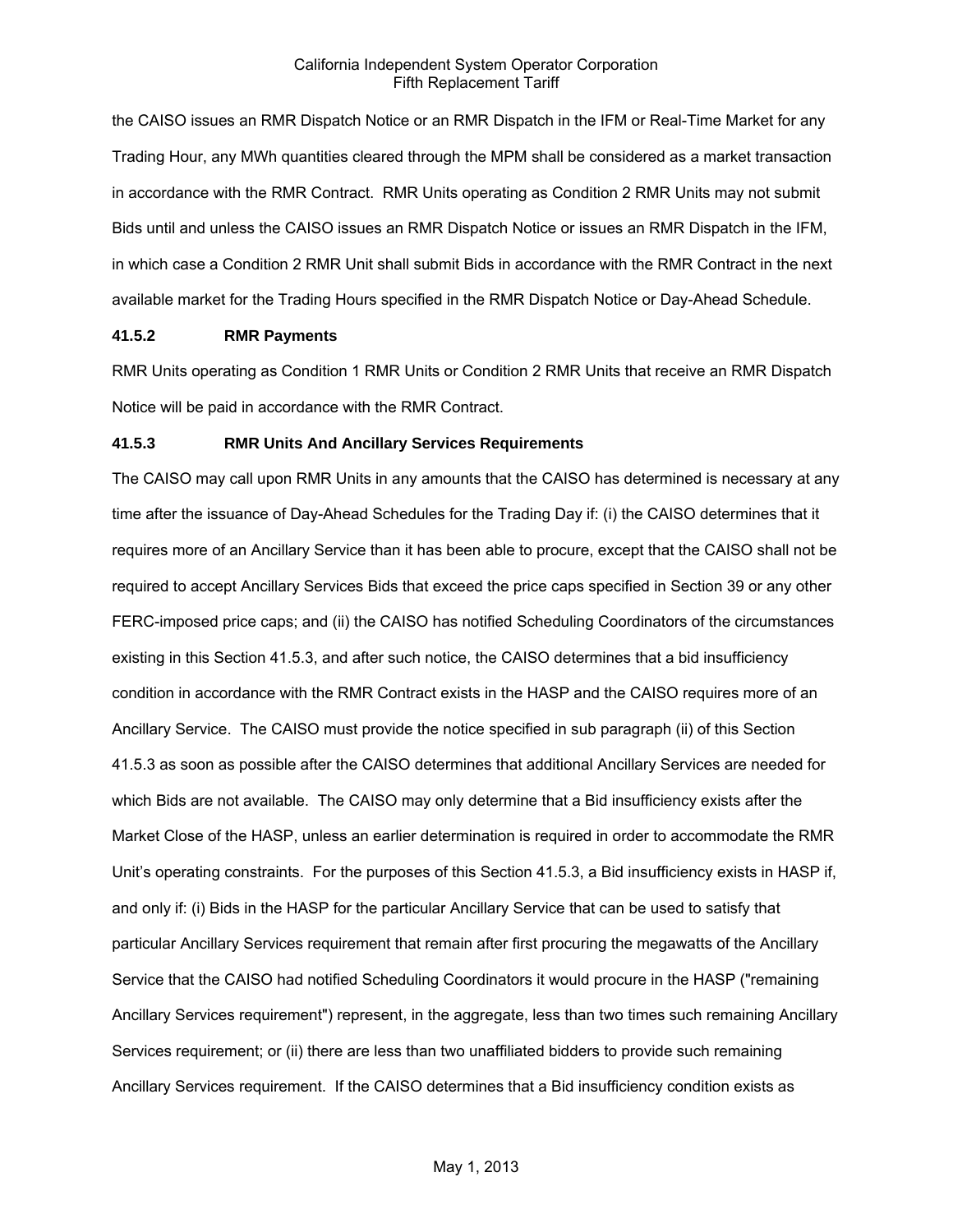described in this Section 41.5.3, the CAISO may nonetheless accept available Bids if it determines in its sole discretion that the prices specified in the Bids and the Energy Bid Curves created by the Bids indicate that the Scheduling Coordinators were not attempting to exercise market power.

#### **41.6 Reliability Must-Run Charge**

The CAISO shall prepare and send to each Responsible Utility in accordance with Section 11.13, a CAISO Invoice as provided in the RMR Contract in respect of those costs incurred under each Reliability Must-Run Contract that are payable to the CAISO by such Responsible Utility or payable by the CAISO to such Responsible Utility pursuant to Section 41.7. The CAISO Invoices as provided in the RMR Contract shall reflect all reductions or credits required or allowed under or arising from the Reliability Must-Run Contract or under this Section 41.6. The CAISO Invoice as provided in the RMR Contract shall separately show the amounts due for services from each RMR Owner. Each Responsible Utility shall pay the amount due under each CAISO Invoice as provided in the RMR Contract by the due date specified in the CAISO Invoice as provided in the RMR Contract, in default of which interest shall become payable at the interest rate provided in the Reliability Must-Run Contract from the due date until the date on which the amount is paid in full. For each Reliability Must-Run Contract, the CAISO shall establish two segregated commercial bank accounts under the Facility Trust Account referred to in Section 11.13.2.1 and Article 9 of the Reliability Must-Run Contract. One commercial bank account, the RMR Owner Facility Trust Account, shall be held in trust by the CAISO for the RMR Owner. The other commercial bank account, the Responsible Utility Facility Trust Account, shall be held in trust by the CAISO for the Responsible Utility. Payments received by the CAISO from the Responsible Utility in connection with the Reliability Must-Run Contract, including payments following termination of the Reliability Must-Run Contract, will be deposited into the RMR Owner Facility Trust Account and payments from the CAISO to the RMR Owner will be withdrawn from such account, in accordance with this Section 41.6, Article 9 of the Reliability Must-Run Contract and Section 11.13. Any payments received by the CAISO from the RMR Owner in connection with the Reliability Must-Run Contract will be deposited into the Responsible Utility Facility Trust Account. Any payments due to the Responsible Utility of funds received from the RMR Owner in connection with the Reliability Must-Run Contract will be withdrawn from the Responsible Utility Facility Trust Account, in accordance with this Section 41.6, Section 11.13, and Article 9 of the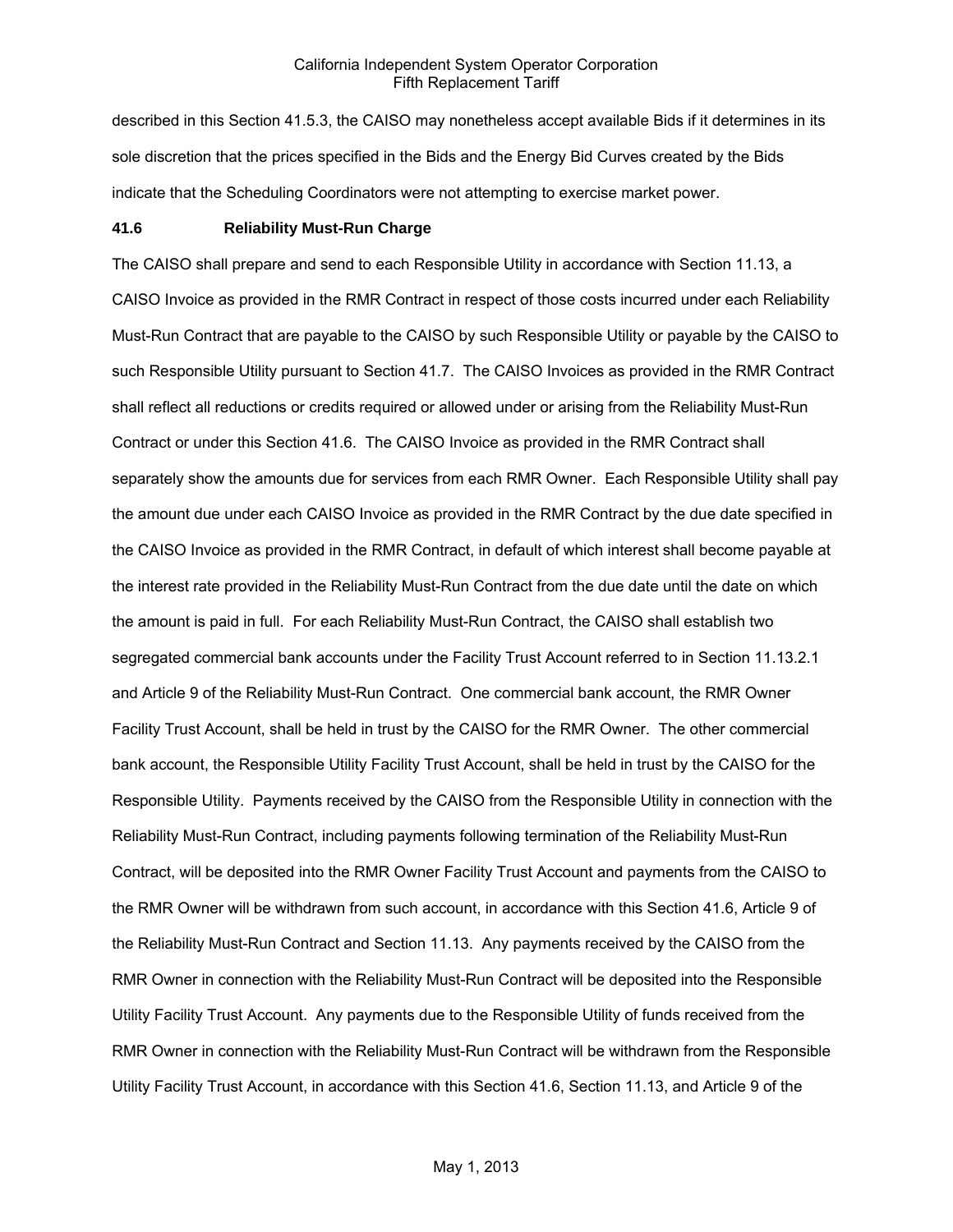Reliability Must-Run Contract. Neither the RMR Owner Facility Trust Account nor the Responsible Utility Facility Trust Account shall have other funds commingled in it at any time. The CAISO shall not modify this Section or Section 11.13 as it applies to procedures for the billing, invoicing and payment of charges under Reliability Must-Run Contracts without the Responsible Utility's consent, provided, however, that no such consent shall be required with respect to any change in the method by which costs incurred by the CAISO under RMR Contracts are allocated to or among Responsible Utilities.

### **41.6.1 No Offsets To Responsible Utility's CAISO Invoice Payments**

Except where the Responsible Utility is also the RMR Owner, the Responsible Utility's payment of the CAISO Invoice as provided in the RMR Contract shall be made without offset, recoupment or deduction of any kind whatsoever. Notwithstanding the foregoing, if the CAISO fails to deduct an amount required to be deducted under Section 41.6.2, the Responsible Utility may deduct such amount from payment otherwise due under such CAISO Invoice as provided in the RMR Contract.

### **41.6.2 Refunds Of Disputed Amounts On RMR Invoices**

If the Responsible Utility disputes a CAISO Invoice as provided in the RMR Contract, Revised Estimated RMR Invoice, or Revised Adjusted RMR Invoice, or Final Invoice, it shall pay the CAISO Invoice as provided in the RMR Contract but may pay under protest and reserve its right to seek a refund, with interest, from the CAISO. If resolution of the dispute results in an amount paid by the Responsible Utility under protest being due from the CAISO to the Responsible Utility and from the RMR Owner to the CAISO, and such amount was paid to the RMR Owner by the CAISO, then such amount, with interest at the interest rate specified in the applicable Reliability Must-Run Contract from the date of payment until the date on which the amount is repaid in full, shall be refunded by the RMR Owner to the CAISO and from the CAISO to the Responsible Utility, pursuant to Article 9 of the Reliability Must-Run Contract and Section 11.13, by the RMR Owner's inclusion of such refund amount in the appropriate invoice. If the RMR Owner does not include such refund amount (including interest) in the appropriate invoice, then such refund amount shall be deducted by the CAISO from the next succeeding amounts otherwise due from the Responsible Utility to the CAISO and from the next succeeding amounts otherwise due from the CAISO to the RMR Owner with respect to the applicable Reliability Must-Run Contract or, if such RMR Contract has terminated, such amount shall be refunded by the CAISO to the Responsible Utility;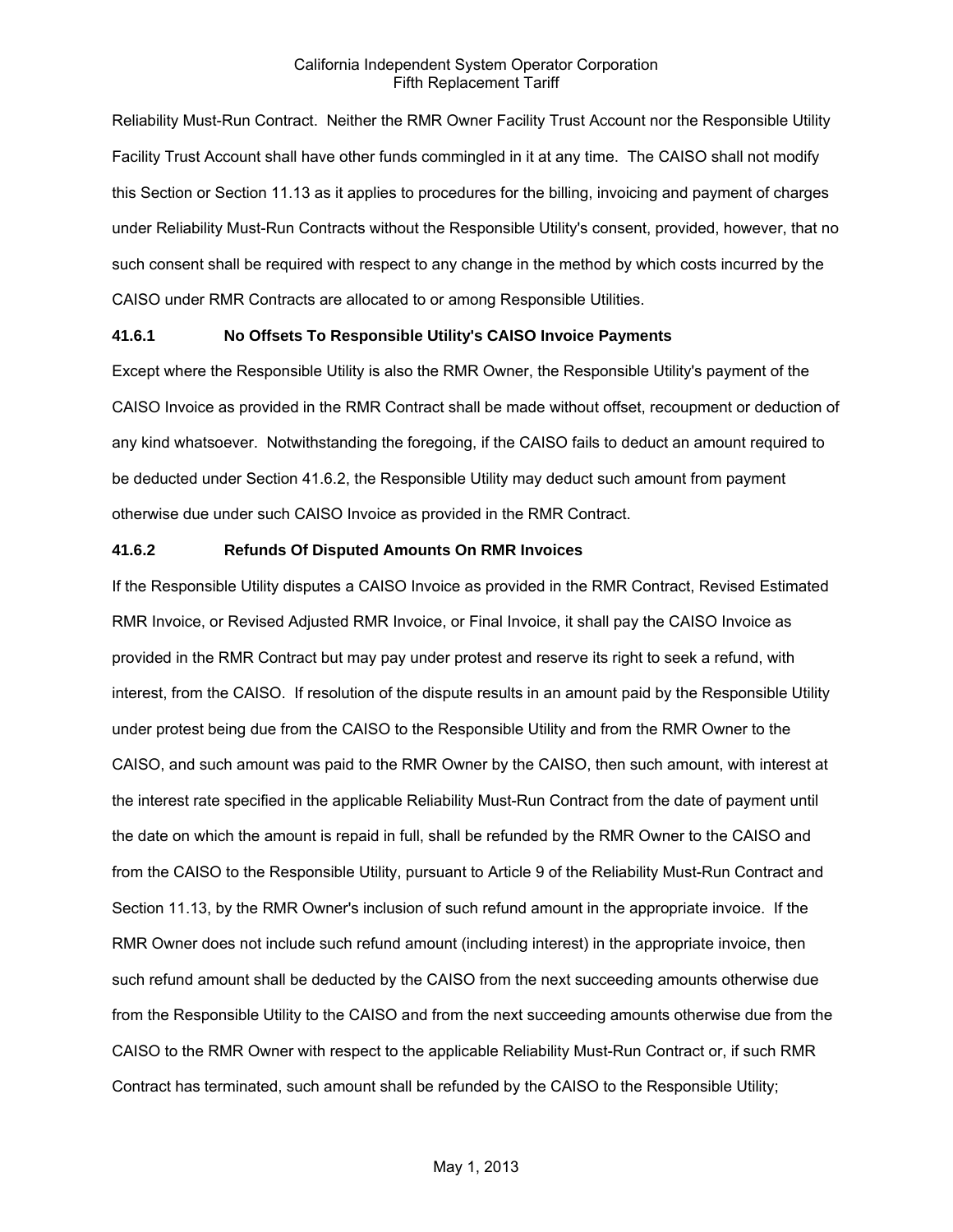provided, however, that if and to the extent that such resolution is based on an error or breach or default of the RMR Owner's obligations to the CAISO under the Reliability Must-Run Contract, then such refund obligation shall extend only to amounts actually collected by the CAISO from the RMR Owner as a result of such resolution. If resolution of the dispute requires the CAISO, but not the RMR Owner, to pay the Responsible Utility, then such award shall be recovered from any applicable insurance proceeds, provided that to the extent sufficient funds are not recoverable through insurance, the amount of the award (whether determined through settlement, or the CAISO ADR Procedures or otherwise) shall be collected by the CAISO pursuant to Section 13.5, and in any event, the award shall be paid by the CAISO to the Responsible Utility pursuant to Section 13.5.

### **41.6.3 Time-Frame For Responsible Utility To Dispute RMR Invoices**

If the Responsible Utility disputes a CAISO Invoice as provided in the RMR Contract, a Revised Estimated RMR Invoice, a Revised Adjusted RMR Invoice, or a Final Invoice, or part thereof, based in whole or in part on an alleged error by the RMR Owner or breach or default of the RMR Owner's obligations to the CAISO under the Reliability Must-Run Contract, the Responsible Utility shall notify the CAISO of such dispute within twelve (12) months of its receipt of the applicable Revised Adjusted RMR Invoice or Final Invoice from the CAISO, except that the Responsible Utility may also dispute a Revised Estimated RMR Invoice, Revised Adjusted RMR Invoice, or Final Invoice for the reasons set forth above in this Section 41.6.3, within sixty (60) days from the issuance of a final report with respect to an audit of the RMR Owner's books and accounts allowed by a Reliability Must-Run Contract.

#### **41.6.4 Disputes After Operational Compliance Review**

If the Responsible Utility disputes a CAISO Invoice as provided in the RMR Contract, a Revised Estimated RMR Invoice, a Revised Adjusted RMR Invoice, or a Final Invoice, based in whole or in part on an alleged error by the CAISO or breach or default of the CAISO's obligations to the Responsible Utility, the Responsible Utility shall notify the CAISO of such dispute prior to the later to occur of: (i) the date twelve (12) months following the date on which the CAISO submitted such invoice to the Responsible Utility for payment or (ii) the date sixty (60) days following the date on which a final report is issued in connection with an operational compliance review, pursuant to Section 22.1.2.2, of the CAISO's performance of its obligations to Responsible Utilities under this Section 41.6.4 conducted by an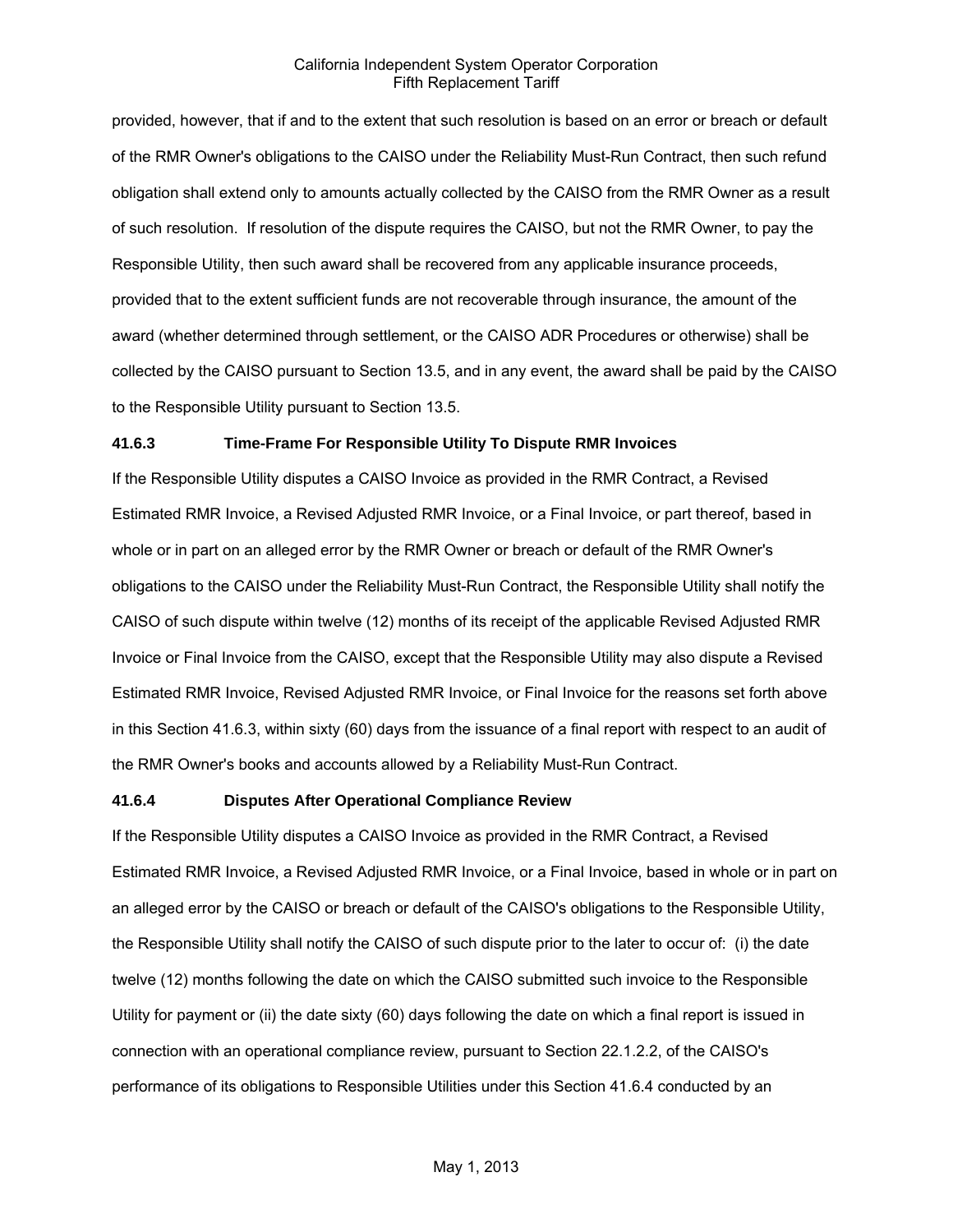independent third party selected by the CAISO Governing Board and covering the period to which such alleged dispute relates. The CAISO or any Responsible Utility shall have the right to request, but not to require, that the CAISO Governing Board arrange for such an operational compliance review at any time.

### **41.6.5 Invoice Disputes Subject To RMR Contract Resolution Process**

Notwithstanding Section 13, any Responsible Utility dispute relating to a CAISO Invoice as provided in the RMR Contract, a Revised Estimated RMR Invoice, a Revised Adjusted RMR Invoice, a Final Invoice, or a RMR Charge, RMR Payment or RMR Refund shall be resolved through the dispute resolution process specified in the relevant RMR Contract. If the Responsible Utility fails to notify the CAISO of any dispute as provided above, it shall be deemed to have validated the invoice and waived its right to dispute such invoice.

### **41.6.6 RMR Owner's Rights As A Third Party Beneficiary**

The RMR Owner shall, to the extent set forth herein, be a third party beneficiary of, and have all rights that the CAISO has under the CAISO Tariff, at law, in equity or otherwise, to enforce the Responsible Utility's obligation to pay all sums invoiced to it in the CAISO Invoices as provided in the RMR Contract but not paid by the Responsible Utility, to the extent that, as a result of the Responsible Utility's failure to pay, the CAISO does not pay the RMR Owner on a timely basis amounts due under the Reliability Must-Run Contract. The RMR Owner's rights as a third party beneficiary shall be no greater than the CAISO's rights and shall be subject to the dispute resolution process specified in the relevant RMR Contract. Either the CAISO or the RMR Owner (but not both) will be entitled to enforce any claim arising from an unpaid CAISO Invoice as provided in the RMR Contract, and only one party will be a "disputing party" under the dispute resolution process specified in the relevant RMR Contract with respect to such claim so that the Responsible Utility will not be subject to duplicative claims or recoveries. The RMR Owner shall have the right to control the disposition of claims against the Responsible Utility for non-payments that result in payment defaults by the CAISO under a Reliability Must-Run Contract. To that end, in the event of non-payment by the Responsible Utility of amounts due under the CAISO Invoice as provided in the RMR Contract, the CAISO will not take any action to enforce its rights against the Responsible Utility unless the CAISO is requested to do so by the RMR Owner. The CAISO shall cooperate with the RMR Owner in a timely manner as necessary or appropriate to most fully effectuate the RMR Owner's rights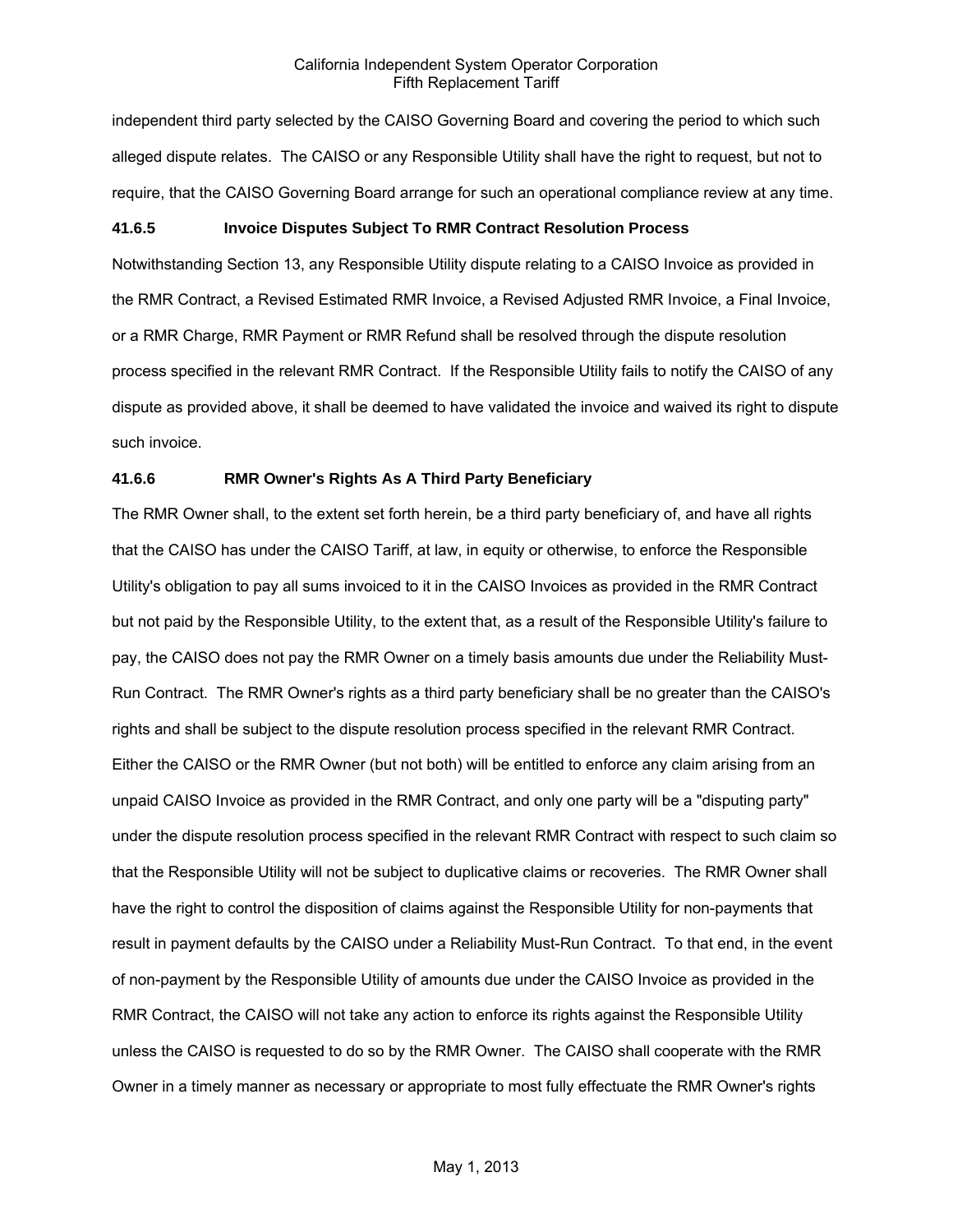related to such enforcement, including using its best efforts to enforce the Responsible Utility's payment obligations if, as, to the extent, and within the time frame, requested by the RMR Owner. The CAISO shall intervene and participate where procedurally necessary to the assertion of a claim by the RMR Owner.

# **41.7 Responsibility For Reliability Must-Run Charge**

Except as otherwise provided in Section 41.8 , the costs incurred by the CAISO under each Reliability Must-Run Contract shall be payable to the CAISO by the Responsible Utility in whose PTO Service Territory the Reliability Must-Run Units covered by such Reliability Must-Run Contract are located or, where a Reliability Must-Run Unit is located outside the PTO Service Territory of any Responsible Utility, by the Responsible Utility or Responsible Utilities whose PTO Service Territories are contiguous to the Service Area in which the Generating Unit is located, in proportion to the benefits that each such Responsible Utility receives, as determined by the CAISO. Where costs incurred by the CAISO under a Reliability Must-Run Contract are allocated among two or more Responsible Utilities pursuant to this section, the CAISO will file the allocation under Section 205 of the Federal Power Act.

# **41.8 Responsibility For RMR Charges Associated With SONGS**

If the CAISO procures Reliability Must-Run Generation from the San Onofre Nuclear Generation Station Units 2 or 3, it shall determine prior to the operation of such facilities as Reliability Must-Run Generation the appropriate allocation of associated charges, if any, among Responsible Utilities. The allocation of such charges shall be based on the reliability benefits that the CAISO reasonably identifies through studies and analysis as accruing to the respective Service Areas of the Responsible Utilities.

# **41.9 Exceptional Dispatch Of Condition 2 RMR Units**

The CAISO may Dispatch an RMR Unit that has currently selected Condition 2 of its RMR Contract to provide Energy through an Exceptional Dispatch under this CAISO Tariff for reasons other than as prescribed in the RMR Contract under the following conditions:

> (1) The CAISO projects that it will require Energy from the Condition 2 RMR Unit to (a) meet forecast Demand and operating reserve requirements or (b) manage Congestion and no other Generating Unit that is available is capable of meeting the identified requirement;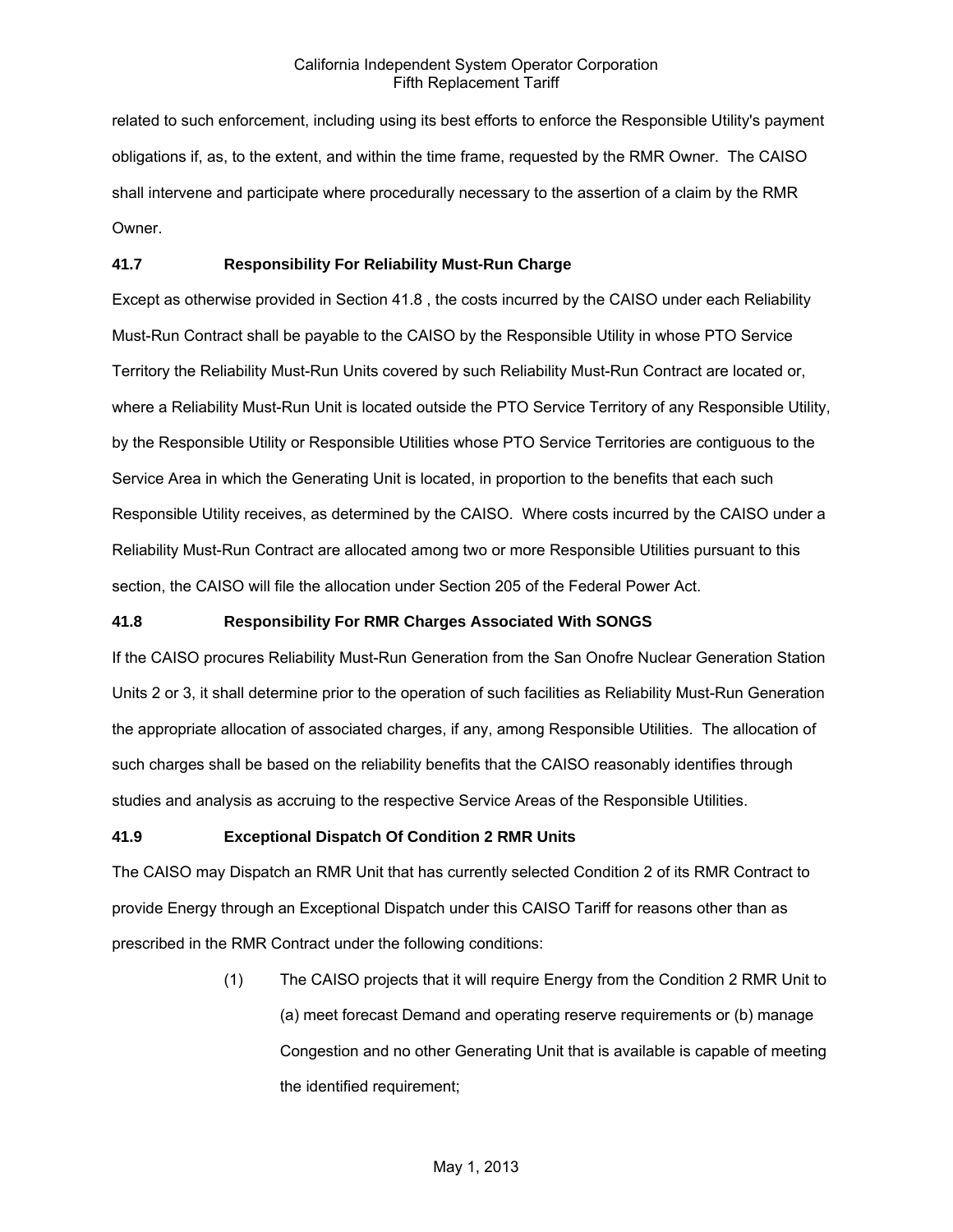# **41.9.1 Notification Required Before Condition 2 RMR Unit Dispatch**

Before dispatching a Condition 2 RMR Unit in accordance with this Section, the CAISO must notify Market Participants of (a) the situation for which the CAISO is contemplating dispatching a Condition 2 RMR Unit in accordance with this Section, and (b) the date and time the CAISO requires the Condition 2 RMR Unit so dispatched to be operating. The CAISO shall provide such notice as far in advance as practical and prior to directing the Condition 2 RMR Unit to Start-Up Notwithstanding anything to the contrary in the applicable RMR Contract, all MWh, Start-Ups and service hours provided by a Generating Unit that has currently selected Condition 2 of its RMR Contract pursuant to this Section 41.9.1 through an Exceptional Dispatch outside of the RMR Contract shall not be used to

determine future "Annual Service Limits" as defined in the RMR Contract. Payment for Dispatches

pursuant to this Section 41.9.1 is governed by Section 11.

# **42. Adequacy Of Facilities To Meet Operating & Planning Reserve**

# **42.1 Generation Planning Reserve Criteria**

Generation planning reserve criteria shall be met as follows:

**42.1.1.** On an annual basis, the CAISO shall prepare a forecast of weekly Generation capacity and weekly peak Demand on the CAISO Controlled Grid. This forecast shall cover a period of twelve months and be posted on the CAISO Website and the CAISO may make the forecast available in other forms at the CAISO's option.

# **42.1.2 Applicable Reliability Criteria Met In Peak Demand**

If the forecast shows that the Applicable Reliability Criteria can be met during peak Demand periods, then the CAISO shall take no further action

# **42.1.3 Applicable Reliability Criteria Not Met In Peak Demand**

If the forecast shows that the Applicable Reliability Criteria cannot be met during peak Demand periods, then the CAISO shall facilitate the development of market mechanisms to bring the CAISO Controlled Grid during peak periods into compliance with the Applicable Reliability Criteria (or such more stringent criteria as the CAISO may impose). The CAISO shall solicit Bids in the form of Ancillary Services, shortterm Generation supply contracts of up to one (1) year with Generators, and Load curtailment contracts giving the CAISO the right to reduce the Demands of those parties that win the contracts when there is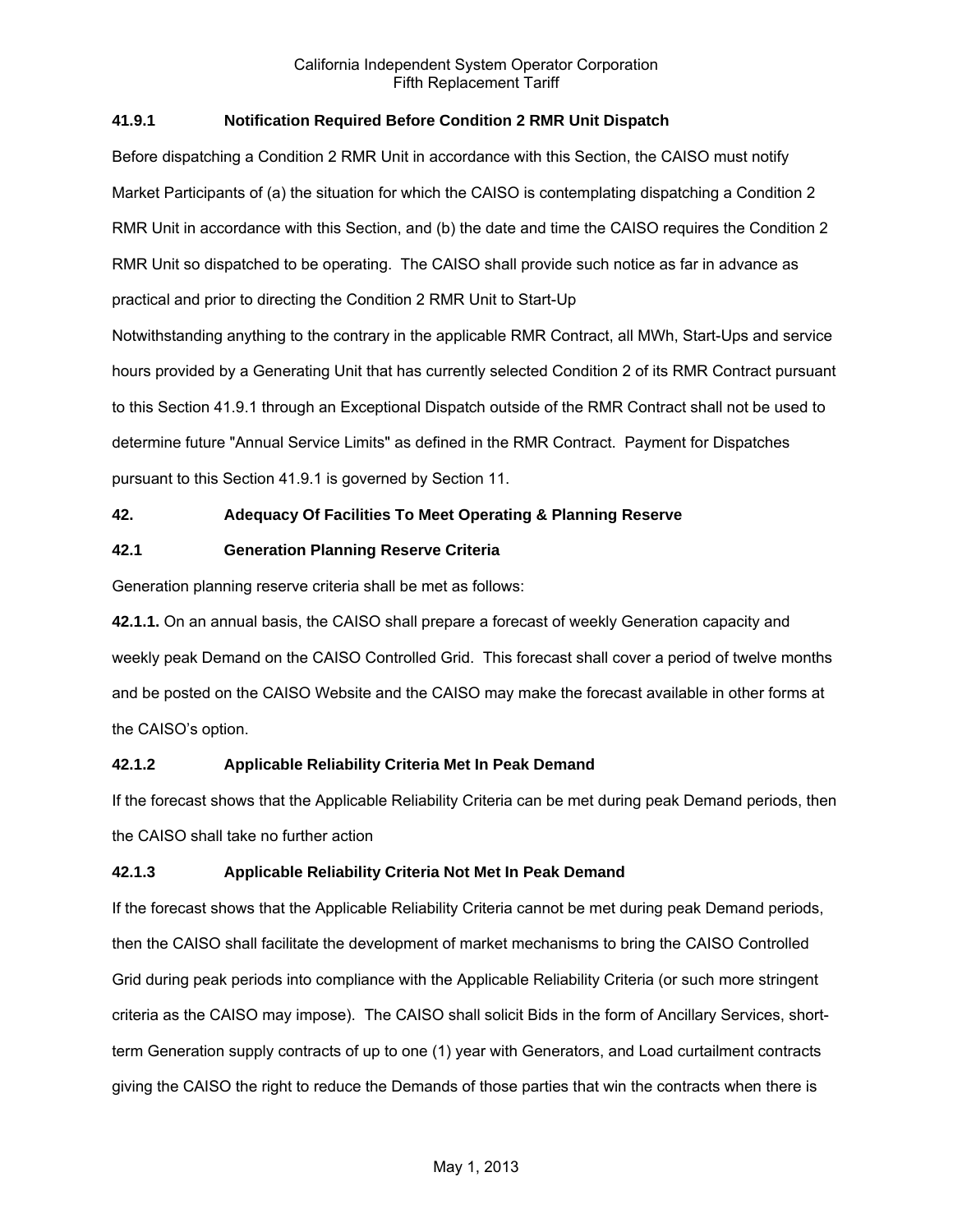insufficient Generation capacity to satisfy those Demands in addition to all other Demands. The Load curtailment contracts shall provide that the CAISO's curtailment rights can only be exercised after all available Generation capacity has been fully utilized unless the exercise of such rights would allow the CAISO to satisfy the Applicable Reliability Criteria at lower cost, and the curtailment rights shall not be exercised to stabilize or otherwise influence prices for power in the Energy markets.

# **42.1.4 Lowest Cost Bids Satisfying Applicable Reliability Criteria**

If Ancillary Services, short-term Generation supply contracts, or Load curtailment contracts are required to meet Applicable Reliability Criteria, the CAISO shall select the Bids that permit the satisfaction of those Applicable Reliability Criteria at the lowest cost.

# **42.1.5 CAISO To Take Necessary Steps To Ensure Criteria Compliance**

Notwithstanding the foregoing, if the CAISO concludes that it may be unable to comply with the Applicable Reliability Criteria, the CAISO shall, acting in accordance with Good Utility Practice, take such steps as it considers to be necessary to ensure compliance, including the negotiation of contracts through processes other than competitive solicitations. These steps can include the negotiation of contracts for Generation or Ancillary Services on a Real-Time basis.

# **42.1.6 Long Term Forecast For Information Purposes**

The CAISO may, in addition to the required annual forecast, publish a forecast of the peak Demands and Generation resources for two or more additional years. This forecast would be for information purposes to allow Market Participants to take appropriate steps to satisfy the Applicable Reliability Criteria, and would not be used by the CAISO to determine whether additional resources are necessary.

# **42.1.7 Reliance On Market Forces To Maximum Possible Extent**

In fulfilling its requirement to ensure that the applicable Generation planning reserve criteria are satisfied, the CAISO shall rely to the maximum extent possible on market forces.

# **42.1.8 Allocation Of Costs Incurred By CAISO In Trading Hour To SCs**

Except where and to the extent costs incurred by the CAISO for any contract entered into under Section 42.1.5 are recovered from Scheduling Coordinators pursuant to Sections 11.5.8, 11.10 or 42.1.9, all costs incurred by the CAISO in any Trading Hour shall be charged to each Scheduling Coordinator pro rata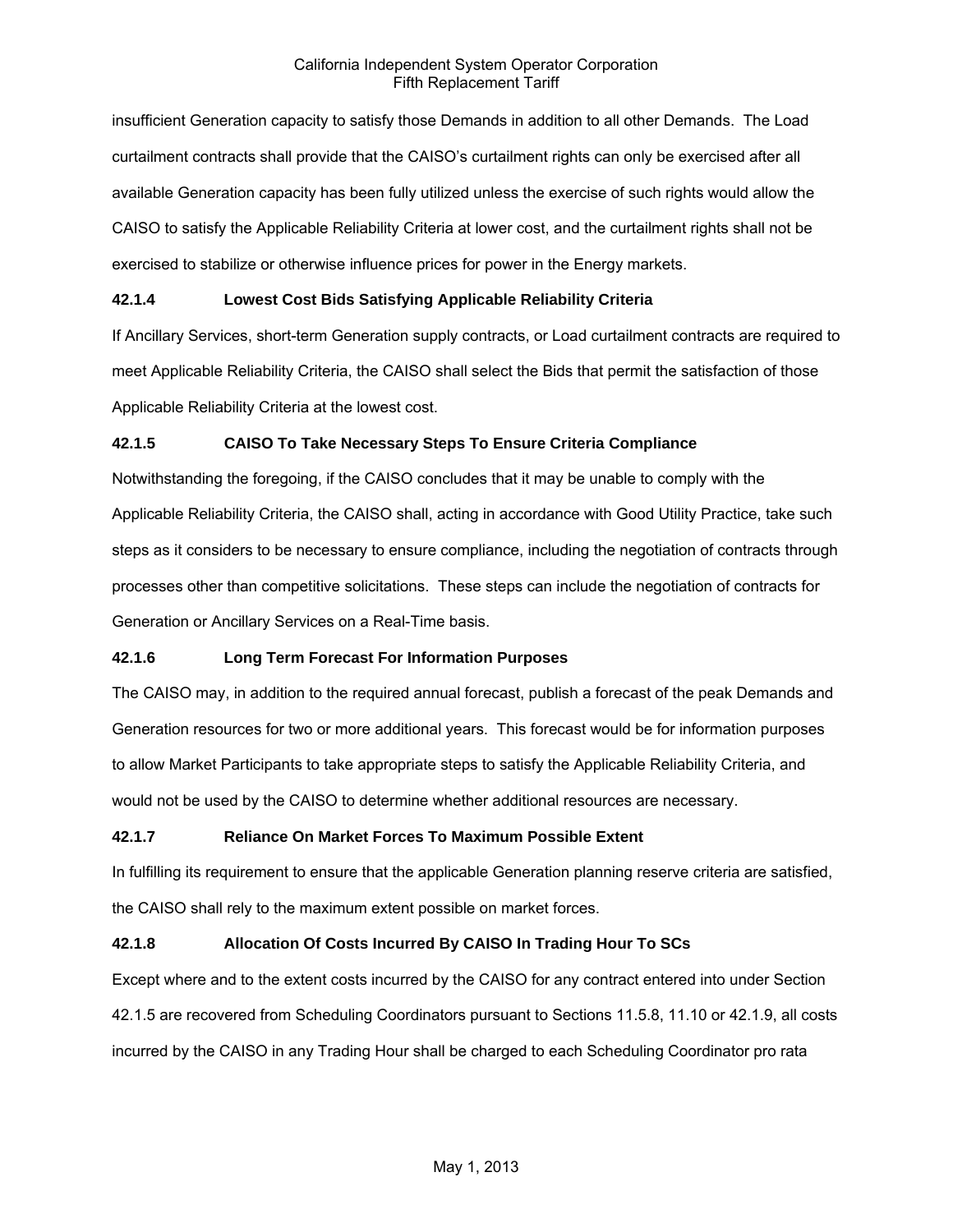based upon the same proportion as the Scheduling Coordinator's Measured Demand bears to the total Measured Demand served in that hour.

# **42.1.9 Costs For Difference In Schedules And Real-Time Deviations**

Costs incurred by the CAISO pursuant to any contract entered into under this Section for resources to meet any portion of the anticipated difference between forward Schedules and the Real-Time deviations from those Schedules shall be charged to each Scheduling Coordinator pro rata based upon the same proportion as the Scheduling Coordinator's obligation for RUC Availability Payments.

# **43. Capacity Procurement Mechanism**

# **43.1 Interim Capacity Procurement Mechanism**

The ICPM as well as changes made to other Sections to implement the ICPM shall expire at midnight on the last day of the twenty-fourth month following the effective date of this Section and shall be replaced with the CPM. ICPM designations in existence on the date the CPM becomes effective shall, as of that date, be subject to the CPM, including the provisions concerning compensation, cost allocation and Settlement, until such time as the ICPM resources have been finally compensated for their services rendered under the ICPM prior to the termination of the ICPM, and the CAISO has finally allocated and recovered the costs associated with such ICPM compensation.

# **43.1.1 Capacity Procurement Mechanism Expiration**

The CPM as well as changes made to other Sections to implement the CPM shall expire at midnight on the last day of the forty-eighth month following the effective date of this Section. CPM designations in existence on the expiration date shall continue in effect and remain subject to the CPM, including the provisions concerning compensation, cost allocation and Settlement, until such time as the CPM resources have been finally compensated for their services rendered under the CPM prior to the termination of the CPM, and the CAISO has finally allocated and recovered the costs associated with such CPM compensation.

# **43.2 Capacity Procurement Mechanism Designation**

The CAISO shall have the authority to designate Eligible Capacity to provide CPM Capacity services under the CPM to address the following circumstances, as discussed in greater detail in Section 43: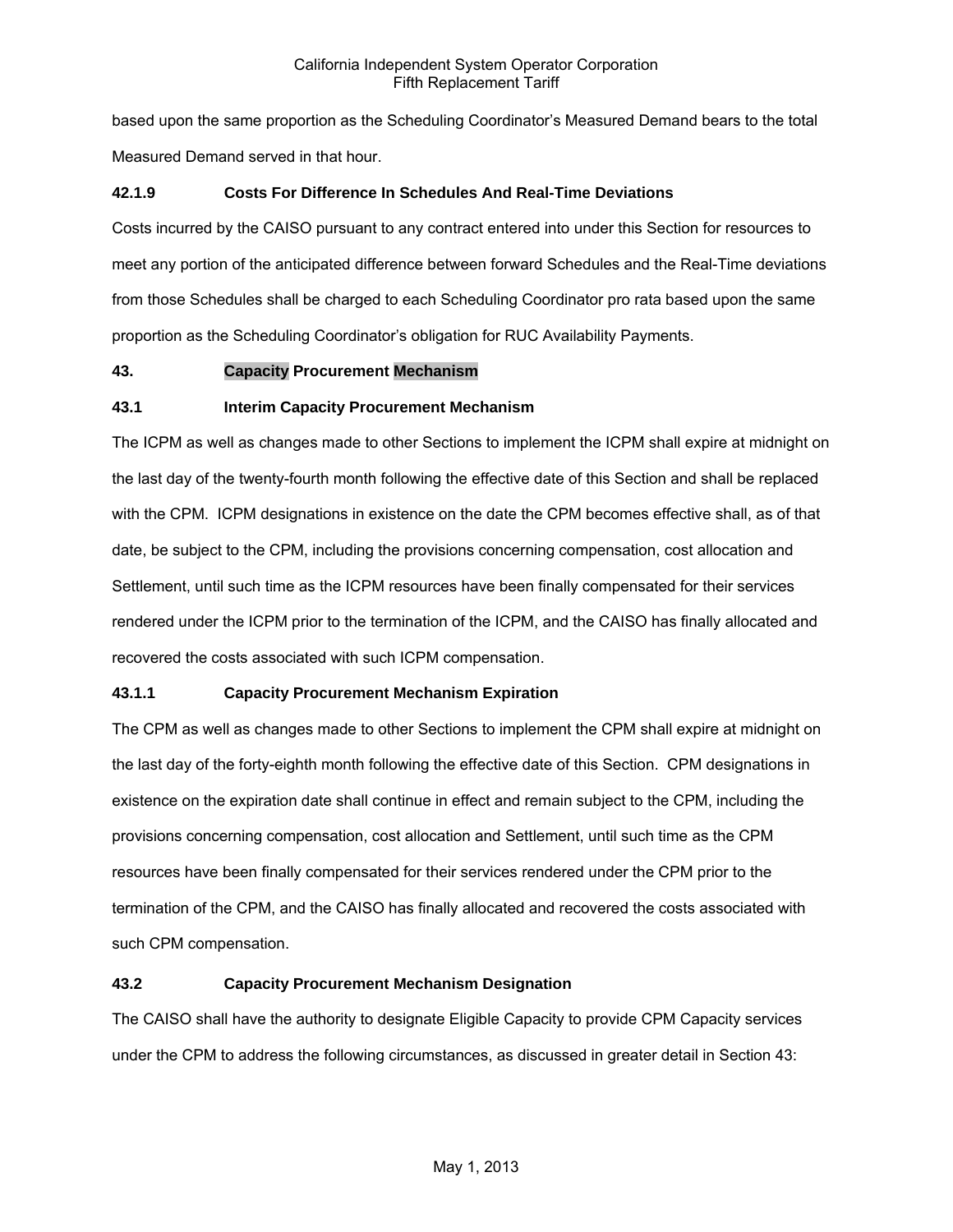- 1. Insufficient Local Capacity Area Resources in an annual or monthly Resource Adequacy Plan;
- 2. Collective deficiency in Local Capacity Area Resources;
- 3. Insufficient Resource Adequacy Resources in an LSE's annual or monthly Resource Adequacy Plan;
- 4. A CPM Significant Event;
- 5. A reliability or operational need for an Exceptional Dispatch CPM; and
- 6. Capacity at risk of retirement within the current RA Compliance Year that will be needed for reliability by the end of the calendar year following the current RA Compliance Year.

# **43.2.1 SC Failure To Show Sufficient Local Capacity Area Resources**

# **43.2.1.1 Annual Resource Adequacy Plan**

Where a Scheduling Coordinator fails to demonstrate in an annual Resource Adequacy Plan, submitted separately for each represented LSE, procurement of each LSE's share of Local Capacity Area Resources, as determined in Section 40.3.2 for each month of the following Resource Adequacy Compliance Year, the CAISO shall have the authority to designate CPM Capacity; provided, however, that the CAISO shall not designate CPM Capacity under this Section 43.2.1.1 until after the Scheduling Coordinator has had the opportunity to cure the deficiency set forth in Section 40.7. The CAISO's authority to designate CPM Capacity under this Section 43.2.1.1 is to ensure that each Local Capacity Area in a TAC Area in which the LSE serves Load has Local Capacity Area Resources in the amounts and locations necessary to comply with the Local Capacity Technical Study criteria provided in Section 40.3.1.1, after assessing the effectiveness of Generating Units under RMR Contracts, if any, and all Resource Adequacy Resources reflected in all submitted annual Resource Adequacy Plans and any supplements thereto, as may be permitted by the CPUC, Local Regulatory Authority, or federal agency and provided to the CAISO in accordance with Section 40.7, whether or not such Generating Units under RMR Contracts and Resource Adequacy Resources are located in the applicable Local Capacity Area.

# **43.2.1.2 Monthly Resource Adequacy Plan**

Where a Scheduling Coordinator fails to demonstrate in a monthly Resource Adequacy Plan, submitted separately for each represented LSE, procurement of each LSE's share of Local Capacity Area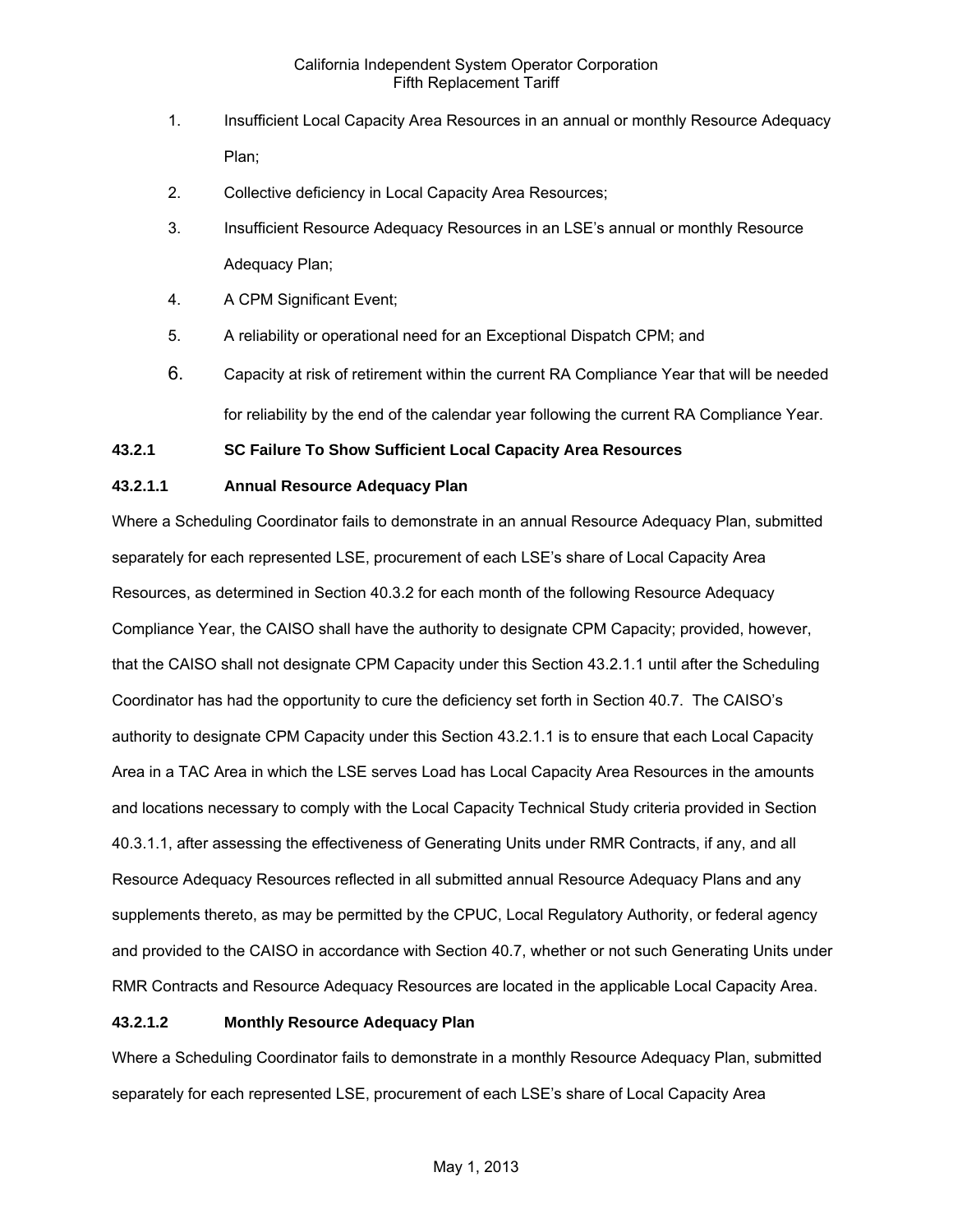Resources, as determined in Section 40.3.2 for the reported month, the CAISO shall have the authority to designate CPM Capacity; provided, however, that the CAISO shall not designate CPM Capacity under this Section 43.2.1.2 until after the Scheduling Coordinator has had the opportunity to cure the deficiency as set forth in Section 40.7. The CAISO's authority to designate CPM Capacity under this Section 43.2.1.2 is to ensure that each Local Capacity Area in a TAC Area in which the LSE serves Load has Local Capacity Area Resources in the amounts and locations necessary to comply with the Local Capacity Technical Study criteria provided in Section 40.3.1.1, after assessing the effectiveness of Generating Units under RMR Contracts, if any, and all Resource Adequacy Resources reflected in all submitted annual and monthly Resource Adequacy Plans and any supplements thereto, as may be permitted by the CPUC, Local Regulatory Authority, or federal agency and provided to the CAISO in accordance with Section 40.7, whether or not such Generating Units under RMR Contracts and Resource Adequacy Resources are located in the applicable Local Capacity Area.

### **43.2.2 Collective Deficiency In Local Capacity Area Resources**

The CAISO shall have the authority to designate CPM Capacity where the Local Capacity Area Resources specified in the annual Resource Adequacy Plans of all applicable Scheduling Coordinators, after the opportunity to cure under Section 43.2.2.1 has been exhausted, fail to ensure compliance in one or more Local Capacity Areas with the Local Capacity Technical Study criteria provided in Section 40.3.1.1, regardless of whether such resources satisfy, for the deficient Local Capacity Area, the minimum amount of Local Capacity Area Resources identified in the Local Capacity Technical Study, and after assessing the effectiveness of Generating Units under RMR Contracts, if any, and all Resource Adequacy Resources reflected in all submitted annual Resource Adequacy Plans, whether or not such Generating Units under RMR Contracts and Resource Adequacy Resources are located in the applicable Local Capacity Area. The CAISO may, pursuant to this Section 43.2.2, designate CPM Capacity in an amount and location sufficient to ensure compliance with the Reliability Criteria applied in the Local Capacity Technical Study.

# **43.2.2.1 LSE Opportunity to Resolve Collective Deficiency in Local Capacity Area Resources**

Where the CAISO determines that a need for CPM Capacity exists under Section 43.2.2, but prior to any designation of CPM Capacity, the CAISO shall issue a Market Notice identifying the deficient Local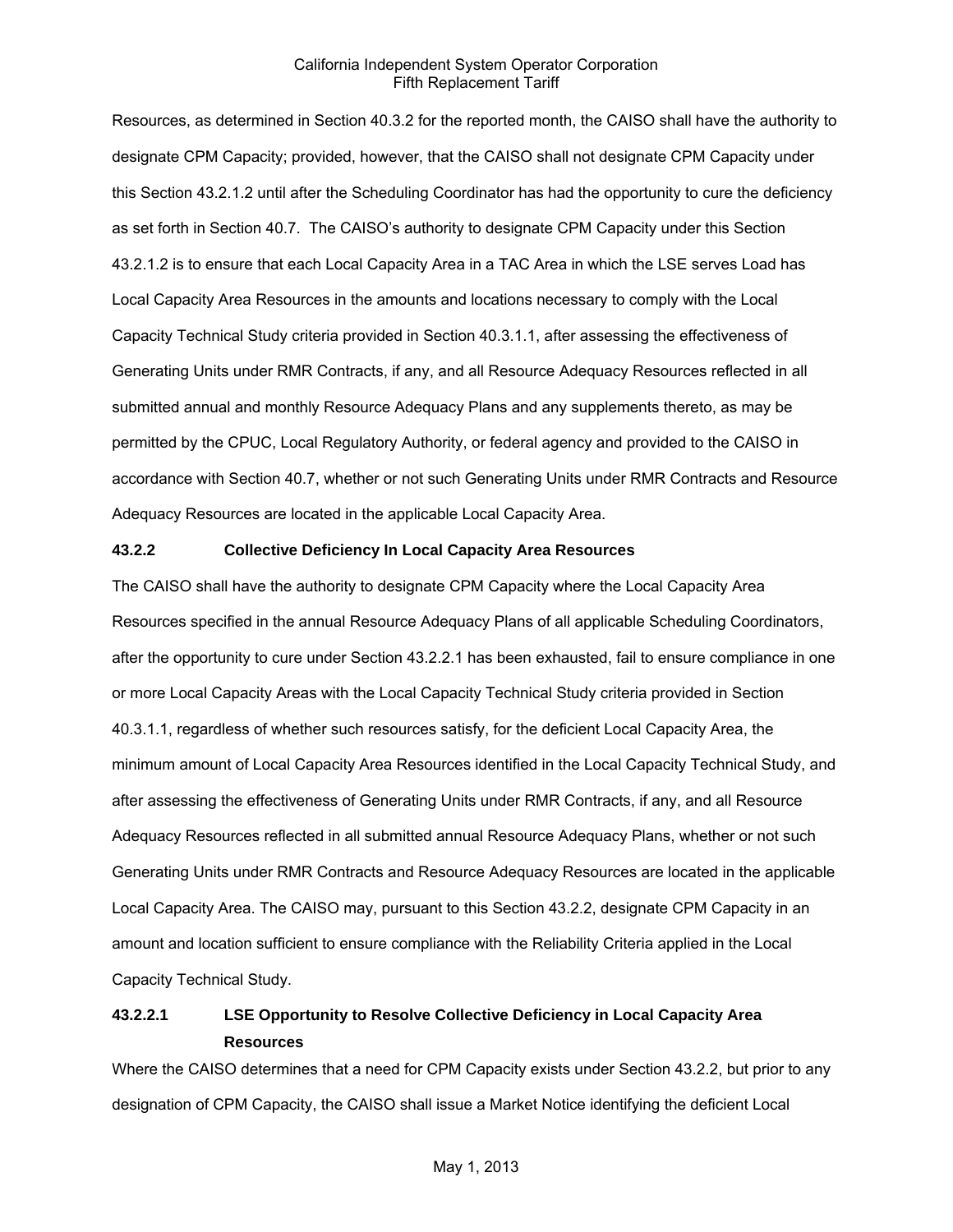Capacity Area and the quantity of capacity that would permit the deficient Local Capacity Area to comply with the Local Capacity Technical Study criteria provided in Section 40.3.1.1 and, where only specific resources are effective to resolve the Reliability Criteria deficiency, the CAISO shall provide the identity of such resources. Any Scheduling Coordinator may submit a revised annual Resource Adequacy Plan within thirty (30) days of the beginning of the Resource Adequacy Compliance Year demonstrating procurement of additional Local Capacity Area Resources consistent with the Market Notice issued under this Section.

Any Scheduling Coordinator that provides such additional Local Capacity Area Resources consistent with the Market Notice under this Section shall have its share of any CPM procurement costs under Section 43.7.3 reduced on a proportionate basis. If the full quantity of capacity is not reported to the CAISO under revised annual Resource Adequacy Plans in accordance with this Section, the CAISO may designate CPM Capacity sufficient to alleviate the deficiency.

# **43.2.3 SC Failure To Show Sufficient Resource Adequacy Resources**

The CAISO shall have the authority to designate CPM Capacity where a Scheduling Coordinator fails to demonstrate in an annual or monthly Resource Adequacy Plan, submitted separately for each represented LSE, procurement of sufficient Resource Adequacy Resources to comply with each LSE's annual and monthly Demand and Reserve Margin requirements under Section 40; provided that the CAISO shall not designate CPM Capacity under this Section 43.2.3 until after the Scheduling Coordinator has had the opportunity to cure the deficiency as set forth in Section 40.7; provide further that the CAISO shall not designate CPM Capacity under this Section 42.2.3 unless there is an overall net deficiency in meeting the total annual or monthly Demand and Reserve Margin requirements, whichever is applicable, after taking into account all LSE demonstrations in their applicable or monthly Resource Adequacy Plans.

### **43.2.4 CPM Significant Events**

The CAISO may designate CPM Capacity to provide service on a prospective basis following CPM Significant Event, to the extent necessary to maintain compliance with Reliability Criteria and taking into account the expected duration of the CPM Significant Event.

### **43.2.5 Exceptional Dispatch CPM**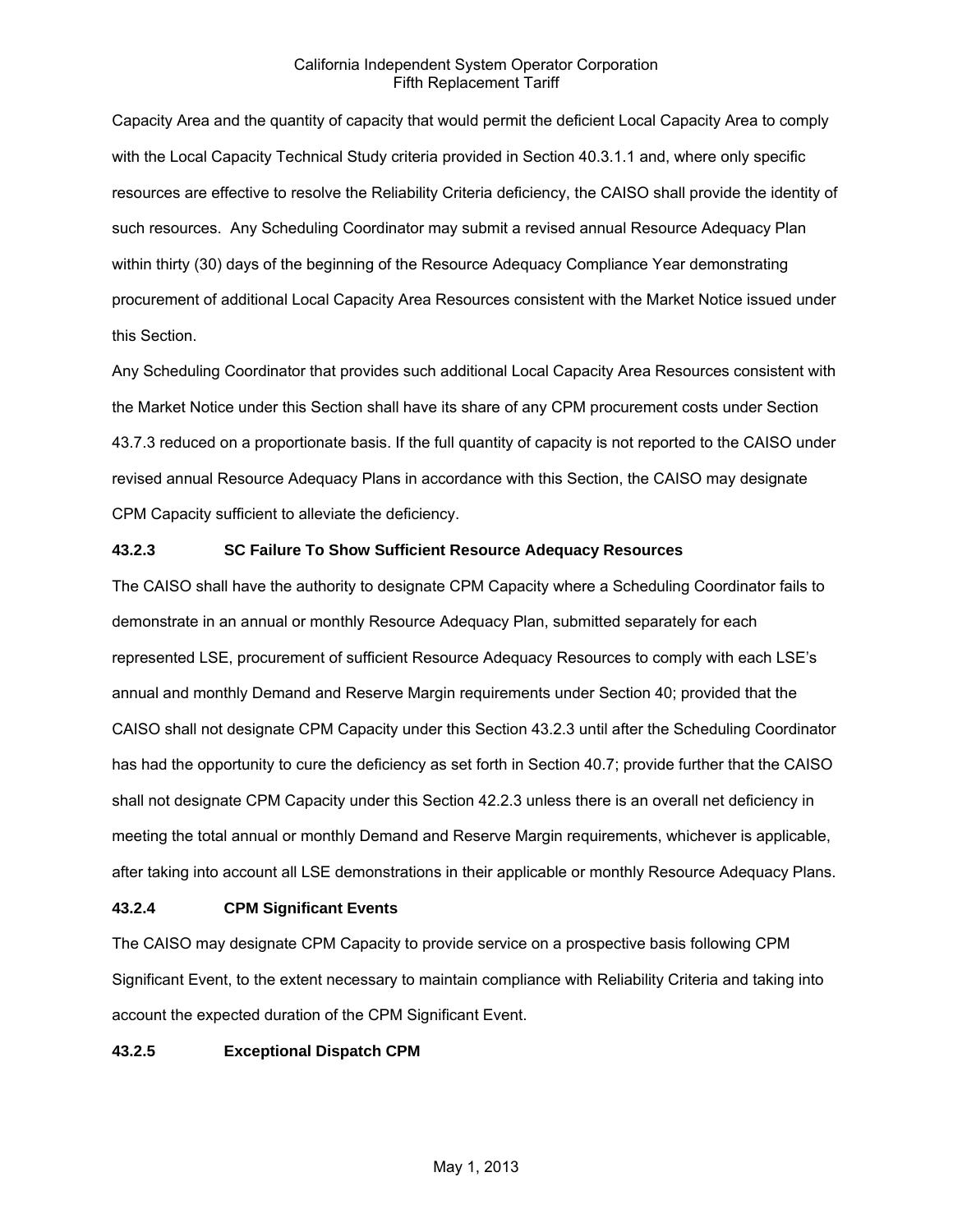Except as provided in Section 43.2.5.1, the CAISO shall designate as CPM Capacity to provide service on a prospective basis the capacity of a resource that responds to an Exceptional Dispatch if the Exceptional Dispatch is issued pursuant to Section 34.9.1, subsections (6), (9) or (10) of Section 34.9.2, or Section 34.9.3, unless the Exceptional Dispatch directs the curtailment or shut down of the resource.

# **43.2.5.1 Limitation on Eligibility for Exceptional Dispatch CPM Designation**

The following capacity is not eligible to receive an Exceptional Dispatch CPM designation under this Section 43.2.5.1:

- (1) RA Capacity, RMR Capacity, and CPM Capacity; and
- (2) Capacity of a resource that is eligible to receive supplemental revenues under Section 39.10.3 during any month for which the resource has notified the CAISO under Section 39.10.3 that it chooses to receive supplemental revenues in lieu of an Exceptional Dispatch CPM designation

# **43.2.5.2 Quantity of Capacity included in an Exceptional Dispatch CPM Designation**

**43.2.5.2.1 Exceptional Dispatch Commitments of Non RA, Non RMR and Non CPM Resources** 

If a resource does not have any self-schedule, market-based commitment, or RA, RMR or CPM Capacity and receives an Exceptional Dispatch CPM designation under Section 43.2.5 following an Exceptional Dispatch eligible for a CPM designation, the CAISO shall designate as CPM Capacity the greater of the resource's PMin or the quantity of capacity needed from the resource to address the reliability issue as determined in an engineering assessment if available at that time. For designations made in the post-day ahead timeframe, the CAISO will make an initial determination of the quantity of Exceptional Dispatch CPM Capacity and will subsequently make a post-day ahead reliability assessment of the amount of capacity needed to address the reliability issue, as set forth in the Business Practice Manuals. If the postday ahead reliability assessment shows that no additional Exceptional Dispatch CPM Capacity is needed from the resource to address the reliability issue, the resource will be compensated based on the initial quantity of capacity designated. If the post-day ahead reliability assessment shows that additional Exceptional Dispatch CPM Capacity is needed from the resource to address the reliability issue, the CAISO will designate the incremental quantity of capacity, will treat the initial and incremental quantities of the Exceptional Dispatch CPM Capacity as a single designation effective as of the date of the initial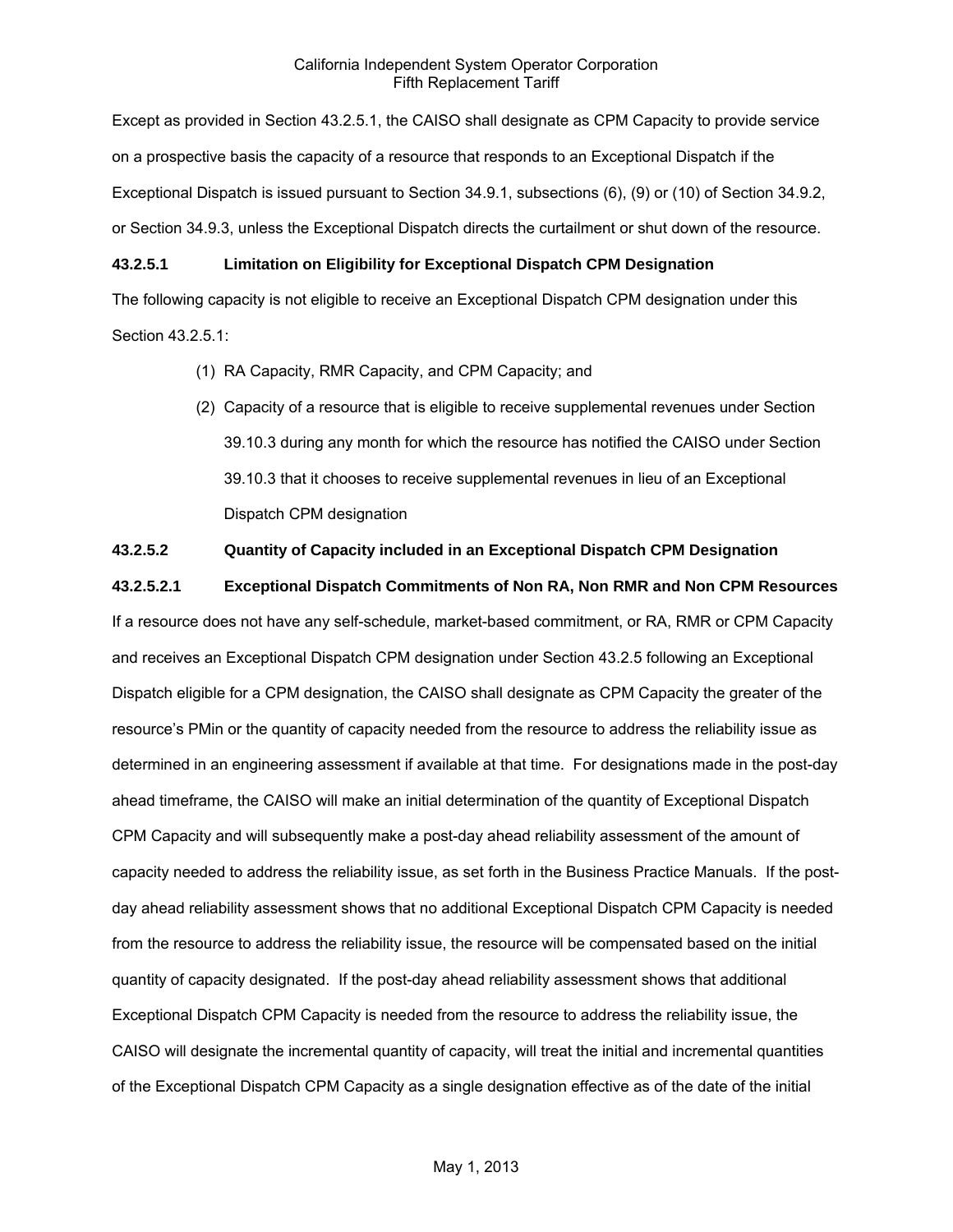designation, and will compensate the resource based on the sum of the initial and incremental quantities of the Exceptional Dispatch CPM Capacity for the term of the designation. Any incremental Exceptional Dispatch CPM Capacity designated under this section does not result in a new thirty (30) day term or sixty (60) -day term, as applicable.

# **43.2.5.2.2 Exceptional Dispatch of Partial RA, Partial CPM Unit, or Market Committed Resource**

If a resource is a Partial Resource Adequacy Resource, has a CPM designation of less than its entire capacity, has a Self Schedule or has a market based commitment, or has already received an Exceptional Dispatch CPM designation under Section 43.2.5, the CAISO shall designate as CPM Capacity the amount by which the quantity of capacity needed from the resource to address the reliability issue exceeds the greater of –

- (1) the capacity that the resources must make available to the CAISO as the result of an RA Capacity or CPM Capacity obligation; if any; and
- (2) the sum of any Self-Schedule and any market-based commitment or dispatch of the resource.

# **43.2.5.2.3 Subsequent Exceptional Dispatch**

If the CAISO, during the term of a resource's Exceptional Dispatch CPM designation, issues a subsequent Exceptional Dispatch to the resource that exceeds the sum of the resource's CPM Capacity and RA Capacity, the subsequent Exceptional Dispatch CPM Capacity shall equal the difference between the quantity of capacity needed from the resource to address the reliability issue, as determined in an engineering assessment conducted as set forth in the Business Practice Manuals, and the sum of the resource's CPM Capacity and RA Capacity, but not to exceed the resource's Eligible Capacity. The increase will be effective for the remainder of the initial Exceptional Dispatch CPM Term and retroactively to the beginning of the initial Exceptional Dispatch CPM Term or the first day of the month in which the increase occurs, whichever is later. Any incremental Exceptional Dispatch issued within any Exceptional Dispatch CPM Term does not result in a new 30-day term or 60-day term, as applicable.

# **43.2.5.2.4 Change in RA, RMR or CPM Status**

If a resource has an RA, RMR or CPM Capacity obligation that pre-existed the resource's Exceptional Dispatch CPM designation and, during the term of the resource's Exceptional Dispatch CPM designation,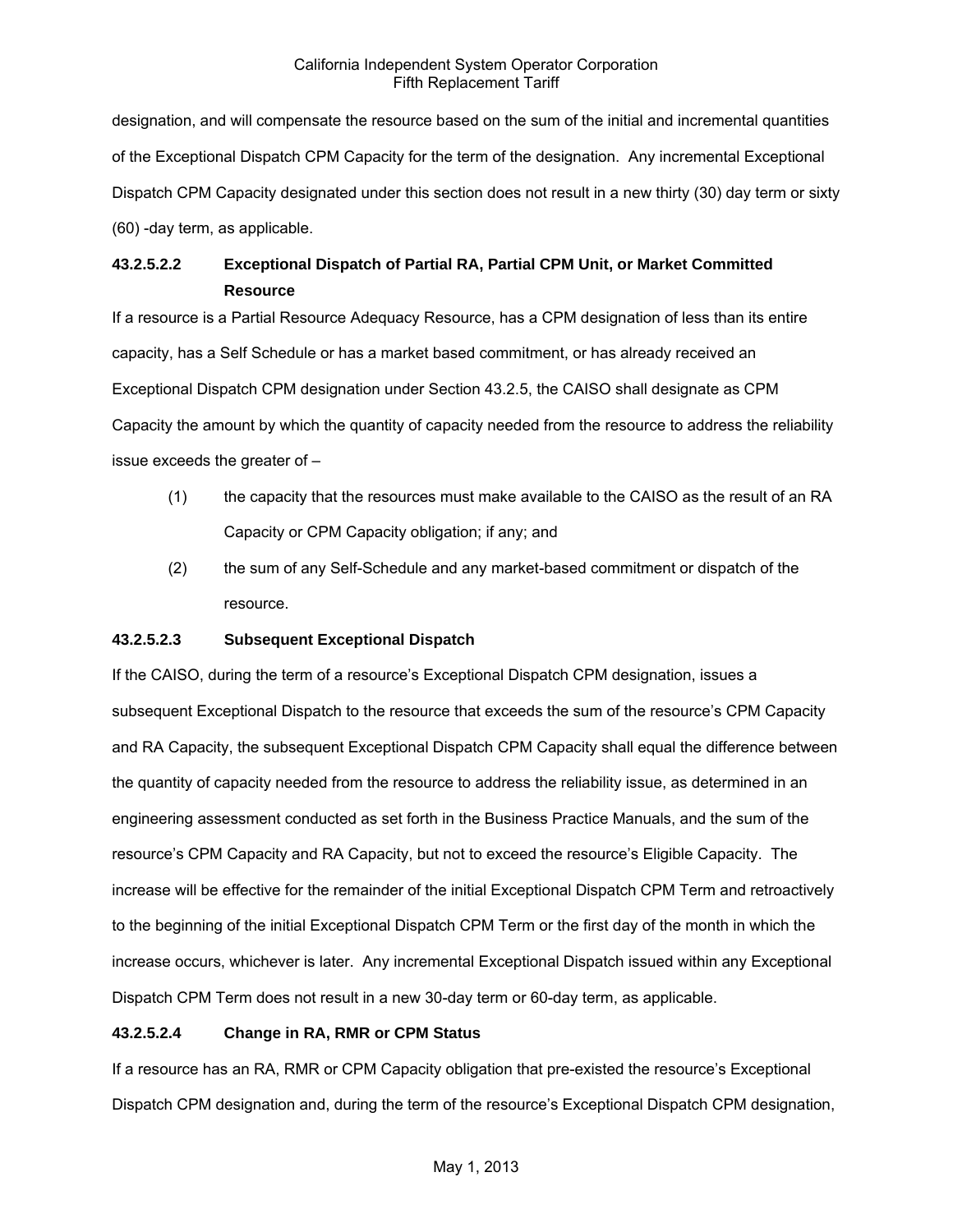the amount of the resource's RA, RMR or CPM Capacity is reduced, the CAISO will increase the CPM designation by the amount, if any, necessary to ensure that the sum of Exceptional Dispatch CPM designation quantity and any remaining RA Capacity is not less than PMin. If capacity that receives an Exceptional Dispatch CPM designation becomes RA Capacity or receives a monthly CPM designation or Significant Event designation or receives an RMR Contract as of a certain date, then the Exceptional Dispatch CPM designation shall be reduced by the amount of the new RA Capacity, CPM Significant Event designation, or RMR Contract from that date through the rest of the 30-day term.

### **43.2.6 Capacity At Risk Of Retirement Needed For Reliability**

The CAISO shall have the authority to designate CPM Capacity to keep a resource in operation that is at risk of retirement during the current RA Compliance Year and that will be needed for reliability by the end of the calendar year following the current RA Compliance Year. The CAISO may issue this risk of retirement CPM designation in the event that all of the following requirements apply:

- (1) the resource was not contracted as RA Capacity nor listed as RA Capacity in any LSE's annual Resource Adequacy Plan during the current RA Compliance Year;
- (2) the CAISO did not identify any deficiency, individual or collective, in an LSE's annual Resource Adequacy Plan for the current RA Compliance Year that resulted in a CPM designation for the resource in the current RA Compliance Year;
- (3) CAISO technical assessments project that the resource will be needed for reliability purposes, either for its locational or operational characteristics, by the end of the calendar year following the current RA Compliance Year;
- (4) no new generation is projected by the ISO to be in operation by the start of the subsequent RA Compliance Year that will meet the identified reliability need; and
- (5) the resource owner submits to the CAISO and DMM, at least 180 days prior to terminating the resource's PGA or removing the resource from PGA Schedule 1, a request for a CPM designation under this Section 43.2.6 and the affidavit of an executive officer of the company who has the legal authority to bind such entity, with the supporting financial information and documentation discussed in the BPM for Reliability Requirements, that attests that it will be uneconomic for the resource to remain in service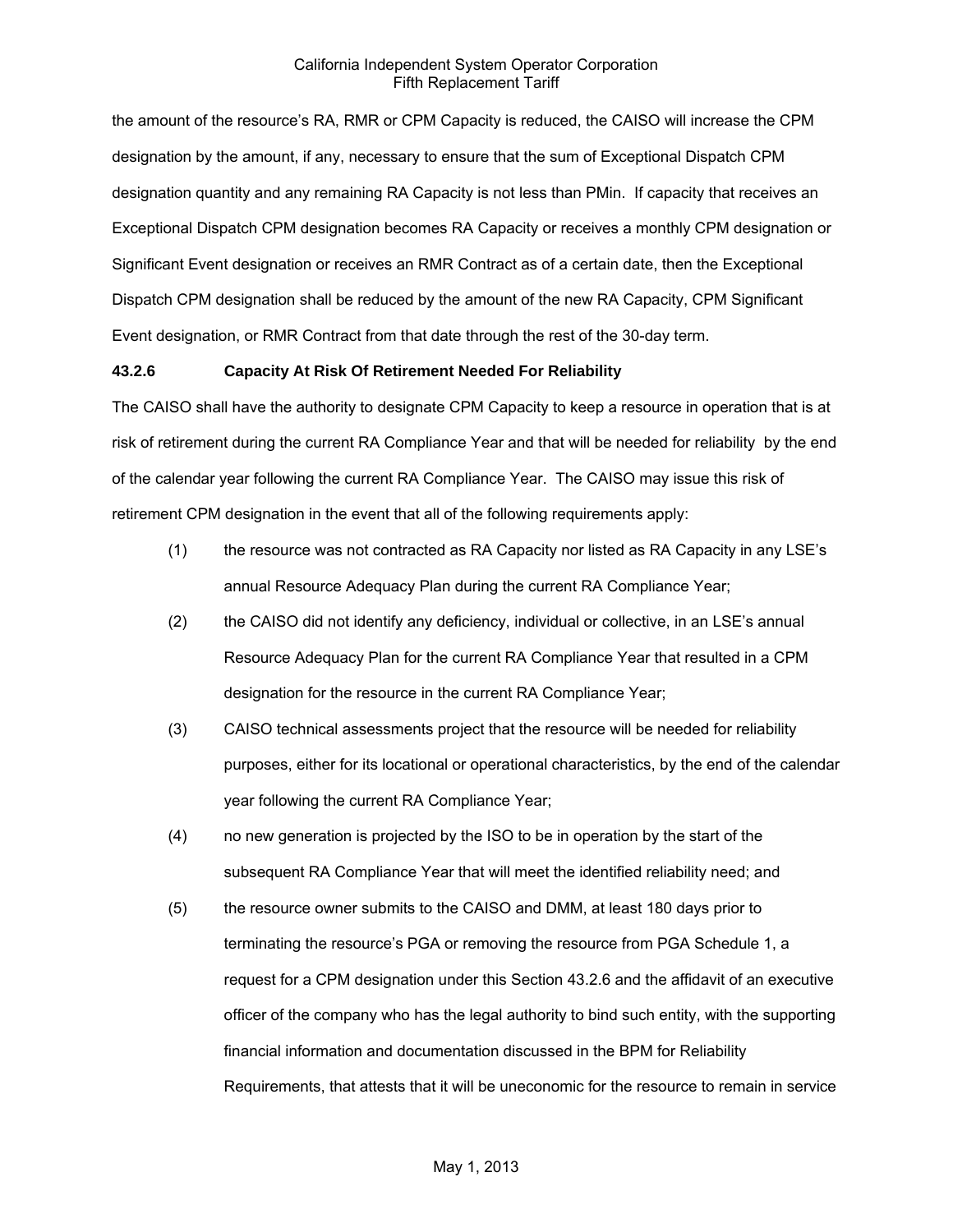in the current RA Compliance Year and that the decision to retire is definite unless CPM procurement occurs.

If the CAISO determines that all of the requirements have been met, prior to issuing the CPM designation, the CAISO shall prepare a report that explains the basis and need for the CPM designation. The CAISO shall post the report on the CAISO's Website and allow an opportunity of no less than seven (7) days for stakeholders to review and submit comments on the report and no less than thirty (30) days for an LSE to procure Capacity from the resource. If an LSE does not, within that period, procure sufficient RA Capacity to keep the resource in operation during the current RA Compliance Year, the CAISO may issue the risk of retirement CPM designation; provided that the CAISO determines that the designation is necessary and that all other available procurement measures have failed to procure the resources needed for reliable operation. The ISO will not issue CPM designations in order to circumvent existing procurement mechanisms that could adequately resolve reliability needs.

# **43.3 Terms Of CPM Designation**

# **43.3.1 SC Annual Plan Failure To Show Local Capacity Area Resources**

CPM Capacity designated under Section 43.2.1.1 shall have a minimum commitment term of one (1) month and a maximum commitment term of one (1) year, based on the period(s) of overall shortage as reflected in the annual Resource Adequacy Plans that have been submitted. The term of the designation may not extend into a subsequent Resource Adequacy Compliance Year.

# **43.3.2 SC Month Plan Failure To Show Local Capacity Area Resources**

CPM Capacity designated under Section 43.2.2.2 shall have a minimum commitment term of one (1) month. The term of the designation may not extend into a subsequent Resource Adequacy Compliance Year.

### **43.3.3 Annual Plan Collective LCA Resouces Insufficient**

CPM Capacity designated under Section 43.2.2 shall have a minimum commitment term of one (1) month and a maximum commitment term of one year, based on the period(s) of overall shortage as reflected in the annual Resource Adequacy Plans that have been submitted. The term of the designation may not extend into a subsequent Resource Adequacy Compliance Year.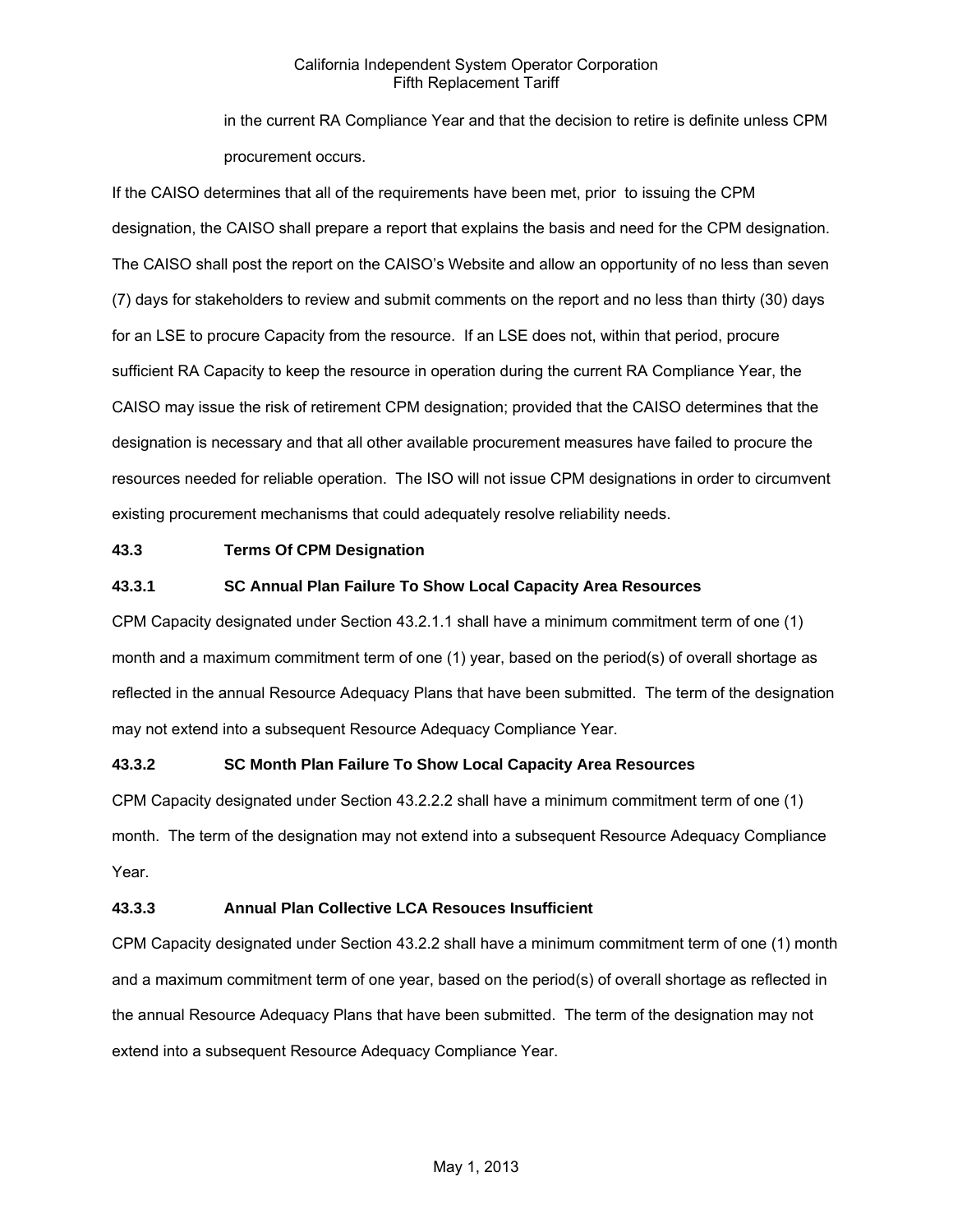# **43.3.4 SC Failure To Show Sufficient Resource Adequacy Resources**

CPM Capacity designated under Section 43.2.3 shall: (a) have a minimum commitment term of one (1) month and a maximum commitment term equal to the maximum annual procurement period established by the Local Reliability Authority based on the period of the deficiency reflected in the annual Resource Adequacy Plan or (b) have a commitment term of one (1) month if the deficiency is in the monthly Resource Adequacy Plan. The term of the designation may not extend into a subsequent Resource Adequacy Compliance Year.

# **43.3.5 Term – CPM Significant Event**

CPM Capacity designated under Section 43.2.4 shall have an initial term of thirty (30) days. If the CAISO determines that the CPM Significant Event is likely to extend beyond the thirty (30) day period, the CAISO shall extend the designation for another sixty (60) days. During this additional sixty (60) day period, the CAISO will provide Market Participants with an opportunity to provide alternative solutions to meet the CAISO's operational and reliability needs in response to the CPM Significant Event, rather than rely on the CAISO's designation of capacity under the CPM. The CAISO shall consider and implement, if acceptable to the CAISO in accordance with Good Utility Practice, such alternative solutions provided by Market Participants in a timely manner. If Market Participants do not submit any alternatives to the designation of CPM capacity that are fully effective in addressing the deficiencies in Reliability Criteria resulting from CPM Significant Event, the CAISO shall extend the term of the designation under Section 43.2.4 for the expected duration of the CPM Significant Event.

If the solutions offered by Market Participants are only partially effective in addressing the CAISO's operational and reliability needs resulting from the CPM Significant Event, the CAISO shall extend the designation under Section 43.2.4 for the expected duration of the CPM Significant Event, but only as to the amount of CPM Capacity necessary to satisfy the CAISO's operational and reliability needs after taking into account the effective capacity provided by the alternative solution. If there is a reasonable alternative solution that fully resolves the CAISO's operational and reliability needs, the CAISO will not extend the designation under Section 43.2.4.

### **43.3.6 Term – Exceptional Dispatch CPM**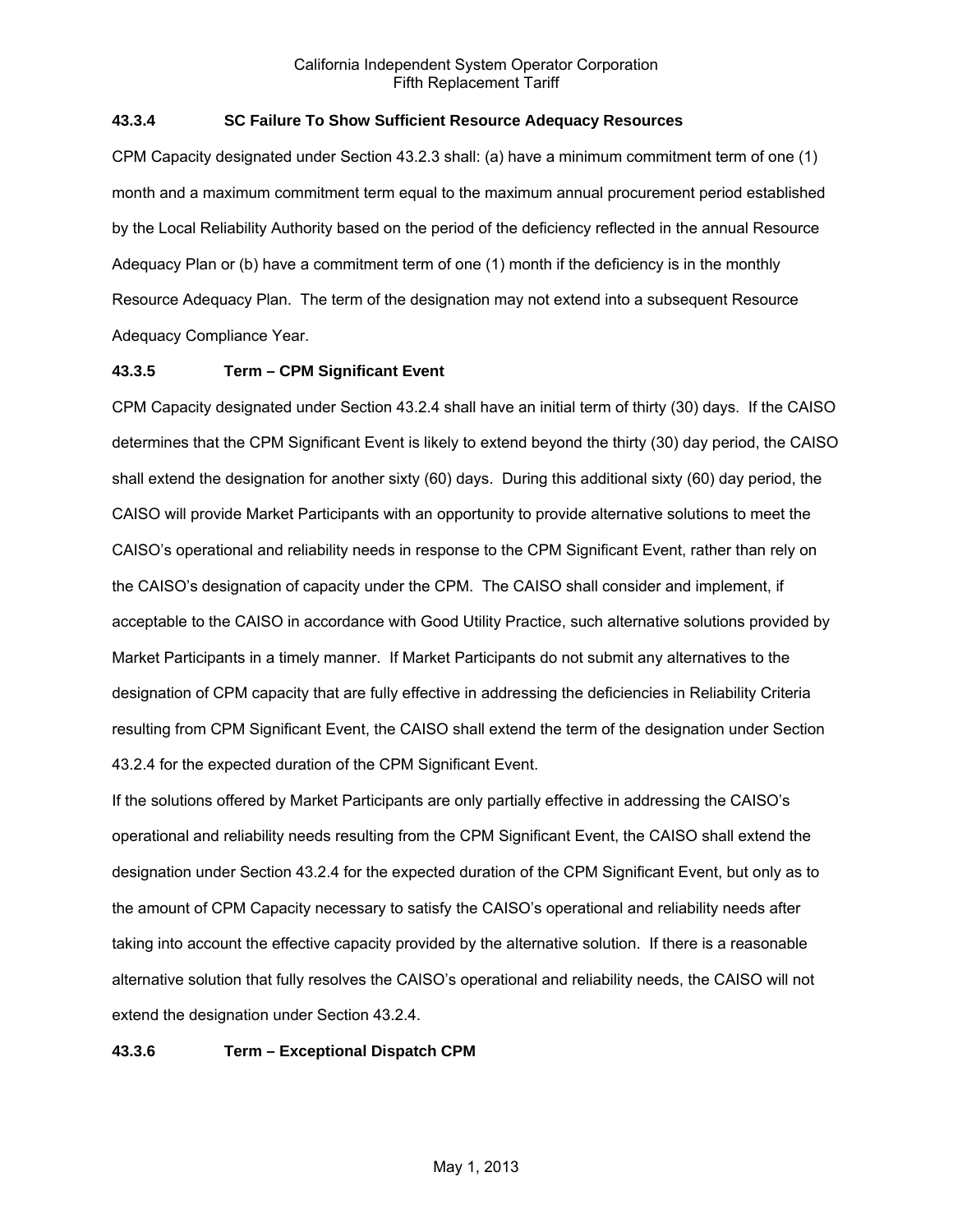The CAISO shall make an explicit determination for each initial Exceptional Dispatch CPM designation as to whether it was necessary to address an Exceptional Dispatch CPM System Reliability Need or an Exceptional Dispatch CPM Non-System Reliability Need. Exceptional Dispatch CPM Capacity designated under Section 43.2.5 for an Exceptional Dispatch CPM System Reliability Need shall have an Exceptional Dispatch CPM Term of thirty (30) days. If the CAISO determines that the circumstances that led to the Exceptional Dispatch are likely to extend beyond the initial thirty (30) day period, the CAISO shall issue an Exceptional Dispatch CPM or other CPM designation for an additional thirty (30) days. Exceptional Dispatch CPM Capacity designated under Section 43.2.5 for an Exceptional Dispatch CPM Non-System Reliability Need shall have an Exceptional Dispatch CPM Term of sixty (60) days. If the CAISO determines that the circumstances that led to the Exceptional Dispatch are likely to extend beyond the initial sixty (60) day period, the CAISO shall issue an Exceptional Dispatch CPM or other CPM designation for an additional sixty (60) days.

# **43.3.7 Term - Capacity At Risk Of Retirement Needed For Reliability**

A CPM designation for Capacity at risk of retirement under Section 43.2.6 shall have a minimum commitment term of one (1) month and a maximum commitment term of one (1) year, based on the number of months for which the capacity is to be procured within the current RA Compliance Year, The term of the designation may not extend into a subsequent Resource Adequacy Compliance Year. The CAISO shall rescind the CPM designation for any month during which the resource is under contract with an LSE to provide RA Capacity.

### **43.4 Selection Of Eligible Capacity Under The CPM**

In accordance with Good Utility Practice, the CAISO shall make designations of Eligible Capacity as CPM Capacity under Section 43.1 by applying the following criteria in the order listed:

- (1) the effectiveness of the Eligible Capacity at meeting the designation criteria specified in Section 43.2;
- (2) the capacity costs associated with the Eligible Capacity;
- (3) the quantity of a resource's available Eligible Capacity, based on a resource's PMin, relative to the remaining amount of capacity needed;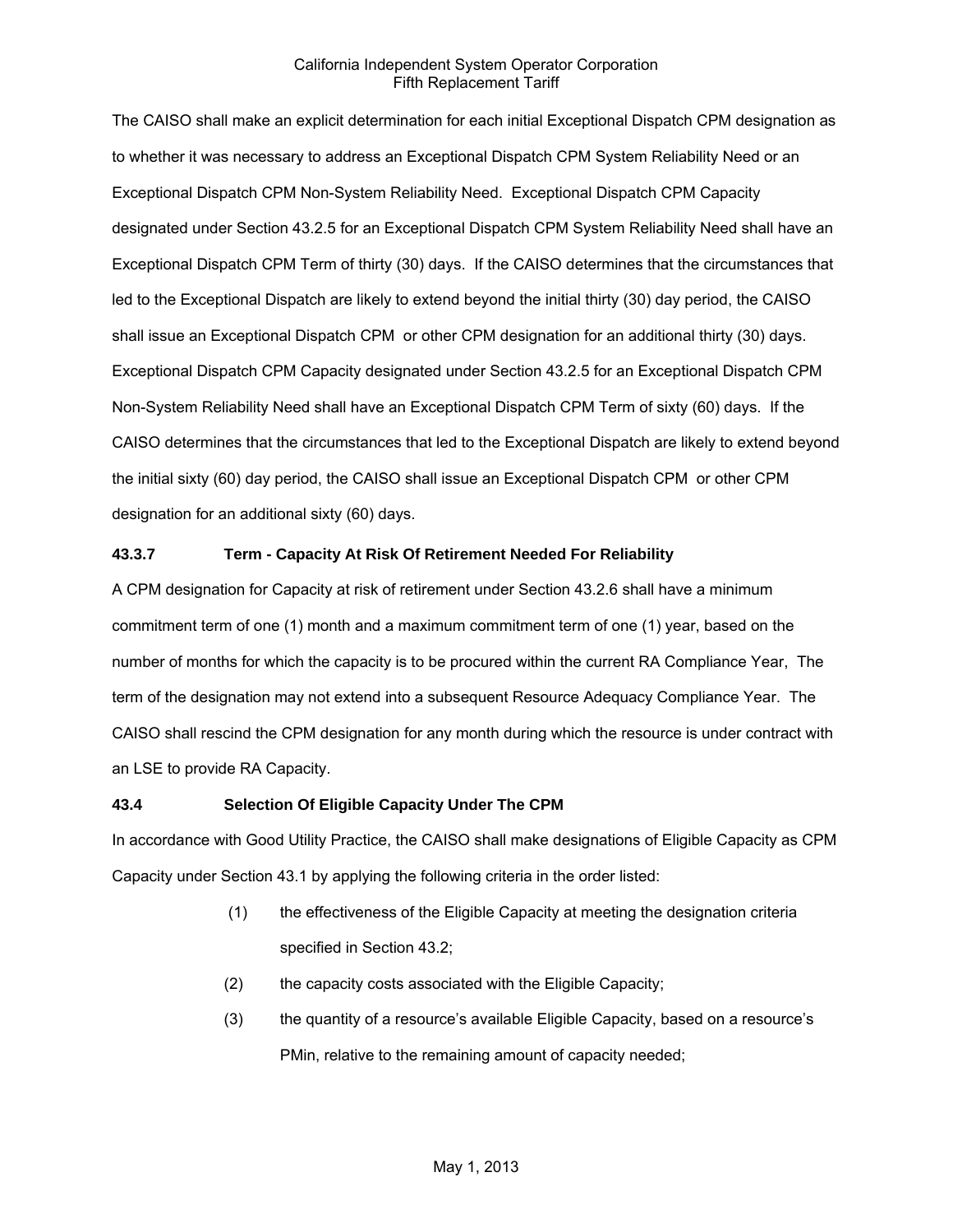- (4) the operating characteristics of the resource, such as dispatchability, Ramp Rate, and load-following capability;
- (5) whether the resource is subject to restrictions as a Use-Limited Resource; and
- (6) for designations under Section 43.2.3, the effectiveness of the Eligible Capacity in meeting local and/or zonal constraints or other CAISO system needs.

In applying these selection criteria, the goal of the CAISO is to designate lower cost resources that will be effective in meeting the reliability needs underlying the CPM designations. In making this determination, the CAISO will apply the first criterion to identify the effective Eligible Capacity by considering the effectiveness of the resources at meeting the designation criteria for the type of CPM to be issued and at resolving the underlying reliability need. The CAISO will apply the second criterion by considering the cost of the effective Eligible Capacity. The CAISO will endeavor to designate a resource at the CPM Capacity price determined in accordance with Section 43.6.1 before selecting a resource with a higher unit-specific CPM Capacity price specified under Section 43.6.2. The CAISO will endeavor to designate resources that have specified a capacity price before designating resources that have not specified a CPM Capacity price under Section 43.6.2.1. The CAISO will apply the third criterion by considering the quantity of a resource's Eligible Capacity. The CAISO will endeavor to select a resource that has a PMin at or below the capacity that is needed to meet the reliability need before selecting a resource that has a PMin that would result in over-procurement. The CAISO will apply the fourth criterion by considering specific operating characteristics of a resource, such as dispatchability, ramp rate, and load-following capability to the extent that such characteristics are an important factor in resolving the reliability need. The CAISO will apply the fifth criterion by considering whether a resource is use-limited and whether that status may restrict its ability to be available to the CAISO in the Day-Ahead Market and Real-Time Market throughout the period for which it is being procured. To the extent that use-limited resources are capable of performing the required service for the duration of the CPM designation, the CAISO will not unduly discriminate in favor of non-Use Limited resources when applying the selection criteria. The ISO will apply the sixth criterion by considering the effectiveness of the Eligible Capacity to meet local and/or zonal constraints or other CAISO system needs for CPM designations under 43.2.3. If after applying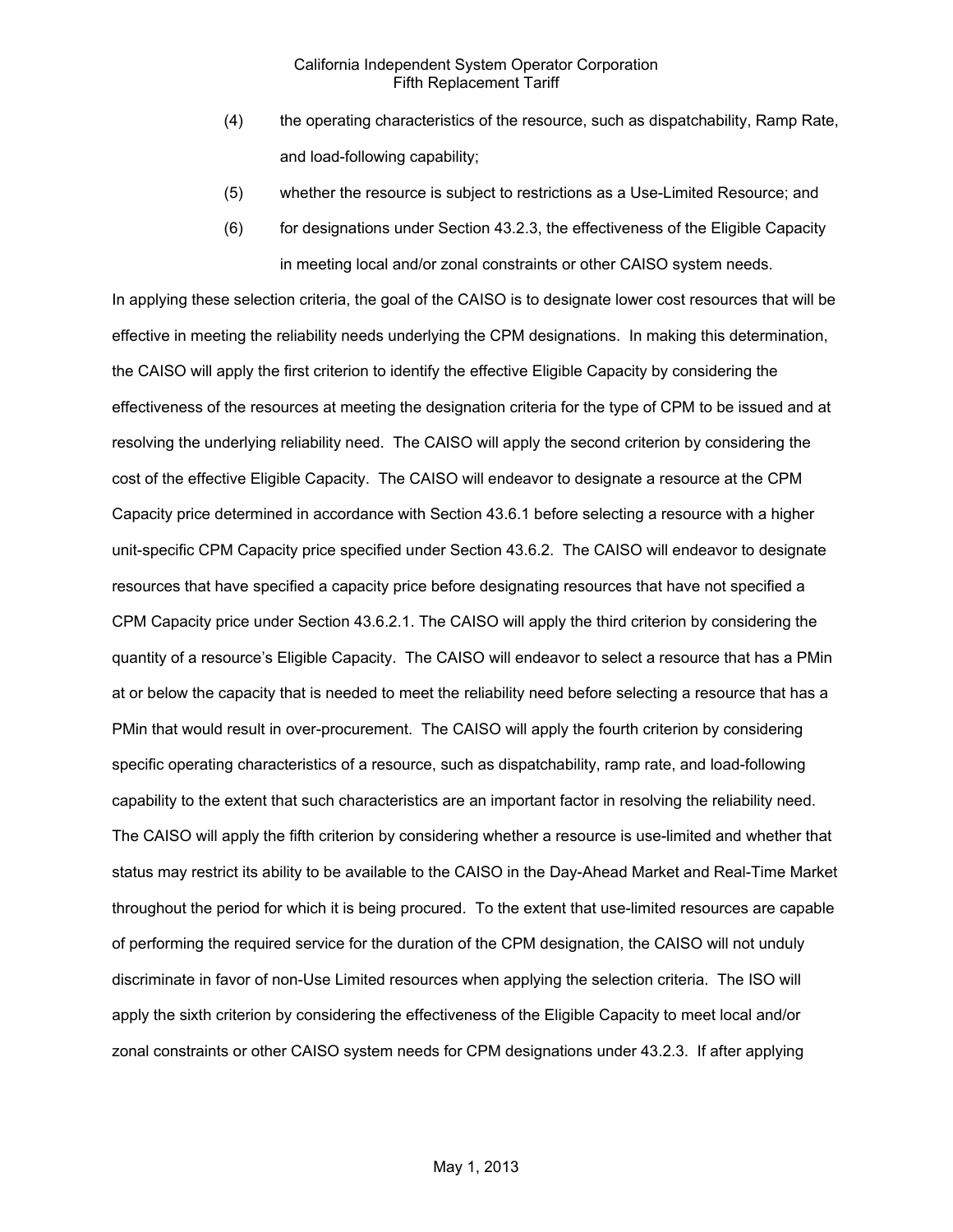these criteria, two or more resources that are eligible for designation equally satisfy these criteria, the CAISO shall utilize a random selection method to determine the designation between those resources. While the CAISO does not have to designate the full capability of a resource, the CAISO may designate under the CPM an amount of CPM Capacity from a resource that exceeds the amount of capacity identified to ensure compliance with the Reliability Criteria set forth in Section 40.3 due to the PMin or other operational requirements/limits of a resource that has available capacity to provide CPM service. The CAISO shall not designate the capacity of a resource for an amount of capacity that is less than the resource's PMin.

### **43.5 Obligations Of A Resource Designated Under The CPM**

### **43.5.1 Availability Obligations**

Capacity from resources designated under the CPM shall be subject to all of the availability, dispatch, testing, reporting, verification and any other applicable requirements imposed under Section 40.6 on Resource Adequacy Resources identified in Resource Adequacy Plans. In accordance with those requirements, CPM Capacity designated under the CPM shall meet the Day-Ahead availability requirements specified in Section 40.6.1 and the Real-Time availability requirements of Section 40.6.2. Also in accordance with those requirements, Generating Units designated under the CPM that meet the definition of Short Start Units shall have the obligation to meet the additional availability requirements of Section 40.6.3, and Generating Units designated under the CPM that meet the definition of Long Start Units will have the rights and obligations specified in Section 40.6.7.1.

If the CAISO has not received an Economic Bid or a Self-Schedule for CPM Capacity, the CAISO shall utilize a Generated Bid in accordance with the procedures specified in Section 40.6.8.

In addition to Energy Bids, resources designated under the CPM shall submit Ancillary Service Bids for their CPM Capacity to the extent that the resource is certified to provide the Ancillary Service.

### **43.5.2 Obligation To Provide Capacity And Termination**

The decision to accept an CPM designation shall be voluntary for the Scheduling Coordinator for any resource. If the Scheduling Coordinator for a resource accepts an CPM designation, it shall be obligated to perform for the full quantity and full period of the designation with respect to the amount of CPM Capacity for which it has accepted an CPM designation. If a Participating Generator's or Participating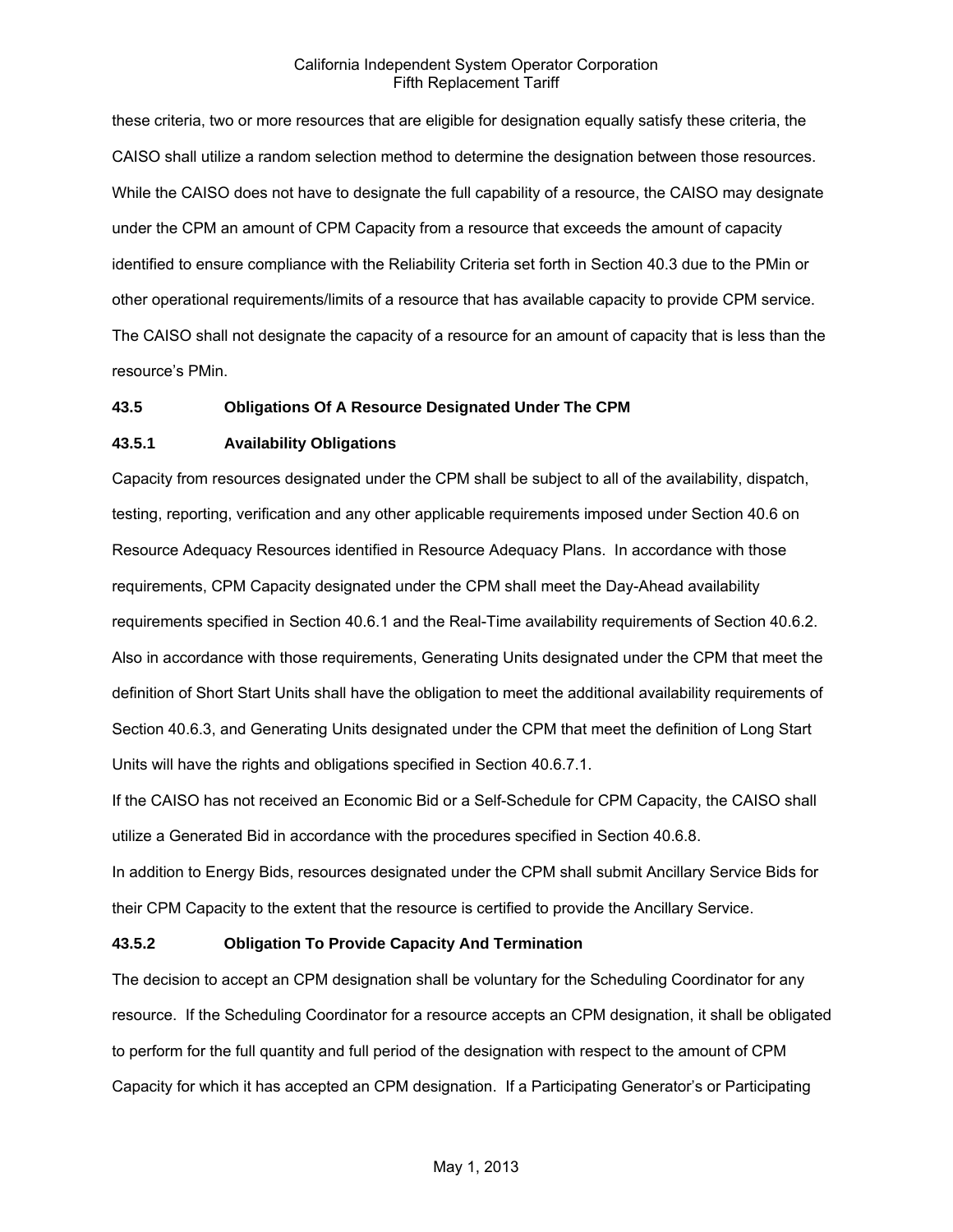Load's Eligible Capacity is designated under the CPM after the Participating Generator or Participating Load has filed notice to terminate its Participating Generator Agreement, Net Scheduled PGA, Pseudo-Tie Participating Generator Agreement, or Participating Load Agreement or withdraw the Eligible Capacity from its Participating Generator Agreement, Net Scheduled PGA, Pseudo-Tie Participating Generator Agreement, or Participating Load Agreement, and the Scheduling Coordinator for the resource agrees to provide service under the CPM, then the Scheduling Coordinator shall enter into a new Participating Generator Agreement, Net Scheduled PGA, Pseudo-Tie Participating Generator Agreement, or Participating Load Agreement, as applicable, with the CAISO.

### **43.6 Reports**

The CAISO shall publish the following reports and notices.

# **43.6.1 CPM Designation Market Notice**

The CAISO shall issue a Market Notice within two (2) Business Days of an CPM designation under Sections 43.2.1 through 43.2.6. CPM designations as a result of Exceptional Dispatches shall be subject to the reporting requirement set forth in Section 34.9.4. The Market Notice shall include a preliminary description of what caused the CPM designation, the name of the resource(s) procured, the preliminary expected duration of the CPM designation, the initial designation period, and an indication that a designation report is being prepared in accordance with Section 43.6.2. For Exceptional Dispatch CPM designations, the market notice shall additionally indicate whether the designation was made to address an Exceptional Dispatch CPM System Reliability Need or an Exceptional Dispatch CPM Non-System Reliability Need, specify the quantity of the Exceptional Dispatch CPM capacity that was procured and the Exceptional Dispatch CPM Term, and identify the engineering assessment the CAISO used to determine the quantity of capacity needed from the resource to address the reliability issue.

### **43.6.2 Designation Of A Resource Under The CPM**

The CAISO shall post a designation report to the CAISO Website and provide a Market Notice of the availability of the report within the earlier of thirty (30) days of procuring a resource under Sections 43.2.1 through 43.2.6 or ten (10) days after the end of the month. The designation report shall include the following information: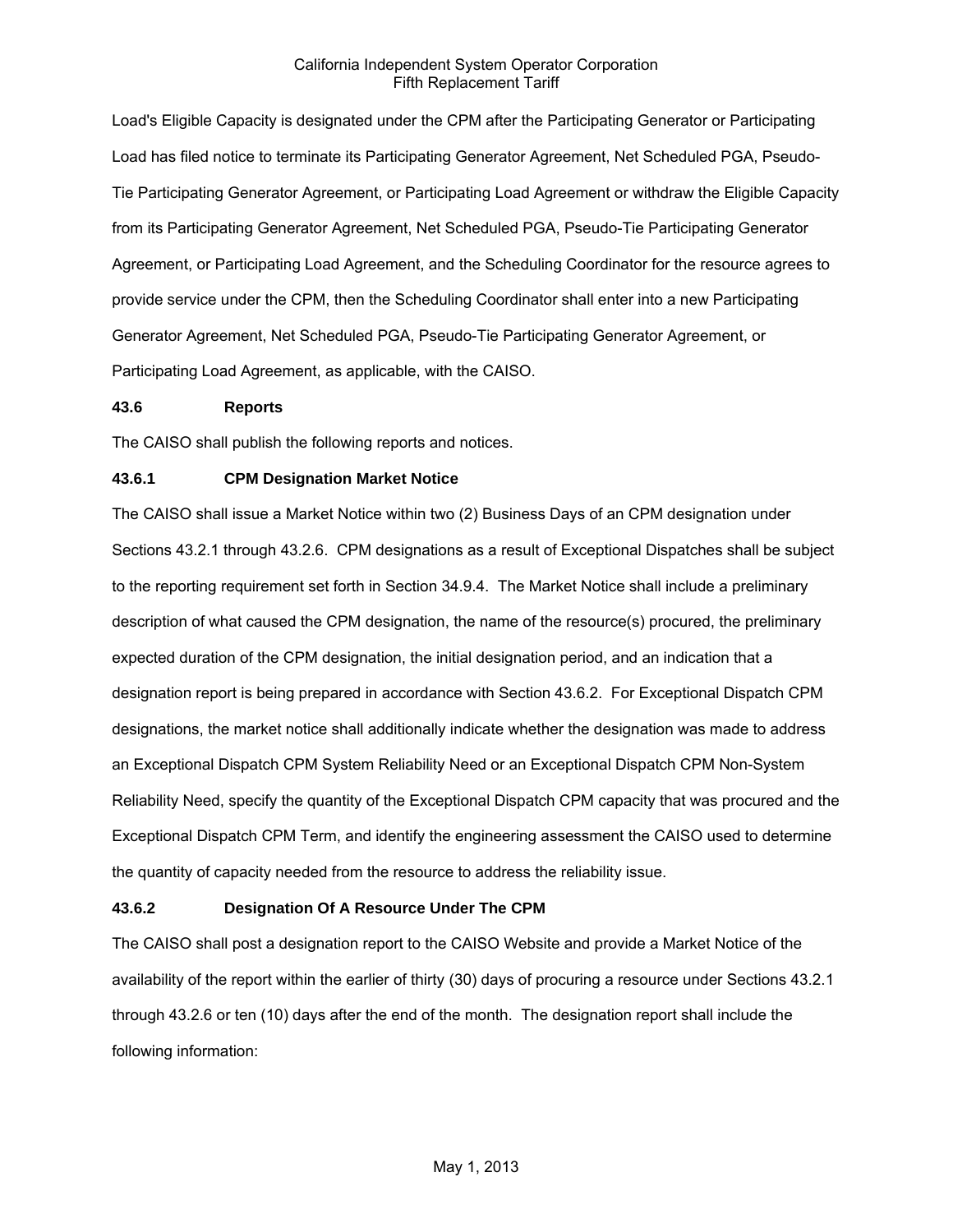- (1) A description of the reason for the designation (LSE procurement shortfall, Local Capacity Area Resource effectiveness deficiency, or CPM Significant Event), and an explanation of why it was necessary for the CAISO to utilize the CPM authority);
- (2) The following information would be reported for all backstop designations:
	- (a) the resource name;
	- (b) the amount of CPM Capacity designated (MW),
	- (c) an explanation of why that amount of CPM Capacity was designated,
	- (d) the date CPM Capacity was designated,
	- (e) the duration of the designation; and
	- (f) the price for the CPM procurement; and
- (3) If the reason for the designation is an CPM Significant Event, the CAISO will also include:
	- (a) a discussion of the event or events that have occurred, why the CAISO has procured CPM Capacity, and how much has been procured;
	- (b) an assessment of the expected duration of the CPM Significant Event;
	- (c) the duration of the initial designation (thirty (30) days); and
	- (d) a statement as to whether the initial designation has been extended (such that the backstop procurement is now for more than thirty (30) days), and, if it has been extended, the length of the extension.
- (4) If the reason for the designation is Exceptional Dispatch CPM Capacity, the CAISO will also include additional information about the CAISO's determination of the quantity and term of the designation, which supplements the information included in the market notice issued pursuant to Section 43.6.1.

# **43.6.3 Non-Market And Repeated Market Commitment Of Non-RA Capacity**

Within ten (10) calendar days after the end of each month, the CAISO shall post a report to the CAISO Website that identifies for the prior month: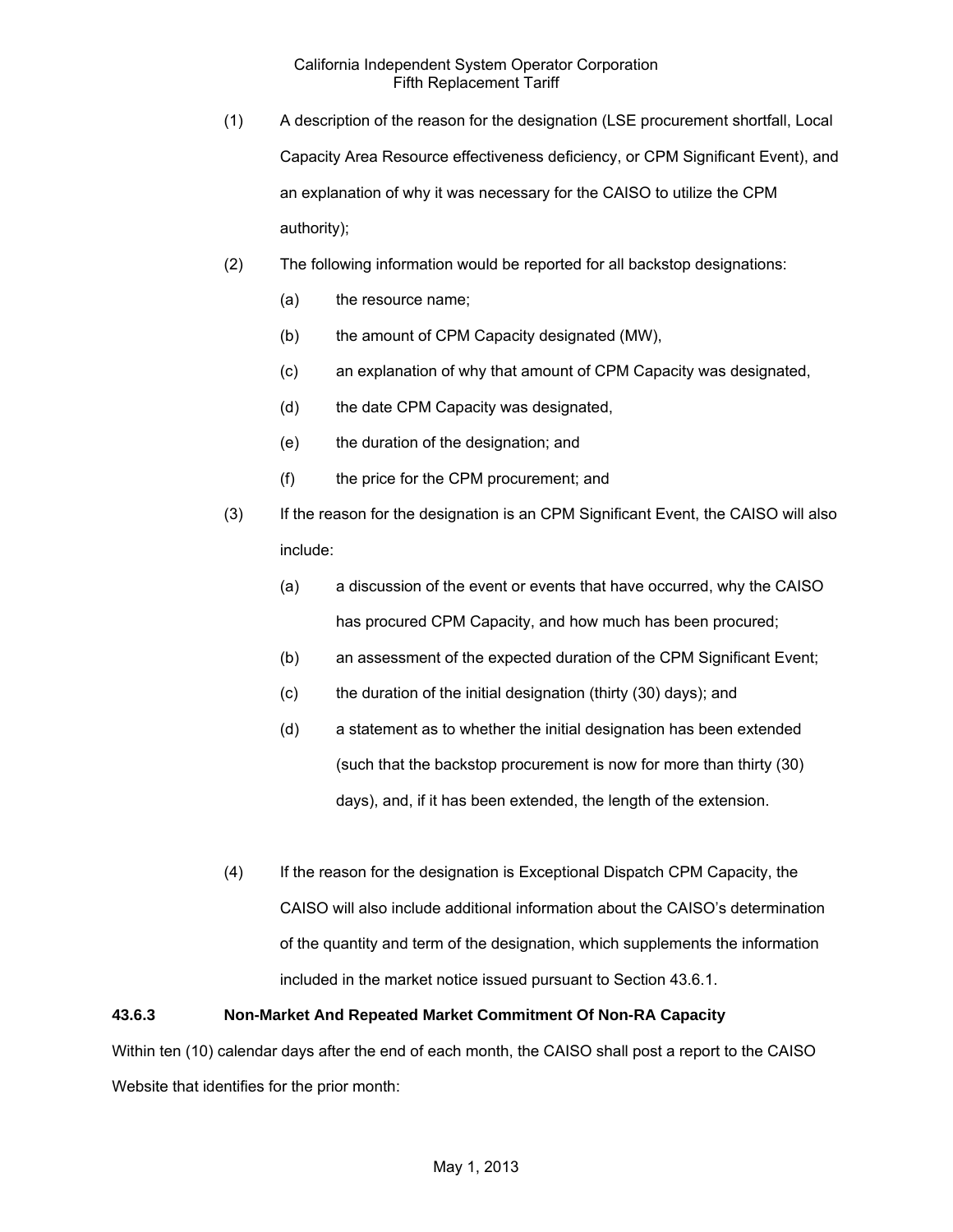- (1) Any non-market commitments of non-Resource Adequacy Capacity; and
- (2) All market commitments of non-Resource Adequacy Capacity.

The CAISO will provide a Market Notice of the availability of this report. The report will not include commitments of RMR Generation capacity, Resource Adequacy Capacity or designated CPM Capacity. The report shall include the following information:

- (a) the name of the resource;
- (b) the IOU Service Area and Local Capacity Area (if applicable);
- (c) the maximum capacity committed in response to the event (MW);
- (d) how capacity was procured (for example, by RUC or Exceptional Dispatch);
- (e) the reason capacity was committed; and
- (f) information as to whether or not all Resource Adequacy Resources and previously-designated CPM Capacity were used first and, if not, why they were not.

# **43.6.4 Board Of Governors Report**

The CAISO will include in the operations report provided to the CAISO Governing Board at each board meeting a summary of CPM costs.

# **43.7 Payments To Resources Designated Under The CPM**

Scheduling Coordinators for Eligible Capacity may submit to the CAISO an intention to be paid a monthly CPM Capacity Payment under Section 43.7.1 or Section 43.7.2. Scheduling Coordinators for Eligible Capacity will be able to change their selections annually within thirty (30) days of a CAISO Market Notice seeking such payment preferences. To the extent a Scheduling Coordinator for Eligible Capacity does not submit a selection to be compensated in accordance with Section 43.7.1, the Scheduling Coordinator shall be deemed to have selected to be paid on a resource-specific basis pursuant to Section 43.7.2, for purposes of the CAISO's CPM designation determinations.

# **43.7.1 Monthly CPM Capacity Payment**

On February 16, 2012, the fixed CPM Capacity price of \$67.50/kW-year shall become effective and shall remain in effect for two (2) years. On February 16, 2014, the fixed CPM Capacity price shall increase by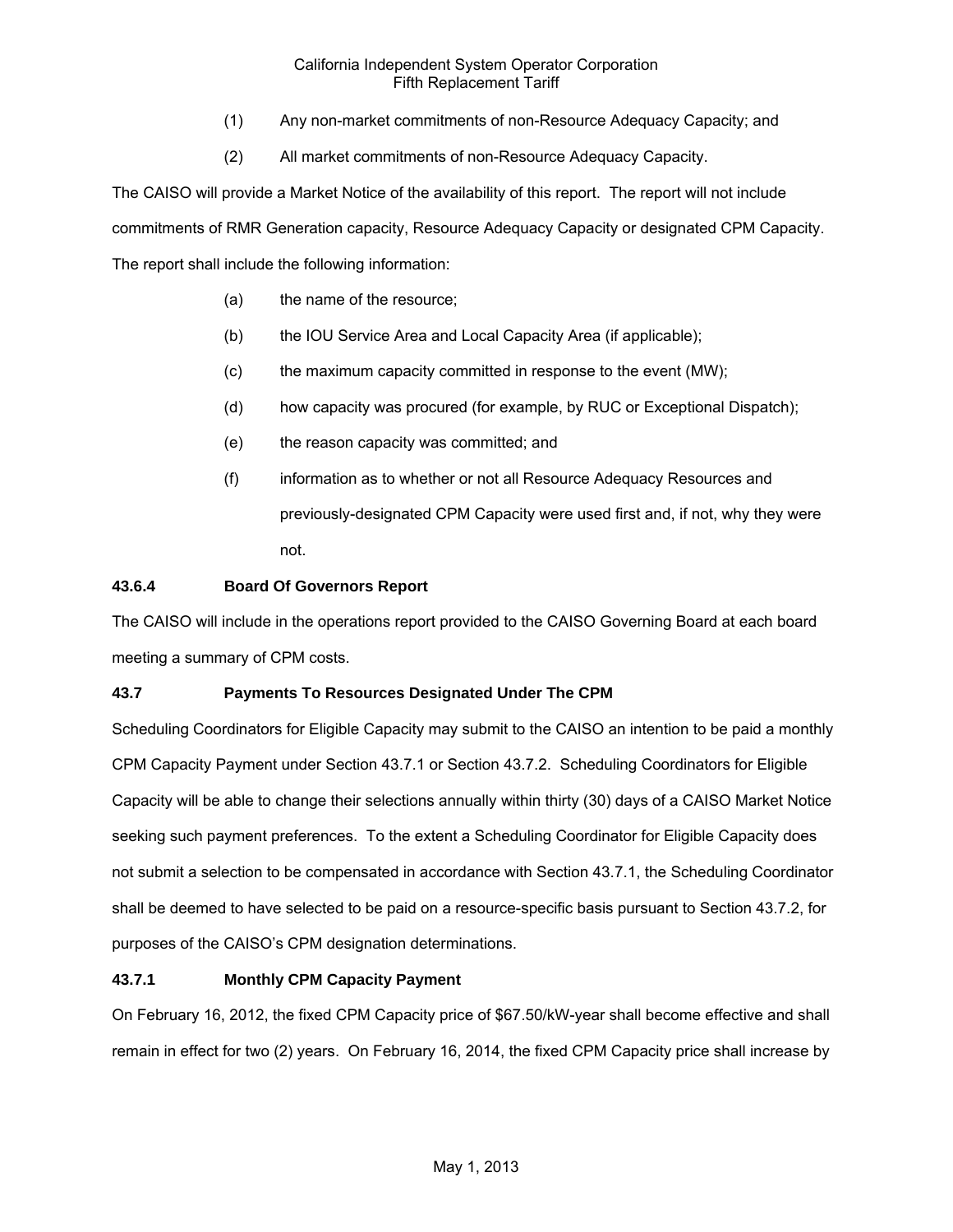five (5) percent and the effective price shall be \$70.88/kW-year, which shall remain in effect for two (2) years until February 16, 2016.

# **43.7.1.1 Calculation of Monthly CPM Capacity Payment**

Scheduling Coordinators representing resources receiving payment under Section 43.7.1 shall receive a monthly CPM Capacity Payment for each month of CPM designation equal to the product of the amount of their CPM Capacity, the relevant CPM Availability Factor for Forced Outages, as determined in accordance with Appendix F, Schedule 6, a monthly shaping factor as set forth in Appendix F, Schedule 6, the effective fixed CPM Capacity price per kW-year and the CPM Availability Percentage for Maintenance Outages, so that the formula for determining the monthly CPM Capacity Payment would be as follows:

> (CPM Capacity MW) x (CPM Availability Factor for Forced Outages) x (1/12 monthly shaping factor) x (effective fixed CPM Capacity price per kW-year) x CPM Availability Percentage for Maintenance Outages.

The CPM Availability Percentage for Maintenance Outages is equal to the ratio of: (1) the sum of the CPM Capacity MW for each hour of the month across all hours of the month, where the actual capacity MW available to the CAISO, if less than the CPM Capacity MW, shall be substituted for CPM Capacity MW for each hour the resource is not available due to a Maintenance Outage or non-temperature-related ambient de-rates to (2) the product of CPM Capacity MW and the total hours in the month. The foregoing formula shall apply to all CPM Capacity receiving monthly CPM Capacity Payments under this Section 43.7.1 except for CPM Capacity designated to respond to a CPM Significant Event or an Exceptional Dispatch CPM, in which case the monthly CPM Capacity Payment shall be based proportionately on the actual number of days the resource was designated as CPM Capacity during the month to the total number of days in the month.

For purposes of CPM designations, except for designations for CPM Significant Events and Exceptional Dispatch CPM, the CPM Availability Factor for Forced Outages shall be calculated as the ratio of: (1) the sum of the CPM Capacity MW for each hour of the month across all hours of the month, where the actual capacity MW available to the CAISO, if less than the CPM Capacity MW, shall be substituted for CPM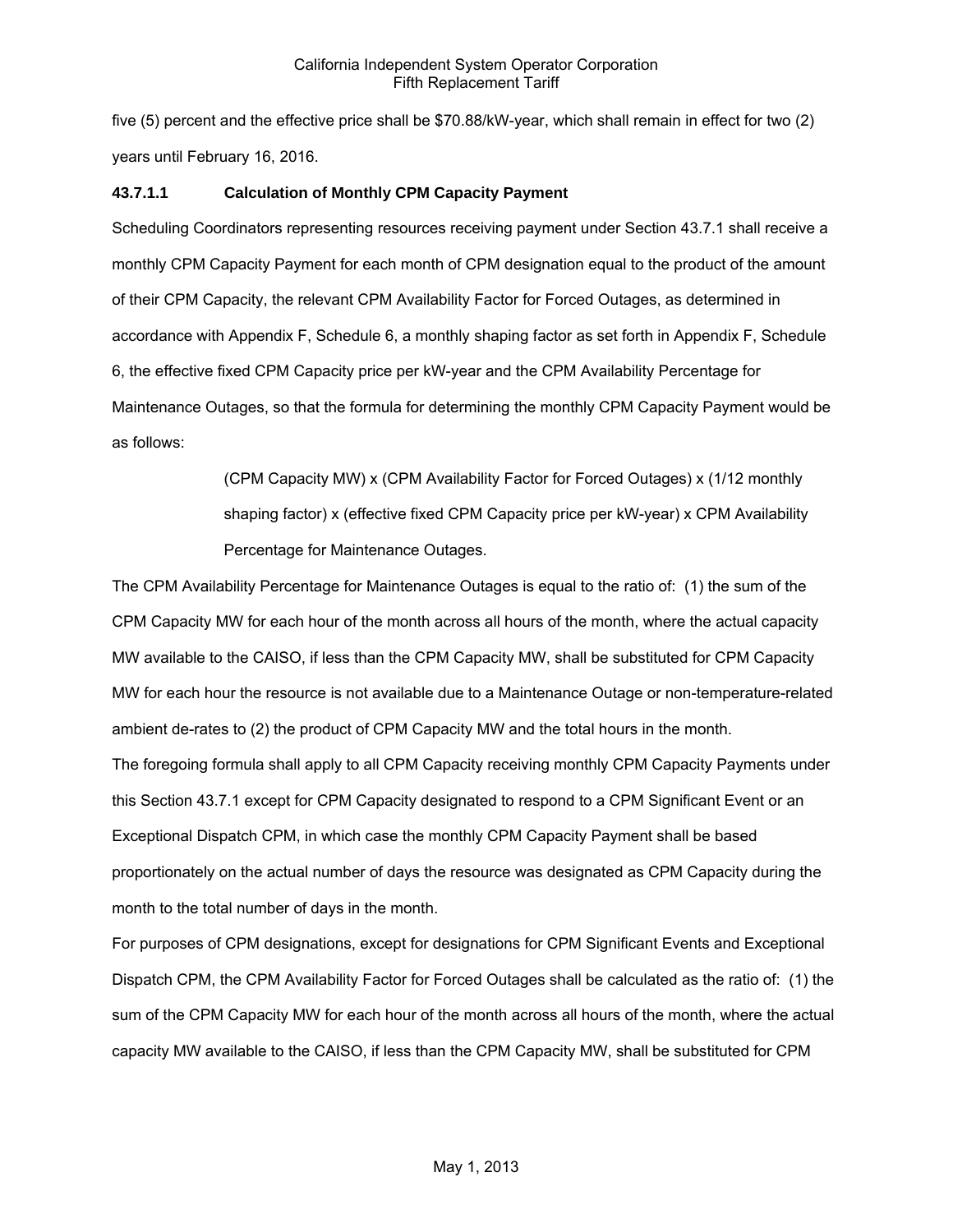Capacity MW for each hour the resource is not available due to a Forced Outage or temperature-related ambient de-rate, to (2) the product of CPM Capacity MW and the total hours in the month. For purposes of CPM designations for CPM Significant Events and Exceptional Dispatch CPM, the CPM Availability Factor for Forced Outages shall be calculated as the ratio of: (1) the sum of the CPM Capacity MW for each hour across all hours of the month or part of the month for which a unit is designated, whichever is applicable, where the actual capacity MW available to the CAISO, if less than the CPM Capacity MW, shall be substituted for CPM Capacity MW for each hour the resource is not available due to a Forced Outage or temperature-related ambient de-rate, to (2) the product of CPM Capacity MW and the total hours in the month or part of the month for which a unit is designated, whichever is applicable.

# **43.7.2 Resource-Specific CPM Capacity Payment**

If a Scheduling Coordinator for Eligible Capacity believes that the fixed CPM Capacity price per KW-year in effect under Section 43.7.1 will not compensate a resource for its going forward costs, as calculated in accordance with the formula provided in Section 43.7.2.2, the Scheduling Coordinator may annually in accordance with Section 43.7, inform the CAISO of what proposed higher CPM Capacity price would compensate the resource for its going forward costs and which the Scheduling Coordinator is willing to have the CAISO use for purposes of the CPM designation process ("going forward cost offer price").

#### **43.7.2.1 Failure to Submit Going Forward Cost Offer Price**

A Scheduling Coordinator for a resource is not required to submit a specific going forward cost offer price for such resource under the process provided for in Section 43.7; however, except for an Exceptional Dispatch CPM designation, a Scheduling Coordinator that has not previously identified the going forward cost offer price for a resource must notify the CAISO of what that price is before any CAISO designation of that resource's capacity as CPM Capacity can become effective. In the case of an Exceptional Dispatch CPM designation on behalf of a resource that has not selected the supplemental revenues option, the CPM designation shall become effective notwithstanding the resource's failure to select compensation pursuant to Section 43.7.1 or to identify a going forward cost offer price pursuant to Section 43.7.2. In such a case, the CAISO shall use the compensation under Section 43.7.1 for both dispatch and compensation for the Exceptional Dispatch CPM Term. In the case of a Scheduling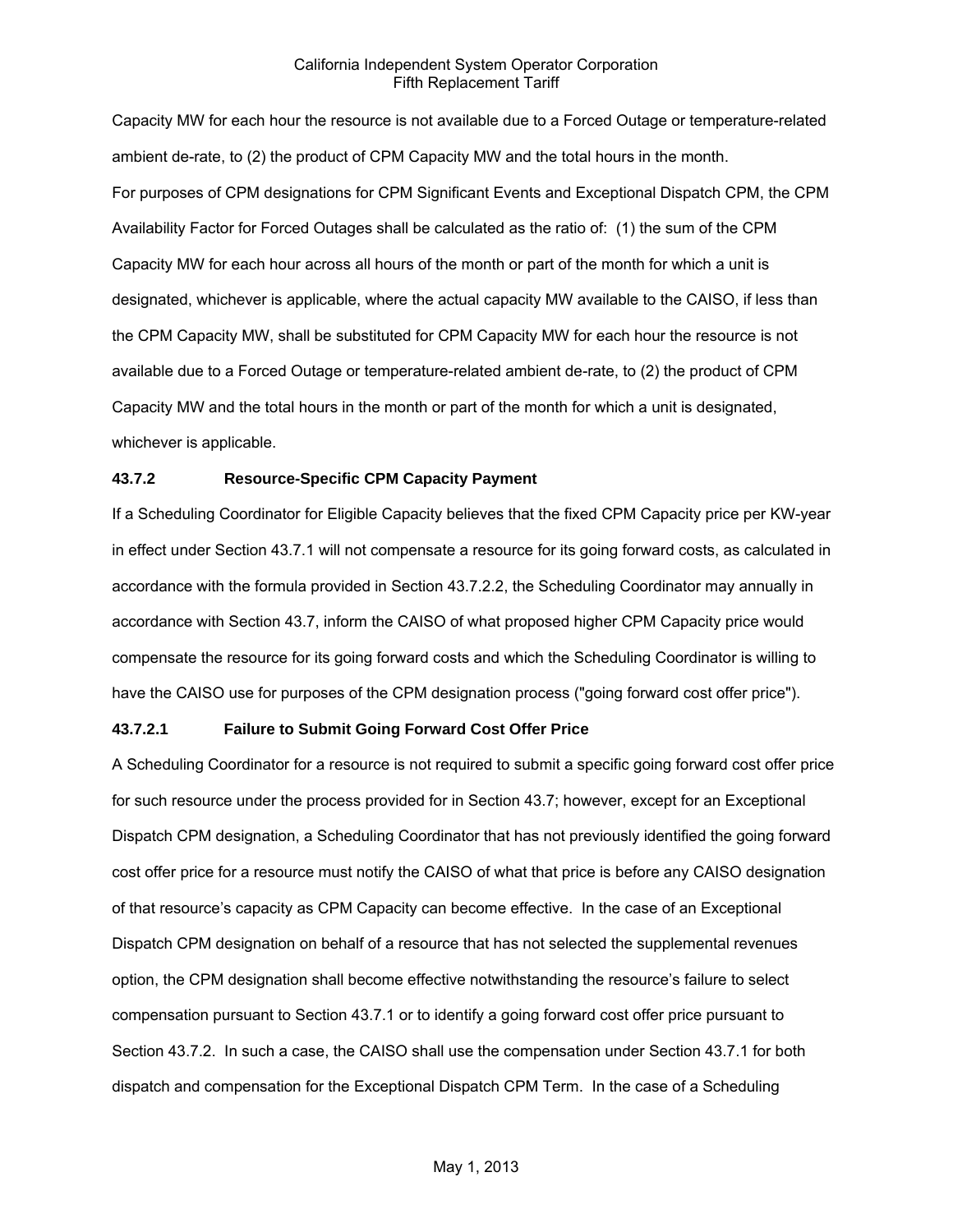Coordinator that has not previously identified the going forward cost offer price for a resource, the cap on supplemental revenues under Section 39.10.4 will be calculated using the monthly capacity payment under Section 43.7.1.

# **43.7.2.1.1 Determination of Capacity Price**

If the CAISO designates a resource that has proposed a CPM Capacity price above the fixed CPM Capacity price per kW-year in effect under Section 43.7.1, and the sales from the resource are under the jurisdiction of the FERC, the Scheduling Coordinator for the resource shall make a limited resourcespecific filing before the FERC to determine the just and reasonable capacity price for the going forward costs for the resource to be used in applying the CAISO's FERC jurisdictional monthly CPM Capacity Payment formula. If the sales from the resource are not under the jurisdiction of the FERC, the Scheduling Coordinator for the resource shall make a non-jurisdictional filing with the FERC to determine the just and reasonable capacity price for the going forward costs for the resource to be used in applying the CAISO's FERC-jurisdictional monthly CPM Capacity Payment formula.

# **43.7.2.1.2 Going Forward Cost**

In making the cost justification filing with FERC for an CPM Capacity price above the fixed CPM Capacity price per kW-year under Section 43.7.1, the Scheduling Coordinator for the resource may not propose - and shall not get paid --an amount higher than the going forward cost offer price that it had previously proposed to the CAISO as its going forward cost offer price under Section 43.7 or this Section 43.7.2, either prior to or at the time of CPM designation.

Going forward costs for any resource-specific filing under this Section shall be calculated based on the following formula:

(fixed operation & maintenance costs, plus ad valorem taxes, plus administrative & general costs,

plus ten (10) percent of the foregoing amounts),

provided such costs shall be converted to a fixed \$/kW-year amount.

# **43.7.2.2 Resource-Specific Monthly CPM Capacity Payment**

Scheduling Coordinators representing resources receiving payment under Section 43.7.2 shall receive a monthly CPM Capacity Payment for each month of CPM designation equal to the product of the amount of their CPM Capacity, the relevant CPM Availability Factor for Forced Outages as determined in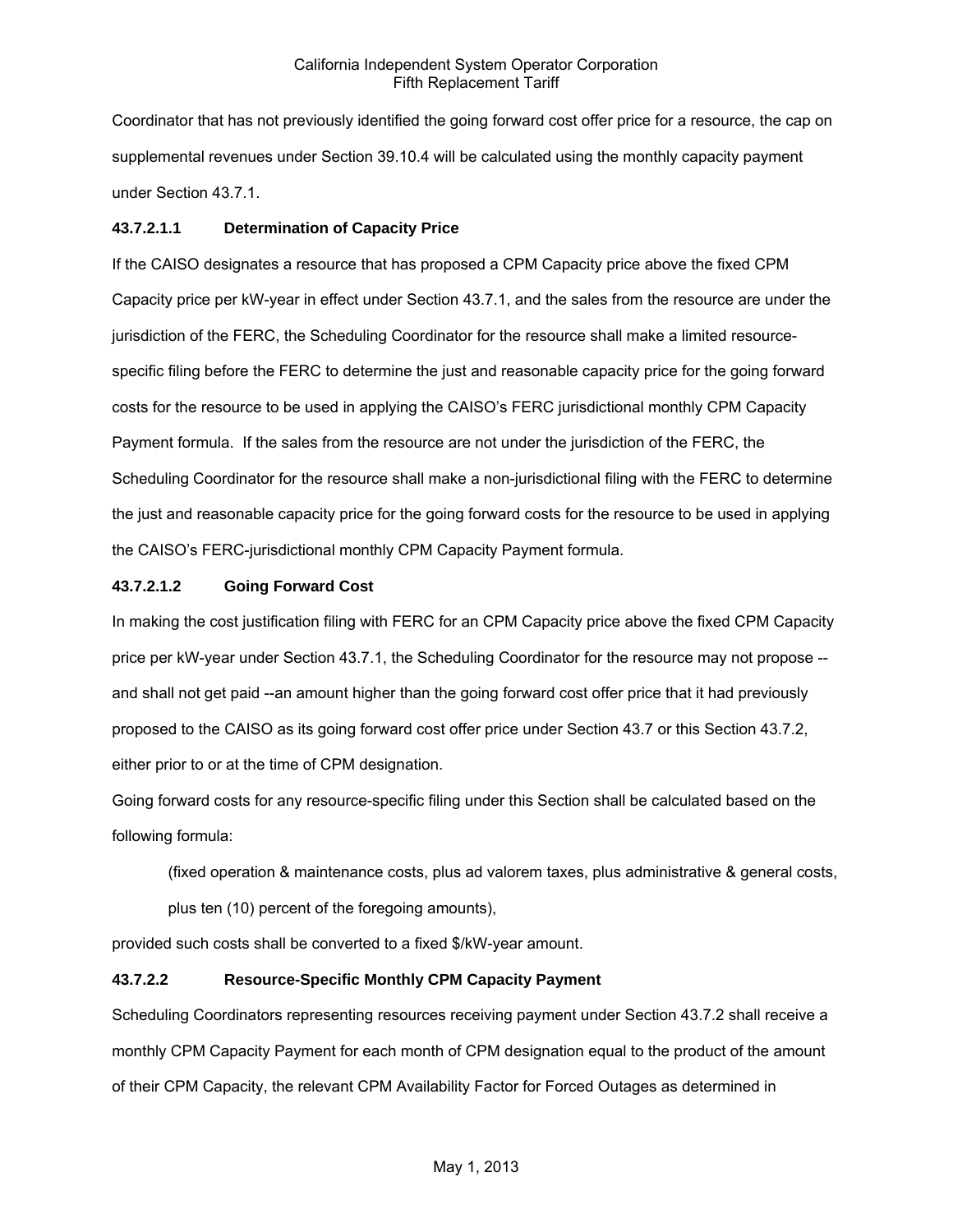accordance with Appendix F, Schedule 6, a monthly shaping factor as set forth in Appendix F, Schedule 6, the resource-specific CPM Capacity price, as determined by FERC and the CPM Availability Percentage for Maintenance Outages, in accordance with the following formula:

> (CPM Capacity MW) x (CPM Availability Factor for Forced Outages) x (1/12 monthly shaping factor) x (the resource-specific CPM Capacity price as determined by FERC) x CPM Availability Percentage for Maintenance Outages.

The CPM Availability Percentage for Maintenance Outages is equal to the ratio of: (1) the sum of the CPM Capacity MW for each hour of the month across all hours of the month, where the actual capacity MW available to the CAISO, if less than the CPM Capacity MW, shall be substituted for CPM Capacity MW for each hour the resource is not available due to a Maintenance Outage or non-temperature-related ambient de-rate to (2) the product of CPM Capacity MW and the total hours in the month.

The foregoing formula shall apply to all CPM Capacity receiving monthly CPM Capacity Payments under Section 43.7.2 except for CPM Capacity designated to respond to an CPM Significant Event or Exceptional Dispatch CPM, in which case the monthly CPM Capacity Payment shall be based proportionately on the actual number of days the resource was designated as CPM Capacity during the month and available to the CAISO to the total number of days in the month.

Prior to the determination by FERC of the resource-specific going forward costs for CPM Capacity designated and paid pursuant to Section 43.7.2, the CAISO shall proceed as follows. For the period between the CAISO's designation and the FERC's determination, the CAISO shall utilize the fixed CPM Capacity price per kW-year in effect under Section 43.7.1 for purposes of the resource-specific monthly CPM Capacity Payment for financial Settlement. This amount shall be subject to surcharge based on the outcome of the FERC proceeding so that the resource will receive any higher actual resource-specific payment as determined by FERC for the full period of the CPM designation. Once approved by FERC, the CAISO shall apply the higher of the fixed CPM Capacity price per kW-year in effect under Section 43.7.1 or the resource-specific CPM Capacity price as determined by the FERC.

For purposes of CPM designations, except for designations for CPM Significant Events, the CPM Availability Factor for Forced Outages shall be calculated as the ratio of: (1) the sum of the CPM Capacity MW for each hour of the month across all hours of the month, where the actual capacity MW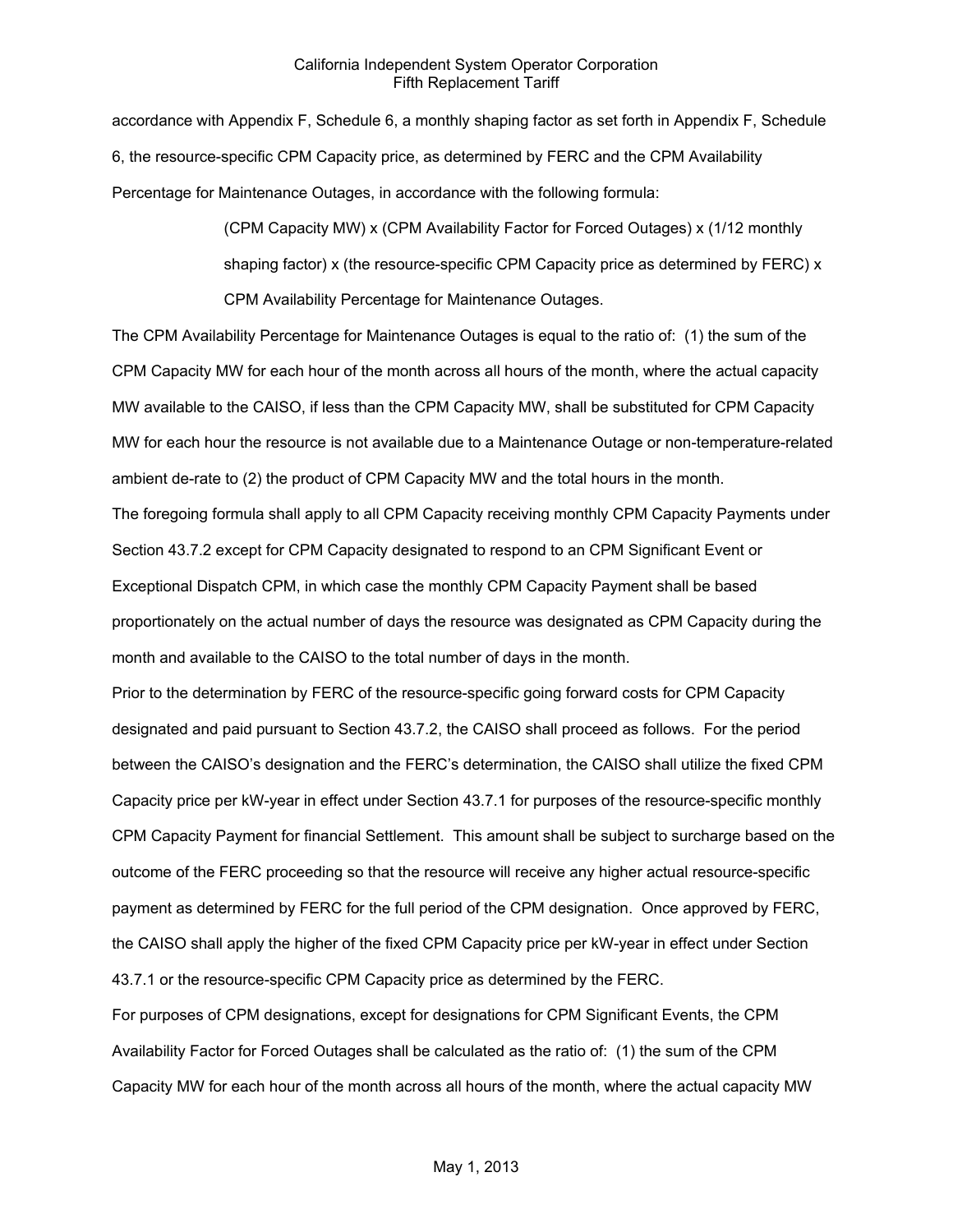available to the CAISO, if less than the CPM Capacity MW, shall be substituted for CPM Capacity MW for each hour the resource is not available due to a Forced Outage or temperature-related ambient de-rates, to (2) the product of CPM Capacity MW and the total hours in the month.

For purposes of CPM designations for CPM Significant Events, the CPM Availability Factor for Forced Outages shall be calculated as the ratio of: (1) the sum of the CPM Capacity MW for each hour across all hours of the month or part of the month for which a unit is designated, whichever is applicable, where the actual capacity MW available to the CAISO, if less than the CPM Capacity MW, shall be substituted for CPM Capacity MW for each hour the resource is not available and is not on an authorized Outage, to (2) the product of CPM Capacity MW and the total hours in the month or part of the month for which a unit is designated, whichever is applicable.

For purposes of this Section 43.7.2, an authorized Outage shall be limited to a CAISO Approved Maintenance Outage.

### **43.7.3 Market Payments**

In addition to the CPM Capacity Payment identified in Section 43.7, CPM resources shall be entitled to retain any revenues received as a result of their selection in the CAISO Markets, provided, however, that CPM resources are required to participate in the RUC process will be optimized using a zero (\$0) dollar RUC Availability Bid and are not eligible to receive compensation through the RUC process.

#### **43.8 Allocation Of CPM Capacity Payment Costs**

For each month, the CAISO shall allocate the costs of CPM Capacity Payments made pursuant to Section 43.6 as follows:

# **43.8.1 LSE Shortage Of Local Capacity Area Resources In Annual Plan**

If the CAISO makes CPM designations under Section 43.2.1.1 to address a shortage resulting from the failure of a Scheduling Coordinator for an LSE to identify sufficient Local Capacity Area Resources to meet its applicable Local Capacity Area capacity requirements in its annual Resource Adequacy Plan, then the CAISO shall allocate the total costs of the CPM Capacity Payments for such CPM designations (for the full term of those CPM designations) pro rata to each Scheduling Coordinator for an LSE based on the ratio of its Local Capacity Area Resource Deficiency to the sum of the deficiency of Local Capacity Area Resources in the deficient Local Capacity Area(s) within a TAC Area. The Local Capacity Area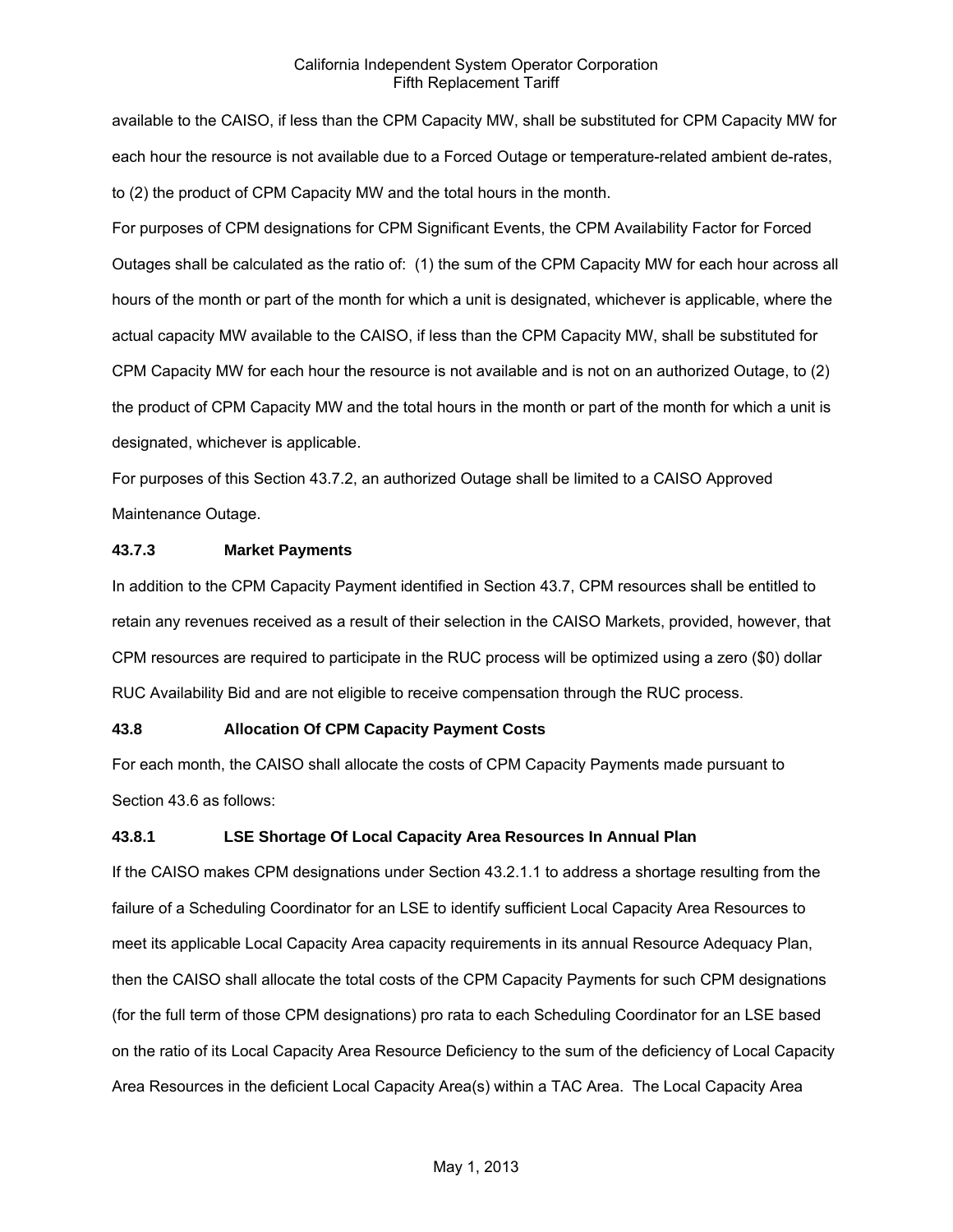Resource Deficiency under this Section shall be computed on a monthly basis and the CPM Capacity Payments allocated based on deficiencies during the month(s) covered by the CPM designation(s).

### **43.8.2 LSE Shortage Of Local Capacity Area Resources In Month Plan**

If the CAISO makes CPM designations under Section 43.2.1.2 to address a shortage resulting from the failure of a Scheduling Coordinator for an LSE to identify sufficient Local Capacity Area Resources to meet its applicable Local Capacity Area capacity requirements in its monthly Resource Adequacy Plan, then the CAISO shall allocate the total costs of the CPM Capacity Payments for such CPM designations (for the full term of those CPM designations) pro rata to each Scheduling Coordinator for an LSE based on the ratio of its Local Capacity Area Resource Deficiency to the sum of the deficiency of Local Capacity Area Resources in the deficient Local Capacity Area(s) within a TAC Area.

# **43.8.3 Collective Deficiency In Local Capacity Area Resources**

If the CAISO makes designations under Section 43.1.2 the CAISO shall allocate the costs of such designations to all Scheduling Coordinators for LSEs serving Load in the TAC Area(s) in which the deficient Local Capacity Area was located. The allocation will be based on the Scheduling Coordinators' proportionate share of Load in such TAC Area(s) as determined in accordance with Section 40.3.2, excluding Scheduling Coordinators for LSEs that procured additional capacity in accordance with Section 43.2.1.2 on a proportionate basis, to the extent of their additional procurement.

#### **43.8.4 LSE Shortage Of Demand Or Reserve Margin Requirement In Plan**

If the CAISO makes CPM designations under Section 43.1.3, then the CAISO will allocate the total costs of the CPM Capacity Payments for such CPM designations (for the full term of those CPM designations) pro rata to each LSE based on the proportion of its deficiency to the aggregate deficiency.

#### **43.8.5 Allocation Of CPM Significant Event Costs**

If the CAISO makes any CPM Significant Event designations under Section 43.2.4, the CAISO shall allocate the costs of such designations to all Scheduling Coordinators for LSEs that serve Load in the TAC Area(s) in which the CPM Significant Event caused or threatened to cause a failure to meet Reliability Criteria based on the percentage of actual Load of each LSE represented by the Scheduling Coordinator in the TAC Area(s) to total Load in the TAC Area(s) as recorded in the CAISO Settlement system for the actual days during any Settlement month period over which the designation has occurred.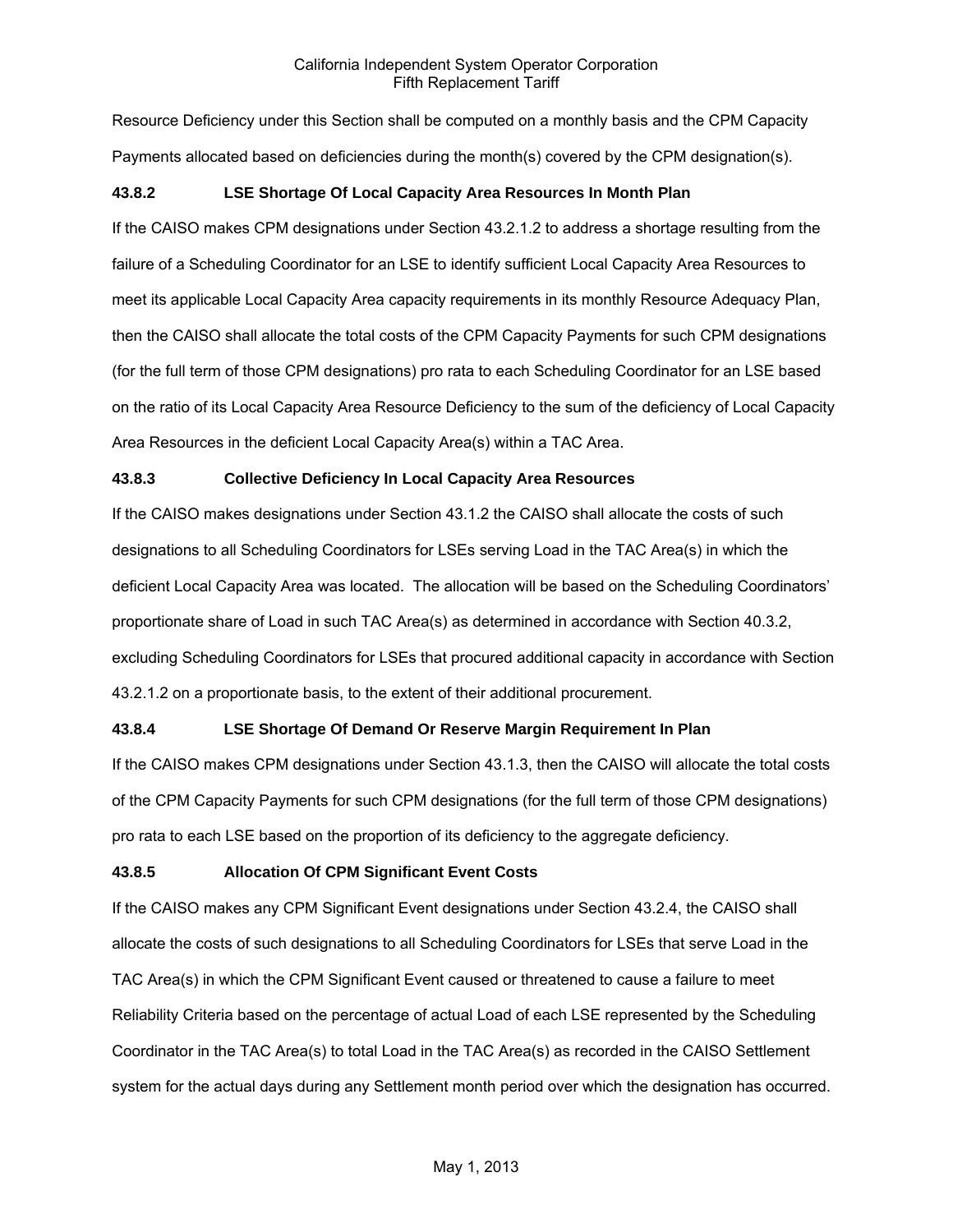### **43.8.6 Allocation Of Exceptional Dispatch CPMs**

If the CAISO makes any Exceptional Dispatch CPM designations under Section 43.2.5, the CAISO shall allocate the costs of such designations to all Scheduling Coordinators for LSEs that serve Load in the TAC Area(s) in which the need for the Exceptional Dispatch CPM arose based on the percentage of actual Load of each LSE represented by the Scheduling Coordinator in the TAC Area(s) to total Load in the TAC Area(s) as recorded in the CAISO Settlement system for the actual days during any Settlement month period over which the designation has occurred.

# **43.8.7 Allocation of CPM Costs For Resources At Risk of Retirement**

If the CAISO makes any CPM designations under Section 43.2.6 for resources at risk of retirement needed for reliability, the CAISO shall allocate the costs of such designations to all Scheduling Coordinators for LSEs that serve Load in the TAC Area(s) in which the need for the CPM designation arose based on the percentage of actual Load of each LSE represented by the Scheduling Coordinator in the TAC Area(s) to total Load in the TAC Area(s) as recorded in the CAISO Settlement system for the actual days during any Settlement month period over which the designation has occurred.

#### **43.9 Crediting Of CPM Capacity**

The CAISO shall credit CPM designations to the resource adequacy obligations of Scheduling Coordinators for Load Serving Entities as follows:

- (a) To the extent the cost of CPM designation under Section 43.2.1.1 is allocated to a Scheduling Coordinator on behalf of a LSE under Section 43.8.1, the CAISO shall provide the Scheduling Coordinator on behalf of the LSE, for the term of the designation, credit towards (1) the LSE's Local Capacity Area Resource obligation under Section 40.3.2 in an amount equal to the LSE's pro rata share of the CPM Capacity designated under Section 43.2.1.1 and (2) the LSE's Demand and Reserve Margin requirements determined under Section 40 in an amount equal to the LSE's pro rata share of the CPM Capacity designated under Section 43.2.1.1.
- (b) To the extent the cost of CAISO designation under Section 43.2.2 is allocated to a Scheduling Coordinator on behalf of a LSE under Section 43.8.3, the CAISO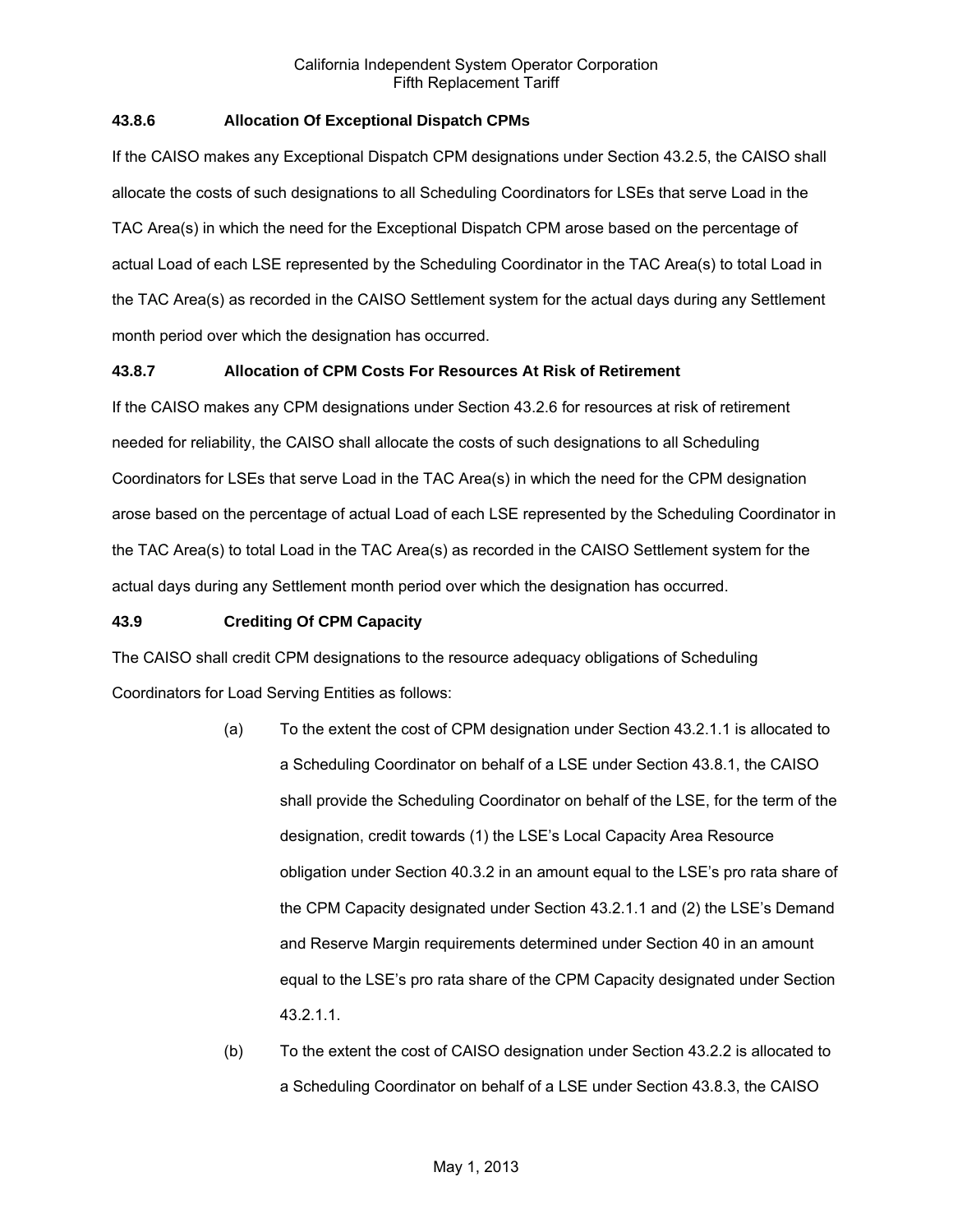shall provide the Scheduling Coordinator on behalf of the LSE, for the term of the designation, credit towards the LSE's Demand and Reserve Margin requirements determined under Section 40 in an amount equal to the LSE's pro rata share of the CPM Capacity designated under Section 43.2.2.

- (c) To the extent the cost of CPM designation under Section 43.2.3 is allocated to a Scheduling Coordinator on behalf of a LSE under Section 43.8.4, and the designation is for greater than one month under Section 43.3.4, the CAISO shall provide the Scheduling Coordinator on behalf of the LSE, for the term of the designation, credit towards the LSE's Demand and Reserve Margin requirements determined under Section 40 in an amount equal to the LSE's pro rata share of the CPM Capacity designated under Section 43.2.3.
- (d) To the extent the cost of CPM designation under Section 43.2.6 is allocated to a Scheduling Coordinator on behalf of a LSE under Section 43.8.7, and the designation is for greater than one month under Section 43.3.7, the CAISO shall provide the Scheduling Coordinator on behalf of the LSE, for the term of the designation, credit towards the LSE's Demand and Reserve Margin requirements determined under Section 40 in an amount equal to the LSE's pro rata share of the CPM Capacity designated under Section 43.2.6.
- (e) The credit provided in this Section shall be used for determining the need for the additional designation of CPM Capacity under Section 43.2 and for allocation of CPM costs under Section 43.8.
- (f) For each Scheduling Coordinator that is provided credit pursuant to this Section, the CAISO shall provide information, including the quantity of capacity procured in MW, necessary to allow the CPUC, other Local Regulatory Authority, or federal agency with jurisdiction over the LSE on whose behalf the credit was provided to determine whether the LSE should receive credit toward its resource adequacy requirements adopted by such agencies or authorities.

# **43.10 [Not Used]**